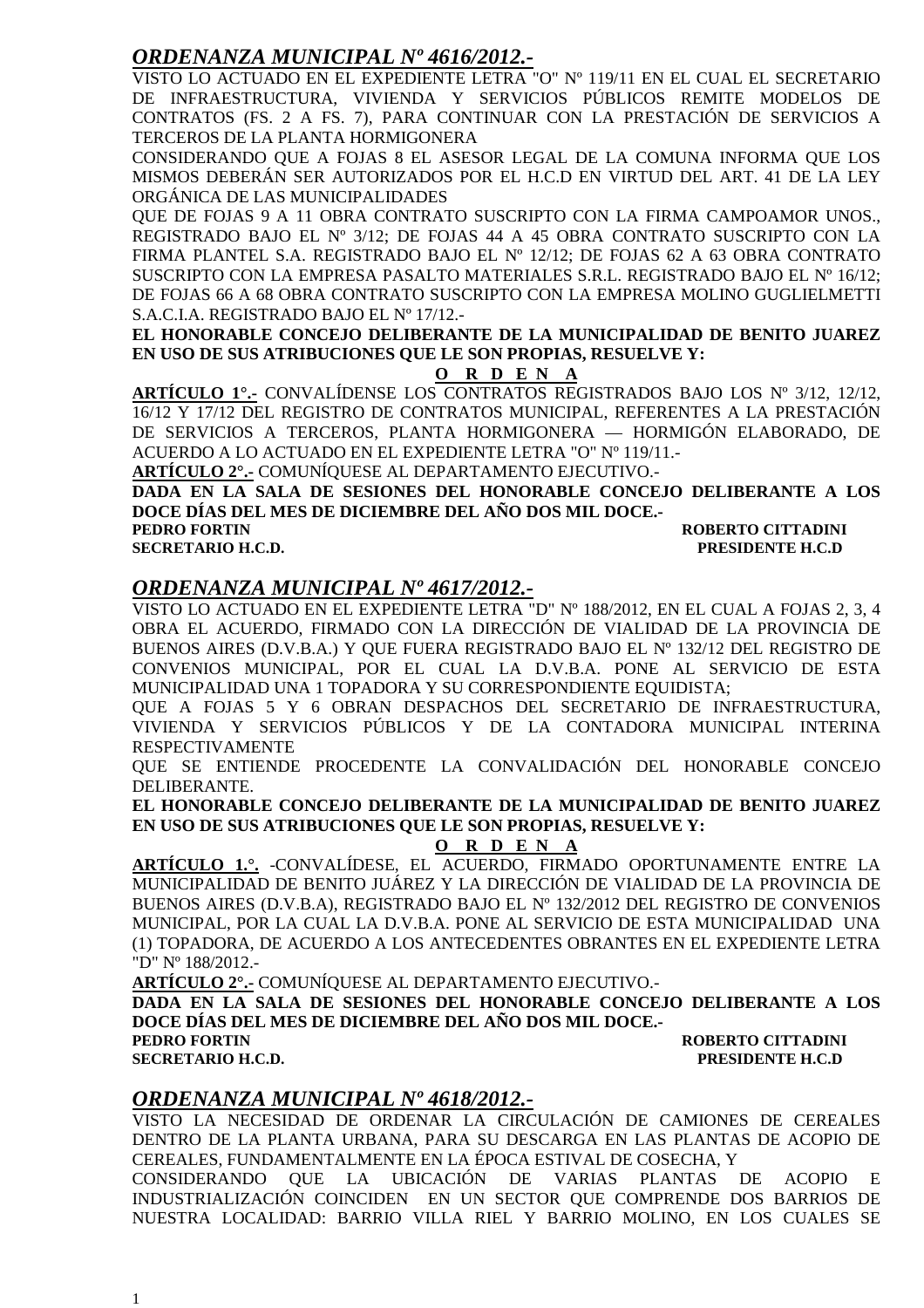OCASIONAN SERIAS DIFICULTADES PARA LOS VECINOS POR EL TRÁNSITO Y LA ESTADÍA EN LAS CALLES DE LOS CAMIONES.

QUE ESTA PROBLEMÁTICA SE AGRAVA ANUALMENTE, DEBIDO A LA GRAN CANTIDAD DE CAMIONES ESTACIONADOS EN LAS CALLES ALEDAÑAS A LAS PLANTAS DE ACOPIO DE CEREALES A LA ESPERA DE LA DESCARGA.

QUE SE HAN MANTENIDO DIVERSAS REUNIONES CON REPRESENTANTES DE LOS VECINOS. EMPRESAS CEREALERAS, TRANSPORTISTAS, MIEMBROS DEL H.C.D. Y DEL DEPARTAMENTO EJECUTIVO: CON VISTAS A ENCONTRAR UNA SOLUCIÓN A ESTA PROBLEMÁTICA.

QUE HA SURGIDO UNA INICIATIVA PARA REGULAR EL TRÁNSITO Y EVITAR LA PERMANENCIA DE CAMIONES EN LA VÍA PÚBLICA EN SECTORES RESIDENCIALES DE LA PLANTA URBANA.

**EL HONORABLE CONCEJO DELIBERANTE DE LA MUNICIPALIDAD DE BENITO JUAREZ EN USO DE SUS ATRIBUCIONES QUE LE SON PROPIAS, RESUELVE Y:** 

#### **O R D E N A**

**ARTÍCULO 1°.-** FIJASE COMO ÚNICAS ARTERIAS AUTORIZADAS PARA LA CIRCULACIÓN DE CAMIONES CON ACOPLADO DE CEREALES DENTRO DE LA PLANTA URBANA A LAS SIGUIENTES:

A) PARA LAS PLANTAS DE ACOPIO DE CEREALES E INDUSTRIALIZACIÓN Y PLAYAS DE ESTACIONAMIENTO UBICADAS EN LOS BARRIOS MOLINO Y VILLA RIEL:

AVENITA HUMAITÁ - DOLORES BLANCO, DESDE RUTA PROVINCIAL 86 HASTA AV. R. SÁENZ PEÑA.

AV. R. SÁENZ PEÑA ENTRE DOLORES BLANCO Y AV. GUGLIELMETTI.

AV. GUGLIELMETTI ENTRE R. SÁENZ PEÑA Y AV. TAGLIORETTI.

ALMIRANTE BROWN ENTRE AV. GUGLIELMETTI Y DOLORES BLANCO.

B) PARA EL ACCESO Y SALIDA DE LA PLAYA DE ESTACIONAMIENTO UBICADA EN CIRC. 1. SECC. B.

MANZANA 64 B:

SUIPACHA ENTRE RUTA PROVINCIAL 86 Y PERITO MORENO.

**ARTÍCULO 2°.-** PROHIBESE EL ESTACIONAMIENTO, EN LA VÍA PÚBLICA Y PARQUES PÚBLICOS, DE CAMIONES Y ACOPLADOS CON DESTINO A DESCARGA DE CEREALES EN LAS PLANTAS DE ACOPIO DE CEREALES E INDUSTRIALIZACIÓN DE LA PLANTA URBANA DE BENITO JUÁREZ, CON EXCEPCIÓN DE LO NORMADO EN EL ARTÍCULO SIGUIENTE. SOLO ESTARÁ PERMITIDO EN EL INGRESO A CADA PLANTA DE DESCARGA, UN NÚMERO MÁXIMO DE HASTA 3 (TRES) EQUIPOS.

**ARTÍCULO 3°.-** EL ESTACIONAMIENTO DE LOS VEHÍCULOS MENCIONADOS, SÓLO ESTARÁ PERMITIDO EN:

- AV. B. GUGLIELMETTI, ENTRE AV. TAGLIORETTI Y AV. R. SÁENZ PEÑA.

- LAS PLAYAS DE ESTACIONAMIENTO PROPIAS DE CADA EMPRESA, O EN LAS PLAYAS DE ESTACIONAMIENTO HABILITADAS POR EL MUNICIPIO PARA TAL FIN.

**ARTÍCULO 4º**.- LA PRESENTE ORDENANZA MUNICIPAL ES COMPLEMENTARIA DE LAS ORDENANZAS MUNICIPALES Nº 2247/92, 2254/92 Y 2491/94.

**ARTÍCULO 5°.-** COMUNÍQUESE AL DEPARTAMENTO EJECUTIVO.-

**DADA EN LA SALA DE SESIONES DEL HONORABLE CONCEJO DELIBERANTE A LOS DOCE DÍAS DEL MES DE DICIEMBRE DEL AÑO DOS MIL DOCE.- PEDRO FORTIN ROBERTO CITTADINI** 

**SECRETARIO H.C.D. PRESIDENTE H.C.D** 

#### *ORDENANZA MUNICIPAL Nº 4619/2012.-*

VISTO EL EXPEDIENTE LETRA G Nº 131/2008, Y EN EL CUAL A FOJAS PRECEDENTES SE DESARROLLA Y PROPONE UN NUEVO ORGANIGRAMA MUNICIPAL, EL QUE REGIRÁ A PARTIR DEL DÍA 1° DE ENERO DE 2013, Y

CONSIDERANDO QUE LAS REFORMAS REALIZADAS SE ADAPTAN AL NUEVO ESQUEMA DE FUNCIONAMIENTO PROPUESTO POR ESTE D.E., Y EN EL QUE SE PLASMAN LAS PREVENCIONES QUE SE EXHIBEN EN EL PRESUPUESTO DE GASTOS Y EL CÁLCULO DE RECURSOS DEL EJERCICIO 2013,

**EL HONORABLE CONCEJO DELIBERANTE DE LA MUNICIPALIDAD DE BENITO JUAREZ EN USO DE SUS ATRIBUCIONES QUE LE SON PROPIAS, RESUELVE Y:** 

#### **O R D E N A**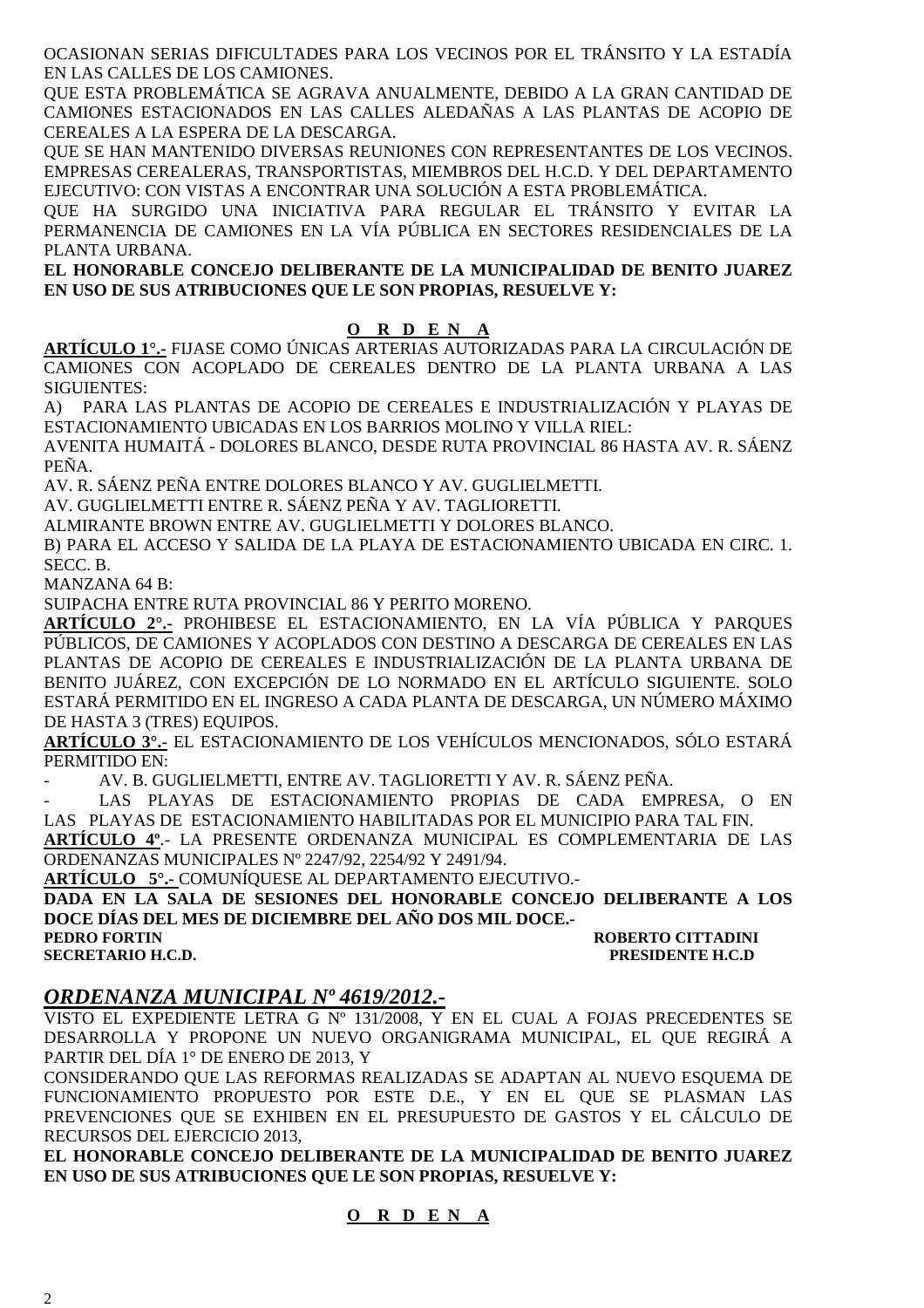**ARTICULO 1°:** APRUEBASE PARA LA MUNICIPALIDAD DE BENITO JUÁREZ, LA NUEVA ESTRUCTURA ORGÁNICA FUNCIONAL Y SUS ANEXOS I, II, III, IV, V, VI Y VIL, DESARROLLADA EN FOJAS PRECEDENTES, DEL EXPEDIENTE LETRA "G", Nº 136/2008, " ORGANIGRAMA MUNICIPAL".

**ARTICULO 2°:** LA APLICACIÓN DE LA NUEVA ESTRUCTURA ORGÁNICA FUNCIONAL, COMENZARÁ A REGIR A PARTIR DEL 1 ° DE ENERO DE 2013.

**ARTICULO 3°:** COMUNÍQUESE AL DEPARTAMENTO EJECUTIVO.-

**DADA EN LA SALA DE SESIONES DEL HONORABLE CONCEJO DELIBERANTE A LOS DOCE DÍAS DEL MES DE DICIEMBRE DEL AÑO DOS MIL DOCE.-** 

#### **PEDRO FORTIN ROBERTO CITTADINI SECRETARIO H.C.D. PRESIDENTE H.C.D**

#### *ORDENANZA MUNICIPAL Nº 4620/2012.-*

**EL HONORABLE CONCEJO DELIBERANTE DE LA MUNICIPALIDAD DE BENITO JUAREZ EN USO DE SUS ATRIBUCIONES QUE LE SON PROPIAS, RESUELVE Y:** 

#### **O R D E N A**

**ARTÍCULO 1°.-** FÍJESE EN LA SUMA DE PESOS CIENTO VEINTIOCHO MILLONES CIENTO VEINTITRÉS MIL (\$ 128.123.000) EL PRESUPUESTO GENERAL DE GASTOS DE LA ADMINISTRACIÓN MUNICIPAL PARA EL EJERCICIO FINANCIERO CORRESPONDIENTE AL AÑO 2013, CONFORME A LAS PLANILLAS Y DETALLE OBRANTE DE FOJAS 89 A 188 DEL EXPEDIENTE LETRA "H" Nº 45/12 QUE FORMAN PARTE INTEGRANTE DE LA PRESENTE ORDENANZA.

**ARTÍCULO 2°.-** FÍJESE EN LA SUMA DE PESOS CIENTO VEINTIOCHO MILLONES CIENTO VEINTITRÉS MIL (\$ 128.123.000) LOS RECURSOS DESTINADOS A LA FINANCIACIÓN DEL PRESUPUESTO GENERAL DE GASTOS DE LA ADMINISTRACIÓN MUNICIPAL PARA EL EJERCICIO FINANCIERO CORRESPONDIENTE AL AÑO 2013, CONFORME A LAS PLANILLAS Y DETALLE OBRANTE DE FOJAS 14 A 24 DEL EXPEDIENTE LETRA "H" Nº 45/12 QUE FORMAN PARTE INTEGRANTE DE LA PRESENTE ORDENANZA.

**ARTÍCULO 3°.-** COMUNÍQUESE AL DEPARTAMENTO EJECUTIVO.-

**DADA EN LA SALA DE SESIONES DEL HONORABLE CONCEJO DELIBERANTE A LOS DOCE DÍAS DEL MES DE DICIEMBRE DEL AÑO DOS MIL DOCE.-** 

**PEDRO FORTIN ROBERTO CITTADINI** 

**SECRETARIO H.C.D. PRESIDENTE H.C.D** 

#### *ORDENANZA MUNICIPAL COMPLEMENTARIA AL PRESUPUESTO 2013 Nº 4621/2012.-*

QUE EL MENCIONADO PROYECTO DE ORDENANZA FUE APROBADO EN GENERAL POR UNANIMIDAD, Y EN PARTICULAR SE APROBARON TODOS LOS ARTICULOS POR EL BLOQUE DEL FRENTE PARA LA VICTORIA P.J. SIETE (7) Y UNO (1) DE UNION PRO; EL BLOQUE DE LA UNION CIVICA RADICAL CINCO (5) APROBO LOS ARTICULOS 1,2,3,4,5,6,7,8,9,10,11,14,15,16,17,18,19 Y 20; Y VOTO NEGATIVAMENTE LOS ARTICULOS 12 Y 13.-

**EL HONORABLE CONCEJO DELIBERANTE DE LA MUNICIPALIDAD DE BENITO JUAREZ EN USO DE SUS ATRIBUCIONES QUE LE SON PROPIAS, RESUELVE Y:** 

#### **O R D E N A**

**ARTICULO 1°.-** FÍJESE LA REMUNERACIÓN BÁSICA DEL INTENDENTE MUNICIPAL EN EL MONTO MÍNIMO ESTABLECIDO EN EL ARTÍCULO 1° DE LA LEY 12.120. FÍJENSE LOS GASTOS DE REPRESENTACIÓN DEL INTENDENTE MUNICIPAL EN EL 48% DEL CORRESPONDIENTE SUELDO BÁSICO.

**ARTICULO 2°.-** EL PERSONAL POLÍTICO SIN ESTABILIDAD Y CARGOS DE LEY, GOZARÁN DE LAS REMUNERACIONES PREVISTAS EN EL PRESUPUESTO DE GASTOS PARA EL AÑO EN CURSO, Y CUALQUIER MODIFICACIÓN DE LOS MISMOS REQUERIRÁ ACTO ADMINISTRATIVO EMANADO DEL DEPARTAMENTO EJECUTIVO.

**ARTICULO 3°.-** ESTABLÉCESE COMO RÉGIMEN DE LICENCIAS PARA EL INTENDENTE Y LOS FUNCIONARIOS INCLUIDO EN EL ARTÍCULO 2° DE LA PRESENTE, EL RÉGIMEN LEGAL VIGENTE PARA EL RESTO DEL PERSONAL MUNICIPAL. ASIMISMO, SE ESTABLECE EL DERECHO A PERCIBIR VACACIONES NO GOZADAS POR LOS PERIODOS NO PRESCRIPTOS DE ACUERDO A LOS ARTÍCULOS 1° Y 3° DE LA LEY 10.921.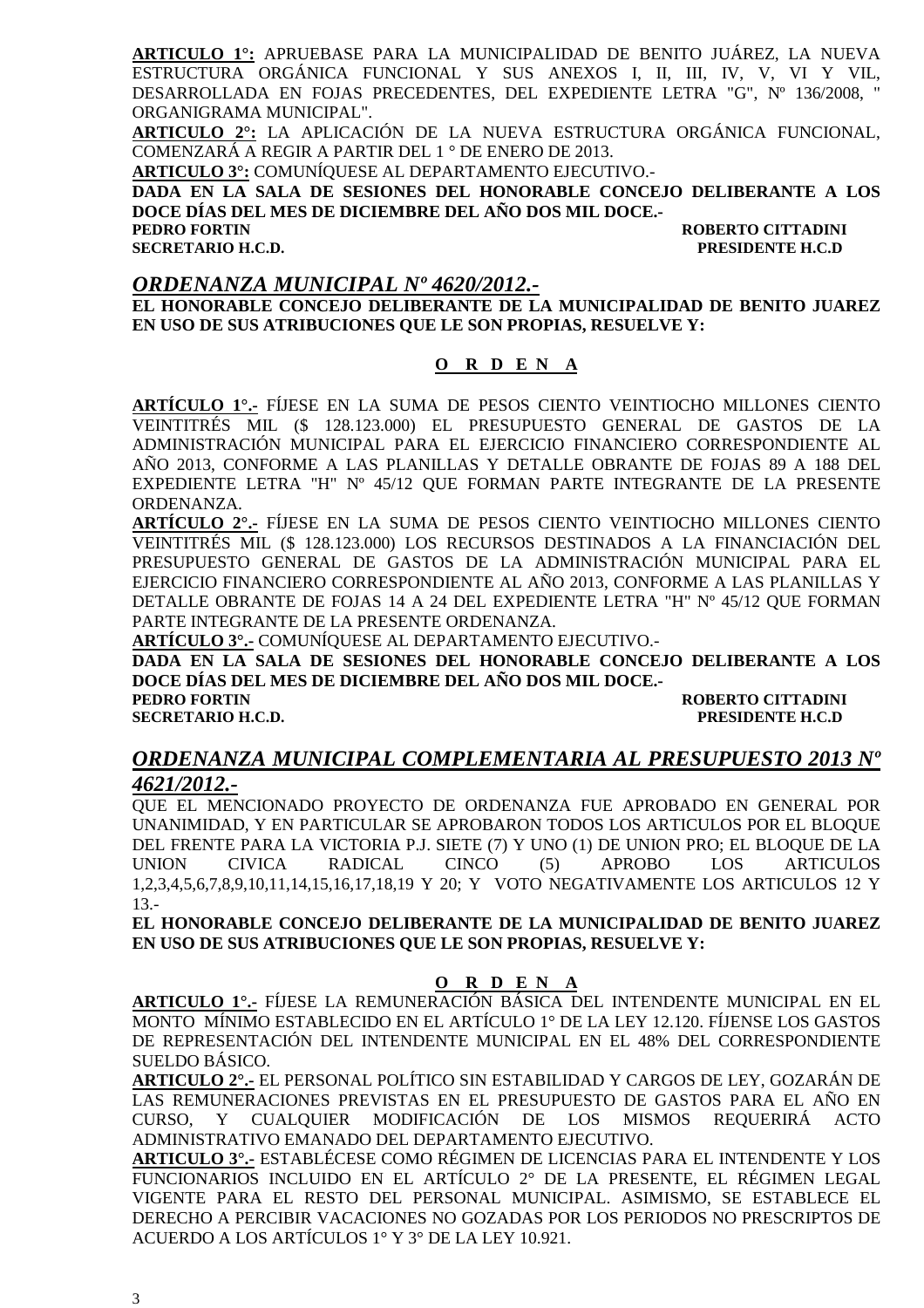**ARTICULO 4°.-** FÍJESE EL MONTO DE LA INDEMNIZACIÓN POR LA AFECTACIÓN DE SUS ACTIVIDADES PRIVADAS DE LOS SEÑORES CONCEJALES EL EQUIVALENTE A DOS SUELDOS Y MEDIO SEGÚN LO ESTABLECIDO EN EL ARTÍCULO 92º DE LA LA LEY ORGÁNICA DE LAS MUNICIPALIDADES. SE LE DEBERÁ ADICIONAR A DICHA DIETA LA BONIFICACIÓN POR ANTIGÜEDAD ESTABLECIDA EN EL ARTÍCULO 5º EN LOS CASOS QUE CORRESPONDA, SEGÚN RESOLUCIÓN EMANADA DEL HONORABLE CONCEJO DELIBERANTE.

**ARTICULO 5°.-** LOS FUNCIONARIOS QUE DESEMPEÑEN EN LAS FUNCIONES MENCIONADAS EN LOS ARTÍCULOS 2° Y 4º GOZARÁN DE UN BONIFICACIÓN POR ANTIGÜEDAD DEL UNO POR CIENTO (1%) DE LA REMUNERACIÓN BÁSICA O DIETA, POR MES, POR CADA AÑO DE SERVICIO PRESTADO EN LA ADMINISTRACIÓN PÚBLICA NACIONAL, PROVINCIAL Y/O MUNICIPAL. AL AGENTE PROVENIENTE DE LA PLANTA PERMANENTE SE LE LIQUIDARÁ SU ANTIGÜEDAD SEGÚN ARTÍCULO 19, INCISO B), DE LA LEY 11.757. AL AGENTE JUBILADO VUELTO AL SERVICIO, NO SE LE COMPUTARAN A ESTOS EFECTOS, LOS AÑOS QUE HUBIERA APORTADO PARA LA OBTENCIÓN DEL BENEFICIO.

**ARTICULO 6°.-** FACÚLTESE AL DEPARTAMENTO EJECUTIVO A INSTITUIR CON CARÁCTER PERMANENTE O TRANSITORIO, A LOS FUNCIONARIOS DETALLADOS EN EL ARTÍCULO 2° DE LA PRESENTE ORDENANZA, UNA "BONIFICACIÓN POR TÍTULO", EN LOS PORCENTAJES ESTABLECIDOS PARA EL PERSONAL DE PLANTA PERMANENTE.

**ARTÍCULO 7°.-** EL DEPARTAMENTO EJECUTIVO PODRÁ INSTAURAR PARA EL PERSONAL QUE SE DESEMPEÑE EN LAS FUNCIONES MENCIONADAS EN EL ARTÍCULO 2º OTROS COMPLEMENTOS EN FORMA GENERAL O SECTORIAL, DEBIENDO LOS MISMOS SER REMUNERATIVOS Y NO BONIFICABLES.

**ARTÍCULO 8°.-** EL INTENDENTE MUNICIPAL Y EL PERSONAL QUE SE DESEMPEÑE EN LAS FUNCIONES MENCIONADAS EN EL ARTÍCULO 2º GOZARÁN DEL BENEFICIO DE UN SUELDO ANUAL COMPLEMENTARIO CONFORME LO DETERMINE LA LEGISLACIÓN VIGENTE.

**ARTICULO 9°.-** ESTABLÉCESE COMO SALARIO MÍNIMO MUNICIPAL, EL SUELDO BÁSICO DE LA CATEGORÍA INFERIOR DEL INGRESANTE EN SU EQUIVALENTE EN RÉGIMEN DE 40 HS.

**ARTICULO 10°.-** EL DEPARTAMENTO EJECUTIVO PODRÁ APLICAR EN FORMA SUPLETORIA LO NORMADO POR LA LEY 11.757 EN SU ARTICULO 2º.

**ARTICULO 11°**.- FÍJESE PARA EL PERSONAL QUE SE DESEMPEÑE EN LAS FUNCIONES MENCIONADAS EN EL ARTÍCULO 2, EN CONCEPTO DE ASIGNACIONES FAMILIARES LOS IMPORTES ESTABLECIDOS EN LA LEY 24.714, LEGISLACIÓN PROVINCIAL COMPLEMENTARIA Y/O DISPOSICIONES MUNICIPALES DICTADAS A TAL EFECTO.

**ARTICULO 12°.-** AUTORÍCESE AL D.E. A REALIZAR MODIFICACIONES PRESUPUESTARIAS, TRANSFERENCIAS DE CRÉDITOS Y CREACIONES DE PARTIDAS, CUANDO LOS CRÉDITOS PRESUPUESTARIOS RESULTEN INSUFICIENTES O SEA NECESARIO INCORPORAR CONCEPTOS NO PREVISTOS, SIEMPRE QUE LAS PARTIDAS AFECTADAS ARROJEN ECONOMÍAS Y CONSERVEN CRÉDITO SUFICIENTE PARA CUBRIR LAS NECESIDADES DEL EJERCICIO, CONFORME LO CONSIGNADO EN EL ARTÍCULO 119° DE LA LEY ORGÁNICA DE LAS MUNICIPALIDADES.

**ARTICULO 13°.-** FACÚLTESE EXPRESAMENTE AL DEPARTAMENTO EJECUTIVO A CREAR, AMPLIAR Y/O MODIFICAR EL CÁLCULO DE RECURSOS Y PRESUPUESTO DE GASTOS, HACIENDO LUGAR A LA AUTORIZACIÓN DE CRÉDITOS SUPLEMENTARIOS, EN VIRTUD DE QUE EXISTAN RECURSOS SEGÚN EL ORIGEN PREVISTO EN EL ARTÍCULO 120 DEL DECRETO/LEY 6769/58, MEDIANTE DECRETO DEL PODER EJECUTIVO MUNICIPAL.

**ARTICULO 14**°.- ESTABLÉCESE QUE LOS SALDOS QUE ARROJEN AL CIERRE DE CADA EJERCICIO LAS CUENTAS DE RECURSOS CON AFECTACIÓN, SERÁN INCORPORADOS AL EJERCICIO SIGUIENTE POR DECRETO DEL D.E., INCREMENTADO EL CÁLCULO DE RECURSOS. CORRELATIVAMENTE, SE AMPLIARÁ EL PRESUPUESTO DE GASTOS, REFORZANDO CRÉDITOS DE CUENTAS EXISTENTES Y/O CREANDO CONCEPTOS NO PREVISTOS. EN AMBOS CASOS, SE RESPETARA EL DESTINO ESPECÍFICO A QUE DEBERÁN SER APLICADOS LOS FONDOS EN CUESTIÓN.

**ARTICULO 15°.-** AUTORÍCESE AL DEPARTAMENTO EJECUTIVO A HACER USO TRANSITORIO DE RECURSOS DEL MUNICIPIO CON AFECTACIÓN ESPECÍFICA CUANDO ELLO FUESE NECESARIO PARA HACER FRENTE A APREMIOS FINANCIEROS CIRCUNSTANCIALES. DICHA AUTORIZACIÓN TRANSITORIA NO SIGNIFICARÁ CAMBIOS DE FINANCIACIÓN NI DE DESTINO DE LOS RECURSOS Y DEBERÁ QUEDAR NORMALIZADA EN EL TRANSCURSO DEL EJERCICIO DE ACUERDO A LO NORMADO POR EL DECRETO Nº 2980/00 REGLAMENTARIO DE LA LEY ORGÁNICA DE LAS MUNICIPALIDADES.

**ARTICULO 16°.-** AUTORÍCESE AL DEPARTAMENTO EJECUTIVO A REGIRSE POR LOS NOMENCLADORES DE RECURSOS Y GASTOS QUE DISPONE LA LEGISLACIÓN VIGENTE PARA EL SISTEMA RAFAM, Y FACULTASE A INSERTAR EN EL CLASIFICADOR DE RECURSOS Y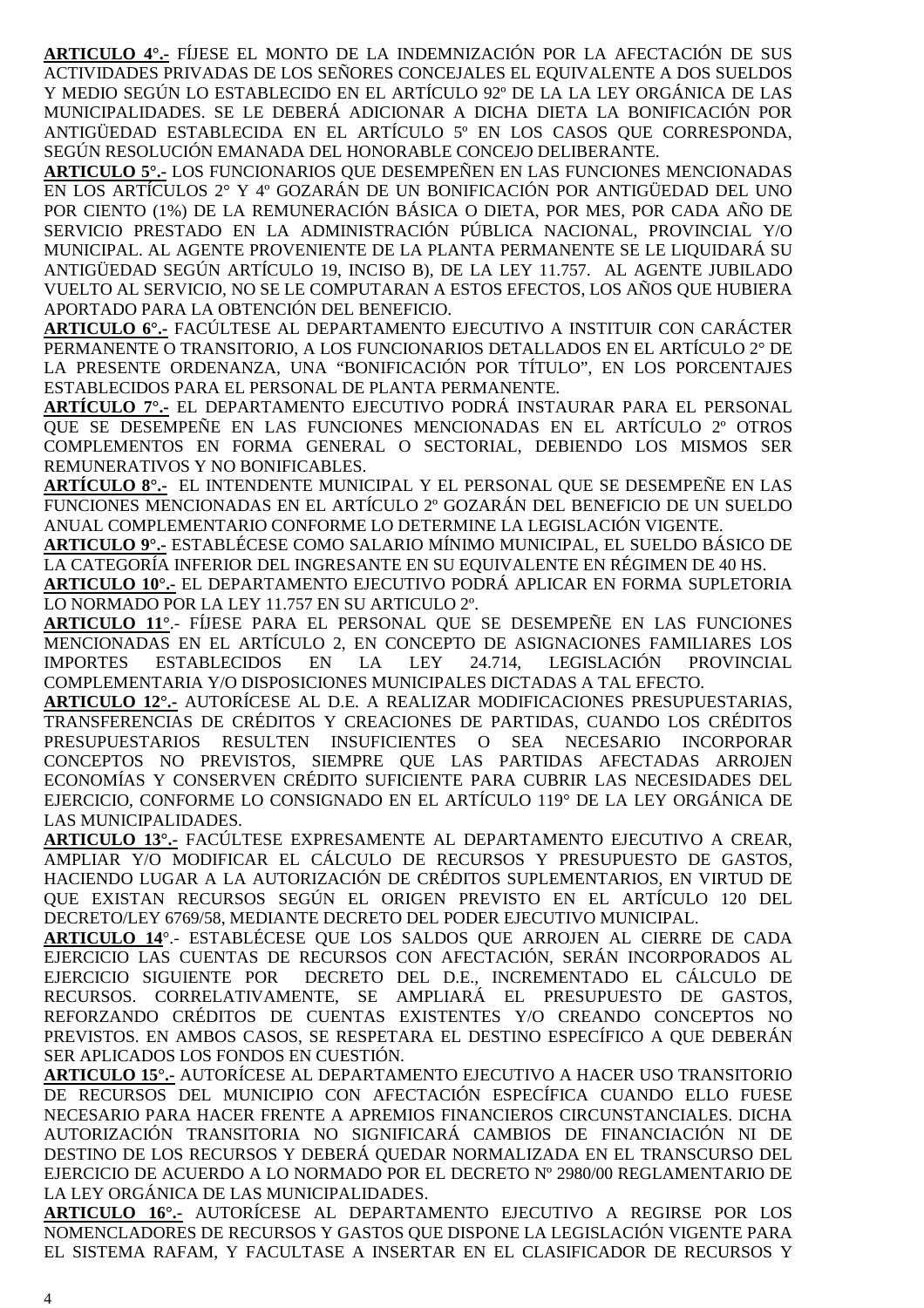GASTOS, NUEVAS CUENTAS QUE SE PUDIERAN GENERAR DURANTE EL DESARROLLO DEL EJERCICIO ADMINISTRATIVO.

**ARTICULO 17°.-** AUTORÍCESE AL DEPARTAMENTO EJECUTIVO A COMPROMETER FONDOS DE MÁS DE UN EJERCICIO PARA PLANES DE OBRA PÚBLICA, COMPRA DE ELEMENTOS MECÁNICOS PARA SERVICIOS PÚBLICOS Y OTRAS CONTRATACIONES.

**ARTICULO 18°.-** AUTORÍCESE AL D.E. A FIJAR EL CALENDARIO DE VENCIMIENTOS IMPOSITIVOS.

**ARTICULO 19°.-** AUTORIZASE AL DEPARTAMENTO EJECUTIVO A OTORGAR BECAS A ESTUDIANTES UNIVERSITARIOS Y/O TERCIARIOS, VALORIZADOS DE LA SIGUIENTE FORMA A SABER:

- BECAS UNIVERSITARIAS DE \$ 280.- CADA UNA POR EL TERMINO DE DIEZ MESES.-
- BECAS TERCIARIAS UNIVERSITARIAS DE \$280.- CADA UNA POR EL TERMINO DE DIEZ MESES.-
- BECAS TERCIARIAS DE \$120.- CADA UNA POR EL TERMINO DE DIEZ MESES.-
- BECAS SECUNDARIAS CUYO IMPORTE SE ESTABLECERIA DE ACUERDO AL VALOR DE LOS PASAJES BARKER/BENITO JUAREZ, BARKER/VILLA CACIQUE Y TEDIN URIBURU/BENITO JUAREZ.-
- BECAS DE CARRERAS QUE SE DICTAN EN EL INSTITUTO SUPERIOR DEL SUDESTE DE \$70.- CADA UNA.-

**ARTICULO 20º.-** COMUNÍQUESE AL DEPARTAMENTO EJECUTIVO.-

**DADA EN LA SALA DE SESIONES DEL HONORABLE CONCEJO DELIBERANTE A LOS DOCE DÍAS DEL MES DE DICIEMBRE DEL AÑO DOS MIL DOCE.- PEDRO FORTIN ROBERTO CITTADINI** 

**SECRETARIO H.C.D. PRESIDENTE H.C.D** 

#### *ORDENANZA MUNICIPAL Nº 4622/2012.-*

**EL HONORABLE CONCEJO DELIBERANTE DE LA MUNICIPALIDAD DE BENITO JUAREZ EN USO DE SUS ATRIBUCIONES QUE LE SON PROPIAS, RESUELVE Y:** 

**O R D E N A**

**ARTICULO 1º**: FIJASE EN LA SUMA DE PESOS TREINTA MILLONES OCHOCIENTOS OCHENTA Y CINCO MIL CON 00/100 (\$ 30.885.000,00), EL PRESUPUESTO DE GASTOS DEL PERÍODO 1 DE ENERO DE 2013 AL 31 DE DICIEMBRE DE 2013.

**ARTICULO 2º**: FIJASE EN LA SUMA DE PESOS TREINTA MILLONES OCHOCIENTOS OCHENTA Y CINCO MIL CON 00/100 (\$ 30.885.000,00), EL CÁLCULO DE RECURSOS CON DESTINO A LA FINANCIACIÓN DEL ART. 1.

**ARTICULO 3º:** COMUNÍQUESE AL DEPARTAMENTO EJECUTIVO.-

**DADA EN LA SALA DE SESIONES DEL HONORABLE CONCEJO DELIBERANTE A LOS DOCE DÍAS DEL MES DE DICIEMBRE DEL AÑO DOS MIL DOCE.-** 

**PEDRO FORTIN ROBERTO CITTADINI** 

**SECRETARIO H.C.D. PRESIDENTE H.C.D** 

#### **ORDENANZA MUNICIPAL COMPLEMENTARIA AL PRESUPUESTO 2013 Nº 4623/2012.-**

QUE EL MENCIONADO PROYECTO DE ORDENANZA FUE APROBADO EN GENERAL POR UNANIMIDAD, Y EN PARTICULAR SE APROBARON TODOS LOS ARTICULOS POR EL BLOQUE DEL FRENTE PARA LA VICTORIA P.J. SIETE (7) Y UNO (1) DE UNION PRO; EL BLOQUE DE LA UNION CIVICA RADICAL CINCO (5) APROBO LOS ARTICULOS 1,2,3,4,5,6,7,8,9,11,12, Y 13; Y VOTO NEGATIVAMENTE EL ARTICULO 10.-

**EL HONORABLE CONCEJO DELIBERANTE DE LA MUNICIPALIDAD DE BENITO JUAREZ EN USO DE SUS ATRIBUCIONES QUE LE SON PROPIAS, RESUELVE Y:** 

#### **O R D E N A**

**ARTÍCULO 1:** EL PERSONAL POLÍTICO SIN ESTABILIDAD Y CARGOS DE LEY, GOZARÁN DE LOS SUELDOS BÁSICOS PREVISTOS EN EL PRESUPUESTO DE GASTOS PARA EL AÑO EN CURSO, Y CUALQUIER MODIFICACIÓN DE LOS MISMOS REQUERIRÁ ACTO ADMINISTRATIVO EMANADO DEL DEPARTAMENTO EJECUTIVO.

**ARTÍCULO 2:** EL PERSONAL QUE SE DESEMPEÑE EN LAS FUNCIONES MENCIONADAS EN EL ARTÍCULO 1 GOZARÁ DE UNA BONIFICACIÓN POR ANTIGÜEDAD DEL 1% DEL SUELDO BÁSICO POR MES, POR CADA AÑO DE SERVICIO PRESTADO EN LA ADMINISTRACIÓN PÚBLICA NACIONAL, PROVINCIAL Y/O MUNICIPAL. AL AGENTE PROVENIENTE DE LA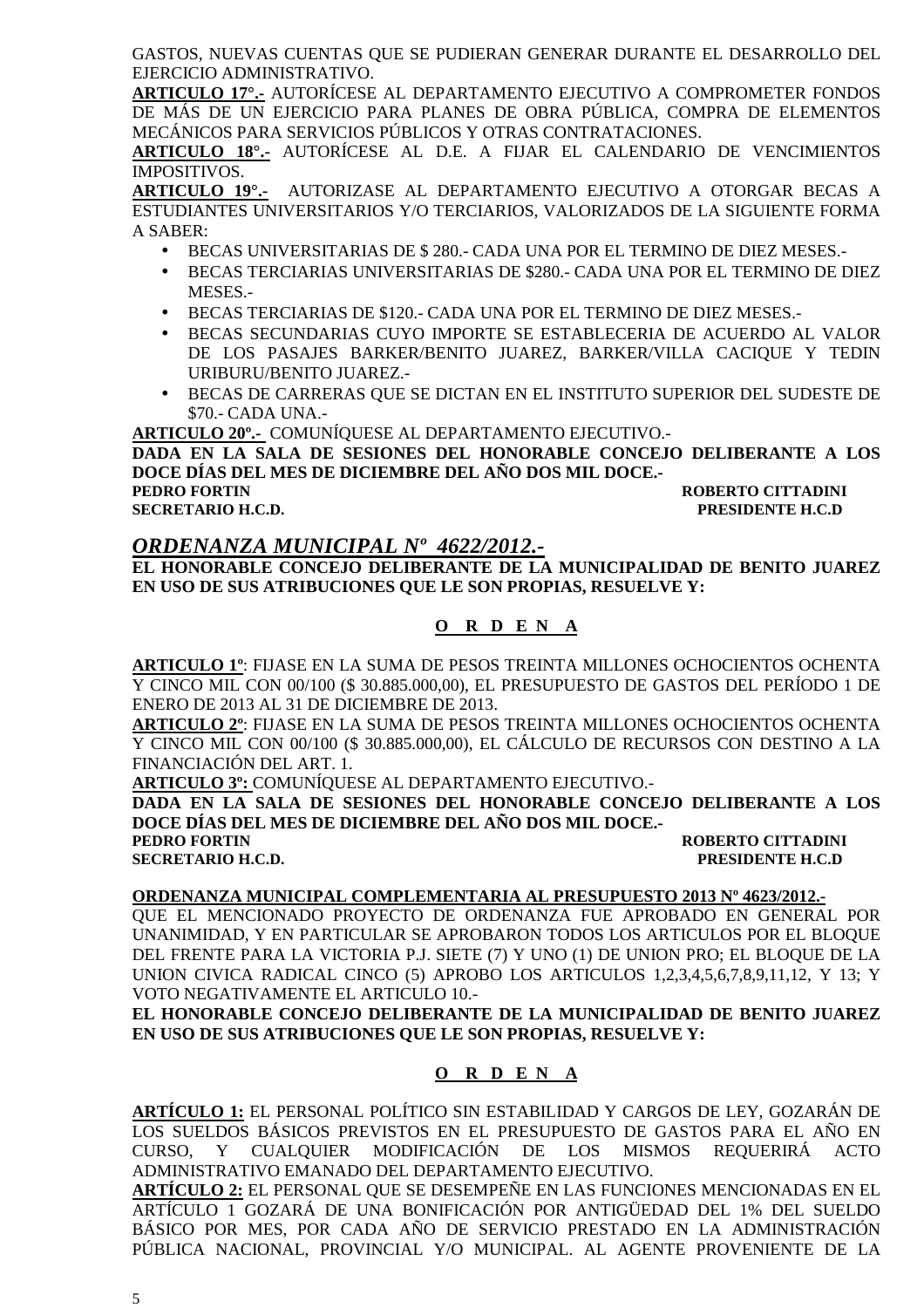PLANTA PERMANENTE SE LE LIQUIDARÁ SU ANTIGÜEDAD SEGÚN ARTÍCULO 19, INCISO B), DE LA LEY 11.757. AL AGENTE JUBILADO VUELTO AL SERVICIO, NO SE LE COMPUTARÁN A ESTOS EFECTOS, LOS AÑOS QUE HUBIERE APORTADO PARA LA OBTENCIÓN DEL BENEFICIO.

**ARTÍCULO 3:** EL PERSONAL QUE SE DESEMPEÑE EN LAS FUNCIONES MENCIONADAS EN EL ARTÍCULO 1 GOZARÁ DE UNA BONIFICACIÓN POR TÍTULO, EN LOS PORCENTAJES ESTABLECIDOS PARA EL PERSONAL DE PLANTA PERMANENTE.

**ARTÍCULO 4:** EL ENTE DESCENTRALIZADO PODRÁ INSTAURAR PARA EL PERSONAL QUE SE DESEMPEÑE EN LAS FUNCIONES MENCIONADAS EN EL ARTÍCULO 1, OTROS COMPLEMENTOS EN FORMA GENERAL Ó SECTORIAL, DEBIENDO LOS MISMOS SER REMUNERATIVOS Y NO BONIFICABLES.

**ARTÍCULO 5:** EL PERSONAL QUE SE DESEMPEÑE EN LAS FUNCIONES MENCIONADAS EN EL ARTÍCULO 1 GOZARÁ DEL BENEFICIO DE UN SUELDO ANUAL COMPLEMENTARIO CONFORME LO DETERMINE LA LEGISLACIÓN VIGENTE.

**ARTÍCULO 6:** FÍJESE PARA LOS AGENTES DE LA ADMINISTRACIÓN PÚBLICA MUNICIPAL, EN CONCEPTO DE ASIGNACIONES FAMILIARES LOS IMPORTES ESTABLECIDOS EN LA LEY 24.714, LEGISLACIÓN PROVINCIAL COMPLEMENTARIA Y/O DISPOSICIONES MUNICIPALES DICTADAS A TAL EFECTO.

**ARTÍCULO 7:** EL ENTE DESCENTRALIZADO PODRÁ APLICAR SUPLETORIAMENTE LO NORMADO POR LA LEY 11.757, SEGÚN LO ESTABLECIDO EN SU ARTÍCULO 2.

**ARTÍCULO 8:** ESTABLÉCESE COMO RÉGIMEN DE LICENCIAS PARA EL PERSONAL QUE SE DESEMPEÑE EN LAS FUNCIONES MENCIONADAS EN EL ARTÍCULO 1, EL RÉGIMEN LEGAL VIGENTE PARA EL RESTO DEL PERSONAL MUNICIPAL. ASIMISMO, SE ESTABLECE EL DERECHO A PERCIBIR VACACIONES NO GOZADAS POR LOS PERÍODOS NO PRESCRIPTOS.

**ARTÍCULO 9:** AUTORIZASE AL ENTE DESCENTRALIZADO A REALIZAR MODIFICACIONES PRESUPUESTARIAS DENTRO DE CADA JURISDICCIÓN, CUANDO LOS CRÉDITOS PRESUPUESTARIOS RESULTEN INSUFICIENTES, SIEMPRE QUE LAS PARTIDAS ARROJEN ECONOMÍA Y CONSERVEN CRÉDITO SUFICIENTE PARA CUBRIR LAS NECESIDADES DEL EJERCICIO, CONFORME LO CONSIGNADO EN EL ARTÍCULO 119 DE LA LEY ORGÁNICA DE LAS MUNICIPALIDADES.

**ARTÍCULO 10:** FACULTASE EXPRESAMENTE AL ENTE DESCENTRALIZADO A CREAR, AMPLIAR, Y/O MODIFICAR EL CÁLCULO DE RECURSOS Y PRESUPUESTO DE GASTOS, HACIENDO LUGAR A LA AUTORIZACIÓN DE CRÉDITOS SUPLEMENTARIOS, EN VIRTUD DE QUE EXISTAN RECURSOS SEGÚN EL ORIGEN PREVISTO EN EL ART. 120 DEL DTO. LEY 6769/58, MEDIANTE DECRETO DEL PODER EJECUTIVO MUNICIPAL.

**ARTÍCULO 11:** AUTORIZASE AL ENTE DESCENTRALIZADO A COMPROMETER FONDOS DE MAS DE UN EJERCICIO PARA LA COMPRA DE INSTRUMENTAL TÉCNICO Y CIENTÍFICO, MÁQUINAS Y OTRAS ADQUISICIONES Y/O CONTRATACIONES, DESTINADAS A LA ATENCIÓN INTEGRAL DE LA SALUD.

**ARTÍCULO 12:** AUTORIZASE AL ENTE DESCENTRALIZADO A REGIRSE POR LOS NOMENCLADORES DE RECURSOS Y GASTOS QUE DISPONE LA LEGISLACIÓN VIGENTE PARA EL SISTEMA R.A.F.A.M., Y FACULTASE A INSERTAR EN EL CLASIFICADOR DE RECURSOS Y GASTOS, NUEVAS CUENTAS QUE SE PUDIEREN GENERAR DURANTE EL DESARROLLO DEL EJERCICIO ADMINISTRATIVO.

**ARTÍCULO 13:** COMUNÍQUESE AL DEPARTAMENTO EJECUTIVO.-

**DADA EN LA SALA DE SESIONES DEL HONORABLE CONCEJO DELIBERANTE A LOS DOCE DÍAS DEL MES DE DICIEMBRE DEL AÑO DOS MIL DOCE.- PEDRO FORTIN ROBERTO CITTADINI** 

**SECRETARIO H.C.D. PRESIDENTE H.C.D** 

#### *ORDENANZA MUNICIPAL Nº 4624/2012.-*

VISTO LO ACTUADO EN EL EXPEDIENTE LETRA "C" Nº 109/12 EN EL CUAL OBRAN DISTINTOS ACTOS ADMINISTRATIVOS REFERENTES A MODIFICACIONES PRESUPUESTARIAS REALIZADAS EN EL TRANSCURSO DEL CORRIENTE AÑO;

CONSIDERANDO LO DISPUESTO EN EL ARTÍCULO 119 DE LA LEY ORGÁNICA DE LAS MUNICIPALIDADES, EN CUANTO A QUE LAS MODIFICACIONES QUE SE INVOLUCRAN EN LOS DISTINTOS DECRETOS A LOS QUE HACEMOS REFERENCIA, INCLUYEN GASTOS CORRIENTES Y DE CAPITAL;

QUE EL MENCIONADO PROYECTO DE ORDENANZA FUE APROBADO POR MAYORIA EN FORMA NOMINAL: ACTIS CAPORALE GUSTAVO: AFIRMATIVO; AVELLANEDA ALEJANDRA: AFRIMATIVO; BAIER ROSANA: AFIRMATIVO; BRAILE LUIS MARIA: AFIRMATIVO; CAMIO JOSE: NEGATIVO; CITTADINI ROBERTO: AFIRMATIVO; INCHAUSTY PEDRO: NEGATIVO;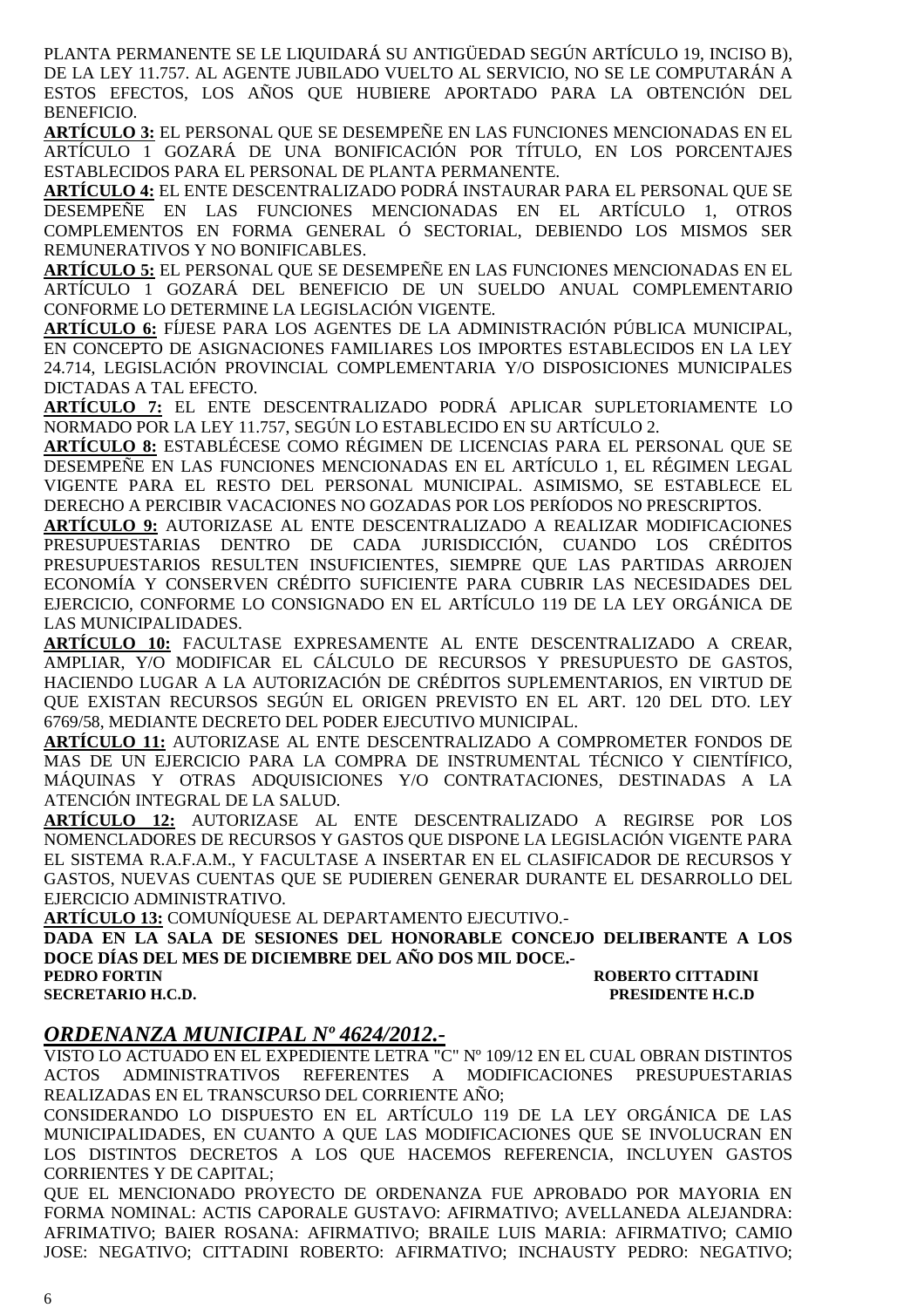LAFON GERMAN: NEGATIVO; LEZICA JOSEFA: NEGATIVO; PEON RAMIRO: AFIRMATIVO; RODRIGUEZ JOSE IGNACIO: AFIRMATIVO; SAN ROQUEONDO JOSE: NEGATIVO; VIEYTES MARIA LIDIA: AFIRMATIVO.-

**EL HONORABLE CONCEJO DELIBERANTE DE LA MUNICIPALIDAD DE BENITO JUAREZ EN USO DE SUS ATRIBUCIONES QUE LE SON PROPIAS, RESUELVE Y:** 

#### **O R D E N A**

**ARTÍCULO 1º.-**CONVALÍDENSE LOS DECRETOS MUNICIPALES Nº 430/12 (FS. 33 A 49), 744/12 (FS. 65 A 78), 968/12 (FS. 105 A 130), TODOS ELLOS REFERENTES A .MODIFICACIONES PRESUPUESTARIAS REALIZADAS EN EL COMENTE AÑO, DE ACUERDO A LO ACTUADO EN EL EXPEDIENTE LETRA "C" Nº 109/12.-

**ARTÍCULO 2°.-** COMUNÍQUESE AL DEPARTAMENTO EJECUTIVO.-

**DADA EN LA SALA DE SESIONES DEL HONORABLE CONCEJO DELIBERANTE A LOS DOCE DÍAS DEL MES DE DICIEMBRE DEL AÑO DOS MIL DOCE.-** 

**PEDRO FORTIN ROBERTO CITTADINI SECRETARIO H.C.D. PRESIDENTE H.C.D** 

#### *ORDENANZA MUNICIPAL Nº 4625/2012.-*

VISTO LO ACTUADO EN EL EXPEDIENTE LETRA "C" Nº 104/12 EN EL CUAL OBRAN DISTINTOS ACTOS ADMINISTRATIVOS REFERENTES A MODIFICACIONES PRESUPUESTARÍAS REALIZADAS EN EL TRANSCURSO DEL CORRIENTE AÑO;

CONSIDERANDO LO DISPUESTO EN EL ARTÍCULO 119 DE LA LEY ORGÁNICA DE LAS MUNICIPALIDADES, EN CUANTO A QUE LAS MODIFICACIONES QUE SE INVOLUCRAN EN LOS DISTINTOS DECRETOS A LOS QUE HACEMOS REFERENCIA, INCLUYEN GASTOS CORRIENTES Y DE CAPITAL;

QUE EL MENCIONADO PROYECTO DE ORDENANZA FUE APROBADO POR MAYORIA EN FORMA NOMINAL: ACTIS CAPORALE GUSTAVO: AFIRMATIVO; AVELLANEDA ALEJANDRA: AFRIMATIVO; BAIER ROSANA: AFIRMATIVO; BRAILE LUIS MARIA: AFIRMATIVO; CAMIO JOSE: NEGATIVO; CITTADINI ROBERTO: AFIRMATIVO; INCHAUSTY PEDRO: NEGATIVO; LAFON GERMAN: NEGATIVO; LEZICA JOSEFA: NEGATIVO; PEON RAMIRO: AFIRMATIVO; RODRIGUEZ JOSE IGNACIO: AFIRMATIVO; SAN ROQUEONDO JOSE: NEGATIVO; VIEYTES MARIA LIDIA: AFIRMATIVO.-

**EL HONORABLE CONCEJO DELIBERANTE DE LA MUNICIPALIDAD DE BENITO JUAREZ EN USO DE SUS ATRIBUCIONES QUE LE SON PROPIAS, RESUELVE Y:** 

#### **O R D E N A**

**ARTÍCULO 1º.-** CONVALÍDENSE LOS DECRETOS MUNICIPALES Nº 522/12 (FS. 33 Y 34), 749/12, (FS. 43) 750/12 (FS. 48 Y 49), 780/12 (FS. 53 Y 54) Y 981/12 (FS. 56), TODOS ELLOS REFERENTES A MODIFICACIONES PRESUPUESTARIAS REALIZADAS EN EL COMENTE AÑO, DE ACUERDO A LO ACTUADO EN EL EXPEDIENTE LETRA "C" Nº 104/12.-

**ARTÍCULO 2°**.- COMUNÍQUESE AL DEPARTAMENTO EJECUTIVO.-

**DADA EN LA SALA DE SESIONES DEL HONORABLE CONCEJO DELIBERANTE A LOS DOCE DÍAS DEL MES DE DICIEMBRE DEL AÑO DOS MIL DOCE.-** 

**PEDRO FORTIN ROBERTO CITTADINI SECRETARIO H.C.D. PRESIDENTE H.C.D** 

### *DECRETOS 2014-Nº 1711*

**BENITO JUÁREZ** – Diciembre 1º de 2014 –

**VISTO** lo actuado en Expte. Letra "G" Nº 81/14, por el que la **ASOCIACION CIVIL Y DEPORTIVA ONAS RUGBY** (fs. 11) solicita Subsidio con destino a solventar gastos del proyecto de construcción de cocina - quincho de la Institución;

 **QUE** a fojas 14 Contaduría efectúa la respectiva reserva preventiva del gasto; mientras que la Secretaría de Gobierno dispone dictar el presente acto administrativo;

**EL INTENDENTE MUNICIPAL,** en uso de sus facultades,

#### **DECRETA:**

**Artículo lº.-**Otórgase **SUBSIDIO** a la **ASOCIACION CIVIL Y DEPORTIVA ONAS RUGBY**  por la suma de **PESOS UN DIEZ MIL (\$ 10.000,00)** con destino a solventar gastos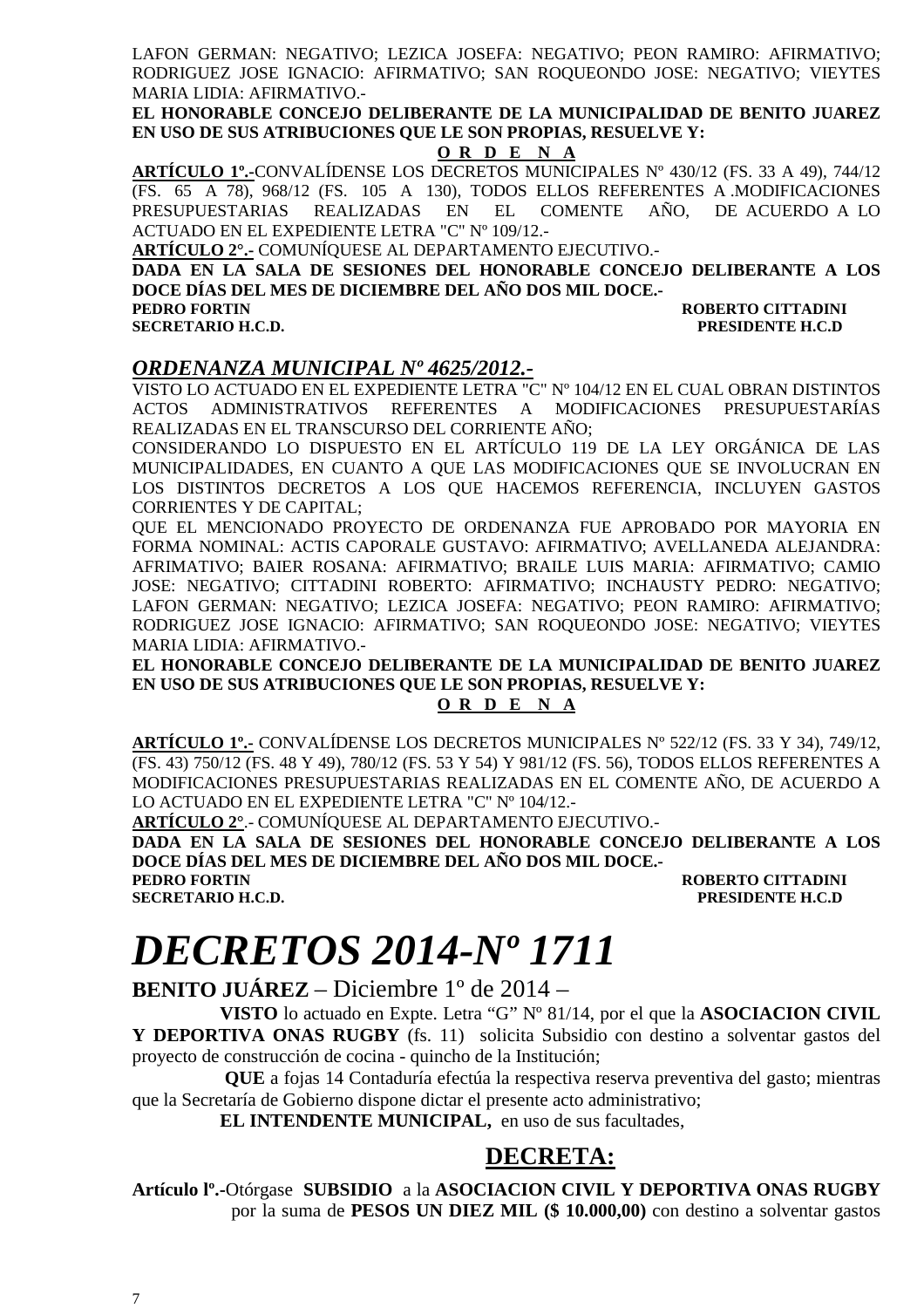del proyecto de construcción de cocina - quincho de la Institución. El mismo deberá ser rendido oportunamente mediante "Balance de Inversión".-------------------------------

**Artículo 2º.-**El gasto será imputado según lo informado por Contaduría a fs. precedente.---------

- **Artículo 3º.-**Tesorería, previo a hacer efectivo el Subsidio del Art. 1°, deberá verificar el cumplimiento del Art. 132 del Reglamento de Contabilidad.-------------------------------
- **Artículo 4º**.-Refrendará el presente acto administrativo el Sr. Secretario de Gobierno.--------------
- **Artículo 5º.-**Comuníquese, dése al R. O. De Decretos y Resoluciones, tome nota Contaduría, Tesorería, Secretarías de Gobierno, de Hacienda y Auditoría, cumplido, archívese.----

**SECRETARIO DE GOBIERNO** 

subsidio;

**SULIO CESAR MARINI<br>INTENDENTE MUNICIPAL** 

# *DECRETOS 2014-Nº 1712*

#### **BENITO JUAREZ-** Diciembre 1º de 2014**-**

**VISTO** lo actuado en el Expediente Letra "D" Nº 323/14 por el cual la Sra. Secretaria de Desarrollo Social a fojas 1, solicita SUBSIDIO destinado al Sr. PAVON HUGO;

**QUE** a fojas 6 Contaduría realiza la respectiva reserva preventiva del gasto;

**QUE** el Secretario de Gobierno dispone dictar el presente acto administrativo de

#### **EL INTENDENTE MUNICIPAL,** en uso de sus facultades, **DECRETA**:

**Artículo 1º.-** Abonar SUBSIDIO A INDIGENTES al Sr. PAVON HUGO D.N.I. **5.514.614**, por un monto de pesos doscientos (\$ 200,00.-) de acuerdo a lo actuado en el Expediente Letra "D" Nº 323/14.--------------------------------------------------------------------------------------

**Artículo 2º.-** El gasto será imputado según lo informado por Contaduría a fs. precedentes.-----

**Artículo 3º.-** Refrendará el presente acto administrativo la Sra. Secretaria de Desarrollo Social.------

**Artículo 4º.-** Comuníquese, desde la R. O. de Decretos y Resoluciones, tome nota, Contaduría, Tesorería, Presupuesto, Secretarias de Desarrollo Social, de Gobierno, de Hacienda y

Auditoría, cumplido, archívese-----------------------------------------------------------------**-**

**S. DE DESARROLLO SOCIAL DESPETE MUNICIPAL SOCIAL DESARROLLO SOCIAL** 

**JULIO CESAR MARINI** 

# *DECRETOS 2014-Nº 1713*

**BENITO JUÁREZ –** Diciembre 1º de 2014.**-** 

**VISTO** lo solicitado por el Director Administrativo del Hospital Municipal "Eva Perón" Ente descentralizado "Dr. Alfredo A. Saintout" a fojas 1 del Expediente Letra "E" Nº 74/14 a efectos de realizar la **DESIGNACIÓN TRANSITORIA** de la agente INFANTINO VALENTINA (D.N.I. 38.919.042), para desempeñar tareas de Mucama, Lavadero y Cocina;

**QUE** a fojas 2 obra la respectiva imputación contable;

 **QUE** el Secretario de Gobierno propicia otorgar el acto administrativo;

**EL INTENDENTE MUNICIPAL,** en uso de sus facultades,

#### **DECRETA:**

- **Artículo lº.-**Dispónese la **DESIGNACIÓN TRANSITORIA** de la agente INFANTINO VALENTINA (D.N.I. 38.919.042), para desempeñar tareas de Mucama, Lavadero y Cocina, con categoría 1 con 48 horas semanales, desde el 1/12/2014 y hasta el 31/12/2014.----------------------------------------------------------------------------------------
- **Artículo 2º.** El gasto deberá imputarse de acuerdo a lo informado a fojas 2 del Expediente Letra "E" Nº 74/14.---------------------------------------------------------------------------------------

**Artículo 3º.-** Por el Ente Descentralizado, notifíquese.-----------------------------------------------------

- **Artículo 4º.-** Refrendará el presente acto administrativo la Sra. Secretaria de Salud.---------------
- **Artículo 5º.-** Comuníquese, dése al R. O. de Decretos y Resoluciones, tome nota Recursos Humanos del Ente, Contaduría del Ente, Secretarías de Gobierno, de Salud y Auditoría, cumplido, archívese.--------------------------------------------------------------- **MARIA ELISA TIMPANARO** *MARINI JULIO CESAR MARINI*

**SECRETARIA DE SALUD INTENDENTE MUNICIPAL**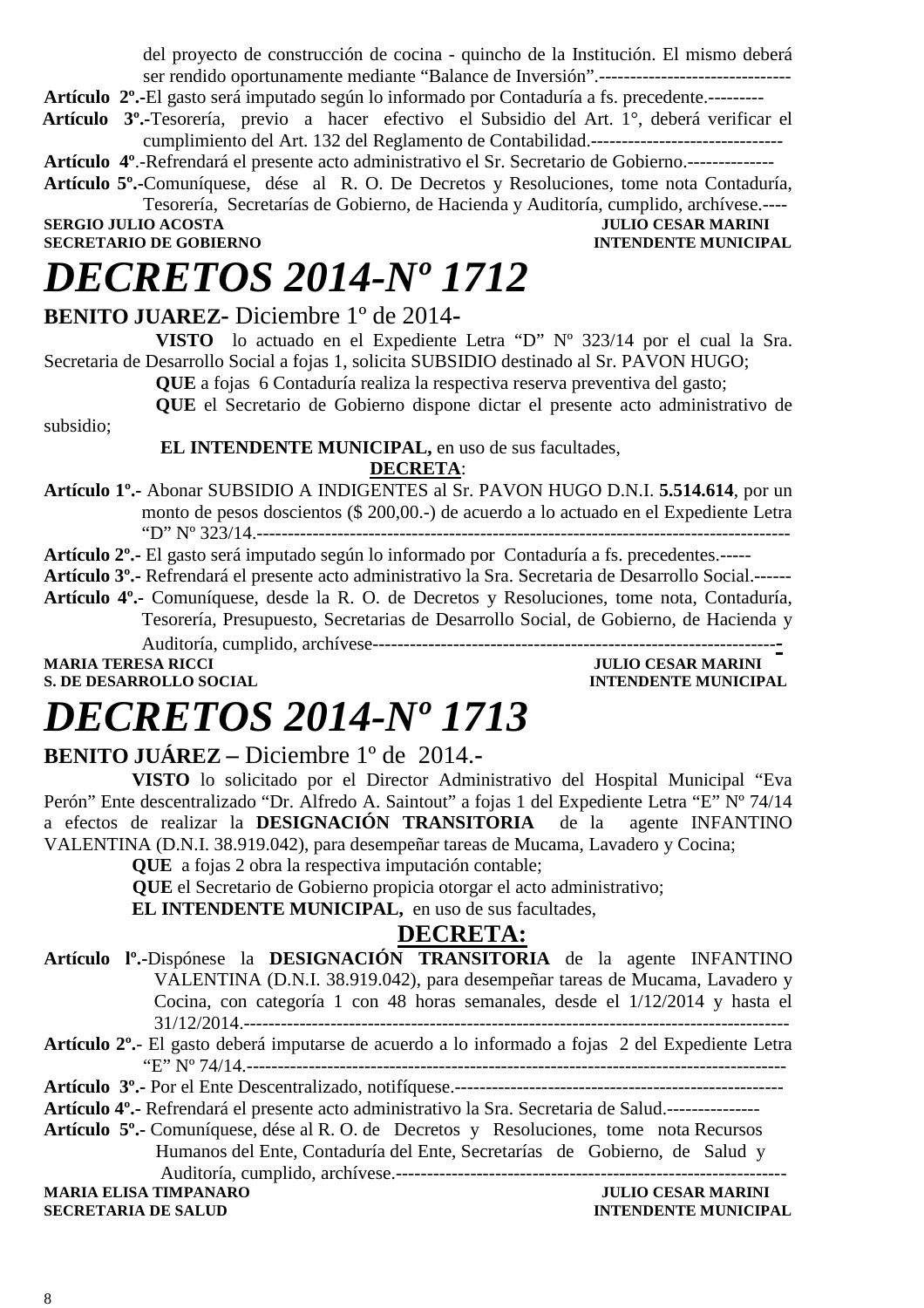# *DECRETOS 2014-Nº 1714*

#### **BENITO JUÁREZ –** Diciembre 1º de 2014**-**

**VISTO** lo solicitado por el Director Médico del Hospital Municipal "Eva Perón" Ente descentralizado "Dr. Alfredo A. Saintout" a fojas 1 del Expediente Letra "E" Nº 75/14 a efectos de realizar la **DESIGNACIÓN TRANSITORIA** de la Dra. CARAM ANA MARIA (D.N.I. 16.604.354), para desempeñarse como Médica de Guardia;

**QUE** a fojas 3 obra la respectiva imputación contable;

 **QUE** el Secretario de Gobierno propicia otorgar el acto administrativo;

**EL INTENDENTE MUNICIPAL,** en uso de sus facultades,

#### **DECRETA:**

- **Artículo lº.-** Dispónese la **DESIGNACIÓN TRANSITORIA** de la Dra. CARAM ANA MARIA (D.N.I. 16.604.354), para desempeñarse como Médica de Guardia, con Grado 1 con 12 horas semanales, desde el 1/12/2014 y hasta el 31/12/2014.----------------------------
- **Artículo 2º.** El gasto deberá imputarse de acuerdo a lo informado a fojas 3 del Expediente Letra "E" Nº 75/14.---------------------------------------------------------------------------------------

**Artículo 3º.-** Por el Ente Descentralizado, notifíquese.------------------------------------------------------

**Artículo 4º.-** Refrendará el presente acto administrativo la Sra. Secretaria de Salud.---------------

**Artículo 5º.-** Comuníquese, dése al R. O. de Decretos y Resoluciones, tome nota Recursos Humanos del Ente, Contaduría del Ente, Secretarías de Gobierno, de Salud y Auditoría, cumplido, archívese.----------------------------------------------------------------

**MARIA ELISA TIMPANARO JULIO CESAR MARINI SECRETARIA DE SALUD INTENDENTE MUNICIPAL** 

### *DECRETOS 2014-Nº 1715* **BENITO JUÁREZ** – Diciembre 1º de 2014 –

**VISTO** que el H.C.D. eleva al Departamento Ejecutivo las **ORDENANZAS MUNICIPALES** sancionadas en la Sesión Ordinaria que se llevó a cabo el día **27 de Noviembre de 2014** para su respectiva promulgación,

**EL INTENDENTE MUNICIPAL**, en uso de sus facultades,

#### **DECRETA:**

- **Artículo1º.-** Quedan **PROMULGADAS** por el presente acto administrativo las **ORDENANZAS MUNICIPALES** que se indican a continuación, que fueran sancionadas por el Honorable Concejo Deliberante en la Sesión Ordinaria del día **27 de Noviembre del año 2014:**
- **OZA. 4899/2014** Expte Letra "A" Nº 253/05 CONVALIDESE EL CONVENIO SUSCRIPTO OPORTUNAMENTE CON EL MINISTERIO DE DESARROLLO SOCIAL DE LA PROVINCIA DE BUENOS AIRES, REGISTRADO BAJO EL Nº 23/2014 DEL REGISTRO MUNICIPAL DE CONVENIOS.------------------------
- **OZA**. **4900/2014** Expediente Letra "T" Nº 82/00 DECLARESE DE INTERÉS SOCIAL, LA INTERVENCIÓN DE LA ESCRIBANIA GENERAL DE GOBIERNO, A EFECTOS DE PROCEDER A LA ESCRITURACIÓN ENTRE PARTICULARES.--------------------------------------------------------------------------
- **OZA**. **4901/2014** Expte. Letra "A" Nº 42/11 DONESE A LA DIRECCION GENERAL DE CULTURA Y EDUCACION DE LA PROVINCIA DE BUENOS AIRES, TERRENOS DESTINADOS EXCLUSIVAMENTE AL CENTRO DE EDUCACIÓN FISICA Nº 115.----------------------------------------------------------
- **OZA. 4902/2014-** Expte. Letra "G" Nº 147/14 DECLARESE DE INTERÉS MUNICIPAL EL 3º CONGRESO INTERNACIONAL DE SOCIALIZACION DEL PATRIMONIO EN EL MEDIO RURAL, QUE SE LLEVARÁ A CABO EN EL MES DE NOVIEMBRE DEL AÑO 2015, EN NUESTRA CIUDAD.-------------------------
- **OZA. 4903/2014-**Expte. Letra "O" Nº 92/14 AUTORIZASE AL DEPARTAMENTO EJECUTIVO A ADJUDICAR A LA FIRMA KORVIAL S.R.L., LA CONSTRUCCIÓN DE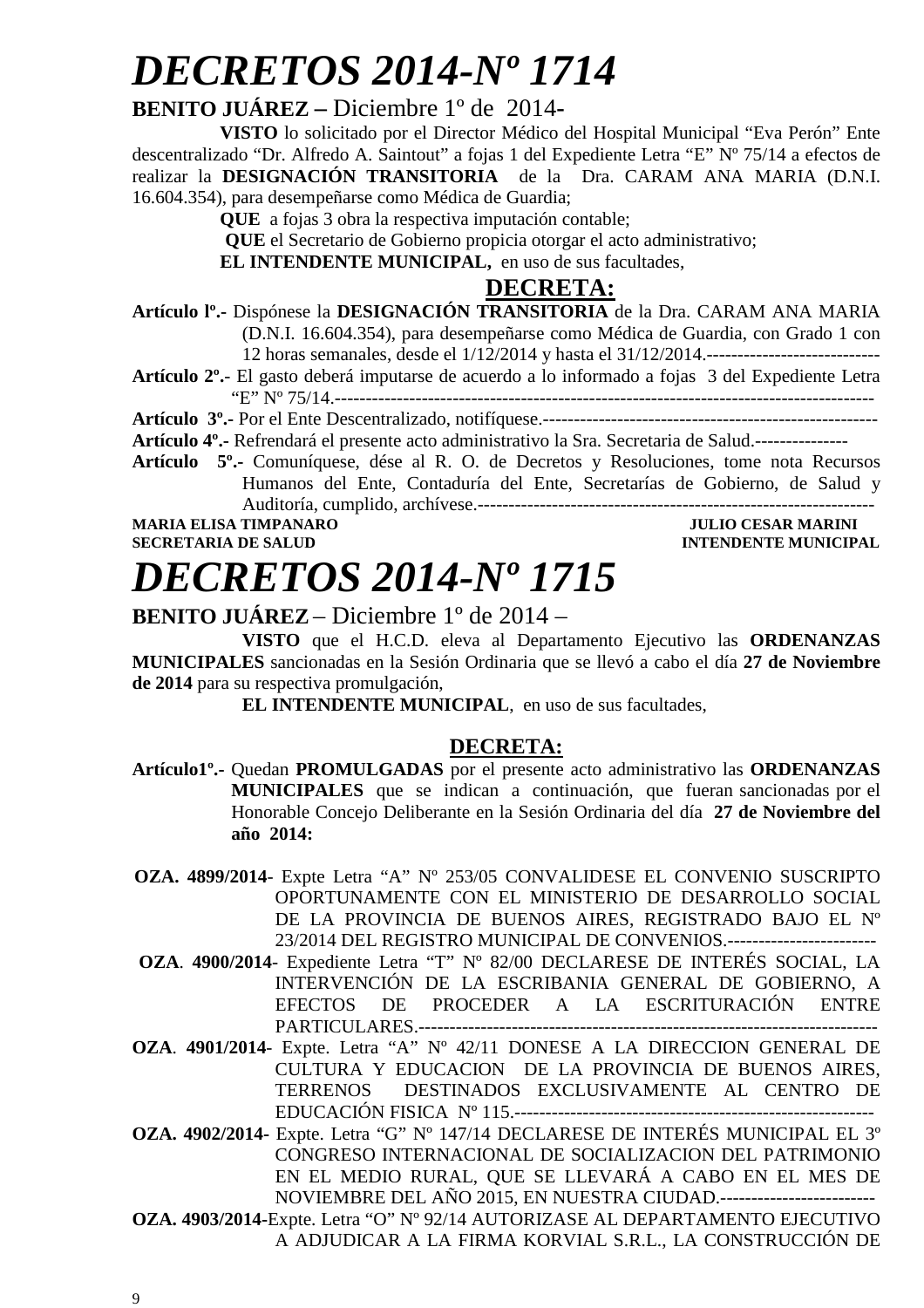|                                                                                |  | CORDON CUNETA, ALETAS, BADENES Y OBRAS                                |  |
|--------------------------------------------------------------------------------|--|-----------------------------------------------------------------------|--|
|                                                                                |  | COMPLEMENTARIAS EN EL PARTIDO DE BENITO JUAREZ.---------------        |  |
| OZA. 4904/2014- Expte. Letra "X" Nº 169/14 AUTORIZASE AL DEPARTAMENTO          |  |                                                                       |  |
|                                                                                |  | EJECUTIVO LA CONSTRUCCION Y EMPLAZAMIENTO DE LOS                      |  |
|                                                                                |  | SIGUIENTES MONUMENTOS: "MONUMENTO AL DEPORTE                          |  |
|                                                                                |  | JUARENSE", "MONUMENTO A NUESTROS PUEBLOS ORIGINARIOS",                |  |
|                                                                                |  | "MONUMENTO DE LOS TRABAJADORES" Y MONUMENTO "PUENTE                   |  |
|                                                                                |  |                                                                       |  |
| OZA. 4905/2014- Expte. Letra "X" Nº 201/14 EL GOBIERNO MUNICIPAL, EN EL MARCO  |  |                                                                       |  |
|                                                                                |  | DE SU POLITICA DE DESARROLLO LOCAL, INSTRUMENTARA                     |  |
|                                                                                |  | MEDIDAS, DE ACUERDO A LAS NORMATIVAS Y LEYES VIGENTES, A              |  |
|                                                                                |  | FAVOR DE POTENCIAR LOS SUJETOS DE LA ECONOMIA SOCIAL Y                |  |
|                                                                                |  | SOLIDARIA, MEDIANTE MECANISMOS FINANCIEROS, ECONOMICOS,               |  |
|                                                                                |  |                                                                       |  |
| OZA. 4906/2014- Expte. Letra "G" Nº 40/14 AUTORIZASE AL DEPARTAMENTO           |  |                                                                       |  |
|                                                                                |  | EJECUTIVO A REALIZAR LA VENTA DE PARCELAS DE LA ZONA                  |  |
|                                                                                |  | INDUSTRIAL PLANIFICADA DE BENITO JUAREZ.----------------------------- |  |
| OZA. 4907/2014- Expte. Letra "G" Nº 128/12 DEROGUESE LA ORDENANZA MUNICIPAL Nº |  |                                                                       |  |
|                                                                                |  |                                                                       |  |

- **OZA. 4908/2014-** Expte. Letra "G" Nº 151/12 DEROGUESE LA ORDENANZA MUNICIPAL Nº 4657.--------------------------------------------------------------------------------------
- **OZA. 4909/2014-** Expte. Letra "P" Nº 10/13 DEROGUESE LA ORDENANZA MUNICIPAL Nº 4654.------------------------------------------------------------------------------------------
- **OZA. 4910/2014-** Expte. Letra "O" Nº 89/14 DECLARESE DE UTILIDAD PUBLICA Y PAGO OBLIGATORIO LA OBRA DE SUMINISTRO DE ENERGIA ELECTRICA, ALUMBRADO PUBLICO Y RED DE AGUA POTABLE EN EL PREDIO IDENTIFICADO COMO: CIRCUNSCRIPCION: II – SECCION: D – MANZANA: 203, 204, 205, 210, 211, 216 Y 217.-----------------------------------

 **Artículo 2º.-** Refrendará el presente acto administrativo el Sr. Secretario de Gobierno.----------**-** 

**Artículo 3º.-** Comuníquese, dése al R. O. de Decretos y Resoluciones, tome nota Secretarías de Hacienda, de Gobierno, de Salud, de Desarrollo Social, de Infraestructura, Viviendas y Servicios Públicos, de Seguridad, Asesoría Legal, Auditoria, Recaudación y Catastro, cumplido, archívese.------------------------------------ **SERGIO JULIO ACOSTA** 

**SECRETARIO DE GOBIERNO INTENDENTE MUNICIPAL** 

### *DECRETOS 2014-Nº 1716*

#### **BENITO JUÁREZ** – Diciembre 1º de 2014-

**VISTO** lo actuado en el Expediente Letra "O" Nº 92/14, donde a fs. 42 obra Decreto Municipal Nº 1411/14 por el que se llamo a Licitación Privada Nº 55/14 para la construcción de cordón cuneta, badenes y obras complementarias en el Partido de Benito Juárez;

**QUE** a fojas 101 obra informe del Director de Compras informando que se ha presentado un solo oferente al llamado a Licitación Privada;

**QUE** a fojas 102 obra despacho favorable del Sr. Secretario de Infraestructura, Vivienda y Servicios Públicos;

**QUE** a fojas 105 obra informe del Secretario de Hacienda solicitando la adjudicación en forma directa a la firma "KORVIAL S.R.L.", por un importe total de pesos cuatrocientos setenta y nueve mil cuatrocientos veintiocho con veinticuatro centavos (\$ 479.428,24);

**QUE** a fojas 209 obra la Ordenanza Municipal Nº 4903, Promulgada por el Decreto Municipal Nº 1715/2014 (fjs. 210 y 211), por la cual se aprueba lo actuado en la Licitación Privada Nº 55/14 y autoriza la adjudicación de la obra arriba citada a la firma "KORVIAL S.R.L."

**QUE** el Secretario de Gobierno dispone emitir el acto administrativo;

**EL INTENDENTE MUNICIPAL,** en uso de sus facultades,

#### **DECRETA:**

**Artículo lº.-** Adjudíquese a la firma "KORVIAL S.R.L." la construcción de cordón cuneta, badenes y obras complementarias en el Partido de Benito Juárez, por un importe total de Pesos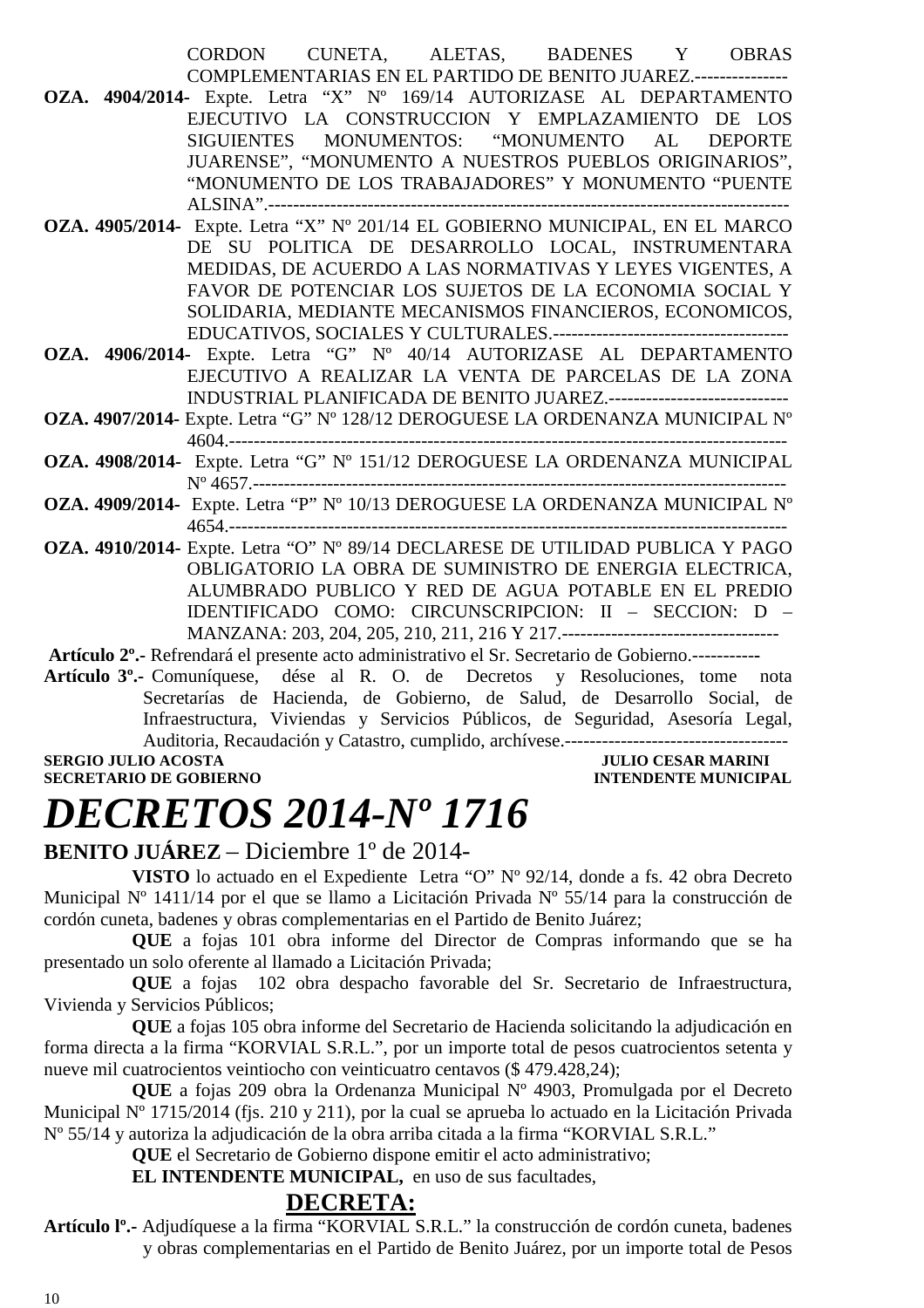cuatrocientos setenta y nueve mil cuatrocientos veintiocho con veinticuatro centavos (\$ 479.428,24) de acuerdo a lo actuado en el Expediente Letra "O" Nº 92/14.------------

**Artículo 2º.-** Notifíquese.-----------------------------------------------------------------------------------------

- **Artículo 3º.-** Refrendará el presente acto administrativo el Sr. Secretario de Infraestructura Vivienda y Servicios Públicos.-------------------------------------------------------------------
- **Artículo 4º.-** Comuníquese, dése al R. O. de Decretos y Resoluciones, tome nota Secretarías de Hacienda, de Infraestructura, Vivienda y Servicios Públicos, de Gobierno, Direcciones de Compras, de Presupuesto, Contaduría, Tesorería y Auditoría, cumplido, archívese.-------------------------------------------------------------------------------

**DIEGO ROSSETTI JULIO CESAR MARINI S. DE INF., VIV., Y SERV. PUBLICOS** 

## *DECRETOS 2014-Nº 1717*

#### **BENITO JUÁREZ** – Diciembre 2 de 2014 –

**VISTO** lo actuado en Expte. Letra "G" Nº 9/13, por el que la ASOCIACIÓN CIVIL AMIGOS DEL CICLISMO solicita a fojas 61 subsidio con destino al pago de la totalidad de los premios en efectivo que se entregan en las carreras de bicicletas y a la adquisición de materiales para la construcción de baños;

 **QUE** a fojas 64 Contaduría efectúa la respectiva reserva preventiva del gasto; mientras que a fojas 65 la Secretaría de Gobierno dispone dictar el presente acto administrativo;

**EL INTENDENTE MUNICIPAL,** en uso de sus facultades,

#### **DECRETA:**

**Artículo lº.-** Otórgase **SUBSIDIO** a la **ASOCIACIÓN CIVIL AMIGOS DEL CICLISMO** por la suma de **PESOS** VEINTIUN MIL DOSCIENTOS (\$ 21.200,00) con destino al pago de la totalidad de los premios en efectivo que se entregan en las carreras de bicicletas y a la adquisición de materiales para la construcción de baños. El mismo deberá ser rendido oportunamente mediante "Balance de Inversión".----------------------

**Artículo 2º.-** El gasto será imputado según lo informado por Contaduría a fs. precedente.--------

**Artículo 3º.-** Tesorería, previo a hacer efectivo el Subsidio del Art. 1°, deberá verificar el cumplimiento del Art. 132 del Reglamento de Contabilidad.-------------------------------

**Artículo 4º**.- Refrendará el presente acto administrativo el Sr. Secretario de Gobierno.-------------

**Artículo 5º.-** Comuníquese, dése al R. O. De Decretos y Resoluciones, tome nota Contaduría, Tesorería, Secretarías de Gobierno, de Hacienda, Dirección de Presupuesto y Auditoria, cumplido archívese.------------------------------------------------------------------- **SERGIO JULIO ACOSTA** JULIO CESAR MARINI

**SECRETARIO DE GOBIERNO INTENDENTE MUNICIPAL** 

### *DECRETOS 2014-Nº 1718*

**BENITO JUÁREZ** – Diciembre 2 de 2014 –

**VISTO** lo actuado en Expte. Letra "E" Nº 92/12, por el que la **ASOCIACIÓN COOPERADORA DE LA ESCUELA MEDIA Nº 3 "DR. BENITO JUÁREZ"** (fs. 82) solicita Subsidio con destino a solventar gastos de organización de cierre del ciclo 2014;

 **QUE** a fs. 85 Contaduría efectúa la respectiva reserva preventiva del gasto; mientras que a fs. 86 la Secretaría de Gobierno dispone dictar el presente acto administrativo;

**EL INTENDENTE MUNICIPAL,** en uso de sus facultades,

### **DECRETA:**

**Artículo lº.-** Otórgase **SUBSIDIO** a la **ASOCIACIÓN COOPERADORA DE LA ESCUELA MEDIA Nº 3 "DR. BENITO JUÁREZ"** por la suma de **Pesos TRECE MIL TRESCIENTOS (\$ 13.300,00)** destinado a solventar gastos de organización de cierre del ciclo 2014. El mismo deberá ser rendido oportunamente mediante "Balance de Inversión".-------------------------------------------------------------------------------------------

**Artículo 2º.-** El gasto será imputado según lo informado por Contaduría a fs. precedente.-------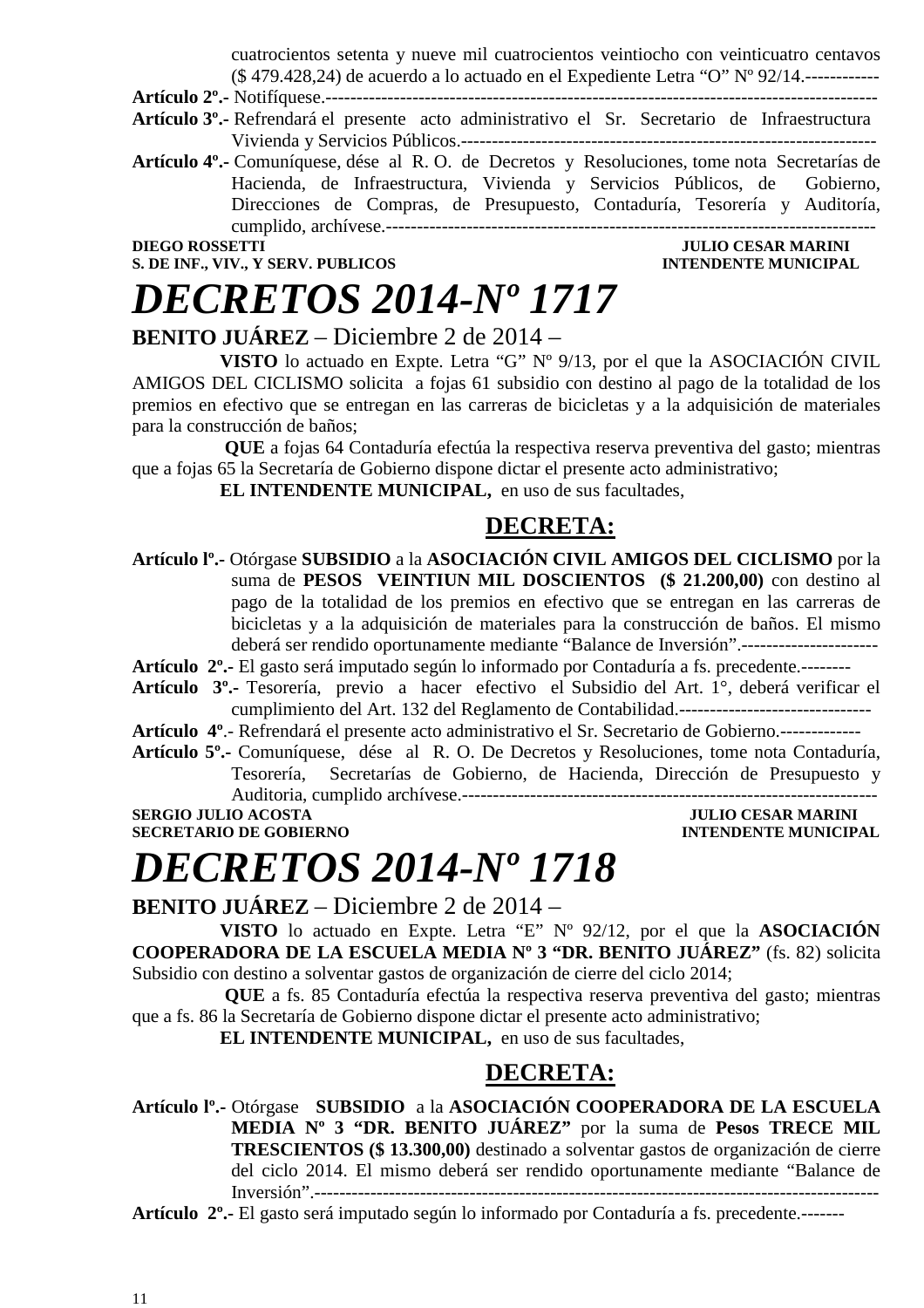**Artículo 3º.-** Tesorería, previo a hacer efectivo el Subsidio del Art. 1°, deberá verificar el cumplimiento del Art. 132 del Reglamento de Contabilidad.-------------------------------

**Artículo 4º**.- Refrendará el presente acto administrativo el Sr. Secretario de Gobierno.-------------

**Artículo 5º.-** Comuníquese, dése al R. O. De Decretos y Resoluciones, tome nota Contaduría, Tesorería, Secretarías de Gobierno, de Hacienda y Auditoría, cumplido, archívese.----

**SERGIO JULIO ACOSTA DE CONSUMERE DE LA COSTA DE CONSUMERE DE LA COSTA DE LA COSTA DE LA CONSUMERADAD DE CONSUMERE DE LA CONSUMERATION DE CONSUMERE DE LA CONSUMERATION DE LA CONSUMERATION DE LA CONSUMERATION DE CONSUMERE D SECRETARIO DE GOBIERNO** 

### *DECRETOS 2014-Nº 1719*

**BENITO JUÁREZ -** Diciembre 2 de 2014 **-** 

**VISTO** lo actuado en el Expediente Letra "G" Nº 82/13 por el que la **ASOCIACIÓN CIVIL JUÁREZ VOLEY** (fs. 86) solicita Subsidio para solventar gastos del Festival de Box organizado por la Institución, a llevarse a cabo el día 5 de Diciembre del corriente año;

**QUE** a fojas 89 Contaduría efectúa la respectiva reserva preventiva del gasto; mientras que a fs. 90 la Secretaria de Gobierno dispone dictar el presente acto administrativo;

**QUE** el Secretario de Gobierno dispone dictar el presente acto administrativo de subsidio;

#### **EL INTENDENTE MUNICIPAL,** en uso de sus facultades, **DECRETA**:

**Artículo 1º.-** Otórguese **SUBSIDIO** a la **ASOCIACIÓN CIVIL JUÁREZ VOLEY** por la suma de pesos CUATRO MIL (\$ 4.000,00) destinado a solventar gastos del Festival de Box organizado por la Institución. El mismo deberá ser rendido oportunamente mediante "Balance de Inversión".----------------------------------------------------------------------------

**Artículo 2º.-** El gasto será imputado según lo informado por Contaduría a fs. precedentes.-----

**Artículo 3º.-** Tesorería, previo a hacer efectivo al Subsidio del Art. 1º, deberá verificar el cumplimiento del Art. 132 del Reglamento de Contabilidad.------------------------------

**Artículo 4º.-** Refrendará el presente acto administrativo el Sr. Secretario de Gobierno.------------

**Artículo 5º.-** Comuníquese, desde la R. O. de Decretos y Resoluciones, tome nota, Contaduría, Tesorería, Presupuesto, Secretaria de Gobierno, de Hacienda y Auditoría, cumplido, archívese---------------------------------------------------------------------------------------------

**SERGIO JULIO ACOSTA JULIO CESAR MARINI SECRETARIO DE GOBIERNO INTENDENTE MUNICIPAL** 

# *DECRETOS 2014-Nº 1720*

**BENITO JUÁREZ**- Diciembre 2 de 2014-

 **VISTO** lo actuado en el Expte. Letra "E" N° 41/13 por el que el Director Administrativo del Hospital Municipal "Eva Perón" Ente Descentralizado "Dr. Alfredo Saintout", solicita se realice el llamado a Concurso Externo de Títulos y Antecedentes, para cubrir el cargo de Médico Ecografista, Jefe del Servicio de Diagnostico por Imágenes;

**QUE** el Secretario de Gobierno dispone emitir acto administrativo;

 **EL INTENDENTE MUNICIPAL,** en uso de sus facultades,

#### **DECRETA:**

- **Artículo 1º.-** Llamase a **CONCURSO EXTERNO** de Títulos y Antecedentes para cubrir el cargo de Médico Ecografista, Jefe del Servicio de Diagnostico por Imágenes, debiendo presentar currículum vitae que contenga los siguientes puntos:
- Título profesional habilitante en Medicina, reconocido por Universidad Nacional y autorizado por la legalización vigente.
- Autorización individual según Ley Nº 17557/67, Decreto Provincial Nº 1791/81 para la titularidad de Servicios de Rayos X del Ministerio de Salud de la Provincia de Buenos Aires.

Titulo Especialista como Médico de Diagnóstico por Imágenes.

Matricula Profesional, Colegio Médico Distrito VIII.

Certificado de Ética Profesional, expedido por el Colegio Médico Distrito VIII, actualizado a la fecha.

Certificado de antecedentes laborales.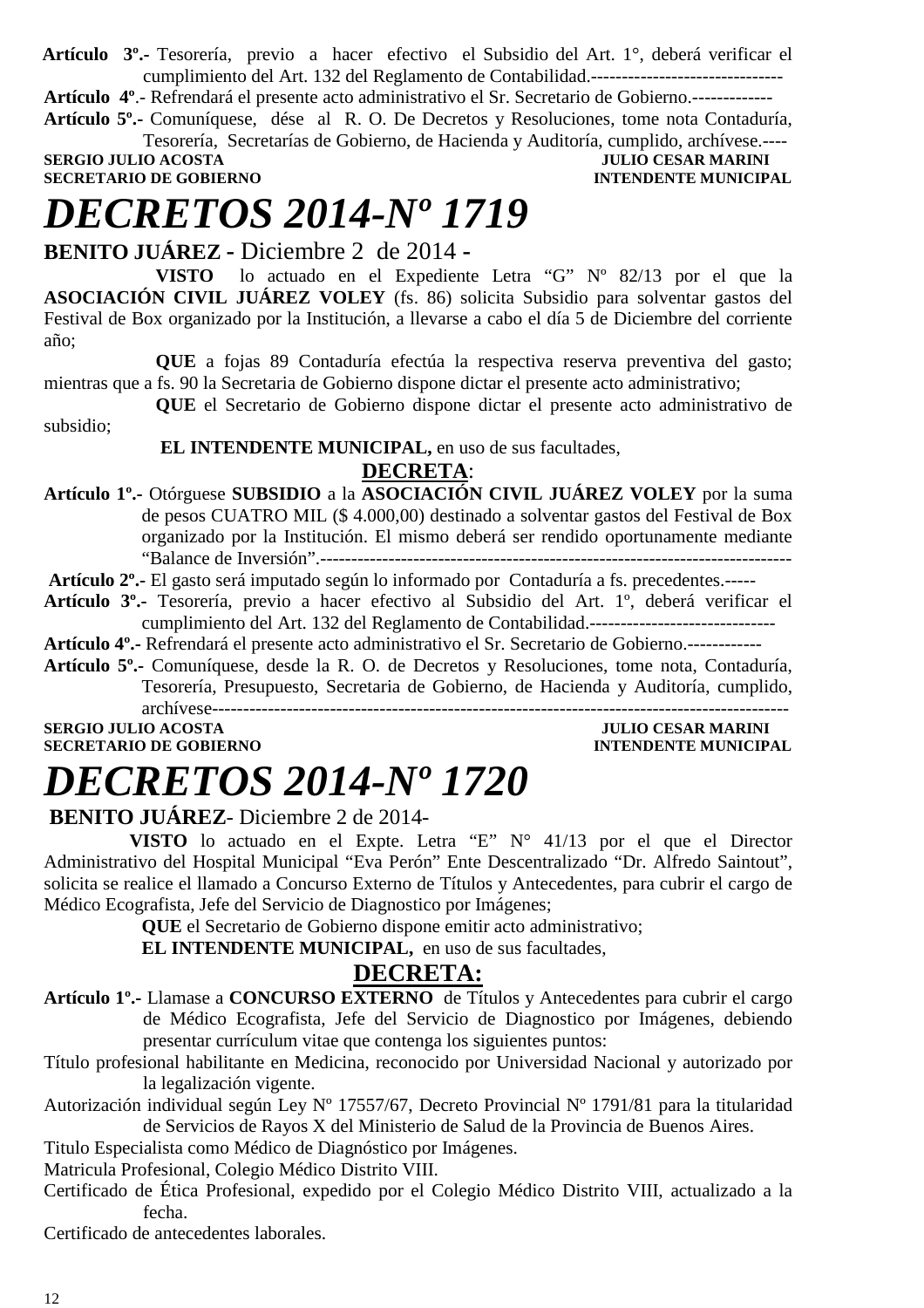Antecedentes Académicos.

Experiencia comprobable mayor a 5 años en manejo de personal con capacidad de liderazgo.

Experiencia comprobable en capacitación de personal, realización de informes de tomografía axial computada en centros de reconocida trayectoria.

- **Artículo 2º.-** El registro de inscripción estará a disposición de los interesados, en la Oficina de RRHH del Ente Descentralizado Hospital desde el 15 y hasta el 19 de diciembre del corriente año, de 8 a 14 horas.-------------------------------------------------------------------
- **Artículo 3º.-** La Junta Evaluadora del presente concurso estará integrada por el Director Médico, Director Administrativo, Directora de Recursos Humanos, un representante de la Asociación de Profesionales y en carácter de veedor un representante del Sindicato de Trabajadores Municipales.------------------------------------------------------------------------
- **Artículo 4º.** Publíquese por el término de TRES (3) días en el DIARIO "EL FÉNIX", en la página web y dése amplia difusión radial.---------------------------------------------------------------

**Artículo 5º.-** Refrendará el presente acto administrativo la Sra. Secretaria de Salud.---------------

**Artículo 6º.-** Comuníquese, desee al R. O. de Decretos y Resoluciones, tome nota, Ente Descentralizado Hospital, Dirección Recursos Humanos del Ente, Secretarías de Gobierno, de Salud y Auditoria, cumplido archívese.----------------------------------------

**MARIA ELISA TIMPANARO JULIO CESAR MARINI** 

**SECRETARIA DE SALUD INTENDENTE MUNICIPAL** 

# *DECRETOS 2014-Nº 1721*

#### **BENITO JUÁREZ** –Diciembre 2 de 2014 -

 **VISTO** lo actuado en Expte. Letra "D" Nº 142/13 por el cual la Secretaria de Desarrollo Social (a fs. 10) solicita **SUBSIDIO** destinado a la Sra. ALONSO KARINA;

 **QUE** a fojas precedentes Contaduría realiza la respectiva reserva preventiva del gasto;  **QUE** el Secretario de Gobierno dispone emitir acto administrativo de Subsidio;

**EL INTENDENTE MUNICIPAL** en uso de sus facultades,

#### **DECRETA:**

**Artículo 1º.-**Abonar **SUBSIDIO A INDIGENTES** a la **Sra. ALONSO KARINA D.N.I. 22.301.666**, por un monto total de **Pesos quinientos treinta y cinco (\$ 535.00)** de acuerdo a lo actuado en el Expte. Letra "D" Nº 142/13.-------------------------------------

**Artículo 2º.-** El gasto será imputado según lo informado por Contaduría a fs. precedentes.------------

**Artículo 3º.-** Refrendará el presente acto administrativo la Sra. Secretaria de Desarrollo Social.------

**Artículo 4º. -**Comuníquese, dése al R. O. de Decretos y Resoluciones, tome nota Contaduría, Tesorería, Presupuesto, Secretarías de Desarrollo Social, de Gobierno y Auditoría,

cumplido, archívese.-------------------------------------------------------------------------------

**S. DE DESARROLLO SOCIAL DESARROLLO SOCIAL DESARROLLO SOCIAL DESARROLLO SOCIAL DESARROLLO SOCIAL DE LA PERSONAL DE LA PERSONAL DE LA PERSONAL DE LA PERSONAL DE LA PERSONAL DE LA PERSONAL DE LA PERSONAL DE LA PERSONAL DE LA** 

**JULIO CESAR MARINI** 

### *DECRETOS 2014-Nº 1722*

**BENITO JUÁREZ** –Diciembre 2 de 2014 -

 **VISTO** lo actuado en Expte. Letra "D" Nº 324/14 por el cual la Secretaria de Desarrollo Social (a fs. 1) solicita **SUBSIDIO** destinado a la Sra. VACCAREZZA MARIA DE LOS RANQUELES;

> **QUE** a fojas precedentes Contaduría realiza la respectiva reserva preventiva del gasto;  **QUE** el Secretario de Gobierno dispone emitir acto administrativo de Subsidio;

**EL INTENDENTE MUNICIPAL** en uso de sus facultades,

### **DECRETA:**

**Artículo 1º.-** Abonar **SUBSIDIO A INDIGENTES** a la **Sra. VACCAREZZA MARIA DE LOS RANQUELES D.N.I. 32.634.773**, por un monto total de **Pesos UN MIL DOSCIENTOS (\$ 1.200.00)** de acuerdo a lo actuado en el Expte. Letra "D" Nº 324/14.-----------------------------------------------------------------------------------------------

**Artículo 2º.-** El gasto será imputado según lo informado por Contaduría a fs. precedentes.------------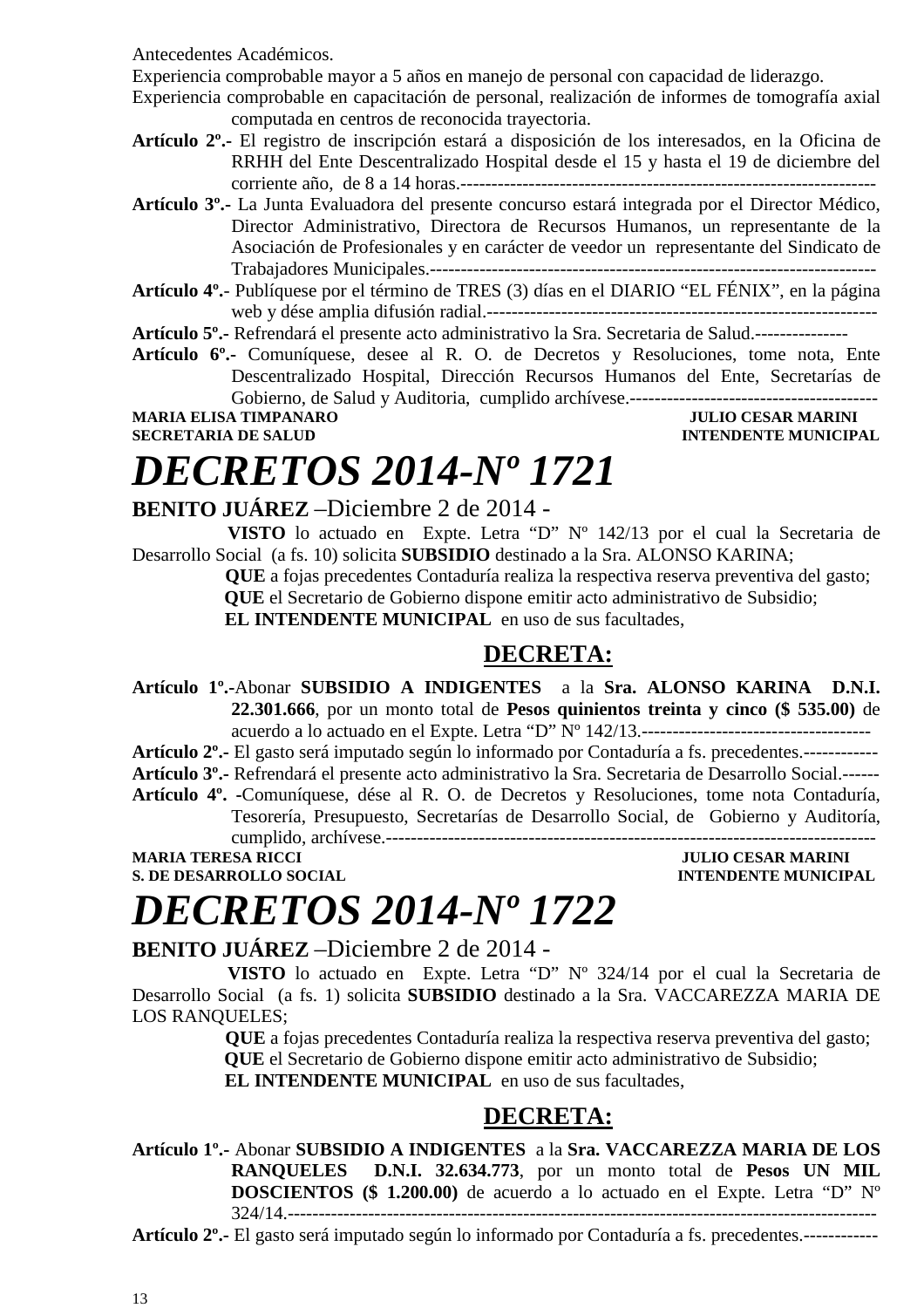**Artículo 3º.-** Refrendará el presente acto administrativo la Sra. Secretaria de Desarrollo Social.------ **Artículo 4º.-** Comuníquese, dése al R. O. de Decretos y Resoluciones, tome nota Contaduría, Tesorería, Presupuesto, Secretarías de Desarrollo Social, de Gobierno y Auditoría,

cumplido, archívese.-------------------------------------------------------------------------------

**MARIA TERESA RICCI DE SOLUITO CESAR MARINI S. DE DESARROLLO SOCIAL DESPESSION DE L'ALGEBRE DE L'ALGEBRE DE L'ALGEBRE DE L'ALGEBRE DE L'ALGEBRE DE L'ALGEBRE DE L'ALGEBRE DE L'ALGEBRE DE L'ALGEBRE DE L'ALGEBRE DE L'ALGEBRE DE L'ALGEBRE DE L'ALGEBRE DE L'ALGEBRE DE L** 

# *DECRETOS 2014-Nº 1723*

**BENITO JUÁREZ** – Diciembre 2 de 2014 -

 **VISTO** lo actuado en Expte. Letra "D" Nº 184/13 por el cual la Sra. Secretaria de Desarrollo Social a fojas 17, solicita **SUBSIDIO** destinado a la Sra. FANUCHI EVANGELINA;

 **QUE** a fojas precedentes Contaduría realiza la respectiva reserva preventiva del gasto;  **QUE** el Secretario de Gobierno dispone emitir acto administrativo de Subsidio;  **EL INTENDENTE MUNICIPAL**, en uso de sus facultades,

#### **DECRETA:**

**Artículo 1º.-**Abonar **SUBSIDIO A INDIGENTES** a la **Sra. FANUCHI EVANGELINA D.N.I.** 

**24.351.118**, por un monto total de pesos un mil (\$1.000,00) de acuerdo a lo actuado en el Expte. Letra "D" Nº 184/13.-------------------------------------------------------------------

**Artículo 2º.-**El gasto será imputado según lo informado por Contaduría a fs. precedentes.- ----------- **Artículo 3º.-**Refrendará el presente acto administrativo la Sra. Secretaria de Desarrollo Social.------ **Artículo 4º.-**Comuníquese, dése al R. O. de Decretos y Resoluciones, tome nota Contaduría, Tesorería, Presupuesto, Secretarías de Desarrollo Social, de Gobierno y Auditoría,

cumplido, archívese.-------------------------------------------------------------------------------

**S. DE DESARROLLO SOCIAL DESPESSION INTENDENTE MUNICIPAL** 

### **JULIO CESAR MARINI**

# *DECRETOS 2014-Nº 1724*

#### **BENITO JUÁREZ –** Diciembre 2 de 2014-

**VISTO** que conforme las previsiones de la Oza. Mpal. N° 4854/14, el **"FONDO MUNICIPAL PARA EMERGENCIAS DE SALUD" (FO.MU.ES.),** se encuentra facultado para solucionar económicamente enfermedades cuya gravedad requiere derivación médica debido al alto riesgo en la salud;

**QUE** el Secretario de Gobierno dispone dictar el presente acto administrativo;

 **EL INTENDENTE MUNICIPAL**, en uso de sus facultades,

#### **DECRETA:**

**Artículo 1º.-**Dispónese que el **"FONDO MUNICIPAL PARA EMERGENCIAS ESPECIALES DE SALUD" (FO.MU.ES),** efectúe pagos en el marco de la Oza. Mpal. N° 4854/14, a la persona que se indica a continuación, cuya historia clínica obra en el Expediente:

**BLASCO MARCELO Expte. Letra "F" Nº 126/96 Subsidio Reintegrable \$ 1.500,00.- (fs. 713) 3º Cuerpo**  GANIM CLAUDIA Expte. Letra "F" Nº 34/14

**Subsidio Reintegrable \$ 1.530,00 (fs. 22)** 

**Artículo 2º.-** La Dirección de Recursos Humanos o la Dirección de Recaudación según corresponda deberá tomar recaudos necesarios para la retención de haberes y/o gestión de cobro para obtener el reintegro del subsidio, según corresponda, mencionado en el Articulo 1º.-----------------------------------------------------------------------------------------------------

**Artículo 3º.-** Refrendará el presente acto administrativo la Sra. Secretaria de Desarrollo Social.--- **Artículo 4º.-** Comuníquese, dése al R. O. de Decretos y Resoluciones, tome nota Contaduría, Tesorería, Direcciones de Recursos Humanos, de Recaudación, Secretarías de Desarrollo Social, de Gobierno, de Hacienda, Subdirección de Tasas, FO.MU.ES. y Auditoria, cumplido, archívese.------------------------------------------------------------------

**MARIA TERESA RICCI DE LOS ENFORMADOS DE LOS ENFORMADOS DE LOS ENFORMADOS DE LOS ENFORMADOS DE LOS ENFORMADOS DE LOS ENFORMADOS DE LOS ENFORMADOS DE LOS ENFORMADOS DE LOS ENFORMADOS DE LOS ENFORMADOS DE LOS ENFORMADOS DE L S. DE DESARROLLO SOCIAL DESPESSION INTENDENTE MUNICIPAL**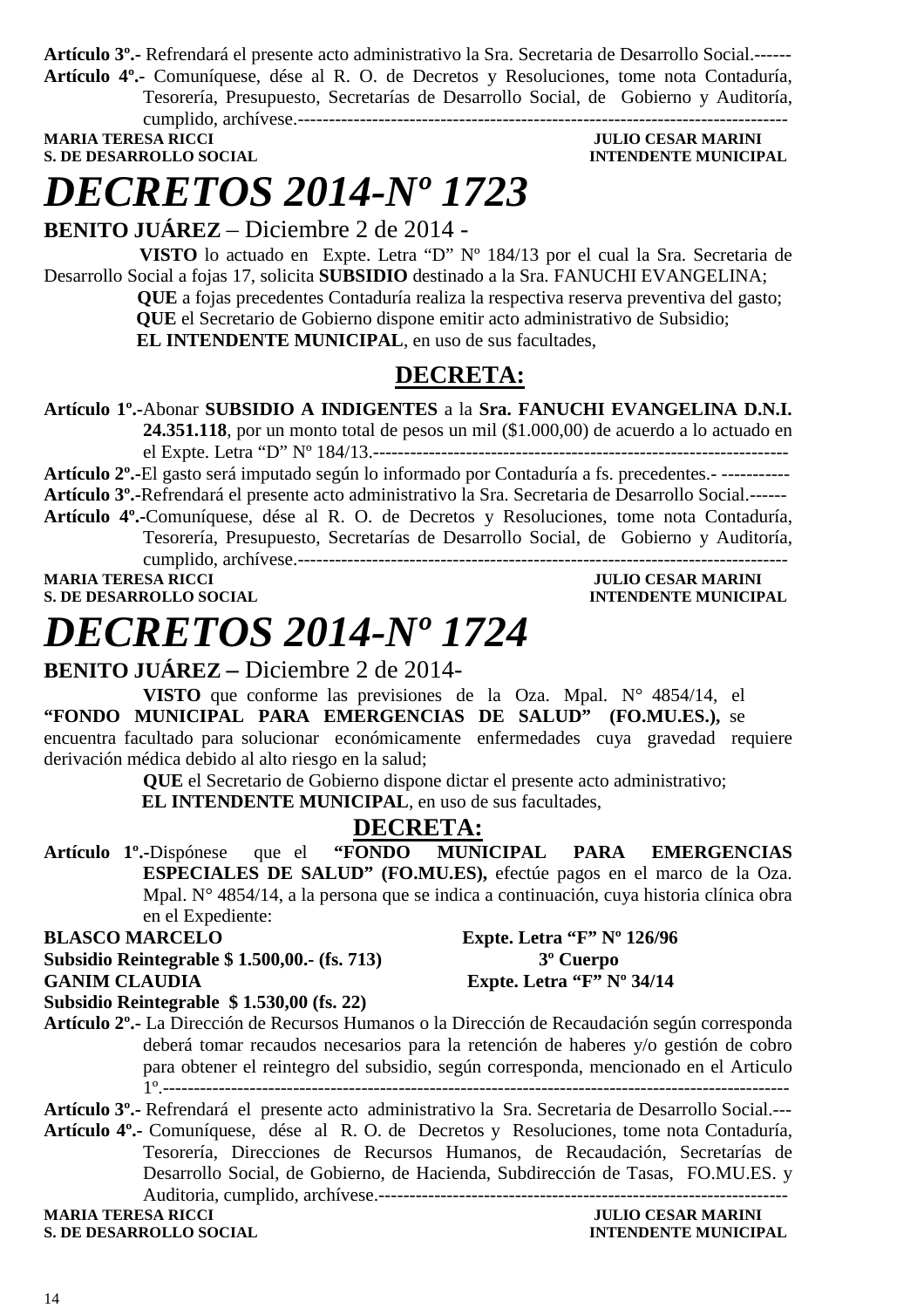## *DECRETOS 2014-Nº 1725*

#### **BENITO JUÁREZ** – Diciembre 2 de 2014 -

 **VISTO** lo actuado en Expte. Letra "D" Nº 247/14 por el cual la Secretaria de Desarrollo Social a fs. 25, solicita **SUBSIDIO** destinado a la Sra. JOFRE LAURA (D.N.I. 30.530.921);

 **QUE** a fojas 27 Contaduría realiza la respectiva reserva preventiva del gasto;

 **QUE** el Secretario de Gobierno dispone emitir acto administrativo de Subsidio;

**EL INTENDENTE MUNICIPAL** en uso de sus facultades,

#### **DECRETA:**

- **Artículo 1º.-** Abonar **SUBSIDIO A INDIGENTES a la Sra. JOFRE LAURA D.N.I. 30.530.921**, por un monto total de pesos QUINIENTOS (\$ 500,00) de acuerdo a lo actuado en el Expte. Letra "D" Nº 247/14.----------------------------------------------------------------------
- **Artículo 2º.-** El gasto será imputado según lo informado por Contaduría a fs. precedentes.------------
- **Artículo 3º.-** Refrendará el presente acto administrativo la Sra. Secretaria de Desarrollo Social.------
- **Artículo 4º. -**Comuníquese, dése al R. O. de Decretos y Resoluciones, tome nota Contaduría, Tesorería, Presupuesto, Secretarías de Desarrollo Social, de Gobierno, de Hacienda y Auditoria, cumplido, archívese.------------------------------------------------------------------

**MARIA TERESA RICCI DE LOS ENFORMADOS DE LOS ENFORMADOS DE LOS ENFORMADOS DE LOS ENFORMADOS DE LOS ENFORMADOS DE LOS ENFORMADOS DE LOS ENFORMADOS DE LOS ENFORMADOS DE LOS ENFORMADOS DE LOS ENFORMADOS DE LOS ENFORMADOS DE L** 

### **S. DE DESARROLLO SOCIAL DESPESSION INTENDENTE MUNICIPAL**

# *DECRETOS 2014-Nº 1726*

**BENITO JUÁREZ** – Diciembre 2 de 2014 -

 **VISTO** lo actuado en Expte. Letra "D" Nº 227/14 por el cual la Secretaria de Desarrollo Social Interina a fs. 10, solicita **SUBSIDIO** destinado a la Sra. FERNÁNDEZ GLADYS;

 **QUE** a fojas 12 Contaduría realiza la respectiva reserva preventiva del gasto;  **QUE** el Secretario de Gobierno dispone emitir acto administrativo de Subsidio; **EL INTENDENTE MUNICIPAL** en uso de sus facultades,

#### **DECRETA:**

**Artículo 1º.-**Abonar **SUBSIDIO A INDIGENTES a la Sra. FERNÁNDEZ GLADYS D.N.I. 14.626.384**, por un monto total de pesos quinientos (\$ 500.00) de acuerdo a lo actuado en el Expte. Letra "D" Nº 227/14.----------------------------------------------------------------

**Artículo 2º.-** El gasto será imputado según lo informado por Contaduría a fs. precedentes.------------

**Artículo 3º.-** Refrendará el presente acto administrativo la Sra. Secretaria de Desarrollo Social.------

**Artículo 4º.-** Comuníquese, dése al R. O. de Decretos y Resoluciones, tome nota Contaduría, Tesorería, Presupuesto, Secretarías de Desarrollo Social, de Gobierno, de Hacienda y

Auditoria, cumplido, archívese.------------------------------------------------------------------

**S. DE DESARROLLO SOCIAL** 

### **MARIA TERESA RICCI JULIO CESAR MARINI**

## *DECRETOS 2014-Nº 1727*

#### **BENITO JUÁREZ** – Diciembre 2 de 2014 -

 **VISTO** lo actuado en el Expte. Letra "D" Nº 78/14 por el cual la Secretaría de Desarrollo Social eleva nota (fs. 103) solicitando **SUBSIDIO** a personas indigentes destinado al pago de gas natural;

> **QUE** a fojas 117 Contaduría realiza la respectiva reserva preventiva del gasto;  **QUE** el Secretario de Gobierno dispone dictar el presente acto administrativo;  **EL INTENDENTE MUNICIPAL**, en uso de sus facultades,

### **DECRETA:**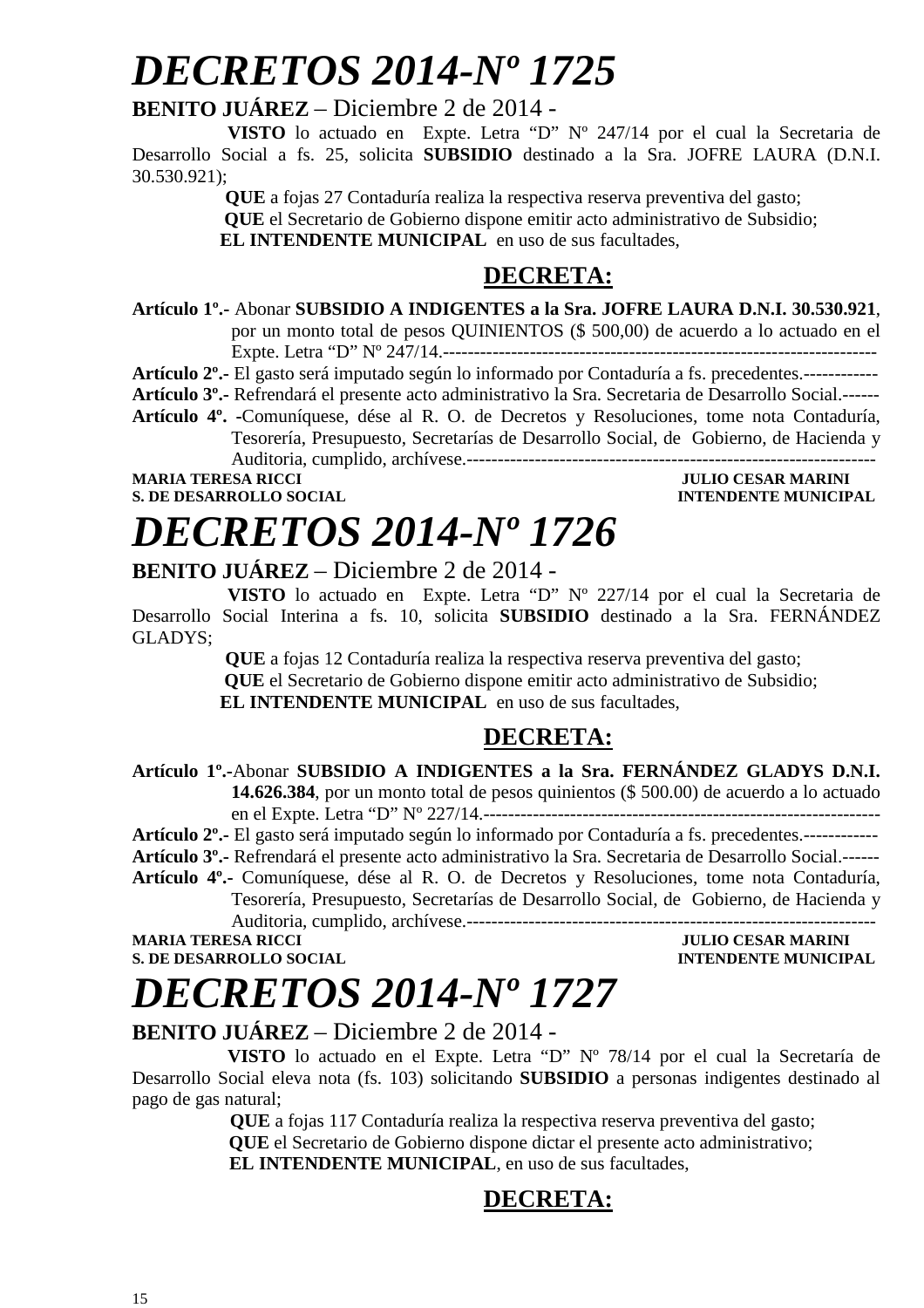**Artículo 1º.-**Abonar **SUBSIDIO A INDIGENTES** por la suma total de Pesos un mil novecientos sesenta y seis con dieciocho centavos (\$ 1.966,18) según lo solicitado por la Sra. Secretaria de Desarrollo Social a fojas 103 del Expediente Letra "D" N° 78/14.- **Artículo 2º.-** El gasto será imputado según lo informado por Contaduría a fs. precedentes.------------ **Artículo 3º.-** Refrendará el presente acto administrativo la Sra. Secretaria de Desarrollo Social.------ **Artículo 4º.-** Comuníquese, dése al R. O. de Decretos y Resoluciones, tome nota Contaduría, Tesorería, Dirección de Presupuesto, Secretarías de Desarrollo Social, de Gobierno, de Hacienda y Auditoria, cumplido, archívese.------------------------------------------------ **JULIO CESAR MARINI S. DE DESARROLLO SOCIAL DESPETSION INTENDENTE MUNICIPAL** 

## *DECRETOS 2014-Nº 1728*

**BENITO JUÁREZ**-Diciembre 3 de 2014-

 **VISTO** que por Resolución Nº 510/14 se otorgó LICENCIA ANUAL REGLAMENTARIA al Juez de Faltas Dr. GRACIANO RECALDE (L.P. 1617);

 **QUE** resulta necesario que el mencionado sea reemplazado;

**QUE** el Secretario de Gobierno dispone dictar el presente acto administrativo;

**EL INTENDENTE MUNICIPAL,** en uso de sus facultades,

#### **DECRETA:**

- **Artículo lº.-** Confirmase que durante la LICENCIA ANUAL REGLAMENTARIA, otorgada al Juez de Faltas Dr. GRACIANO RECALDE (L.P. 1617), asumirá sus funciones en carácter de reemplazo la Dra. DE FRANCESCO SANDRA (L.P. 3171), desde el día 09/12/2014 y hasta el 22/12/14, correspondiente a L.A.R. 2012.----------------------------
- **Artículo 2º.-** Por la Dirección de Recursos Humanos notifíquese al interesado y agréguese al legajo personal de la agente.------------------------------------------------------------------------------

**Artículo 3º.-** Refrendará el presente acto administrativo el Sr. Secretario de Gobierno.-------------

**Artículo 4º.-**Comuníquese, dése al R. O. De Decretos y Resoluciones, tome nota Recursos Humanos, Presupuesto, Secretarías de Gobierno, de Hacienda, de Seguridad y Auditoría, cumplido, archívese.------------------------------------------------------------------

**SECRETARIO DE GOBIERNO** 

**SERGIO JULIO ACOSTA JULIO CESAR MARINI SECRETARIO DE GOBIERNO DE SOBIERNO DE SOBIERNO DE SOBIERNO DE SOBIERNO** 

### *DECRETOS 2014-Nº 1729*

#### **BENITO JUÁREZ** – Diciembre 3 de 2014 -

 **VISTO** lo actuado en Expte. Letra "D" Nº 162/14 por el cual la Secretaria de Desarrollo Social a fojas 9 solicita **SUBSIDIO** destinado a la Sra. ARIAS ROMINA;

 **QUE** a fojas precedentes Contaduría realiza la respectiva reserva preventiva del gasto;  **QUE** el Secretario de Gobierno dispone emitir acto administrativo de Subsidio; **EL INTENDENTE MUNICIPAL** en uso de sus facultades,

#### **DECRETA:**

**Artículo 1º.-**Abonar **SUBSIDIO A INDIGENTES** a la **Sra. ARIAS ROMINA D.N.I. 27.125.593,** por un monto total de **Pesos Un Mil Quinientos (\$ 1.500,00),** de acuerdo a lo actuado en el Expte. Letra "D" Nº 162/14.----------------------------------------------------------------

**Artículo 2º.-** El gasto será imputado según lo informado por Contaduría a fs. precedentes.------------

**Artículo 3º.-** Refrendará el presente acto administrativo la Sra. Secretaria de Desarrollo Social.------

**Artículo 4º.-** Comuníquese, dése al R. O. de Decretos y Resoluciones, tome nota Contaduría, Tesorería, Presupuesto, Secretarías Gobierno, de Desarrollo Social, de Hacienda y

Auditoría, cumplido, archívese.------------------------------------------------------------------

**S. DE DESARROLLO SOCIAL CONSUMING A LOCAL CONSUMING A LOCAL CONSUMING A LOCAL CONSUMING A LOCAL CONSUMING A LOCAL CONSUMING A LOCAL CONSUMING A LOCAL CONSUMING A LOCAL CONSUMING A LOCAL CONSUMING A LOCAL CONSUMING A LOCAL** 

# *DECRETOS 2014-Nº 1730*

**BENITO JUÁREZ**- Diciembre 3 de 2014-

**JULIO CESAR MARINI**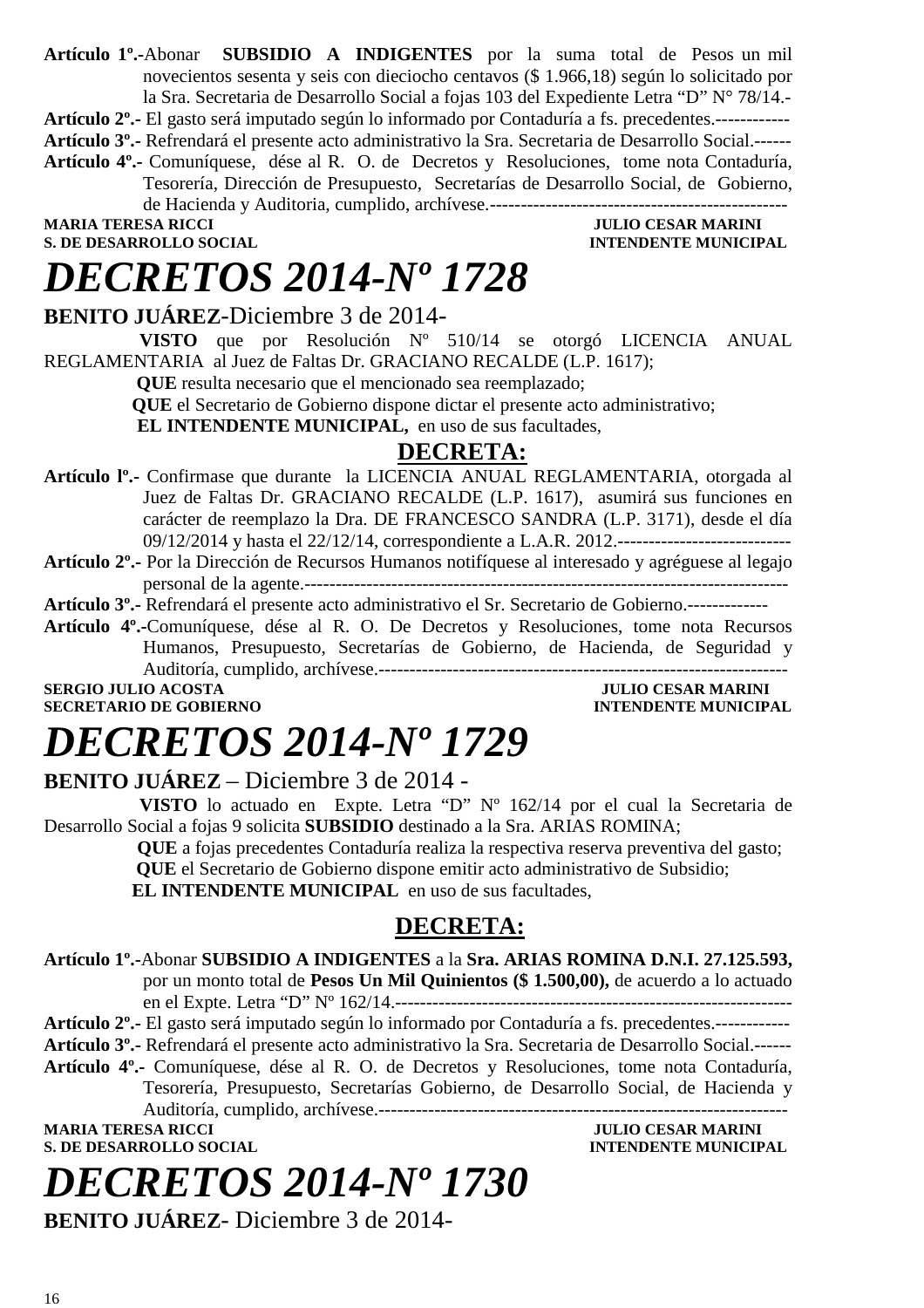**VISTO** que por Resolución Nº 511/14 se otorgó LICENCIA POR ENFERMEDAD a la

Contadora ANA VICTORIA DOMINGUEZ (L.P. 2865) Tesorera Municipal;

**QUE** resulta necesario que la mencionada sea reemplazada;

**QUE** el Secretario de Gobierno dispone dictar el presente acto administrativo;

**EL INTENDENTE MUNICIPAL,** en uso de sus facultades,

#### **DECRETA:**

**Artículo lº.-** Confirmase que durante la LICENCIA POR ENFERMEDAD desde el día 09/12/2014 y hasta 12/12/2014, otorgada a la TESORERA, Contadora ANA VICTORIA DOMINGUEZ (L.P. 2865), asumirá en sus funciones en carácter de reemplazo la agente CECILIA GALLARDO (L.P. 2698).---------------------------------------------------

**Artículo 2º.-** Por la Dirección de Recursos Humanos notifíquese al interesado y agréguese al legajo personal del agente.--------------------------------------------------------------------------------

**Artículo 3º.-** Refrendará el presente acto administrativo el Sr. Secretario de Hacienda.------------

**Artículo 4º.-** Comuníquese, dése al R. O. De Decretos y Resoluciones, tome nota Recursos Humanos, Secretarías de Gobierno, de Hacienda, Presupuesto, Contaduría y Auditoria, cumplido, archívese.-------------------------------------------------------------------------------

**JORGE O. ISMAEL JULIO CESAR MARINI** 

**SECRETARIO DE HACIENDA INTENDENTE MUNICIPAL** 

### *DECRETOS 2014-Nº 1731*

#### **BENITO JUÁREZ**- Diciembre 3 de 2014-

 **VISTO** que por Resolución Nº 512/14 se otorgó LICENCIA POR ATENCION DE FAMILIAR ENFERMO al Jefe de Compras Sr. CERNUTO FERNANDO SILVIO (L.P. 2306);

 **QUE** resulta necesario que el mencionado sea reemplazado;

 **QUE** el Secretario de Gobierno dispone dictar el presente acto administrativo;

**EL INTENDENTE MUNICIPAL,** en uso de sus facultades,

#### **DECRETA:**

- **Artículo lº.-**Confírmese que durante la LICENCIA POR ATENCION DE FAMILIAR ENFERMO desde el día 04/12/2014 y hasta el 05/12/2014 otorgada al Jefe de Compras Sr. CERNUTO FERNANDO SILVIO (L.P. 2306), asume sus funciones en carácter de reemplazo el agente CUTIPA JOSE (L.P. 2849).----------------------------------------------
- **Artículo 2º.-** Por la Dirección de Recursos Humanos notifíquese al interesado y agréguese al legajo personal del agente.--------------------------------------------------------------------------------

**Artículo 3º.-** Refrendará el presente acto administrativo el Sr. Secretario de Hacienda.-----------

**Artículo 4º.-**Comuníquese, dése al R. O. De Decretos y Resoluciones, tome nota Recursos Humanos, Secretarías de Gobierno, de Hacienda, de Infraestructura, Vivienda y Servicios Públicos, de Salud, de Seguridad, de Desarrollo Social, Presupuesto, Contaduría y Auditoria, cumplido, archívese.-------------------------------------------------

**JORGE O. ISMAEL SERVICES AND ALL SERVICES OF A SERVICE OF A SERVICE OF A SERVICE OF A SERVICE OF A SERVICE OF A SERVICE OF A SERVICE OF A SERVICE OF A SERVICE OF A SERVICE OF A SERVICE OF A SERVICE OF A SERVICE OF A SERVI** 

### **SECRETARIO DE HACIENDA INTENDENTE MUNICIPAL**

# *DECRETOS 2014-Nº 1732*

#### **BENITO JUÁREZ** –Diciembre 4 de 2014 -

 **VISTO** lo actuado en Expte. Letra "D" Nº 328/14 por el cual la Secretaria de Desarrollo Social (a fs. 1) solicita **SUBSIDIO** destinado a la Sra. PEREYRA M. ALEJANDRA; **QUE** a fojas precedentes Contaduría realiza la respectiva reserva preventiva del gasto;  **QUE** el Secretario de Gobierno dispone emitir acto administrativo de Subsidio; **EL INTENDENTE MUNICIPAL** en uso de sus facultades,

### **DECRETA:**

**Artículo 1º.-**Abonar **SUBSIDIO A INDIGENTES** a la **Sra. PEREYRA M. ALEJANDRA D.N.I. 20.331.800**, por un monto total de **Pesos un mil (\$ 1.000,00)** de acuerdo a lo actuado en el Expte. Letra "D" Nº 328/14.-----------------------------------------------------

**Artículo 2º.-**El gasto será imputado según lo informado por Contaduría a fs. precedentes.- -------

**Artículo 3º.-**Refrendará el presente acto administrativo la Sra. Secretaria de Desarrollo Social.------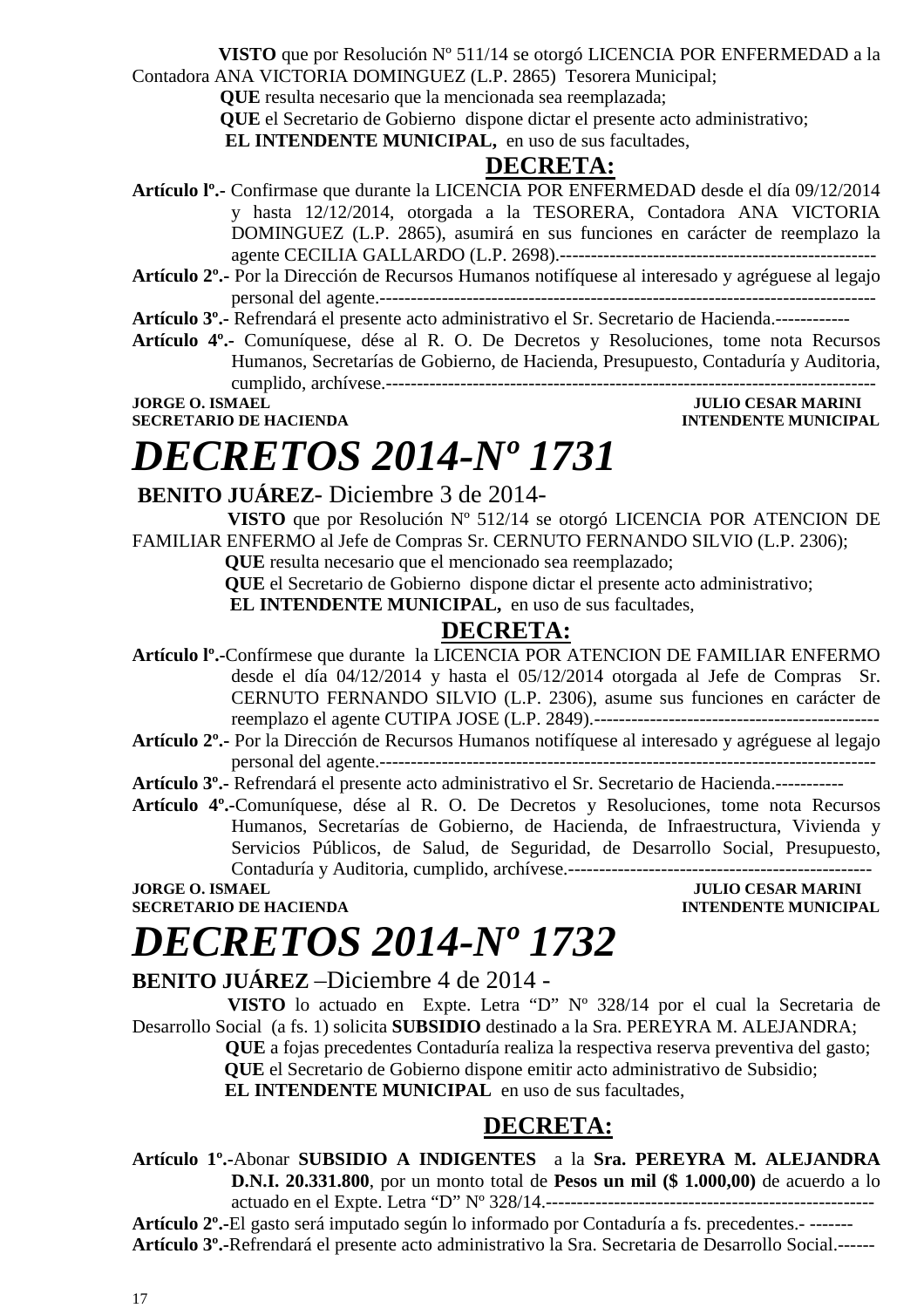**Artículo 4º.-**Comuníquese, dése al R. O. de Decretos y Resoluciones, tome nota Contaduría, Tesorería, Presupuesto, Secretarías de Desarrollo Social, de Gobierno, de Hacienda y Auditoría, cumplido, archívese.------------------------------------------------------------------

**S. DE DESARROLLO SOCIAL DESPETSION INTENDENTE MUNICIPAL** 

### **MULIO CESAR MARINI**

### *DECRETOS 2014-Nº 1733*

**BENITO JUÁREZ** – Diciembre 4 de 2014.-

**VISTO** lo actuado en el Expte. Letra "S" Nº 73/09 en el cual la Secretaria de Salud, solicita se abone remuneración al agente que detalla en el marco del Plan Nacer, conforme a los lineamientos previstos en los Convenios firmados con el Ministerio de Salud de la Nación;

**CONSIDERANDO** que de fojas 2 a 25 obra Convenio de Adhesión para la implementación del Seguro Materno Infantil Provincial "Plan Nacer" en el Territorio de la Provincia de Buenos Aires, registrado bajo el Nº 74/08 del registro municipal de contratos, Anexo 1 Cambio de referente y convenio de administración de fondos, en cuyo artículo séptimo inciso f se acuerda como posible gasto, "incentivos al personal que se encuentre trabajando en el prestador cualquiera sea su forma de contratación…";

> **QUE** la Secretaría de Gobierno dispone dictar el presente acto administrativo; **EL INTENDENTE MUNICIPAL,** en uso de sus facultades,

#### **DECRETA:**

**Artículo 1º.-**Abónese por la Municipalidad, los montos correspondientes a los agentes que se detallan a continuación, de acuerdo a lo convenido con el Ministerio de Salud de la Nación, en el inciso f de la cláusula séptima del convenio de administración de fondos, suscripto en el marco del Seguro Materno Infantil Provincial "Plan Nacer":

**ARAUJO PAOLA** \$500,00<br> **NAVAR MARIA JULIA** \$1.824.00 **NAVAR MARIA JULIA** 

**Artículo 2º.-** Refrendará el presente acto administrativo la Sra. Secretaria de Salud.-------------

**Artículo 3º.-**Comuníquese, dése al R. O. de Decretos y Resoluciones, tome nota Ente Descentralizado Hospital, Dirección de Recursos Humanos, Secretarías de Salud, de Gobierno, de Hacienda, Contaduría y Auditoria, cumplido, archívese.---------------

**MARIA ELISA TIMPANARO** *JULIO CESAR MARINI* **SECRETARIA DE SALUD INTENDENTE MUNICIPAL** 

## *DECRETOS 2014-Nº 1734*

#### **BENITO JUÁREZ** – Diciembre 4 de 2014 -

**VISTO** la renuncia presentada por la agente EVANGELINA PASOS (L.P. 2879), obrante a fojas 1 del Expte. Letra "R" Nº 82/14 a las tareas que venía desempeñando como Psicóloga – Coordinadora en el Servicio Local de Promoción y Protección de los derechos del niño, con efecto retroactivo al 3 de Diciembre de 2014;

**QUE** a fs. 2 obra nota de la Directora de Recursos Humanos,

**QUE** el Secretario de Gobierno dispone dictar el presente acto administrativo;

**EL INTENDENTE MUNICIPAL**, en uso de sus facultades;

#### **DECRETA:**

**Artículo 1º.-** Acéptase la renuncia presentada por la agente EVANGELINA PASOS (L.P. 2879), a las tareas que venía desempeñando como Psicóloga – Coordinadora en el Servicio Local de Promoción y Protección de los derechos del niño, con efecto retroactivo al 3 de diciembre del 2014, por razones particulares.----------------------------------------------

#### **Artículo 2º.**- Liquídense los haberes que por todo concepto correspondan al agente mencionado en el artículo precedente.-----------------------------------------------------------------------------

**Artículo 3º.-** Por la Dirección de Recursos Humanos, notifíquese.---------------------------------------

**Artículo 4º.-** Refrendará el presente acto administrativo la Sra. Secretaria de Desarrollo Social.------

**Artículo 5º.-** Comuníquese, dése al R. O. De Decretos y Resoluciones, tome nota Recursos Humanos, Secretarías de Gobierno, de Infraestructura, Vivienda y Servicios Públicos, de Hacienda, Presupuesto, Tesorería y Auditoría, cumplido, archívese.-------------------

**MARIA TERESA RICCI JULIO CESAR MARINI**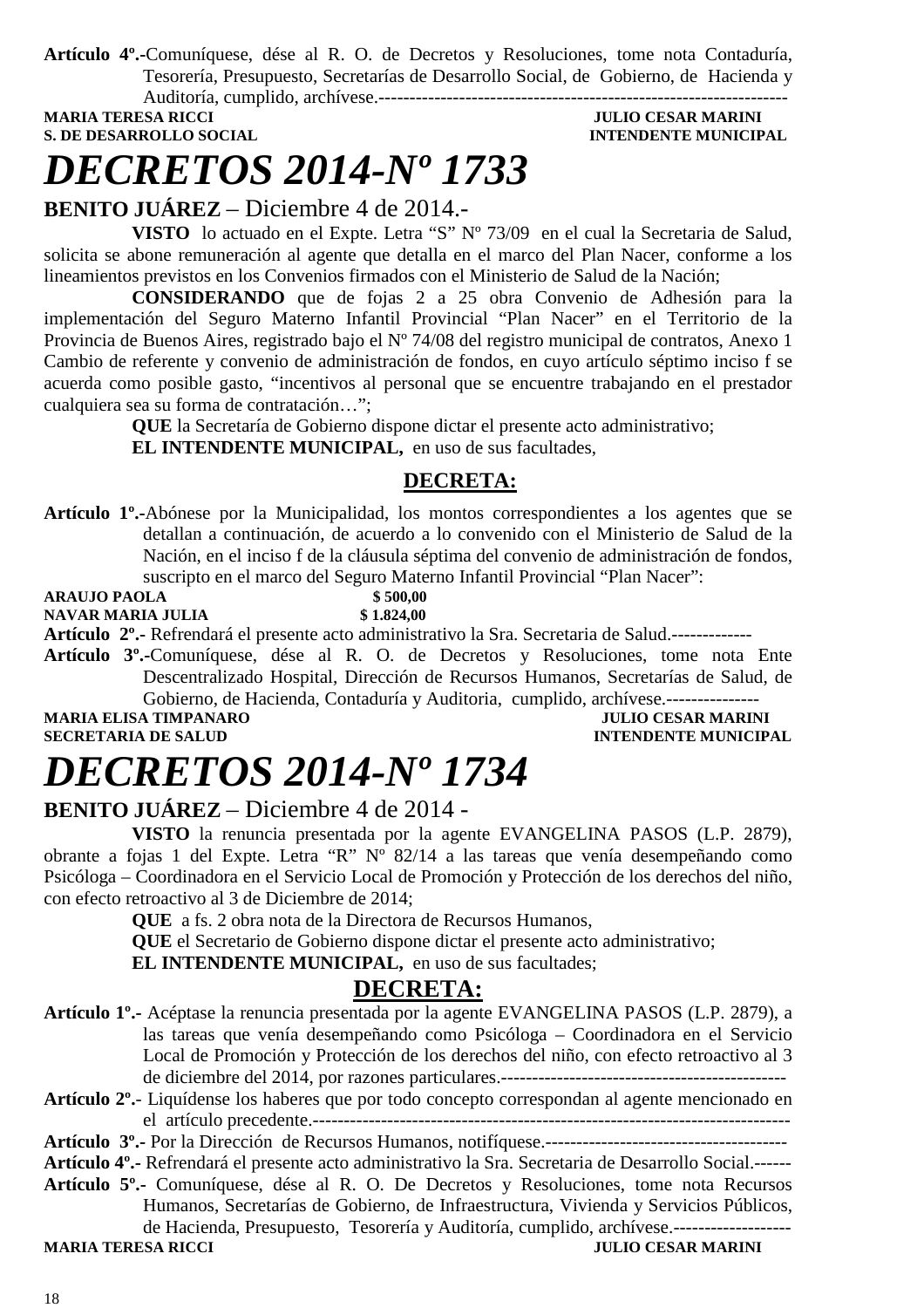### *DECRETOS 2014-Nº 1735*

#### **BENITO JUÁREZ** – Diciembre 4 de 2014-

**VISTO** lo actuado en el Expediente Letra "S" Nº 77/14, en el cual a fojas 1 obra nota del Director General de Servicios dejando bajo disponibilidad al agente MARCILLA MARCELO (L.P. 2826),

**QUE** a fojas 3 obra informe de la Directora de Recursos Humanos;

**QUE** a fojas **4** la Oficina de Presupuesto efectúa la respectiva imputación contable;

**QUE** el Secretario de Gobierno dispone dictar el presente acto administrativo;

**EL INTENDENTE MUNICIPAL,** en uso de sus facultades,

#### **DECRETA:**

**Artículo lº.-** Dispónese cambio de área y tareas del agente MARCILLA MARCELO (L.P. 2826), con efecto retroactivo al 01/10/2014, pasando a cumplir tareas de sereno en el Parque Industrial, con categoría 4 con 35 horas semanales.-----------------------------------------

**Artículo 2º.-** El gasto deberá imputarse de acuerdo a lo informado por la Subcontadora a cargo de la Oficina de Presupuesto a fojas 4 del Expediente Letra "S" Nº 77/14.-------------------

**Artículo 3º.-** Por la Dirección de Recursos Humanos, notifíquese.-----------------------------------------

**Artículo 4º.-** Refrendará el presente acto administrativo el Sr. Secretario de Gobierno.--------------

**Artículo 5º.-** Comuníquese, dése al R. O. de Decretos y Resoluciones, tome nota Recursos Humanos, Secretarías de Gobierno, de Infraestructura, Vivienda y Servicios Públicos, de Hacienda y Auditoría, cumplido, archívese.------------------------------------------------

### *DECRETOS 2014-Nº 1736*

#### **BENITO JUÁREZ –** Diciembre 4 de 2014-

**VISTO** que conforme las previsiones de la Oza. Mpal. N° 4854/14, el **"FONDO MUNICIPAL PARA EMERGENCIAS DE SALUD" (FO.MU.ES.)** se encuentra facultado para solucionar económicamente enfermedades cuya gravedad requiere derivación médica debido al alto riesgo en la salud;

**QUE** la Secretaría de Gobierno dispone dictar el presente acto administrativo;

**EL INTENDENTE MUNICIPAL**, en uso de sus facultades,

#### **DECRETA:**

**Artículo 1º.-** Dispónese que el **"FONDO MUNICIPAL PARA EMERGENCIAS ESPECIALES DE SALUD" (FO.MU.ES),** efectúe pagos en el marco de la Oza. Mpal. N° 4854/14, a las personas que se indican a continuación, cuyas historias clínicas obran en los Expedientes:

**OLIVA PAULA MABEL Expte. Letra "F" 67/14** 

**Subsidio \$10.000,00 (fs. 6)** 

**LOYOLA ESTELA Expte. Letra "F" 66/14** 

**Subsidio \$1.300,00 (fs. 8)** 

**Artículo 2º.-** Refrendará el presente acto administrativo la Sra. Secretaria de Desarrollo Social.--- **Artículo 3º.-** Comuníquese, dése al R. O. de Decretos y Resoluciones, tome nota Contaduría, Tesorería, Dirección de Recaudación, Secretarías de Desarrollo Social, de Gobierno, de Hacienda, Subdirección de Tasas, FO.MU.ES. y Auditoria, cumplido, archívese.---

**MARIA TERESA RICCI JULIO CESAR MARINI** 

**S. DE DESARROLLO SOCIAL DESPESSION INTENDENTE MUNICIPAL** 

# *DECRETOS 2014-Nº 1737*

#### **BENITO JUÁREZ** – Diciembre 4 de 2014 -

 **VISTO** lo actuado en Expte. Letra "D" Nº 329/14 por el cual Secretaria de Desarrollo Social a fojas 1, solicita **SUBSIDIO** destinado al Sr. LÓPEZ SIMON;

 **QUE** a fojas precedentes Contaduría realiza la respectiva reserva preventiva del gasto;  **QUE** el Secretario de Gobierno dispone emitir acto administrativo de Subsidio;

**SERGIO JULIO ACOSTA JULIO CESAR MARINI SECRETARIO DE GOBIERNO INTENDENTE MUNICIPAL**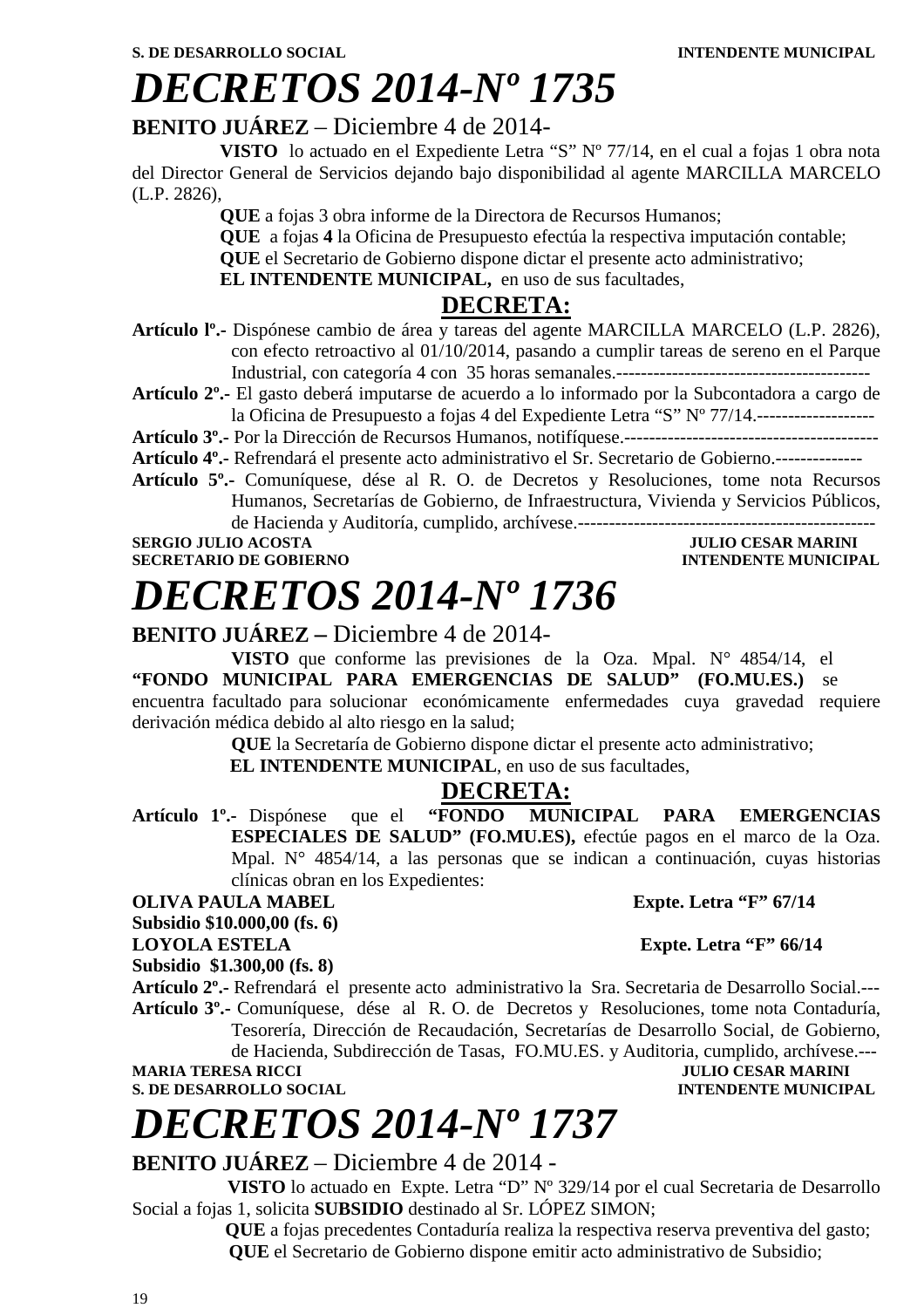#### **DECRETA:**

#### **Artículo 1º.-** Abonar **SUBSIDIO A INDIGENTES** al **Sr. LÓPEZ SIMON D.N.I. 95.127.160**,

por un monto total de pesos un mil quinientos (\$ 1.500.00) de acuerdo a lo actuado en el Expte. Letra "D" Nº 329/14.-------------------------------------------------------------------

**Artículo 2º.-** El gasto será imputado según lo informado por Contaduría a fs. precedentes.------------

**Artículo 3º.-** Refrendará el presente acto administrativo la Sra. Secretaria de Desarrollo Social.------

**Artículo 4º.-** Comuníquese, dése al R. O. de Decretos y Resoluciones, tome nota Contaduría, Tesorería, Presupuesto, Secretarías de Gobierno, de Hacienda, de Desarrollo Social y Auditoria, cumplido, archívese.------------------------------------------------------------------

**MARIA TERESA RICCI JULIO CESAR MARINI** 

**INTENDENTE MUNICIPAL** 

### *DECRETOS 2014-Nº 1738*

### **BENITO JUÁREZ** –Diciembre 4 de 2014-

 **VISTO** que el día sábado 13 de Diciembre de 2014 se realizará un espectáculo titulado "Con sabor a Radioteatro", a modo de despedida de año y Ciclo Lectivo 2014, organizado por el Taller de Radioteatro, Locución y Oratoria dependiente de la Dirección de Cultura de Benito Juárez, en forma conjunta con el Grupo de Radioteatro "Galena" y bajo la coordinación de la profesora y locutora Karina Arias, a llevarse a cabo en el Centro Cultural y Folklórico "El Sombrerito" siendo el mismo libre y gratuito;

 **QUE** en dicho evento también se contará con la presentación de la pareja de Tango Danza de la Compañía Estable de la "Casa del Tango" de la ciudad de La Plata conformada por Cintia Rodríguez y Mariano Pasquali y el cantante Claudio Rossi, de la ciudad de Tres Arroyos;

**QUE** el Secretario de Gobierno dispone dictar el presente acto administrativo;

 **EL INTENDENTE MUNICIPAL**, en uso de sus facultades,

#### **DECRETA:**

- **Artículo 1º.-**Declárese de **INTERÉS MUNICIPAL** el espectáculo titulado "Con Sabor a Radioteatro" organizado por el Taller de Radioteatro, Locución y Oratoria dependiente de la Dirección de Cultura de Benito Juárez, en forma conjunta con el Grupo de Radioteatro "Galena", a llevarse a cabo el próximo sábado 13 de Diciembre del corriente año en el Centro Folklórico "El Sombrerito".---------------------------------------
- **Artículo 2º.-** Autorizase a Contaduría a efectuar los pagos que demande el evento del artículo precedente.------------------------------------------------------------------------------------------

**Artículo 3º.-** Refrendará el presente acto administrativo el Sr. Secretario de Gobierno.-----------

**Artículo 4º.-** Comuníquese, dése al R. O. de Decretos y Resoluciones, tome nota, Secretarías de Gobierno, de Hacienda, Contaduría, Tesorería, Direcciones de Presupuesto, de Cultura y Educación y Auditoria, cumplido, archívese.------------------------------------------------

**SECRETARIO DE GOBIERNO** 

**SULIO CESAR MARINI<br>INTENDENTE MUNICIPAL** 

# *DECRETOS 2014-Nº 1739*

**BENITO JUÁREZ** – Diciembre 4 de 2014 –

**VISTO** lo actuado en Expte. Letra "G" Nº 97/11, por el que la "**ASOCIACIÓN COOPERADORA DE LA ESCUELA MEDIA Nº 2 "JUAN JOSE BERNAL TORRES"** (fs. 40) solicita Subsidio con destino a solventar gastos del acto de fin de curso que se encuentra organizando la Institución;

 **QUE** a fs. 43 Contaduría efectúa la respectiva reserva preventiva del gasto; mientras que a fs. 44 la Secretaría de Gobierno dispone dictar el presente acto administrativo;

**EL INTENDENTE MUNICIPAL,** en uso de sus facultades,

### **DECRETA:**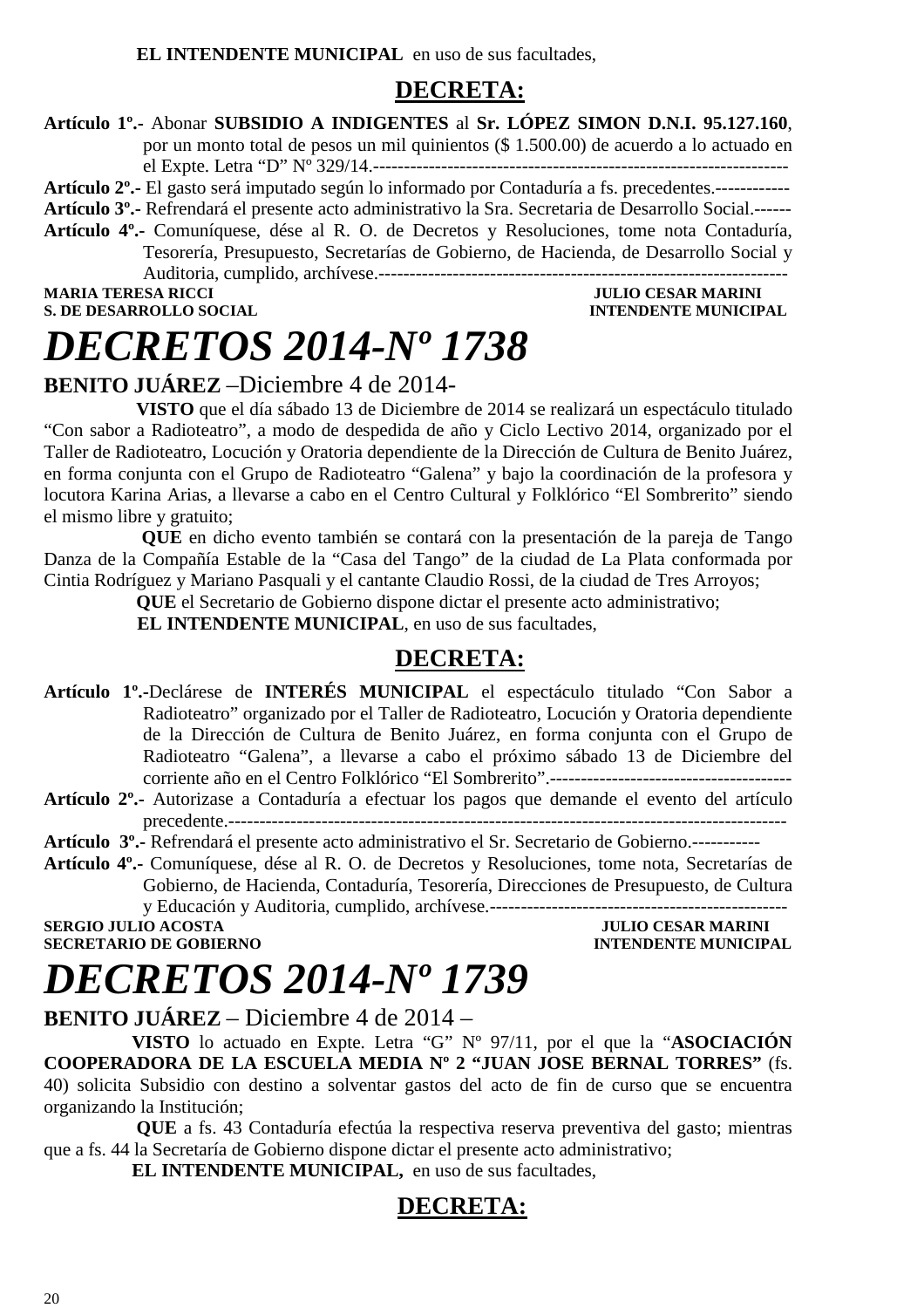**Artículo lº.-**Otórgase **SUBSIDIO** a la **ASOCIACIÓN COOPERADORA DE LA ESCUELA MEDIA Nº 2 "JUAN JOSE BERNAL TORRES"** por la suma de **Pesos DOS MIL (\$ 2.000,00)** destinado a solventar gastos del acto de fin de curso que se encuentra organizando la Institución El mismo deberá ser rendido oportunamente mediante "Balance de Inversión".---------------------------------------------------------------------------

**Artículo 2º.-**El gasto será imputado según lo informado por Contaduría a fs. precedente.--------

 **Artículo 3º.-**Tesorería, previo a hacer efectivo el Subsidio del Art. 1°, deberá verificar el cumplimiento del Art. 132 del Reglamento de Contabilidad.-------------------------------

**Artículo 4º**.-Refrendará el presente acto administrativo el Sr. Secretario de Gobierno.--------------

**Artículo 5º.-**Comuníquese, dése al R. O. De Decretos y Resoluciones, tome nota Contaduría, Tesorería, Secretarías de Gobierno, de Hacienda y Auditoría, cumplido, archívese.----

**SERGIO JULIO ACOSTA JULIO CESAR MARINI** 

**SECRETARIO DE GOBIERNO INTENDENTE MUNICIPAL** 

### *DECRETOS 2014-Nº 1740*

#### **BENITO JUÁREZ** – Diciembre 4 de 2014 –

**VISTO** lo actuado en Expte. Letra "G" Nº 8/13, por el que la **ASOCIACIÓN DE PADRES DE AUTISTAS "A.P.A.D.E.A."** solicita (fs. 83) Subsidio para solventar gastos de la Fiesta Popular al aire libre organizada por la Institución, a llevarse a cabo el día 21 de diciembre del corriente año;

**QUE** a fojas 86 Contaduría efectúa la respectiva reserva preventiva del gasto; mientras que la Secretaría de Gobierno a fojas 87 dispone dictar el presente acto administrativo;

**EL INTENDENTE MUNICIPAL,** en uso de sus facultades,

#### **DECRETA:**

**Artículo lº.-**Otórgase **SUBSIDIO** a la **ASOCIACIÓN DE PADRES DE AUTISTAS "A.P.A.D.E.A."** por la suma de **PESOS CINCO MIL (\$ 5.000,00)** con destino a solventar gastos de la Fiesta Popular al aire libre organizada por la Institución, a llevarse a cabo el día 21 de diciembre del corriente año. El mismo deberá ser rendido oportunamente mediante "Balance de Inversión".--------------------------------------------

**Artículo 2º.-**El gasto será imputado según lo informado por Contaduría a fs. precedente.---------

 **Artículo 3º.-**Tesorería, previo a hacer efectivo el Subsidio del Art. 1°, deberá verificar el cumplimiento del Art. 132 del Reglamento de Contabilidad.-------------------------------

**Artículo 4º**.-Refrendará el presente acto administrativo el Sr. Secretario de Gobierno.--------------

**Artículo 5º.-**Comuníquese, dése al R. O. De Decretos y Resoluciones, tome nota Contaduría, Tesorería, Secretarías de Gobierno, de Hacienda y Auditoría, cumplido, archívese.----

**SERGIO JULIO ACOSTA JULIO CESAR MARINI** 

**SECRETARIO DE GOBIERNO INTENDENTE MUNICIPAL** 

# *DECRETOS 2014-Nº 1741*

**BENITO JUAREZ –** Diciembre 4 de 2014**-** 

**VISTO** lo actuado en el Expediente Letra "C" Nº 39/12 por el que la "ASOCIACIÓN COOPERADORA DEL CENTRO EDUCATIVO COMPLEMENTARIO Nº 801" (fs. 55) solicita Subsidio para la compra de bibliotecas para la Institución;

**QUE** a fojas 58 Contaduría efectúa la respectiva reserva preventiva del gasto; mientras que a fs. 59 la Secretaría de Gobierno dispone dictar el presente acto administrativo;

**QUE** el Secretario de Gobierno dispone dictar el presente acto administrativo de subsidio;

#### **EL INTENDENTE MUNICIPAL,** en uso de sus facultades,

#### **DECRETA**:

**Artículo 1º.-**Otórguese **SUBSIDIO** a la "**ASOCIACIÓN COOPERADORA DEL CENTRO EDUCATIVO COMPLEMENTARIO Nº 801"** por la suma de pesos **TRES MIL QUINIENTOS (\$ 3.500,00)** destinado a la compra de bibliotecas para la institución. El mismo deberá ser rendido oportunamente mediante "Balance de Inversión".---------- **Artículo 2º.-**El gasto será imputado según lo informado por Contaduría a fs. precedentes.-------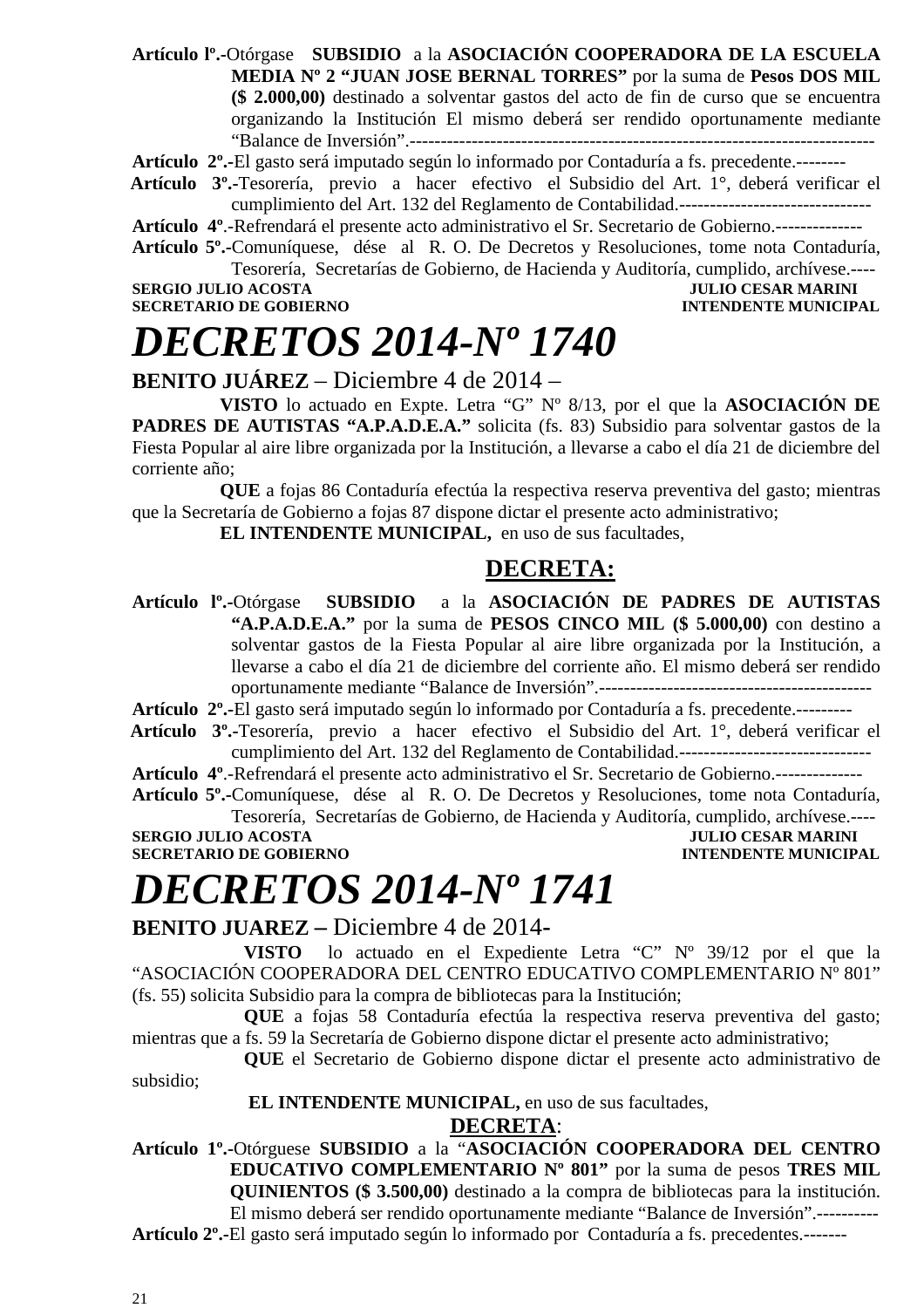**Artículo 3º.-**Tesorería, previo a hacer efectivo al Subsidio del Art. 1º, deberá verificar el cumplimiento del Art. 132 del Reglamento de Contabilidad.-------------------------------

**Artículo 4º.-**Refrendará el presente acto administrativo el Sr. Secretario de Gobierno.---------------

**Artículo 5º.-**Comuníquese, desde la R. O. de Decretos y Resoluciones, tome nota, Contaduría, Tesorería, Presupuesto, Secretarías de Gobierno, de Hacienda y Auditoría, cumplido, archívese---------------------------------------------------------------------------------------------

#### **SERGIO JULIO ACOSTA JULIO CESAR MARINI SECRETARIO DE GOBIERNO INTENDENTE MUNICIPAL**

# *DECRETOS 2014-Nº 1742*

 **BENITO JUÁREZ** – Diciembre 4 de 2014-

 **VISTO** que el día sábado 13 de Diciembre de 2014 se realizará la "Jornada de Enfermería en Emergencias y Simulacro", organizada por el Servicio de Enfermería del Hospital Municipal "Eva Perón", Ente Descentralizado "Dr. Alfredo Saintout", a llevarse a cabo en el Salón Dorado de la Municipalidad a partir de las 8:00 hs.;

 **QUE** dicha jornada está destinada a médicos, enfermeros, choferes de ambulancia, telefonistas de la guardia del Hospital, policía, bomberos y cuerpo de rescate;

 **QUE** la misma tiene como objetivos principales desarrollar destrezas en la aplicación de técnicas de rescate vehicular y extricación en la atención inicial del paciente poli traumatizado, además se trabajará en la integración y cooperación grupal, como así también en la valoración y cuidados de los recursos disponibles;

> **QUE** el Secretario de Gobierno dispone dictar el presente acto administrativo;  **EL INTENDENTE MUNICIPAL**, en uso de sus facultades,

### **DECRETA:**

- **Artículo 1º.-** Declárese de **INTERÉS MUNICIPAL** la "Jornada de Enfermería en Emergencias y Simulacro", organizada por el Servicio de Enfermería del Hospital Municipal "Eva Perón", Ente Descentralizado "Dr. Alfredo Saintout", a llevarse a cabo el próximo sábado 13 de Diciembre del corriente año en el Salón Dorado de la Municipalidad a partir de las 8:00 hs.--------------------------------------------------------------------------------
- **Artículo 2º.-** Autorizase a Contaduría a efectuar los pagos que demande el evento del artículo precedente.------------------------------------------------------------------------------------------

**Artículo 3º.-** Refrendará el presente acto administrativo el Sr. Secretario de Gobierno.------------

**Artículo 4º.-** Comuníquese, dése al R. O. de Decretos y Resoluciones, tome nota, Secretarías de Gobierno, de Salud, de Hacienda, Contaduría, Tesorería, Direcciones de Presupuesto y Auditoria, cumplido, archívese.------------------------------------------------------------------

**SERGIO JULIO ACOSTA JULIO CESAR MARINI SECRETARIO DE GOBIERNO INTENDENTE MUNICIPAL** 

# *DECRETOS 2014-Nº 1743*

#### **BENITO JUÁREZ** – Diciembre 4 de 2014 -

**VISTO** que por Decreto Municipal Nº 1450/14, se concedió Licencia Anual Reglamentaria al Juez de Faltas Dr. GRACIANO RECALDE (L.P. 1617) desde el día 20/10/2014 y hasta el 26/10/2014, correspondiente a L.A.R. 2012;

**QUE** la Sra. Directora de Recursos Humanos, solicita la Modificación de dicho Decreto;

 **QUE** el Secretario de Gobierno dispone dictar el presente acto administrativo; **EL INTENDENTE MUNICIPAL,** en uso de sus facultades,

#### **DECRETA:**

**Artículo lº.-** Modifíquese el artículo 1º del Decreto Municipal Nº 1450/14 **donde decía:** *"…asume sus funciones en carácter de reemplazo el Dr. WALTER PACHECO (L.P. 3171)…",*  **Debe decir:** asume sus funciones en carácter de reemplazo la Dra. SANDRA DE FRANCESCO (L.P. 3171).-----------------------------------------------------------------------

**Artículo 2º.-** Por la Dirección de Recursos Humanos, notifíquese.---------------------------------------- **Artículo 3º.-** Refrendará el presente acto administrativo el Sr. Secretario de Gobierno.--------------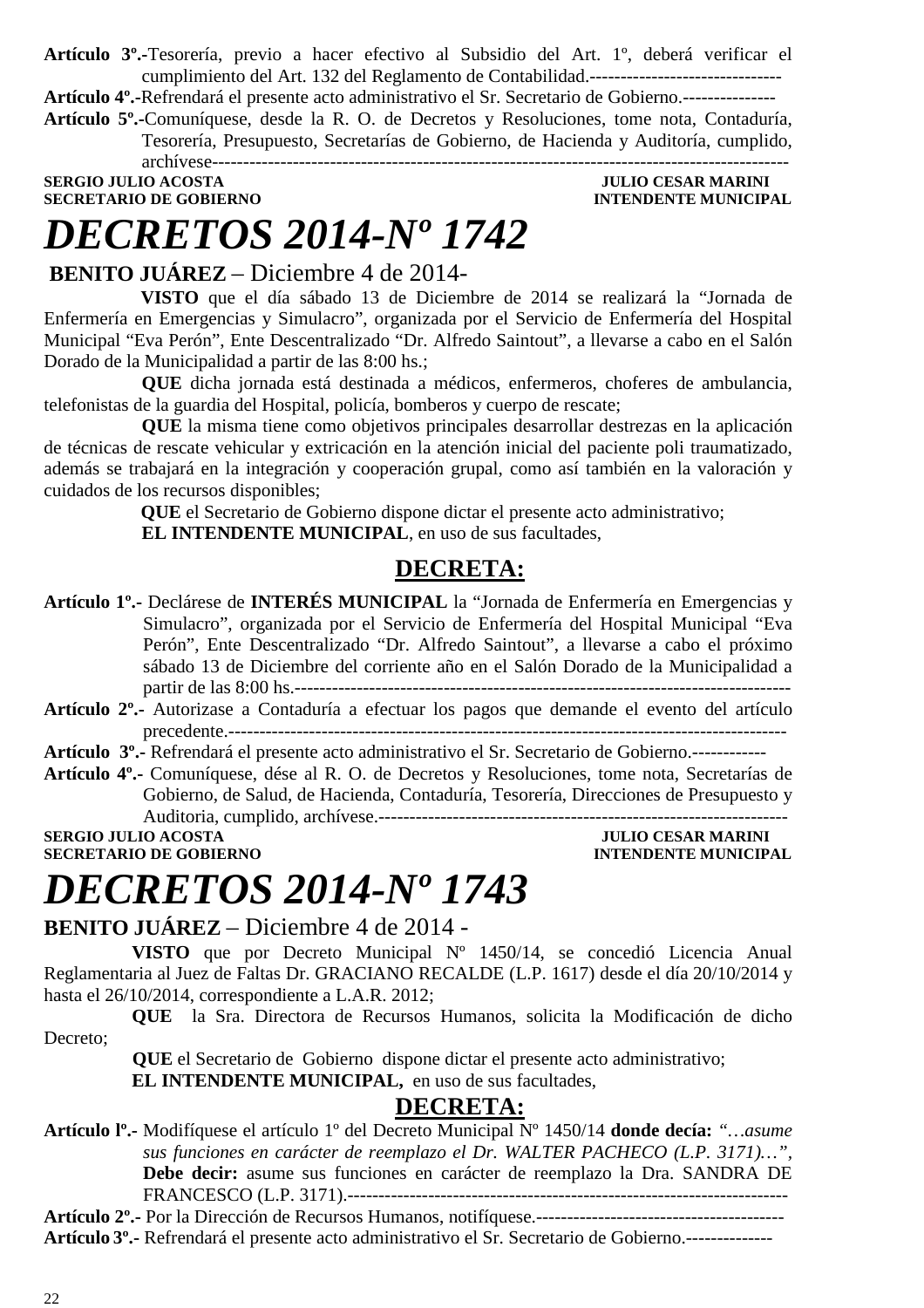**Artículo 4º.-** Comuníquese, dése al R. O. de Decretos y Resoluciones, tome nota Recursos Humanos, Contaduría, Secretarías de Gobierno, de Hacienda y Auditoría, cumplido, archívese.--------------------------------------------------------------------------------------------

**SERGIO JULIO ACOSTA** JULIO CESAR MARINI **SECRETARIO DE GOBIERNO INTENDENTE MUNICIPAL** 

*DECRETOS 2014-Nº 1744*

**BENITO JUÁREZ** – Diciembre 5 de 2014 -

 **VISTO** lo actuado en Expte. Letra "D" Nº 331/14 por el cual Secretaria de Desarrollo Social a fojas 1, solicita **SUBSIDIO** destinado a la Sra. Sáenz Valiente Nancy;

 **QUE** a fojas precedentes Contaduría realiza la respectiva reserva preventiva del gasto;  **QUE** el Secretario de Gobierno dispone emitir acto administrativo de Subsidio; **EL INTENDENTE MUNICIPAL** en uso de sus facultades,

#### **DECRETA:**

**Artículo 1º.-** Abonar **SUBSIDIO A INDIGENTES** a la **Sra. SAENZ VALIENTE NANCY D.N.I. 24.741.076**, por un monto total de pesos seiscientos (\$ 600.00) de acuerdo a lo actuado en el Expte. Letra "D" Nº 331/14.-----------------------------------------------------

**Artículo 2º.-** El gasto será imputado según lo informado por Contaduría a fs. precedentes.------------

**Artículo 3º.-** Refrendará el presente acto administrativo la Sra. Secretaria de Desarrollo Social.------

**Artículo 4º.-** Comuníquese, dése al R. O. de Decretos y Resoluciones, tome nota Contaduría,

Tesorería, Presupuesto, Secretarías de Gobierno, de Hacienda, de Desarrollo Social y Auditoria, cumplido, archívese.------------------------------------------------------------------

**MARIA TERESA RICCI DEL CONTRADICTO DE LA CONTRACTIVITAT DE LA CONTRACTIVITAT DE LA CONTRACTIVITAT DE LA CONTRACTIVITAT DE LA CONTRACTIVITAT DE LA CONTRACTIVITAT DE LA CONTRACTIVITAT DE LA CONTRACTIVITAT DE LA CONTRACTIVIT** 

### **S. DE DESARROLLO SOCIAL DESARROLLO SOCIAL DESARROLLO SOCIAL DESARROLLO SOCIAL DESARROLLO SOCIAL DE LA PERIODE DE LA PERIODE DE LA PERIODE DE LA PERIODE DE LA PERIODE DE LA PERIODE DE LA PERIODE DE LA PERIODE DE LA PERIODE**

*DECRETOS 2014-Nº 1745*

**BENITO JUÁREZ** – Diciembre 5 de 2014 –

 **VISTO** lo actuado en Expte. Letra "G" Nº 98/13, por el que la **ASOCIACIÓN COOPERADORA DE LA ESCUELA DE EDUCACIÓN PRIMARIA Nº 19 "LUCIANO FORTABAT"** (fs. 21) solicita Subsidio con destino a solventar gastos de transporte del viaje para los egresados de la Institución;

 **QUE** a fs. 24 Contaduría efectúa la respectiva reserva preventiva del gasto; mientras que a fs. 25 la Secretaría de Gobierno dispone dictar el presente acto administrativo;

 **EL INTENDENTE MUNICIPAL,** en uso de sus facultades,

### **DECRETA:**

**Artículo lº.-**Otórgase **SUBSIDIO** a la **ASOCIACIÓN COOPERADORA DE LA ESCUELA DE EDUCACIÓN PRIMARIA Nº 19 "LUCIANO FORTABAT"** por la suma de **Pesos CINCO MIL (\$ 5.000,00)** destinado al pago del viaje de egresados que realizarán los alumnos de la Institución. El mismo deberá ser rendido oportunamente mediante "Balance de Inversión".----------------------------------------------------------------

**Artículo 2º.-**El gasto será imputado según lo informado por Contaduría a fs. precedentes.-------

**Artículo 3º.-**Tesorería, previo a hacer efectivo el Subsidio del Art. 1°, deberá verificar el cumplimiento del Art. 132 del Reglamento de Contabilidad.------------------------------

**Artículo 4º**.-Refrendará el presente acto administrativo el Sr. Secretario de Gobierno.-------------

**Artículo 5º.-**Comuníquese, dése al R.O. De Decretos y Resoluciones, tome nota Contaduría, Tesorería, Secretarías de Gobierno, de Hacienda y Auditoría, cumplido, archívese.----

**SERGIO JULIO ACOSTA JULIO CESAR MARINI** 

### **SECRETARIO DE GOBIERNO INTENDENTE MUNICIPAL**

# *DECRETOS 2014-Nº 1746*

#### **BENITO JUÁREZ –** Diciembre 11 de 2014 -

**VISTO** lo solicitado a fojas 29 del Expediente Letra "S" Nº 36/14 por la Secretaria de Salud para otorgar una Bonificación Especial a la Directora de 3º Edad y Discapacidad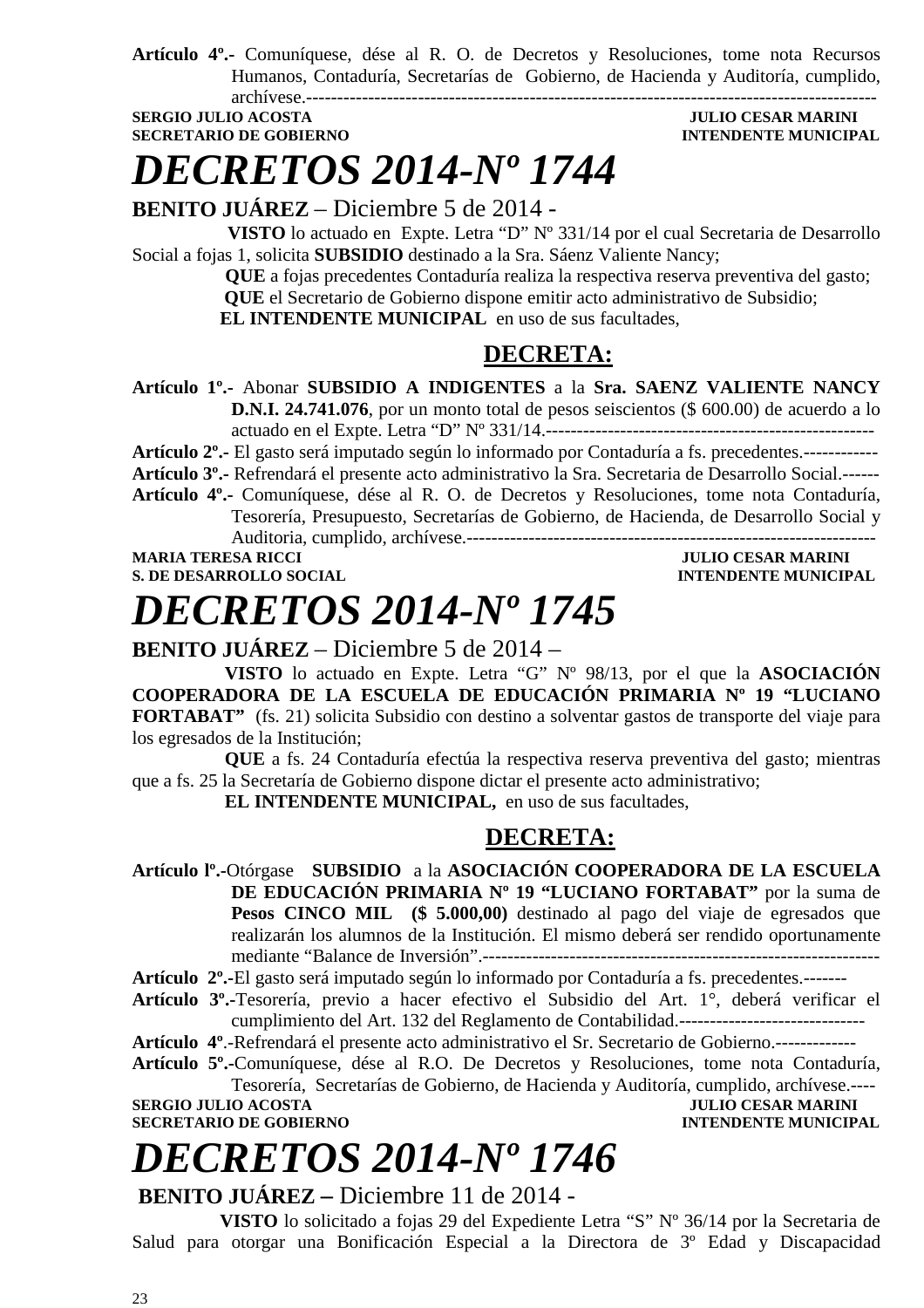FERNÁNDEZ MALENA (L.P. 3198), según ordenanza Municipal Nº 4769/13 en cuyo artículo 7º ordena que se podrán instaurar para el personal político y de ley, complementos en forma general o sectorial, debiendo ser remunerativos y no bonificables;

**CONSIDERANDO** la necesidad de liquidar complemento a la Directora de 3º de Edad y Discapacidad;

**QUE** el Secretario de Gobierno dispone dictar el presente acto administrativo;

**EL INTENDENTE MUNICIPAL,** en uso de sus facultades,

#### **DECRETA:**

**Artículo lº.-** Autorízase la liquidación, por el mes de Diciembre, de una bonificación **remunerativa no bonificable**, en el marco de la Ordenanza Municipal Nº 4769/13 art. 7º a la Directora de 3º Edad y Discapacidad, Sra. Malena Fernández (L.P. 3198), por un importe de \$ 600,00 (Pesos seiscientos) con efecto retroactivo al 01/12/2014, de acuerdo a lo actuado en el Expediente Letra "S" Nº 36/14.----------------------------------

**Artículo 2º.-** El gasto deberá imputarse de acuerdo a lo informado por la Subcontadora a cargo de la Oficina de Presupuesto a fojas 31 del Expediente Letra "S" Nº 36/14-------------------

**Artículo 3º.-** Refrendará el presente acto administrativo la Sra. Secretaria de Salud.----------------

**Artículo 4º.-** Comuníquese, dése al R. O. de Decretos y Resoluciones, tome nota, Recursos Humanos, Secretarías de Gobierno, de Salud, de Hacienda, Auditoria, Contaduría y

Dirección de Presupuesto, cumplido, archívese.-----------------------------------------------

**MARIA ELISA TIMPANARO JULIO CESAR MARINI** 

**INTENDENTE MUNICIPAL** 

### *DECRETOS 2014-Nº 1747*

#### **BENITO JUÁREZ** –Diciembre 5 de 2014-

**VISTO** la solicitud presentada por el Sr. José Luis Ricotta y el Sr. Ángel Agustín Ricotta, obrante en el expediente letra "A" 111/2012 a fs. 1, referida a la transmisión a título gratuito de excedente fiscal, en el marco de la ley 9.533, según consta en plano características 53- 22-2010, como parcela 16-b de la manzana 61;

**CONSIDERANDO** la mencionada solicitud, y que la misma se funda en la ley 9.533 por tratarse de un excedente fiscal de más del 5% de la superficie total del lote;

**QUE** a fs. 2 y 3 obran constancias de publicación de edictos en cumplimiento de lo requerido por la mencionada ley;

**QUE** a fs. 7 la Oficina de Tierras expresa que de acuerdo a la documentación obrante en estos actuados y lo dispuesto por el art. 11 incs. 2 y 13 d., de la ley 9.533, corresponde se lleve a cabo el otorgamiento de la respectiva escritura a favor de los solicitantes;

**QUE** a fs. 9 y 10 obra nota donde consta el fallecimiento del Sr. Ricotta José Luis, acompañada por la declaratoria de herederos y a fs. 11 obra despacho de Asesoría Legal;

**QUE** el Secretario de Gobierno dispone dictar el presente acto administrativo;

**EL INTENDENTE MUNICIPAL, en uso de sus facultades;** 

#### **DECRETA:**

**Artículo 1º.-**Procédase a la escrituración a favor de los Sres. Ángel Agustín Ricotta, Matías Ricotta Elizalde y la Sra. María Isabel Elizalde, del excedente fiscal, designado en el plano 53-22-2010, Parcela 16-b, manzana 61, de la ciudad de Benito Juárez, en el marco de la ley 9.533, quedando la misma a cargo de los solicitantes según el Art. 13 de la ley mencionada.-----------------------------------------------------------------------------------------

**Artículo 2°.-** Déjese sin efecto lo actuado en el Decreto Municipal Nº 677/13.------------------------

**Artículo 3º.-** Notifíquese.-----------------------------------------------------------------------------------------

- **Artículo 4º.**-Refrendará el presente acto administrativo el Sr. Secretario de Infraestructura, Vivienda y Servicios Públicos.-------------------------------------------------------------------
- **Artículo 5º.**-Comuníquese, dése al R.O. de Decretos y Resoluciones, tome nota, Secretarías de Gobierno e Infraestructura, Vivienda y Servicios Públicos, Oficina de Tierras, Asesoría Legal y Auditoría, cumplido, archívese.---------------------------------------------

**S. DE INF., VIV., Y SERV. PUBLICOS INTENDENTE MUNICIPAL** 

**DIEGO ROSSETTI JULIO CESAR MARINI** 

# *DECRETOS 2014-Nº 1748*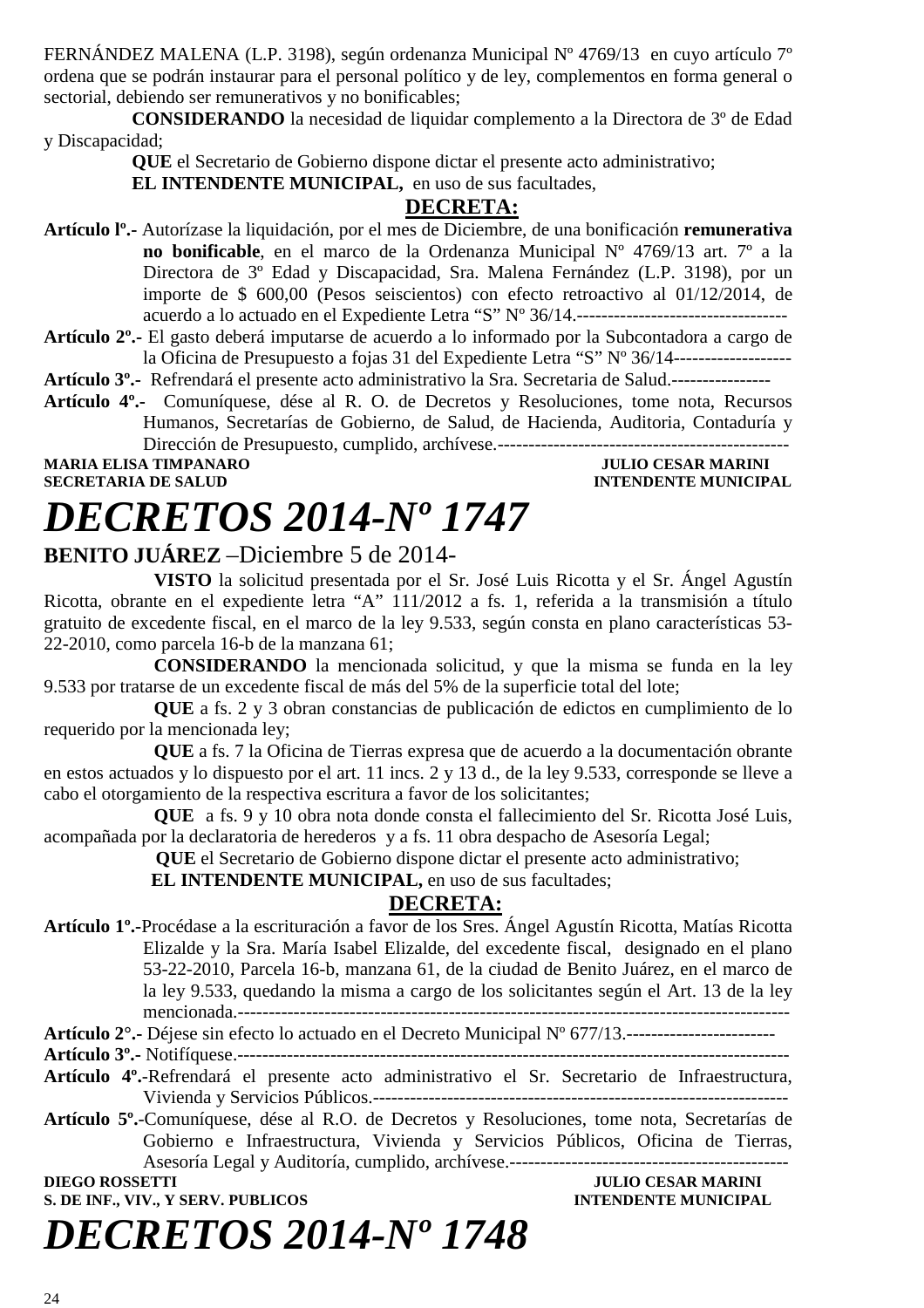#### BENITO JUÁREZ-Diciembre 5 de 2014 **–**

 **VISTO** lo actuado en el Expte. Letra "D" Nº 327/14 por el que la Sra. Secretaria de Desarrollo Social (fs. 1), solicita se realice el llamado a Concurso Externo de Antecedentes y Oposición, para cubrir el cargo de Psicólogo en el Equipo del Servicio Local de Promoción y Protección de los Derechos de los niños, niñas y adolescentes;

**QUE** el Secretario de Gobierno dispone emitir acto administrativo;

 **EL INTENDENTE MUNICIPAL,** en uso de sus facultades,

### **DECRETA:**

**Artículo 1º.-** Llamase a **CONCURSO EXTERNO** de Antecedentes **y** Oposición para cubrir el cargo de Psicólogo en el Equipo del Servicio Local de Promoción y Protección de los Derechos de los niños, niñas y adolescentes, debiendo presentar currículum vitae que contenga los siguientes puntos:

Poseer titulo de Psicólogo/a.-

Acreditar, como mínimo, tres (3) años de ejercicio profesional.-

Experiencia comprobable en tareas relacionadas con la familia y los niños.-

Disponibilidad horaria.-

- **Artículo 2º.-** El registro de inscripción estará a disposición de los interesados, en la Dirección de Recursos Humanos de la Municipalidad de Benito Juárez, a partir del día 15/12/2014 y hasta el 19/12/2014, desde las 08:00 hs. a las 12:00hs.---------------------------------------
- **Artículo 3º.-** La Junta Evaluadora del presente concurso estará integrada por: la Sra. Secretaria de Desarrollo Social, la Directora de Niñez y Adolescencia y la Directora de Recursos Humanos.--------------------------------------------------------------------------------------------
- **Artículo 4º.** Publíquese por el término de TRES (3) días en el DIARIO "EL FÉNIX", en la página web y dése amplia difusión radial.---------------------------------------------------------------

**Artículo 5º.-** Refrendará el presente acto administrativo la Sra. Secretaria de Desarrollo Social.------

**Artículo 6º.-**Comuníquese, desee al R. O. de Decretos y Resoluciones, tome nota, Dirección Recursos Humanos, Secretarías de Gobierno, de Desarrollo Social y Auditoria, cumplido archívese.--------------------------------------------------------------------------------

#### **MARIA TERESA RICCI DE LOS ENFORMADOS DE LOS ENFORMADOS DE LOS ENFORMADOS DE LOS ENFORMADOS DE LOS ENFORMADOS DE LOS ENFORMADOS DE LOS ENFORMADOS DE LOS ENFORMADOS DE LOS ENFORMADOS DE LOS ENFORMADOS DE LOS ENFORMADOS DE L S. DE DESARROLLO SOCIAL DESARROLLO SOCIAL DESARROLLO SOCIAL DESARROLLO SOCIAL DESARROLLO SOCIAL DE LA PERIODICIPAL DE LA PERIODICIPAL DE LA PERIODICIPAL DE LA PERIODICIPAL DE LA PERIODICIPAL DE LA PERIODICIPAL DE LA PERIO**

### *DECRETOS 2014-Nº 1749*

#### **BENITO JUÁREZ -** Diciembre 9 de 2014-

 **VISTO** que el día 11 de Diciembre del corriente año arribará a nuestra ciudad la Administradora General de Vialidad de la Provincia de Buenos Aires Ing. Patricia Tombesi y su comitiva para la inauguración de las Colectoras "Andrés Giunta", "Jorge Mario Bergóglio" (Pontífice Francisco), "Laprida" y "Ameghino" **;** 

 **QUE** en consecuencia y destacando la satisfacción de éste municipio por contar con la presencia de estas distinguidas autoridades;

 **QUE** el Secretario de Gobierno dispone dictar el presente acto administrativo;

**EL INTENDENTE MUNICIPAL**, en uso de sus facultades:

#### **DECRETA:**

- **Artículo 1º.-**Dar **ESPECIAL BIENVENIDA** a la Administradora General de Vialidad de la Provincia de Buenos Aires Ing. Patricia Tombesi y comitiva, que participarán de la inauguración de las Colectoras "Andrés Giunta", "Jorge Mario Bergóglio" (Pontífice Francisco), "Laprida" y "Ameghino", a llevarse a cabo el día Jueves 11 de Diciembre a partir de las 11 horas.----------------------------------------------------------------------------
- **Artículo 2º.-** Autorizase a Contaduría a efectuar los gastos que demande el evento del artículo precedente.------------------------------------------------------------------------------------------

**Artículo 3°.-**Refrendará el presente acto administrativo el Sr. Secretario de Gobierno.-------------

**Artículo 4°.**-Comuníquese, dése al R.O. de Decretos y Resoluciones, tome nota Secretarías de Gobierno, de Hacienda, de Seguridad, de Infraestructura, Vivienda y Servicios Públicos, de Desarrollo Social, de Salud, Contaduría, Presupuesto, y Auditoría, cumplido, archívese.-------------------------------------------------------------------------------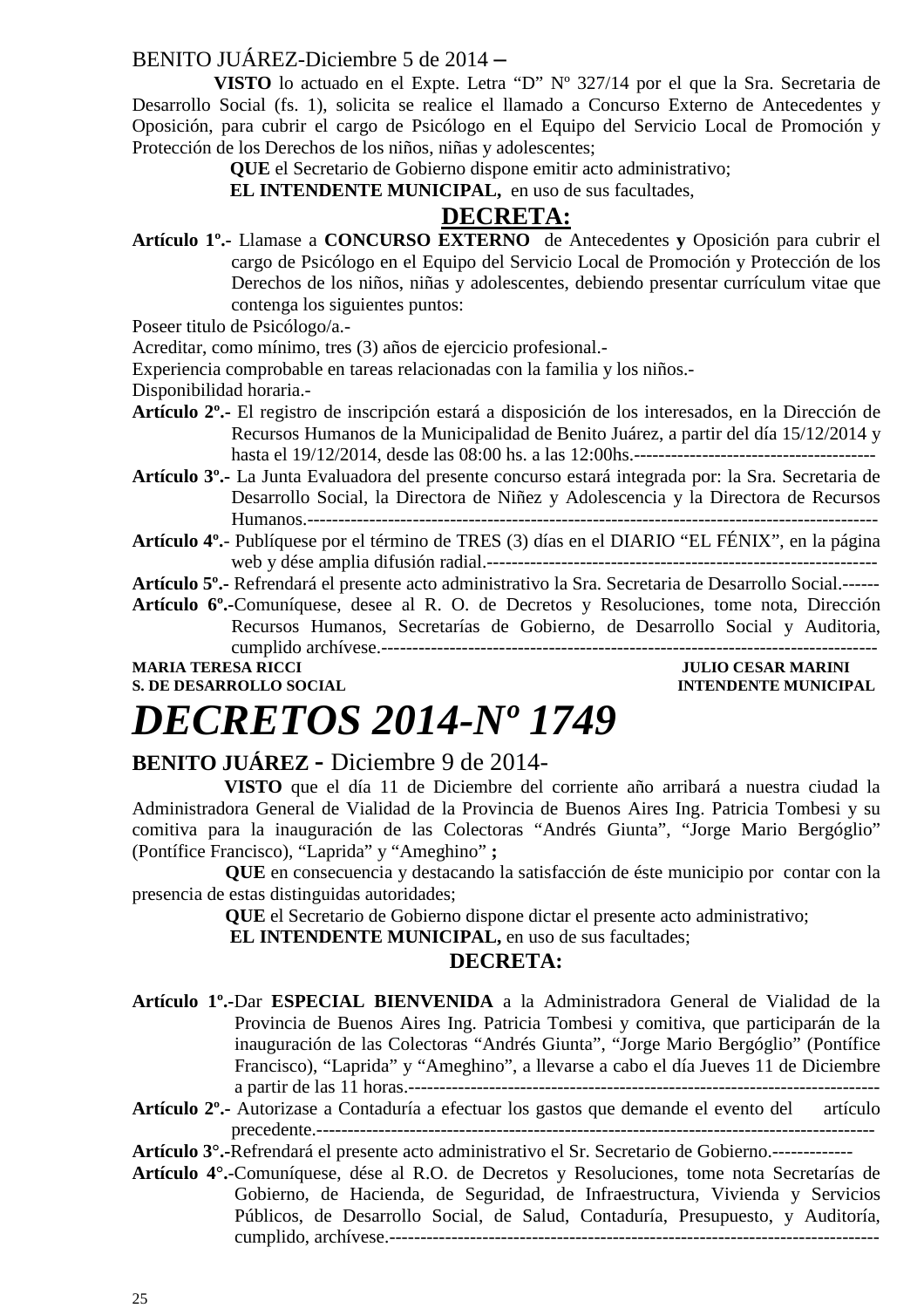#### **SERGIO JULIO ACOSTA JULIO CESAR MARINI SECRETARIO DE GOBIERNO INTENDENTE MUNICIPAL**

### *DECRETOS 2014-Nº 1750*

#### **BENITO JUÁREZ** – Diciembre 9 de 2014-

**VISTO** lo actuado en el Expediente Letra "O" Nº 121/14, donde a fs. 14 obra Decreto Municipal N° 1662/14 por el que se llamo a Concurso de Precios N° 61/14 para la compra de 600 toneladas de Arena Silicea para la Obra Pavimentación de la Av. Humaitá;

**QUE** a fojas 46 obra informe del Director de Compras;

**QUE** a fojas 47 obra despacho favorable de Contaduría;

**QUE** a fojas 48 obra informe del Secretario de Hacienda sugiriendo adjudicar a la firma "RICCI CARLOS A.", por un importe total de Pesos sesenta y nueve mil (\$ 69.000,00);

**QUE** el Secretario de Gobierno dispone emitir el acto administrativo;

**EL INTENDENTE MUNICIPAL,** en uso de sus facultades,

### **DECRETA:**

**Artículo lº.-** Adjudíquese en forma directa a la firma "RICCI CARLOS A." para la compra de 600 toneladas de Arena Silicea para la Obra Pavimentación de la Av. Humaitá, por un importe total de Pesos sesenta y nueve mil (\$ 69.000,00), de acuerdo a lo actuado en el Expediente Letra "O" Nº 121/14.----------------------------------------------------------------

**Artículo 2º.-** Notifíquese.-----------------------------------------------------------------------------------------

- **Artículo 3º.-** Refrendará el presente acto administrativo el Sr. Secretario de Infraestructura Vivienda y Servicios Públicos.-------------------------------------------------------------------
- **Artículo 4º.-** Comuníquese, dése al R. O. de Decretos y Resoluciones, tome nota Secretarías de Hacienda, de Infraestructura, Vivienda y Servicios Públicos, de Gobierno, Direcciones de Compras, de Presupuesto, Contaduría, Tesorería y Auditoría, cumplido, archívese.-------------------------------------------------------------------------------

**S. DE INF., VIV., Y SERV. PUBLICOS** 

**DIEGO CESAR MARINI<br>INTENDENTE MUNICIPAL** 

### *DECRETOS 2014-Nº 1751*

#### **BENITO JUÁREZ** - Diciembre 9 de 2014-

 **VISTO** lo actuado en el Expediente Letra "D" 326/14, en el cuál a fs. 1 la Sra. Secretaria de Desarrollo Social solicita abonar el importe equivalente a la recarga horaria del personal profesional del Servicio Local de Protección de Derechos de niños, niñas y adolescentes, con efecto retroactivo al 1º de Diciembre de 2014;

**QUE** el Secretario de Gobierno dispone dictar el presente acto administrativo;

**EL INTENDENTE MUNICIPAL,** en uso de sus facultades,

### **DECRETA:**

- **Artículo 1º.-**Autorizase al pago de Guardias Pasivas al personal Profesional del Servicio Local de Protección de Derechos de niños, niñas y adolescentes en las mismas condiciones que las abonadas al personal profesional del Ente Descentralizado "Dr. Alfredo Saintout", Hospital "Eva Perón" y de acuerdo al Decreto Municipal Nº 1139/14.---------------------
- **Artículo 2º.-** La remuneración fijada en el artículo anterior será liquidada con efecto retroactivo al 1º de Diciembre del corriente año, siendo la Secretaria de Desarrollo Social la encargada de informar qué profesionales cumplieron con dichas guardias a los efectos de efectuar el pago correspondiente.-------------------------------------------------------------

**Artículo 3º.-** Refrendará el presente acto administrativo la Sra. Secretaria de Desarrollo Social.------

**Artículo 4º.-** Comuníquese, dése al R. O. De Decretos y Resoluciones, tome nota Dirección de Recursos Humanos, Contaduría, Secretarías de Gobierno, de Desarrollo Social, de Hacienda y Auditoría, cumplido, archívese.----------------------------------------------------

**S. DE DESARROLLO SOCIAL** 

# *DECRETOS 2014-Nº 1752*

**MULIO CESAR MARINI<br>INTENDENTE MUNICIPAL** 

**BENITO JUÁREZ**- Diciembre 9 de 2014-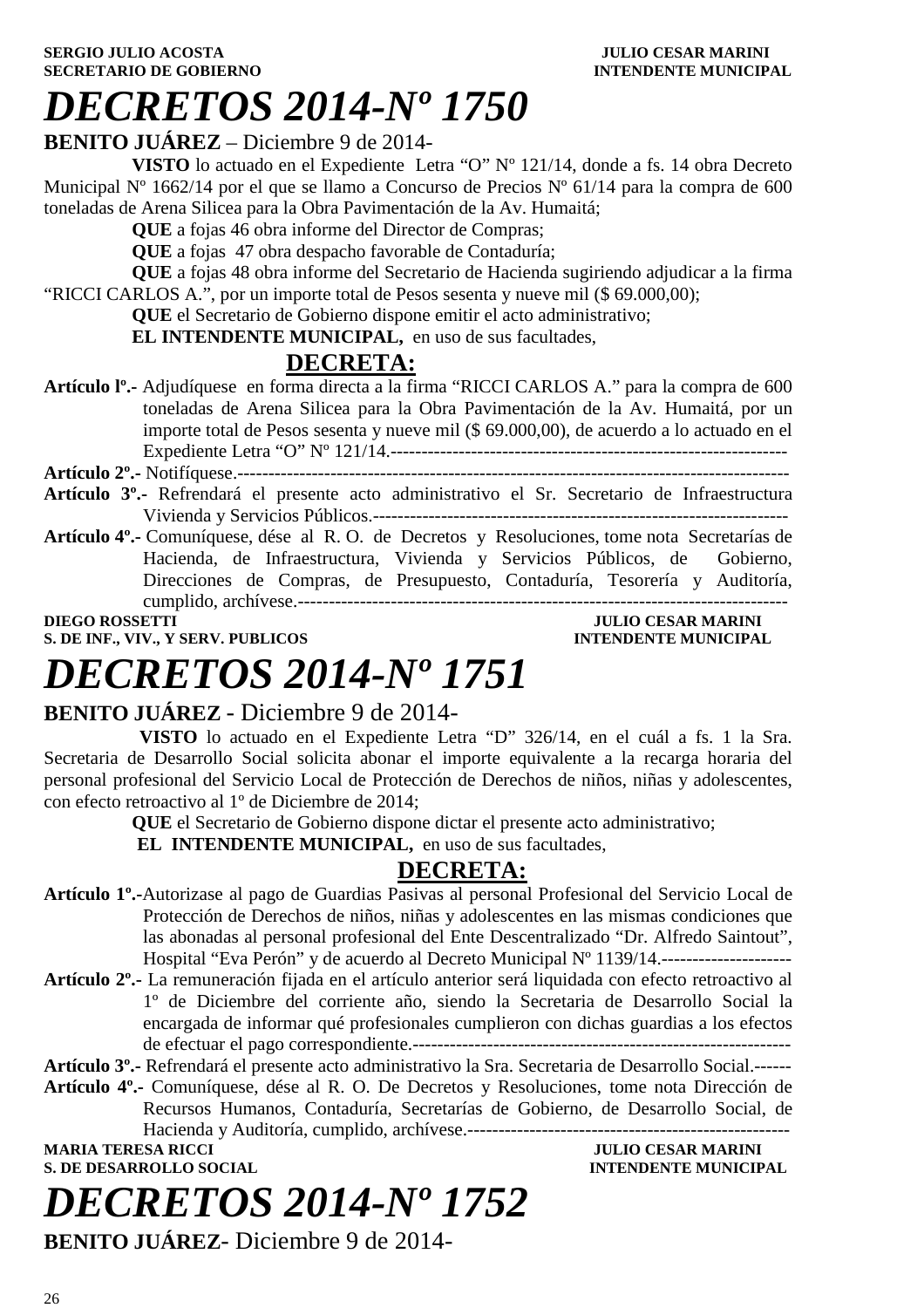**VISTO** que por Resolución Nº 516/14 se otorgó LICENCIA ANUAL REGLAMENTARIA a la Contadora Municipal ALICIA MENDIA (L.P. 2562);

 **QUE** resulta necesario que la mencionada sea reemplazada;

 **QUE** el Secretario de Gobierno dispone dictar el presente acto administrativo;

**EL INTENDENTE MUNICIPAL,** en uso de sus facultades,

#### **DECRETA:**

**Artículo lº.-** Confírmese que durante la LICENCIA ANUAL REGLAMENTARIA desde el día 09/12/2014 y hasta 15/12/2014, correspondiente a L.A.R. 2013 otorgada a la Contadora Municipal ALICIA MENDIA (L.P. 2562), asume sus funciones en carácter de reemplazo la agente GARCIA MARIA JOSE (L.P. 3084).------------------------------

**Artículo 2º.-** Por la Dirección de Recursos Humanos notifíquese a la interesada y agréguese al legajo personal de la agente.----------------------------------------------------------------------

**Artículo 3º.-** Refrendará el presente acto administrativo el Sr. Secretario de Hacienda.------------

**Artículo 4º.-**Comuníquese, dése al R. O. De Decretos y Resoluciones, tome nota Recursos Humanos, Presupuesto, Contaduría, Secretaría de Hacienda y de Gobierno, Auditoria, cumplido, archívese.-------------------------------------------------------------------------------

**JORGE O. ISMAEL JULIO CESAR MARINI** 

**SECRETARIO DE HACIENDA INTENDENTE MUNICIPAL** 

### *DECRETOS 2014-Nº 1753*

**JULIO CESAR MARINI** 

#### **BENITO JUÁREZ –** Diciembre 9 de 2014-

 **VISTO** lo solicitado por el Director Médico del Hospital Municipal "Eva Perón" Ente Descentralizado "Dr. Alfredo Saintout" a fojas 1 del Expediente Letra "E" Nº 79/14 a efectos de realizar la **DESIGNACIÓN TRANSITORIA** de la agente PAATS RUIZ GRIMAU LUCILA (D.N.I. 22.644.879) para desempeñarse como farmacéutica responsable de la Planta de Oxígeno Medicinal;

**QUE** a fojas 3 obra la respectiva imputación contable;

 **QUE** el Secretario de Gobierno dispone dictar el presente acto administrativo; **EL INTENDENTE MUNICIPAL,** en uso de sus facultades,

#### **DECRETA:**

**Artículo 1º.-** Dispónese la **DESIGNACIÓN TRANSITORIA** de la agente que se detalla a continuación, la cual se desempeña como farmacéutica responsable de la Planta de Oxígeno Medicinal:

#### **A partir del 15/12/14 y hasta el 31/12/14:**

- **PAATS RUIZ GRIMAU LUCILA (D.N.I. 22.644.879)** Grado 1, con 48 hs. semanales Expte. Letra "E" 79/14.
- **Artículo 2º.-** El gasto deberá imputarse de acuerdo a lo informado por el Contador del Ente Descentralizado a fojas 3 del Expediente Letra "E" Nº 79/14.---------------------------
- **Artículo 3º.-** Por la Dirección de Recursos Humanos del Ente, notifíquese y agréguese al legajo personal del agente.--------------------------------------------------------------------------------

**Artículo 4º.-** Refrendará el presente acto administrativo la Sra. Secretaria de Salud.--------------

**Artículo 5º.-**Comuníquese, dése al R. O. de Decretos y Resoluciones, tome nota Recursos Humanos del Ente, Contaduría del Ente, Auditoria, Secretarías de Gobierno, de Salud y Dirección de Presupuesto, cumplido, archívese.---------------------------------------------

**SECRETARIA DE SALUD INTENDENTE MUNICIPAL** 

# *DECRETOS 2014-Nº 1754*

#### **BENITO JUÁREZ –** Diciembre 9 de 2014 –

**VISTO** lo solicitado por el Director Administrativo y el Director Médico del HOSPITAL MUNICIPAL "EVA PERÓN" ENTE DESCENTRALIZADO "Dr. ALFREDO SAINTOUT" en los distintos Expedientes que eleva al Departamento Ejecutivo a efectos de realizar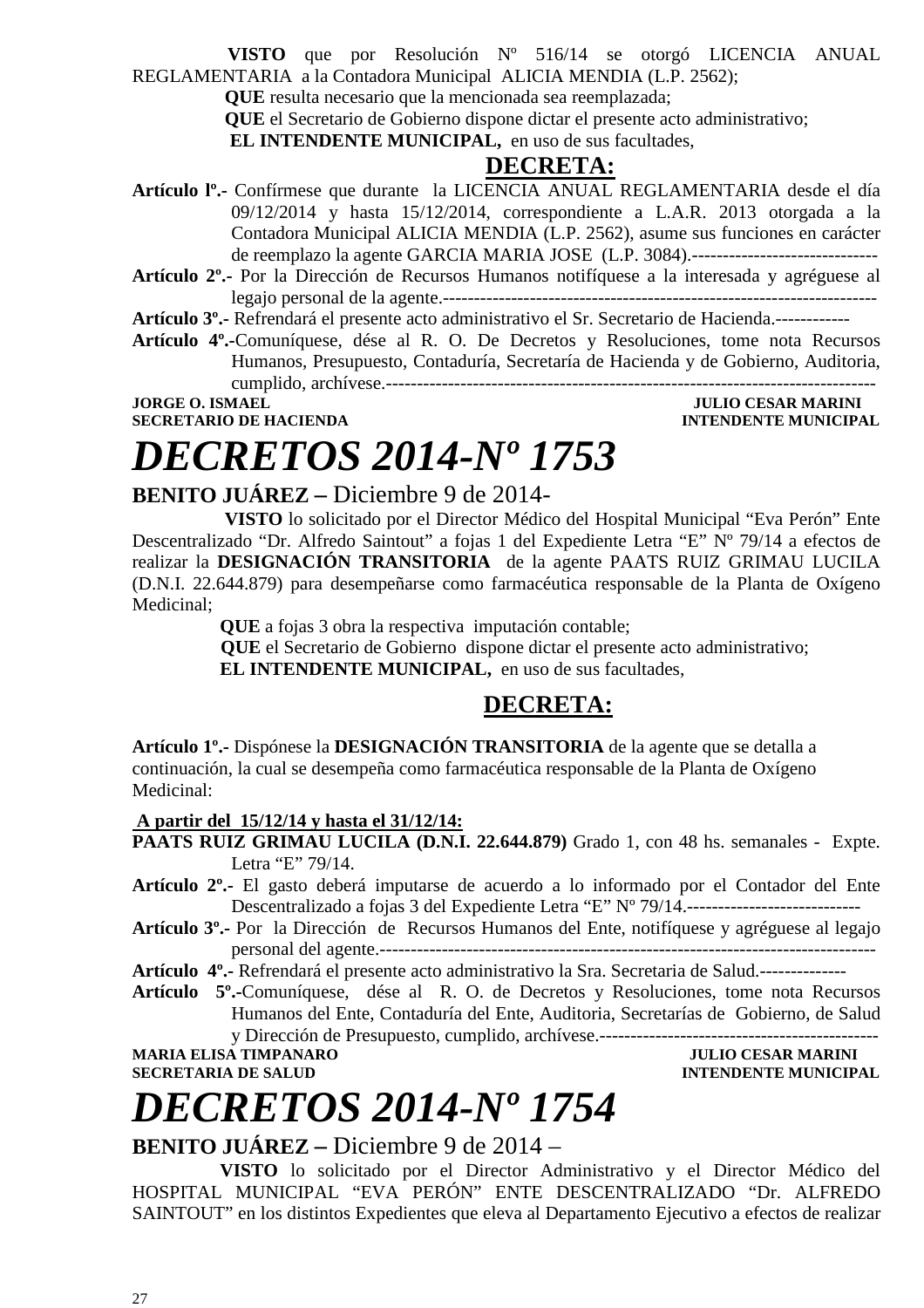las **DESIGNACIONES TRANSITORIAS** del Personal que cumple tareas dependiendo del mencionado nosocomio;

**QUE** en cada Expediente obra la respectiva imputación contable;

 **QUE** el Secretario de Gobierno propicia otorgar el acto administrativo;

**EL INTENDENTE MUNICIPAL,** en uso de sus facultades,

#### **DECRETA:**

**Artículo 1º.-** Dispónese la **DESIGNACIÓN TRANSITORIA** de las siguientes personas que se desempeñan en el Hospital Municipal "EVA PERÓN" Ente Descentralizado "Dr. Alfredo Saintout":

**Con efecto retroactivo al 01/12/2014 y hasta 31/12/2014**

#### **PROFESIONALES MEDICOS:**

- **\*SERPA CHONCEN GUSTAVO RICARDO (D.N.I. 92.852.311)** Grado 1 con 36 Hs. sem. Médico de guardia y gastroenterólogo – Expte. Letra "E" Nº 36/11
- **\*SCHIERLOH ANA CRISTINA (D.N.I. 22.850.349)** Grado 1 con 24 hs. sem. Médica Pediatra – Expte. Letra "E" Nº 32/14
- **\*SANDOVAL BAREIRO ROLANDO JAVIER (D.N.I. 30.523.326)** Grado 1 con 12 Hs. sem. Médico de Guardia – Expediente Letra "E" Nº 49/14
- **\*ALI PABLO JULIAN (D.N.I. 28.200.702)** Grado 1- 24 Hs. sem. Médico Traumatólogo Expte. Letra "E" Nº 44/14
- **\*CHAVAT MARÍA VICTORIA (D.N.I. 20.331.865)** Grado 1 con 12 Hs. sem. Médica de guardia - Expte. Letra "E" Nº 2/13
- **\*SANTAMARINA SILVIA (D.N.I. 17.683.966)** Grado 1 con 30 hs. sem.- Médico Pediatra Unidades Sanitarias Periféricas – Expte. Letra "E" Nº 55/14
- **\*VILLAR BAEZ WALTER (D.N.I. 11.991.779)** Grado 1- con 12 Hs. sem. Médico Anestesiólogo - Expte. Letra "E" Nº 6/14
- **\*PRESA SILVIO ANDRES (D.N.I. 21.930.136)** Grado 1 con 24 hs. sem. Médico de Guardia y Médico Clínico – Expte. Letra "E" Nº 63/14
- \***MARCHESIN PABLO JOSE (D.N.I. 16.476.816)** Grado 1 con 18 hs. sem. Médico Ginecólogo – Expte. Letra "E" Nº 33/14
- **\*MERODIO MARCELO (D.N.I. 21.474.137)** Grado 1 12 Hs. sem. Médico de Guardia Barker Expte. Letra "E" Nº 69/13
- **TECNICOS EN RADIOLOGIA** (Tarea considerada Insalubre)
- \***IRIARTE FLORENCIA (D.N.I. 34.759.807)** Cat. 1 con 36 Hs. sem. Expte. Letra "E" Nº 24/14

**ENFERMEROS:**

- **\*GODOY VERONICA DEL VALLE (D.N.I. 32.156.371)** Cat. 1 con 48 Hs. sem.Piso, UTI, Guardia de Emergencias y Traslados - "E" Nº 19/14
- **\*MORALES OSCAR (D.N.I. 21.448.346)** Cat. 3 con 40 Hs. sem. Piso, UTI, Guardia de Emergencias y Traslados - Expte. Letra "E" Nº 99/13
- **\*ALBORNOZ GASTÓN (D.N.I. 25.548.849)** Cat. 4 con 48 hs. sem. Piso, UTI, Guardia de Emergencias y Traslados - Expte. Letra "E" Nº 34/06
- **\*ROMERO MARIO NICOLAS (D.N.I. 31.104.960)** Cat. 4 con 48 hs. sem. Piso, UTI, Guardia Emergencias y Traslados – Expte. Letra "E" Nº 26/11
- **\*RODRÍGUEZ ALDO (D.N.I. 30.530.908)** Cat. 1 con 48hs. sem. Piso, UTI, Guardia Emergencias y Traslados – Expte. Letra "E" Nº 66/14

**MUCAMA, LAVADERO Y COCINA:**

**\*ALI KAREN AYELEN (D.N.I. 37.197.469)** Cat. 1 con 48 hs. sem. – Expte. Letra "E" Nº 5/14

\***MENNA ELENA VALERIA (D.N.I. 36.361.948)** Cat.1 con 48 Hs. sem. -Expte. Letra "S" Nº 68/13

**\*LÓPEZ LORENA (D.N.I. 29.859.521)** Cat. 1 con 48 hs. sem. – Expte. Letra "E" Nº 45/14 **ADMISION Y TELEFONISTA:** 

**\*RIVERO PAOLA (D.N.I. 27.125.534)** Cat. 1 con 40 hs. sem. – Expte. Letra "E" Nº 62/13 **TAREAS GENERALES:**

- **\*BORCHI ANDREA (D.N.I. 27.388.159)** Cat.1- 40 hs. sem. Expte. Letra "E" Nº 87/13
- **\*ASENJO MARIANGEL (D.N.I. 31.886.311)** Cat. 1 con 36 hs. sem. Expte. Letra "D" Nº 94/11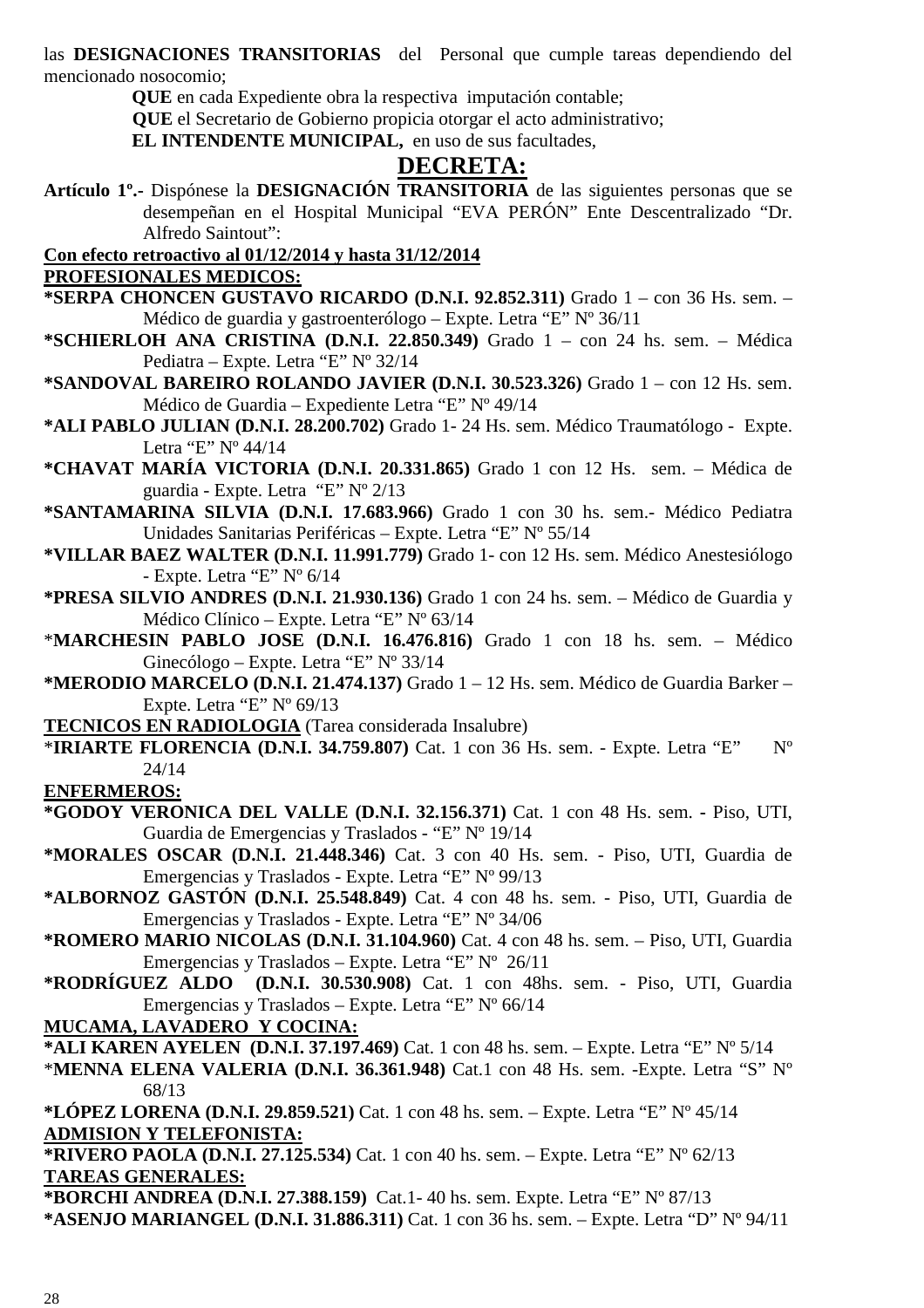**Artículo 2º. -**El gasto deberá imputarse de acuerdo a lo determinado por el Contador del Ente en cada expediente.------------------------------------------------------------------------------------

**Artículo 3º.-** Por el Ente Descentralizado, notifíquese.-------------------------------------------------------

**Artículo 4º.-** Refrendará el presente acto administrativo la Sra. Secretaria de Salud.---------------

**Artículo 5º.-** Comuníquese, dése al R. O. de Decretos y Resoluciones, tome nota Recursos Humanos del Ente, Contaduría del Ente, Delegación Barker, Secretarías de Gobierno,

de Hacienda, de Salud y Auditoria, cumplido, archívese.---------------------------------- **MARIA ELISA TIMPANARO JULIO CESAR MARINI SECRETARIA DE SALUD INTENDENTE MUNICIPAL** 

## *DECRETOS 2014-Nº 1755*

#### **BENITO JUÁREZ** – Diciembre 10 de 2014-

 **VISTO** lo actuado en el Expte. Letra "O" Nº 131/14, en el cual el Sr. Secretario de Infraestructura, Vivienda y Servicios Públicos a fojas 1 y 2 solicita el llamado a Licitación Privada para la provisión de mano de obra y materiales para la obra Pavimentación de calle Brown entre Avenida Alberdi y calle Sargento Cabral;

**QUE** el Jefe de Compras acompaña Pliego de Bases y Condiciones para el llamado a Licitación Privada;

 **QUE** a fojas 33 Contaduría Municipal informa que el Pliego de Bases y Condiciones cumple con los requisitos enunciados en la L.O.M. y en el Reglamento de Contabilidad y a fs. 34 obra despacho favorable del Secretario de Hacienda,

**QUE** a fojas 34 vta. el Jefe de Compras informa N° de la Licitación Privada, fecha, lugar y hora de apertura de la misma;

**QUE** el Secretario de Gobierno dispone dictar acto administrativo;

**EL INTENDENTE MUNICIPAL,** en uso de sus facultades,

#### **DECRETA:**

- **Artículo lº.-** Llámese a **LICITACIÓN PRIVADA Nº 64/14,** para la provisión de mano de obra y materiales para la obra Pavimentación de calle Brown entre Avenida Alberdi y calle Sargento Cabral, de acuerdo a lo actuado en el Expte. Letra "O" Nº 131/14.-------------
- **Artículo 2º.**-El presupuesto oficial asciende la suma de pesos seiscientos noventa y siete mil trescientos ochenta y dos con cincuenta centavos (\$697.382,50).------------------------
- **Artículo 3º.**-La apertura de propuesta se realizará el día 17 de Diciembre de 2014 a las 11 horas en la Oficina Compras de la Municipalidad de Benito Juárez sita en Mitre Nº 42.----------
- **Artículo 4º.**-Refrendará el presente acto administrativo el. Secretario de Infraestructura, Vivienda y Servicios Públicos.---------------------------------------------------------------------------------
- **Artículo 5º.**-Comuníquese, dése al R.O. de Decretos y Resoluciones, tome nota Compras, Secretarías de Gobierno, de Infraestructura, Vivienda y Servicios Públicos, y de Hacienda, Contaduría, Auditoria y Dirección de Presupuesto, cumplido, archívese.-----

**S. DE INF., VIV., Y SERV. PUBLICOS INTENDENTE MUNICIPAL** 

**DIEGO ROSSETTI JULIO CESAR MARINI** 

# *DECRETOS 2014-Nº 1756*

#### **BENITO JUÁREZ** – Diciembre 10 de 2014-

**VISTO** lo actuado en el Expte. Letra "O" Nº 130/14, en el cual el Sr. Secretario de Infraestructura, Vivienda y Servicios Públicos a fojas 1 y 2 solicita el llamado a Licitación Privada para la provisión de mano de obra y materiales para la obra Pavimentación de calle Brown entre calle Sargento Cabral y Av. Urquiza;

**QUE** el Jefe de Compras acompaña Pliego de Bases y Condiciones para el llamado a Licitación Privada;

 **QUE** a fojas 33 Contaduría Municipal informa que el Pliego de Bases y Condiciones cumple con los requisitos enunciados en la L.O.M. y en el Reglamento de Contabilidad y a fs. 34 obra despacho favorable del Secretario de Hacienda,

**QUE** a fojas 34 vta. el Jefe de Compras informa N° de la Licitación Privada, fecha, lugar y hora de apertura de la misma;

**QUE** el Secretario de Gobierno dispone dictar acto administrativo;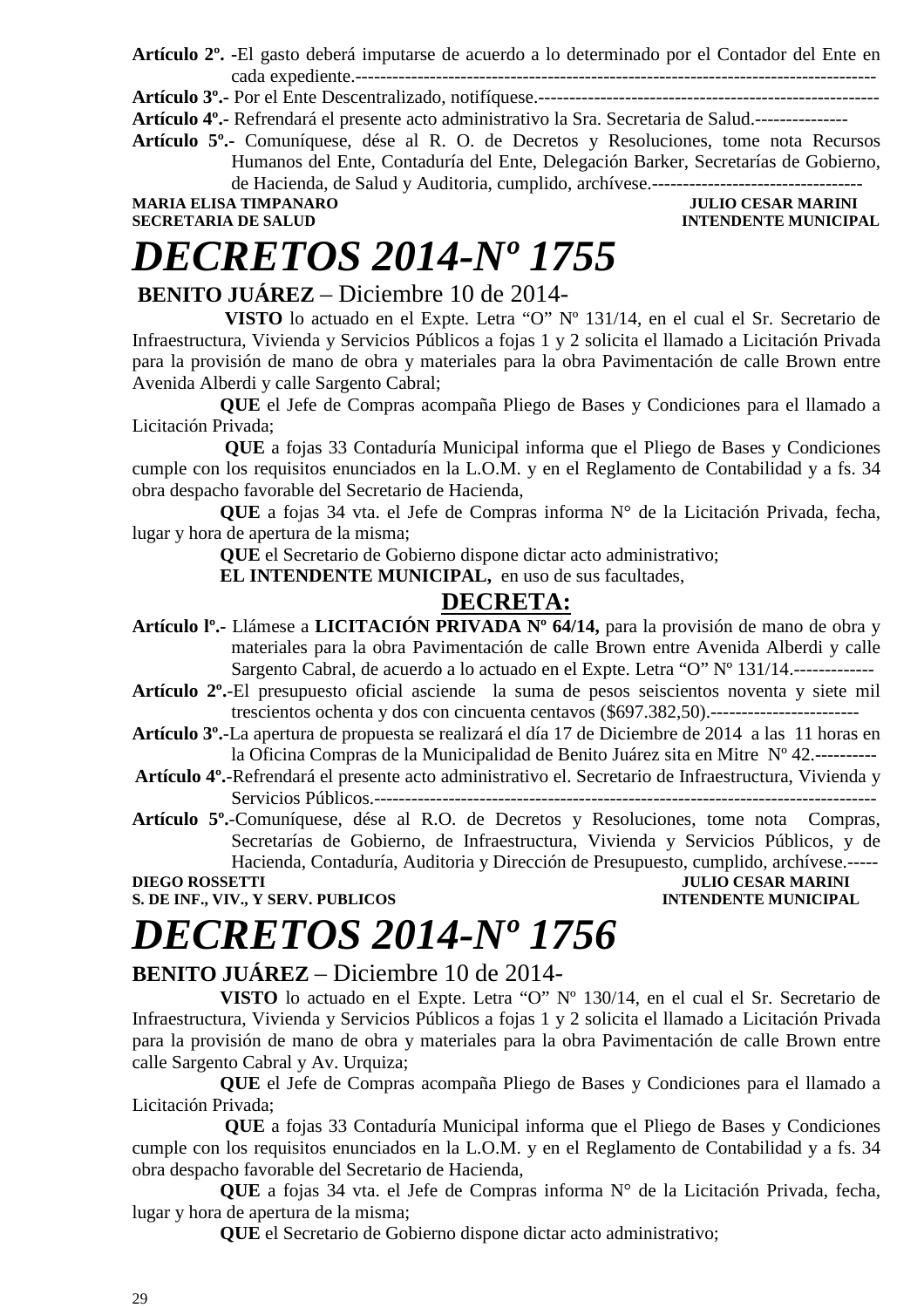**EL INTENDENTE MUNICIPAL,** en uso de sus facultades,

#### **DECRETA:**

**Artículo lº.-** Llámese a **LICITACIÓN PRIVADA Nº 65/14,** para la provisión de mano de obra y materiales para la obra Pavimentación de calle Brown entre calle Sargento Cabral y Avenida Urquiza, de acuerdo a lo actuado en el Expte. Letra "O" Nº 130/14.------------

- **Artículo 2º.**-El presupuesto oficial asciende la suma de pesos seiscientos noventa y siete mil trescientos ochenta y dos con cincuenta centavos (\$697.382,50).------------------------
- **Artículo 3º.**-La apertura de propuesta se realizará el día 17 de Diciembre de 2014 a las 12 horas en la Oficina Compras de la Municipalidad de Benito Juárez sita en Mitre Nº 42.----------
- **Artículo 4º.**-Refrendará el presente acto administrativo el. Secretario de Infraestructura, Vivienda y Servicios Públicos.---------------------------------------------------------------------------------
- **Artículo 5º.** Comuníquese, dése al R.O. de Decretos y Resoluciones, tome nota Compras, Secretarías de Gobierno, de Infraestructura, Vivienda y Servicios Públicos, y de Hacienda, Contaduría, Auditoria y Dirección de Presupuesto, cumplido, archívese.-----

#### **JULIO CESAR MARINI S. DE INF., VIV., Y SERV. PUBLICOS INTENDENTE MUNICIPAL**

### *DECRETOS 2014-Nº1757*

**BENITO JUÁREZ –** Diciembre 10 de 2014-

**VISTO** que conforme las previsiones de la Oza. Mpal. N° 4854/14, el **"FONDO MUNICIPAL PARA EMERGENCIAS DE SALUD" (FO.MU.ES.)** se encuentra facultado para solucionar económicamente enfermedades cuya gravedad requiere derivación médica debido al alto riesgo en la salud;

**QUE** la Secretaría de Gobierno dispone dictar el presente acto administrativo;

**EL INTENDENTE MUNICIPAL**, en uso de sus facultades,

**DECRETA:**<br>"FONDO MUNICIPAL **Artículo 1º.-** Dispónese que el **"FONDO MUNICIPAL PARA EMERGENCIAS ESPECIALES DE SALUD" (FO.MU.ES),** efectúe pagos en el marco de la Oza. Mpal. N° 4854/14, a las personas que se indican a continuación, cuyas historias clínicas obran en los Expedientes:

| <b>DURE SERGIO</b>         | Expte. Letra "D" $N^{\circ}$ 63/94 |
|----------------------------|------------------------------------|
| Subsidio \$ 600 (fs. 126)  |                                    |
| <b>LUSI EDUARDO</b>        | Expte. Letra " $F$ " N° 13/14      |
| Subsidio \$5.000 (fs. 56)  |                                    |
| <b>GASTESI ANDREA</b>      | Expte. Letra " $F$ " N° 60/14      |
| Subsidio \$1.500 (fs. 17)  |                                    |
| <b>ITHURRAT RAUL</b>       | Expte. Letra " $F$ " 45/05         |
| Subsidio \$3.150 (fs. 199) |                                    |
| <b>BARDEL ORLANDO</b>      | Expte. Letra " $F$ " 69/14         |
| Subsidio \$3.000 (fs. 7)   |                                    |
|                            |                                    |

**Artículo 2º.-** Refrendará el presente acto administrativo la Sra. Secretaria de Desarrollo Social.--- **Artículo 3º.-** Comuníquese, dése al R. O. de Decretos y Resoluciones, tome nota Contaduría, Tesorería, Direcciones de Recursos Humanos, de Recaudación, Secretarías de Desarrollo Social, de Gobierno, de Hacienda, Subdirección de Tasas, FO.MU.ES. y Auditoria, cumplido, archívese.------------------------------------------------------------------

**MARIA TERESA RICCI DE LOS ENFORMADOS DE LOS ENFORMADOS DE LOS ENFORMADOS DE LOS ENFORMADOS DE LOS ENFORMADOS DE LOS ENFORMADOS DE LOS ENFORMADOS DE LOS ENFORMADOS DE LOS ENFORMADOS DE LOS ENFORMADOS DE LOS ENFORMADOS DE L S. DE DESARROLLO SOCIAL DESPESSION DE L'ALGEBRE DE L'ALGEBRE DE L'ALGEBRE DE L'ALGEBRE DE L'ALGEBRE DE L'ALGEBRE DE L'ALGEBRE DE L'ALGEBRE DE L'ALGEBRE DE L'ALGEBRE DE L'ALGEBRE DE L'ALGEBRE DE L'ALGEBRE DE L'ALGEBRE DE L** 

## *DECRETOS 2014-Nº 1758*

#### **BENITO JUÁREZ** – Diciembre 10 de 2014-

 **VISTO** que el día domingo 21 de Diciembre de 2014 se realizará una Fiesta Popular al aire libre, organizada por la Asociación de Padres de Autistas (APADEA) a llevarse a cabo en las intersecciones de las Avenidas Alsina, Uruguay y Mitre a partir de las 19 hs.;

 **QUE** en dicho evento funcionará un fogón con servicio de cantina a total beneficio de la institución, con el fin de recaudar fondos para la misma;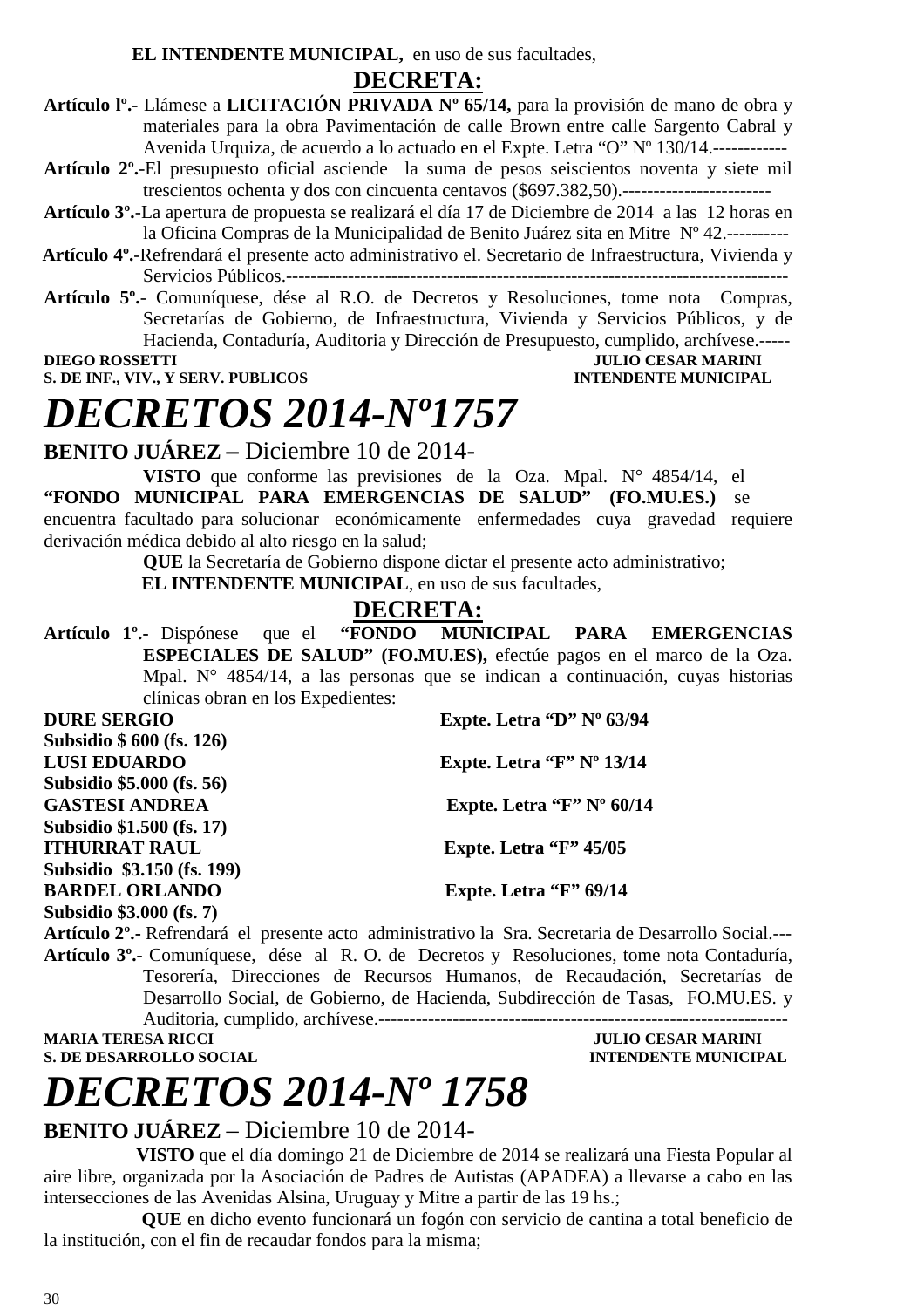**QUE** el Secretario de Gobierno dispone dictar el presente acto administrativo;  **EL INTENDENTE MUNICIPAL**, en uso de sus facultades,

#### **DECRETA:**

**Artículo 1º.-** Declárese de **INTERÉS MUNICIPAL** la Fiesta Popular al aire libre, organizada por la Asociación de Padres de Autistas (APADEA), a llevarse a cabo el próximo domingo 21 de Diciembre del corriente año en las intersecciones de las Avenidas Alsina - Mitre - Uruguay, a partir de las 19:00 hs.-------------------------------------------------------------- **Artículo 2º.-** Autorizase a Contaduría a efectuar los pagos que demande el evento del artículo

precedente.------------------------------------------------------------------------------------------ **Artículo 3º.-** Refrendará el presente acto administrativo el Sr. Secretario de Gobierno.-----------

**Artículo 4º.-** Comuníquese, dése al R. O. de Decretos y Resoluciones, tome nota, Secretarías de Gobierno, de Salud, de Hacienda, Contaduría, Tesorería, Direcciones de Presupuesto y Auditoria, cumplido, archívese.------------------------------------------------------------------

**SERGIO JULIO ACOSTA DE CONVERTE DE L'ALCADE DE CONVERTE DE L'ALCADE DE L'ALCADE DE CONVERTE DE L'ALCADE DE CO<br>DE CONVERTE DE L'ALCADE DE CONVERTE DE L'ALCADE DE L'ALCADE DE L'ALCADE DE L'ALCADE DE L'ALCADE DE L'ALCADE DE** 

### **INTENDENTE MUNICIPAL**

### *DECRETOS 2014-Nº 1759*

 **BENITO JUÁREZ** –Diciembre 10 de 2014-

 **VISTO** que el día domingo 28 de Diciembre de 2014 se realizará el tradicional evento denominado "Despedida de año", organizado por la Dirección de Cultura y Educación en forma conjunta con las Direcciones de Ceremonial y Protocolo, Dirección de Juventud, la Oficina de Patrimonio Cultural y Natural y la Oficina de Diseño y Promoción, a llevarse a cabo en la Avenida Libertad a partir de las 18:30 hs.;

 **QUE** durante dicha jornada se podrá recorrer los distintos stands de artesanos, ferias de economía social y comercios, como así también se podrá apreciar la participación de 10 artistas callejeros, quienes realizarán diferentes números de acrobacia, malabarismo y acrobacias en tela;

**QUE** es necesario generar espacios culturales y fiestas populares que integren a la comunidad a través de la recreación, la música y el arte;

**QUE** el Secretario de Gobierno dispone dictar el presente acto administrativo;

 **EL INTENDENTE MUNICIPAL**, en uso de sus facultades,

#### **DECRETA:**

**Artículo 1º.-** Declárese de **INTERÉS MUNICIPAL** el tradicional evento denominado "Despedida de año", organizado por la Dirección de Cultura y Educación, a llevarse a cabo el próximo domingo 28 de Diciembre del corriente año en la Avenida Libertad, a partir de las 18:30 hs., de acuerdo al siguiente cronograma:

**18:30 hs.- Desfile de mascotas, campaña de concientización de tenencia responsable y campaña de adopción de animales.** 

- **19:30 hs.- Demostración de Danzas Folklóricas.**
- **20:00 hs.- Demostración de Tango.**
- **20:30 hs.- Demostración de Pop Latino.**
- **21:00 hs.- Presentación del Grupo Musical "Que Bicho te Picó".**
- **22:00 hs.- Palabras de despedida de año a cargo del Sr. Intendente Municipal Don Julio Cesar Marini.**
- **22:15 hs.- Presentación de Grupo Musical "Tambo Tambo".**
- **23:00 hs.- Presentación del Cantante Román "El Original".**
- **Artículo 2º.-** Autorizase a Contaduría a efectuar los pagos que demande el evento del artículo precedente.------------------------------------------------------------------------------------------

**Artículo 3º.-** Refrendará el presente acto administrativo el Sr. Secretario de Gobierno.-----------

**Artículo 4º.-** Comuníquese, dése al R. O. de Decretos y Resoluciones, tome nota, Secretarías de Gobierno, de Hacienda, Contaduría, Tesorería, Direcciones de Cultura y Educación, de Presupuesto y Auditoria, cumplido, archívese.---------------------------------------------

**SECRETARIO DE GOBIERNO INTENDENTE MUNICIPAL** 

**SERGIO JULIO ACOSTA JULIO CESAR MARINI** 

*DECRETOS 2014-Nº 1760*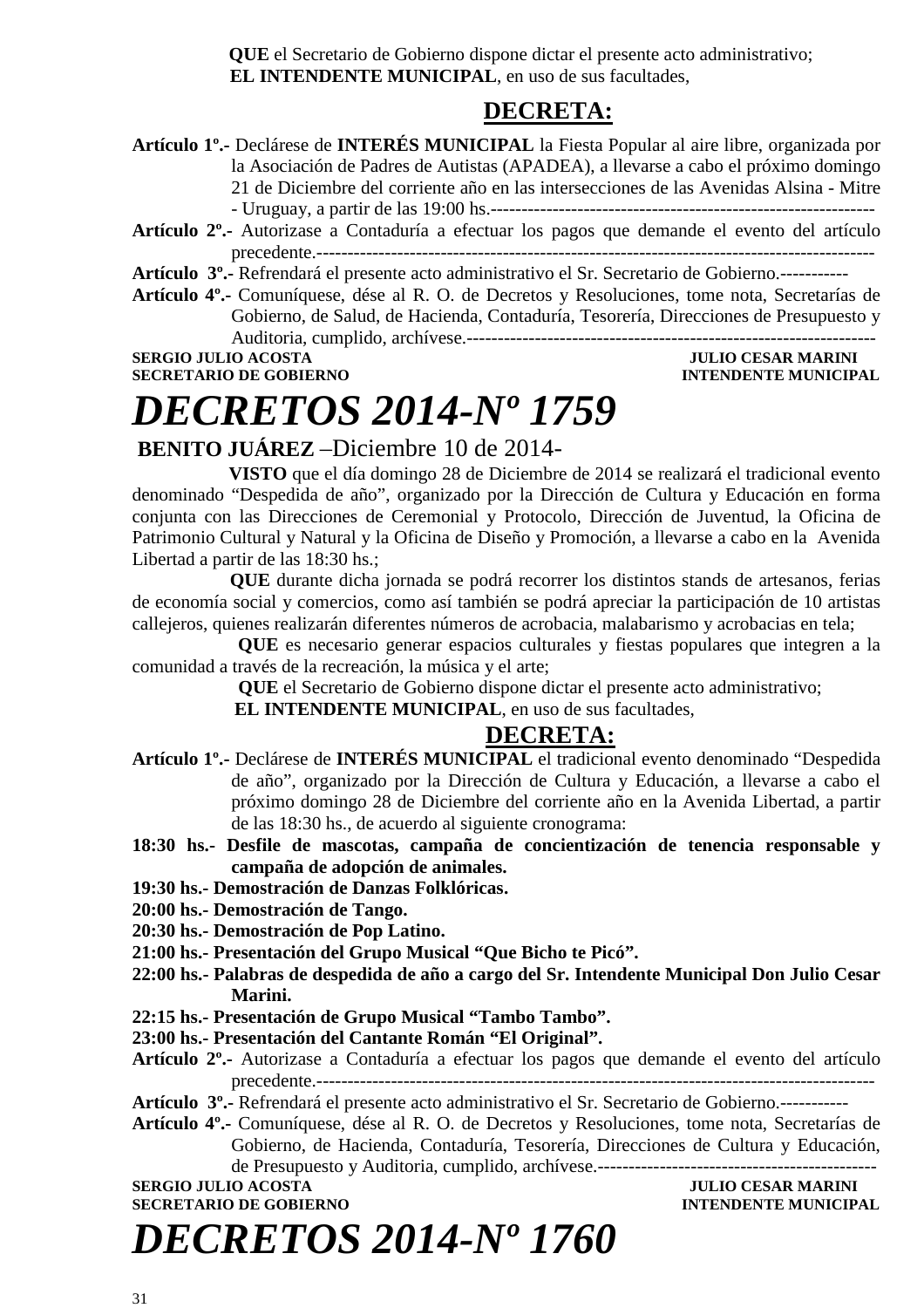#### **BENITO JUÁREZ** – Diciembre 11 de 2014 –

 **VISTO** lo actuado en Expte. Letra "G" Nº 155/14 por el cual, la "**LIGA POPULAR DE LUCHA CONTRA EL CANCER"** LIPOLCC solicita autorización para la promoción, organización, circulación y venta de una RIFA;

 **QUE** en virtud de la sanción de la Ley 13.470 se iniciaron las averiguaciones pertinentes bajo Expediente Letra "G" Nº 50/06, a efectos de dilucidar sobre la facultad de autorizar la venta, promoción y circulación de rifas en el Partido de Benito Juárez;

**QUE** a fojas 1 del Expediente antes mencionado la Dirección Jurídico Legal del Instituto Provincial de Lotería y Casinos informa que **solo quienes no cuenten con autorización municipal** se encuentran alcanzados por la ley 13470;

**QUE** a fojas 5 el Interventor del Instituto Provincial de Lotería y Casinos expresa que las Entidades de Bien Público del Partido se encuentran facultadas para promover, vender o hacer circular rifas, con expresa autorización municipal según el Dec. Ley 9.403/79;

**QUE** queda en claro que el Instituto Provincial de Lotería y Casinos representa la **AUTORIDAD DE APLICACIÓN de la Ley 13.470;** 

**QUE** obran antecedentes de autorizaciones de ésta índole;

**QUE** a fojas 41 del Expte. Letra "G" Nº 179/13 el Asesor Legal de la Comuna informa que se han cumplimentado los requisitos de la Oza. Mpal. N° 3067/00 y sus modificatorias;

 **QUE** el Secretario de Gobierno dispone dictar el presente acto administrativo

**EL INTENDENTE MUNICIPAL,** en uso de sus facultades,

#### **DECRETA:**

- **Artículo 1º.-** Autorízase a la **"LIGA POPULAR DE LUCHA CONTRA EL CANCER" LIPOLCC,** para la promoción, organización, circulación y venta de una RIFA en el Partido de Benito Juárez, según los antecedentes y documentación obrante en el Expte. Letra "G" Nº 155/14.------------------------------------------------------------------------------
- **Artículo 2º.-** Notifíquese a la entidad autorizada , haciéndole saber que deberá presentar los billetes para su habilitación, en la Oficina de Policía Municipal y ante la Secretaría de Gobierno informar con antelación de 30 días al sorteo, el lugar, fecha y nombre del Escribano ante quién se efectuará dicho sorteo.-----------------------------------------------
- **Artículo 3º.**-La Oficina de Policía Municipal, al momento de ser timbradas las boletas, verificará que las mismas cuenten con los números preimpresos, y cumplan con lo establecido en el artículo 2º del Decreto Reglamentario Nº 21/10, que reglamenta el artículo 3º inc. e) de la Ordenanza Municipal Nº 3067/00.-----------------------------------

**Artículo 4º.-**Refrendará el presente acto administrativo el Sr. Secretario de Gobierno.---------------

**Artículo 5º.-**Comuníquese, dése al R. O. de Decretos y Resoluciones, tome nota Policía Municipal, Secretaría de Gobierno y Auditoría, cumplido archívese.--------------------

**SERGIO JULIO ACOSTA** JULIO CESAR MARINI **SECRETARIO DE GOBIERNO INTENDENTE MUNICIPAL** 

# *DECRETOS 2014-Nº 1761*

**BENITO JUÁREZ** – Diciembre 11 de 2014-

 **VISTO** lo actuado en Expte. Letra "D" Nº 195/14 por el cual la Secretaria de Desarrollo Social a fojas 28 solicita **SUBSIDIO** destinado a la Sra. MAZZA MIRIAM;

 **QUE** a fojas precedentes Contaduría realiza la respectiva reserva preventiva del gasto;

 **QUE** el Secretario de Gobierno dispone emitir acto administrativo de Subsidio;

**EL INTENDENTE MUNICIPAL,** en uso de sus facultades

#### **DECRETA:**

**Artículo 1º.-**Abonar **SUBSIDIO A INDIGENTES** a la Sra. **MAZZA MIRIAM D.N.I. 31.072.094**, por un monto total de pesos un mil (\$ 1.000.00) de acuerdo a lo actuado en el Expte Letra "D" Nº 195/14.----------------------------------------------------------------

**Artículo 2º.-** El gasto será imputado según lo informado por Contaduría a fs. precedentes.------------ **Artículo 3º.-** Refrendará el presente acto administrativo la Sra. Secretaria de Desarrollo Social.------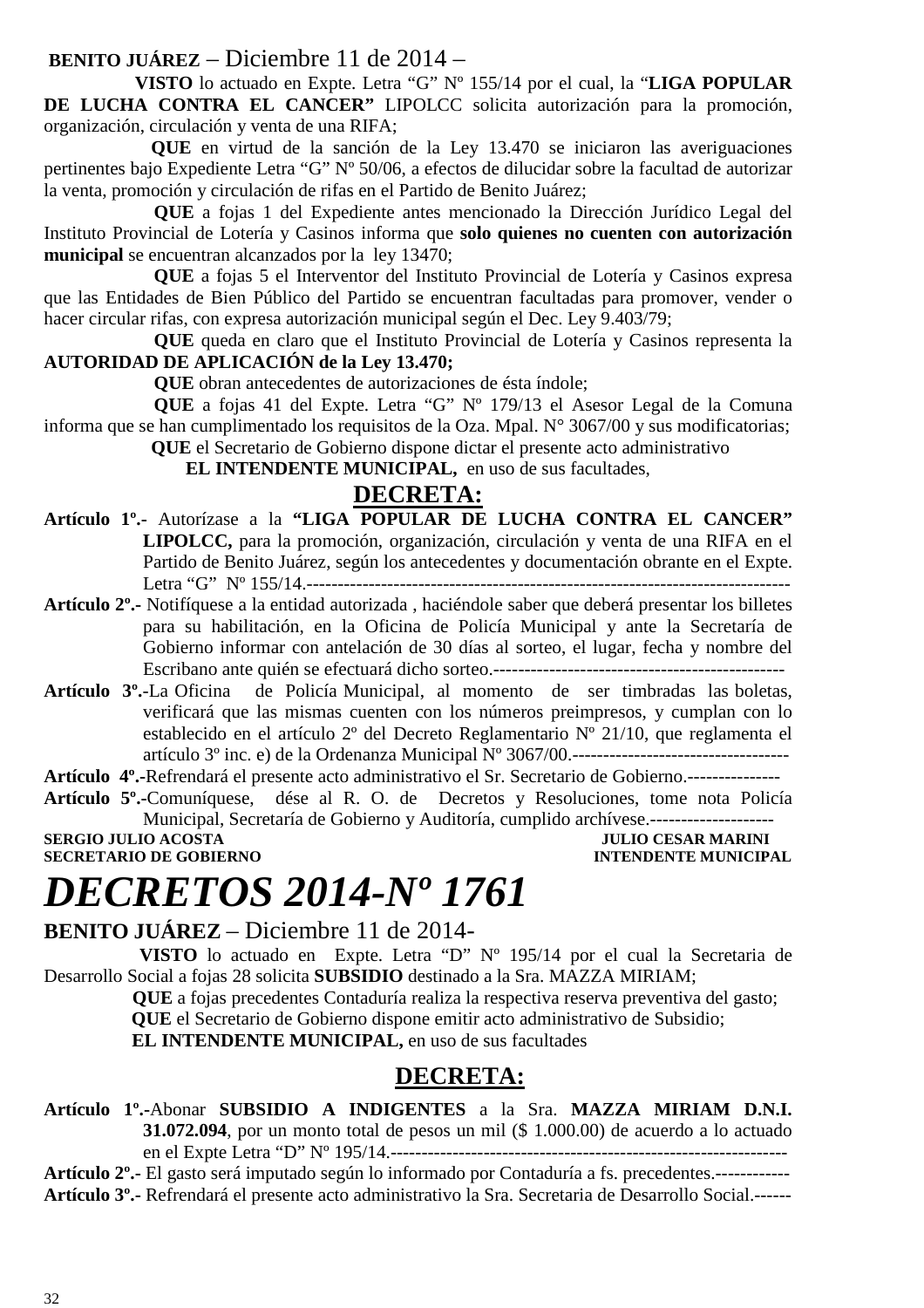**Artículo 4º.-**Comuníquese, dése al R. O. de Decretos y Resoluciones, tome nota Contaduría, Tesorería, Presupuesto, Secretarías de Gobierno, de Hacienda, de Desarrollo Social y Auditoria, cumplido, archívese.------------------------------------------------------------------

**S. DE DESARROLLO SOCIAL** *INTENDENTE MUNICIPAL* 

### **JULIO CESAR MARINI**

*DECRETOS 2014-Nº 1762*

**BENITO JUÁREZ** – Diciembre 11 de 2014 -

 **VISTO** lo actuado en Expte. Letra "D" Nº 185/13 por el cual la Sra. Delegada de Barker a fojas 10, solicita **SUBSIDIO** destinado a la Sra. BAYLON ROMINA;

 **QUE** a fojas precedentes Contaduría realiza la respectiva reserva preventiva del gasto;  **QUE** el Secretario de Gobierno dispone emitir acto administrativo de Subsidio; **EL INTENDENTE MUNICIPAL**, en uso de sus facultades,

#### **DECRETA:**

**Artículo 1º.-**Abonar **SUBSIDIO A INDIGENTES** a la **Sra. BAYLON ROMINA D.N.I. 34.319.540**, por un monto total de pesos setecientos (\$ 700,00) de acuerdo a lo actuado en el Expte. Letra "D" Nº 185/13.----------------------------------------------------------------

**Artículo 2º.-**El gasto será imputado según lo informado por Contaduría a fs. precedentes.-------

**Artículo 3º.-**Refrendará el presente acto administrativo la Sra. Secretaria de Desarrollo Social.------

**Artículo 4º.-**Comuníquese, dése al R. O. de Decretos y Resoluciones, tome nota Contaduría, Tesorería, Presupuesto, Secretarías de Desarrollo Social, de Gobierno y Auditoria,

cumplido, archívese.------------------------------------------------------------------------------- **MARIA TERESA RICCI DELL'UNIVERSITATIVI DELL'UNIVERSITATIVI DELL'UNIVERSITATIVI DELL'UNIVERSITATIVI DELL'UNIVERSITATIVI DELL'UNIVERSITATIVI DELL'UNIVERSITATIVI DELL'UNIVERSITATIVI DELL'UNIVERSITATIVI DELL'UNIVERSITATIVI DE** 

**S. DE DESARROLLO SOCIAL DESARROLLO SOCIAL DESARROLLO SOCIAL DESARROLLO SOCIAL DESARROLLO SOCIAL DE LA PERIODE DE LA PERIODE DE LA PERIODE DE LA PERIODE DE LA PERIODE DE LA PERIODE DE LA PERIODE DE LA PERIODE DE LA PERIODE** 

# *DECRETOS 2014-Nº 1763*

#### **BENITO JUÁREZ** – Diciembre 11 de 2014-

 **VISTO** lo actuado en Expte. Letra "D" Nº 183/13 por el cual la Delegada Municipal de Barker a fojas 28, solicita **SUBSIDIO** destinado a la Sra. RODRÍGUEZ MARÍA ESTER;

 **QUE** a fojas precedentes Contaduría realiza la respectiva reserva preventiva del gasto;  **QUE** el Secretario de Gobierno dispone emitir acto administrativo de Subsidio;

**EL INTENDENTE MUNICIPAL** en uso de sus facultades,

### **DECRETA:**

**Artículo 1º.-** Abonar **SUBSIDIO A INDIGENTES** a la **Sra. RODRÍGUEZ MARÍA ESTER D.N.I. 22.787.173**, por un monto total de pesos quinientos cincuenta (\$ 550,00) de acuerdo a lo actuado en el Expte. Letra "D" Nº 183/13.--------------------------------------

**Artículo 2º.-** El gasto será imputado según lo informado por Contaduría a fs. precedentes.------------

**Artículo 3º.-** Refrendará el presente acto administrativo la Sra. Secretaria de Desarrollo Social.------

**Artículo 4º.-** Comuníquese, dése al R. O. de Decretos y Resoluciones, tome nota Contaduría,

Tesorería, Presupuesto, Secretarías de Desarrollo Social, de Gobierno, de Hacienda y

Auditoría, cumplido, archívese.------------------------------------------------------------------ **MARIA TERESA RICCI DEL CONSUMINUE DE L'ULIO CESAR MARINI** 

**S. DE DESARROLLO SOCIAL** *INTENDENTE MUNICIPAL* 

### *DECRETOS 2014-Nº 1764*

**BENITO JUÁREZ** – Diciembre 11 de 2014 -

 **VISTO** lo actuado en Expte. Letra "D" Nº 229/13 por el cual la Secretaria de Desarrollo Social a fojas 10, solicita **SUBSIDIO** destinado a la Sra. DÍAZ MARIANA;

 **QUE** a fojas precedentes Contaduría realiza la respectiva reserva preventiva del gasto;  **QUE** el Secretario de Gobierno dispone emitir acto administrativo de Subsidio; **EL INTENDENTE MUNICIPAL** en uso de sus facultades,

### **DECRETA:**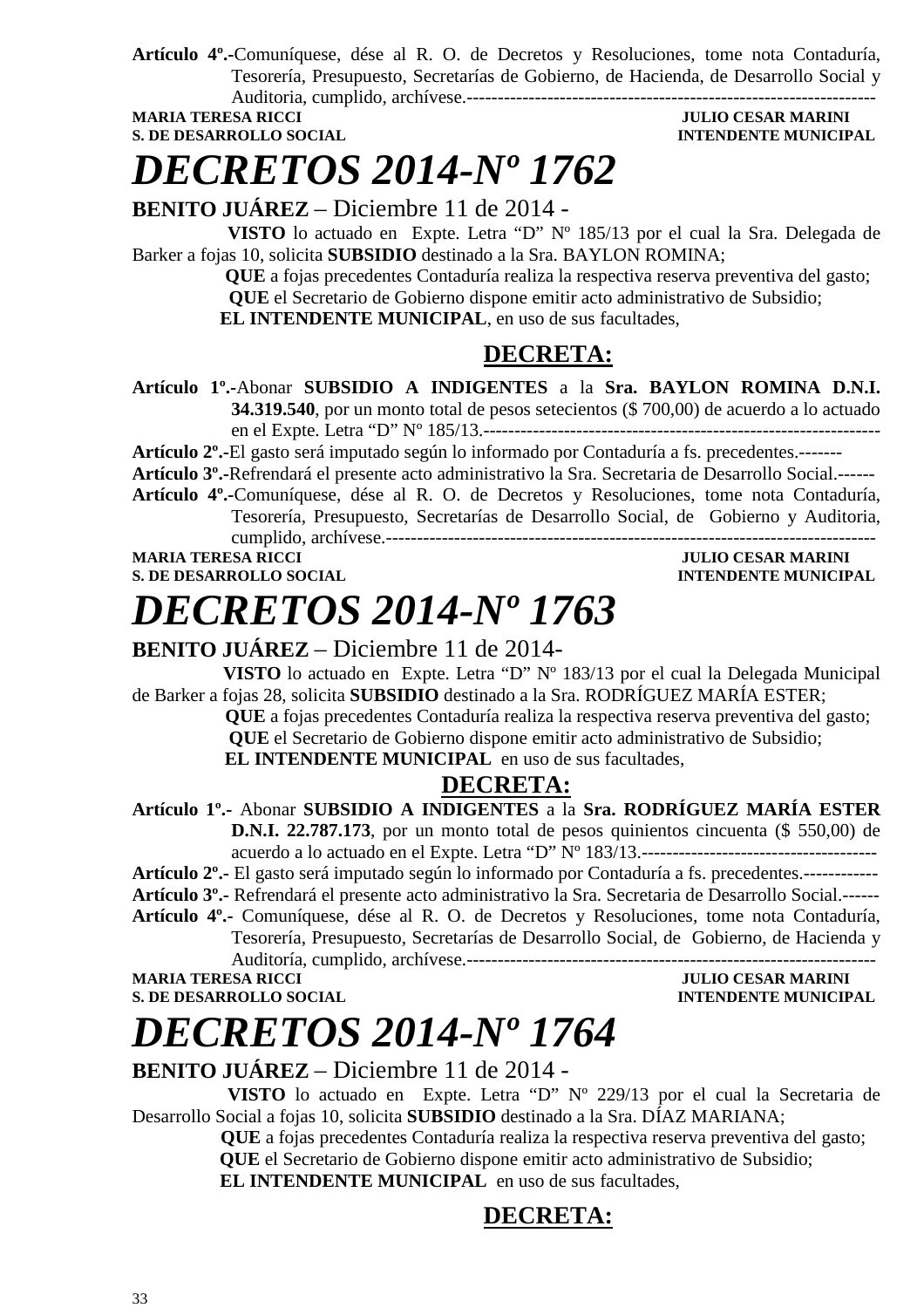**Artículo 1º.-**Abonar **SUBSIDIO A INDIGENTES** a la **Sra. DÍAZ MARIANA D.N.I. 31.584.673**, por un monto total de pesos cuatrocientos (\$ 400,00) de acuerdo a lo actuado en el Expte. Letra "D" Nº 229/13.-----------------------------------------------------

**Artículo 2º.-** El gasto será imputado según lo informado por Contaduría a fs. precedentes.----------

**Artículo 3º.-** Refrendará el presente acto administrativo la Sra. Secretaria de Desarrollo Social.------ **Artículo 4º.-** Comuníquese, dése al R. O. de Decretos y Resoluciones, tome nota Contaduría, Tesorería, Presupuesto, Secretarías de Desarrollo Social, de Gobierno, de Hacienda y Auditoría, cumplido, archívese.------------------------------------------------------------------

**MARIA TERESA RICCI DE EN ENCOLO SOCIAL DE EN ENFERADA DE EN ENFERADA DE EN ENFERADA DE EN ENFERADA DE EN ENFERADA DE EN ENFERADA DE EN ENFERADA DE EN ENFERADA DE ENFERADA DE ENFERADA DE ENFERADA DE ENFERADA DE ENFERADA DE INTENDENTE MUNICIPAL** 

### *DECRETOS 2014-Nº 1765*

**BENITO JUÁREZ** – Diciembre 11 de 2014 -

 **VISTO** lo actuado en Expte. Letra "D" Nº 137/12 por el cual la Delegada Municipal de Barker a fojas 159, solicita **SUBSIDIO** destinado a la Sra. CONSTANTINO ANTONELLA;

 **QUE** a fojas precedentes Contaduría realiza la respectiva reserva preventiva del gasto;

 **QUE** el Secretario de Gobierno dispone emitir acto administrativo de Subsidio;

**EL INTENDENTE MUNICIPAL** en uso de sus facultades,

### **DECRETA:**

**Artículo 1º.-** Abonar **SUBSIDIO A INDIGENTES** a la **Sra. CONSTANTINO ANTONELLA D.N.I. 37.944.834**, por un monto total de pesos seiscientos (\$ 600.00) de acuerdo a lo

actuado en el Expte. Letra "D" Nº 137/12.----------------------------------------------------- **Artículo 2º.-** El gasto será imputado según lo informado por Contaduría a fs. precedentes.------------

**Artículo 3º.-** Refrendará el presente acto administrativo la Sra. Secretaria de Desarrollo Social.------

**Artículo 4º.-** Comuníquese, dése al R. O. de Decretos y Resoluciones, tome nota Contaduría, Tesorería, Presupuesto, Secretarías de Gobierno, de Hacienda, de Desarrollo Social, Delegación Barker y Auditoria, cumplido, archívese.-----------------------------------------

**MARIA TERESA RICCI JULIO CESAR MARINI S. DE DESARROLLO SOCIAL DESPESSION INTENDENTE MUNICIPAL** 

## *DECRETOS 2014-Nº 1766*

**BENITO JUÁREZ** – Diciembre 11 de 2014 –

 **VISTO** lo actuado en Expte. Letra "G" Nº 36/14, por el que la **ASOCIACIÓN CIVIL TALLER PROTEGIDO DE BENITO JUAREZ** solicita (fs. 31) Subsidio con destino a solventar gastos administrativos generados en la ultima etapa del año;

 **QUE** a fojas 34 Contaduría efectúa la respectiva reserva preventiva del gasto; mientras que la Secretaría de Gobierno a fojas 35 dispone dictar el presente acto administrativo;

**EL INTENDENTE MUNICIPAL,** en uso de sus facultades,

### **DECRETA:**

**Artículo lº.-** Otórgase **SUBSIDIO** a la **ASOCIACIÓN CIVIL TALLER PROTEGIDO DE BENITO JUAREZ** por la suma de **PESOS SETECIENTOS (\$ 700,00)** con destino a solventar gastos administrativos generados en la ultima etapa del año. El mismo deberá ser rendido oportunamente mediante "Balance de Inversión".----------------------

**Artículo 2º.-** El gasto será imputado según lo informado por Contaduría a fs. precedente.--------

 **Artículo 3º.-**Tesorería, previo a hacer efectivo el Subsidio del Art. 1°, deberá verificar el cumplimiento del Art. 132 del Reglamento de Contabilidad.-------------------------------

**Artículo 4º**.-Refrendará el presente acto administrativo el Sr. Secretario de Gobierno.-------------

**Artículo 5º.-**Comuníquese, dése al R. O. De Decretos y Resoluciones, tome nota Contaduría, Tesorería, Secretarías de Gobierno, de Hacienda y Auditoria, cumplido, archívese.----

#### **SERGIO JULIO ACOSTA DE CONFERENCE E EN EL ENTRE DE CONFERENCE EN EL ENTRE DE CONFERENCE EN ENTRE DE CONFERENCE EN ENTRE DE CONFERENCE EN ENTRE DE CONFERENCE EN ENTRE DE CONFERENCE EN ENTRE DE CONFERENCE EN ENTRE DE CONFER SECRETARIO DE GOBIERNO**

*DECRETOS 2014-Nº 1767*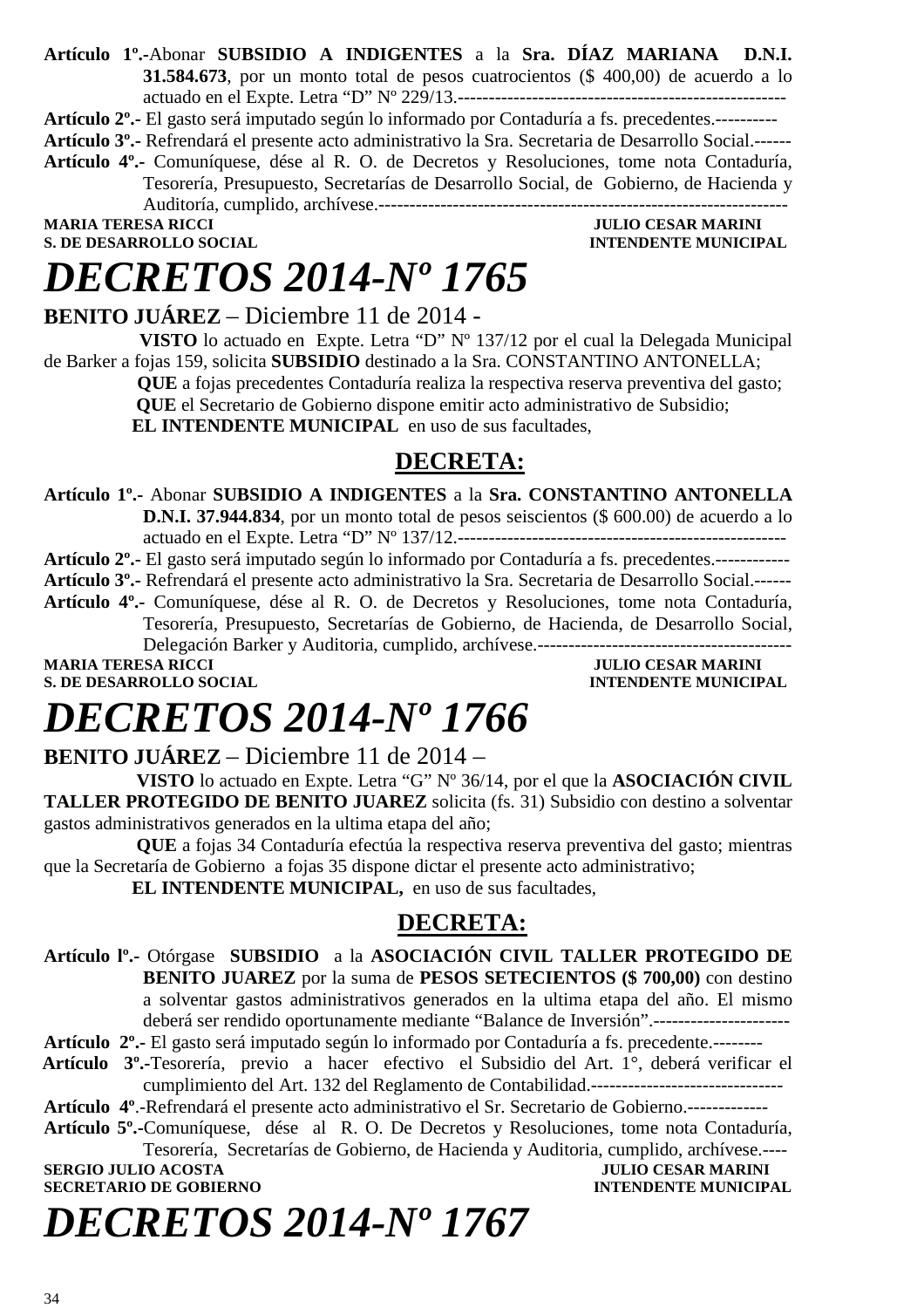#### **BENITO JUÁREZ** – Diciembre 12 de 2014.-

 **VISTO** lo actuado en Expte. Letra "A" Nº 30/12, por el que la **"ASOCIACIÓN COOPERADORA AMIGOS DEL HOSPITAL DR. ALFREDO SAINTOUT"** (fs. 180) solicita Subsidio con destino a solventar gastos del evento organizado por la Institución y realizado el día 06/12/2014, con la presentación del reconocido artista "El Chaqueño Palavecino";

**QUE** a fs. 183 Contaduría efectúa la respectiva reserva preventiva del gasto, mientras que a fs. 184 la Secretaría de Gobierno dispone dictar el presente acto administrativo;

**EL INTENDENTE MUNICIPAL,** en uso de sus facultades,

### **DECRETA:**

**Artículo 1º.-** Otórgase **SUBSIDIO** a la **"ASOCIACIÓN COOPERADORA AMIGOS DEL HOSPITAL DR. ALFREDO SAINTOUT"** por la suma de **Pesos VEINTICINCO MIL (\$ 25.000,00)** destinado a solventar gastos surgidos del evento organizado por la Institución y realizado el día 06/12/2014, con la presentación del reconocido artista "El Chaqueño Palavecino". El mismo deberá ser rendido oportunamente mediante "Balance de Inversión".---------------------------------------------------------------------------

**Artículo 2º.-** El gasto será imputado según lo informado por Contaduría a fs. precedente.------

 **Artículo 3º.-** Tesorería, previo a hacer efectivo el Subsidio del Art. 1°, deberá verificar el cumplimiento del Art. 132 del Reglamento de Contabilidad.-------------------------------

**Artículo 4º**.- Refrendará el presente acto administrativo el Sr. Secretario de Gobierno.--------------

**Artículo 5º.-** Comuníquese, dése al R.O. de Decretos y Resoluciones, tome nota Contaduría, Tesorería, Secretarías de Gobierno, de Hacienda y Auditoría, cumplido, archívese.---

**SERGIO JULIO ACOSTA<br>SECRETARIO DE GOBIERNO** 

**INTENDENTE MUNICIPAL** 

### *DECRETOS 2014-Nº 1768*

**BENITO JUÁREZ** – Diciembre 12 de 2014 –

**VISTO** lo actuado en Expte. Letra "G" Nº 11/13, por el que la **ASOCIACIÓN COOPERADORA DE LA E. P. Nº 1 "GENERAL SAN MARTÍN" (a fs. 47)** solicita Subsidio con destino a solventar gastos varios del funcionamiento de la Institución;

 **QUE** a fojas 50 Contaduría efectúa la respectiva reserva preventiva del gasto; mientras que la Secretaría de Gobierno dispone dictar el presente acto administrativo;

**EL INTENDENTE MUNICIPAL,** en uso de sus facultades,

#### **DECRETA:**

**Artículo lº.-**Otórgase **SUBSIDIO** a la **ASOCIACIÓN COOPERADORA DE LA E. P. Nº 1 "GENERAL SAN MARTÍN"** por la suma de **PESOS TRES MIL (\$ 3.000,00)**  destinado a solventar gastos varios del funcionamiento de la Institución. El mismo deberá ser rendido oportunamente mediante "Balance de Inversión".----------------------

**Artículo 2º.-**El gasto será imputado según lo informado por Contaduría a fs. precedente.---------

 **Artículo 3º.-**Tesorería, previo a hacer efectivo el Subsidio del Art. 1°, deberá verificar el cumplimiento del Art. 132 del Reglamento de Contabilidad.-------------------------------

**Artículo 4º**.-Refrendará el presente acto administrativo el Sr. Secretario de Gobierno.---------------

**Artículo 5º.-**Comuníquese, dése al R. O. De Decretos y Resoluciones, tome nota Contaduría, Tesorería, Secretarías de Gobierno, de Hacienda y Auditoría, cumplido, archívese.----

**SERGIO JULIO ACOSTA JULIO CESAR MARINI SECRETARIO DE GOBIERNO INTENDENTE MUNICIPAL** 

# *DECRETOS 2014-Nº 1769*

**BENITO JUÁREZ** – Diciembre 12 de 2.014 –

**VISTO** lo actuado en Expte. Letra "G" Nº 29/13, por el que la **ASOCIACION COOPERADORA DE LA ESCUELA DE CONCENTRACIÓN Nº 3 DE CORONEL RODOLFO BUNGE** a fojas 74 solicita Subsidio destinado al pago del alquiler de la fotocopiadora de la Institución;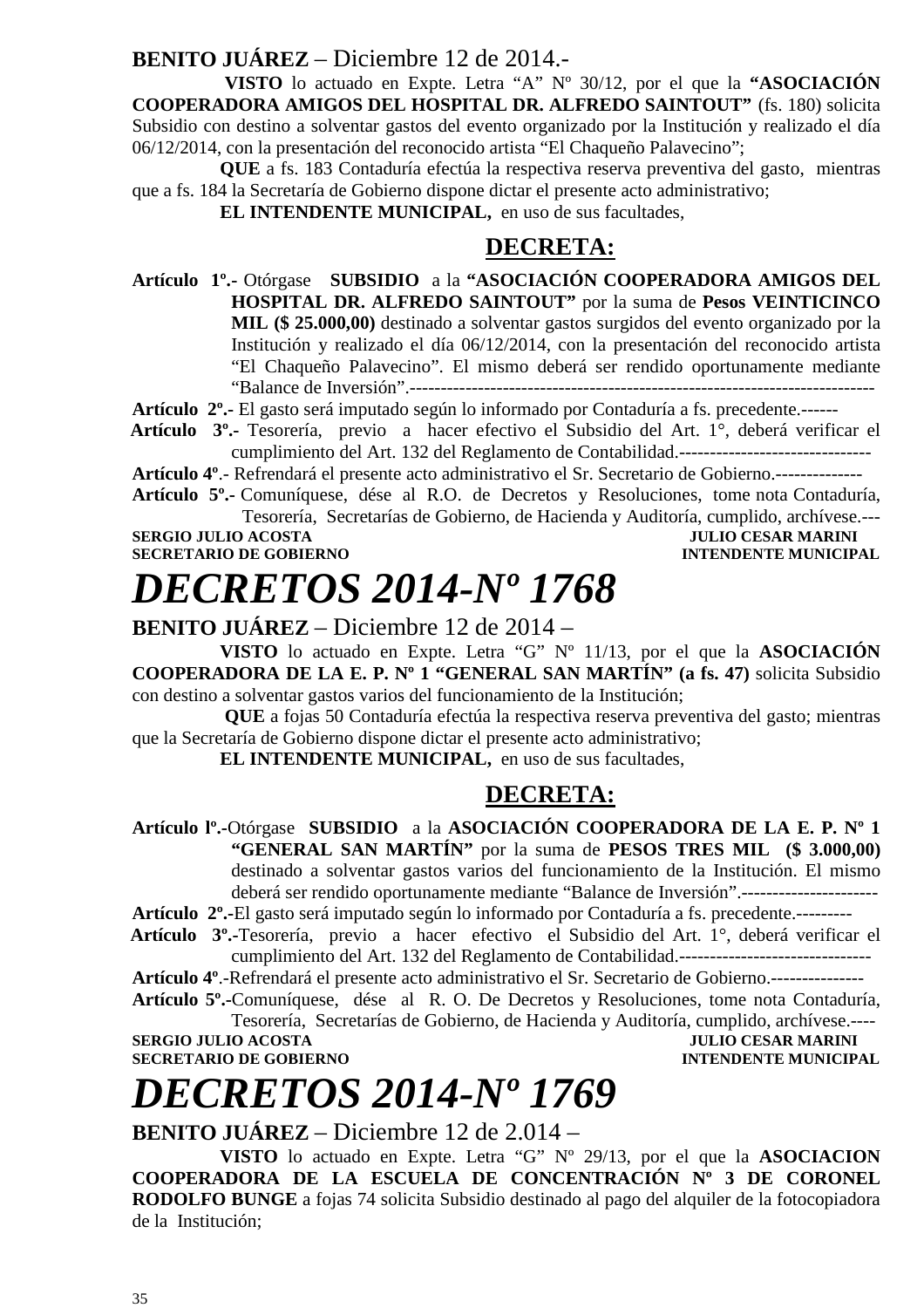**QUE** a fs. 77 Contaduría efectúa la respectiva reserva preventiva del gasto; mientras que a fs. 78 la Secretaría de Gobierno dispone dictar el presente acto administrativo; **EL INTENDENTE MUNICIPAL,** en uso de sus facultades,

#### **DECRETA:**

**Artículo lº.-** Otórgase **SUBSIDIO** a la **ASOCIACION COOPERADORA DE LA ESCUELA DE CONCENTRACIÓN Nº 3 DE CORONEL RODOLFO BUNGE** por la suma de **PESOS OCHO MIL QUINIENTOS CUARENTA (\$ 8.540,00)** destinado al pago del alquiler de la fotocopiadora de la Institución. El mismo deberá ser rendido oportunamente mediante "Balance de Inversión".-------------------------------------------

**Artículo 2º.-** El gasto será imputado según lo informado por Contaduría a fs. precedente.-------

 **Artículo 3º.-** Tesorería, previo a hacer efectivo el Subsidio del Art. 1°, deberá verificar el cumplimiento del Art. 132 del Reglamento de Contabilidad.----------------------------

**Artículo 4º**.- Refrendará el presente acto administrativo el Sr. Secretario de Gobierno -------------

**Artículo 5º.-** Comuníquese, dése al R. O. De Decretos y Resoluciones, tome nota Contaduría, Tesorería, Secretarías de Gobierno, de Hacienda y Auditoría, cumplido, archívese.----- **SERGIO JULIO ACOSTA** 

**SECRETARIO DE GOBIERNO INTENDENTE MUNICIPAL** 

### *DECRETOS 2014-Nº 1770*

#### **BENITO JUÁREZ** – Diciembre 12 de 2014 -

 **VISTO** lo actuado en Expte. Letra "D" Nº 23/14 por el cual la Secretaría de Desarrollo Social eleva nota (fs. 140) solicitando **SUBSIDIO** destinado al pago de subsidios a personas indigentes para el mantenimiento de su grupo familiar;

> **QUE** a fojas precedentes Contaduría realiza la respectiva reserva preventiva del gasto;  **QUE** la Secretaría de Gobierno dispone dictar el presente acto administrativo;

 **EL INTENDENTE MUNICIPAL,** en uso de sus facultades,

#### **DECRETA:**

**Artículo 1º.-** Abonar **SUBSIDIO A INDIGENTES** por la suma total de pesos sesenta y nueve mil novecientos veinte (\$ 69.920,00) según lo solicitado por la Sra. Secretaria de Desarrollo Social a fojas 140 del Expediente Letra "D" N° 23/14.----------------------

**Artículo 2º.-** El gasto será imputado según lo informado por Contaduría a fs. precedentes.------------ **Artículo 3º.-** Refrendará el presente acto administrativo la Sra. Secretaría de Desarrollo Social.---

**Artículo 4º.-** Comuníquese, dése al R. O. de Decretos y Resoluciones, tome nota Contaduría, Tesorería, Auditoria, Dirección de Presupuesto, Secretarías de Desarrollo Social, de Gobierno, de Hacienda y Auditoría, cumplido, archívese.-----------------------------------

**MARIA TERESA RICCI JULIO CESAR MARINI S. DE DESARROLLO SOCIAL DESPESSION DE L'ALGERIE DE L'ALGERIE DE L'ALGERIE DE L'ALGERIE DE L'ALGERIE DE L'ALGERIE DE L'ALGERIE DE L'ALGERIE DE L'ALGERIE DE L'ALGERIE DE L'ALGERIE DE L'ALGERIE DE L'ALGERIE DE L'ALGERIE DE L** 

## *DECRETOS 2014-Nº 1771*

#### **BENITO JUÁREZ** –Diciembre 12 de 2014 -

**VISTO** lo actuado en Expte. Letra "D" Nº 52/13, por el que a fojas 143 el Director de Deportes solicita beca deportiva a favor del señor **MIGUEL A. DEL GIORGIO (D.N.I. 5.390.572)** destinada a solventar los gastos de traslado para participar en la 9º edición Rural Bike del Paraíso a llevarse a cabo el próximo domingo 14 de diciembre del corriente año.

**CONSIDERANDO** que a fojas 144 obra informe de la Comisión Evaluadora de Becas deportivas;

**QUE** a fs. 146 Contaduría efectúa la respectiva imputación del gasto;

**QUE** el Secretario de Gobierno dispone emitir el presente acto administrativo;

**EL INTENDENTE MUNICIPAL,** en uso de sus facultades,

#### **DECRETA:**

**Artículo lº.-**Otórgase **BECA DEPORTIVA** al señor **MIGUEL A. DEL GIORGIO (D.N.I. 5.390.572)** por la suma de **Pesos QUINIENTOS (\$ 500,00)** con destino a solventar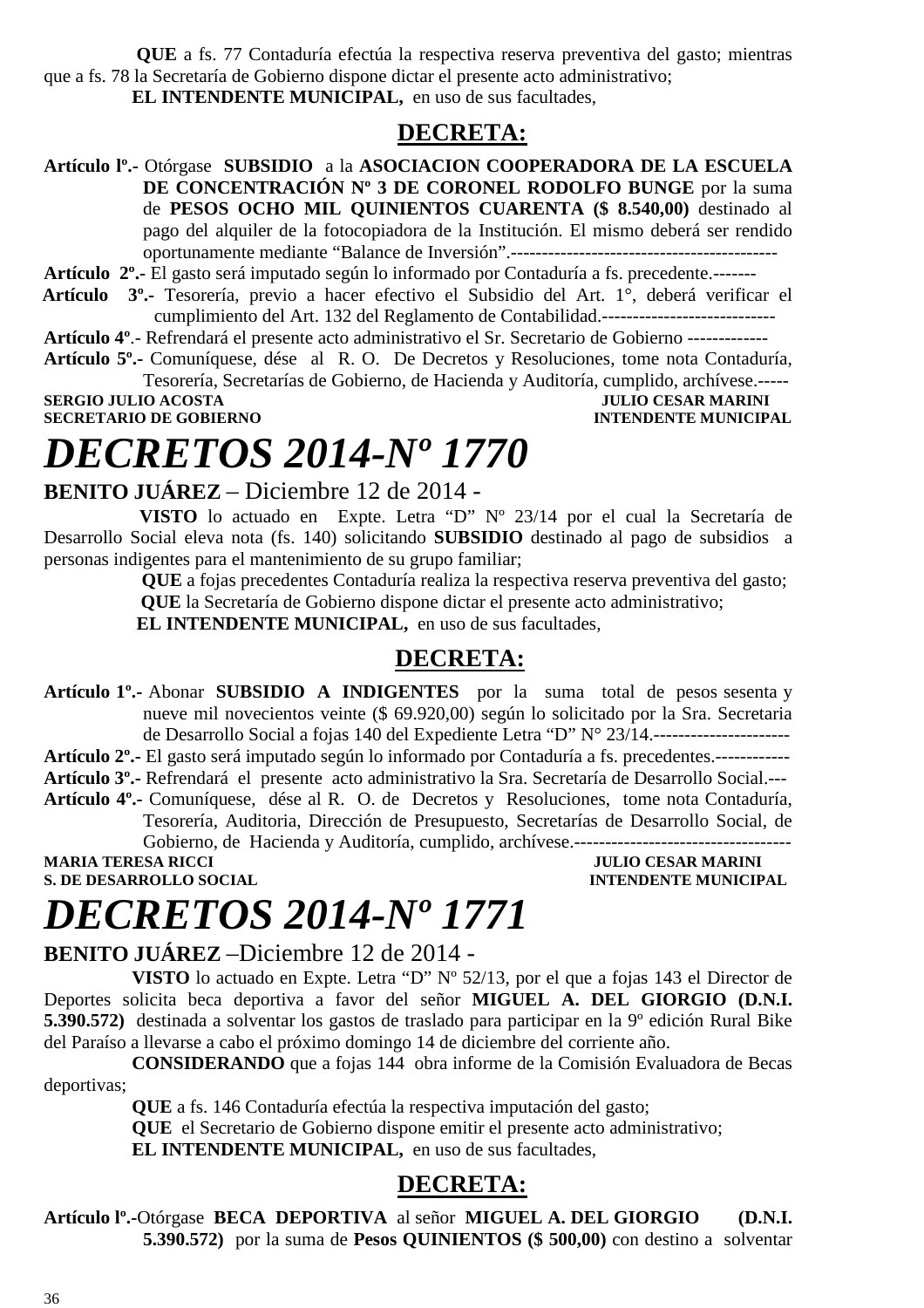los gastos de traslado para participar en la 9º edición Rural Bike del Paraíso a llevarse a cabo el próximo domingo 14 de diciembre del corriente año.---------------------------

**Artículo 2º.-** El gasto será imputado según lo informado por Contaduría a fs. precedentes.------ **Artículo 3º.**- Refrendará el presente acto administrativo el Sr. Secretario de Gobierno.--------------

**Artículo 4º.-** Comuníquese, dése al R. O. De Decretos y Resoluciones, tome nota

Contaduría, Tesorería, Presupuesto, Dirección de Deportes, Secretaría de Gobierno, de

Hacienda y Auditoría, cumplido, archívese.---------------------------------------------------- **SERGIO JULIO ACOSTA JULIO CESAR MARINI** 

**SECRETARIO DE GOBIERNO INTENDENTE MUNICIPAL** 

### *DECRETOS 2014-Nº 1772*

#### **BENITO JUÁREZ** – Diciembre 12 de 2014 -

 **VISTO** lo actuado en el Expte. Letra "D" Nº 24/14 por el cual la Secretaria de Desarrollo Social eleva nota (fs. 122) solicitando **SUBSIDIO** destinado al pago de Alquileres a indigentes;

> **QUE** a fojas precedentes Contaduría realiza la respectiva reserva preventiva del gasto;  **QUE** el Secretario de Gobierno dispone dictar el presente acto administrativo;

 **EL INTENDENTE MUNICIPAL**, en uso de sus facultades,

### **DECRETA:**

**Artículo 1º.-** Abonar **SUBSIDIO A INDIGENTES** por la suma total de pesos cuarenta y nueve mil setecientos (\$ 49.700,00) según lo solicitado por la Sra. Secretaria de Desarrollo Social a fojas 122 del Expediente Letra "D" Nº 24/14.--------------------------

**Artículo 2º.-** El gasto será imputado según lo informado por Contaduría a fs. precedentes.------------

**Artículo 3º.-** Refrendará el presente acto administrativo la Sra. Secretaria de Desarrollo Social.---

**Artículo 4º.-** Comuníquese, dése al R. O. de Decretos y Resoluciones, tome nota Contaduría, Tesorería, Auditoria, Dirección de Presupuesto, Secretarías de Desarrollo Social, de Gobierno, de Hacienda y Auditoría, cumplido, archívese.-----------------------------------

**MARIA TERESA RICCI DE LOS ENFORMADOS DE LOS ENFORMADOS DE LOS ENFORMADOS DE LOS ENFORMADOS DE LOS ENFORMADOS DE LOS ENFORMADOS DE LOS ENFORMADOS DE LOS ENFORMADOS DE LOS ENFORMADOS DE LOS ENFORMADOS DE LOS ENFORMADOS DE L** 

**S. DE DESARROLLO SOCIAL DESPESSION INTENDENTE MUNICIPAL** 

# *DECRETOS 2014-Nº 1773*

**BENITO JUÁREZ –** Diciembre 12 de 2014 –

**VISTO** lo actuado en el Expediente Letra "D" Nº 299 /14 en el cual a fojas 1 la Delegada Municipal de Barker, solicita modificar el régimen horario del agente CAÑETE EDUARDO DANIEL (L.P. 835), con efecto retroactivo al 1º de Noviembre del corriente año;

**QUE** a fs. 2 obra nota de la Directora de Recursos Humanos;

**QUE** a fojas 3 obra la respectiva imputación del gasto;

**QUE** el Secretario de Gobierno, dispone dictar el presente acto administrativo;  **EL INTENDENTE MUNICIPAL**, en uso de sus facultades,

### **DECRETA:**

**Artículo lº.-** Modifíquese el régimen horario del agente CAÑETE EDUARDO DANIEL (L.P. 835), de 40 a 48 horas semanales, con efecto retroactivo al 01/11/2014, de acuerdo a lo actuado en el Expediente Letra "D" Nº 299/14.------------------------------------------------- **Artículo 2º.-** Por la Dirección de Recursos Humanos, notifíquese.---------------------------------------- **Artículo 3º.-** Refrendará el presente acto administrativo el Sr. Secretario de Gobierno.------------- **Artículo 4º.-** Comuníquese, dése al R.O. de Decretos y Resoluciones, tome nota Recursos Humanos, Presupuesto, Delegación Barker, Secretarías de Gobierno, de Hacienda y Auditoria, cumplido, archívese.----------------------------------------------------------------- **SERGIO JULIO ACOSTA JULIO ACOSTA JULIO CESAR MARINI SECRETARIO DE GOBIERNO INTENDENTE MUNICIPAL** 

*DECRETOS 2014-Nº 1774*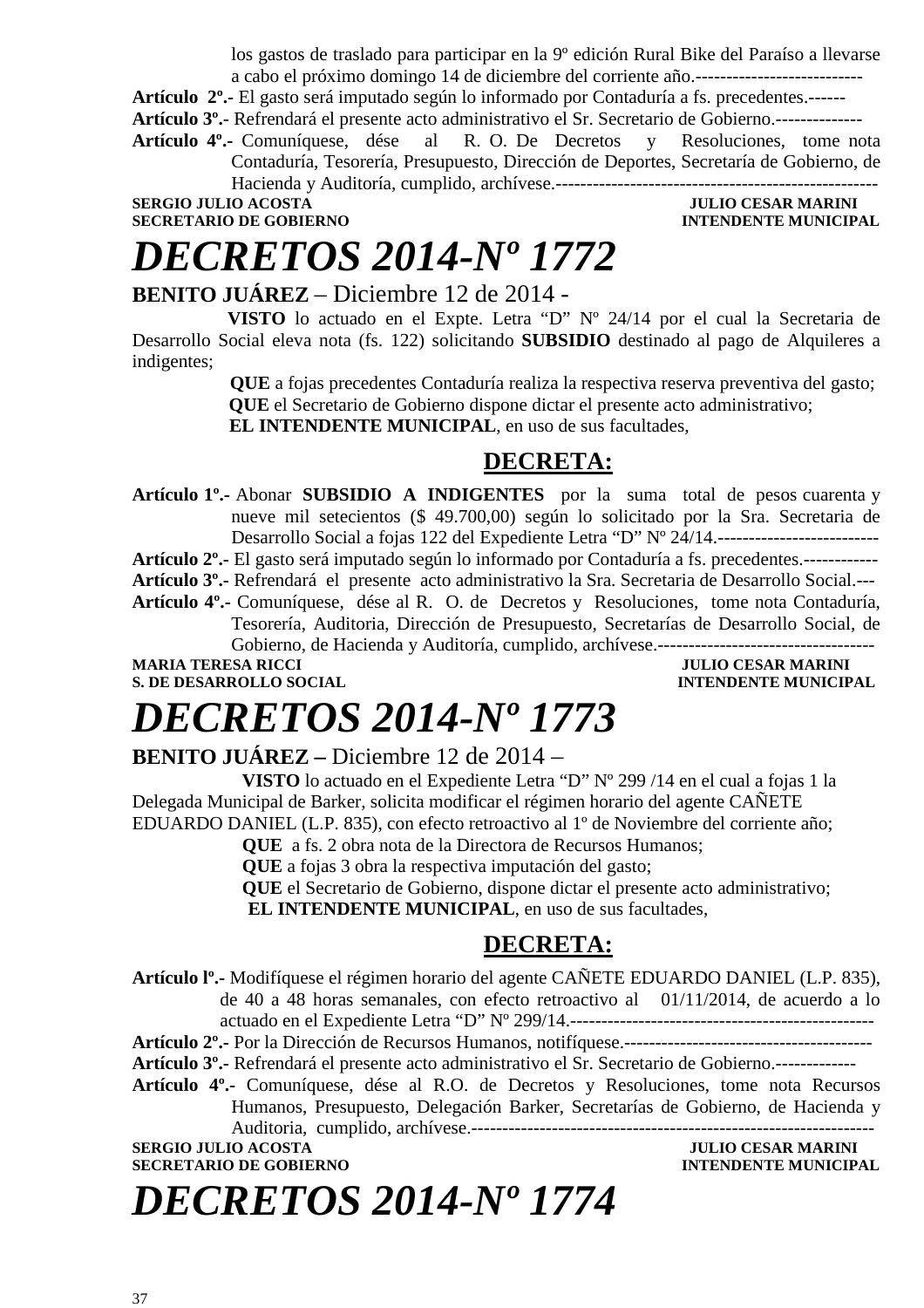### **BENITO JUÁREZ -** Diciembre 12 de 2014 -

**VISTO** lo actuado en el Expte. Letra "R" Nº 111/12, por el que el Sr. Secretario de Gobierno a fs. 8 deja en disponibilidad a la agente **ALICIA ESTHER LÓPEZ (L.P. 1219)**;

**QUE** a fs. 9 la Directora de Recursos Humanos, solicita el cambio de área y de tareas de la agente,

 **QUE** el Secretario de Gobierno dispone emitir acto administrativo;

 **EL INTENDENTE MUNICIPAL**, en uso de sus facultades,

### **DECRETA:**

**Artículo 1º.-** Dispónese el cambio de área y tareas de la agente ALICIA ESTHER LÓPEZ (L.P. 1219), pasando a desempeñar tareas administrativas en el área de Obras Sanitarias dependiente de la Secretaría de Infraestructura, Vivienda y Servicios Públicos, con efecto retroactivo al 1/11/14.---------------------------------------------------------------------

- **Artículo 2º.-** Por la Dirección de Recursos Humanos, notifíquese y agréguese en el legajo personal de la agente.-----------------------------------------------------------------------------------------
- **Artículo 3º.-** Refrendará el presente acto administrativo el Sr. Secretario de Infraestructura, Vivienda y Servicios Públicos.-------------------------------------------------------------------
- **Artículo 4º.-** Comuníquese, dése al R. O. de Decretos y Resoluciones, tome nota Dirección de Recursos Humanos, Contaduría, Secretarías de Gobierno, de Infraestructura, Vivienda y Servicios Públicos, de Hacienda y Auditoría, cumplido, archívese.----------

**DIEGO ROSSETTI** JULIO CESAR MARINI **S. DE INF., VIV., Y SERV. PUBLICOS INTENDENTE MUNICIPAL** 

# *DECRETOS 2014-Nº 1775*

### **BENITO JUÁREZ** – Diciembre 12 de 2014 -

 **VISTO** la renuncia presentada por la agente JIMÉNEZ NATALIA (L.P. 2111), obrante a fojas 3 del Expte. Letra "E" Nº 77/14 a las tareas que venía desempeñando como administrativa en el Hospital Municipal "Eva Perón" Ente Descentralizado "Dr. Alfredo Saintout", a partir del 1º de Enero de 2015;

**QUE** a fs. 2 obra nota de la Directora de Recursos Humanos del Ente,

**QUE** el Secretario de Gobierno dispone dictar el presente acto administrativo;

**EL INTENDENTE MUNICIPAL,** en uso de sus facultades;

### **DECRETA:**

**Artículo 1º.-** Acéptase la renuncia presentada por la agente JIMÉNEZ NATALIA (L.P. 2111), a las tareas que venía desempeñando como administrativa en el Hospital Municipal "Eva Perón" Ente Descentralizado "Dr. Alfredo Saintout", a partir del 1º de Enero del 2015, por razones particulares.---------------------------------------------------------------------------

**Artículo 2º.**- Liquídense los haberes que por todo concepto correspondan a la agente mencionada en el artículo precedente.-------------------------------------------------------------------------

- **Artículo 3º.-** Por la Dirección de Recursos Humanos del Ente, notifíquese.--------------------------
- **Artículo 4º.-** Refrendará el presente acto administrativo la Sra. Secretaria de Salud.---------------
- **Artículo 5º.-** Comuníquese, dése al R. O. De Decretos y Resoluciones, tome nota Recursos Humanos del Ente, Secretarías de Gobierno, de Salud, de Hacienda, Contaduría del Ente Descentralizado y Auditoría, cumplido, archívese.------------------------------------

**MARIA ELISA TIMPANARO SECRETARIA DE SALUD INTENDENTE MUNICIPAL** 

# *DECRETOS 2014-Nº 1776*

### **BENITO JUÁREZ** – Diciembre 12 de 2014 -

**VISTO** la renuncia presentada por el agente AYAME CESAR JESÚS ISAIAS (L.P. 5123), obrante a fojas 3 del Expte. Letra "E" Nº 78/14 a las tareas que venía desempeñando como Chofer de Ambulancia en el Hospital Municipal "Eva Perón" Ente Descentralizado "Dr. Alfredo Saintout", con efecto retroactivo al 09/12/2014;

**QUE** a fs. 2 obra nota de la Directora de Recursos Humanos del Ente,

**QUE** el Secretario de Gobierno dispone dictar el presente acto administrativo;

**EL INTENDENTE MUNICIPAL,** en uso de sus facultades;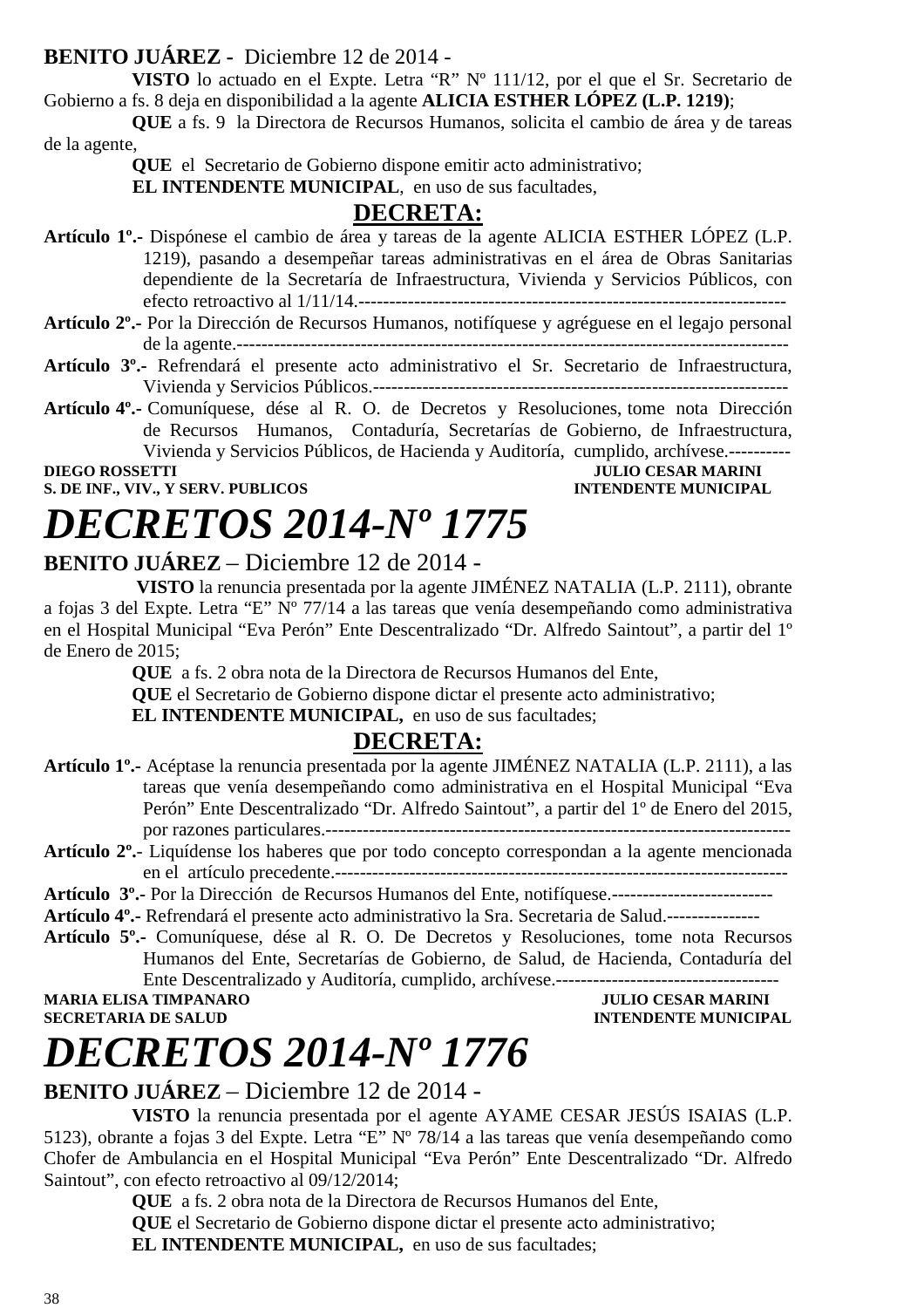### **DECRETA:**

**Artículo 1º.-** Acéptase la renuncia presentada por el agente AYAME CESAR JESÚS ISAIAS (L.P. 5123), a las tareas que venía desempeñando como Chofer de Ambulancia en el Hospital Municipal "Eva Perón" Ente Descentralizado "Dr. Alfredo Saintout", con efecto retroactivo al 09/12/2014, por razones particulares.-----------------------------------

**Artículo 2º.**- Liquídense los haberes que por todo concepto correspondan al agente mencionado en el artículo precedente.-----------------------------------------------------------------------------

- **Artículo 3º.-** Por la Dirección de Recursos Humanos del Ente, notifíquese.--------------------------
- **Artículo 4º.-** Refrendará el presente acto administrativo la Sra. Secretaria de Salud.---------------
- **Artículo 5º.-** Comuníquese, dése al R. O. De Decretos y Resoluciones, tome nota Recursos Humanos del Ente, Secretarías de Gobierno, de Salud, de Hacienda, Contaduría del Ente Descentralizado y Auditoría, cumplido, archívese.------------------------------------

**MARIA ELISA TIMPANARO JULIO CESAR MARINI** 

### **SECRETARIA DE SALUD INTENDENTE MUNICIPAL**

### *DECRETOS 2014-Nº 1777*

### BENITO JUÁREZ- **Diciembre 12 de 2014 -**

 **VISTO** lo actuado en el Expte. Letra "C" Nº 91/14, por el que el Coordinador del Centro Regional Universitario a fs. 1 deja en disponibilidad al agente ARGUELLO JUAN JOSE (L.P. 2302);

**QUE** a fs. 2 la Directora de Recursos Humanos, solicita el cambio de área y de tareas de la agente,

 **QUE** el Secretario de Gobierno dispone emitir acto administrativo;

 **EL INTENDENTE MUNICIPAL**, en uso de sus facultades,

### **DECRETA:**

- **Artículo 1º.-** Dispónese el cambio de área y tareas del agente **ARGUELLO JUAN JOSE (L.P. 2302)**, pasando a desempeñar tareas de sereno en el Sector Industrial, dependiente del área de Promoción Industrial, con efecto retroactivo al 1/12/14.-------------------------
- **Artículo 2º.-** Por la Dirección de Recursos Humanos, notifíquese y agréguese en el legajo personal de la agente.-----------------------------------------------------------------------------------------

**Artículo 3º.-** Refrendará el presente acto administrativo el Sr. Secretario de Gobierno.-------------

**Artículo 4º.-** Comuníquese, dése al R. O. de Decretos y Resoluciones, tome nota Dirección de Recursos Humanos, Contaduría, Secretarías de Gobierno, de Hacienda y Auditoría, cumplido, archívese.-----------------------------------------------------------------

**SERGIO JULIO ACOSTA JULIO ACOSTA JULIO CESAR MARINI** 

### **SECRETARIO DE GOBIERNO INTENDENTE MUNICIPAL**

### *DECRETOS 2014-Nº 1778*

### **BENITO JUÁREZ –** Diciembre 12 de 2014-

**VISTO** lo solicitado a fojas 1 del Expediente Letra "O" Nº 125/14 por el Secretario de Infraestructura, Vivienda y Servicios Públicos, en cuanto a abonar tareas extraordinarias al agente MADRID ARMANDO JOSE (L.P. 2200) a ser abonadas a partir del mes de Noviembre, dado que realiza tareas de nivelación y encañado de la Obra de extensión de Red Cloacal de la Calle Pumara entre Mar del Plata y José Hernández;

**QUE** a fojas 2 obra informe de la Directora de Recursos Humanos;

**QUE** a fojas 3 obra la respectiva imputación contable;

**QUE** el Secretario de Gobierno dispone dictar el presente acto administrativo;

**EL INTENDENTE MUNICIPAL,** en uso de sus facultades,

### **DECRETA:**

**Artículo 1º.**- Autorízase a liquidar las tareas extraordinarias por la suma de Pesos Dos mil (\$ 2.000.00), abonadas a partir del mes de noviembre, al agente MADRID ARMANDO JOSE (L.P. 2200), de acuerdo a lo actuado en el Expediente Letra "O" Nº 125/14.------

**Artículo 2º.-** El gasto deberá imputarse de acuerdo a lo informado por la contadora a cargo de la Oficina de Presupuesto a fojas 3 del Expte. Letra "O" Nº 125/14.------------------------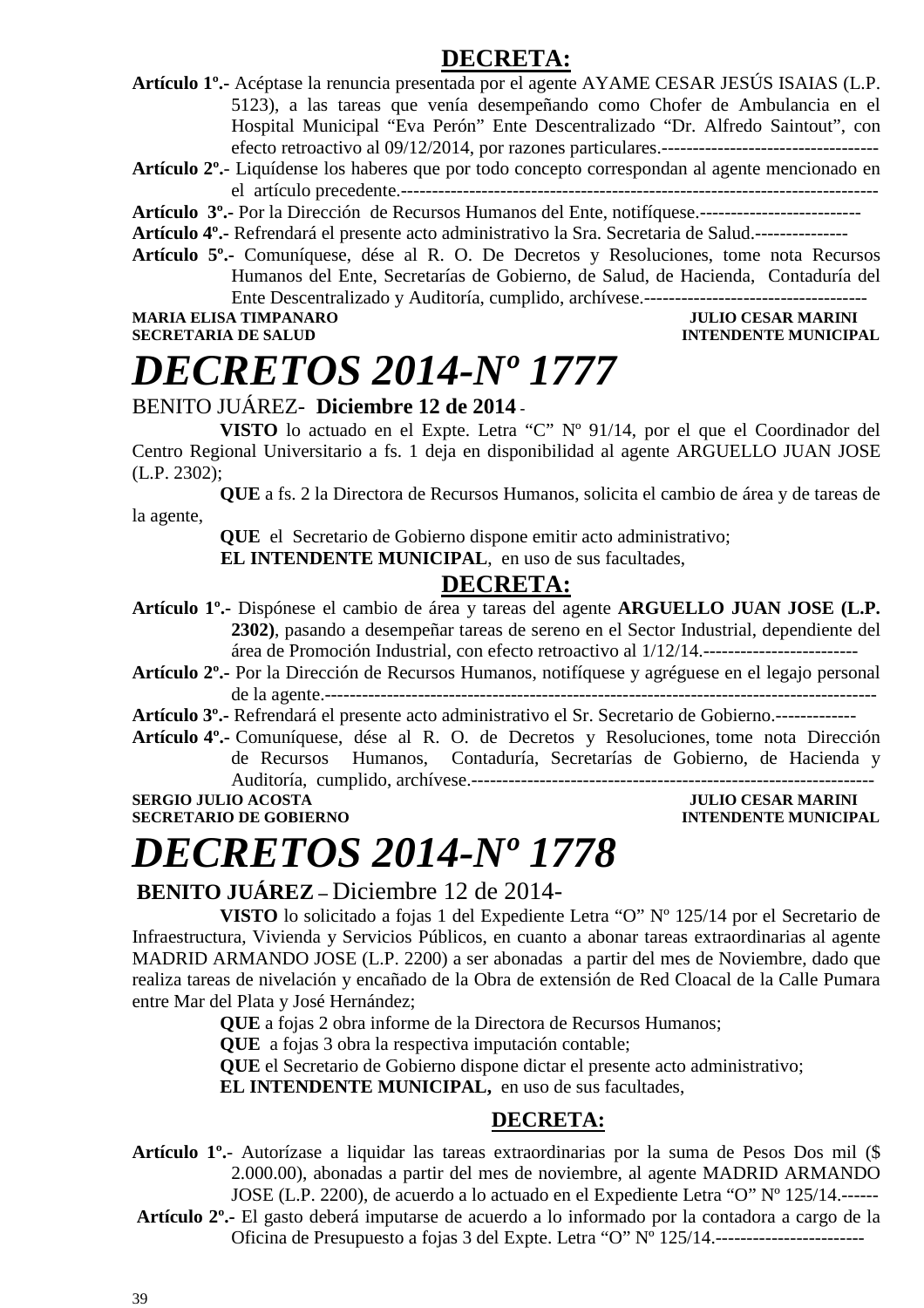- **Artículo 3º.-** Refrendará el presente acto administrativo el Sr. Secretario de Infraestructura, Vivienda y Servicios Públicos.-------------------------------------------------------------------
- **Artículo 4º.-** Comuníquese, dése al R. O. de Decretos y Resoluciones, tome nota, Recursos Humanos, Secretarías de Gobierno, de Hacienda, de Infraestructura, Vivienda y Servicios Públicos, Contaduría, Auditoria, y Dirección de Presupuesto, cumplido, archívese.--------------------------------------------------------------------------------------------

**DIEGO ROSSETTI JULIO CESAR MARINI S. DE INF., VIV., Y SERV. PUBLICOS INTENDENTE MUNICIPAL** 

# *DECRETOS 2014-Nº 1779*

### **BENITO JUÁREZ** – Diciembre 12 de 2014-

**VISTO** lo solicitado a fojas 8 del Expediente Letra "R" Nº 61/14 por el Delegado Municipal del Paraje "El Luchador" a efectos de abonar tareas extraordinarias al agente QUINTEROS DANIEL ROBERTO (L.P. 1853), por el mes de Noviembre del corriente año, dado que el mismo ha cumplido con tareas de mantenimiento de predios públicos y calle;

**QUE** a fojas 9 obra informe de la Directora de Recursos Humanos;

**QUE** el Secretario de Gobierno dispone dictar el presente acto administrativo;

**EL INTENDENTE MUNICIPAL,** en uso de sus facultades,

### **DECRETA:**

- **Artículo 1º.** Autorízase a liquidar tareas extraordinarias por la suma de Pesos Quinientos (\$ 500), al agente QUINTEROS DANIEL ROBERTO (L.P. 1853), las que serán abonadas conjuntamente con sus haberes del mes de Noviembre, de acuerdo a lo actuado en el Expediente Letra "R" Nº 61/14.------------------------------------------------------------------
- **Artículo 2º.-** El gasto deberá imputarse de acuerdo a lo informado por la Subcontadora a cargo de la Oficina de Presupuesto a fojas precedentes del Expediente Letra "R" Nº 61/14.------

**Artículo 3º.-** Refrendará el presente acto administrativo el Sr. Secretario de Gobierno.-------------

**Artículo 4º.-** Comuníquese, dése al R. O. de Decretos y Resoluciones, tome nota Recursos Humanos, Secretarías de Gobierno, de Hacienda, Presupuesto y Auditoría, cumplido, archívese.--------------------------------------------------------------------------------------------

**SERGIO JULIO ACOSTA JULIO CESAR MARINI SECRETARIO DE GOBIERNO INTENDENTE MUNICIPAL** 

### *DECRETOS 2014-Nº 1780*

### **BENITO JUÁREZ –** Diciembre 12 de 2014-

**VISTO** lo solicitado a fojas 1 del Expediente Letra "O" Nº 124/14 por el Secretario de Infraestructura, Vivienda y Servicios Públicos, en cuanto a abonar tareas extraordinarias al agente GALLEGO OSVALDO NICOLAS (L.P. 2231) a ser abonadas a partir del mes de Noviembre, dado que realiza tareas de Capataz en el área de Vial Urbano;

**QUE** a fojas 2 obra informe de la Directora de Recursos Humanos;

**QUE** a fojas 3 obra la respectiva imputación contable;

**QUE** el Secretario de Gobierno dispone dictar el presente acto administrativo;

**EL INTENDENTE MUNICIPAL,** en uso de sus facultades,

### **DECRETA:**

- **Artículo 1º.** Autorízase a liquidar las tareas extraordinarias por la suma de Pesos Dos mil (\$ 2.000.00), abonadas a partir del mes de noviembre, al agente GALLEGO OSVALDO NICOLAS (L.P. 2231), de acuerdo a lo actuado en el Expediente Letra "O" Nº 124/14.-----------------------------------------------------------------------------------------------
- **Artículo 2º.-** El gasto deberá imputarse de acuerdo a lo informado por la contadora a cargo de la Oficina de Presupuesto a fojas 3 del Expte. Letra "O" Nº 124/14.-----------------------
- **Artículo 3º.-** Refrendará el presente acto administrativo el Sr. Secretario de Infraestructura, Vivienda y Servicios Públicos.-------------------------------------------------------------------
- **Artículo 4º.-** Comuníquese, dése al R. O. de Decretos y Resoluciones, tome nota, Recursos Humanos, Secretarías de Gobierno, de Hacienda, de Infraestructura, Vivienda y Servicios Públicos, Contaduría, Auditoria, y Dirección de Presupuesto, cumplido, archívese.--------------------------------------------------------------------------------------------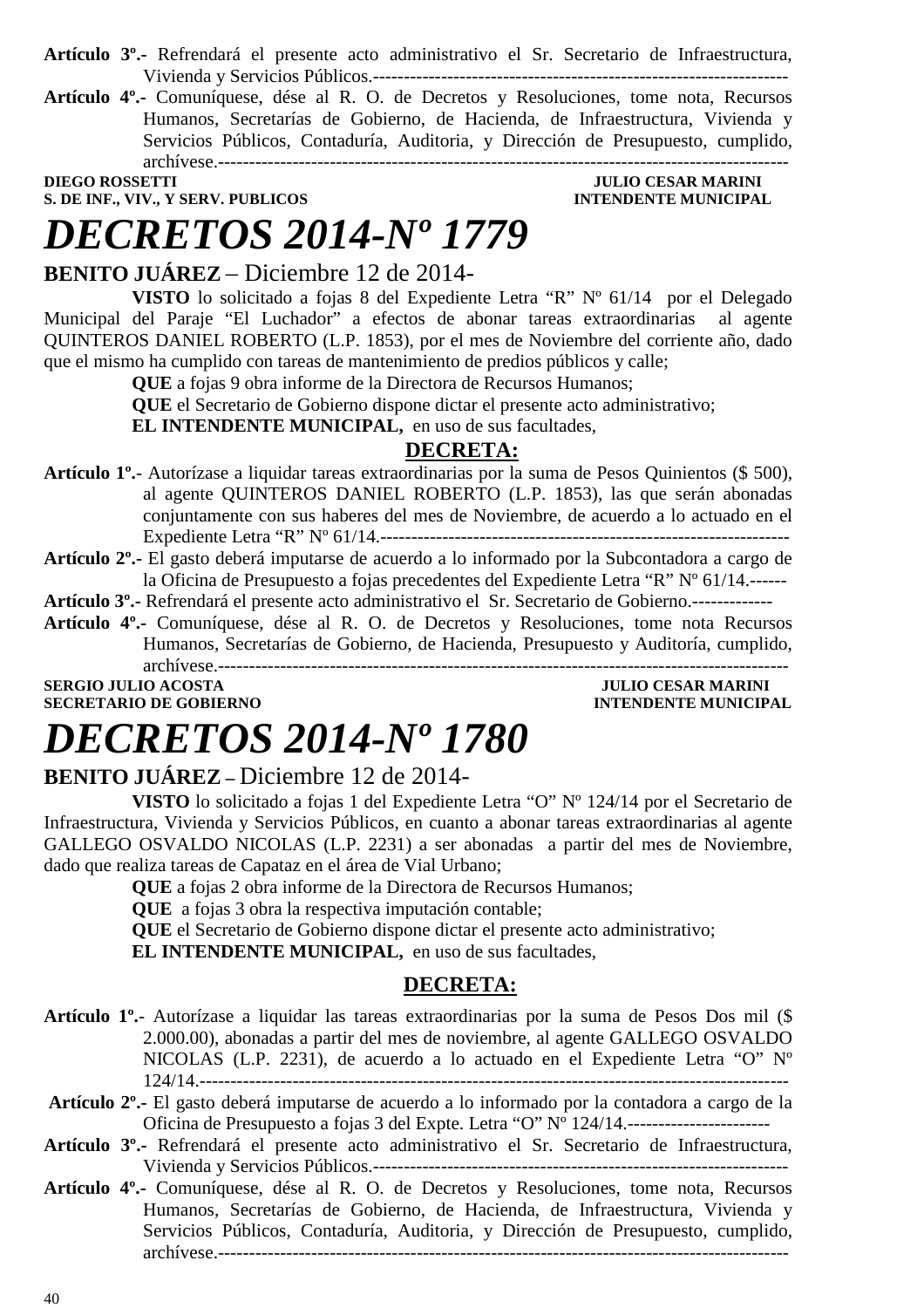# *DECRETOS 2014-Nº 1781*

### **BENITO JUÁREZ –** Diciembre 12 de 2014-

**VISTO** lo solicitado a fojas 1 del Expediente Letra "O" Nº 126/14 por el Secretario de Infraestructura, Vivienda y Servicios Públicos, en cuanto a abonar tareas extraordinarias al agente ARISTA MAURICIO JESUS (L.P. 2440) a ser abonadas a partir del mes de Noviembre, dado que realiza tareas de nivelación y encañado de la Obra de extensión de Red Cloacal de la Calle Pumara entre Mar del Plata y José Hernández;

**QUE** a fojas 2 obra informe de la Directora de Recursos Humanos;

**QUE** a fojas 3 obra la respectiva imputación contable;

**QUE** el Secretario de Gobierno dispone dictar el presente acto administrativo;

**EL INTENDENTE MUNICIPAL,** en uso de sus facultades,

### **DECRETA:**

- **Artículo 1º.**-Autorízase a liquidar las tareas extraordinarias por la suma de Pesos Dos mil (\$ 2.000.00), abonadas a partir del mes de noviembre, al agente ARISTA MAURICIO JESUS (L.P. 2440), de acuerdo a lo actuado en el Expediente Letra "O" Nº 126/14.----
- **Artículo 2º.-** El gasto deberá imputarse de acuerdo a lo informado por la contadora a cargo de la Oficina de Presupuesto a fojas 3 del Expte. Letra "O" Nº 126/14.------------------------
- **Artículo 3º.-** Refrendará el presente acto administrativo el Sr. Secretario de Infraestructura, Vivienda y Servicios Públicos.-------------------------------------------------------------------
- **Artículo 4º.-** Comuníquese, dése al R. O. de Decretos y Resoluciones, tome nota, Recursos Humanos, Secretarías de Gobierno, de Hacienda, de Infraestructura, Vivienda y Servicios Públicos, Contaduría, Auditoria, y Dirección de Presupuesto, cumplido, archívese.--------------------------------------------------------------------------------------------

#### **DIEGO ROSSETTI DIEGO ROSSETTI** *DIEGO ROSSETTI* **S. DE INF., VIV., Y SERV. PUBLICOS INTENDENTE MUNICIPAL**

## *DECRETOS 2014-Nº 1782*

#### **BENITO JUÁREZ-** Diciembre 12 de 2014 -

**VISTO** lo actuado en el Expte. Letra "O" Nº 129/14, por el que el Sr. Secretario de Infraestructura, Vivienda y Servicios Públicos a fs. 1 deja en disponibilidad al agente SUAREZ CARLOS FRANCISCO (L.P. 2580);

**QUE** a fs. 2 la Directora de Recursos Humanos, solicita el cambio de área y de tareas de la agente,

 **QUE** el Secretario de Gobierno dispone emitir acto administrativo;

 **EL INTENDENTE MUNICIPAL**, en uso de sus facultades,

### **DECRETA:**

**Artículo 1º.-** Dispónese el cambio de área y tareas del agente **SUAREZ CARLOS FRANCISCO (L.P. 2580)**, pasando a desempeñar tareas de sereno en el Sector Industrial, dependiente del área de Promoción Industrial, con efecto retroactivo al 1/12/14.--------

**Artículo 2º.-** Por la Dirección de Recursos Humanos, notifíquese y agréguese en el legajo personal de la agente.-----------------------------------------------------------------------------------------

**Artículo 3º.-** Refrendará el presente acto administrativo el Sr. Secretario de Gobierno.------------

**Artículo 4º.-** Comuníquese, dése al R. O. de Decretos y Resoluciones, tome nota Dirección de Recursos Humanos, Contaduría, Secretarías de Gobierno, Hacienda y Auditoría, cumplido, archívese.-------------------------------------------------------------------------------

#### **SERGIO JULIO ACOSTA JULIO CESAR MARINI SECRETARIO DE GOBIERNO INTENDENTE MUNICIPAL**

*DECRETOS 2014-Nº 1783*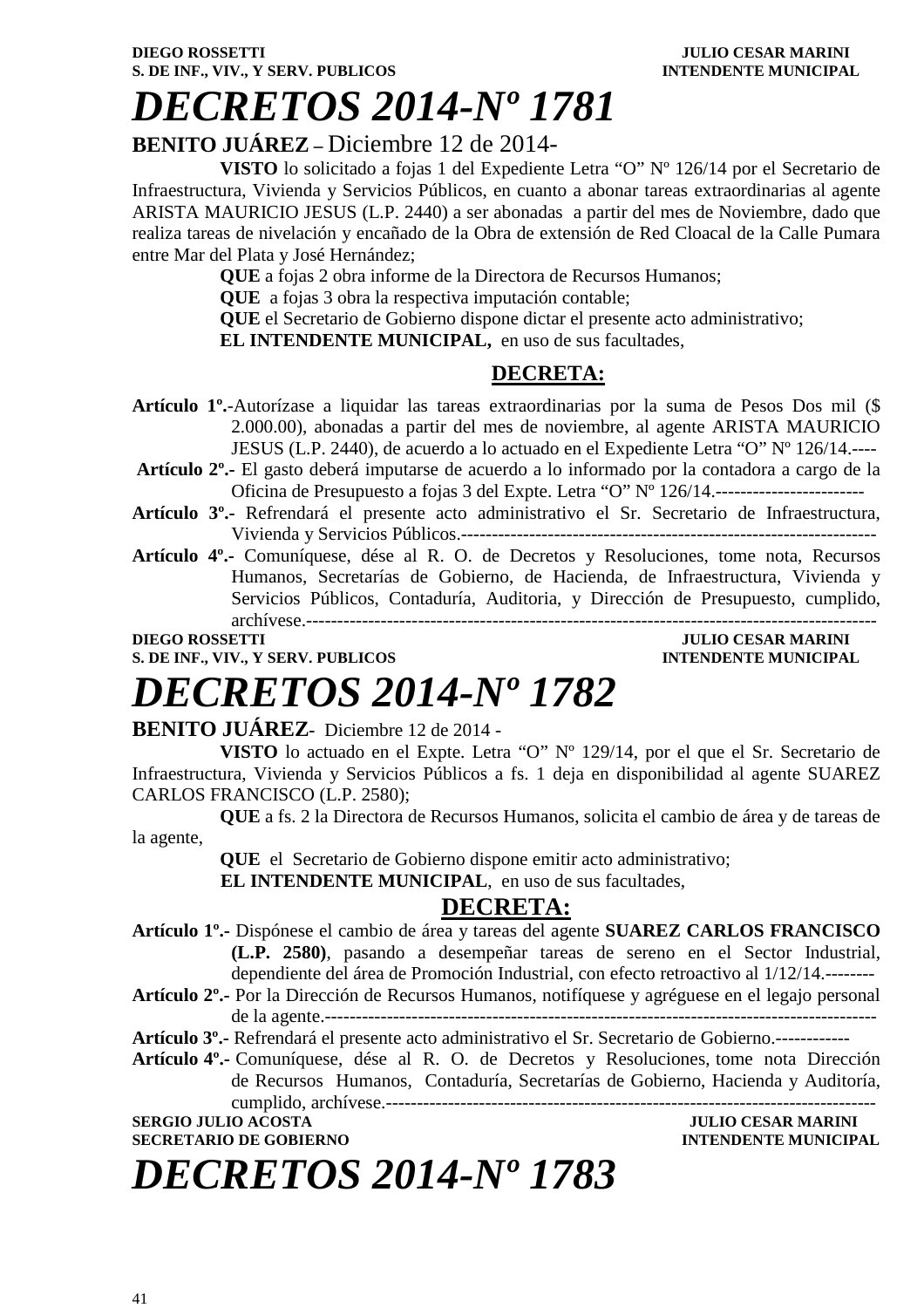#### **BENITO JUÁREZ-** Diciembre 12 de 2014 -

**VISTO** lo actuado en el Expte. Letra "G" Nº 150/14, por el que el Subdirector Administrativo a fs. 1 solicitando el cambio de área y de tareas de la agente GARCIA NATALIA LORENA (L.P. 3037);

**QUE** a fs. 2 obra nota de la Directora de Recursos Humanos;

 **QUE** el Secretario de Gobierno dispone emitir acto administrativo;

 **EL INTENDENTE MUNICIPAL**, en uso de sus facultades,

### **DECRETA:**

- **Artículo 1º.-** Dispónese el cambio de área y tareas de la agente **GARCIA NATALIA LORENA (L.P. 3037)**, pasando a desempeñar tareas administrativas en la Secretaría de Gobierno, con efecto retroactivo al 1/12/14.---------------------------------------------------
- **Artículo 2º.-** Por la Dirección de Recursos Humanos, notifíquese y agréguese en el legajo personal de la agente.-----------------------------------------------------------------------------------------

**Artículo 3º.-** Refrendará el presente acto administrativo el Sr. Secretario de Gobierno.------------

**Artículo 4º.-** Comuníquese, dése al R. O. de Decretos y Resoluciones, tome nota Dirección de Recursos Humanos, Contaduría, Secretarías de Gobierno, Hacienda y Auditoría, cumplido, archívese.----------------------------------------------------------------------------------

**SECRETARIO DE GOBIERNO INTENDENTE MUNICIPAL** 

**SERGIO JULIO ACOSTA JULIO CESAR MARINI** 

## *DECRETOS 2014-Nº 1784*

### **BENITO JUÁREZ** – Diciembre 12 de 2014-

**VISTO** lo solicitado a fojas 17 del Expediente Letra "C" Nº 37/14 por la Dirección de Turismo, a efectos de abonar tareas extraordinarias al agente Recalde Germán (L.P. 3125), en el mes de Diciembre del corriente año, dado su trabajo de selección y compaginación de imágenes fotográficas y presentaciones de la Reina Provincial de la Frambuesa;

**QUE** a fojas 18 obra informe de la Directora de Recursos Humanos;

**QUE** a fojas 19 obra la respectiva imputación contable;

**QUE** el Secretario de Gobierno dispone dictar el presente acto administrativo;

**EL INTENDENTE MUNICIPAL,** en uso de sus facultades,

### **DECRETA:**

- **Artículo 1º.** Autorízase a liquidar tareas extraordinarias por la suma de Pesos Un Mil Doscientos (\$ 1.200.00), al agente RECALDE GERMÁN (L.P. 3125), las que serán abonadas conjuntamente con sus haberes del mes de Diciembre, de acuerdo a lo actuado en el Expediente Letra "C" Nº 37/14.------------------------------------------------------------------
- **Artículo 2º.-** El gasto deberá imputarse de acuerdo a lo informado por la Subcontadora a cargo de la Oficina de Presupuesto a fojas 19 del Expediente Letra "C" Nº 37/14.------------------

**Artículo 3º.-** Refrendará el presente acto administrativo el Sr. Secretario de Gobierno.-------------

**Artículo 4º.-** Comuníquese, dése al R. O. de Decretos y Resoluciones, tome nota, Recursos Humanos, Secretarías de Gobierno, de Hacienda, Contaduría, Direcciones de Turismo, de Presupuesto y Auditoría, cumplido, archívese.---------------------------------------------

**SERGIO JULIO ACOSTA JULIO CESAR MARINI** 

**INTENDENTE MUNICIPAL** 

### *DECRETOS 2014-Nº 1785*

### **BENITO JUÁREZ** – Diciembre 12 de 2014-

**VISTO** lo solicitado a fojas 76 del Expediente Letra "S" Nº 31/13 por el Director General de Servicios respecto a que se abone Tareas extraordinarias conjuntamente con los haberes del mes de Diciembre del corriente año, a los agentes afectados al área de Barrido y Limpieza;

**QUE** a fojas precedentes obra la respectiva imputación contable;

**QUE** el Secretario de Gobierno dispone dictar el presente acto administrativo;

**EL INTENDENTE MUNICIPAL,** en uso de sus facultades,

### **DECRETA:**

**Artículo 1º.**-Autorízase a liquidar tareas extraordinarias por el mes de Diciembre del corriente año por una suma de pesos doscientos (\$ 200,00), a los agentes afectados al área de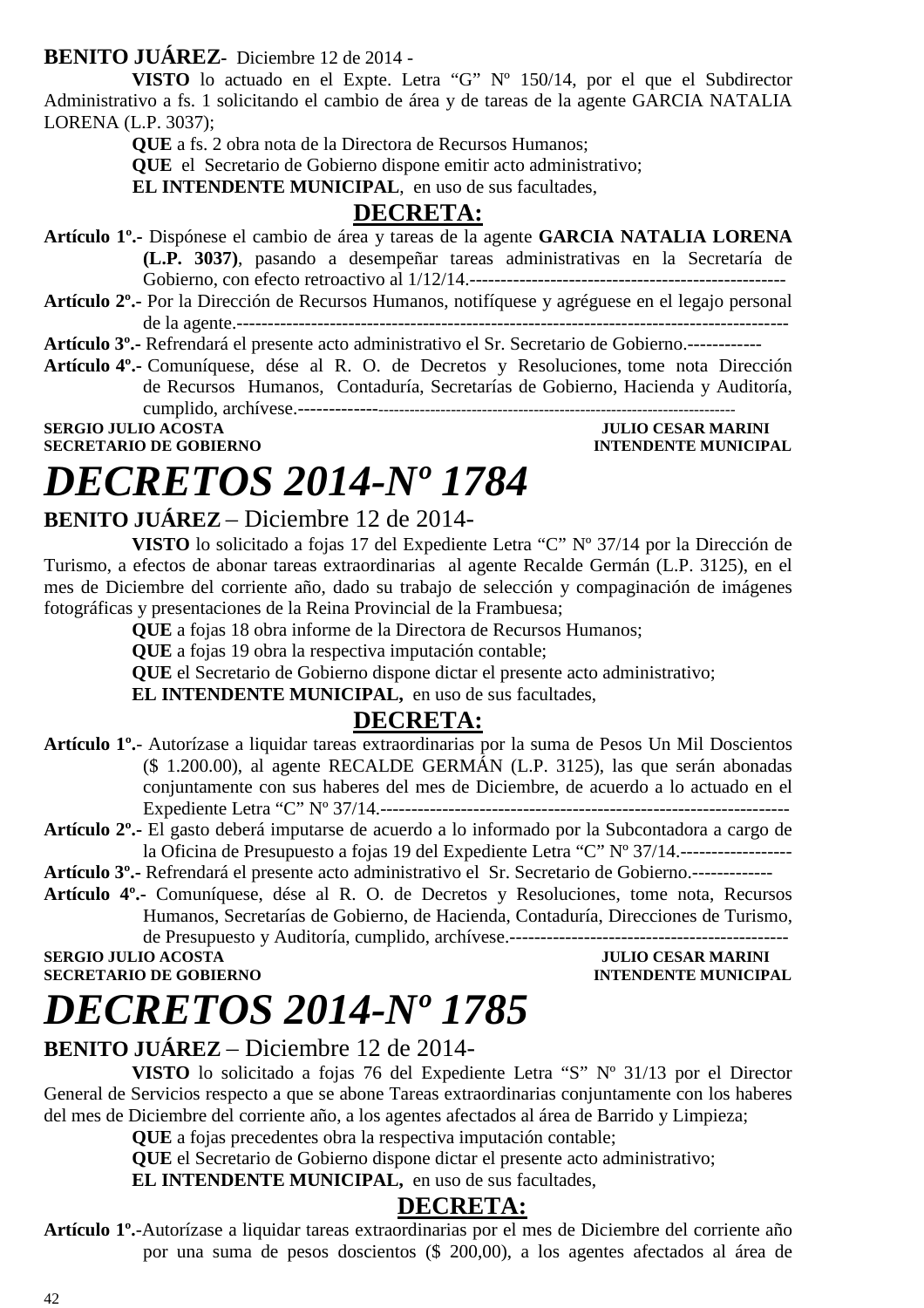Barrido y Limpieza, de acuerdo a lo solicitado por el Director General de Servicios a fojas 76 del Expediente Letra "S" Nº 31/13:

**\*CAPURELLI JUAN PABLO (L.P. 2993) \*CAPRA JORGE ANTONIO (L.P. 2684) \*CARDOSO MARIA DE LOURDES (L.P. 2705) \*CHAIRO LUCAS JOSE (L.P. 3318) \*CORIA MIGUEL ÁNGEL (L.P. 2993) \*DELGADO GRISELDA CLARA (L.P. 2700) \*FERRETTI CRISTECHE FERNANDO NICOLAS (L.P. 2951) \*HEREDIA CARLOS HUMBERTO (L.P. 2424) \*IARUSSI ALEJANDRO AMERICO (L.P. 1652) \*MADRID SONIA SUSANA (L.P. 2711) \*PAREDEZ NESTOR FABIAN (L.P. 3317) \*PERCO CARLOS LUIS (L.P. 2307) \*ROMERO ROSANA EDITH (L.P. 2837) \*SCHWINDT MAURICIO MAXIMILIANO (L.P. 3046)** 

**Artículo 2º.-** El gasto deberá imputarse de acuerdo a lo informado a fojas 78 del Expediente Letra "S" Nº 31/13.----------------------------------------------------------------------------------------

**Artículo 3º.-** Refrendará el presente acto administrativo el Sr. Secretario de Infraestructura, Vivienda y Servicios Públicos.-------------------------------------------------------------------

**Artículo 4º.-** Comuníquese, dése al R. O. de Decretos y Resoluciones, tome nota, Recursos Humanos, Secretarías de Gobierno, de Hacienda, de Infraestructura, Vivienda y Servicios Públicos, Dirección General de Servicios, Contaduría, Dirección de Presupuesto y Auditoria, cumplido, archívese.-------------------------------------------------

**DIEGO ROSSETTI** JULIO CESAR MARINI

**S. DE INF., VIV., Y SERV. PUBLICOS INTENDENTE MUNICIPAL**

# *DECRETOS 2014-Nº 1786*

**BENITO JUÁREZ** – Diciembre 12 de 2014-

 **VISTO** lo actuado en Expte. Letra "D" Nº 334/14 por el cual la Secretaria de Desarrollo Social a fojas 1, solicita **SUBSIDIO** destinado al Sr. MARQUEZ CARLOS;

> **QUE** a fojas precedentes Contaduría realiza la respectiva reserva preventiva del gasto;  **QUE** el Secretario de Gobierno dispone emitir acto administrativo de Subsidio;

**EL INTENDENTE MUNICIPAL** en uso de sus facultades,

### **DECRETA:**

**Artículo 1º.-** Abonar **SUBSIDIO A INDIGENTES** al **Sr. MARQUEZ CARLOS D.N.I. 25.095.099**, por un monto total de pesos setecientos (\$ 700,00) de acuerdo a lo actuado en el Expte. Letra "D" Nº 334/14.----------------------------------------------------------------

**Artículo 2º.-** El gasto será imputado según lo informado por Contaduría a fs. precedentes.------------

**Artículo 3º.-** Refrendará el presente acto administrativo la Sra. Secretaria de Desarrollo Social.------

**Artículo 4º.-** Comuníquese, dése al R. O. de Decretos y Resoluciones, tome nota Contaduría,

Tesorería, Presupuesto, Secretarías de Desarrollo Social, de Gobierno, de Hacienda y Auditoría, cumplido, archívese.------------------------------------------------------------------ **MARIA TERESA RICCI JULIO CESAR MARINI** 

**S. DE DESARROLLO SOCIAL DESPESSION INTENDENTE MUNICIPAL** 

### *DECRETOS 2014-Nº 1787*

### **BENITO JUÁREZ** –Diciembre 12 de 2014 -

**VISTO** que a fojas 9 del Expediente Letra "O" Nº 17/14 por el Sr. Secretario de Infraestructura, Vivienda y Servicios Públicos solicita se reconozca una remuneración por tareas extraordinarias a el agente **AIBAR BRUNO MAXIMILIANO (L.P. 2697)** por cumplir tareas de administración con mayor responsabilidad;

**QUE** el Sr. Secretario de Gobierno dispone el dictado del presente acto administrativo,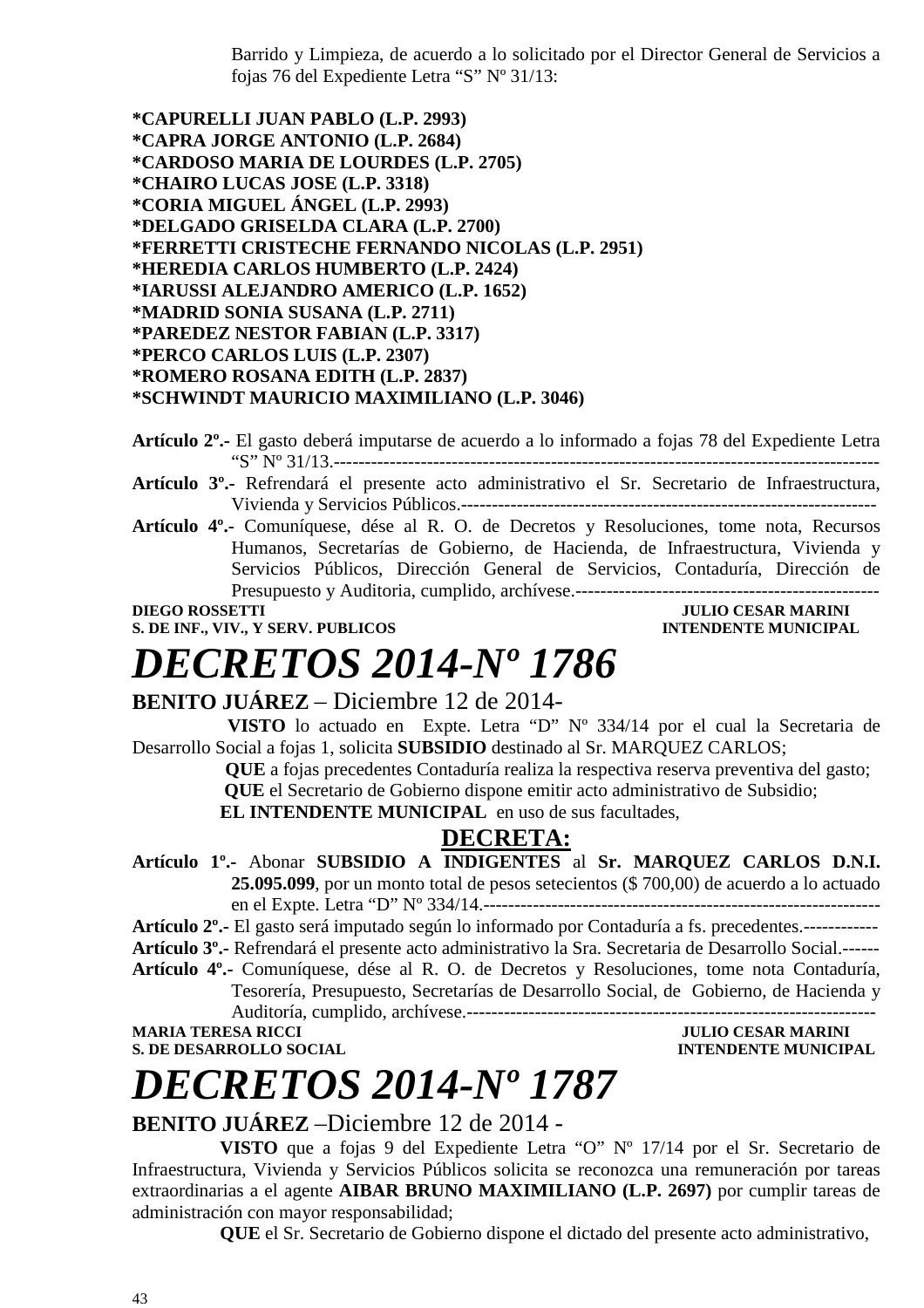**EL INTENDENTE MUNICIPAL,** en uso de sus facultades,

### **DECRETA:**

- **Artículo 1º.** Autorízase la liquidación con efecto retroactivo al 1º de noviembre de 2014 de una **"remuneración por tareas extraordinarias"** por la suma de Pesos Un Mil Seiscientos (\$ 1.600.00), al agente **AIBAR BRUNO MAXIMILIANO (L.P. 2697)**, de acuerdo a lo actuado en el Expediente Letra "O" Nº 17/14.------------------------------
- **Artículo 2º.** La remuneración fijada en el artículo anterior será liquidada conjuntamente con sus haberes mensuales bajo la figura legal de "tareas extraordinarias", siendo la Secretaría de Infraestructura, Vivienda y Servicios Públicos la encargada de verificar y solicitar la pertinente liquidación.--------------------------------------------------------------------------
- **Artículo 3º.** El gasto pertinente se imputará de acuerdo a lo informado a fojas 11 del Expediente Letra "O" Nº 17/14.--------------------------------------------------------------------------------
- **Artículo 4º.-** Refrendará el presente acto administrativo el Sr. Secretario de Infraestructura, Vivienda y Servicios Públicos.-------------------------------------------------------------------
- **Artículo 5º.-** Comuníquese, dése al R. O. de Decretos y Resoluciones, tome nota Recursos Humanos, Secretaría de Gobierno, de Infraestructura, Vivienda y Servicios Públicos, de Hacienda, Contaduría, Presupuesto y Auditoría, cumplido, archívese.-----------------

**S. DE INF., VIV., Y SERV. PUBLICOS INTENDENTE MUNICIPAL** 

**JULIO CESAR MARINI** 

# *DECRETOS 2014-Nº 1788*

### **BENITO JUÁREZ** – Diciembre 12 de 2014-

**VISTO** lo solicitado a fojas 9 del Expediente Letra "R" Nº 104/13 por el Sr. Secretario de Infraestructura, Vivienda y Servicios Públicos respecto a que se abone Tareas extraordinarias conjuntamente con los haberes del mes de Diciembre del corriente año, a los agentes de la cuadrilla de pavimento de la obra de Pavimentación de Avenida Humaitá;

**QUE** a fs. 10 obra nota de la Directora de Recursos Humanos;

**QUE** a fojas 11 obra la respectiva imputación contable;

**QUE** el Secretario de Gobierno dispone dictar el presente acto administrativo;

**EL INTENDENTE MUNICIPAL,** en uso de sus facultades,

### **DECRETA:**

**Artículo 1º.**- Autorízase a liquidar tareas extraordinarias conjuntamente con los haberes del mes de Diciembre del corriente año por una suma de pesos dos mil (\$ 2.000,00), a los agentes de la cuadrilla de pavimento de la obra de Pavimentación de Avenida Humaitá, de acuerdo a lo solicitado por el Secretario de Infraestructura, Vivienda y Servicios Públicos a fojas 9 del Expediente Letra "R" Nº 104/13:

**\*CRUZ ANDRES MARTIN (L.P. 3232)** 

- **\*CURNET NAHUEL ALFREDO (L.P. 3251)**
- **\*DONADIO CRISTIAN OMAR (L.P. 3237)**
- **\*ELIZABE CRISTINAN LEONARDO MARIO (L.P. 3133)**

**\*FIGUEROLA ROBERTO LUCIANO (L.P. 2631)** 

**\* LATORRE JOSE ANDRES (L.P. 2664)** 

**\*LATORRE LUIS ÁNGEL (L.P. 2675)** 

#### **\*PEROGGI CIRO GABRIEL (L.P. 3116)**

- **Artículo 2º.-** El gasto deberá imputarse de acuerdo a lo informado a fojas 11 del Expediente Letra "R" Nº 104/13.--------------------------------------------------------------------------------------
- **Artículo 3º.-** Refrendará el presente acto administrativo el Sr. Secretario de Infraestructura, Vivienda y Servicios Públicos.-------------------------------------------------------------------
- **Artículo 4º.-** Comuníquese, dése al R. O. de Decretos y Resoluciones, tome nota, Recursos Humanos, Secretarías de Gobierno, de Hacienda, de Infraestructura, Vivienda y Servicios Públicos, Dirección General de Servicios, Contaduría, Dirección de Presupuesto y Auditoria, cumplido, archívese.------------------------------------------------

### **DIEGO ROSSETTI JULIO CESAR MARINI**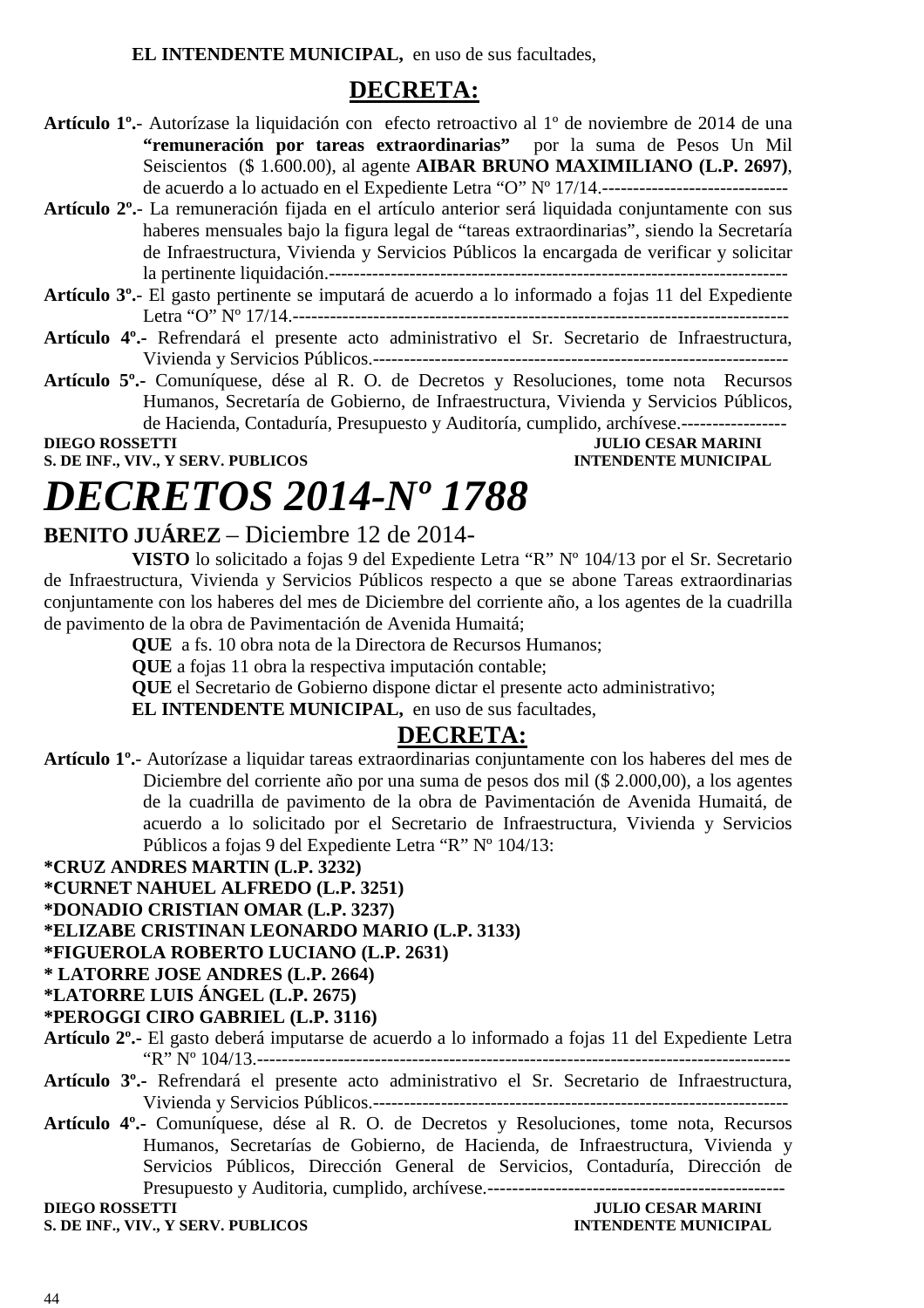### *DECRETOS 2014-Nº 1789*

### **BENITO JUÁREZ**- Diciembre 12 de 2014-

 **VISTO** que por Resolución Nº 529/14 se otorgó LICENCIA ANUAL REGLAMENTARIA al Director de Cultura y Educación Municipal Sr. MARIO CESAR RODRÍGUEZ (L.P. 1610) desde el día 24/12/2014 y hasta el día 31/12/2014;

 **QUE** resulta necesario que el mencionado sea reemplazado;

 **QUE** el Secretario de Gobierno dispone dictar el presente acto administrativo;

**EL INTENDENTE MUNICIPAL,** en uso de sus facultades,

### **DECRETA:**

**Artículo lº.-** Confírmese que durante la LICENCIA ANUAL REGLAMENTARIA, otorgada al Director de Cultura y Educación Sr. MARIO CESAR RODRÍGUEZ (L.P. 1610), asume en sus funciones en carácter de reemplazo el agente LATORRE ROBERTO (L.P. 3098).------------------------------------------------------------------------------------------

**Artículo 2º.-** Por la Dirección de Recursos Humanos notifíquese al interesado y agréguese al legajo personal del agente.--------------------------------------------------------------------------------

**Artículo 3º.-** Refrendará el presente acto administrativo el Sr. Secretario de Gobierno.------------

**Artículo 4º.-** Comuníquese, dése al R. O. De Decretos y Resoluciones, tome nota Recursos Humanos, Direcciones de Presupuesto, de Cultura y Educación, Secretarías de Gobierno, de Hacienda y Auditoría, cumplido, archívese.---------------------------------

**SECRETARIO DE GOBIERNO** 

# *DECRETOS 2014-Nº 1790*

### **SULIO CESAR MARINI<br>INTENDENTE MUNICIPAL**

### **BENITO JUÁREZ**- Diciembre 15 de 2014-

 **VISTO** que por Resolución Nº 533/14 se otorgó LICENCIA ANUAL REGLAMENTARIA al Representante Legal del Instituto Municipal Superior del Sudeste Sr. KOEHLER MARIO (L.P 1396) desde el 15/12/2014 y hasta 28/12/2014 L.A.R. 2012.-

 **QUE** resulta necesario que el mencionado sea reemplazado;

 **QUE** el Secretario de Gobierno dispone dictar el presente acto administrativo;

**EL INTENDENTE MUNICIPAL,** en uso de sus facultades,

### **DECRETA:**

**Artículo lº.-**Confirmase que durante la LICENCIA ANUAL REGLAMENTARIA otorgada al Representante Legal del Instituto Municipal Superior del Sudeste Sr. KOEHLER MARIO (L.P 1396), asume sus funciones en carácter de reemplazo la agente PEROGGI NATALIA (L.P. 2537).--------------------------------------------------------------

**Artículo 2º.-**Por la Dirección de Recursos Humanos notifíquese a la interesada y agréguese al legajo personal de la agente.----------------------------------------------------------------------

**Artículo 3º.-**Refrendará el presente acto administrativo el Sr. Secretario de Gobierno.-------------

**Artículo 4º.-**Comuníquese, dése al R. O. De Decretos y Resoluciones, tome nota Recursos Humanos, Presupuesto, Secretaría de Gobierno, Dirección de Cultura y Educación, Instituto Superior del Sudeste y Auditoria, cumplido, archívese.------------------------

**SERGIO JULIO ACOSTA JULIO CESAR MARINI SECRETARIO DE GOBIERNO INTENDENTE MUNICIPAL** 

### *DECRETOS 2014***-***Nº 1791-*

### **BENITO JUÁREZ**- Diciembre 15 de 2014-

 **VISTO** que por Resolución Nº 534/14 se otorgó LICENCIA POR RAZONES PARTICULARES al Subdirector de Defensa al Consumidor Dr. ACTIS CAPORALE GUSTAVO (L.P 2439) por los días 17/12/2014 y 19/12/2014.-

 **QUE** resulta necesario que el mencionado sea reemplazado;

 **QUE** el Secretario de Gobierno dispone dictar el presente acto administrativo; **EL INTENDENTE MUNICIPAL,** en uso de sus facultades,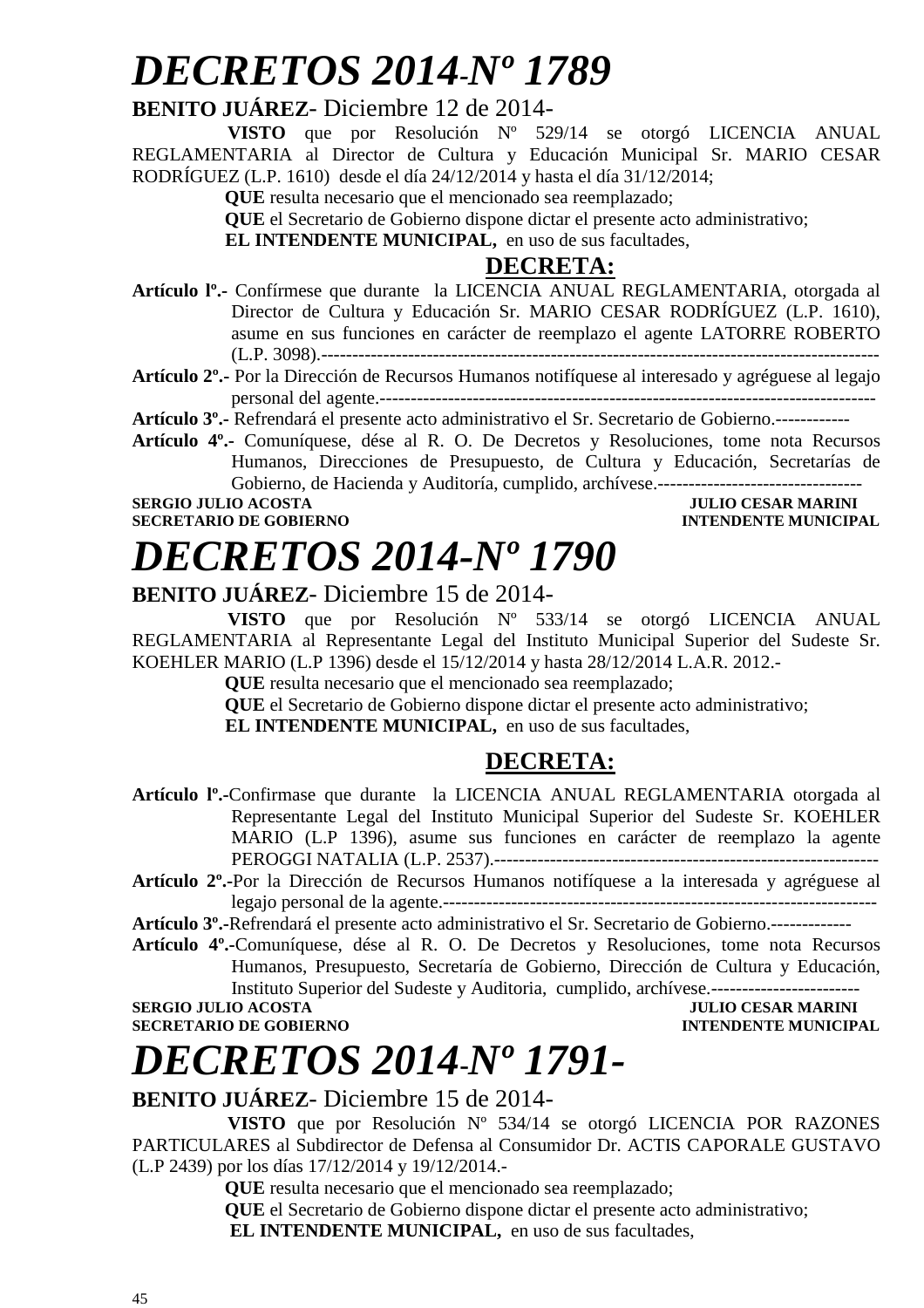### **DECRETA:**

- **Artículo lº.-**Confírmese que durante las LICENCIAS POR RAZONES PARTICULARES otorgadas al Subdirector de Defensa al Consumidor Dr. ACTIS CAPORALE GUSTAVO (L.P 2439), asume en sus funciones en carácter de reemplazo la Dra. CABRAL BIANCHI ROCIO (L.P. 3263).-----------------------------------------------------
- **Artículo 2º.-**Por la Dirección de Recursos Humanos notifíquese a la interesada y agréguese al legajo personal de la agente.----------------------------------------------------------------------
- **Artículo 3º.-**Refrendará el presente acto administrativo el Sr. Secretario de Gobierno.--------------
- **Artículo 4º.-**Comuníquese, dése al R. O. De Decretos y Resoluciones, tome nota Recursos Humanos, Presupuesto, Secretaría de Gobierno, OMIC y Auditoria, cumplido, archívese.--------------------------------------------------------------------------------------------

**SECRETARIO DE GOBIERNO INTENDENTE MUNICIPAL** 

### **SERGIO JULIO ACOSTA JULIO CESAR MARINI**

### *DECRETOS 2014-Nº 1792*

**BENITO JUÁREZ** – Diciembre 15 de 2014-

 **VISTO** que por Resolución Nº 535/14 se otorgó LICENCIA ANUAL REGLAMENTARIA a la Directora de Producción Sra. BEAIN LAURA (L.P. 1239);

 **QUE** resulta necesario que la mencionada sea reemplazada;

 **QUE** el Secretario de Gobierno Interino dispone dictar el presente acto administrativo; **EL INTENDENTE MUNICIPAL,** en uso de sus facultades,

#### **DECRETA:**

- **Artículo lº.-** Confírmese que durante la LICENCIA ANUAL REGLAMENTARIA desde el día 15/12/2014 y hasta el 1º/1/2015, L.A.R. 2013 y desde el 05/1/2015 y hasta 18/1/2015, L.A.R. 2014, otorgada a la Directora de Producción Sra. BEAIN LAURA (L.P. 1239), asume sus funciones en carácter de reemplazo la agente BELLUSCI JULIANA (L.P. 2984).------------------------------------------------------------------------------------------------
- **Artículo 2º.-** Por la Dirección de Recursos Humanos notifíquese a la interesada y agréguese al legajo personal de la agente.----------------------------------------------------------------------

**Artículo 3º.-** Refrendará el presente acto administrativo el Sr. Secretario de Gobierno.------------

**Artículo 4º.-** Comuníquese, dése al R. O. De Decretos y Resoluciones, tome nota Recursos Humanos, Presupuesto, Contaduría, Producción, Secretarías de Gobierno, de Hacienda

y Auditoria, cumplido, archívese.----------------------------------------------------------------

**SERGIO JULIO ACOSTA<br>SECRETARIO DE GOBIERNO** 

### **INTENDENTE MUNICIPAL**

### *DECRETOS 2014-Nº 1793*

### **BENITO JUÁREZ** – Diciembre 15 de 2014-

 **VISTO** que el día sábado 27 de Diciembre de 2014, a partir de las 10 hs., se realizará la inauguración del Espacio Cultural denominado "Galpón Joven" ubicado en terrenos del predio de la vieja Estación de Ferrocarril y donde funcionará la Dirección de Juventud;

 **QUE** en dicho evento se realizará una "barrileteada" en la que participarán niños de nuestra ciudad y se contará con la intervención de artistas plásticos locales en cada uno de los 12 portones que posee el "Galpón Joven";

 **QUE** se llevará a cabo la proyección de cortometrajes, exposición de fotografías, cuadros de artistas de nuestra ciudad y se realizara una escultura en hierro, la cuál quedara emplazada en el predio de éste espacio cultural;

**QUE** el cierre del evento estará a cargo de bandas locales;

**QUE** el Secretario de Gobierno dispone dictar el presente acto administrativo;

 **EL INTENDENTE MUNICIPAL**, en uso de sus facultades,

### **DECRETA:**

**Artículo 1º.-**Declárese de **INTERÉS MUNICIPAL** la inauguración del Espacio Cultural denominado "Galpón Joven" ubicado en terrenos del predio de la vieja Estación de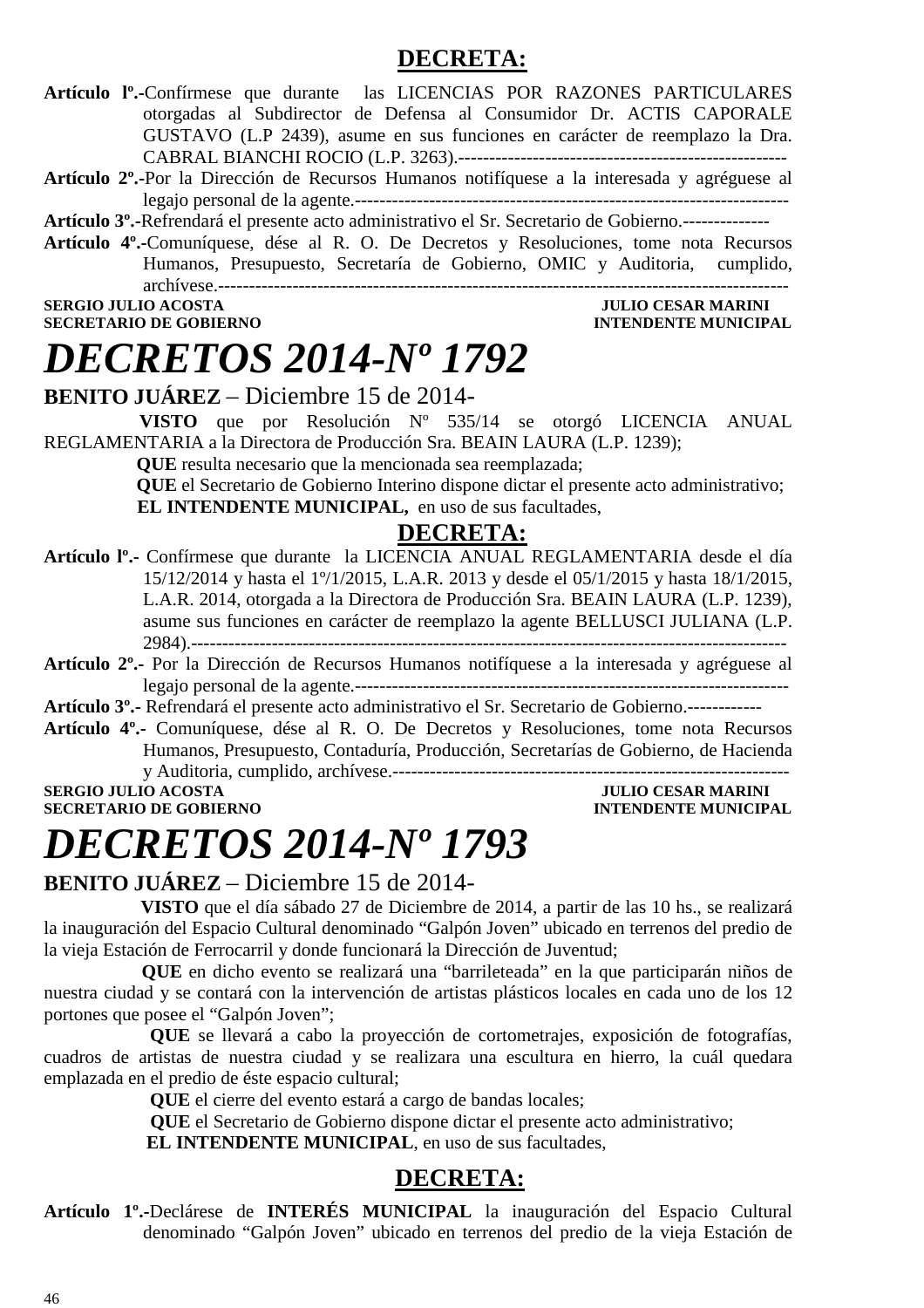Ferrocarril, donde funcionará la Dirección de Juventud, a llevarse a cabo el próximo sábado 27 de Diciembre del corriente año a partir de las 10:00 hs.-------------------------

**Artículo 2º.-** Autorizase a Contaduría a efectuar los pagos que demande el evento del artículo precedente.------------------------------------------------------------------------------------------

**Artículo 3º.-** Refrendará el presente acto administrativo el Sr. Secretario de Gobierno.-----------

**Artículo 4º.-** Comuníquese, dése al R. O. de Decretos y Resoluciones, tome nota, Secretarías de Gobierno, de Hacienda, Contaduría, Tesorería, Direcciones de Cultura y Educación, de Presupuesto y Auditoria, cumplido, archívese.---------------------------------------------

**SERGIO JULIO ACOSTA JULIO CESAR MARINI SECRETARIO DE GOBIERNO INTENDENTE MUNICIPAL** 

# *DECRETOS 2014-Nº 1794*

### **BENITO JUÁREZ** – Diciembre 15 de 2014-

**VISTO** lo actuado en el Expte. Letra "O" Nº 120/14, en el cual obra el Decreto Municipal N° 1709/14 por el que se llamó a Licitación Privada N° 62/14 para la adquisición de 300 toneladas de cemento Pórtland a granel para la Obra Pavimentación de la Avenida Humaitá;

**QUE** a fs. 17 vta el Secretario de Infraestructura, Vivienda y Servicios Públicos solicita se declare desierto dicho llamado a Licitación Privada;

**QUE** el Secretario de Gobierno dispone dictar el presente acto administrativo;

**EL INTENDENTE MUNICIPAL,** en uso de sus facultades,

### **DECRETA:**

- **Artículo 1º.-**Declárese desierta la Licitación Privada Nº 62/14 para la adquisición de 300 toneladas de cemento Pórtland a granel para la Obra Pavimentación de la Avenida Humaitá.------
- **Artículo 2º.-** Realizase un nuevo llamado a LICITACIÓN PRIVADA Nº 62/14 para la adquisición de 300 toneladas de cemento Pórtland a granel para la Obra Pavimentación de la Avenida Humaitá.----------------------------------------------------------------------------------
- **Artículo 3º.**-El presupuesto oficial asciende a la suma de pesos trescientos quince mil (\$ 315.000).- --------------------------------------------------------------------------------------------------------
- **Artículo 4º.** La apertura de propuesta se realizará el día 23 de Diciembre de 2014 a las 11 horas en la Oficina de Compras de la Municipalidad de Benito Juárez, sita en Av. Mitre Nº 42.----------------------------------------------------------------------------------------------------
- **Artículo 5º.**-Refrendará el presente acto administrativo el Sr. Secretario de Infraestructura, Vivienda y Servicios Públicos.-------------------------------------------------------------------
- **Artículo 6º.** Comuníquese, dése al R.O. de Decretos y Resoluciones, tome nota, Secretarías de Gobierno, de Infraestructura, Vivienda y Servicios Públicos, Hacienda y Auditoría, cumplido, archívese.-------------------------------------------------------------------------------

**S. DE INF., VIV., Y SERV. PUBLICOS INTENDENTE MUNICIPAL** 

### **JULIO CESAR MARINI**

### *DECRETOS 2014-Nº 1795*

**BENITO JUÁREZ** – Diciembre 15 de 2014-

 **VISTO** lo actuado en Expte. Letra "D" Nº 335/14 por el cual la Secretaria de Desarrollo Social a fojas 1, solicita **SUBSIDIO** destinado al Sr. VEGA JUAN JOSE;

> **QUE** a fojas precedentes Contaduría realiza la respectiva reserva preventiva del gasto;  **QUE** el Secretario de Gobierno dispone emitir acto administrativo de Subsidio;

**EL INTENDENTE MUNICIPAL** en uso de sus facultades,

### **DECRETA:**

**Artículo 1º.-** Abonar **SUBSIDIO A INDIGENTES** al **Sr. VEGA JUAN JOSE D.N.I. 22.301.733**,

por un monto total de pesos un mil cuatrocientos (\$ 1.400,00) de acuerdo a lo actuado en el Expte. Letra "D" Nº 335/14.----------------------------------------------------------------

**Artículo 2º.-** El gasto será imputado según lo informado por Contaduría a fs. precedentes.------------

**Artículo 3º.-** Refrendará el presente acto administrativo la Sra. Secretaria de Desarrollo Social.------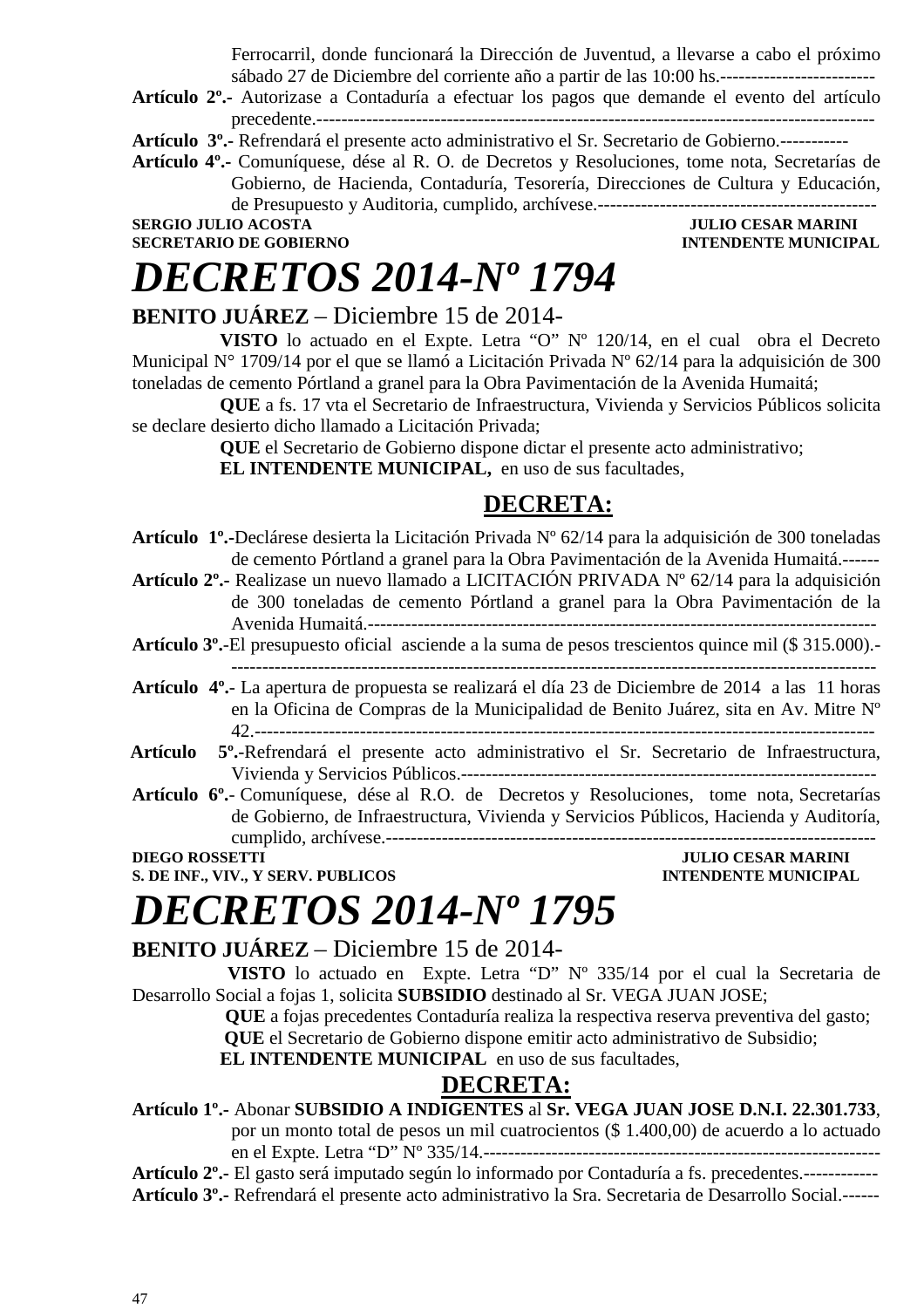**Artículo 4º.-** Comuníquese, dése al R. O. de Decretos y Resoluciones, tome nota Contaduría, Tesorería, Presupuesto, Secretarías de Desarrollo Social, de Gobierno, de Hacienda y Auditoría, cumplido, archívese.------------------------------------------------------------------

**S. DE DESARROLLO SOCIAL DESPETSION INTENDENTE MUNICIPAL** 

### **MULIO CESAR MARINI**

### *DECRETOS 2014-Nº 1796*

**BENITO JUÁREZ –** Diciembre 15 de 2014-

**VISTO** que conforme las previsiones de la Oza. Mpal. N° 4854/14, el **"FONDO MUNICIPAL PARA EMERGENCIAS DE SALUD" (FO.MU.ES.)** se encuentra facultado para solucionar económicamente enfermedades cuya gravedad requiere derivación médica debido al alto riesgo en la salud;

**QUE** la Secretaría de Gobierno dispone dictar el presente acto administrativo;

**EL INTENDENTE MUNICIPAL**, en uso de sus facultades,

### **DECRETA:**

**Artículo 1º.-**Dispónese que el **"FONDO MUNICIPAL PARA EMERGENCIAS ESPECIALES DE SALUD" (FO.MU.ES),** efectúe pagos en el marco de la Oza. Mpal. N° 4854/14, a la persona que se indica a continuación, cuya historia clínica obran en el Expediente:

 **VEGA RODOLFO ERNESTO Expte. Letra "F" Nº 71/14 Subsidio \$1.400,00 (fs. 7)** 

**Artículo 2º.-** Refrendará el presente acto administrativo la Sra. Secretaria de Desarrollo Social.--- **Artículo 3º.-** Comuníquese, dése al R. O. de Decretos y Resoluciones, tome nota Contaduría, Tesorería, de Recaudación, Secretarías de Desarrollo Social, de Gobierno, de Hacienda, Subdirección de Tasas, FO.MU.ES. y Auditoria, cumplido, archívese.-------

**S. DE DESARROLLO SOCIAL** 

**MULIO CESAR MARINI<br>INTENDENTE MUNICIPAL** 

### *DECRETOS 2014-Nº 1797*

### **BENITO JUÁREZ-** Diciembre 15 de 2014-

 **VISTO** que el día miércoles 17 de Diciembre del corriente año arribará a nuestra ciudad la Sra. Subsecretaria de Control Sanitario del Ministerio de Salud de la Provincia de Buenos Aires Dra. Silvia Caballero y su comitiva para la inauguración de la Planta de Oxígeno Medicinal del Hospital Municipal "Eva Perón", Ente Descentralizado "Dr. Alfredo Saintout"**;** 

 **QUE** en consecuencia y destacando la satisfacción de éste municipio por contar con la presencia de estas distinguidas autoridades;

 **QUE** el Secretario de Gobierno dispone dictar el presente acto administrativo;

 **EL INTENDENTE MUNICIPAL,** en uso de sus facultades;

#### **DECRETA:**

- **Artículo 1º.-** Dar **ESPECIAL BIENVENIDA** a la Sra. Subsecretaria de Control Sanitario del Ministerio de Salud de la Provincia de Buenos Aires Dra. Silvia Caballero y su comitiva, que participarán de la inauguración de la Planta de Oxígeno Medicinal del Hospital Municipal "Eva Perón", Ente Descentralizado "Dr. Alfredo Saintout", a llevarse a cabo el día miércoles 17 de Diciembre a partir de las 10:30 horas en el Hospital Municipal "Eva Perón".----------------------------------------------------------------
- **Artículo 2º.-** Autorizase a Contaduría a efectuar los gastos que demande el evento del artículo precedente.------------------------------------------------------------------------------------------

**Artículo 3°.-**Refrendará el presente acto administrativo el Sr. Secretario de Gobierno.-------------

**Artículo 4°.**- Comuníquese, dése al R.O. de Decretos y Resoluciones, tome nota Secretarías de Gobierno, de Hacienda, de Seguridad, de Infraestructura, Vivienda y Servicios Públicos, de Desarrollo Social, de Salud, Contaduría, Presupuesto, y Auditoría, cumplido, archívese.-------------------------------------------------------------------------------

**SERGIO JULIO ACOSTA JULIO CESAR MARINI SECRETARIO DE GOBIERNO INTENDENTE MUNICIPAL**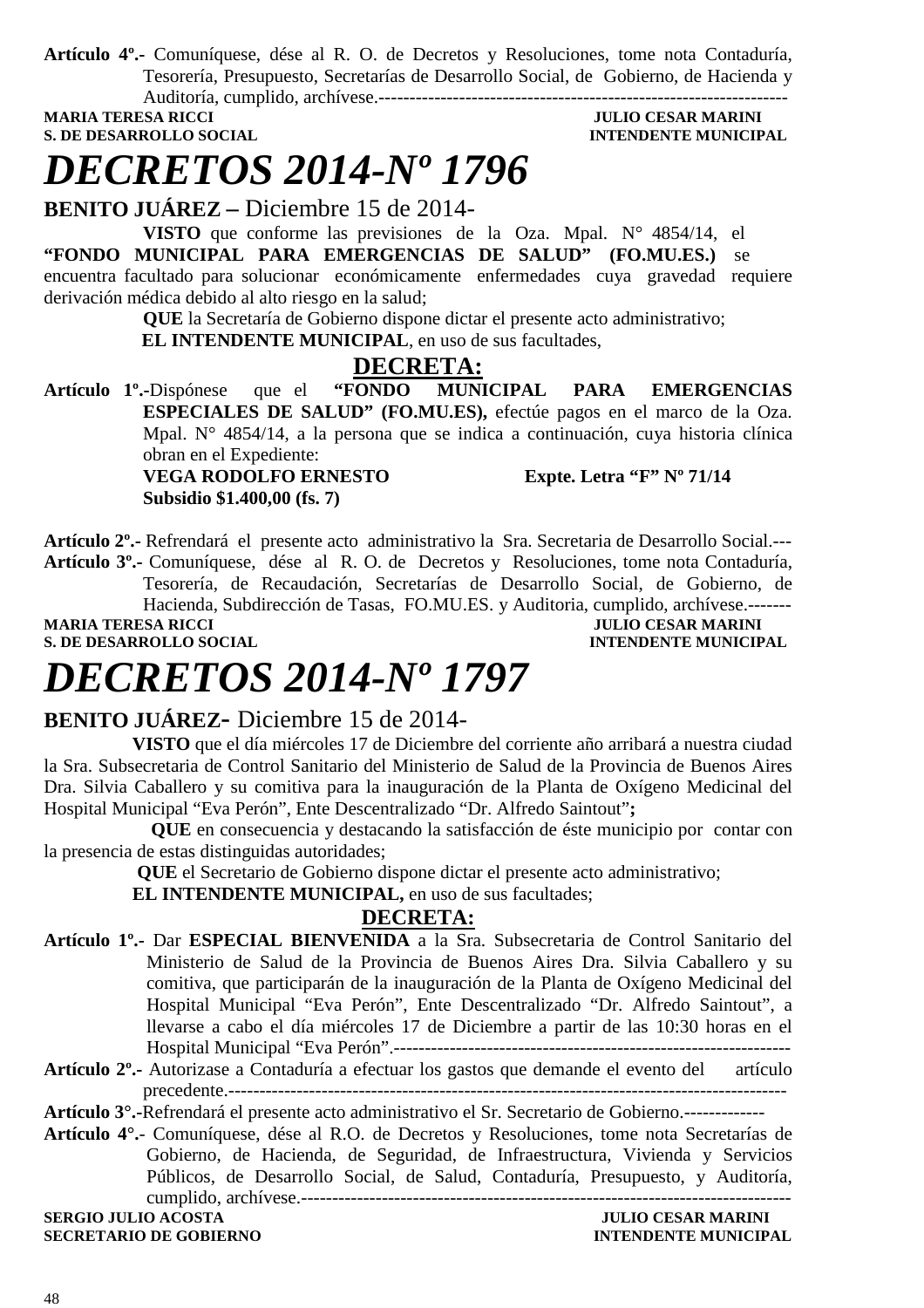### *DECRETOS 2014-Nº 1798*

#### **BENITO JUÁREZ –** Diciembre 15 de 2014 –

**VISTO** que conforme las previsiones de la Ordenanza. Municipal. Nº 4854/2014, el **"FONDO MUNICIPAL PARA EMERGENCIAS DE SALUD" (FO.MU.ES.)**, se encuentra facultado para solucionar económicamente enfermedades cuya gravedad requiere derivación médica debido al alto riesgo en la salud;

**QUE** la Secretaría de Gobierno dispone dictar el presente acto administrativo;

**EL INTENDENTE MUNICIPAL,** en uso de sus facultades,

#### **DECRETA:**

**Artículo 1º.-** Dispónese que el **"FONDO MUNICIPAL PARA EMERGENCIAS ESPECIALES DE SALUD" (FO.MU.ES),** efectúe pagos en el marco de la Oza. Mpal. N° 2.623/96, a la persona que se indica a continuación, cuya historia clínica obra en el Expediente:

**CONCA PAULA Expte. "F" Nº 56/14** 

#### **Subsidio Reintegrable \$2.356,00 (fs. 11)**

**Artículo 2º.-** Refrendará el presente acto administrativo la Sra. Secretaria de Desarrollo Social.--- **Artículo 3º.-** Comuníquese, dése al R. O. de Decretos y Resoluciones, tome nota Contaduría, Tesorería, Secretarías de Desarrollo Social, de Gobierno, de Hacienda, Dirección de Recaudación, Auditoria y FO.MU.ES., cumplido, archívese.--------------------------------

#### **MARIA TERESA RICCI DE LOCAL DE LOCAL DE LOCAL DE LOCAL DE LOCAL DE LOCAL DE LOCAL DE LOCAL DE LOCAL DE LOCAL DE LOCAL DE LOCAL DE LOCAL DE LOCAL DE LOCAL DE LOCAL DE LOCAL DE LOCAL DE LOCAL DE LOCAL DE LOCAL DE LOCAL DE L S. DE DESARROLLO SOCIAL**

# *DECRETOS 2014-Nº 1799*

### **BENITO JUÁREZ –** Diciembre 15 de 2014-

**VISTO** lo actuado en el Expediente Letra "G" Nº 148/14, por el cuál (a fs. 1) obra nota del Subdirector Administrativo solicitando la **DESIGNACION TRANSITORIA** de la agente RIVAROLA MARCELA LUJAN (L.P. 3332);

**QUE** a fs. 3 obra la respectiva imputación del gasto;

 **QUE** el Secretario de Gobierno propicia otorgar el acto administrativo;

**EL INTENDENTE MUNICIPAL,** en uso de sus facultades,

### **DECRETA:**

**Artículo 1º.-** Dispónese la **DESIGNACIÓN TRANSITORIA** de la agente RIVAROLA MARCELA LUJAN (L.P. 3332), para desempeñar tareas administrativas en la Secretaría de Gobierno, con categoría 1 y con 35 horas semanales, con efecto retroactivo al 1º/12/2014 y hasta el 31/12/2014.-------------------------------------------

**Artículo 3º.-** El gasto deberá imputarse de acuerdo a lo determinado a fs. 3 por la Subcontadora a cargo de la Oficina de Presupuesto.--------------------------------------------------------------

**Artículo 4º.-** Por la Dirección de Recursos Humanos, notifíquese y agréguese en el legajo personal de la agente.-----------------------------------------------------------------------------------------

**Artículo 5º.-** Refrendará el presente acto administrativo el Sr. Secretario de Gobierno.------------

**Artículo 6º.-** Comuníquese, dése al R. O. de Decretos y Resoluciones, tome nota Direcciones de Recursos Humanos, de Patrimonio, de Presupuesto, Contaduría, Secretarías de Gobierno, de Hacienda y Auditoria, cumplido, archívese.----------------------------------- **SERGIO JULIO ACOSTA JULIO CESAR MARINI** 

**SECRETARIO DE GOBIERNO INTENDENTE MUNICIPAL** 

### *DECRETOS 2014-Nº 1800*

### **BENITO JUÁREZ –** Diciembre 15 de 2014-

**VISTO** lo actuado en el Expediente Letra "D" Nº 321/14, por el cuál (a fs. 1) obra nota de la Sra. Secretaria de Desarrollo Social solicitando la **DESIGNACION TRANSITORIA** de la agente HERNANDEZ OLGA GRACIELA (L.P. 3326);

**QUE** a fs. 3 obra la respectiva imputación del gasto;

 **QUE** el Secretario de Gobierno propicia otorgar el acto administrativo;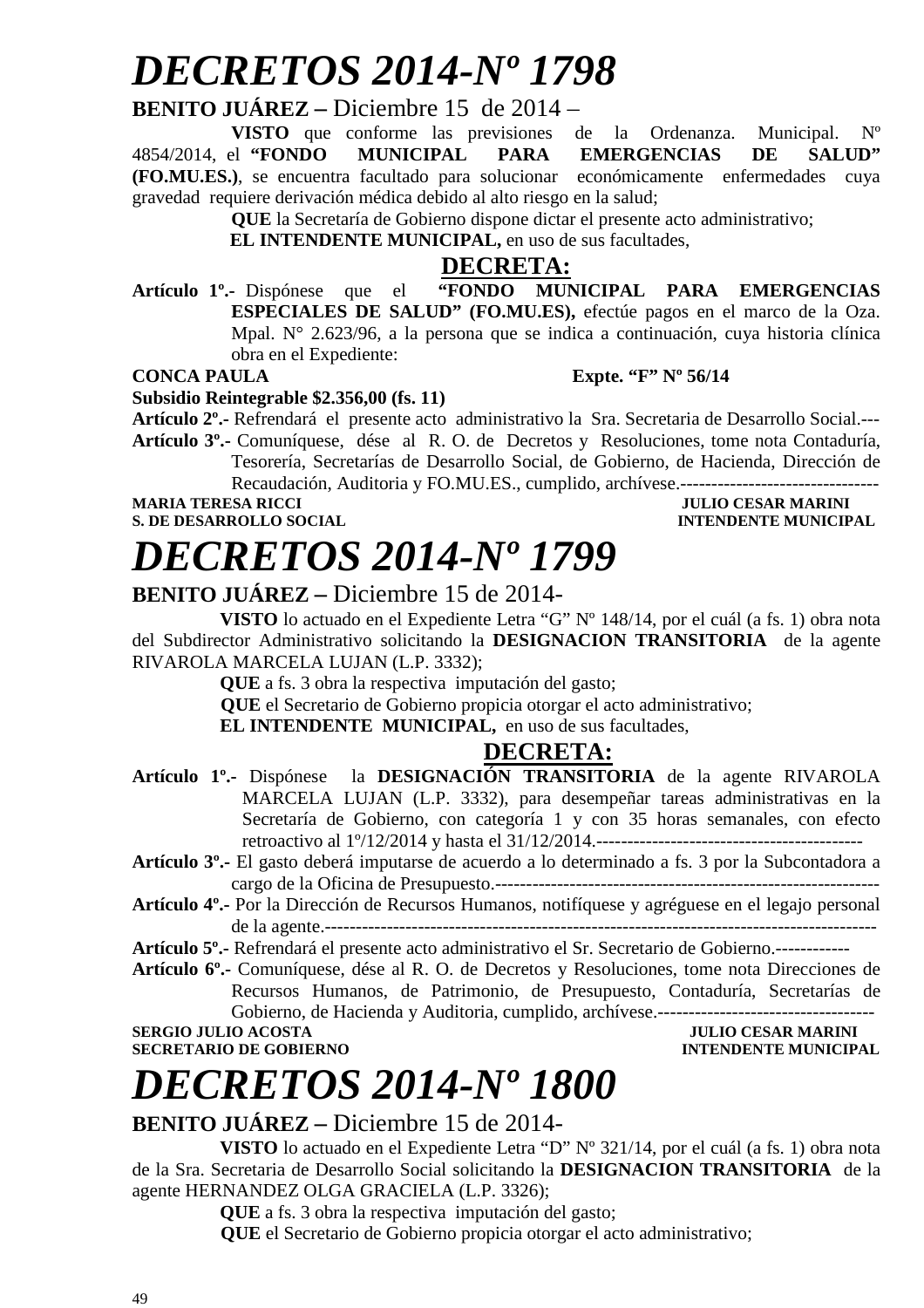### **DECRETA:**

| Artículo 1 <sup>°</sup> . Dispónese la DESIGNACIÓN TRANSITORIA de la agente HERNANDEZ OLGA                    |
|---------------------------------------------------------------------------------------------------------------|
| GRACIELA (L.P. 3326), para desempeñar tareas administrativas en la Secretaría de                              |
| Desarrollo Social, con categoría 1 y con 35 horas semanales, con efecto retroactivo al                        |
|                                                                                                               |
| Artículo 3 <sup>0</sup> - El gasto deberá imputarse de acuerdo a lo determinado a fs. 3 por la Subcontadora a |

**Artículo 3º.-** El gasto deberá imputarse de acuerdo a lo determinado a fs. 3 por la Subcontadora a cargo de la Oficina de Presupuesto.--------------------------------------------------------------

**Artículo 4º.-** Por la Dirección de Recursos Humanos, notifíquese y agréguese en el legajo personal de la agente.-----------------------------------------------------------------------------------------

**Artículo 5º.-** Refrendará el presente acto administrativo la Sra. Secretaria de Desarrollo Social.------

**Artículo 6º.-** Comuníquese, dése al R. O. de Decretos y Resoluciones, tome nota Direcciones de Recursos Humanos, de Patrimonio, de Presupuesto, Contaduría, Secretarías de Gobierno, de Hacienda, de Desarrollo Social y Auditoria, cumplido, archívese.--------- **MARIA TERESA RICCI DE EN ENCOLO SOCIAL DE EN ENGLAND DE EN ENGLAND DE EN ENGLAND DE EN ENGLAND DE EN ENGLAND DE<br>S. DE DESARROLLO SOCIAL DE EN ENGLAND DE EN ENGLAND DE EN ENGLAND DE EN ENGLAND DE ENGLAND DE ENGLAND DE ENGL** 

### **INTENDENTE MUNICIPAL**

## *DECRETOS 2014-Nº 1801*

### **BENITO JUÁREZ –** Diciembre 16 de 2014**-**

 **VISTO** que los días 24 y 31 de Diciembre de 2014, vísperas de las festividades de la Natividad de Nuestro Señor Jesucristo y del Año Nuevo, son días laborales;

 **QUE** las citadas fechas constituyen tradicionalmente motivo de festejo para todas las familias que habitan nuestro país;

 **QUE** con el fin de facilitar las reuniones familiares que se realizan en dichas fechas, se considera conveniente otorgar asueto administrativo los días 24 y 31 de Diciembre del corriente año;

**QUE** el Poder Ejecutivo Nacional ha dictado el Decreto Nº 2458/14, declarando asueto los días 24 y 31 de Diciembre y asueto 2 de Enero de 2015 y el Poder Ejecutivo de la Provincia de Buenos Aires ha adherido a lo dispuesto por el Decreto arriba citado;

 **QUE** el Secretario de Gobierno, dispone dictar acto administrativo,

 **EL INTENDENTE MUNICIPAL**, en uso de sus facultades**,** 

### **DECRETA:**

- **Artículo 1º.-**Adhiérase a lo dispuesto en el Decreto Nacional Nº 2458/14, declarando asueto administrativo los días 24 y 31 de Diciembre de 2014 y el día 2 de Enero de 2015, en el ámbito de la Administración Municipal.-----------------------------------------------------
- **Artículo 2º.-** Instrúyase a los distintos organismos para que implementen las medidas necesarias a efectos de mantener la continuidad de los servicios esenciales.--------------------------

**Artículo 3º.-** Refrendará el presente acto administrativo el Sr. Secretario de Gobierno.---------------

**Artículo 4º.-** Comuníquese, dése al R. O. de Decretos y Resoluciones, tome nota Recursos Humanos, Secretarías de Hacienda, de Gobierno, de Salud, de Infraestructura, Vivienda y Servicios Públicos, de Desarrollo Social, de Seguridad, Delegaciones y Auditoría, cumplido archívese..------------------------------------------------------------------

**SERGIO JULIO ACOSTA JULIO CESAR MARINI SECRETARIO DE GOBIERNO INTENDENTE MUNICIPAL** 

## *DECRETOS 2014-Nº 1802*

### **BENITO JUÁREZ –** Diciembre 16 de 2014-

**VISTO** lo solicitado por la Directora de Turismo a fs. 9 del Expte. Letra "T" Nº 55/14, a efectos de realizar la **DESIGNACIÓN TRANSITORIA** de la agente RETTA MARIA VIRGINIA (L.P. 3311);

**QUE** a fs. precedentes obra la respectiva imputación contable;

 **QUE** el Secretario de Gobierno propicia otorgar el acto administrativo;

**EL INTENDENTE MUNICIPAL,** en uso de sus facultades,

### **DECRETA:**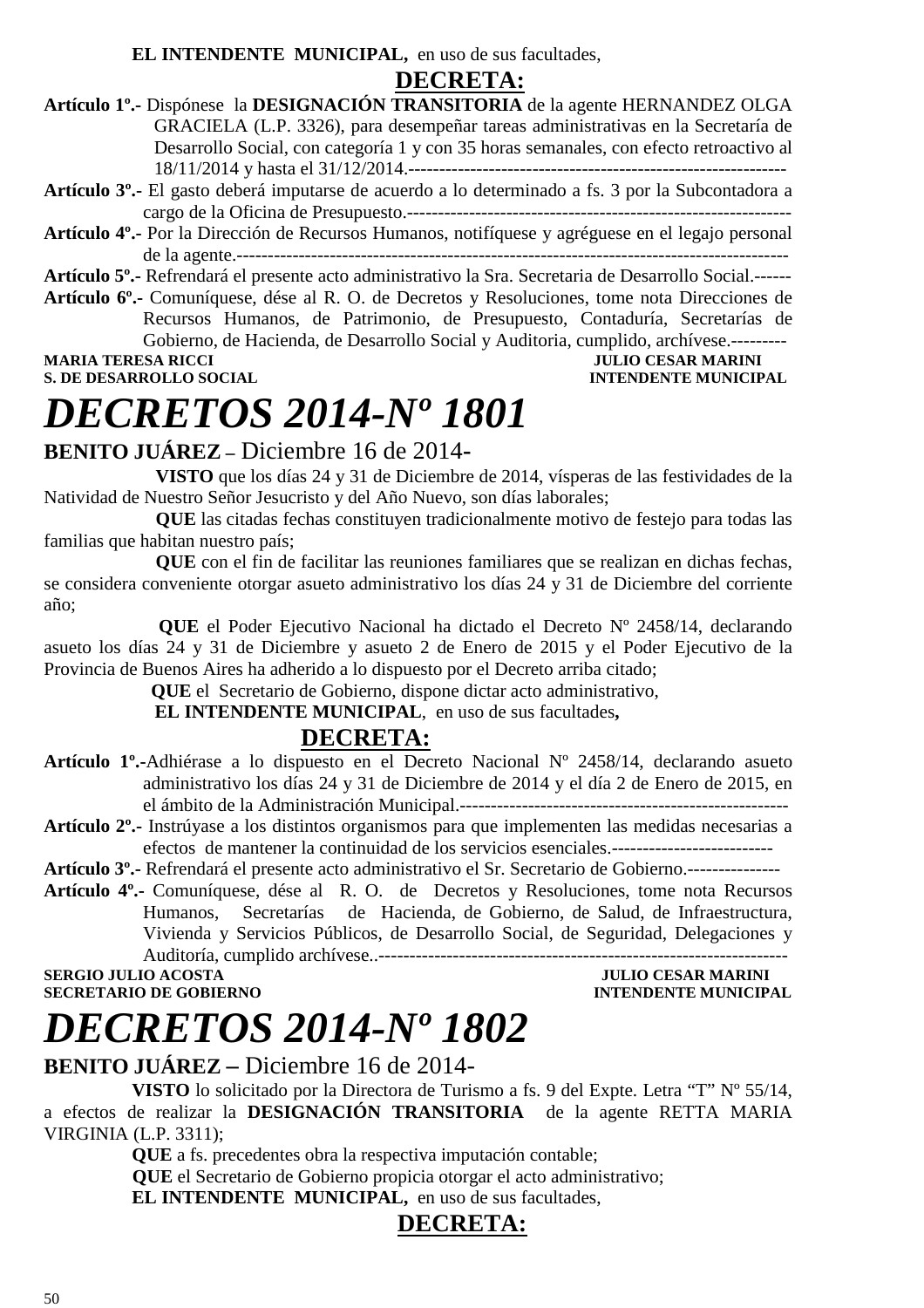- **Artículo lº.-**Modifíquese el artículo 1º del Decreto Municipal Nº 1453/14, en lo que respecta a la designación de la agente **RETTA MARIA VIRGINIA (L.P. 3311),** con efecto retroactivo al 1/12/2014 y hasta 31/12/2014, pasando a la Categoría 1 con 35 horas semanales, de acuerdo a lo actuado en el Expediente Letra "T" Nº 55/14.-----------------
- **Artículo 2º.-** El gasto deberá imputarse de acuerdo a lo determinado por la Subcontadora a cargo de la Oficina de Presupuesto a fs. 11 del Expte. Letra "T" Nº 55/14.------------------------
- **Artículo 3º.-** Por la Dirección de Recursos Humanos, notifíquese y agréguese en el legajo personal de la agente. ----------------------------------------------------------------------------------------
- **Artículo 4º.-** Refrendará el presente acto administrativo el Sr. Secretario de Gobierno.-------------
- **Artículo 5º.-** Comuníquese, dése al R. O. de Decretos y Resoluciones, tome nota Direcciones de Recursos Humanos, de Turismo, de Presupuesto, Contaduría, Secretarías de Gobierno, de Hacienda y Auditoria, cumplido, archívese.------------------------------------------------

**SERGIO JULIO ACOSTA** JULIO ACOSTA JULIO CESAR MARINI **SECRETARIO DE GOBIERNO INTENDENTE MUNICIPAL** 

### *DECRETOS 2014-Nº 1803*

### **BENITO JUÁREZ –** Diciembre 16 de 2014-

**VISTO** lo solicitado por Delegada Municipal de Barker a fs. 5 del Expte. Letra "D" Nº 298/14, a efectos de realizar la **DESIGNACIÓN TRANSITORIA** de la agente LEGORI ANTONELA NATALIA (L.P. 3328);

**QUE** a fs. precedentes obra la respectiva imputación contable;

 **QUE** el Secretario de Gobierno propicia otorgar el acto administrativo;

**EL INTENDENTE MUNICIPAL,** en uso de sus facultades,

### **DECRETA:**

- **Artículo 1º.-** Dispónese la **DESIGNACIÓN TRANSITORIA** a la agente **LEGORI ANTONELA NATALIA (L.P. 3328)** para desempeñar tareas en Acción Social de Barker, con Categoría 1 con 35 horas semanales, con efecto retroactivo al 01/12/14 y hasta el 31/12/14.-----------------------------------------------------------------------------------
- **Artículo 2º.-** El gasto deberá imputarse de acuerdo a lo determinado por la Subcontadora a cargo de la Oficina de Presupuesto a fs. 7 del Expte. Letra "D" 298/14.-----------------------
- **Artículo 3º.-** Por la Dirección de Recursos Humanos, notifíquese y agréguese en el legajo personal de la agente. ----------------------------------------------------------------------------------------

**Artículo 4º.-** Refrendará el presente acto administrativo la Sra. Secretaria de Desarrollo Social.------

**Artículo 5º.-** Comuníquese, dése al R. O. de Decretos y Resoluciones, tome nota Direcciones de Recursos Humanos, de Presupuesto, Contaduría, Secretarías de Gobierno, de Hacienda, de Desarrollo Social y Auditoria, cumplido, archívese.--------------------------

**MARIA TERESA RICCI JULIO CESAR MARINI** 

**S. DE DESARROLLO SOCIAL** *INTENDENTE MUNICIPAL* 

# *DECRETOS 2014-Nº 1804*

### **BENITO JUÁREZ –** Diciembre 16 de 2014-

**VISTO** lo actuado en los distintos Expedientes, a efectos de realizar las **DESIGNACIONES TRANSITORIAS** del Personal que cumple tareas en la Dirección de Cultura y Educación;

**QUE** en cada Expediente obra la respectiva imputación contable;

 **QUE** el Secretario de Gobierno propicia otorgar el acto administrativo;

**EL INTENDENTE MUNICIPAL,** en uso de sus facultades,

### **DECRETA:**

**Artículo 1º.-**Dispónese la **DESIGNACIÓN TRANSITORIA** de las siguientes personas que desempeñan tareas en la Dirección de Cultura y Educación:

#### **Con efecto retroactivo al 01/12/2014 y hasta el 31/12/2014:**

**\*ARIAS KARINA ELIZABET (L.P. 3217) Profesora en Taller de Oratoria, Locución y Radioteatro – Con 32 horas Cátedras – Expte. Letra "C" Nº 33/13 Con efecto retroactivo al 01/11/2014 y hasta el 31/12/2014:**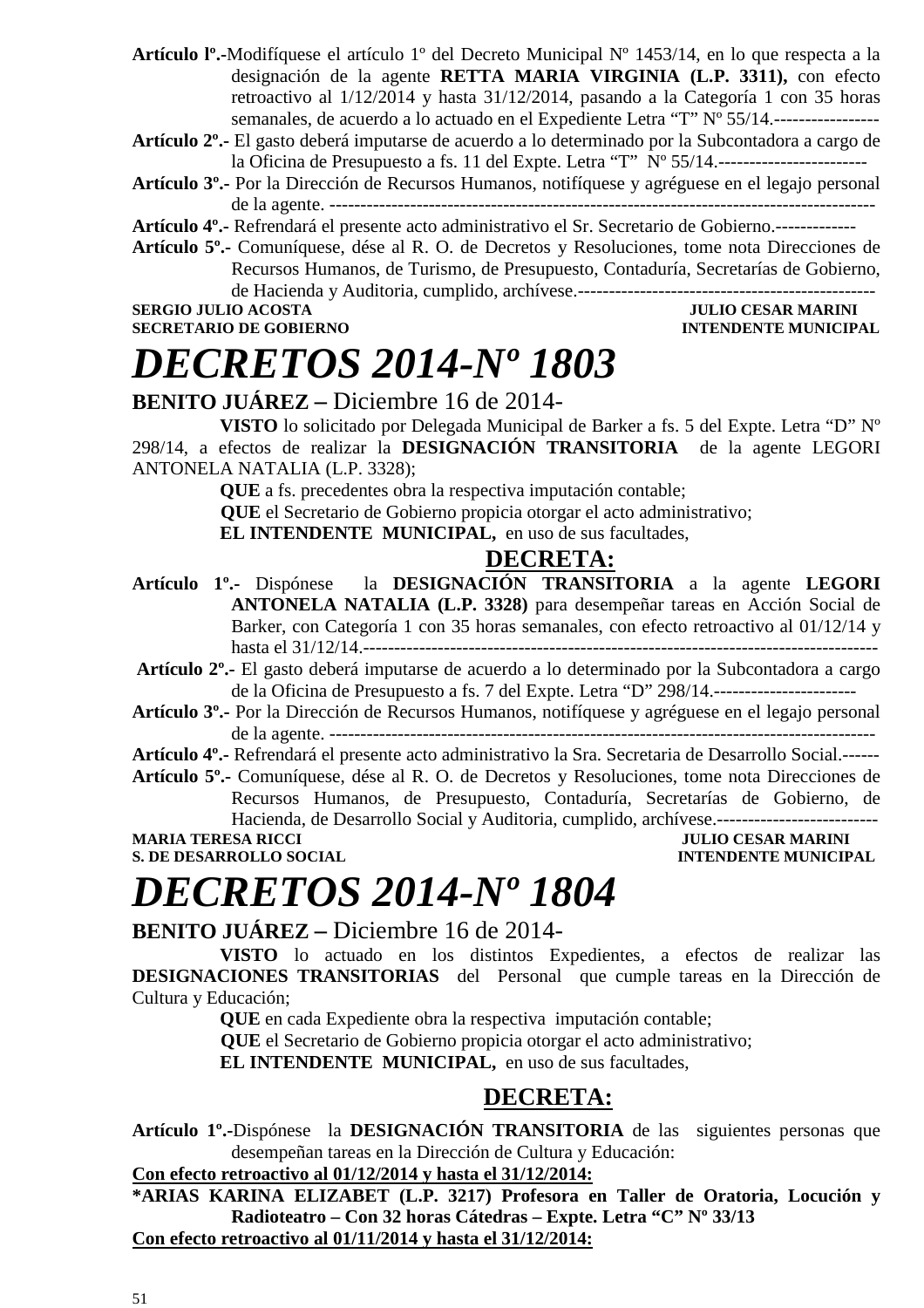**\*MOREY FLORENCIA (L.P. 3330) Tareas de Artes Visuales y Teatro en distintas áreas Municipales – Con 20 horas Cátedras – Expte. Letra "C" Nº 83/14** 

**\*MADRID MATIAS OSCAR (L.P. 3329) Tareas de Artes Visuales y Teatro en distintas áreas Municipales – Con 20 horas Cátedras - Expte. Letra "C" Nº 84/14** 

- **Artículo 5º.-**El gasto deberá imputarse de acuerdo a lo determinado por la Subcontadora a cargo de la Oficina de Presupuesto en cada Expediente.------------------------------------------------
- **Artículo 6º.-**Por la Dirección de Recursos Humanos, notifíquese y agréguese en los legajos personales de los agentes.-------------------------------------------------------------------------

**Artículo 7º.-**Refrendará el presente acto administrativo el Sr. Secretario de Gobierno.-------------

**Artículo 8º.-**Comuníquese, dése al R. O. de Decretos y Resoluciones, tome nota Dirección de Recursos Humanos, Turismo, Delegación Barker, Contaduría, Secretarías de Gobierno y Hacienda, Dirección de Cultura y Educación y Dirección de Presupuesto, cumplido, archívese.--------------------------------------------------------------------------------------------

**SECRETARIO DE GOBIERNO INTENDENTE MUNICIPAL** 

### **JULIO CESAR MARINI**

### *DECRETOS 2014-Nº 1805*

**BENITO JUÁREZ –** Diciembre 16 de 2014.-

**VISTO** lo solicitado por el Sr. Director General de Servicios en los distintos Expedientes a efectos de realizar las **DESIGNACIONES TRANSITORIAS** del Personal que cumple tareas en el área a su cargo;

**QUE** en cada Expediente obra la respectiva imputación contable;

 **QUE** el Secretario de Gobierno dispone dictar el presente acto administrativo;

**EL INTENDENTE MUNICIPAL,** en uso de sus facultades,

### **DECRETA:**

**Artículo 1º.-** Dispónese la **DESIGNACIÓN TRANSITORIA** de los agentes que se detallan a continuación los cuales desempeñan tareas dependientes de la Dirección General de Servicios:

**A partir del 01/12/14 y hasta el 31/12/14:**

**\*DEL BIAGGIO GASTON (L.P. 3227) Cat. 1 con 35hs. sem. – Barrido y Limpieza- Expte. Letra "S" Nº 27/13** 

**A partir del 18/11/14 y hasta el 31/12/14:**

- **\*BURGOS FEDERICO MARTIN (L.P. 3331) Cat. 1 con 35hs. sem. Barrido y Limpieza Expte. Letra "S" Nº 81/14**
- **Artículo 2º.-** El gasto deberá imputarse de acuerdo a lo determinado por la Subcontadora a cargo de la Oficina de Presupuesto en cada expediente.------------------------------------------------
- **Artículo 3º.-** Por la Dirección de Recursos Humanos, notifíquese y agréguese a los legajos personales de los agentes.-------------------------------------------------------------------------
- **Artículo 4º.-** Refrendará el presente acto administrativo el Sr. Secretario de Infraestructura, Vivienda y Servicios Públicos.-------------------------------------------------------------------
- **Artículo 5º.-** Comuníquese, dése al R. O. de Decretos y Resoluciones, tome nota Recursos Humanos, Contaduría, Secretarías de Gobierno, de Infraestructura, Vivienda y Servicios Públicos, de Hacienda, Auditoría, Direcciones de Presupuesto y de Servicios, cumplido, archívese.-------------------------------------------------------------------

**S. DE INF., VIV., Y SERV. PUBLICOS** 

### **DIEGO ROSSETTI JULIO CESAR MARINI**

### *DECRETOS 2014-Nº 1806*

**BENITO JUÁREZ –** Diciembre 16 de 2014 **–** 

**VISTO** lo solicitado por la Secretaria de Salud en los distintos Expedientes a efectos de realizar las **DESIGNACIONES TRANSITORIAS** del Personal que cumple tareas dependiendo de la mencionada Secretaría;

**QUE** en cada Expediente obra la respectiva imputación contable;  **QUE** el Secretario de Gobierno propicia otorgar el acto administrativo; **EL INTENDENTE MUNICIPAL,** en uso de sus facultades,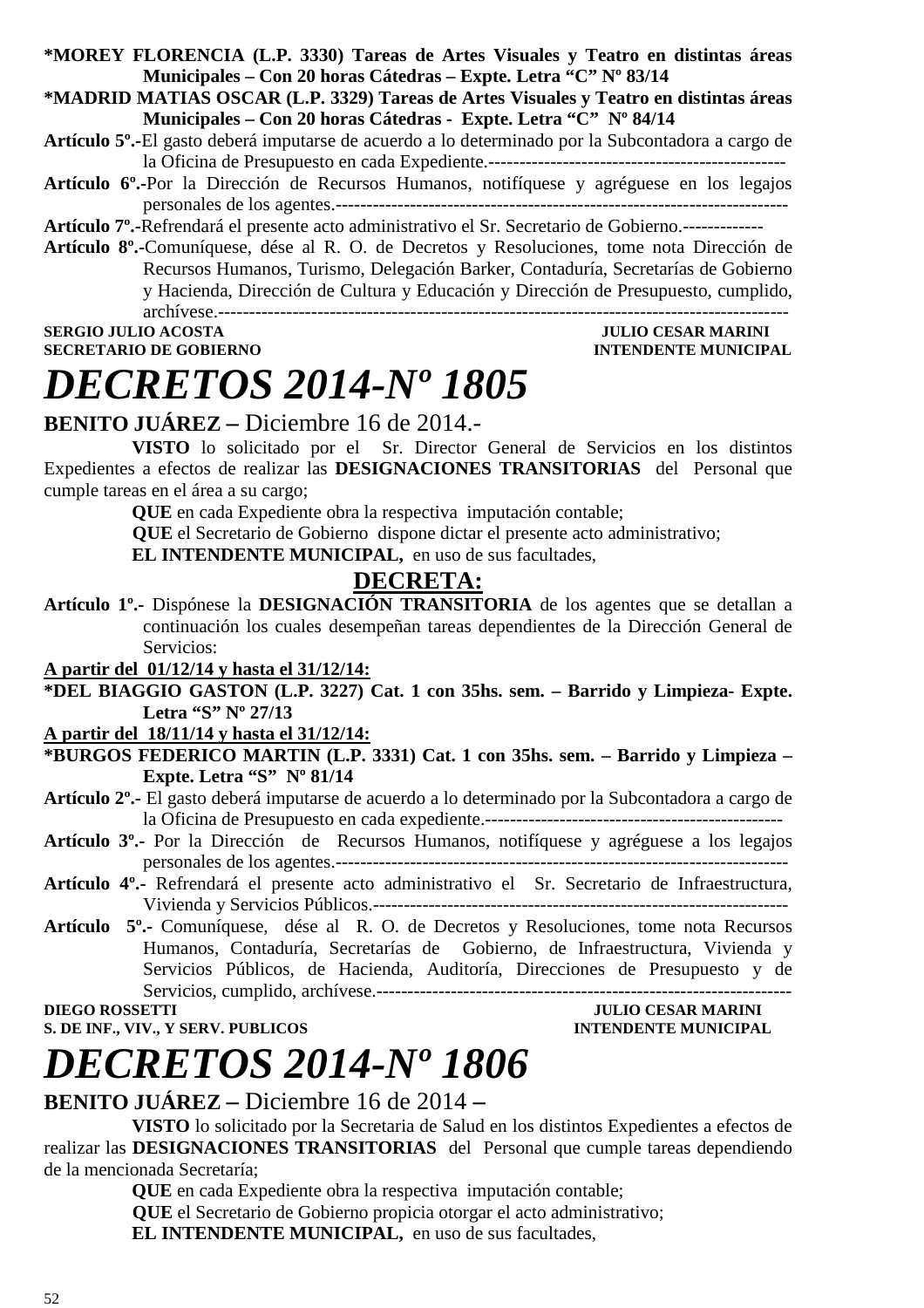### **DECRETA:**

**Artículo 1º.-** Dispónese la **DESIGNACIÓN TRANSITORIA** de los siguientes agentes que se desempeñan en las distintas áreas Municipales:

**Con efecto retroactivo al 1/11/14 y hasta el 31/12/14:**

\* **VERDE CINTIA (L.P. 3248) Cat. 1 con 48 hs. sem. –Hogar de Ancianos- Expte. Letra "S" Nº 54/13** 

\* **RAMOS LUCIANA (L.P. 3320) Cat. 1 con 35 hs. sem. – Bromatología -Expte Letra "S" Nº 70/14** 

- **Artículo 2º.-** El gasto deberá imputarse de acuerdo a lo informado por la Subcontadora a cargo de la Oficina de Presupuesto en cada Expediente.------------------------------------------------
- **Artículo 3º.-** Por la Dirección de Recursos Humanos, notifíquese y archívese en los legajos personales de las agentes.-------------------------------------------------------------------------

**Artículo 4º.-** Refrendará el presente acto administrativo la Sra. Secretaria de Salud.---------------

**Artículo 5º.-** Comuníquese, dése al R. O. de Decretos y Resoluciones, tome nota Recursos Humanos, Contaduría, Hogar de Ancianos, Secretarías de Gobierno, de Salud, de Hacienda, Dirección de Presupuesto y Auditoria, cumplido, archívese.----------------

**MARIA ELISA TIMPANARO JULIO CESAR MARINI** 

**SECRETARIA DE SALUD INTENDENTE MUNICIPAL** 

### *DECRETOS 2014-Nº 1807*

### **BENITO JUÁREZ –** Diciembre 16 de 2014.-

**VISTO** lo solicitado por el Secretario de Infraestructura, Vivienda y Servicios Públicos en los distintos Expedientes a efectos de realizar las **DESIGNACIONES TRANSITORIAS** del Personal que cumple tareas en las distintas áreas de la Secretaría mencionada;

 **QUE** en cada Expediente obra la respectiva imputación contable;

 **QUE** el Secretario de Gobierno dispone dictar el presente acto administrativo;

**EL INTENDENTE MUNICIPAL,** en uso de sus facultades,

### **DECRETA:**

**Artículo 1º.-** Dispónese la **DESIGNACIÓN TRANSITORIA** de los agentes que se detallan a continuación los cuales se desempeñan en distintas áreas de la Secretaría de Infraestructura, Vivienda y Servicios Públicos:

#### **Con efecto retroactivo al 1/12/2014 y hasta 31/12/2014:**

**PARENTE JUAN PABLO (L.P. 3302) Cat. 1 con 35 hs. sem. – Planta de Residuos Sólidos Urbanos – Expte. Letra "O" Nº 59/14** 

**ELIZABE CRISTIAN LEONARDO MARIO (L.P. 3133) Cat. 1 con 35 hs. sem. – Pavimentación Urbana – Expte. Letra "O" Nº 106/11** 

**MARINI MARIO EZEQUIEL (L.P. 3206) Cat. 1 con 35 hs. sem. - Fabricación de block y tubos – Expte. Letra "O" Nº 31/13** 

- **Artículo 2º.-** El gasto deberá imputarse de acuerdo a lo determinado por la Subcontadora a cargo de la Oficina de Presupuesto, en cada expediente.------------------------------------------------
- **Artículo 3º.-** Por la Dirección de Recursos Humanos, notifíquese y agréguese a los legajos personales de los agentes.-------------------------------------------------------------------------
- **Artículo 4º.-** Refrendará el presente acto administrativo el Sr. Secretario de Infraestructura, Vivienda y Servicios Públicos.-------------------------------------------------------------------

**Artículo 5º.-** Comuníquese, dése al R. O. de Decretos y Resoluciones, tome nota Recursos Humanos, Contaduría, Secretarías de Gobierno, de Infraestructura, Vivienda y Servicios Públicos, de Hacienda, Dirección de Presupuesto y Auditoria, cumplido, archívese.--------------------------------------------------------------------------------------------

**S. DE INF., VIV., Y SERV. PUBLICOS INTENDENTE MUNICIPAL**

**DIEGO ROSSETTI JULIO CESAR MARINI** 

*DECRETOS 2014-Nº 1808*

**BENITO JUÁREZ**- Diciembre 17 de 2014-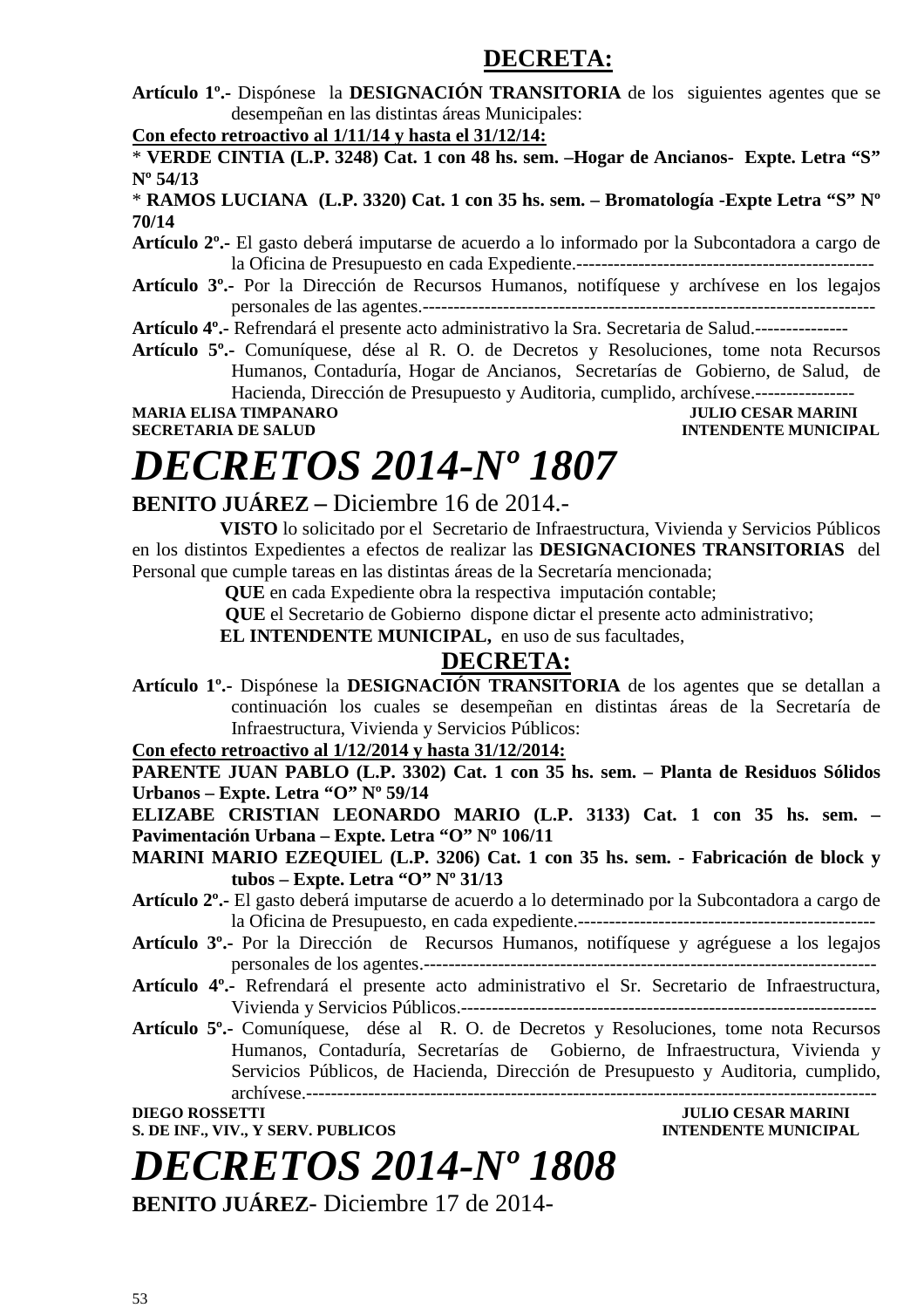**VISTO** que por Resolución Nº 541/14 se otorgó LICENCIA ANUAL REGLAMENTARIA al Delegado Municipal del Paraje "El Luchador" Sr. OLLEARO WALTER MARIO (L.P. 2421);

 **QUE** resulta necesario que el mencionado sea reemplazado;

 **QUE** el Secretario de Gobierno dispone dictar el presente acto administrativo;

**EL INTENDENTE MUNICIPAL,** en uso de sus facultades,

### **DECRETA:**

**Artículo lº.-**Confírmese que desde el 09/12/14 y hasta el 15/12/14, período de LICENCIA ANUAL REGLAMENTARIA, otorgada al Delegado Municipal del Paraje "El Luchador" Sr. WALTER MARIO OLLEARO (L.P. 2421), correspondiente a L.A.R. 2012, asume sus funciones en carácter de reemplazo la agente ECHEVERRÍA MIRTA S. (L.P. 2957).------------------------------------------------------------------------------------------------

**Artículo 2º.-**Por la Dirección de Recursos Humanos notifíquese al interesado y agréguese al legajo personal de la agente.------------------------------------------------------------------------------

**Artículo 3º.-**Refrendará el presente acto administrativo el Sr. Secretario de Gobierno.-------------

**Artículo 4º.-** Comuníquese, dése al R. O. De Decretos y Resoluciones, tome nota Recursos Humanos, Presupuesto, Secretarías de Gobierno, Hacienda y Auditoría, cumplido, archívese.--------------------------------------------------------------------------------------------

**SERGIO JULIO ACOSTA JULIO ACOSTA JULIO CESAR MARINI SECRETARIO DE GOBIERNO INTENDENTE MUNICIPAL** 

# *DECRETOS 2014-Nº 1809*

### **BENITO JUÁREZ** – Diciembre 17 de 2014 -

 **VISTO** lo actuado en Expte. Letra "D" Nº 26/14 por el cual la Delegada Municipal de Barker eleva nota (fs. 100) solicitando **SUBSIDIO** destinado a personas indigentes para el mantenimiento de su grupo familiar;

 **QUE** a fojas 104 Contaduría realiza la respectiva reserva preventiva del gasto;  **QUE** el Secretario de Gobierno dispone dictar el presente acto administrativo;  **EL INTENDENTE MUNICIPAL**, en uso de sus facultades,

### **DECRETA:**

- **Artículo 1º.-** Abonar **SUBSIDIO A INDIGENTES** por la suma total de pesos dieciocho mil doscientos (\$ 18.200,00) según lo solicitado por la Delegada Municipal de Barker destinado a personas indigentes para el mantenimiento de su grupo familiar, de acuerdo a lo actuado en Expediente Letra "D" Nº 26/14.-------------------------------------
- **Artículo 2º.-** El gasto será imputado según lo informado por Contaduría a fs. precedentes.--------
- **Artículo 3º.-** Refrendará el presente acto administrativo la Sra. Secretaria de Desarrollo Social.---
- **Artículo 4º.-** Comuníquese, dése al R. O. de Decretos y Resoluciones, tome nota Contaduría, Tesorería, Auditoria, Dirección de Presupuesto, Secretarías de Desarrollo Social, de

Gobierno, de Hacienda, Delegación Barker y Auditoría, cumplido, archívese.------------<br>MARIA TERESA RICCI

**S. DE DESARROLLO SOCIAL DESPETTE MUNICIPAL AND SOCIAL DESARROLLO SOCIAL DESARROLLO SOCIAL DESARROLLO SOCIAL DESARROLLO SOCIAL DESARROLLO SOCIAL DE SOCIAL DE SOCIAL DE SOCIAL DE SOCIAL DE SOCIAL DE SOCIAL DE SOCIAL DE SOCI** 

**MULIO CESAR MARINI** 

## *DECRETOS 2014-Nº1810*

### **BENITO JUAREZ –** Diciembre 17 de 2014**-**

**VISTO** lo actuado en el Expediente Letra "D" Nº 30/14 2º cuerpo por el cual la Sra. Secretaria de Desarrollo Social a fojas 416 solicita SUBSIDIO a personas indigentes destinado al pago de luz;

**QUE** a fojas precedentes Contaduría realiza la respectiva reserva preventiva del gasto;

**QUE** el Secretario de Gobierno dispone dictar el presente acto administrativo de subsidio;

 **EL INTENDENTE MUNICIPAL,** en uso de sus facultades,

#### **DECRETA**: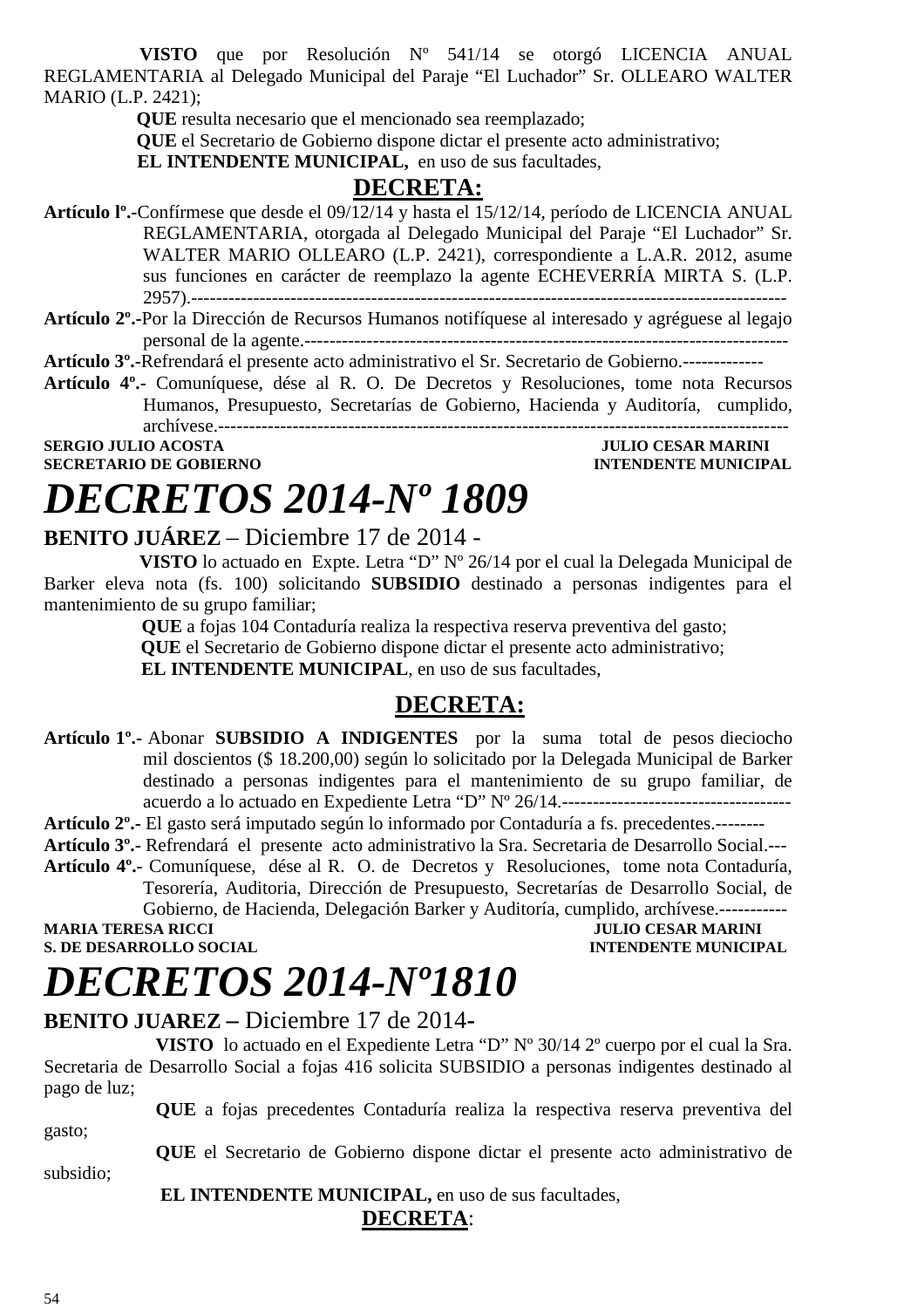**Artículo 1º.-** Abonar SUBSIDIO A INDIGENTES según nomina de beneficiarios, confeccionada y conformada por la Secretaría de Desarrollo Social, por un monto total de pesos diez mil doscientos cincuenta y ocho con cuarenta y siete centavos (\$10.258,47) de acuerdo a lo actuado en el Expte. Letra "D" Nº 30/14 2º cuerpo.------------------------------------

**Artículo 2º.-** El gasto será imputado según lo informado por Contaduría a fs. precedentes.----

**Artículo 3º.-** Refrendará el presente acto administrativo la Sra. Secretaria de Desarrollo Social.----

**Artículo 4º.-** Comuníquese, desde la R. O. de Decretos y Resoluciones, tome nota, Contaduría, Tesorería, Presupuesto, Secretarías de Desarrollo Social, de Gobierno, de Hacienda y

Auditoria, cumplido, archívese-------------------------------------------------------------------

**MARIA TERESA RICCI SULLO CESAR MARINI S. DE DESARROLLO SOCIAL SULLO CESAR MARINI DESARROLLO SOCIAL S. DE DESARROLLO SOCIAL** 

### *DECRETOS 2014-Nº 1811*

#### **BENITO JUÁREZ –** Diciembre 17 de 2014-

**VISTO** que conforme las previsiones de la Oza. Mpal. N° 4854/14, el **"FONDO MUNICIPAL PARA EMERGENCIAS DE SALUD" (FO.MU.ES.)** se encuentra facultado para solucionar económicamente enfermedades cuya gravedad requiere derivación médica debido al alto riesgo en la salud;

**QUE** la Secretaría de Gobierno dispone dictar el presente acto administrativo;

**EL INTENDENTE MUNICIPAL**, en uso de sus facultades,

#### **DECRETA:**

**Artículo 1º.-** Dispónese que el **"FONDO MUNICIPAL PARA EMERGENCIAS ESPECIALES DE SALUD" (FO.MU.ES),** efectúe pagos en el marco de la Oza. Mpal. N° 4854/14, a la persona que se indica a continuación, cuya historia clínicas obra en el Expediente:

**MARQUEZ CARLOS Expte. Letra "F" Nº 72/14** 

**Subsidio \$2.300 (fs. 7)** 

**Artículo 2º.-** Refrendará el presente acto administrativo la Sra. Secretaria de Desarrollo Social.--- **Artículo 3º.-** Comuníquese, dése al R. O. de Decretos y Resoluciones, tome nota Contaduría, Tesorería, Direcciones de Recursos Humanos, de Recaudación, Secretarías de Desarrollo Social, de Gobierno, de Hacienda, Subdirección de Tasas, FO.MU.ES. y Auditoria, cumplido, archívese.------------------------------------------------------------------

**S. DE DESARROLLO SOCIAL DESPESSION INTENDENTE MUNICIPAL** 

### **JULIO CESAR MARINI**

### *DECRETOS 2014-Nº 1812*

### **BENITO JUÁREZ**- Diciembre 17 de 2014 **-**

**VISTO** lo actuado en el Expediente Letra "O" Nº 130/14 y el Decreto Nº 1756/14 por el que se llamó a Licitación Privada Nº 65/14 para la provisión de mano de obra y materiales para la obra Pavimentación de calle Alte. Brown entre calle Sargento Cabral y Avenida Urquiza;

**QUE** a fojas 121 obra informe del Jefe de Compras;

**QUE** a fojas 122, obra despacho favorable del Secretario de Infraestructura, Vivienda y Servicios Públicos sugiriendo la adjudicación para la provisión de mano de obra y materiales para la obra Pavimentación de calle Brown entre calle Sargento Cabral y Avenida Urquiza, a la firma "Bruno Construcciones S.A.";

**QUE** a fojas 123 obra despacho favorable de la Contadora Municipal y a fojas 124 el Secretario de Hacienda sugiere el dictado del acto administrativo correspondiente;

**QUE** el Secretario de Gobierno dispone dictar acto administrativo;

**EL INTENDENTE MUNICIPAL,** en uso de sus facultades,

### **DECRETA:**

**Artículo lº.-**Apruébese lo actuado en la LICITACION PRIVADA Nº 65/14.--------------------------

**Artículo 2º.-** Adjudíquese al proveedor "Bruno Construcciones S.A." la provisión de mano de obra y materiales para la obra Pavimentación de calle Alte. Brown entre calle Sargento Cabral y Avenida Urquiza, por un monto total de pesos seiscientos noventa y seis mil novecientos quince con ochenta y cinco centavos.--------------------------------------------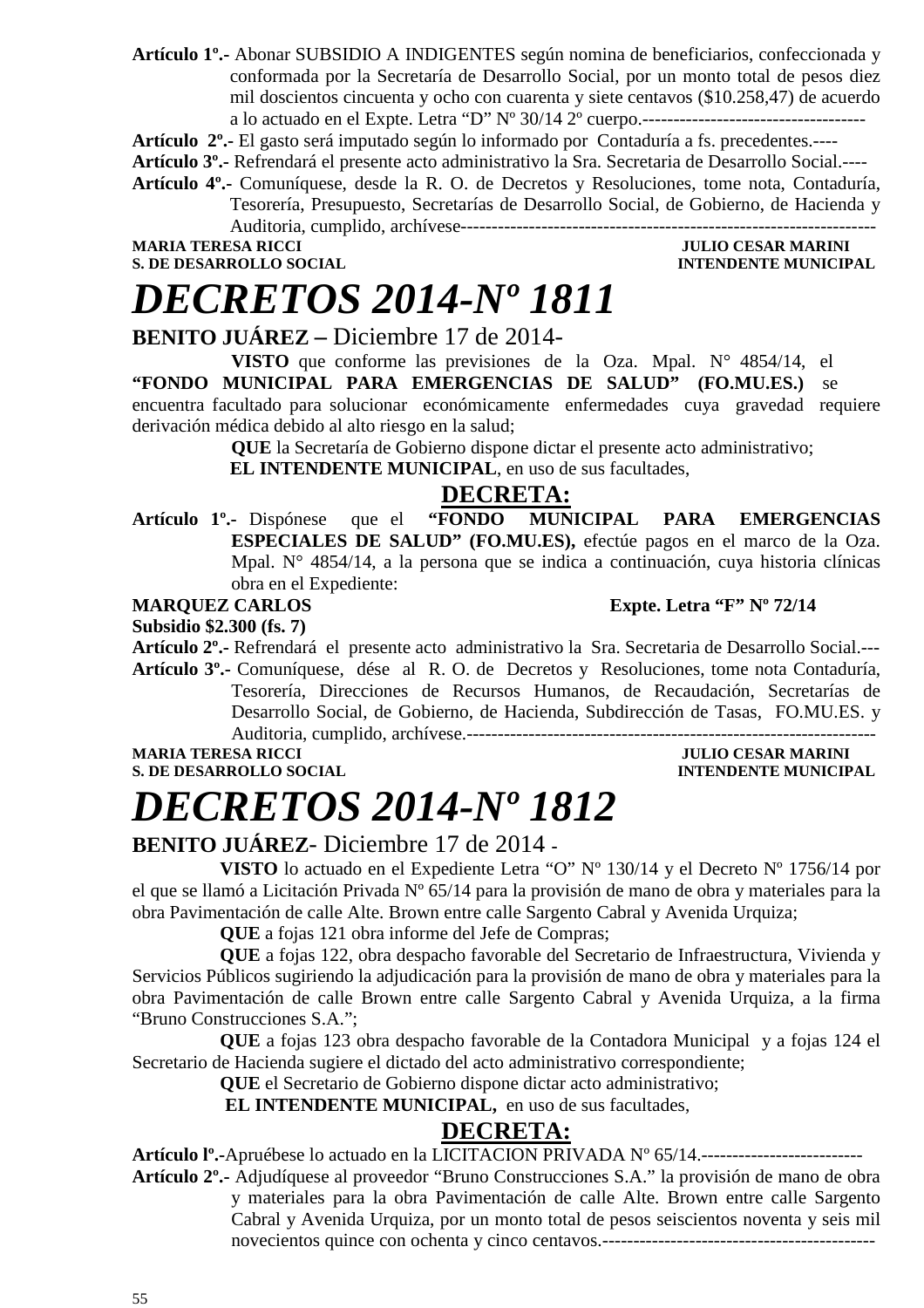**Artículo 3º.-** Notifíquese**.-----------------------------------------------------------------------------------------** 

**Artículo 4º.-** Refrendará el presente acto administrativo el Sr. Secretario de Infraestructura, Vivienda y Servicios Públicos.-------------------------------------------------------------------

**Artículo 5º.-** Comuníquese, dése al R. O. De Decretos y Resoluciones, tome nota Secretarías de Gobierno, de Infraestructura, Vivienda y Servicios Públicos, de Hacienda, Presupuesto, Contaduría, Compras y Auditoria, cumplido, archívese.----------------------

**S. DE INF., VIV., Y SERV. PUBLICOS** 

**DIEGO ROSSETTI JULIO CESAR MARINI** 

### *DECRETOS 2014-Nº 1813*

### **BENITO JUÁREZ**- Diciembre 17 de 2014 **-**

**VISTO** lo actuado en el Expediente Letra "O" Nº 131/14 y el Decreto Nº 1755/14 por el que se llamó a Licitación Privada Nº 64/14 para la provisión de mano de obra y materiales para la obra Pavimentación de calle Alte. Brown entre Avenida Alberdi y calle Sargento Cabral;

**QUE** a fojas 121 obra informe del Jefe de Compras;

**QUE** a fojas 122, obra despacho favorable del Secretario de Infraestructura, Vivienda y Servicios Públicos sugiriendo la adjudicación para la provisión de mano de obra y materiales para la obra Pavimentación de calle Alte. Brown entre Avenida Alberdi y calle Sargento Cabral, a la firma "Bruno Construcciones S.A.";

**QUE** a fojas 123 obra despacho favorable de la Contadora Municipal y a fojas 124 el Secretario de Hacienda sugiere el dictado del acto administrativo correspondiente;

**QUE** el Secretario de Gobierno dispone dictar acto administrativo;

**EL INTENDENTE MUNICIPAL,** en uso de sus facultades,

### **DECRETA:**

**Artículo lº.-**Apruébese lo actuado en la LICITACION PRIVADA Nº 64/14.--------------------------

- **Artículo 2º.-**Adjudíquese al proveedor "Bruno Construcciones S.A." la provisión de mano de obra y materiales para la obra Pavimentación de calle Alte. Brown entre Avenida Alberdi y calle Sargento Cabral, por un monto total de pesos seiscientos noventa y seis mil novecientos quince con ochenta y cinco centavos (\$696.915,85).---------------------------
- **Artículo 3º.-**Notifíquese**.------------------------------------------------------------------------------------------**
- **Artículo 4º.-**Refrendará el presente acto administrativo el Sr. Secretario de Infraestructura, Vivienda y Servicios Públicos.-------------------------------------------------------------------
- **Artículo 5º.-**Comuníquese, dése al R. O. De Decretos y Resoluciones, tome nota Secretarías de Gobierno, de Infraestructura, Vivienda y Servicios Públicos, de Hacienda, Presupuesto, Contaduría, Compras y Auditoria, cumplido, archívese.---------------------

**DIEGO ROSSETTI DIEGO ROSSETTI DIEGO POSSETTI DIEGO ROSSETTI DIEGO POSSETTI DIEGO POSSETTI DIEGO POSSETTI DIEGO POSSETTI DIE SULLE DIE SULLE DIE SULLE DIE SULLE DIE SULLE DIE SULLE DIE SULLE DIE SULLE DIE SULLE DIE SULLE D S. DE INF., VIV., Y SERV. PUBLICOS INTENDENTE MUNICIPAL** 

### *DECRETOS 2014-Nº 1814*

**BENITO JUÁREZ** – Diciembre 18 de 2014 -

**VISTO** lo actuado en Expte. Letra "C" Nº 185/12, por el que el **"CENTRO DE JUBILADOS Y PENSIONADOS DE BARKER Y VILLA CACIQUE"** (fs. 33) solicita Subsidio con destino a solventar gastos de mantenimiento edilicio de la Institución,

**QUE** a fs. 36 Contaduría efectúa la respectiva reserva preventiva del gasto; mientras que a fs. 37 la Secretaría de Gobierno dispone dictar el presente acto administrativo;

**EL INTENDENTE MUNICIPAL,** en uso de sus facultades,

### **DECRETA:**

**Artículo lº.-** Otórgase **SUBSIDIO** al **"CENTRO DE JUBILADOS Y PENSIONADOS DE BARKER Y VILLA CACIQUE"** por la suma de **Pesos CINCO MIL (\$ 5.000.00)** destinado a solventar gastos de mantenimiento edilicio de la institución. El mismo deberá ser rendido oportunamente mediante "Balance de Inversión".------------- **Artículo 2º.-** El gasto será imputado según lo informado por Contaduría a fs. precedente.--------

 **Artículo 3º.-**Tesorería, previo a hacer efectivo el Subsidio del Art. 1°, deberá verificar el cumplimiento del Art. 132 del Reglamento de Contabilidad.-------------------------------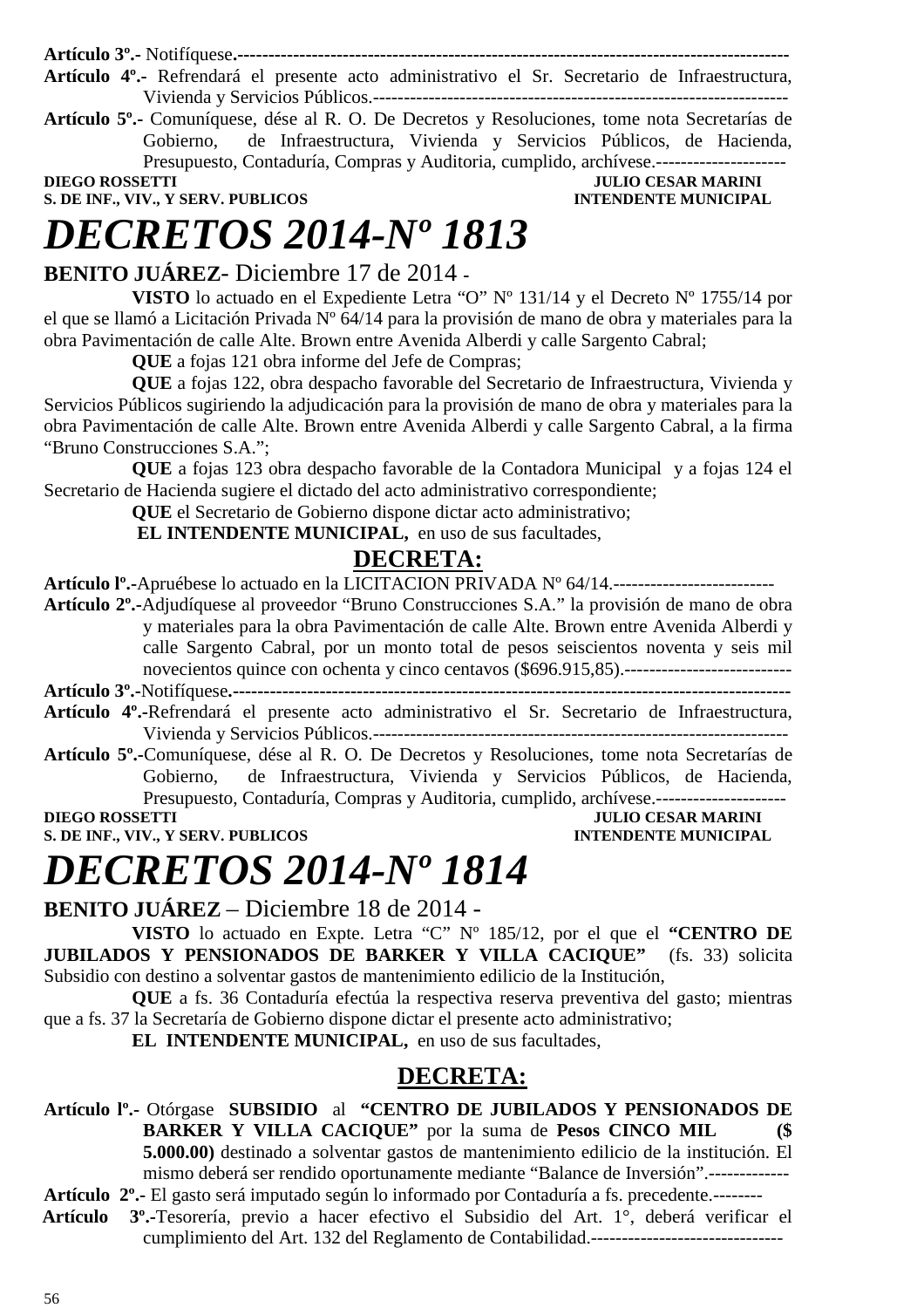**Artículo 4º**.-Refrendará el presente acto administrativo el Sr. Secretario de Gobierno.------------- **Artículo 5º.-**Comuníquese, dése al R.O. De Decretos y Resoluciones, tome nota Contaduría,

Tesorería, Secretarías de Gobierno, de Hacienda y Auditoria cumplido, archívese.----- **JULIO CESAR MARINI** 

**SECRETARIO DE GOBIERNO INTENDENTE MUNICIPAL** 

# *DECRETOS 2014-Nº 1815*

**BENITO JUÁREZ** – Diciembre 18 de 2014 -

**VISTO** lo actuado en Expte. Letra "G" Nº 157/2014, por el que el **"CLUB SPORTIVO LOPEZ"** (fs. 2) solicita Subsidio con destino a solventar gastos de traslado para concurrir a la 2ª edición de la copa regional de fútbol Amateur, a realizarse en la ciudad de Necochea,

 **QUE** a fs. 5 Contaduría efectúa la respectiva reserva preventiva del gasto; mientras que a fs. 6 la Secretaría de Gobierno dispone dictar el presente acto administrativo;

**EL INTENDENTE MUNICIPAL,** en uso de sus facultades,

### **DECRETA:**

**Artículo lº.-** Otórgase **SUBSIDIO** al **"CLUB SPORTIVO LOPEZ"** por la suma de **Pesos UN MIL (\$ 1.000.00)** destinado a solventar gastos traslado para concurrir a la 2ª edición de la copa regional de fútbol Amateur, a realizarse en la ciudad de Necochea. El mismo deberá ser rendido oportunamente mediante "Balance de Inversión".-----------

**Artículo 2º.-** El gasto será imputado según lo informado por Contaduría a fs. precedente.--------

 **Artículo 3º.-** Tesorería, previo a hacer efectivo el Subsidio del Art. 1°, deberá verificar el cumplimiento del Art. 132 del Reglamento de Contabilidad.-------------------------------

**Artículo 4º**.- Refrendará el presente acto administrativo el Sr. Secretario de Gobierno.-------------

**Artículo 5º.-** Comuníquese, dése al R.O. De Decretos y Resoluciones, tome nota Contaduría,

Tesorería, Secretarías de Gobierno, de Hacienda y Auditoria cumplido, archívese.----- **SERGIO JULIO ACOSTA DE CONSUMERED DE CONSUMERED ANOTHER SECRETARIO DE GOBIERNO DE SOBRETARIO DE SOBRETARIO DE SOBRETARIO DE SOBRETARIO DE SOBRETARIO DE SOBRETARIO DE SOBRETARIO DE SOBRETARIO DE SOBRETARIO DE SOBRETARIO DE SECRETARIO DE GOBIERNO** 

### *DECRETOS 2014-Nº 1816*

### **BENITO JUÁREZ** – Diciembre 18 de 2014-

 **VISTO** que por Resolución Nº 540/14 se otorgó LICENCIA POR ENFERMEDAD a la agente SOTELO MÓNICA LILIAN (L.P. 828);

**QUE** resulta necesario que la mencionada sea reemplazada;

**QUE** el Secretario de Gobierno dispone dictar el presente acto administrativo;

**EL INTENDENTE MUNICIPAL,** en uso de sus facultades,

### **DECRETA:**

- **Artículo lº.-** Confírmese que durante la LICENCIA POR ENFERMEDAD a la agente SOTELO MÓNICA LILIAN (L.P. 828), desde el día 17/12/2014 y hasta 15/01/2015, asume sus funciones en carácter de reemplazo la agente ELIZALDE CARLA (L.P. 3160).--------
- **Artículo 2º.-** Por la Dirección de Recursos Humanos notifíquese a la interesada y agréguese al legajo personal de la agente.----------------------------------------------------------------------

**Artículo 3º.-** Refrendará el presente acto administrativo el Sr. Secretario de Gobierno.-------------

**Artículo 4º.-** Comuníquese, dése al R. O. De Decretos y Resoluciones, tome nota Recursos Humanos, Secretarías de Gobierno, de Hacienda, , Dirección de Presupuesto, Contaduría, Asesoria Legal y Auditoria, cumplido, archívese.------------------------------

**SERGIO JULIO ACOSTA JULIO CESAR MARINI** 

**INTENDENTE MUNICIPAL** 

# *DECRETOS 2014-Nº 1817*

**BENITO JUÁREZ** – Diciembre 18 de 2014 –

**VISTO** que el H.C.D. eleva al Departamento Ejecutivo las **ORDENANZAS MUNICIPALES** sancionadas en la Sesión Extraordinaria que se llevó a cabo el día **11 de Diciembre de 2014** para su respectiva promulgación,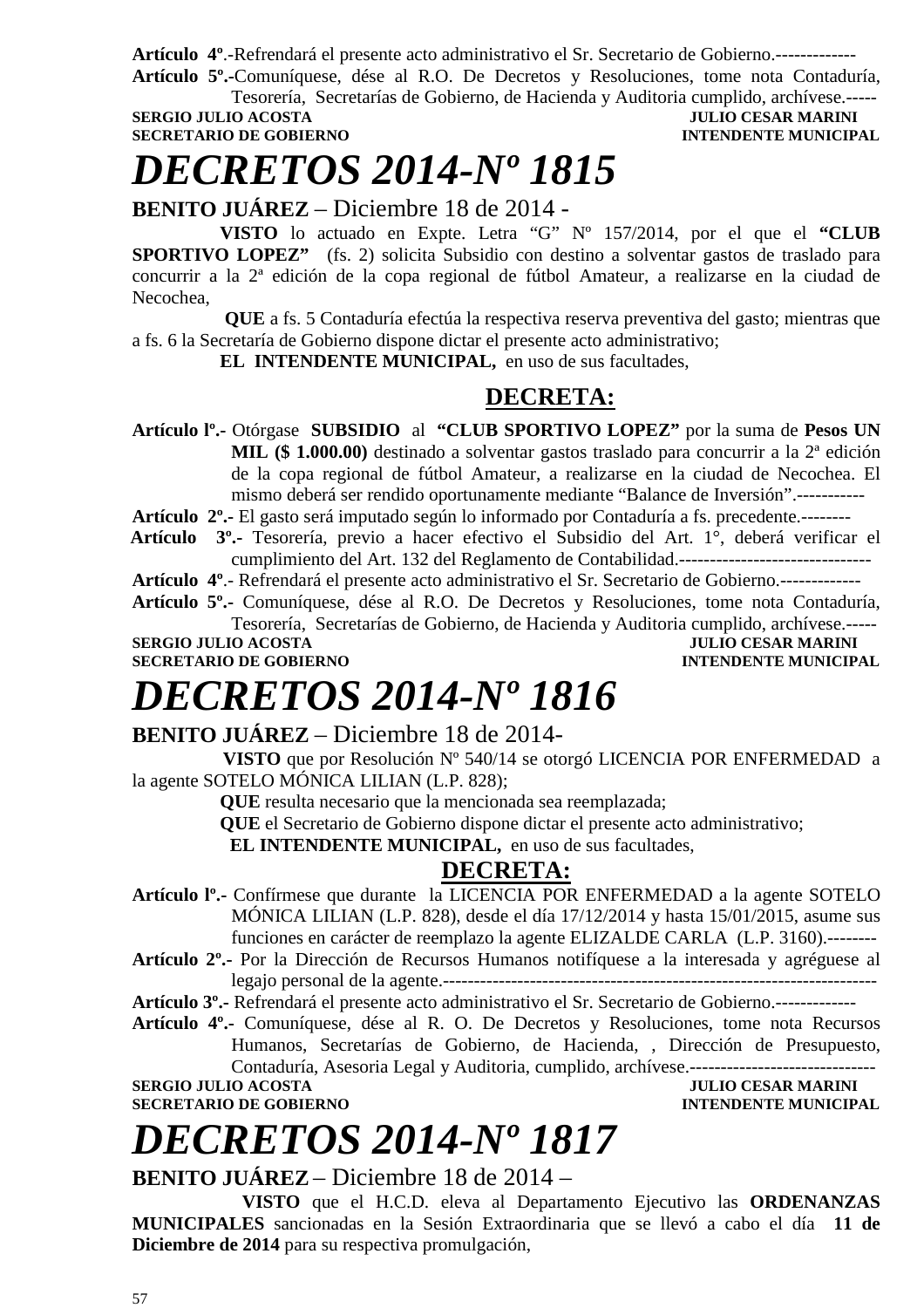**EL INTENDENTE MUNICIPAL**, en uso de sus facultades,

#### **DECRETA:**

**Artículo1º.-** Quedan **PROMULGADAS** por el presente acto administrativo las **ORDENANZAS MUNICIPALES** que se indican a continuación, que fueran sancionadas por el Honorable Concejo Deliberante en la Sesión Extraordinaria del día **11 de Diciembre del año 2014:** 

 **OZA. 4911/2014**- Expte Letra "R" Nº 68/14 ORDENANZA FISCAL DEFINITIVA.-

- **OZA**. **4912/2014** Expediente Letra "R" Nº 68/14 ORDENANZA IMPOSITIVA DEFINITIVA.-
- **OZA**. **4913/2014** Expte. Letra "G" Nº 125/14 AUTORIZASE AL DEPARTAMENTO EJECUTIVO A SUSCRIBIR CONTRATO CON LA SEÑORA LIDIA VIEYTES.-
- **OZA. 4914/2014-** Expte. Letra "E" Nº 74/13 CONVALIDESE EL CONTRATO REGISTRADO BAJO EL NUMERO 11/2014 DEL REGISTRO DE CONTRATOS DEL ENTE DESCENTRALIZADO "DR. ALFREDO SAINTOUT" SUSCRIPTO DESCENTRALIZADO "DR. ALFREDO SAINTOUT" SUSCRIPTO OPORTUNAMENTE CON EL DOCTOR FERNÁNDEZ LUIS MARIANO.-
- **OZA. 4915/2014-** Expte Letra "O" Nº 27/13 AUTORIZASE AL DEPARTAMENTO EJECUTIVO A SUSCRIBIR CON EL INGENIERO LUIS H. CHAVAT CONTRATO DE ASESORAMIENTO TECNICO.-
- **OZA 4916/2014-** Expte. Letra "G" Nº 151/14 ACEPTASE LA DONACION DE UN TECLADO ORGANO POR PARTE DE LA SEÑORITA MARIA JOSE AROSTEGUI.-
- **OZA 4917/2014-** Expte. Letra "E" Nº 41/13 CONVALIDESE EL CONTRATO REGISTRADO BAJO EL NUMERO 9/2014 DEL REGISTRO DE CONTRATOS DEL ENTE DESCENTRALIZADO "DR. ALFREDO SAINTOUT" SUSCRIPTO OPORTUNAMENTE CON EL DOCTOR SANTINI PALMA FERNANDO.-
- **OZA 4918/2014-** Expte. Letra "G" Nº 104/11 AUTORIZASE AL DEPARTAMENTO EJECUTIVO A SUSCRIBIR CONTRATO CON EL SR. ALONSO HERNAN HORACIO.-
- **OZA 4919/2014-** Expte. Letra "P" 89/14 FÍJESE EN LA SUMA DE PESOS DOSCIENTOS TREINTA Y CINCO MILLONES TRESCIENTOS TREINTA Y SIETE MIL QUINIENTOS CUARENTA CON SIETE CENTAVOS (\$ 235.337.540,07) EL PRESUPUESTO GENERAL DE GASTOS Y RECURSOS DE LA ADMINISTRACIÓN MUNICIPAL PARA EL EJERCICCIO 2015.-
- **OZA 4920/2014-** Expte. Letra "P" Nº 89/14 ORDENANZA COMPLEMENTARIA DEL PRESUPUESTO 2015.-
- **OZA 4921/2014-** Expte. Letra "E" Nº 67/14 FÍJESE EN LA SUMA DE PESOS CUARENTA Y SEIS MILLONES QUINIENTOS VEINTICINCO MIL (\$ 46.525.000,00) EL PRESUPUESTO GENERAL DE GASTOS Y RECURSOS DEL ENTE DESCENTRALIZADO "DR. ALFREDO SAINTOUT", HOSPITAL "EVA PERON" PARA EL EJERCICIO 2015**.-**
- **OZA 4922/2014-** Expte. Letra "E" Nº 67/14 ORDENANZA COMPLEMENTARIA AL PRESUPUESTO 2015 DEL ENTE DESCENTRALIZADO "DR. ALFREDO SAINTOUT".-
- **OZA 4923/2014-** Expte. Letra "A" Nº 147/12 AUTORIZASE AL DEPARTAMENTO EJECUTIVO A FIRMAR CON LA AGRUPACIÓN CRIOLLA BENITO JUAREZ CONTRATO DE COMODATO.-
- **OZA 4924/2014-** Expte. Letra "O" Nº 93/14 AUTORIZASE AL DEPARTAMENTO EJECUTIVO A EXTRAER Y VENDER LAS PLANTAS DEL PREDIO DONDE SE CONSTRUIRÁ LA LAGUNA ESTABILIZADORA DE LA PLANTA DE TRATAMIENTO DE DESAGUES CLOACALES DE VILLA CACIQUE Y BARKER.-
- **OZA 4925/2014-** Expte. Letra "G" Nº 156/14 MODIFIQUESE EL ARTICULO 5º DE LA ORDENANZA MUNICIPAL Nº 2467/94 Y DEROGUESE LA ORDENANZA MUNIZIPAL 3792.-

**Artículo 2º.-** Refrendará el presente acto administrativo el Sr. Secretario de Gobierno.---------------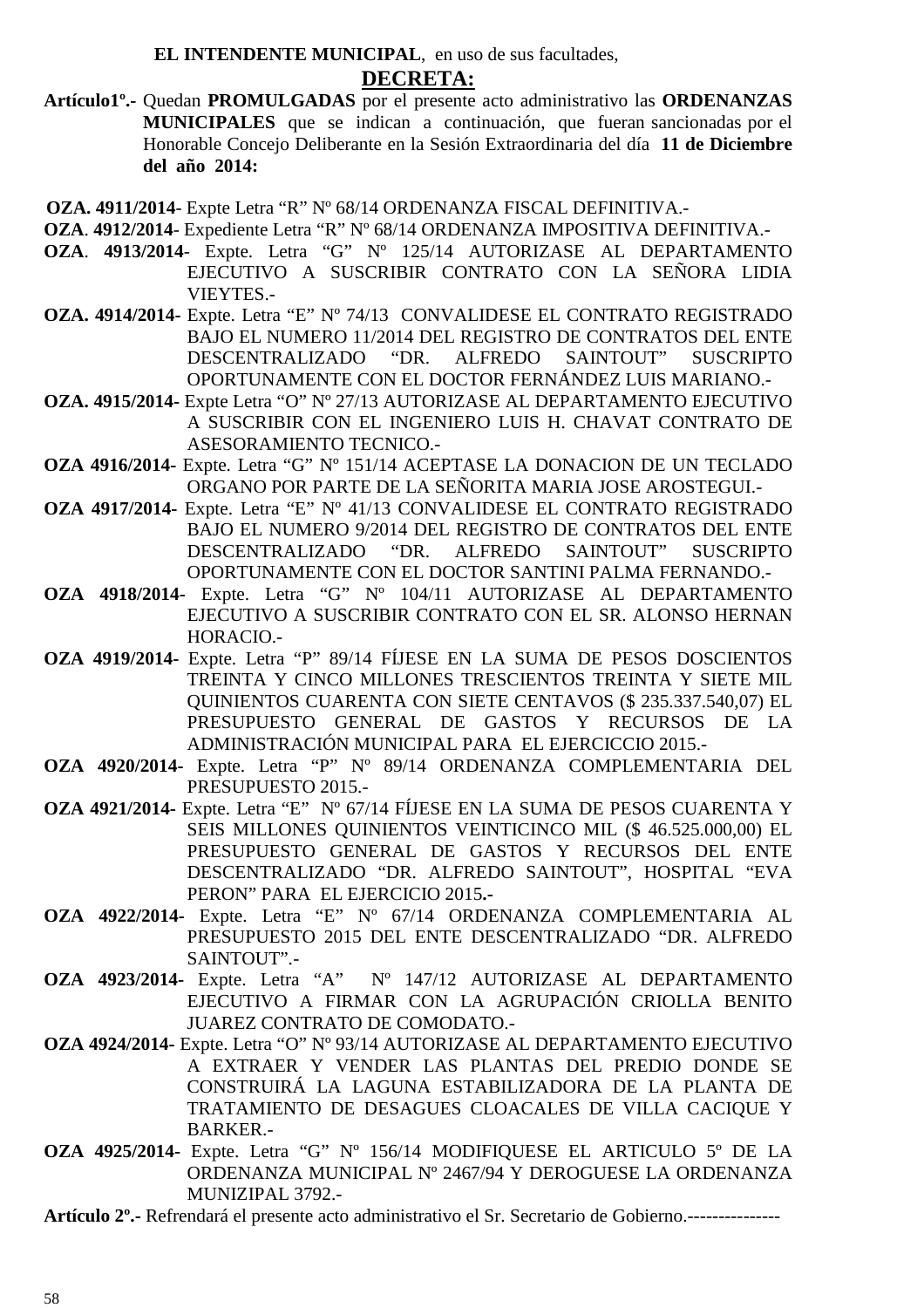**Artículo 3º.-** Comuníquese, dése al R. O. de Decretos y Resoluciones, tome nota Secretarías de Hacienda, de Gobierno, de Salud, de Desarrollo Social, de Infraestructura, Viviendas y Servicios Públicos, de Seguridad, Dirección de Recaudación, de Presupuesto, Contaduría, Oficina de Tierras, Dirección de Cultura, Asesoría Legal y Auditoria, cumplido, archívese.---------------------------------------------

**SERGIO JULIO ACOSTA DE CONSUMERED ACOSTA DE CONSUMERED ACOSTA DE CONSUMERED ACOSTA DE CONSUMERED ACOSTA DE CONSUMERED ACOSTA DE CONSUMERED ACOSTA DE CONSUMERED ACOSTA DE CONSUMERED ACOSTA DE CONSUMERED ACOSTA DE CONSUMERE SECRETARIO DE GOBIERNO** 

### *DECRETOS 2014-Nº 1818*

### **BENITO JUÁREZ – Diciembre 19 de 2014-**

**VISTO** lo actuado en el Expediente Letra "G" Nº 36/13 por el que el **CENTRO DE JUBILADOS Y PENSIONADOS "VIRGILIO A. DURAND"** (fs. 138) solicita Subsidio destinado a solventar gastos que demanda la colonia de vacaciones para adultos mayores, temporada 2015;

**QUE** a fojas 141 Contaduría efectúa la respectiva reserva preventiva del gasto; mientras que a fs. 142 la Secretaría de Gobierno dispone dictar el presente acto administrativo;

**QUE** el Secretario de Gobierno dispone dictar el presente acto administrativo de subsidio;

 **EL INTENDENTE MUNICIPAL,** en uso de sus facultades,

#### **DECRETA**:

**Artículo 1º.-** Otórguese **SUBSIDIO al CENTRO DE JUBILADOS Y PENSIONADOS "VIRGILIO A. DURAND"** por la suma de pesos DIECISIETE MIL NOVECIENTOS (\$ 17.900,00) destinado a solventar gastos que demanda la colonia de vacaciones para adultos mayores, temporada 2015. El mismo deberá ser rendido oportunamente mediante "Balance de Inversión".-------------------------------------------

**Artículo 2º.-** El gasto será imputado según lo informado por Contaduría a fs. precedentes.-----

- **Artículo 3º.-** Tesorería, previo a hacer efectivo al Subsidio del Art. 1º, deberá verificar el cumplimiento del Art. 132 del Reglamento de Contabilidad.------------------------------
- **Artículo 4º.-** Refrendará el presente acto administrativo el Sr. Secretario de Gobierno.-------------
- **Artículo 5º.-** Comuníquese, desde la R. O. de Decretos y Resoluciones, tome nota, Contaduría, Tesorería, Presupuesto, Secretarías de Gobierno, de Hacienda y Auditoria, cumplido, archívese---

**SERGIO JULIO ACOSTA JULIO CESAR MARINI SECRETARIO DE GOBIERNO INTENDENTE MUNICIPAL** 

### *DECRETOS 2014-Nº 1819*

### **BENITO JUÁREZ** – Diciembre 19 de 2014-

 **VISTO** lo actuado en Expte. Letra "D" Nº 85/14 2º Cuerpo, por el cual la Secretaría de Desarrollo Social eleva nota (fs. 781) solicitando **SUBSIDIO** destinado al pago de garrafas para familias indigentes;

 **QUE** a fojas 853 Contaduría realiza la respectiva reserva preventiva del gasto;

 **QUE** la Secretaría de Gobierno dispone dictar el presente acto administrativo;

 **EL INTENDENTE MUNICIPAL**, en uso de sus facultades,

### **DECRETA:**

**Artículo 1º.-**Abonar **SUBSIDIO A INDIGENTES** por la suma total de Pesos dos mil setecientos treinta y seis (\$ 2.736,00) según lo solicitado por la Sra. Secretaria de Desarrollo Social a foias 781 del Expediente Letra "D" N° 85/14 2° Cuerpo.-------------

**Artículo 2º.-**El gasto será imputado según lo informado por Contaduría a fs. precedentes.---------

**Artículo 3º.-**Refrendará el presente acto administrativo la Sra. Secretaria de Desarrollo Social.------

**Artículo 4º.-**Comuníquese, dése al R. O. de Decretos y Resoluciones, tome nota Contaduría, Tesorería, Dirección de Presupuesto, Secretarías de Desarrollo Social, Gobierno, de Hacienda y Audirtoría, cumplido, archívese.---------------------------------------------------

**MARIA TERESA RICCI JULIO CESAR MARINI S. DE DESARROLLO SOCIAL DESPESSION DE L'ALGERIE DE L'ALGERIE DE L'ALGERIE MUNICIPAL DE L'ALGERIE DE L'ALGERIE DE L'ALGERIE DE L'ALGERIE DE L'ALGERIE DE L'ALGERIE DE L'ALGERIE DE L'ALGERIE DE L'ALGERIE DE L'ALGERIE DE L'AL**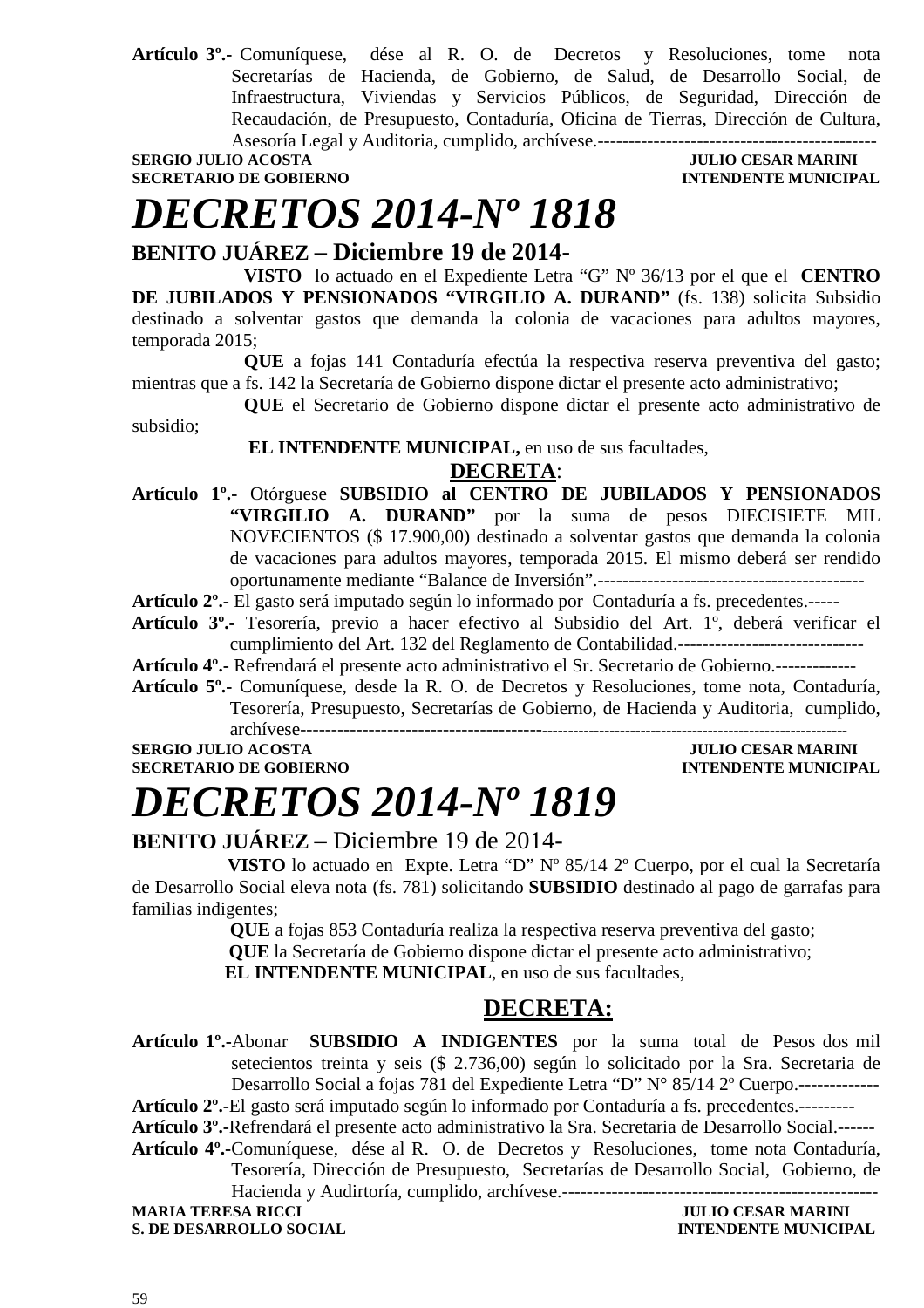# *DECRETOS 2014-Nº 1820*

#### **BENITO JUÁREZ –** Diciembre 19 de 2014-

**VISTO** lo actuado en el Expediente Letra "O" Nº 118/13, por el cuál (a fs. 27) obra nota de la Directora de Recursos Humanos solicitando la **DESIGNACION TRANSITORIA** del agente AGUILAR ATILIO FELICIANO (L.P. 3256), atento a haber detectado un error;

 **QUE** el Secretario de Gobierno propicia otorgar el acto administrativo;

**EL INTENDENTE MUNICIPAL,** en uso de sus facultades,

### **DECRETA:**

**Artículo 1º.-** Dispónese la **DESIGNACIÓN TRANSITORIA** del agente AGUILAR ATILIO FELICIANO (L.P. 3256), para desempeñar tareas en Vial Rural, en la categoría 1 y con 35 horas semanales, con efecto retroactivo al 1º/07/2014 y hasta el 30/09/2014.--

**Artículo 2º.-** Por la Dirección de Recursos Humanos, notifíquese y agréguese en el legajo personal de la agente.-----------------------------------------------------------------------------------------

**Artículo 3º.-** Refrendará el presente acto administrativo el Sr. Secretario de Gobierno.--------------

**Artículo 4º.-** Comuníquese, dése al R. O. de Decretos y Resoluciones, tome nota Direcciones de Recursos Humanos, de Patrimonio, de Presupuesto, Contaduría, Secretarías de Gobierno, de Hacienda y Auditoria, cumplido, archívese.----------------------------------

**SECRETARIO DE GOBIERNO INTENDENTE MUNICIPAL** 

### **SERGIO JULIO ACOSTA JULIO CESAR MARINI**

# *DECRETOS 2014-Nº 1821*

### **BENITO JUÁREZ** – Diciembre 19 de 2014 -

**VISTO** lo actuado en el Decreto Municipal Nº 1540/14 por el que se dispone el pase a Planta Permanente del agente RODRÍGUEZ RICARDO JUAN (L.P. 3225);

**QUE** la Directora de Recursos Humanos solicita se modifique dicho decreto;

 **QUE** el Secretario de Gobierno dispone dictar el presente acto administrativo;

**EL INTENDENTE MUNICIPAL,** en uso de sus facultades,

### **DECRETA:**

**Artículo lº.-** Modifíquese el artículo 1º del Decreto Municipal Nº 1540/14 **donde decía:***"*…*para cumplir tareas como Profesor de Guitarra y Piano, dependiente de la Dirección de Cultura, con 33 horas semanales…",* **Debe decir:** Para cumplir tareas como Profesor de Guitarra y Piano, dependiendo de la Dirección de Cultura, con 33 horas Cátedras.---

**Artículo 2º.-** Por la Dirección de Recursos Humanos, notifíquese.-----------------------------------------

**Artículo 3º.-** Refrendará el presente acto administrativo el Sr. Secretario de Gobierno.--------------

**Artículo 4º.-** Comuníquese, dése al R. O. de Decretos y Resoluciones, tome nota Recursos Humanos, Contaduría, Dirección de Cultura y Educación, Secretaría de Gobierno y

Auditoría, cumplido, archívese.------------------------------------------------------------------ **SERGIO JULIO ACOSTA** JULIO CESAR MARINI

**SECRETARIO DE GOBIERNO INTENDENTE MUNICIPAL** 

## *DECRETOS 2014-Nº 1822*

### **BENITO JUÁREZ** – Diciembre 19 de 2014.-

**VISTO** lo establecido en el Art. Nº 120 de la Ley Orgánica de las Municipalidades último párrafo, según el cual se autoriza al Departamento Ejecutivo a efectuar ampliaciones presupuestarias;

**CONSIDERANDO** que se percibieron mayores ingresos que los presupuestados para el ejercicio en curso, según consta en el informe brindado por el Director de Recaudación;

**QUE** esto permite efectuar una ampliación del Presupuesto de Gastos y Cálculo de Recursos para el ejercicio en curso;

**QUE** el Secretario de Hacienda presta conformidad con lo actuado

**QUE** el secretario de Gobierno dispone dictar el acto administrativo;

**EL INTENDENTE MUNICIPAL, en uso de sus facultades,**

### **DECRETA:**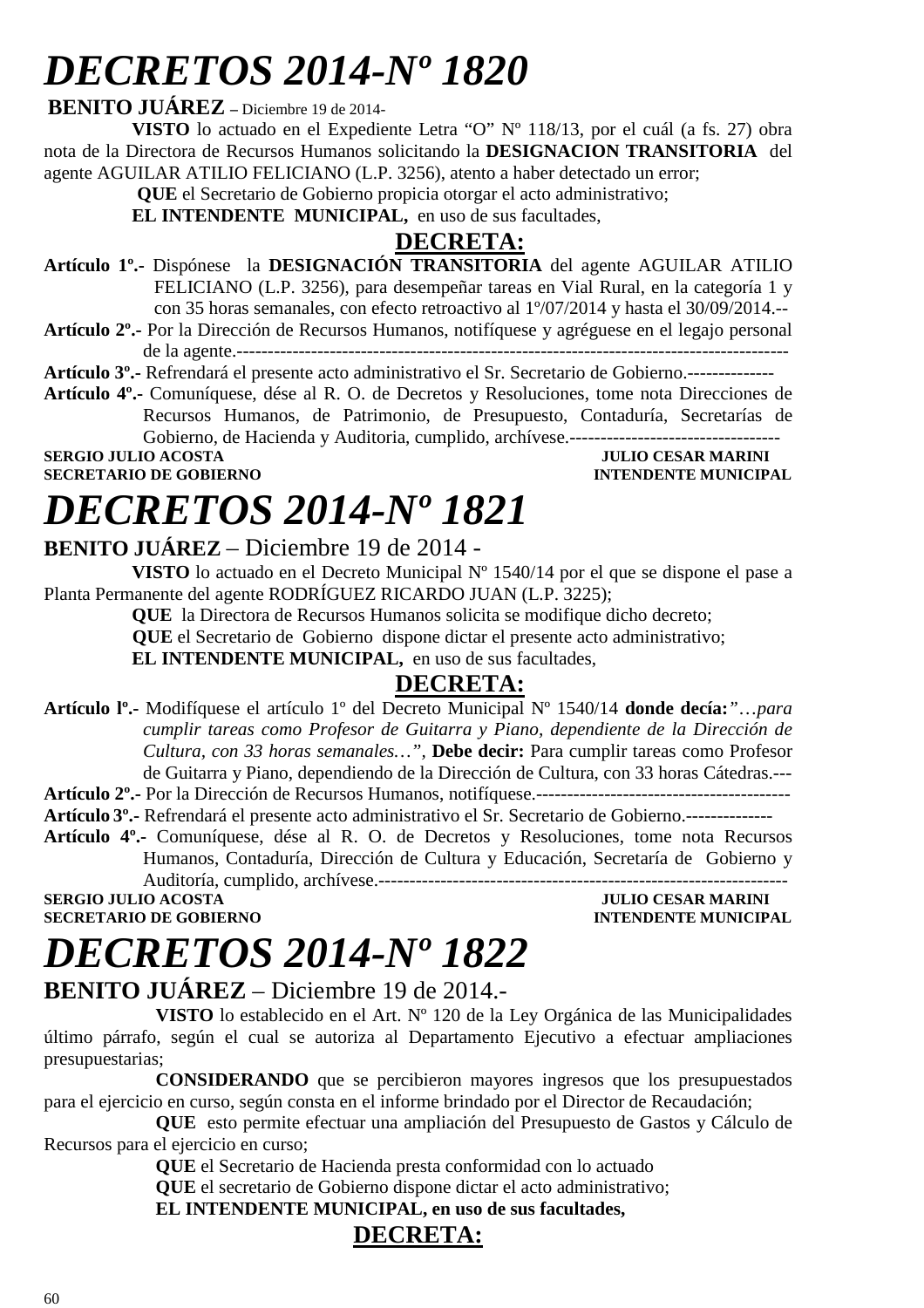**ARTÍCULO 1º.-** Efectuar una ampliación presupuestaria en el Cálculo de Recursos y Presupuesto de Gastos por un importe total de \$ 19.320.000,00 (pesos diecinueve millones trescientos veinte mil) los cuales corresponden a una mayor recaudación neta en el presente ejercicio, de libre disponibilidad, de acuerdo al siguiente detalle.

| <b>RECURSOS</b>                                                                  | <b>IMPORTE</b>  |
|----------------------------------------------------------------------------------|-----------------|
| 11.4.01.00 - Coparticipación Peial. de Impuesto Ley 10.559                       | \$10.800.000,00 |
| 12.1.01.02 - Alumbrado, Barrido y Limpieza de Ejercicios Anteriores              | \$400.000,00    |
| 12.1.05.01 - Inspección, Seguridad e Higiene del ejercicio                       | \$367.400,00    |
| 12.1.05.02 - Inspección, Seguridad e Higiene de ejercicios anteriores            | \$124.000,00    |
| 12.1.15.00 - Servicios Sanitarios - Valuación Fiscal                             | \$119.000,00    |
| 12.1.16.03 - Servicio Sanitario Medido Ejercicios Anteriores                     | \$340.000,00    |
| 12.1.18.00 - Inspección de Antenas                                               | \$225.000,00    |
| 12.1.45.00 - Única para Grandes Contribuyentes Prestadores de Servicios Públicos | \$110.000,00    |
| 12.2.04.00 - Explotación de canteras                                             | \$525.000,00    |
| 12.2.19.00 - Recupero I.L.T. por accidentes laborales - ART                      | \$262.400,00    |
| 12.6.06.00 - Multa Decreto 40/07 Ejido Urbano                                    | \$282.000,00    |
| 12.9.02.00 - Ingresos Varios                                                     | \$86.500,00     |
| 12.9.09.00 - Canon transporte de pasajeros                                       | \$78.700,00     |
| 16.3.01.00 - Intereses por títulos y valores internos                            | \$5.600.000,00  |
| <b>TOTAL</b>                                                                     | \$19.320.000,00 |
| <b>GASTOS</b>                                                                    | <b>IMPORTE</b>  |
| Jurisdicción: 1110101000 - INTENDENTE                                            |                 |
| Apertura Programática:01.00.00 - ADMINISTRACION Y CONDUCCION<br><b>SUPERIOR</b>  |                 |
| 4.3.7.0 - Equipo de oficina y muebles                                            | \$1.625,00      |
| 4.3.9.0 - Equipos varios                                                         | \$379,00        |
| 18.00.00 - DELEGACION DE BARKER                                                  |                 |
| 18.01.00 - SEDE DELEGACION                                                       |                 |
| 4.3.6.0 - Equipo para computación                                                | \$16.470,00     |
| 18.00.00 - DELEGACION DE BARKER                                                  |                 |
| 18.02.00 - SERVICIOS PULICOS BARKER                                              |                 |
| 2.5.6.0 - Combustibles y lubricantes                                             | \$303.461,00    |
| 2.9.6.0 - Repuestos y accesorios                                                 | \$112.124,00    |
| 3.3.2.0 - Mantenimiento y reparación de vehículos                                | \$104.102,00    |
| 3.3.3.0 - Mantenimiento y reparación de maquinaria y equipo                      | \$61.953,00     |
| 4.3.2.0 - Equipo de transporte, tracción y elevación                             | \$795,00        |
| 4.3.7.0 - Equipo de oficina y muebles                                            | \$1.314,00      |
| 4.3.8.0 - Herramientas y repuestos mayores                                       | \$3.704,00      |
| 18.00.00 - DELEGACION DE BARKER                                                  |                 |
| 18.03.00 - DESARROLLO SOCIAL BARKER                                              |                 |
| $5.1.4.0 - Ayudas$ sociales a personas                                           | \$70.942,00     |
| Apertura Programática: 20.00.00 - DELEGACION EL LUCHADOR                         |                 |
| 4.3.7.0 – Equipo de oficina y muebles                                            | \$1.298,00      |
| Apertura Programática: 21.00.00 - DELEGACION TEDÍN URIBURU                       |                 |
| 4.3.2.0 – Equipo de transporte, tracción y elevación                             | \$550.500,00    |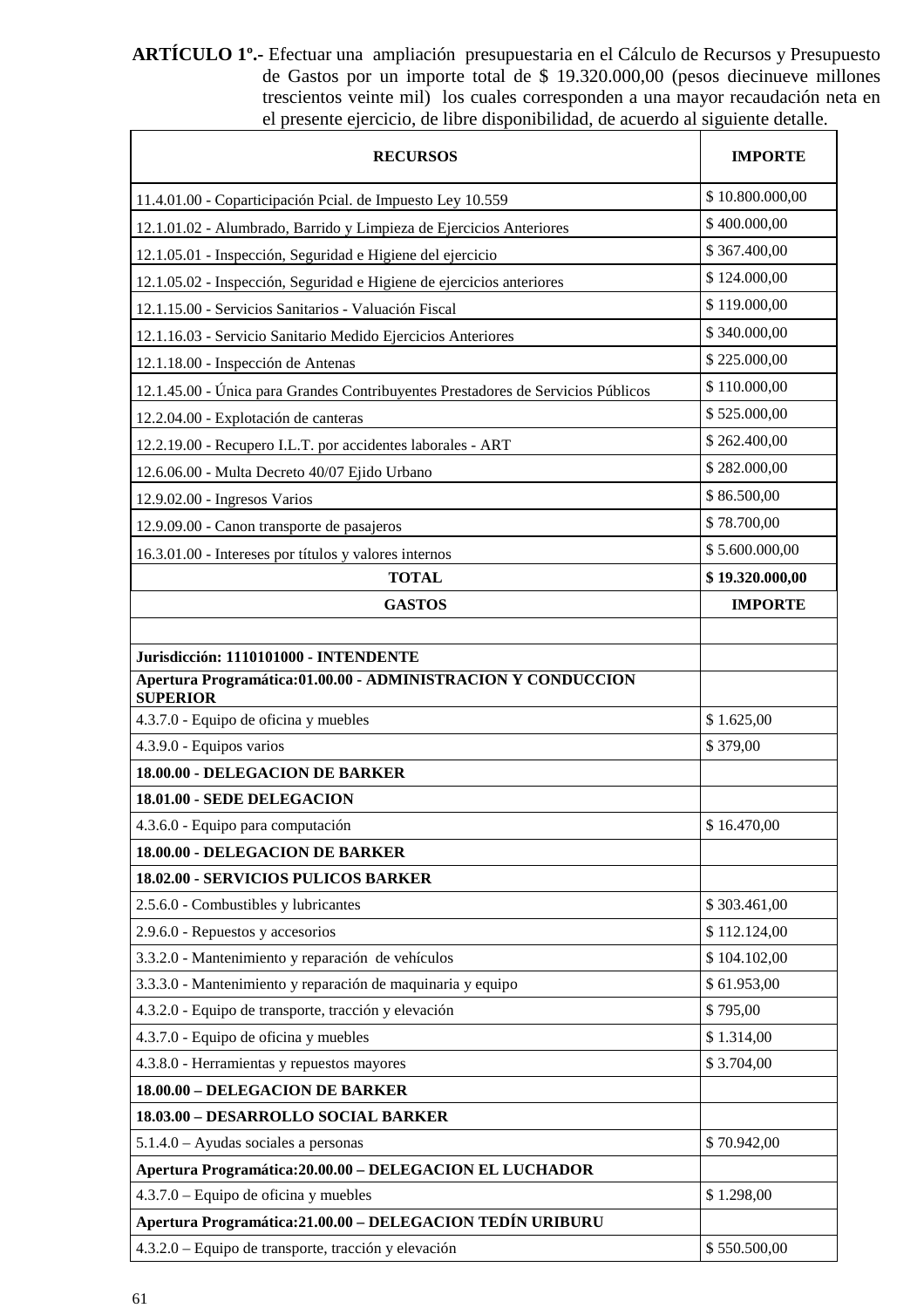| 26.00.00 - DIRECCION DE PRODUCCION Y DESARROLLO LOCAL                                   |                |
|-----------------------------------------------------------------------------------------|----------------|
| 26.01.00 - ADMINISTRACION Y CONDUCCION                                                  |                |
| 4.3.7.0 – Equipo de oficina y muebles                                                   | \$10.855,00    |
| 4.3.8.0 - Herramientas y repuestos mayores                                              | \$12.596,00    |
| Apertura Programática: 27.00.00 - TURISMO                                               |                |
| 3.3.1.0 - Mantenimiento y reparación de edificios y locales                             | \$45.855,00    |
| $3.4.9.0 - Otros$                                                                       | \$266.124,00   |
| $3.5.9.0 - Otros$                                                                       | \$49.752,00    |
| $3.6.1.0$ - Publicidad                                                                  | \$95.074,00    |
| 4.3.4.0 - Equipo de comunicación y señalamiento                                         | \$555,00       |
| 4.3.5.0 – Equipo educacional y recreativo                                               | \$10.950,00    |
| 4.3.8.0 – Herramientas y repuestos mayores                                              | \$7.100,00     |
| $4.3.9.0 - Equipos$ varios                                                              | \$125,00       |
| Jurisdicción: 1110102000 - SECRETARIA DE GOBIERNO                                       |                |
| Apertura Programática:01.00.00 - ADMINISTRACION Y CONDUCCION<br><b>SUPERIOR</b>         |                |
| $3.4.9.0 - Otros$                                                                       | \$82.248,00    |
| 3.5.4.0 - Primas y gastos de seguros                                                    | \$608.794,00   |
| 4.3.2.0 – Equipo de transporte, tracción y elevación                                    | \$98,00        |
| $4.3.7.0$ – Equipo de oficina y muebles                                                 | \$14.135,00    |
| 5.2.1.0 - Transferencias a personas                                                     | \$4.210,00     |
| 6.2.1.0 - Préstamos a corto plazo al sector privado                                     | \$31.692,00    |
| Apertura Programática:31.00.00 - RELACIONES INSTITUCIONALES                             |                |
| 5.1.7.0 - Transferencias a otras instituciones culturales y sociales sin fines de lucro | \$1.037.497,00 |
| Jurisdicción: 1110103000 - SECRETARIA DE HACIENDA                                       |                |
| Apertura Programática:01.00.00 - ADMINISTRACION Y CONDUCCION<br><b>SUPERIOR</b>         |                |
| 4.3.6.0 - Equipo para computación                                                       | \$34.054,00    |
| $4.3.7.0$ – Equipo de oficina y muebles                                                 | \$3.231,00     |
| Apertura Programática: 91.00.00 - REMESAS AL HOSPITAL DOCTOR<br><b>SAINTOUT</b>         |                |
| 9.1.2.0 – Contribución a instituciones descentralizadas                                 | \$4.200.000,00 |
| Jurisdicción: 1110104000 – SECRETARIA DE INFRAESTRUCTURA VIVIENDA<br><b>Y SERVICIOS</b> |                |
| Apertura Programática:01.00.00 - SECRETARIAS DE OBRAS PUBLICAS                          |                |
| $2.5.6.0$ – Combustibles y lubricantes                                                  | \$750.485,00   |
| 3.1.1.0 - Energía eléctrica                                                             | \$694.011,00   |
| 3.2.2.0 - Alquiler de maquinaria, equipo y medios de transporte                         | \$672.548,00   |
| 3.3.1.0 - Mantenimiento y reparación de edificios y locales                             | \$20.971,00    |
| 3.4.1.0 - Estudios, investigaciones y proyectos de factibilidad                         | \$24.750,00    |
| $3.4.9.0 - Otros$                                                                       | \$27.146,00    |
| $3.5.4.0$ – Primas y gastos de seguros                                                  | \$23.593,00    |
| $3.5.5.0$ – Comisiones y gastos bancarios                                               | \$24.200,00    |
| $3.7.2.0 - Viáticos$                                                                    | \$34.643,00    |
| $3.9.9.0 - Otros$                                                                       | \$20.125,00    |
| 4.3.2.0 – Equipo de transporte, tracción y elevación                                    | \$170.680,00   |
| 4.3.7.0 - Equipo de oficina y muebles                                                   | \$9.001,00     |
| 4.3.8.0 - Herramientas y repuestos mayores                                              | \$352,00       |
|                                                                                         |                |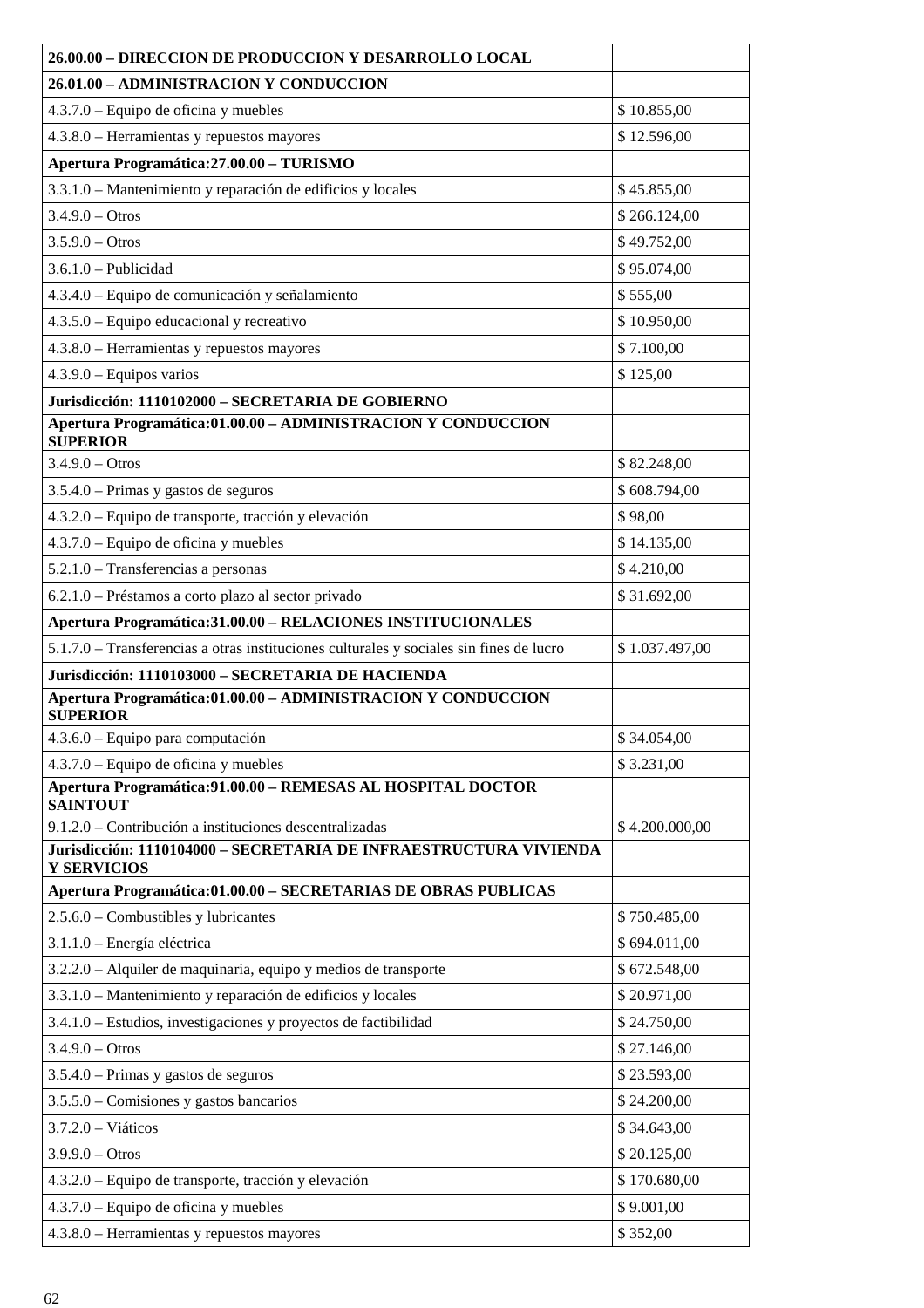| 41.00.00 - OBRAS PUBLICAS                                    |              |
|--------------------------------------------------------------|--------------|
| 41.01.00 - INTERVENCIONES URBANAS                            |              |
| 3.3.1.0 – Mantenimiento y reparación de edificios y locales  | \$318.660,00 |
| 3.3.4.0 – Mantenimiento y reparación de vías de comunicación | \$34.289,00  |
| 41.00.00 - OBRAS PUBLICAS                                    |              |
| 41.02.00 - BACHEO Y REPAVIMENTACION ZONA URBANA              |              |
| $2.5.1.0$ – Compuestos químicos                              | \$120.404,00 |
| 2.5.6.0 - Combustibles y lubricantes                         | \$24.242,00  |
| $2.7.1.0$ – Productos ferrosos                               | \$14.827,00  |
| $2.9.6.0$ – Repuestos y accesorios                           | \$70.243,00  |
| $2.9.9.0 - Otros$                                            | \$40.815,00  |
| 3.3.2.0 - Mantenimiento y reparación de vehículos            | \$24.002,00  |
| 3.3.3.0 – Mantenimiento y reparación de maquinaria y equipo  | \$16.895,00  |
| $3.5.9.0 - Otros$                                            | \$24.070,00  |
| $4.3.9.0$ – Equipos varios                                   | \$1.085,00   |
| 41.00.00 - OBRAS PUBLICAS                                    |              |
| 41.03.00 - MANTENIMIENTO ENTE DESCENTRALIZADO                |              |
| 3.3.1.0 – Mantenimiento y reparación de edificios y locales  | \$205.230,00 |
|                                                              |              |
| 41.00.00 - OBRAS PUBLICAS                                    |              |
| 41.07.00 - OBRA PUESTA EN VALOR GALPON ESTACION FERROCARRIL  |              |
| $2.9.3.0 -$ Útiles y materiales eléctricos                   | \$141.069,00 |
| 3.3.1.0 - Mantenimiento y reparación de edificios y locales  | \$273.734,00 |
| 41.00.00 - OBRAS PUBLICAS                                    |              |
| 41.08.00 - REFACCIÓN EDIFICIOS PÚBLICOS                      |              |
| 2.7.1.0 - Productos ferrosos                                 | \$90.827,00  |
| 3.3.1.0 - Mantenimiento y reparación de edificios y locales  | \$780.906,00 |
| $3.5.9.0 - Otros$                                            | \$80.355,00  |
| 4.2.1.0 – Construcciones en bienes de dominio privado        | \$45.000,00  |
| 4.3.7.0 – Equipo de oficina y muebles                        | \$10.492,00  |
| 41.00.00 - OBRAS PUBLICAS                                    |              |
| 41.09.00 - MANTENIMIENTO Y REFACCION DE ESPACIOS PUBLICOS    |              |
| 2.1.5.0 - Madera, corcho y sus manufacturas                  | \$38.178,00  |
| 2.4.3.0 - Artículos de caucho                                | \$36.627,00  |
| 2.7.1.0 - Productos ferrosos                                 | \$28.015,00  |
| 2.9.3.0 - Útiles y materiales eléctricos                     | \$96.385,00  |
| $2.9.9.0 - Otros$                                            | \$72.291,00  |
| 3.3.1.0 - Mantenimiento y reparación de edificios y locales  | \$441.724,00 |
| 3.3.4.0 - Mantenimiento y reparación de vías de comunicación | \$213.915,00 |
| $3.5.9.0 - Otros$                                            | \$91.490,00  |
| 4.3.4.0 – Equipo de comunicación y señalamiento              | \$34.820,00  |
| 4.3.5.0 – Equipo educacional y recreativo                    | \$85.904,00  |
| 41.00.00 - OBRAS PUBLICAS                                    |              |
| 41.79.00 - AMPLIACION INFRAESTRUCTURA SANITARIA              |              |
| 110 - Tesoro Municipal                                       |              |
| 2.5.8.0 - Productos de material plástico                     | \$49.111,00  |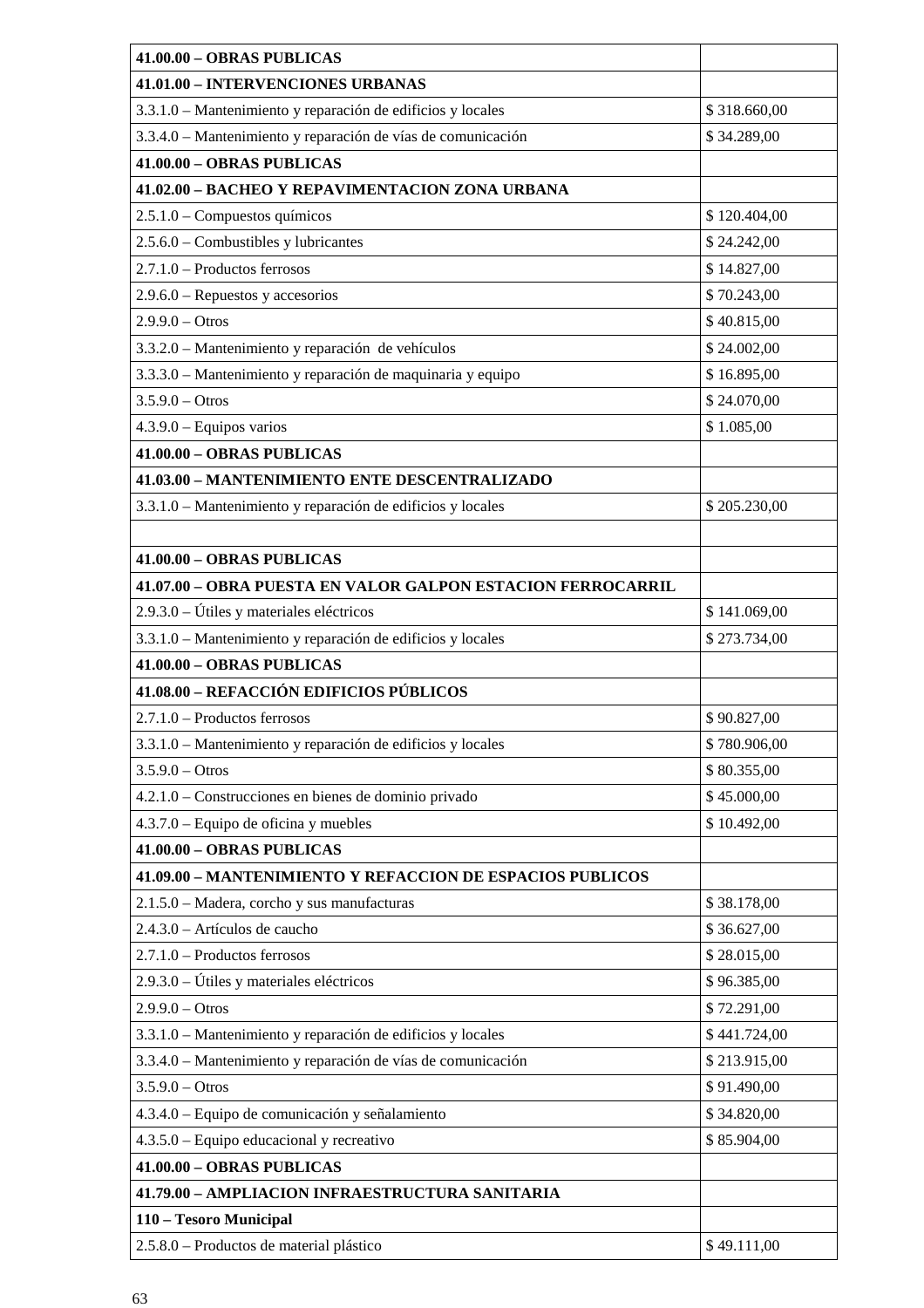| 3.3.1.0 – Mantenimiento y reparación de edificios y locales                     | \$83.931,00  |
|---------------------------------------------------------------------------------|--------------|
| 41.00.00 - OBRAS PUBLICAS                                                       |              |
| 41.80.00 - OBRA PORTAL DEL PARQUE INDUSTRIAL Y LINEA MEDIA DE<br><b>TENSION</b> |              |
| 2.9.3.0 - Útiles y materiales eléctricos                                        | \$29.115,00  |
| 3.3.1.0 - Mantenimiento y reparación de edificios y locales                     | \$27.622,00  |
| $4.3.7.0$ – Equipo de oficina y muebles                                         | \$4.375,00   |
| 41.00.00 - OBRAS PUBLICAS                                                       |              |
| 41.89.00 - PAVIMENTACION URBANA                                                 |              |
| $2.7.1.0$ – Productos ferrosos                                                  | \$140.843,00 |
| 3.3.1.0 - Mantenimiento y reparación de edificios y locales                     | \$843.918,00 |
| $3.5.9.0 - Otros$                                                               | \$104.250,00 |
| 4.3.4.0 - Equipo de comunicación y señalamiento                                 | \$63.263,00  |
| $4.3.9.0 - Equipos$ varios                                                      | \$27.980,00  |
| Apertura Programática: 42.00.00 - PLANTA HORMIGONERA                            |              |
| $1.3.1.0$ – Retribuciones extraordinarias                                       | \$45.336,00  |
| $2.5.9.0 - Otros$                                                               | \$13.053,00  |
| 2.7.1.0 - Productos ferrosos                                                    | \$22.247,00  |
| $2.9.6.0$ – Repuestos y accesorios                                              | \$129.969,00 |
| 3.3.2.0 - Mantenimiento y reparación de vehículos                               | \$274.694,00 |
| 3.3.3.0 - Mantenimiento y reparación de maquinaria y equipo                     | \$10.412,00  |
| $3.5.9.0 - Otros$                                                               | \$14.376,00  |
| 4.3.1.0 - Maquinaria y equipo de producción                                     | \$520.000,00 |
| 4.3.8.0 - Herramientas y repuestos mayores                                      | \$54.101,00  |
| 43.00.00 - DIRECCION GENERAL DE SERVICIOS                                       |              |
| 43.01.00 - TALLERES                                                             |              |
| 1.1.1.0 - Retribuciones del cargo                                               | \$67.941,00  |
| $1.1.7.0$ – Complementos                                                        | \$28.998,00  |
| 1.3.1.0 – Retribuciones extraordinarias                                         | \$39.715,00  |
| 4.3.4.0 - Equipo de comunicación y señalamiento                                 | \$1.945,00   |
| $4.3.6.0$ – Equipo para computación                                             | \$4.510,00   |
| $4.3.7.0$ – Equipo de oficina y muebles                                         | \$1.485,00   |
| 43.00.00 - DIRECCION GENERAL DE SERVICIOS                                       |              |
| 43.02.00 - RECOLECCION DE RESIDUOS Y MANTENIMIENTO DE<br><b>ESPACIOS VERDES</b> |              |
| 1.2.1.0 - Retribuciones del cargo                                               | \$95.750,00  |
| 1.2.2.0 – Retribuciones que no hacen al cargo                                   | \$24.784,00  |
| $2.5.6.0$ – Combustibles y lubricantes                                          | \$37.027,00  |
| $2.9.6.0$ – Repuestos y accesorios                                              | \$59.169,00  |
| 3.3.3.0 - Mantenimiento y reparación de maquinaria y equipo                     | \$76.648,00  |
| 4.3.2.0 – Equipo de transporte, tracción y elevación                            | \$42.500,00  |
| 4.3.8.0 - Herramientas y repuestos mayores                                      | \$15.198,00  |
| $4.3.9.0$ – Equipos varios                                                      | \$185,00     |
| 43.00.00 - DIRECCION GENERAL DE SERVICIOS                                       |              |
| 43.04.00 - CEMENTERIO                                                           |              |
| 4.3.1.0 - Maquinaria y equipo de producción                                     | \$1.626,00   |
| 4.3.2.0 - Equipo de transporte, tracción y elevación                            | \$7.500,00   |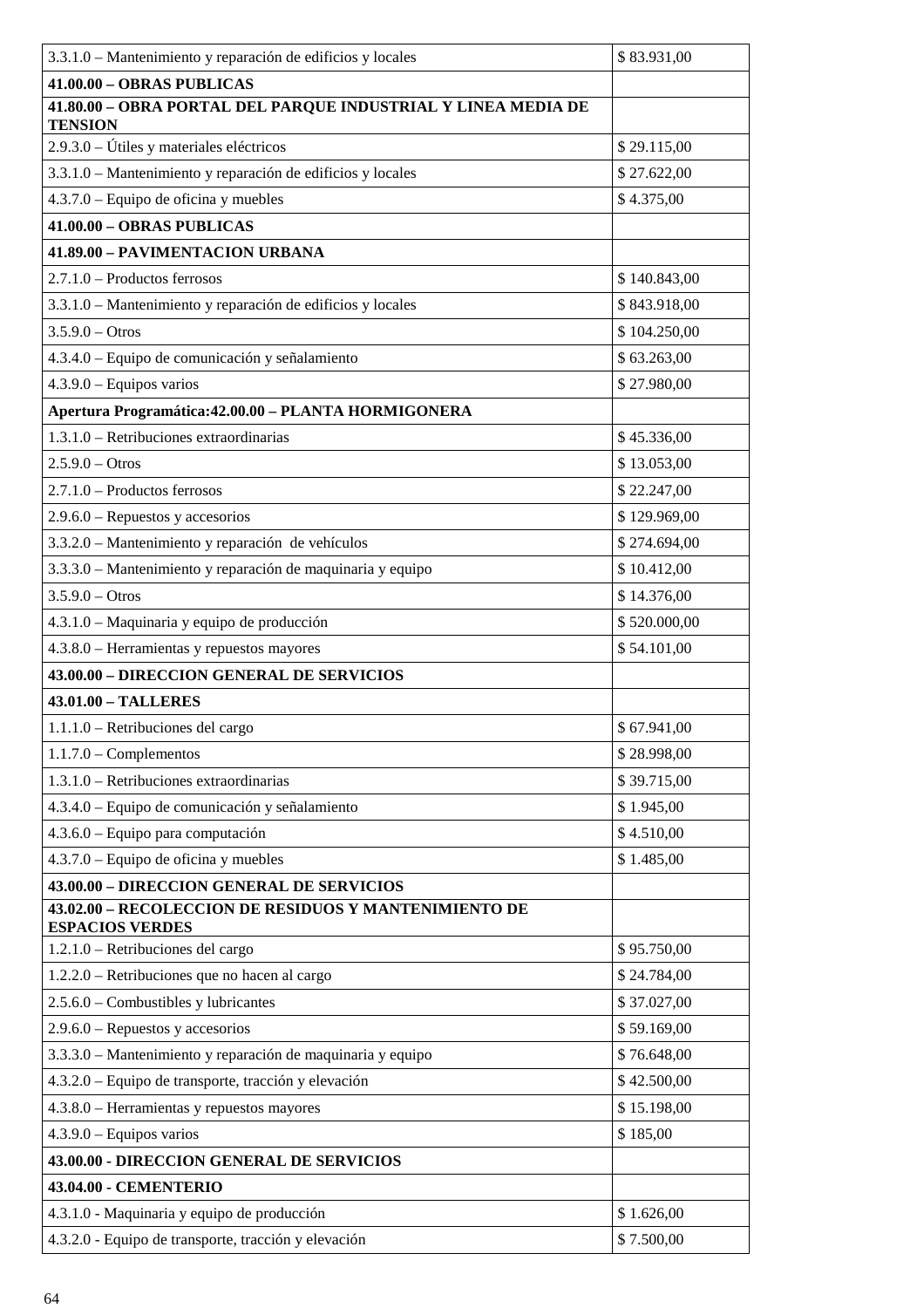| 4.3.9.0 - Equipos varios                                    | \$3.093,00   |
|-------------------------------------------------------------|--------------|
| 46.00.00 - MEDIO AMBIENTE                                   |              |
| 46.01.00 - PLANTA DE TRATAMIENTO DE RESIDUOS SÓLIDOS JUAREZ |              |
| 1.4.0.0 - Asignaciones familiares                           | \$35.094,00  |
| 2.5.6.0 - Combustibles y lubricantes                        | \$60.546,00  |
| 2.9.6.0 - Repuestos y accesorios                            | \$38.820,00  |
| 3.3.1.0 - Mantenimiento y reparación de edificios y locales | \$62.147,00  |
| 3.3.2.0 - Mantenimiento y reparación de vehículos           | \$37.836,00  |
| 3.5.1.0 - Transporte                                        | \$36.658,00  |
| 46.00.00 - MEDIO AMBIENTE                                   |              |
| 46.03.00 - PLANTA DE TRATAMIENTO DE RESIDUOS SÓLIDOS BARKER |              |
| 2.9.6.0 - Repuestos y accesorios                            | \$21.476,00  |
| 3.3.1.0 - Mantenimiento y reparación de edificios y locales | \$47.850,00  |
| 3.3.2.0 - Mantenimiento y reparación de vehículos           | \$32.135,00  |
| 4.3.7.0 - Equipo de oficina y muebles                       | \$1.567,00   |
| 4.3.8.0 - Herramientas y repuestos mayores                  | \$200,00     |
| Apertura Programática: 48.00.00 - SERVICIOS SANITARIOS      |              |
| 2.9.1.0 - Elementos de limpieza                             | \$46.029,00  |
| 2.9.2.0 - Útiles de escritorio, oficina y enseñanza         | \$28.719,00  |
| 2.9.3.0 - Útiles y materiales eléctricos                    | \$22.894,00  |
| 2.9.6.0 - Repuestos y accesorios                            | \$64.467,00  |
| 2.9.9.0 - Otros                                             | \$109.673,00 |
| 3.3.1.0 - Mantenimiento y reparación de edificios y locales | \$108.100,00 |
| 3.3.2.0 - Mantenimiento y reparación de vehículos           | \$65.702,00  |
| 3.3.3.0 - Mantenimiento y reparación de maquinaria y equipo | \$120.313,00 |
| 4.3.1.0 - Maquinaria y equipo de producción                 | \$5.103,00   |
| 4.3.2.0 – Equipo de transporte, tracción y elevación        | \$60.000,00  |
| 4.3.4.0 – Equipo de comunicación y señalamiento             | \$174,00     |
| 4.3.7.0 - Equipo de oficina y muebles                       | \$2.049,00   |
| 4.3.8.0 - Herramientas y repuestos mayores                  | \$34.781,00  |
| Apertura Programática: 33.00.00 - POLICIA MUNICIPAL         |              |
| 2.5.6.0 - Combustibles y lubricantes                        | \$36.221,00  |
| $2.9.6.0$ – Repuestos y accesorios                          | \$20.893,00  |
| 3.3.2.0 - Mantenimiento y reparación de vehículos           | \$26.515,00  |
| 4.3.4.0 – Equipo de comunicación y señalamiento             | \$21.000,00  |
| 4.3.8.0 - Herramientas y repuestos mayores                  | \$810,00     |
| $4.3.9.0$ – Equipos varios                                  | \$17.814,00  |
| 01.00.00 - ADMINISTRACION Y CONDUCCION                      |              |
| 01.01.00 - DIRECCION DE SALUD                               |              |
| 4.3.3.0 – Equipo sanitario y de laboratorio                 | \$1.710,00   |
| $4.3.6.0$ – Equipo para computación                         | \$120,00     |
| $4.3.9.0$ – Equipos varios                                  | \$641,00     |
| Apertura Programática: 50.00.00 - DIRECCION DE BROMATOLOGIA |              |
| 4.3.2.0 - Equipo de transporte, tracción y elevación        | \$455,00     |
| $4.3.6.0$ – Equipo para computación                         | \$6.175,00   |
| 4.3.7.0 - Equipo de oficina y muebles                       | \$5.812,00   |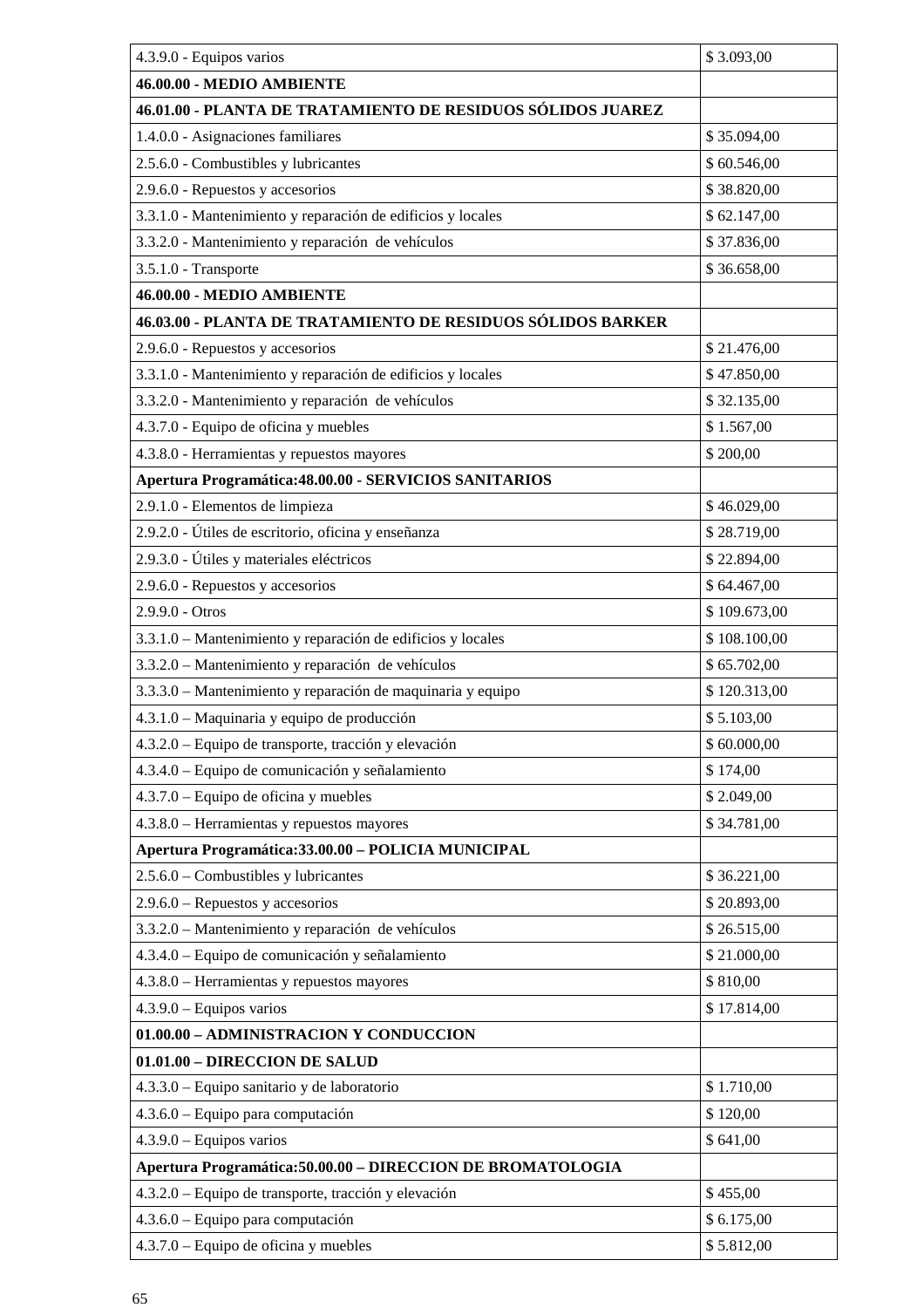| <b>TOTAL</b>                                                               | \$19.320.000,00 |
|----------------------------------------------------------------------------|-----------------|
| 1.1.3.0 - Retribuciones que no hacen al cargo                              | \$200.000,00    |
| Apertura Programática:01.00.00 - ADMINISTRACION LEGISLATIVA                |                 |
| Jurisdicción: 1110200000 - H.C.D.                                          |                 |
| 4.3.7.0 - Equipo de oficina y muebles                                      | \$4.355,00      |
| 66.03.00 - PROGRAMA DE RESPONSABILIDAD SOCIAL COMPARTIDA-<br><b>ENVION</b> |                 |
| 66.00.00 - PROGRAMAS SOCIALES                                              |                 |
| 4.3.9.0 - Equipos varios                                                   | \$29.800,00     |
| 4.3.8.0 - Herramientas y repuestos mayores                                 | \$1.140,00      |
| <b>65.01.00 - ATENCION A MENORES</b>                                       |                 |
| 65.00.00 - NIÑEZ Y ADOLESCENCIA                                            |                 |
| 5.1.4.0 - Ayudas sociales a personas                                       | \$1.262.033,00  |
| 01.02.00 - SOCIO COMUNITARIA                                               |                 |
| 01.00.00 - ADMINISTRACION Y CONDUCCION SUPERIOR                            |                 |
| 4.3.6.0 - Equipo para computación                                          | \$2.290,00      |
| 01.01.00 - ADMINISTRACION Y CONDUCCION                                     |                 |
| 01.00.00 - ADMINISTRACION Y CONDUCCION SUPERIOR                            |                 |
| Jurisdicción: 1110109000 - SECRETARIA DE DESARROLLO SOCIAL                 |                 |
| $4.3.9.0 - Equipos$ varios                                                 | \$292,00        |
| 4.3.8.0 - Herramientas y repuestos mayores                                 | \$310,00        |

**ARTICULO 2º.-** Autorizase a Contaduría Municipal y a la Secretaria de Hacienda a realizar en la Contabilidad, la registración que corresponda en concordancia con el articulo precedente.-------------------------------------------------------------------------------------

**ARTICULO 3º.-** Refrendara el presente acto administrativo el Sr. Secretario de Hacienda.----

**ARTICULO 4º.-** Comuníquese, dése al R.O. de Decretos y Resoluciones, tome nota, Secretarías de Gobierno, de Hacienda, Contaduría, Contaduría del Ente Descentralizado, Dirección de Presupuesto, H.C.D. y Auditoria, cumplido, archívese.---------------

**SECRETARIO DE HACIENDA** 

**JORGE O. ISMAEL JULIO CESAR MARINI**<br> **SECRETARIO DE HACIENDA** 

# *DECRETOS 2014-Nº 1823*

### **BENITO JUÁREZ**- Diciembre 19 de 2014-

 **VISTO** que por Resolución Nº 544/14 se otorgó LICENCIA ANUAL REGLAMENTARIA al Delegado Municipal del Paraje "El Luchador" Sr. OLLEARO WALTER MARIO (L.P. 2421);

 **QUE** resulta necesario que el mencionado sea reemplazado;

 **QUE** el Secretario de Gobierno dispone dictar el presente acto administrativo;

**EL INTENDENTE MUNICIPAL,** en uso de sus facultades,

### **DECRETA:**

- **Artículo lº.-**Confírmese que desde el 18/12/14 y hasta el 23/12/14, período de LICENCIA ANUAL REGLAMENTARIA, otorgada al Delegado Municipal del Paraje "El Luchador" Sr. WALTER MARIO OLLEARO (L.P. 2421), correspondiente a L.A.R. 2012, asume sus funciones en carácter de reemplazo la agente ECHEVERRÍA MIRTA S. (L.P. 2957).------------------------------------------------------------------------------------------------
- **Artículo 2º.-**Por la Dirección de Recursos Humanos notifíquese al interesado y agréguese al legajo personal de la agente.------------------------------------------------------------------------------

**Artículo 3º.-**Refrendará el presente acto administrativo el Sr. Secretario de Gobierno.-------------

**Artículo 4º.-** Comuníquese, dése al R. O. De Decretos y Resoluciones, tome nota Recursos Humanos, Presupuesto, Secretarías de Gobierno, Hacienda y Auditoría, cumplido, archívese.--------------------------------------------------------------------------------------------

**SERGIO JULIO ACOSTA**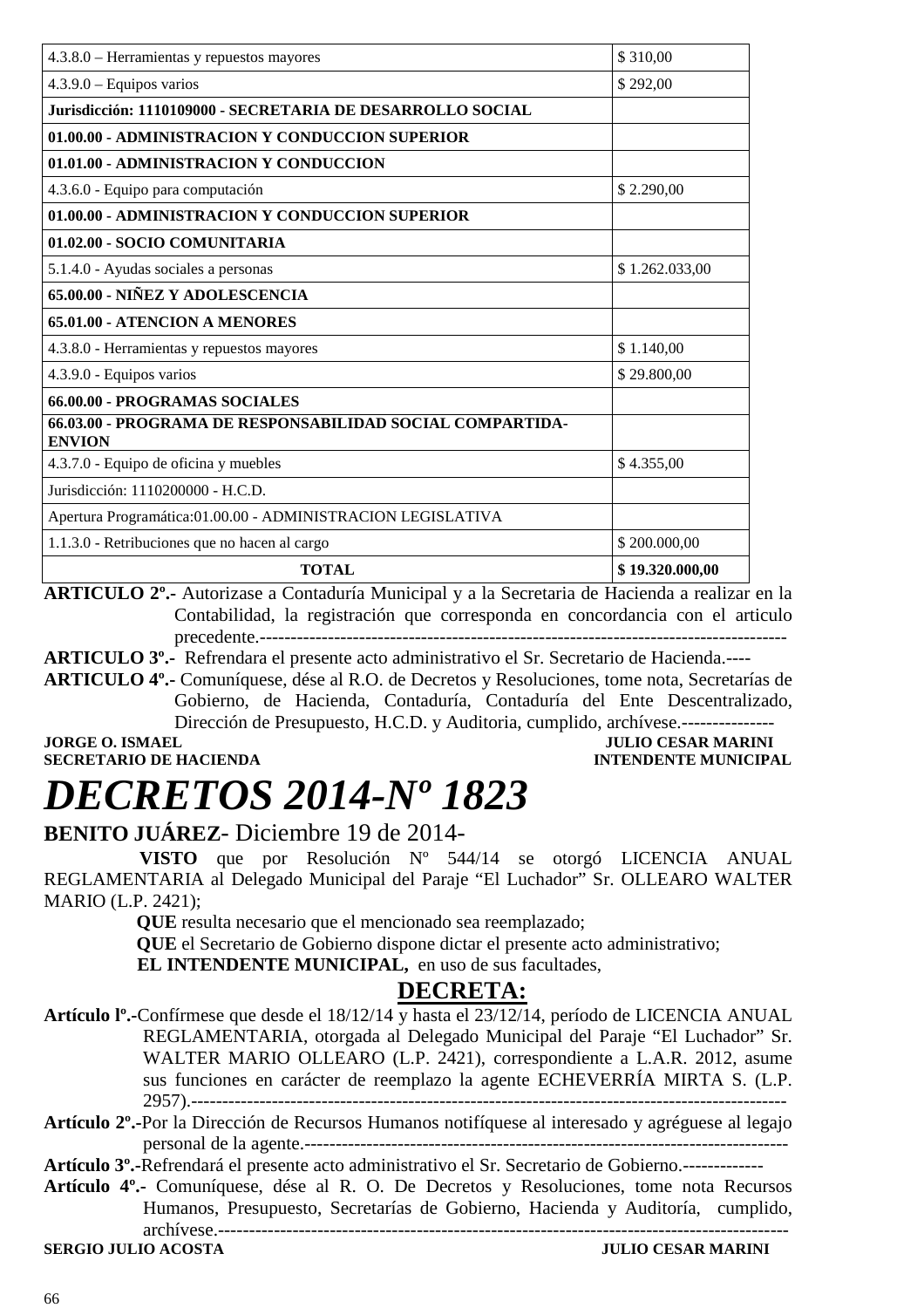### *DECRETOS 2014-Nº 1824*

#### **BENITO JUÁREZ** – Diciembre 22 de 2014 –

**VISTO** lo actuado en Expte. Letra "A" Nº 76/12, por el que la "**ASOCIACION DE**  PADRES DE PERSONAS DISCAPACITADAS" (fs. 70) solicita Subsidio con destino a la compra de materiales que restan para finalizar la ampliación de la Obra del Centro de Día Despertares;

 **QUE** a fs. 75 Contaduría efectúa la respectiva reserva preventiva del gasto; mientras que a fs. 76 la Secretaría de Gobierno dispone dictar el presente acto administrativo;

**EL INTENDENTE MUNICIPAL,** en uso de sus facultades,

### **DECRETA:**

- **Artículo lº.-**Otórgase **SUBSIDIO** a la **"ASOCIACIÓN DE PADRES DE PERSONAS DISCAPACITADAS"** por la suma de **Pesos seiscientos mil (\$ 600.000,00)** con destino a la compra de materiales que restan para finalizar la ampliación de la Obra del Centro de Día Despertares. El mismo deberá ser rendido oportunamente mediante "Balance de Inversión".---------------------------------------------------------------------------
- **Artículo 2º.-**El gasto será imputado según lo informado por Contaduría a fs. precedente.-------
- **Artículo 3º.-**Tesorería, previo a hacer efectivo el Subsidio del Art. 1°, deberá verificar el cumplimiento del Art. 132 del Reglamento de Contabilidad.------------------------------

**Artículo 4º**.-Refrendará el presente acto administrativo el Sr. Secretario de Gobierno.-------------

**Artículo 5º.-**Comuníquese, dése al R.O. De Decretos y Resoluciones, tome nota Contaduría, Tesorería, Secretarías de Gobierno, Hacienda y Auditoría, cumplido, archívese.------

**SERGIO JULIO ACOSTA JULIO CESAR MARINI** 

**SECRETARIO DE GOBIERNO INTENDENTE MUNICIPAL** 

### *DECRETOS 2014-Nº 1825*

### **BENITO JUÁREZ –** Diciembre 22 de 2014-

**VISTO** que conforme las previsiones de la Oza. Mpal. N° 4854/14, el **"FONDO MUNICIPAL PARA EMERGENCIAS DE SALUD" (FO.MU.ES.),** se encuentra facultado para solucionar económicamente enfermedades cuya gravedad requiere derivación médica debido al alto riesgo en la salud;

**QUE** el Secretario de Gobierno dispone dictar el presente acto administrativo;

 **EL INTENDENTE MUNICIPAL**, en uso de sus facultades,

### **DECRETA:**

**Artículo 1º.-** Dispónese que el **"FONDO MUNICIPAL PARA EMERGENCIAS ESPECIALES DE SALUD" (FO.MU.ES),** efectúe pagos en el marco de la Oza. Mpal. N° 4854/14, a la persona que se indica a continuación, cuya historia clínica obra en el Expediente:

#### **BLASCO MARCELO Expte. Letra "F" Nº 126/96 Subsidio Reintegrable \$ 1.500,00.- (fs. 721) 3º Cuerpo**

**Artículo 2º.-** La Dirección de Recursos Humanos o la Dirección de Recaudación según corresponda deberá tomar recaudos necesarios para la retención de haberes y/o gestión de cobro para obtener el reintegro del subsidio, según corresponda, mencionado en el Articulo 1º.-----------------------------------------------------------------------------------------------------

**Artículo 3º.-** Refrendará el presente acto administrativo la Sra. Secretaria de Desarrollo Social.---

**Artículo 4º.-** Comuníquese, dése al R. O. de Decretos y Resoluciones, tome nota Contaduría, Tesorería, Direcciones de Recursos Humanos, de Recaudación, Secretarías de Desarrollo Social, de Gobierno, de Hacienda, Subdirección de Tasas, FO.MU.ES. y Auditoria, cumplido, archívese.------------------------------------------------------------------

### **MARIA TERESA RICCI DE LOS EN EL ENCOLO DE LOS ENFIRMADELES DE LOS ENFIRMADELES DE LOS ENFIRMADELES DE LOS ENFIRMADELES DE LOS ENFIRMADELES DE LOS ENFIRMADELES DE LOS ENFIRMADELES DE LOS ENFIRMADELES DE LOS ENFIRMADELES DE S. DE DESARROLLO SOCIAL DESARROLLO SOCIAL DESARROLLO SOCIAL DESARROLLO SOCIAL DESARROLLO SOCIAL DE LA PERSONAL DE LA PERSONAL DE LA PERSONAL DE LA PERSONAL DE LA PERSONAL DE LA PERSONAL DE LA PERSONAL DE LA PERSONAL DE LA**

*DECRETOS 2014-Nº 1826*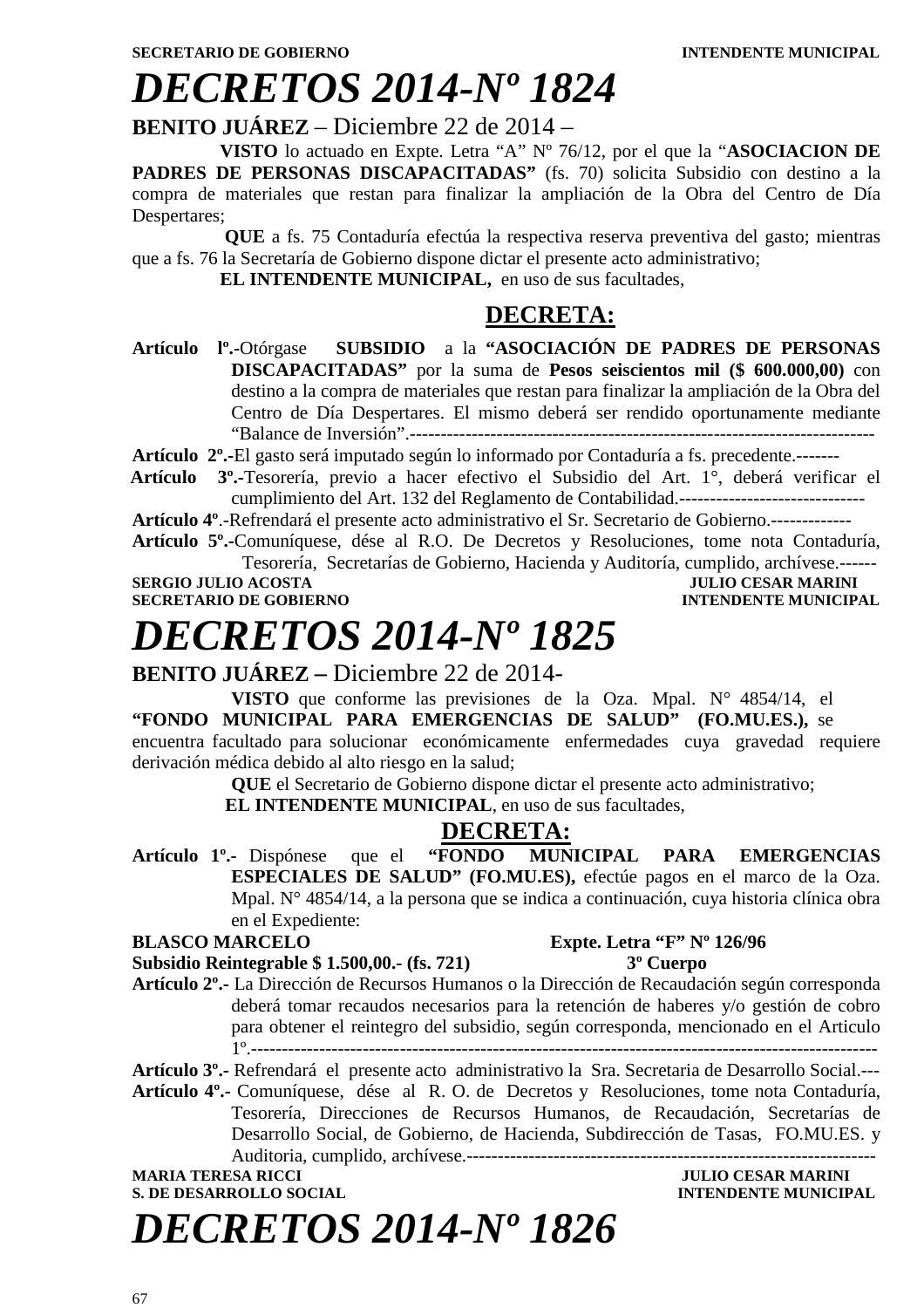### **BENITO JUÁREZ** – Diciembre 22 de 2014 -

 **VISTO** lo actuado en Expte. Letra "D" Nº 318/14 por el cual Secretaria de Desarrollo Social a fojas 10, solicita **SUBSIDIO** destinado a la Sra. Navarro Soledad;

 **QUE** a fojas precedentes Contaduría realiza la respectiva reserva preventiva del gasto;  **QUE** el Secretario de Gobierno dispone emitir acto administrativo de Subsidio; **EL INTENDENTE MUNICIPAL** en uso de sus facultades,

### **DECRETA:**

**Artículo 1º.-**Abonar **SUBSIDIO A INDIGENTES** a la **Sra. NAVARRO SOLEDAD D.N.I.** 

**32.900.618**, por un monto total de pesos un mil quinientos (\$ 1.500,00) de acuerdo a lo actuado en el Expte. Letra "D" Nº 318/14.-----------------------------------------------------

**Artículo 2º.-** El gasto será imputado según lo informado por Contaduría a fs. precedentes.------------

**Artículo 3º.-** Refrendará el presente acto administrativo la Sra. Secretaria de Desarrollo Social.------

**Artículo 4º.-** Comuníquese, dése al R. O. de Decretos y Resoluciones, tome nota Contaduría, Tesorería, Presupuesto, Secretarías de Gobierno, de Hacienda, de Desarrollo Social y Auditoria, cumplido, archívese.------------------------------------------------------------------

**MARIA TERESA RICCI DE LOS ENFORMADOS DE LOS ENFORMADOS DE LOS ENFORMADOS DE LOS ENFORMADOS DE LOS ENFORMADOS DE LOS ENFORMADOS DE LOS ENFORMADOS DE LOS ENFORMADOS DE LOS ENFORMADOS DE LOS ENFORMADOS DE LOS ENFORMADOS DE L S. DE DESARROLLO SOCIAL DESPESSION INTENDENTE MUNICIPAL** 

### *DECRETOS 2014-Nº 1827*

### **BENITO JUAREZ –** Diciembre 22 de 2014**-**

**VISTO** lo actuado en el expediente "D" Nº 244/14 por el cual la Sra. Secretaria de Desarrollo Social eleva nota (fs.158), solicitando SUBSIDIO destinado a medicamentos para personas indigentes;

**QUE** a fojas 177 Contaduría realiza la respectiva reserva preventiva del gasto;

**QUE** el Secretario de Gobierno dispone dictar el presente acto administrativo de

subsidio;

 **EL INTENDENTE MUNICIPAL,** en uso de sus facultades,

#### **DECRETA**:

**Artículo 1º.-** Abonar SUBSIDIO A INDIGENTES, por la suma total de pesos dos mil quinientos ochenta y cinco con cincuenta y nueve centavos (\$ 2.585,59) según lo solicitado por la Secretaria de Desarrollo Social a fojas 158 del Expediente "D" Nº 244/14.--------------

**Artículo 2º.-** El gasto será imputado según lo informado por Contaduría a fs. precedentes.-------

**Artículo 3º.-** Refrendará el presente acto administrativo la Sra. Secretaria de Desarrollo Social.------

**Artículo 4º.-** Comuníquese, desde la R. O. de Decretos y Resoluciones, tome nota, Contaduría, Tesorería, Presupuesto, Secretarías de Desarrollo Social, de Gobierno, de Hacienda y

Auditoria, cumplido, archívese-------------------------------------------------------------------

**S. DE DESARROLLO SOCIAL DESPESSION INTENDENTE MUNICIPAL** 

**MARIA TERESA RICCI DEL CONSUMINI DE L'ULIO CESAR MARINI** 

# *DECRETOS 2014-Nº 1828*

### **BENITO JUÁREZ** – Diciembre 22 de 2014-

 **VISTO** que a fojas 135 del expediente letra "O" Nº 131/14, obra nota del Secretario de Infraestructura, Vivienda y Servicios Públicos, solicitando la ampliación presupuestaria para la obra de Pavimentación de calle Falucho entre las calles 25 de Mayo y Almirante Brown, teniendo en cuenta la obra que se esta llevando a cabo sobre la calle Brown;

 **QUE** para la adjudicación de la ejecución de la obra de referencia se llevó a cabo la Licitación Privada Nº 64/14;

 **QUE** en el Pliego de Bases y Condiciones de dicho concurso se estableció un presupuesto Oficial de pesos seiscientos noventa y siete mil trescientos ochenta y dos con cincuenta centavos (\$697.382,50);

 **QUE** la obra fue adjudicada por un monto de pesos seiscientos noventa y seis mil novecientos quince con ochenta y cinco centavos (\$696.915,85), según Contrato de Mano de Obra Elaboración, Provisión y Colocación de carpeta de concreto asfáltico en caliente sobre calle Alte.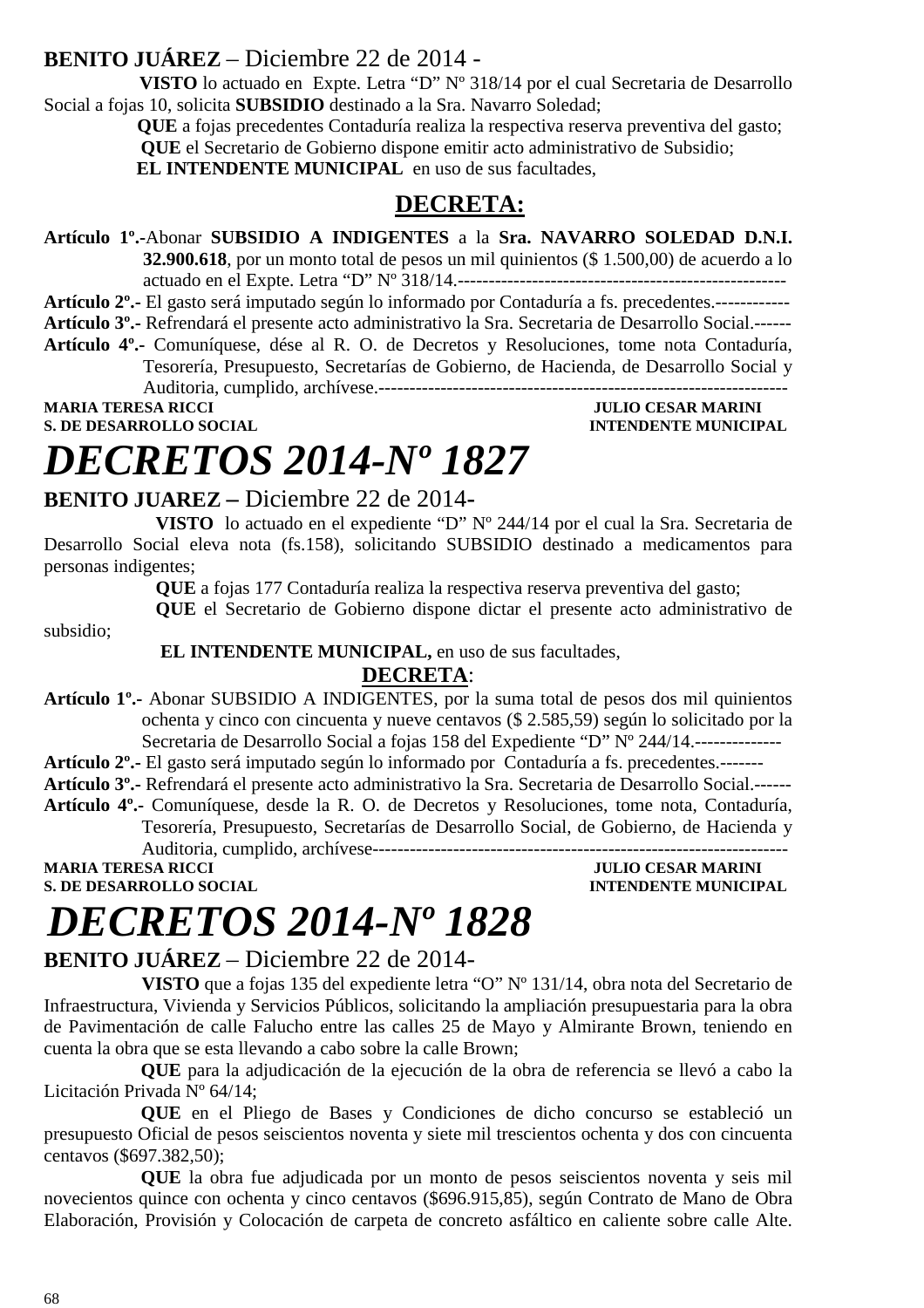Brown entre Av. Alberdi y calle Sargento Cabral de Benito Juárez, registrado bajo el Nº 527/14, con la firma "Bruno Construcciones S.A.";

 **CONSIDERANDO** que debido a lo solicitado por el Secretario de Infraestructura, Vivienda y Servicios Públicos, acerca de ampliar la Obra de Pavimentación sobre la calle Falucho entre las calles 25 de Mayo y Almirante Brown;

 **QUE** este aumento de partida presupuestaria alcanza un monto de pesos doscientos noventa mil trescientos veinticinco con sesenta centavos (\$290.325,60);

 **QUE** la Ley Orgánica de las Municipalidades en su art. 146 establece que el Departamento Ejecutivo podrá disponer aumentos o reducciones de ítems contratados o creación de nuevos ítems cuyo valor no exceda en conjunto el 50 % del monto del Contrato;

 **QUE** el Secretario de Gobierno dispone dictar acto administrativo;

 **EL INTENDENTE MUNICIPAL,** en uso de sus facultades,

### **DECRETA:**

- **Artículo 1º.** Autorícese el adicional de obra de Pavimentación de calle Falucho entre las calles 25 de Mayo y Almirante Brown, teniendo en cuenta la obra que se esta llevando a cabo sobre la calle Alte. Brown, por un monto de pesos doscientos noventa mil trescientos veinticinco con sesenta centavos (\$290.325,60), de acuerdo al art. 146 de la Ley Orgánica de la Municipalidades.-----------------------------------------------------------------
- **Artículo 2º.**-Refrendará el presente acto administrativo el Sr. Secretario de Infraestructura, Vivienda y Servicios Públicos.-----------------------------------------------------------------
- **Artículo 3º.**-Comuníquese, dése al R.O. de Decretos y Resoluciones, tome nota Compras, Secretarías de Gobierno, de Infraestructura, Vivienda y Servicios Públicos, de Hacienda, Contaduría, Dirección de Presupuesto, Asesoría Legal y Auditoría, cumplido, archívese.-------------------------------------------------------------------------------

**DIEGO ROSSETTI DIEGO ROSSETTI** *DIEGO ROSSETTI* 

#### **S. DE INF., VIV., Y SERV. PUBLICOS INTENDENTE MUNICIPAL**

# *DECRETOS 2014-Nº 1829*

**BENITO JUÁREZ –** Diciembre 23 de 2014 –

**VISTO** que El Intendente Municipal ha determinado concretar el aumento escalonado del sueldo básico a los empleados Municipales de manera gradual, tal lo anunciado oportunamente a saber: 15% aplicado en Enero, y el 20% a partir del 1 Julio de 2015, acumulando esto un 38% de incremento anual al básico del empleado Municipal, alcanzando incluso a los Jubilados Municipales.-

 **QUE** el presente aumento incluye a todos los empleados municipales y del Hospital Municipal "Eva Perón" Ente Descentralizado "Dr. Alfredo Saintout".-

 **CONSIDERANDO** que representa una adecuación de los sueldos de los empleados municipales y que el salario mínimo vital y móvil de jornada completa está fijado en la resolución Nº 3/2014 de la cartera laboral que formalizó el incremento, publicado oportunamente en el Boletín Oficial, y precisó que el salario mínimo es de **\$ 4.716,00** a partir del mes de Enero del 2015.

**QUE** a modo de referencia el sueldo básico a partir de enero de 2015 es de **\$5.040,77** y el sueldo conformado, es decir Básico, con Complemento, Presentismo y Puntualidad para los agentes que revisten en la categoría inicial es de **\$ 6.109,78** sujeto a retenciones de IPS y IOMA, para el mismo régimen de 48 horas semanales, tal lo dispuesto en la ley 11.544 sobre jornada de trabajo.

#### **EL INTENDENTE MUNICIPAL,** en uso de sus facultades;

**DECRETA:**

**Artículo 1º.-** Establécase a partir del 1º de Enero de 2015, las siguientes escalas salariales para el personal municipal DE PLANTA PERMANENTE y TRANSITORIA a saber:

a) ESCALA DE SUELDOS BASICOS PARA EL PERSONAL DE PLANTA PERMANENTE Y TRANSITORIA SEGÚN CATEGORIAS Y REGIMENES HORARIOS

| Categoría | 35      | 40<br>36 |         | 48<br>44 |        |
|-----------|---------|----------|---------|----------|--------|
| 14        | 5097.40 | 5243.03  | 5825.59 | 6408.16  | 6990.7 |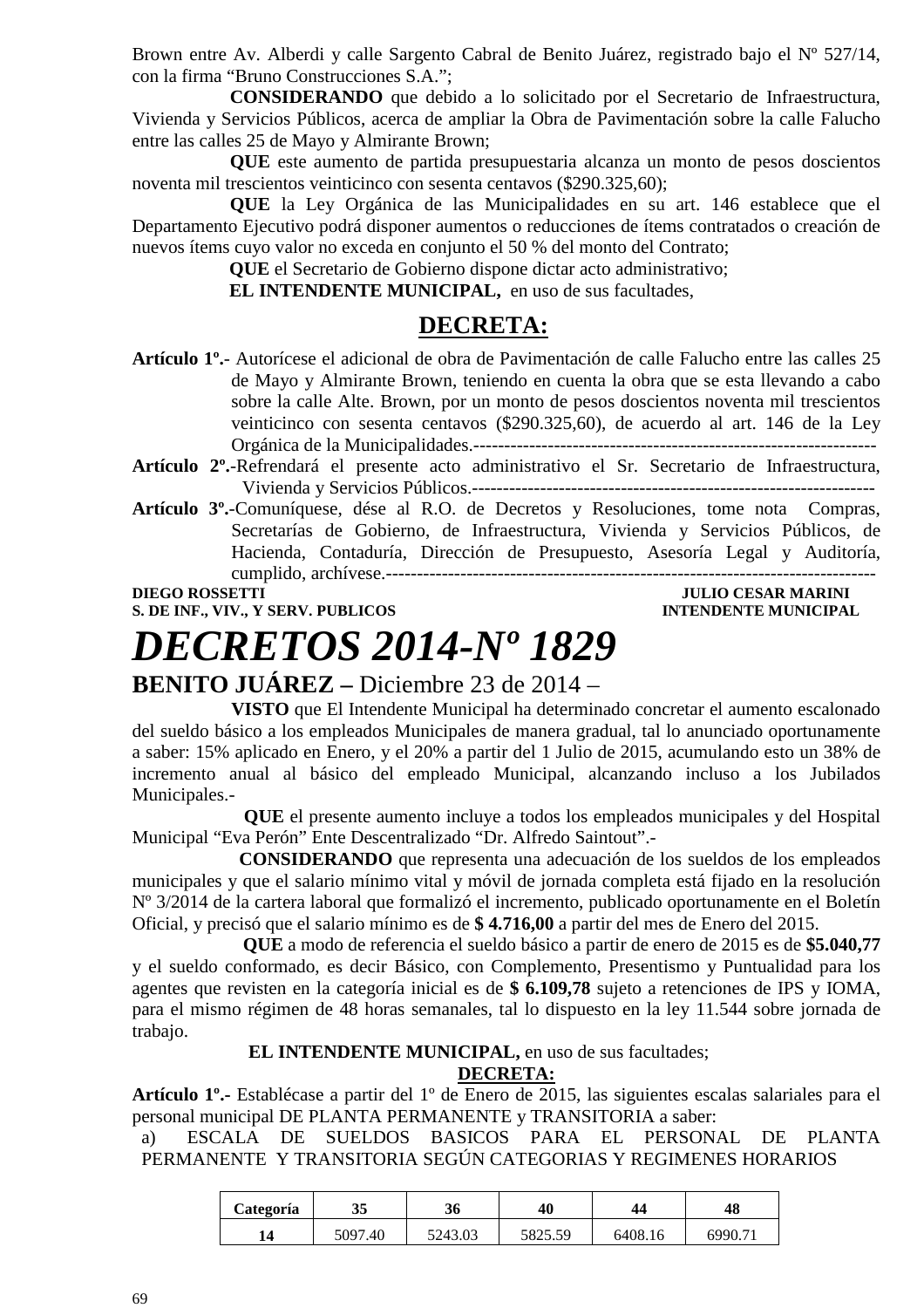| 13                       | 5012.77 | 5155.99 | 5728.89 | 6301.77 | 6874.65 |
|--------------------------|---------|---------|---------|---------|---------|
| 12                       | 4976.52 | 5118.71 | 5687.45 | 6256.21 | 6824.95 |
| 11                       | 4891.95 | 5031.72 | 5590.79 | 6149.88 | 6708.96 |
| 10                       | 4658.35 | 4791.44 | 5323.82 | 5856.21 | 6388.60 |
| 9                        | 4589.82 | 4720.96 | 5245.52 | 5770.07 | 6294.62 |
| 8                        | 4315.95 | 4439.26 | 4932.51 | 5425.76 | 5919.02 |
| 7                        | 4199.14 | 4319.11 | 4799.02 | 5278.91 | 5758.82 |
| 6                        | 4110.55 | 4227.99 | 4697.76 | 5167.55 | 5637.32 |
| 5                        | 3969.57 | 4082.99 | 4536.66 | 4990.32 | 5443.99 |
| 4                        | 3880.93 | 3991.82 | 4435.35 | 4878.89 | 5322.42 |
| 3                        | 3792.36 | 3900.71 | 4334.12 | 4767.53 | 5200.94 |
| $\mathbf{2}$             | 3731.91 | 3838.54 | 4265.04 | 4691.55 | 5118.05 |
| 1                        | 3675.56 | 3780.58 | 4200.64 | 4620.71 | 5040.77 |
| <b>Jornalero</b>         | 3675.56 | 3780.58 | 4200.64 | 4620.71 | 5040.77 |
| Valor de la Hora Cátedra |         |         |         |         | 122.52  |

b) ESCALA DE SUELDOS BASICOS PARA EL PERSONAL PROFESIONAL DE PLANTA PERMANENTE Y TRANSITORIA DEL ENTE DESCENTRALIZADO, SEGÚN GRADO Y REGIMEN HORARIO Y DEPENDIENTE DE LA SECRETARÍA DE SALUD.-

| Régimen        |         |         | <b>GRADOS</b> |         |         |
|----------------|---------|---------|---------------|---------|---------|
| <b>Horario</b> |         |         | 3             | 4       | 5       |
| <b>12HS</b>    | 2544.73 | 2619.32 | 2702.21       | 2780.88 | 2867.89 |
| <b>18HS</b>    | 3505.90 | 3617.79 | 3742.08       | 3860.12 | 3990.63 |
| <b>24HS</b>    | 4467.08 | 4616.24 | 4781.98       | 4939.32 | 5113.40 |
| <b>30HS</b>    | 5428.25 | 5614.71 | 5821.87       | 6018.57 | 6236.16 |
| 36HS           | 6407.21 | 6630.94 | 6879.58       | 7115.58 | 7376.72 |
| <b>48HS</b>    | 8542.93 | 8841.27 | 9172.74       | 9487.41 | 9835.57 |

c) ESCALA DE SUELDOS BASICOS PARA EL PERSONAL DOCENTE DE PLANTA PERMANENTE Y TRANSITORIA DEL JARDIN MATERNAL.-

|           | Régimen | <b>GRADOS</b> |         |         |         |         |
|-----------|---------|---------------|---------|---------|---------|---------|
| Categoría | horario |               | 2       | 3       |         | 5       |
|           | 25 HS   | 3675.56       | 3828.20 | 3988.50 | 4156.80 | 4333.52 |
| 2         | 25 HS   | 3731.92       | 3887.39 | 4050.66 | 4222.06 | 4402.03 |
| 3         | 25 HS   | 3792.35       | 3950.83 | 4117.28 | 4292.03 | 4475.51 |
| 4         | 25 HS   | 3880.96       | 4043.87 | 4214.98 | 4394.61 | 4583.18 |
|           | 25 HS   | 3969.59       | 4136.94 | 4312.67 | 4497.20 | 4690.91 |

**Artículo 2º.-**Establécese a partir del 1º de Enero de 2015 para el personal encuadrado como superior sin estabilidad y del personal de ley los sueldos básicos que surjan del cálculo aplicando la siguiente escala dependiendo del sueldo básico del Intendente Municipal.-----------------------------------------------------------------------

El sueldo mínimo del Intendente Municipal será el resultante de considerar el sueldo básico de la categoría inferior del ingresarte en el escalafón administrativo de la Municipalidad, en su equivalente a cuarenta horas semanales, con más el correspondiente "Complemento Sueldo Básico". Todo ello según lo establecido en el Art. 125 de la L.O.M.---------------------------------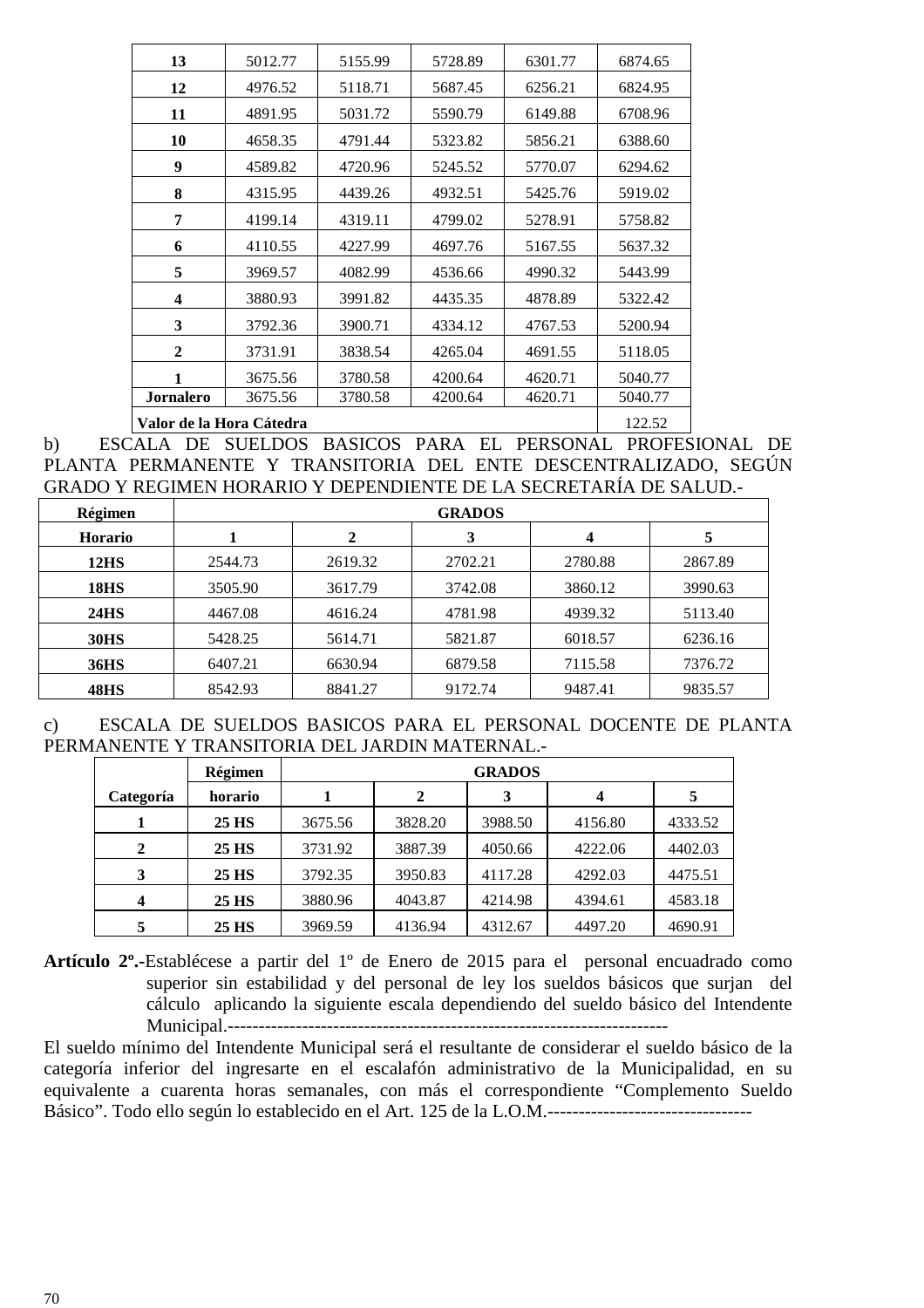| <b>SECRETARIO</b>                 | 25% |
|-----------------------------------|-----|
| <b>CONTADOR</b>                   | 22% |
| <b>WERALES</b>                    | 22% |
| <b>SECRETARIO PRIVADO</b>         | 20% |
| <b>ASESOR LEGAL</b>               | 20% |
| <b>TESORERO</b>                   | 20% |
| <b>JEFE DE COMPRAS</b>            | 20% |
| <b>DIRECTOR POLITICO "C"</b>      | 20% |
| <b>DIRECTOR POLITICO "B"</b>      | 18% |
| <b>DELEGADO DE BARKER</b>         | 18% |
| DIRECTOR POLITICO "A"             | 17% |
| <b>SUBDIRECTOR POLITICO "C"</b>   | 17% |
| <b>SUBDIRECTOR POLITICO "B"</b>   | 15% |
| <b>SUBDIRECTOR POLITICO "A"</b>   | 13% |
| <b>DELEGADO DE TEDIN URIBURU</b>  | 13% |
| <b>DELEGADO DE ESTACIÓN LOPEZ</b> | 13% |
| <b>DELEGADO DE EL LUCHADOR</b>    | 13% |
| <b>JEFE DE AREA POLITICO</b>      | 10% |

**Artículo 3º.-**Establécese a partir del 1º de Enero de 2015 para el personal encuadrado como superior sin estabilidad y del personal de ley del Hospital Municipal "Eva Perón" Ente Descentralizado "Dr. Alfredo Saintout", los sueldos básicos que surjan del cálculo aplicando la siguiente escala dependiendo del sueldo básico del Intendente Municipal.-----------------------------

| DIRECTOR ADMINISTRATIVO |  |
|-------------------------|--|
| <b>CONTADOR</b>         |  |

El Director Médico y el Subdirector Médico cobrarán lo correspondiente a su cargo de base con más una bonificación remunerativa no bonificable sujeta a retenciones y aportes previsionales por el cargo que cubren de acuerdo a la siguiente escala, dependiendo del sueldo básico del Intendente Municipal.-

| <b>DIRECTOR MEDICO</b>    |  |
|---------------------------|--|
| <b>SUBDIRECTOR MEDICO</b> |  |

**Artículo 4º.-**Establécese a partir del 1º de Enero de 2015 el concepto denominado "Complemento Sueldo Básico" para el personal de planta permanente, y transitorios para todas las categorías, jornaleros, horas cátedras y personal profesional del Ente Descentralizado, **exceptuando el personal político y de ley**. Una suma fija remunerativa, no bonificable, la cual estará sujeta a retenciones y aportes previsionales, y se abonará según el régimen horario tomando como base el importe de \$ 633.65 para la jornada normal de 35 hs. semanales de trabajo, y se abonará en forma proporcional según la cantidad de hs. semanales trabajadas. Para el personal docente de las Direcciones de Cultura y Educación y de Deportes tómese como base el importe de \$ 633.65 para 30 hs. Cátedras y se abonará en forma proporcional según la cantidad de hs. semanales asignadas. Para el personal docente del UDI (Unidad de Desarrollo Infantil) "Juan José Bernal Torres" se tomará como base el importe de \$ 633.65 para el régimen de 25 hs. semanales**. Para el personal profesional encuadrado en la carrera médico hospitalaria del Ente Descentralizado tómese como base el importe de \$ 633.65 para 30 hs. semanales y se abonará en forma proporcional según la cantidad de hs. semanales asignadas.-** 

**Artículo 5º.-**Establécese a partir del 1º de Enero de 2015, los siguientes valores por destajo en las distintas aéreas municipales

a) Dirección de Cultura y Educación Municipal

Centro Cultural Atilio Marinelli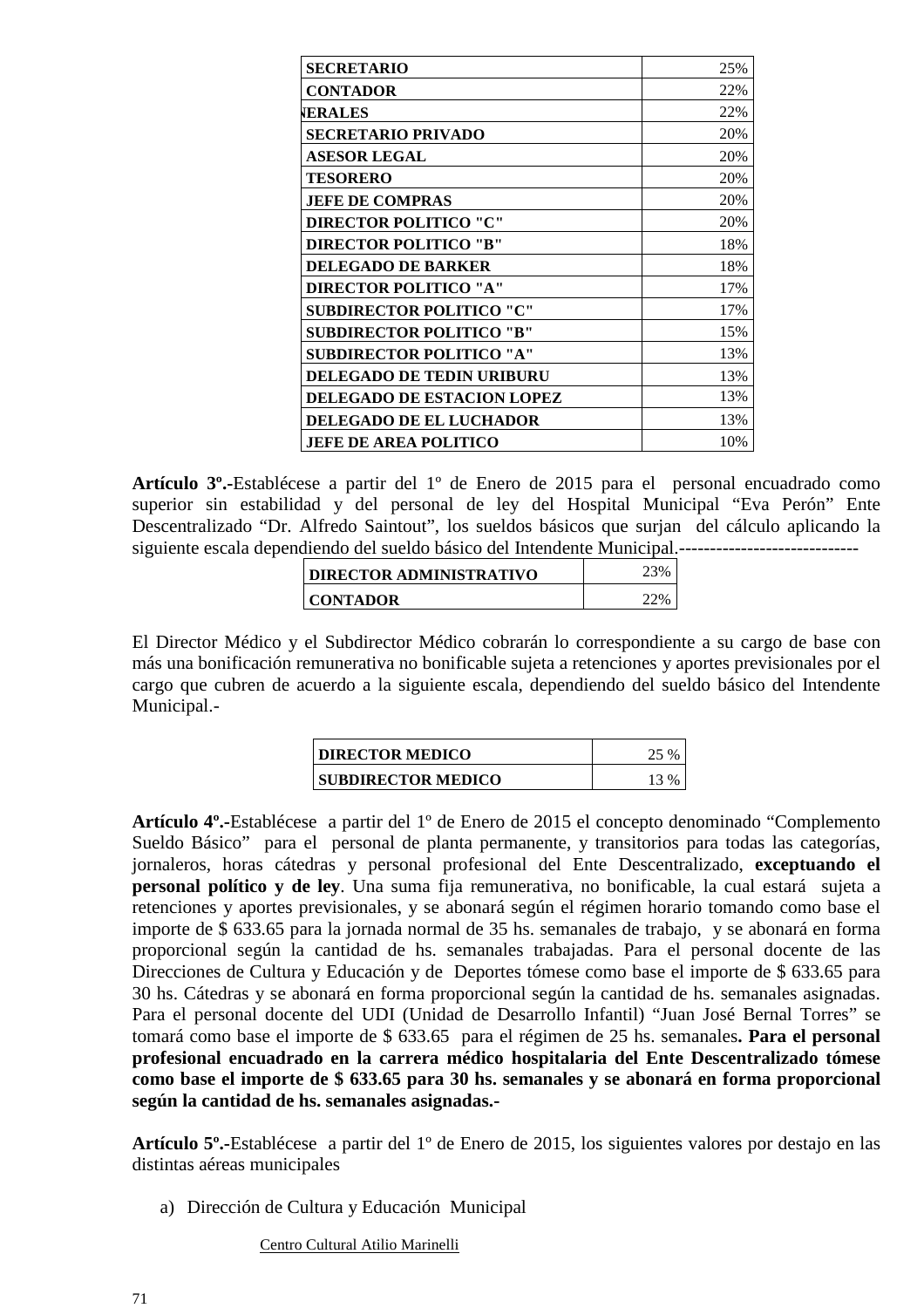| Iluminación y sonido por hora de trabajo | 63.37 |  |
|------------------------------------------|-------|--|
|                                          |       |  |

b) Secretaría de Desarrollo Social

Comedores Barriales

Por día en tareas relacionadas al comedor con jornada de 7 hs. 167.33

c) Dirección de Producción

#### **Inspectores de canteras**

| Por día en tareas relacionadas a control de canteras con jornada de 7 hs. | 167.33 |  |
|---------------------------------------------------------------------------|--------|--|
| d) Secretaría de Inf. Viv. Y Serv. Públicos                               |        |  |

**Por día en tareas relacionadas a la secretaria con jornada de 7 hs.** 167.33

#### **Plan de Pavimentación**

| Por m2 de hormigón colocado y terminado con moldeo incluido              |        |
|--------------------------------------------------------------------------|--------|
| Por m2 de hormigón colocado y terminado sin moldeo incluido              | 1,45   |
| Por día en tareas relacionadas al pavimento con jornada de 7 hs.         | 167.33 |
| Por ml de moldeo, llenado, desmoldado y tareas afines para cordón cuneta |        |
| Por m2 por tareas de descarga, nivelación, limpieza en suelo cemento     | 0.47   |

#### **Fabrica de Bloque Tubos y cordón moldeado**

| Por unidad fabricada de Block de hormigón del 8-12-18 |       |
|-------------------------------------------------------|-------|
| Por unidad fabricada de tubos de cualquier diámetro   |       |
| Por unidad fabricada de cordón cuneta pre moldeado    | 12,65 |

#### e) Secretaría de Salud

| Por hora trabajada en tareas Inherentes a la Secretaria             | 46.69  |
|---------------------------------------------------------------------|--------|
| Por día en tareas relacionadas a la secretaria con jornada de 8 hs. | 167.33 |

#### f) Distintas áreas municipales

| __<br>---------------                |        |
|--------------------------------------|--------|
| $\sqrt{ }$<br>horas<br>Por día<br>de | $\sim$ |
|                                      |        |

**Artículo 6º.-**Establécese a partir del 1º de Enero de 2015, los siguientes valores para el cálculo de "Adicional por Mérito" de la Dirección de Deportes el cual será abonado mediante una suma fija remunerativa, no bonificable, que estará sujeta a retenciones y aportes previsionales.-

#### a) Importes que corresponden a "Adicional por Merito"

| Categoría "A" para grupos de competición con tres clases semanales de 90 minutos o<br>cuatro clases de 60 minutos por día. | 621,69 |
|----------------------------------------------------------------------------------------------------------------------------|--------|
| Categoría "B" para grupos de competición con dos o tres clases semanales de 60 minutos<br>por día.                         | 467,59 |
| Categoría "C" grupos de iniciación con dos clases semanales de 60 minutos por día con<br>mas algún estimulo mensual.       | 310,85 |

b) Para el personal de planta permanente y transitoria el adicional por merito será otorgado en concepto de suma remunerativa, no bonificable, la cual estará sujeta a retenciones y aportes previsionales.-

c) Establécese que el cálculo para el destajo del personal transitorio perteneciente a la Dirección de Deportes deberá realizarse de la siguiente manera:

20 horas cátedra x valor de hora cátedra + complemento sueldo básico establecido en el artículo 4º.-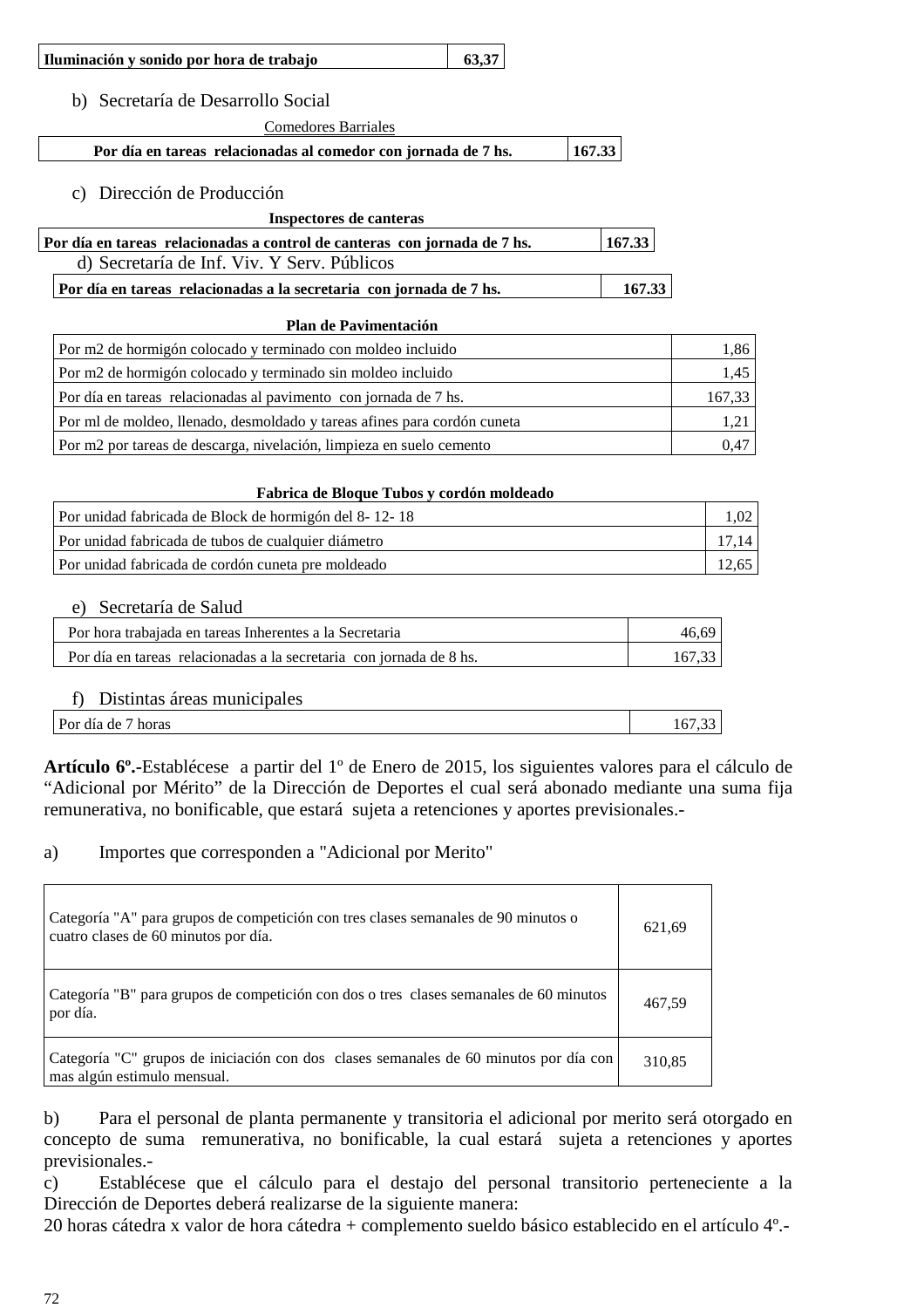- **Artículo 7º.-** Establécese a partir del 1º de Enero de 2015, en la suma de pesos 184,00 el valor de la recarga horaria para las 8 hs. trabajadas en las distintas instituciones municipales.---
- **Artículo 8º.-** La imputación contable deberá seguir realizándose en las partidas de gastos previstas para los haberes ordinarios.-----------------------------------------------------------------------
- **Artículo 9º.-** Por la Dirección de Recursos Humanos remítase un ejemplar del presente Decreto al Instituto de Previsión Social de la Provincia de Buenos Aires (I.P.S.).-

**Artículo 10º.-** Refrendará el presente acto administrativo el Sr. Secretario de Gobierno.--------

**Artículo 11º.-** Comuníquese, dése al R. O. de Decretos y Resoluciones, tome nota Recursos Humanos, Contaduría, Secretarías de Gobierno, de Salud, de Hacienda, de Seguridad, de Desarrollo Social, de Infraestructura, Vivienda y Servicios Públicos, Delegaciones de Barker, de Estación López, de Tedín Uriburu, de Parje El Luchador, Ente Descentralizado "Dr. Alfredo Saintout", Auditoria, Dirección de Presupuesto, de Cultura, de Deportes y H.C.D, cumplido, archívese.------------------------------------

**SERGIO JULIO ACOSTA JULIO CESAR MARINI SECRETARIO DE GOBIERNO DE SOBLETARIO DE SOBLETARIO DE SOBLETARIO DE SOBLETARIO DE SOBLETARIO DE SOBLETARIO DE SOBLETARIO DE SOBLETARIO DE SOBLETARIO DE SOBLETARIO DE SOBLETARIO DE SO** 

## **INTENDENTE MUNICIPAL**

# *DECRETOS 2014-Nº 1830*

### **BENITO JUÁREZ –**Diciembre 22 de 2014-

 **VISTO** la evidente conveniencia de repetir el procedimiento por el cual se promueve que a la mayoría del personal Municipal, se le otorgue Licencia Anual Reglamentaria durante el mes de Enero próximo;

 **QUE** a tales efectos resulta conveniente fijar un horario reducido de atención al público, en las dependencias Municipales durante el citado mes calendario, que habilite la atención de las actividades básicas de la administración comunal y permita asimismo, la necesaria prestación de los servicios públicos y la debida atención a los usuarios de los mismos;

 **QUE** además, es necesario se prevea que, en algunas áreas puede resultar indispensable la fijación de horarios de trabajo distintos a los que por el presente se fijan en forma general, y

 **QUE** el Secretario de Gobierno, dispone dictar el presente acto administrativo;

**EL INTENDENTE MUNICIPAL**, en uso de sus facultades,

### **DECRETA:**

- **Artículo 1º.-**Fíjese por todo el mes de **ENERO DEL AÑO 2015** como horario de atención al público para la Administración Municipal, de **lunes a viernes de 8 a 12 horas.-**--------
- **Artículo 2º.-**Los responsables de áreas que lo consideren indispensable, podrán solicitar la autorización para fijar otros horarios de atención, distintos a los determinados en el Art.1.-------------------------------------------------------------------------------------------------
- **Artículo 3º.-**Los Jefes y responsables con personal a cargo, deberán procurar otorgar las Licencias Reglamentarias a su personal durante el mes de Enero de 2015, sin perjuicio de la obligación de garantizar la debida prestación de los servicios y la atención al público, estableciendo de ser necesario, servicios de guardias.--- -------------------------------------
- **Artículo 4º.-**Por la Dirección de Recursos Humanos, notifíquese a la totalidad de los responsables con personal a cargo.-------------------------------------------------------------------------------

**Artículo 5º.**-Refrendará el presente acto administrativo el Sr. Secretario de Gobierno.------------

**Artículo 6º.-**Comuníquese, dése al R.O. de Decretos y Resoluciones, tome nota Secretarías de Desarrollo Social, de Hacienda, de Infraestructura, Vivienda y Servicios Públicos, de Salud, de Gobierno, Dirección de Recursos Humanos, Delegaciones Municipales, Ente Descentralizado Hospital y Auditoría, cumplido, archívese.---------------------------------

**SERGIO JULIO ACOSTA JULIO CESAR MARINI AND SECRETARIO DE GOBIERNO JULIO CESAR MARINI** 

**INTENDENTE MUNICIPAL** 

# *DECRETOS 2014-Nº 1831*

### **BENITO JUÁREZ** – Diciembre 23 de 2014-

**VISTO** lo solicitado a fojas 12 del Expediente Letra "R" Nº 61/14 por el Delegado Municipal del Paraje "El Luchador" a efectos de abonar tareas extraordinarias al agente QUINTEROS DANIEL ROBERTO (L.P. 1853), por el mes de Diciembre del corriente año, dado que el mismo ha cumplido con tareas de limpieza y mantenimiento en general;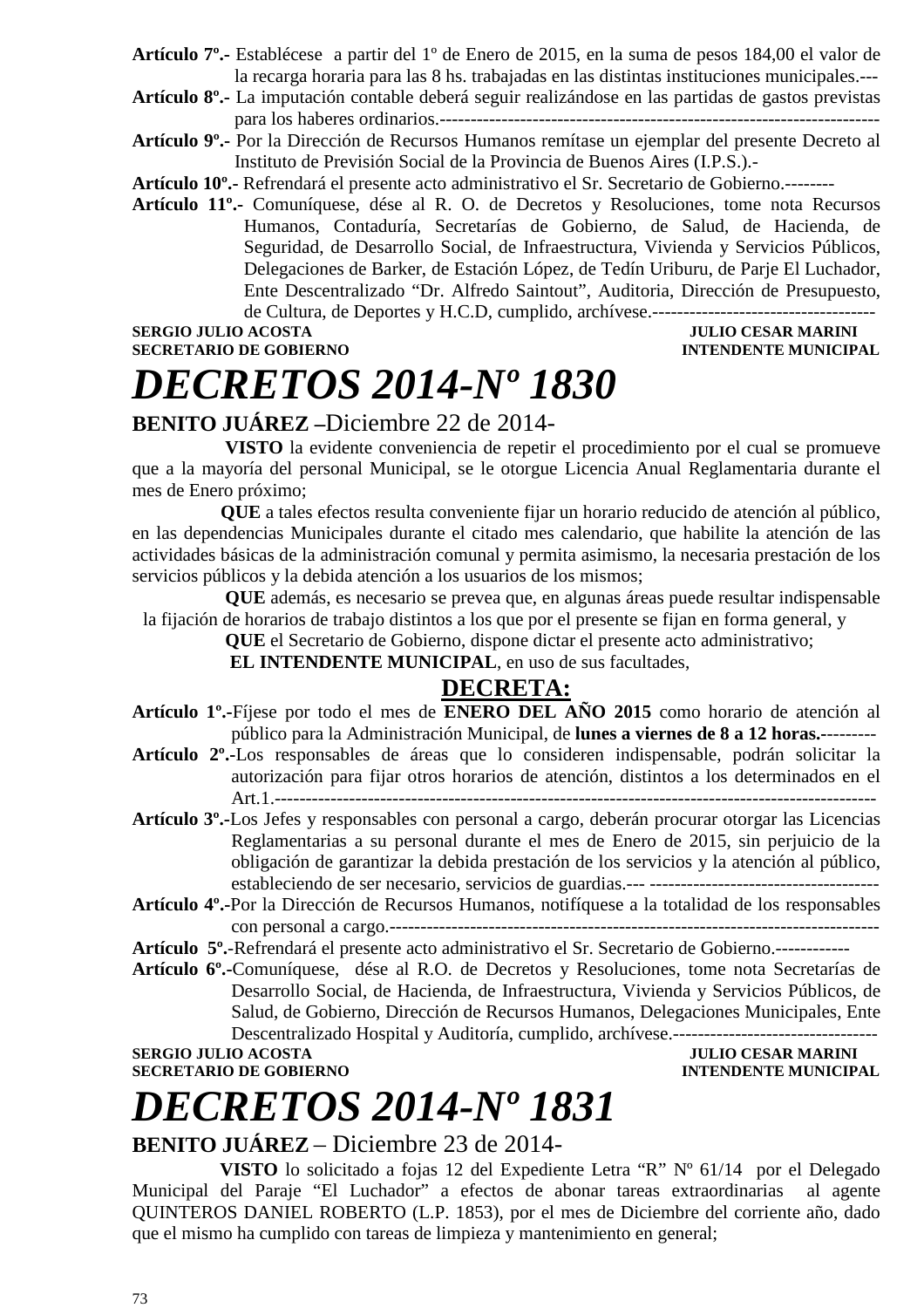**QUE** a fojas 13 obra informe de la Directora de Recursos Humanos; **QUE** el Secretario de Gobierno dispone dictar el presente acto administrativo; **EL INTENDENTE MUNICIPAL,** en uso de sus facultades,

### **DECRETA:**

- **Artículo 1º.** Autorízase a liquidar tareas extraordinarias por la suma de Pesos Quinientos (\$ 500), al agente QUINTEROS DANIEL ROBERTO (L.P. 1853), las que serán abonadas conjuntamente con sus haberes del mes de Diciembre, de acuerdo a lo actuado en el Expediente Letra "R" Nº 61/14.------------------------------------------------------------------
- **Artículo 2º.-** El gasto deberá imputarse de acuerdo a lo informado por la Subcontadora a cargo de la Oficina de Presupuesto a fojas precedentes del Expediente Letra "R" Nº 61/14.------
- **Artículo 3º.-** Refrendará el presente acto administrativo el Sr. Secretario de Gobierno.-------------
- **Artículo 4º.-** Comuníquese, dése al R. O. de Decretos y Resoluciones, tome nota Recursos Humanos, Secretarías de Gobierno, de Hacienda, Presupuesto y Auditoría, cumplido, archívese.--------------------------------------------------------------------------------------------

**SERGIO JULIO ACOSTA JULIO CESAR MARINI SECRETARIO DE GOBIERNO INTENDENTE MUNICIPAL** 

# *DECRETOS 2014-Nº1832*

**BENITO JUÁREZ –** Diciembre 23 de 2014-

**VISTO** lo actuado en el Expte. Letra "G" Nº 05/13, en el cuál de fs. 105 a 107 y de fs. 108 a 111 obran los reglamentos actualizados para artesanos y expositores comerciales e industriales respectivamente de 13 Fiesta Provincial de la Frambuesa a desarrollarse los días 6, 7 y 8 de Febrero del 2015 en Villa Cacique – Barker;

**CONSIDERANDO** que en los nuevos reglamentos se modificaron los valores estipulados en el artículo 5º del Decreto Municipal Nº 1359/2014;

 **QUE** el Secretario de Gobierno dispone dictar el presente acto administrativo;

 **EL INTENDENTE MUNICIPAL,** en uso de sus facultades,

### **DECRETA:**

**Artículo 1º-** Modifíquense los valores establecidos en el artículo 5, del Decreto Municipal Nº 1359/14, los cuáles quedarán establecidos según se detalla a continuación:

**Artesanos**

**No abonarán costo alguno por los tres días de duración de la Fiesta.** 

**Instituciones (Inscriptas en el Registro Municipal de Entidades de Bien Público) Stand de 3 mts. por 5 mts.** \$500,00 por los tres días

**Comercios e Industrias** 

| Con habilitación comercial dentro del partido: stand de 3 mts. x 3 mts. |                        | \$600,00   |
|-------------------------------------------------------------------------|------------------------|------------|
| $de 4$ mts. $x 4$ mts.                                                  |                        | \$800.00   |
| Con habilitación comercial fuera del partido stands de 3 mts. x 3 mts.  |                        | \$1,200,00 |
|                                                                         | $de 4$ mts. $x 4$ mts. | \$1.600,00 |

**Venta móvil \$ 350,00 por las tres jornadas y con residencia dentro del partido \$ 450,00 por las tres jornadas sin residencia en el partido** 

**Juegos Infantiles:**

| Inflables con consumo de energía \$300,00 |          |
|-------------------------------------------|----------|
| Inflables sin consumo de energía \$250,00 |          |
| Juegos tipo metegol                       | \$200,00 |

**Productores de frambuesa: Stands en la carpa municipal si cargo alguno por los tres días de duración de la Fiesta**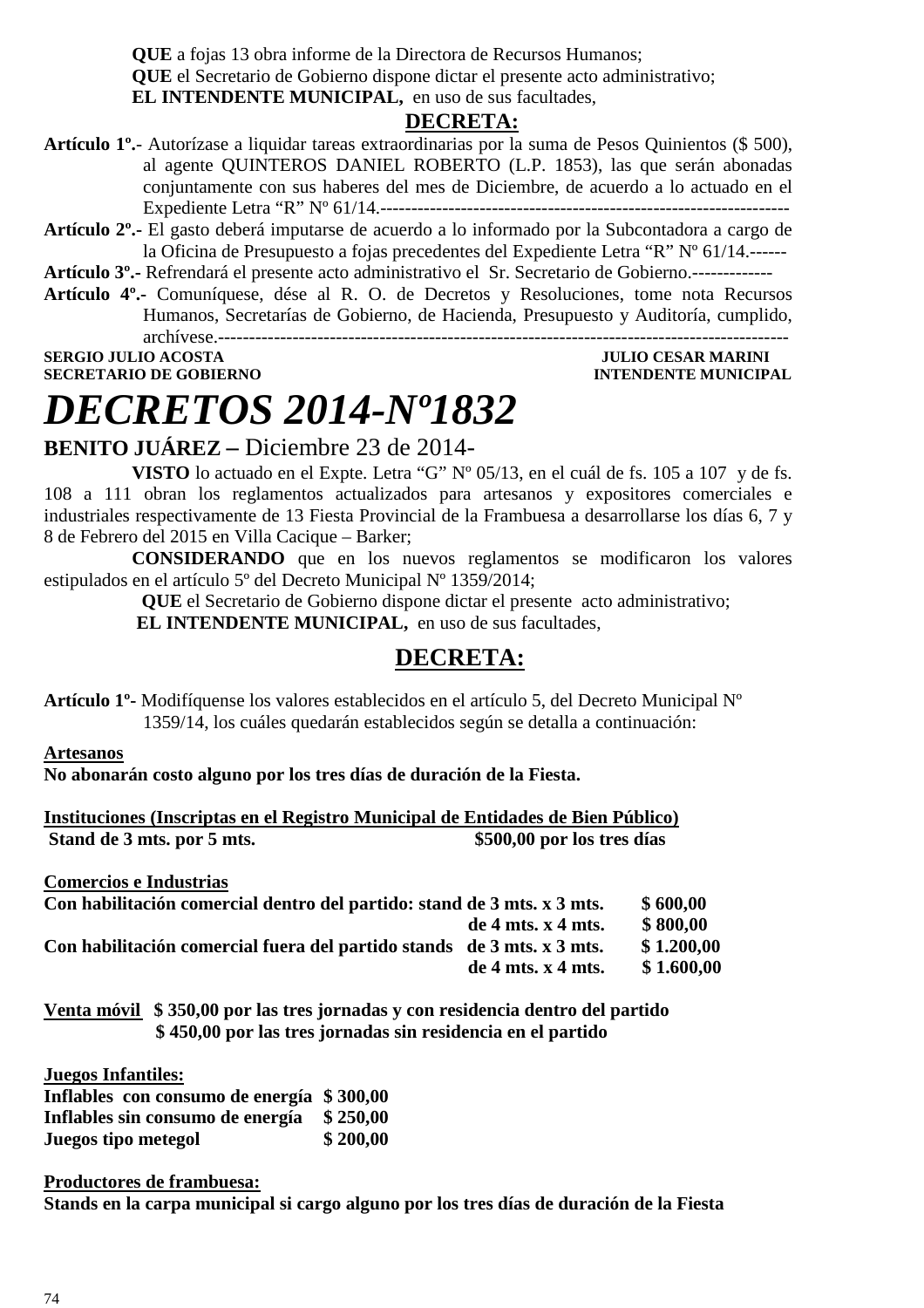**Artículo 2º.-** Para todos aquellos expositores, ya sean Comercios, Industrias, Juegos Inflables, etc. que certifiquen capacidades diferentes, abonarán el 50% de los valores estipulados en el artículo precedente -----------------------------------------------------------------------------

**Artículo 3º.-** Refrendará el presente acto administrativo el Sr. Secretario de Gobierno.------------

**Artículo 4º.-**Comuníquese, dése al R. O. de Decretos y Resoluciones, tome nota Secretarías de Hacienda, de Gobierno, Tesorería, Contaduría, Direcciones de Cultura y Educación, de Turismo, de Producción, Oficina de Comercio, Delegación Barker y Auditoría, cumplido, archívese.-------------------------------------------------------------------------------

### **SERGIO JULIO ACOSTA JULIO CESAR MARINI SECRETARIO DE GOBIERNO DE SOBLETARIO DE SOBLETARIO DE SOBLETARIO DE SOBLETARIO DE SOBLETARIO DE SOBLETARIO DE SOBLETARIO DE SOBLETARIO DE SOBLETARIO DE SOBLETARIO DE SOBLETARIO DE SO INTENDENTE MUNICIPAL**

# *DECRETOS 2014-Nº 1833*

**BENITO JUÁREZ** – Diciembre 29 de 2014 –

 **VISTO** lo actuado en Expte. Letra "C" Nº 98/14 por el cual la **"ASOCIACION COOPERADORA DEL INSTITUTO CRUZ DEL SUR Y EL CLUB SAN MARTIN DE TEDÍN URIBURU",** solicitan autorización para venta de una **RIFA**;

 **QUE** en virtud de la sanción de la Ley 13.470 se iniciaron las averiguaciones pertinentes bajo Expediente Letra "G" N° 50/06, a efectos de dilucidar sobre la facultad de autorizar la venta, promoción y circulación de rifas en el Partido de Benito Juárez;

**QUE** a fojas 1 del Expediente antes mencionado la Dirección Jurídico Legal del Instituto Provincial de Lotería y Casinos informa que **solo quienes no cuenten con autorización municipal** se encuentran alcanzados por la ley 13470;

**QUE** a fojas 5 el Interventor del Instituto Provincial de Lotería y Casinos expresa que las Entidades de Bien Público del Partido se encuentran facultadas para promover, vender o hacer circular rifas, con expresa autorización municipal según el Dec. Ley 9.403/79;

**QUE** queda en claro que el Instituto Provincial de Lotería y Casinos representa la **AUTORIDAD DE APLICACIÓN de la Ley 13.470;** 

**QUE** obran antecedentes de autorizaciones de ésta índole;

**QUE** a fojas 22 del Expte. Letra "C" Nº 98/14 la Asesoría Legal de la Comuna informa que se han cumplimentado los requisitos de la Oza. Mpal. N° 3067/00 y sus modificatorias;  **QUE** el Secretario de Gobierno dispone emitir acto administrativo;

 **EL INTENDENTE MUNICIPAL,** en uso de sus facultades,

### **DECRETA:**

 **Artículo 1º.-**Autorízase a la **"ASOCIACION COOPERADORA DEL INSTITUTO CRUZ DEL SUR Y AL CLUB SAN MARTIN DE TEDÍN URIBURU",** para la promoción, organización, circulación y venta de una RIFA dentro del Partido, según los antecedentes y documentación obrante en el Expte. Letra "G" Nº 69/14.-------------

- **Artículo 2º.-**Notifíquese a la entidad autorizada, haciéndole saber que deberán presentar los billetes para su habilitación, en la Oficina de Policía Municipal quien, al momento de ser timbradas las boletas, verificará que las mismas cuenten con facsímiles de la firma de los responsables de la institución.----------------------------------------------------------------
	- **Artículo 3º.-**De acuerdo a lo dispuesto por Ordenanza Municipal 3067/00 y sus modificatorias la organización, circulación y venta de la RIFA, se autoriza bajo la figura del organizador Sr. HECTOR DANIEL ROLDÁN DNI. 14.172.521.--------------------------

**Artículo 4º.-**Refrendará el presente acto administrativo el Sr. Secretario de Gobierno.---------------

**Artículo 5º.-**Comuníquese, dése al R. O. de Decretos y Resoluciones, tome nota Policía Municipal, Secretaría de Gobierno y Auditoría, cumplido archívese.----------------------------------

**SERGIO JULIO ACOSTA JULIO CESAR MARINI** 

**SECRETARIO DE GOBIERNO INTENDENTE MUNICIPAL** 

# *DECRETOS 2014-Nº 1834*

### **BENITO JUÁREZ**- Diciembre 29 de 2014 **-**

**VISTO** lo actuado en el Expediente Letra "O" Nº 119/14 y el Decreto Nº 1708/14 por el que se llamó a Concurso de Precios Nº 63/14 para la provisión de 400 toneladas de Piedra 10/30 para la obra de Pavimentación de la Avenida Humaitá;

**QUE** a fojas 41 obra informe del Jefe de Compras;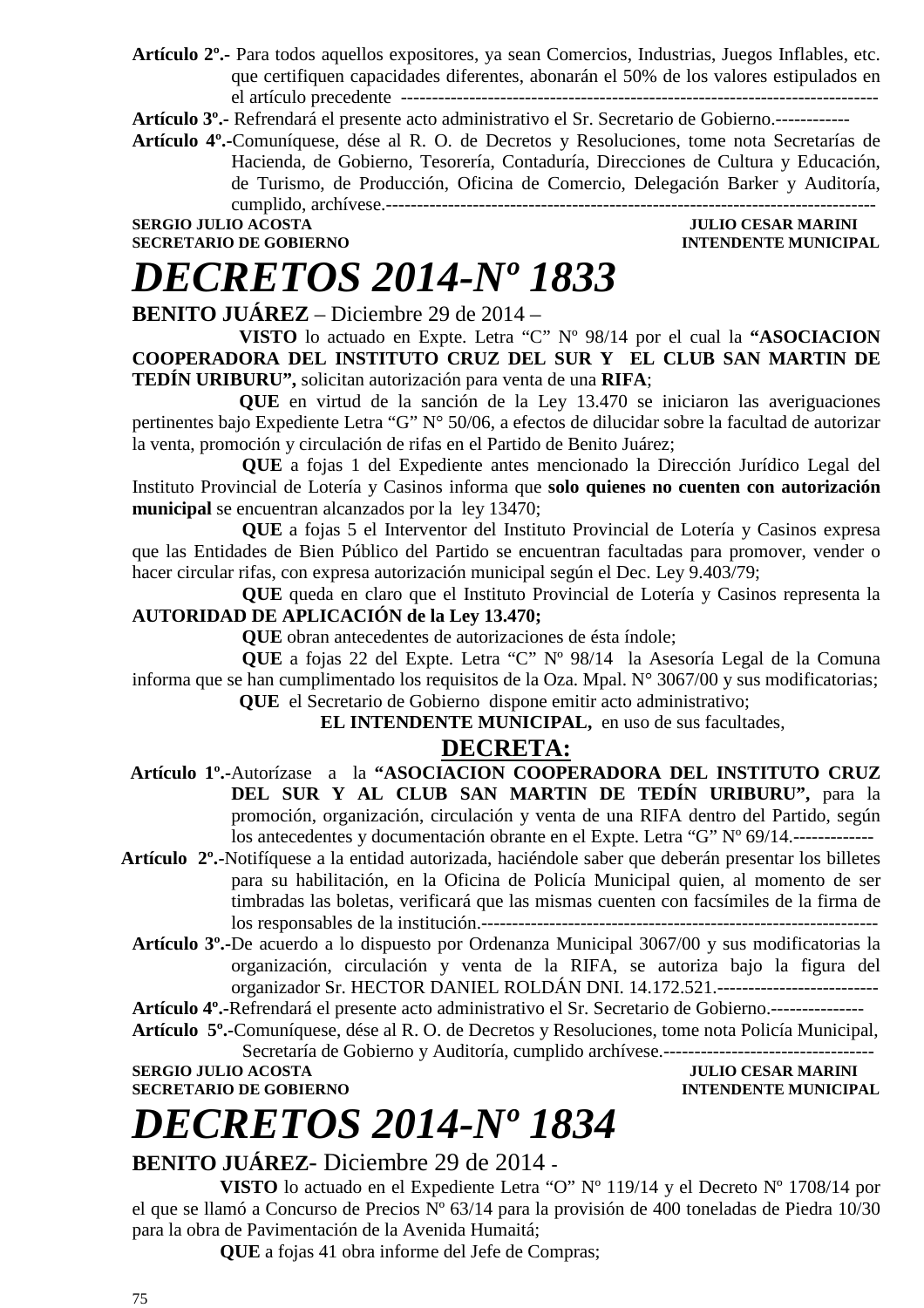**QUE** a fojas 47 obra despacho favorable de la Contadora Municipal;

**QUE** a fojas 48, obra despacho favorable del Secretario de Hacienda sugiriendo la adjudicación para la provisión de 400 toneladas de Piedra 10/30 para la obra de Pavimentación de la Avenida Humaitá, a la firma "Dorinzi Daniela";

**QUE** el Secretario de Gobierno dispone dictar acto administrativo;

**EL INTENDENTE MUNICIPAL,** en uso de sus facultades,

### **DECRETA:**

**Artículo lº.-**Apruébese lo actuado en el CONCURSO DE PRECIOS Nº 63/14.-------------------------

- **Artículo 2º.-**Adjudíquese al proveedor "DORINZI DANIELA" la provisión de 400 toneladas de Piedra 10/30 para la obra de Pavimentación de la Avenida Humaitá, por un monto total de pesos ochenta y siete mil seiscientos (\$87.600,00).---------------------------------- **Artículo 3º.-**Notifíquese**.------------------------------------------------------------------------------------------**
- **Artículo 4º.-**Refrendará el presente acto administrativo el Sr. Secretario de Infraestructura, Vivienda y Servicios Públicos.-------------------------------------------------------------------
- **Artículo 5º.-**Comuníquese, dése al R. O. De Decretos y Resoluciones, tome nota Secretarías de Gobierno, de Infraestructura, Vivienda y Servicios Públicos, de Hacienda, Presupuesto, Contaduría, Compras y Auditoria, cumplido, archívese.---------------------

**JULIO CESAR MARINI S. DE INF., VIV., Y SERV. PUBLICOS INTENDENTE MUNICIPAL** 

# *DECRETOS 2014-Nº 1835*

### **BENITO JUÁREZ –**Diciembre 29 de 2014-

 **VISTO** que resulta necesario realizar las conciliaciones bancarias y a efectos de evitar distorsionar los saldos bancarios;

**QUE** el Secretario de Gobierno dispone dictar el presente acto administrativo;

**EL INTENDENTE MUNICIPAL,** en uso de sus facultades,

### **DECRETA:**

**Artículo 1º.-** El día 30/12/14, la caja de Tesorería Municipal permanecerá cerrada, dado el cierre del ejercicio.----------------------------------------------------------------------------------------

**Artículo 2º.-**Refrendará el presente acto administrativo el Sr. Secretario de Hacienda.-----------

**Artículo 3º.-**Comuníquese, dése al R. O. de Decretos y Resoluciones, tome nota Secretarías de Gobierno, de Hacienda, Tesorería, Guías, Dirección de Recaudación y Auditoría, cumplido, archívese.------------------------------------------------------------------------------- **JORGE O. ISMAEL JULIO CESAR MARINI** 

**SECRETARIO DE HACIENDA INTENDENTE MUNICIPAL** 

# *DECRETOS 2014-Nº 1836*

**BENITO JUÁREZ –** Diciembre 29 de 2014-

**VISTO** el Expte. Letra "R" Nº 78/14, por el que el Director de Recaudación, sugiere fijar el CALENDARIO IMPOSITIVO para el AÑO 2015, ANEXO I, conforme a la Ordenanza Impositiva vigente;

**QUE** el artículo Nº 16 de la Ordenanza Municipal Complementaria al Presupuesto 2015 autoriza al Departamento Ejecutivo a fijar el Calendario Impositivo para el año 2015;

El Secretario de Hacienda solicita el dictado del acto administrativo;

**QUE** el Secretario de Gobierno dispone dictar el presente acto administrativo;

 **EL INTENDENTE MUNICIPAL,** en uso de sus facultades,

### **DECRETA:**

- **Artículo 1º.-**Dispónese el **CALENDARIO IMPOSITIVO** para el **AÑO 2015** conforme a lo que se detalla en el **ANEXO I** que forma parte integrante del presente Decreto.-------------
- **Artículo 2°.-**Refrendará el presente acto administrativo el Sr. Secretario de Hacienda.-------------
- **Artículo 3º.**-Comuníquese, dése al R.O. de Decretos y Resoluciones, tome nota Contaduría, Secretarías de Gobierno, de Hacienda, Dirección de Recaudación, Subdirección de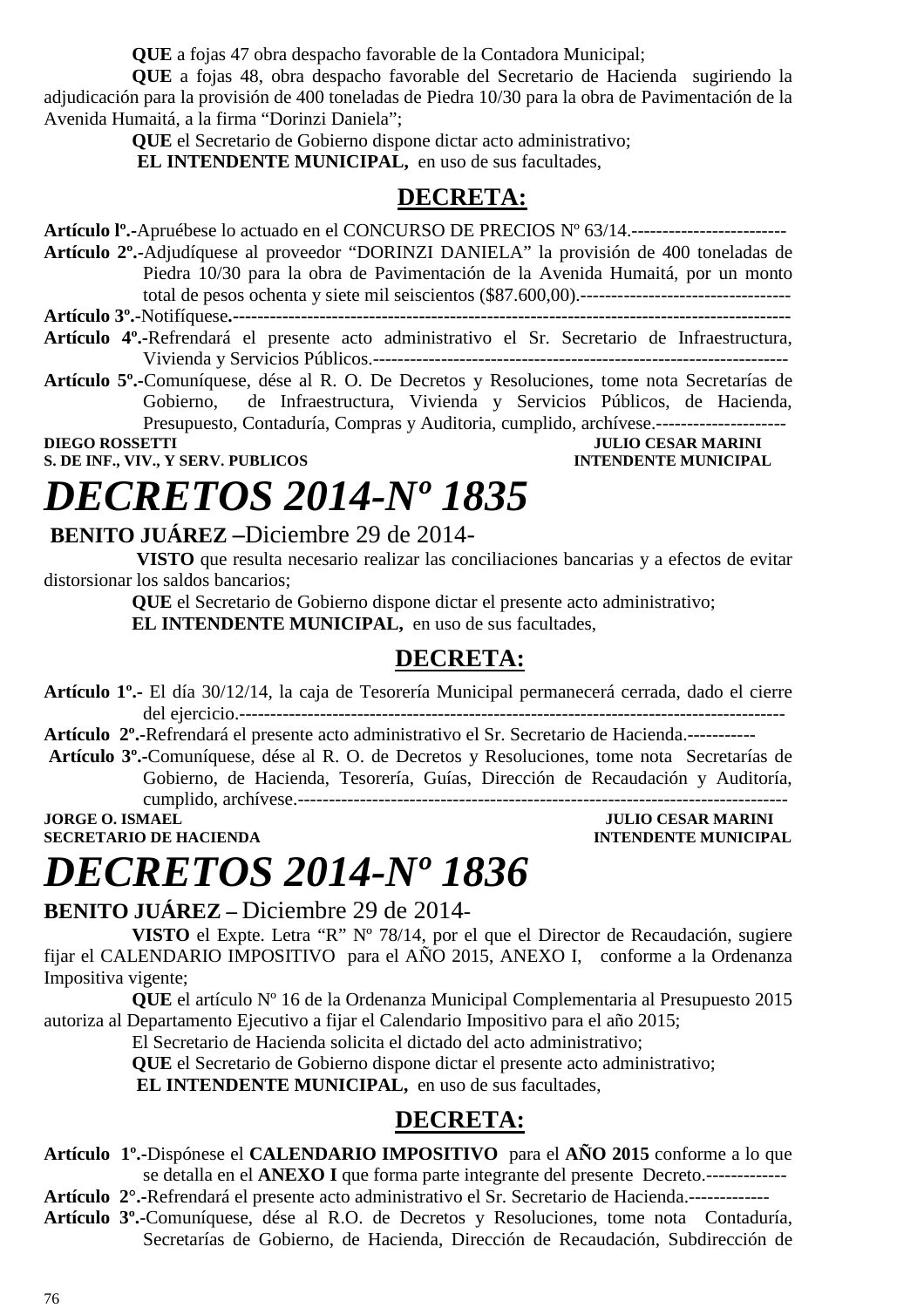Tasas, Delegación Municipal de Barker, Dirección de Presupuesto y Auditoría,

cumplido, archívese.------------------------------------------------------------------------------- **JORGE O. ISMAEL JULIO CESAR MARINI SECRETARIO DE HACIENDA INTENDENTE MUNICIPAL** 

## **CALENDARIO IMPOSITIVO PARA EL AÑO 2015. ANEXO I.**

10 de FEBRERO/2015 Cuota 01/2015 "Conservación, Rep. Y Mejorado de la Red Vial Municipal"

10 de FEBRERO/2015. Cuota 01/2015 "Ocupación de Espacios Públicos" y "Arrendamientos Fiscales" (Rural)

10 de MAR/2015 Cuota 01/2015 "Tasa por alumbrado en la vía pública" 10 de MAR/2015 Cuota 01/2015 "Tasa por mantenimiento urbano" 10 de MAR/2015 Cuota 01/2015 "Serv. Sanitarios" – (Medido) – Bim. Ene - Feb. 10 de MAR/2015 Cuota 01/2015 "Inspección de Seguridad e Higiene" 20 de MAR/2015 Cuota 01/2015 "Grandes Contribuyentes Pret. De Serv. Públicos" 20 de MAR/2015 Cuota 01/2015 "Inspección de Antenas de Comunicación y sus Estructuras Portantes" 10 de ABR/2015 Cuota 02/2015 "Conserv., Rep. Y Mejorado de la Red Vial Municipal" 10 de ABR/2015 Cuota 02/2015 "Ocupación de Espacios Públicos" y "Arrendamientos Fiscales" (Rural) 11 de MAY/2015 Cuota 02/2015 "Tasa por alumbrado en la vía pública" 11 de MAY/2015 Cuota 02/2015 "Tasa por mantenimiento urbano" 11 de MAY/2015 Cuota 02/2015 "Serv. Sanitarios" – (Medido) – Bim. Mar-Abr. 11 de MAY/2015 Cuota 02/2015 "Serv. Sanitarios" – (V. Fiscal) – 1er. Cuatrimestre. 11 de MAY/2015 Cuota 02/2015 "Inspección de Seguridad e Higiene" 20 de MAY/2015 Cuota 02/2015 "Grandes Contribuyentes Pret. De Serv. Públicos" 20 de MAY/2015 Cuota 02/2015 "Inspección de Antenas de Comunicación y sus Estructuras Portantes" 10 de JUN/2015 Cuota 03/2015 "Conserv., Rep. Y Mejorado de la Red Vial Municipal" 10 de JUN/2015 Cuota 03/2015 "Ocupación de Espacios Públicos" y "Arrendamientos Fiscales" (Rural) 10 de JUN/2015 Cuota 01/2015 "Patente Automotor" – Ley Nº 13.010 10 de JUN/2015 1º SEMESTRE "Mantenimiento y conservación del Cementerio" 10 de JUL/2015 Cuota 03/2015 "Tasa por alumbrado en la vía pública" 10 de JUL/2015 Cuota 03/2015 "Tasa por mantenimiento urbano" 10 de JUL/2015 Cuota 03/2015 "Serv. Sanitarios" – (Medido) – Bim. May-Jun. 10 de JUL/2015 Cuota 03/2015 "Inspección de Seguridad e Higiene" 20 de JUL/2015 Cuota 03/2015 "Grandes Contribuyentes Pret. De Serv. Públicos" 20 de JUL/2015 Cuota 03/2015 "Inspección de Antenas de Comunicación y sus Estructuras Portantes" 10 de AGO/2015 Cuota 04/2015 "Conserv., Rep. y Mejorado de la Red Vial Municipal" 10 de AGO/2015 Cuota 04/2015 "Ocupación de Espacios Públicos" y "Arrendamientos 10 de SET/2015 Cuota 04/2015 "Tasa por mantenimiento urbano" 10 de SET/2015Cuota 04/2015 "Serv. Sanitarios"- (Medido) – Bim. Jul-Ago.

10 de SET/2015 Cuota 02/2515 "Serv. Sanitarios"- Fiscal- 2er.Cuatrimestre. 10 de SET/2015 Cuota 04/2015 "Inspección de Seguridad e Higiene" 10 de SET/2015 Cuota 04/2015 "Tasa por alumbrado en la vía pública"

21 de SET/2015 Cuota 04/2015 "Grandes Contribuyentes Pret. De Serv. Públicos" 21 de SET/2015 Cuota 04/2015 "Inspección de Antenas de Comunicación y sus Estructuras Portantes  $- (2)$  – 10 de SET/2015 Cuota 02/2015 "Patente Automotor – Ley Nº 13.010

13 de OCT/2015 Cuota 05/2015 "Conserv. Rep. Y Mejorado de la Red Vial Municipal" 13 de OCT/2015 Cuota 05/2015 "Ocupación de Espacios Públicos" y "Arrendamientos Fiscales (Rural)

10 de NOV/2015 Cuota 05/2015 "Tasa por alumbrado en la vía pública" 10 de NOV/2015 Cuota 05/2015 "Tasa por mantenimiento urbano"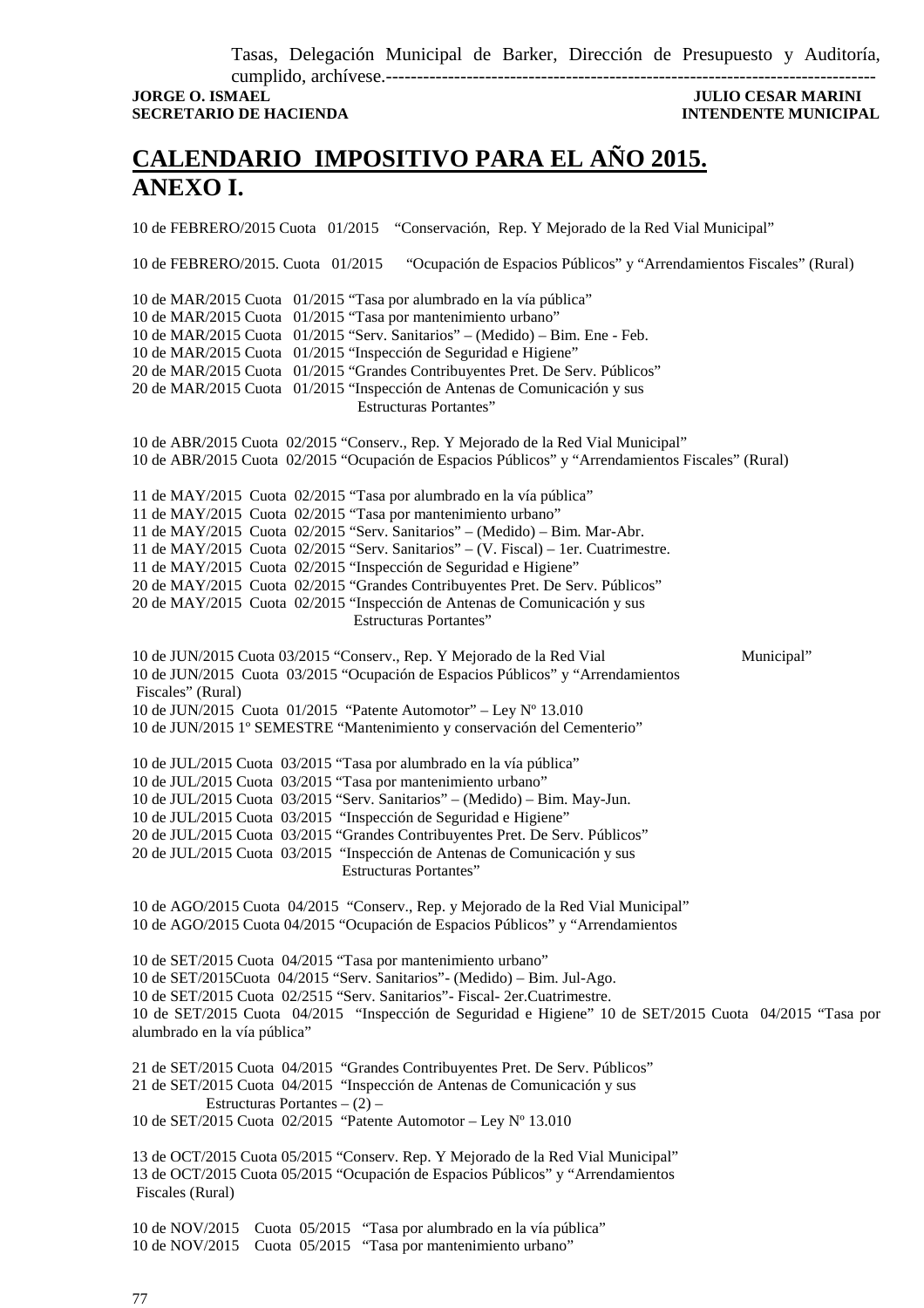| 10 de NOV/2015                                                  | Cuota 05/2015 "Serv. Sanitarios" – (Medido) – Bim. Set. - Oct.                   |
|-----------------------------------------------------------------|----------------------------------------------------------------------------------|
| 10 de NOV/2015<br>Cuota 05/2015                                 | "Inspección de Seguridad e Higiene"                                              |
| 20 de NOV/2015<br>Cuota 05/2015                                 | "Grandes Contribuyentes Pret. De Serv. Públicos"                                 |
| 20 de NOV/2015<br>Cuota 05/2015                                 | "Inspección de Antenas de Comunicación y sus                                     |
|                                                                 | <b>Estructuras Portantes"</b>                                                    |
|                                                                 |                                                                                  |
|                                                                 | 10 de DIC/2015 Cuota 06/2015 "Conserv. Rep. y Mejorado de la Red Vial Municipal" |
|                                                                 | 10 de DIC/2015 Cuota 06/2015 "Ocupación de Espacios Públicos" y "Arrendamientos  |
| Fiscales" (Rural)                                               |                                                                                  |
| 10 de DIC/2015 Cuota 03/2015 "Patente Automotor - Ley Nº 13.010 |                                                                                  |
| 10 de DIC/2015 ANUAL/2015                                       | "Derechos de Publicidad y Propaganda"                                            |
| 10 de DIC/2015 2° SEMESTRE                                      | "Mantenimiento y conservación del Cementerio"                                    |
| 21 de DIC/2015 ANUAL/2015                                       | "Rodados menores (motocicletas, ciclomotores)                                    |
|                                                                 |                                                                                  |
| 11-ENE, 2016 Cuota 06/2016                                      | "Tasa por alumbrado en la vía pública"                                           |
| 11-ENE, 2016 Cuota 06/2016                                      | "Tasa por mantenimiento urbano"                                                  |
| 11-ENE, 2016 Cuota 06/2016                                      | "Serv. Sanitarios" - (Medido) – Bim. Nov-Dic.                                    |
| 11-ENE, 2016 Cuota 03/2016                                      | "Serv. Sanitarios" – (Fiscal) 3er. Cuatrimestre                                  |
| 11-ENE, 2016 Cuota 06/2016                                      | "Inspección de Seguridad e Higiene".-                                            |
| 20-ENE, 2016 Cuota 06/2016                                      | "Grandes Contribuyentes Pret. De Serv. Públicos"                                 |
|                                                                 |                                                                                  |
| 20-ENE, 2016 Cuota 06/2015                                      | "Inspección de Antenas de Comunicación y sus                                     |
|                                                                 | <b>Estructuras Portantes".-</b>                                                  |
| <b>JORGE O. ISMAEL</b>                                          |                                                                                  |
| <b>SECRETARIO DE HACIENDA</b>                                   | П                                                                                |

### **JULIO CESAR MARINI STENDENTE MUNICIPAL**

# *DECRETOS 2014-Nº 1837*

### **BENITO JUÁREZ** – Diciembre 29 de 2014-

**VISTO** lo actuado en el Expediente Letra "O" Nº 127/14, en el cual a fojas 1 el Secretario de Infraestructura, Vivienda y Servicios Públicos, solicita la provisión de Mano de Obra y Materiales para la Instalación Eléctrica de un Puesto de Transformación Trifásico mas línea en la Sala de Oxígeno del Hospital Municipal "Eva Perón" Ente Descentralizado "Dr. Alfredo Saintout";

**QUE** a fojas 9 obra informe del Director de Compras;

**QUE** a fojas 10 obra informe de la Contadora Municipal;

**QUE** a fojas 12 obra informe del Secretario de Hacienda solicitando la adjudicación en forma directa;

**CONSIDERANDO** el Artículo 156 inc. 1 de la L.O.M. y los informes del Director de Compras, de la Contadora Municipal y del Secretario de Hacienda; la misma debería realizarse a través de la contratación directa a la Cooperativa de Consumo de Electricidad de Benito Juárez LTDA;

> **QUE** el Secretario de Gobierno dispone emitir el acto administrativo;  **EL INTENDENTE MUNICIPAL,** en uso de sus facultades,

### **DECRETA:**

- **Artículo lº.-** Adjudíquese la compra directa a la Cooperativa de Consumo de Electricidad de Benito Juárez LTDA, para la provisión de Mano de Obra y Materiales para la Instalación Eléctrica de un Puesto de Transformación Trifásico mas línea en la Sala de Oxígeno del Hospital Municipal "Eva Perón" Ente Descentralizado "Dr. Alfredo Saintout", por un importe total de pesos ciento setenta y ocho mil cuatrocientos cuarenta y cuatro (\$178.444,00), de acuerdo a lo dispuesto en el artículo 156 inc. 1 y 10 de la L.O.M. y a lo actuado en el Expediente Letra "O" Nº 127/14.--------------------
- **Artículo 2º.-** El gasto deberá imputarse de acuerdo a la solicitud de pedido obrante a fojas 11 del Expediente Letra "O" Nº 127/14.----------------------------------------------------------------

**Artículo 3º.-** Notifíquese.-----------------------------------------------------------------------------------------

- **Artículo 4º.-** Refrendará el presente acto administrativo el Sr. Secretario de Infraestructura, Vivienda y Servicios Públicos.-------------------------------------------------------------------
- **Artículo 5º.-** Comuníquese, dése al R. O. de Decretos y Resoluciones, tome nota Secretarías de Hacienda, de Infraestructura, Vivienda y Servicios Públicos, de Gobierno, Direcciones de Compras, de Presupuesto, Contaduría, Tesorería y Auditoría, cumplido, archívese.-------------------------------------------------------------------------------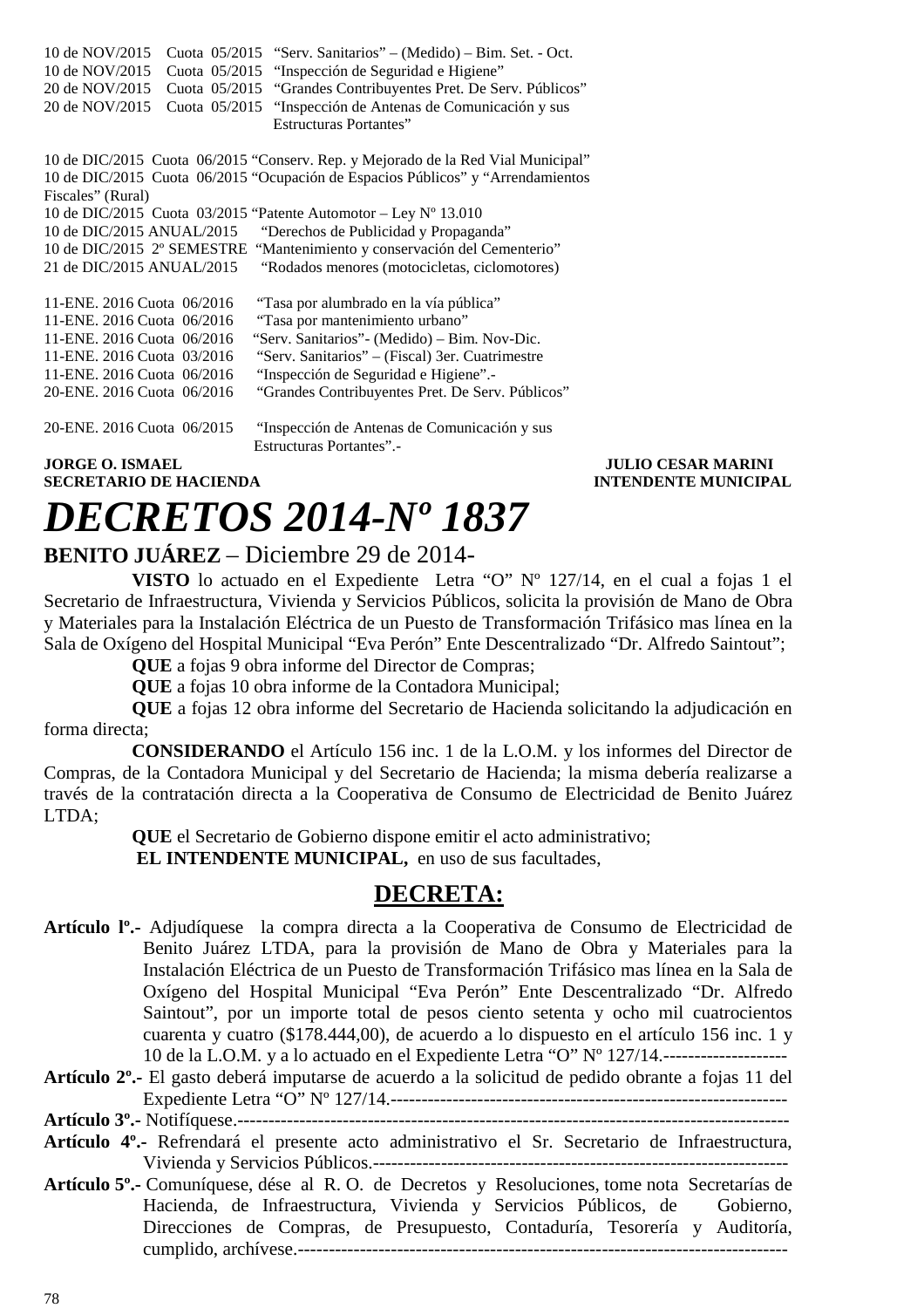# *DECRETOS 2014-Nº 1838*

### **BENITO JUÁREZ** – Diciembre 29 de 2014 -

**VISTO** la renuncia presentada por el agente LAMENTI EDUARDO ANTONIO (L.P. 687), obrante a fojas 1 del Expte. Letra "R" Nº 83/14 a las tareas que venía desempeñando como Subdirector de Servicios de Hormigón, a partir del 1º de Enero de 2015;

**QUE** a fs. 2 obra nota de la Directora de Recursos Humanos,

**QUE** el Secretario de Gobierno dispone dictar el presente acto administrativo;

**EL INTENDENTE MUNICIPAL,** en uso de sus facultades;

### **DECRETA:**

- **Artículo 1º.-** Acéptase la renuncia presentada por el agente LAMENTI EDUARDO ANTONIO (L.P. 687), a las tareas que venía desempeñando como Subdirector de Servicios de Hormigón, a partir del 1º de Enero del 2015, agradeciendo los importantes servicios prestados .-------------------------------------------------------------------------------------------
- **Artículo 2º.** Liquídense los haberes que por todo concepto correspondan al agente mencionado en el artículo precedente.-----------------------------------------------------------------------------
- **Artículo 3º.-** Por la Dirección de Recursos Humanos, notifíquese.---------------------------------------
- **Artículo 4º.-** Refrendará el presente acto administrativo el Sr. Secretario de Infraestructura Vivienda y Servicios Públicos.-------------------------------------------------------------------
- **Artículo 5º.-** Comuníquese, dése al R. O. De Decretos y Resoluciones, tome nota Recursos Humanos, Secretarías de Gobierno, de Infraestructura, Vivienda y Servicios Públicos, de Hacienda, Presupuesto, Tesorería y Auditoría, cumplido, archívese.---------------

### **DIEGO ROSSETTI DIEGO ROSSETTI DIEGO POSSETTI DIEGO ROSSETTI DIEGO POSSETTI DIEGO POSSETTI DIEGO POSSETTI DIEGO POSSETTI DIEGO POSSETTI DIEGO POSSETTI DIEGO POSSETTI DIEGO POSSETTI DIEGO POSSETTI DIEGO POSSETTI DIEGO POSSE S. DE INF., VIV., Y SERV. PUBLICOS INTENDENTE MUNICIPAL**

# *DECRETOS 2014-Nº 1839*

### **BENITO JUÁREZ**- Diciembre 29 de 2014 **-**

**VISTO** lo actuado en el Expediente Letra "O" Nº 120/14 y el Decreto Nº 1794/14 por el que se llamó a Licitación Privada  $\bar{N}^{\circ}$  62/14 para la provisión de 300 toneladas de Cemento Pórtland a granel para la obra de Pavimentación de la Avenida Humaitá;

**QUE** a fojas 50 obra informe del Jefe de Compras;

**QUE** a fojas 53 obra despacho favorable de la Contadora Municipal;

**QUE** a fojas 54, obra despacho favorable del Secretario de Hacienda sugiriendo la adjudicación para la provisión de 300 toneladas de Cemento Pórtland a granel para la obra de Pavimentación de la Avenida Humaitá, a la firma "Loma Negra CIASA";

**QUE** el Secretario de Gobierno Interino dispone dictar acto administrativo;

**EL INTENDENTE MUNICIPAL,** en uso de sus facultades,

## **DECRETA:**

**Artículo lº.-**Apruébese lo actuado en el LICITACION PRIVADA Nº 62/14.--------------------------

**Artículo 2º.-**Adjudíquese al proveedor "Loma Negra CIASA" la provisión de 300 toneladas de Cemento Pórtland a granel para la obra de Pavimentación de la Avenida Humaitá, por un monto total de pesos trescientos diecinueve mil ochocientos cuarenta y dos (\$319.842,00).--------------------------------------------------------------------------------------

- **Artículo 3º.-**Notifíquese**.------------------------------------------------------------------------------------------**
- **Artículo 4º.-**Refrendará el presente acto administrativo el Sr. Secretario de Infraestructura, Vivienda y Servicios Públicos.-------------------------------------------------------------------
- **Artículo 5º.-**Comuníquese, dése al R. O. De Decretos y Resoluciones, tome nota Secretarías de Gobierno, de Infraestructura, Vivienda y Servicios Públicos, de Hacienda, Presupuesto, Contaduría, Compras y Auditoria, cumplido, archívese.---------------------

**S. DE INF., VIV., Y SERV. PUBLICOS INTENDENTE MUNICIPAL** 

**DIEGO ROSSETTI JULIO CESAR MARINI**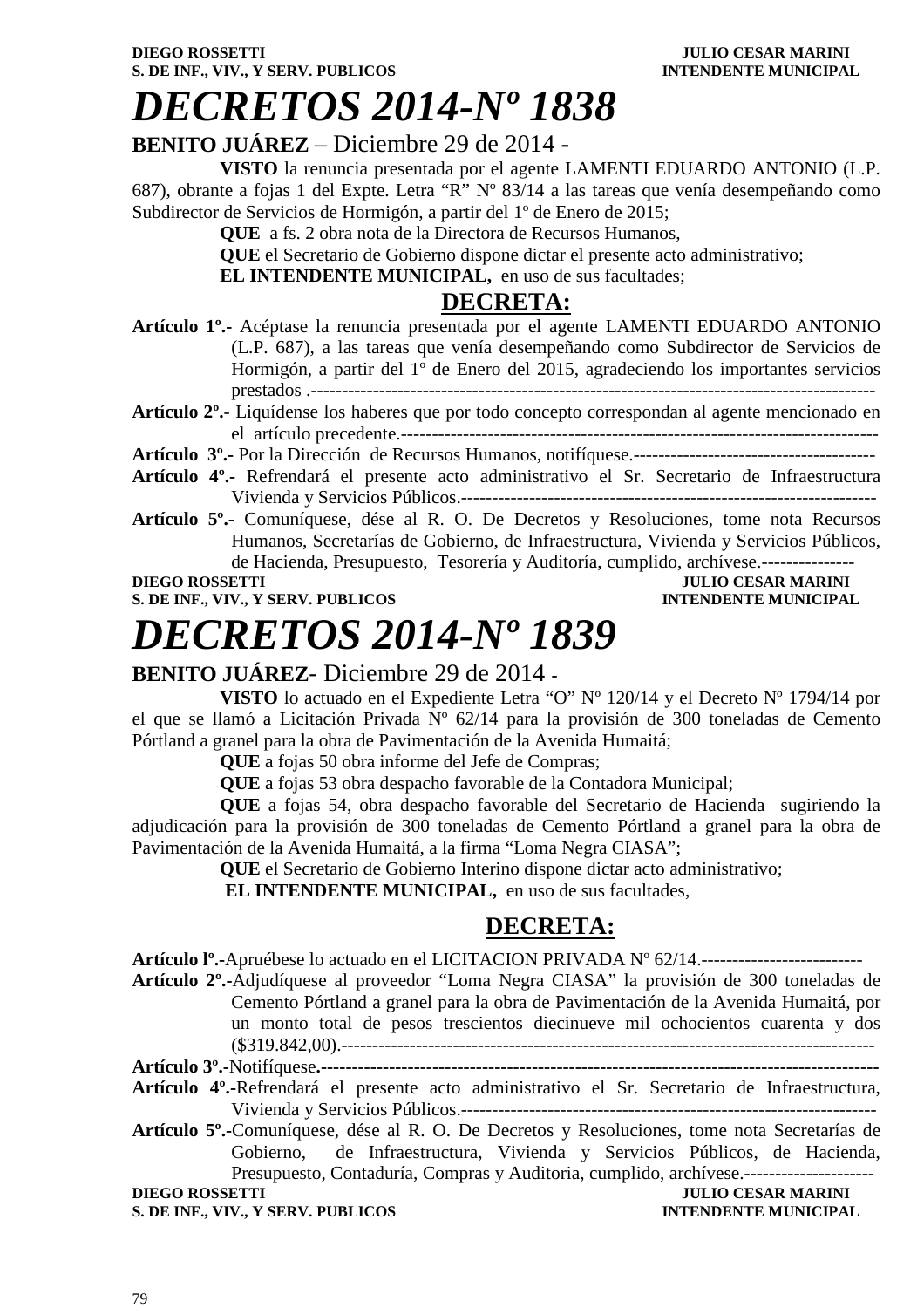# *DECRETOS 2014-Nº 1840 ANULADO DECRETOS 2014-Nº 1841*

**BENITO JUÁREZ** – Diciembre 30 de 2014 -

**VISTO** lo actuado en el Expte. Letra "H" Nº 19/13, en el cual a fs. 7 obra nota del Sr. Secretario de Hacienda solicitando se modifique el Artículo 9<sup>°</sup> del Decreto Municipal N<sup>°</sup> 445/13;

 **QUE** el Secretario de Gobierno dispone dictar el presente acto administrativo;

 **EL INTENDENTE MUNICIPAL,** en uso de sus facultades,

## **DECRETA:**

- **Artículo lº.-** Modifíquese el artículo 9º del Decreto Municipal Nº 445/13, el cuál quedará redactado de la siguiente forma:
- "Artículo 9º: Dentro de los cinco (5) días hábiles de haberse dispuesto los anticipos para el pago de pasaje o movilidad por uso de vehículo oficial, y a partir de haberse reintegrado a sus tareas ordinarias el personal destacado en comisión, deberá realizarse la rendición de cuentas".----------------------------------------------------

**Artículo 2º.-** Refrendará el presente acto administrativo el Sr. Secretario de Hacienda.------------

**Artículo 3º.-**Comuníquese, dése al R. O. de Decretos y Resoluciones, tome nota Recursos Humanos, Contaduría, Secretarías de Gobierno, de Hacienda y Auditoría, cumplido, archívese.--------------------------------------------------------------------------------------------

**JORGE O. ISMAEL SERVICE OF A SERVICE OF A SERVICE OF A SERVICE OF A SERVICE OF A SERVICE OF A SERVICE OF A SERVICE OF A SERVICE OF A SERVICE OF A SERVICE OF A SERVICE OF A SERVICE OF A SERVICE OF A SERVICE OF A SERVICE OF SECRETARIO DE HACIENDA INTENDENTE MUNICIPAL** 

# *DECRETOS 2014-Nº 1842*

### **BENITO JUÁREZ –** Diciembre 30 de 2014-

 **VISTO** lo actuado en Expediente Letra H" Nº 19/13 con respecto a la intención de recomponer los valores de los viáticos a personal de la Administración Municipal, cuando realicen comisiones;

 **QUE** es innegable el deterioro del poder de compra, ya que a la fecha se mantienen los valores del año 2013 y es de público conocimiento la variación que han experimentado los precios, alojamiento, combustibles, etc.;

 **QUE** de acuerdo a lo normado en el art. 108º, inciso 15 de la Ley Orgánica de las Municipalidades, sobre las atribuciones y deberes en general del Departamento Ejecutivo y sobre la fijación del importe de viáticos al personal; y

 **QUE** en el mismo sentido el Reglamento de Contabilidad en su artículo 89 atribuye esta facultad y determina que el Departamento Ejecutivo reglamentará determinando el importe diario a liquidar por ambos conceptos al personal destacado en comisión;

 **QUE** a tales efectos es necesario modificar la norma vigente;

**QUE** el Secretario de Gobierno dispone dictar acto administrativo;

 **EL INTEDENTE MUNICIPAL**, en uso de sus facultades;

## **D E C R E T A :**

- **Artículo 1º.-** Establécense a partir del día 1º de Enero 2015, las siguientes normas para la liquidación de viáticos y movilidad al personal de Administración Municipal, cuando realice comisiones fuera de su lugar habitual de trabajo, en gestiones relacionadas con su función.------------------------------------------------------------------------------------------------
	- **Artículo 2º.-**Instituyese una asignación diaria en concepto de **VIATICOS:** a todo el personal Municipal, para atender los gastos personales que les ocasione el desempeño de una comisión de servicio, de pesos quinientos (\$ 500.-) por día, pernoctando en destino. Cuando la gestión no demande pernoctar fuera del lugar habitual de trabajo el importe se fija en pesos doscientos cincuenta (\$ 250.-) y cuando la gestión se realice a una distancia menor o igual a los 100 km. el importe se fija en pesos ciento treinta (\$130.- ).--------------------------------------------------------------------------------------------------------

80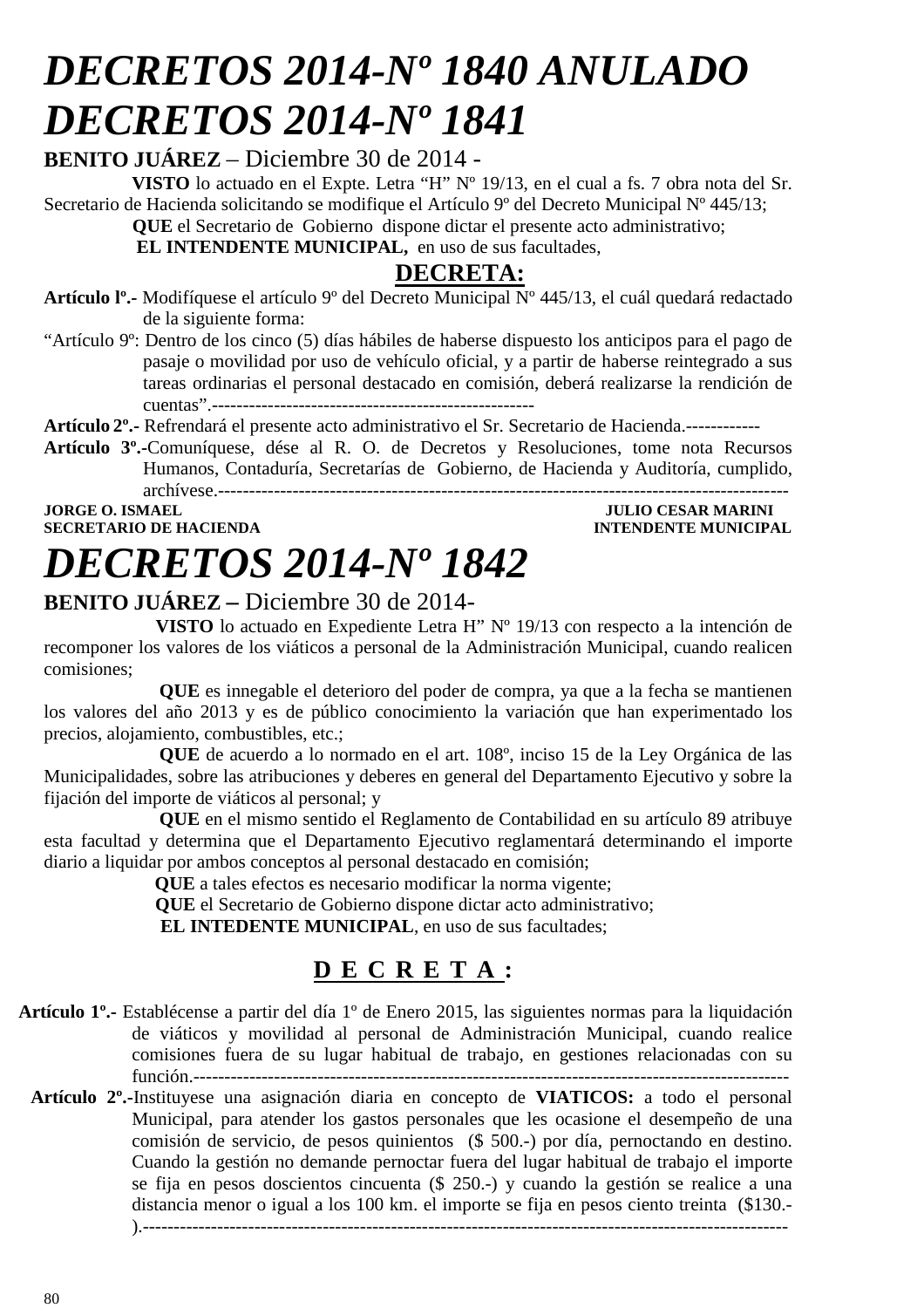- **Artículo 3º.-**La justificación de la salida y llegada, como así también el desplazamiento intermedio serán realizados por el Secretario del Área al que corresponda el funcionario, o en su caso por el Intendente Municipal. La justificación al Intendente Municipal será realizada por el Secretario de Gobierno.----------------------------------------------------------------------
	- **Artículo 4º.-**Los funcionarios que presten conformidad para la liquidación de viáticos y el agente en comisión serán responsables de las sumas que se liquiden, si posteriormente a su liquidación se demostrarán los hechos contrarios que motivaren su observación.--------
	- **Artículo 5º.-** Instituyese una asignación diaria en concepto de **VIATICOS:** al INTENDENTE Municipal, para atender los gastos personales que les ocasione el desempeño de una comisión de servicio, de pesos quinientos ochenta (\$ 580.-).-------------------------------
	- **Artículo 6º.-MOVILIDAD**: Se entiende por tal al importe acordado al personal y funcionarios de la Administración Municipal por reintegro de gastos efectuados con motivo del cumplimiento de funciones para cuya ejecución es necesario trasladarse de un punto a otro.- El reconocimiento del gasto se efectuará contra presentación de los pasajes o factura de combustible y peaje si el traslado fuese en vehículo oficial.---------------------
	- **Artículo 7º.-** Para el funcionario que se traslade en su vehículo particular en comisión oficial, se le efectuará un reconocimiento, además de los viáticos, de Pesos dos con ochenta centavos por kilómetro recorrido (\$ 2.80) por kilómetro recorrido.----------------------
	- **Artículo 8º.-**Los importes asignados en concepto de movilidad para las comisiones de servicios dispuestos, serán adelantados con cargo de rendir cuentas de su intervención al término de las mismas, con intervención de los funcionarios de acuerdo a lo establecido en el artículo 3º del presente decreto.--------------------------------------------
	- **Artículo 9º.-** Posteriormente de haberse dispuesto los anticipos para el pago de pasaje o movilidad por uso de vehículo oficial, y a partir de haberse reintegrado a sus tareas ordinarias el personal destacado en comisión, deberá realizar la rendición de cuentas.----------------

**Artículo 10.-** Deróguese el Decreto Nº 445/2013.--------------------------------------------------

**Artículo 11º.**- Refrendará el presente acto administrativo el Sr. Secretario de Hacienda------------

**Artículo 12º.**- Comuníquese, dése al R.O. de Decretos y Resoluciones, tome nota Recursos Humanos, Secretarías de Gobierno, de Hacienda, de Infraestructura, Vivienda y Servicios Públicos, de Desarrollo Social, de Salud, de Seguridad, Delegaciones Barker, Tedín Uriburu, Estación López, El Luchador, Direcciones de Producción, Deportes , Cultura, Auditoría, Dirección General de Servicios, Contaduría , Presupuesto y Ente, cumplido, archívese.--------------------------------------------------

**JORGE O. ISMAEL SERVICE OF A SERVICE OF A SERVICE OF A SERVICE OF A SERVICE OF A SERVICE OF A SERVICE OF A SERVICE OF A SERVICE OF A SERVICE OF A SERVICE OF A SERVICE OF A SERVICE OF A SERVICE OF A SERVICE OF A SERVICE OF SECRETARIO DE HACIENDA INTENDENTE MUNICIPAL** 

# *DECRETOS 2014-Nº 1843*

**BENITO JUÁREZ**- Diciembre 29 de 2014-

 **VISTO** que por Resolución Nº 556/14 se otorgó LICENCIA ANUAL REGLAMENTARIA a la Gerente Vial Rural Ing. GIANQUINTO MARIA JOSE (L.P. 3186);

 **QUE** resulta necesario que la mencionada sea reemplazada;

 **QUE** el Secretario de Gobierno dispone dictar el presente acto administrativo;

**EL INTENDENTE MUNICIPAL,** en uso de sus facultades,

### **DECRETA:**

**Artículo lº.-**Confírmese que en el período de LICENCIA ANUAL REGLAMENTARIA, otorgada a la Gerente Vial Rural Ing. GIANQUINTO MARIA JOSE (L.P. 3186), según Resolución Nº 556/14, asume sus funciones en carácter de reemplazo la agente PACHECO LEONARDO (L.P.2505).----------------------------------------------------------

**Artículo 2º.-**Por la Dirección de Recursos Humanos notifíquese al interesado y agréguese al legajo personal de la agente.------------------------------------------------------------------------------

**Artículo 3º.-**Refrendará el presente acto administrativo el Sr. Secretario de Infraestructura, Vivienda y Servicios Públicos.-------------------------------------------------------------------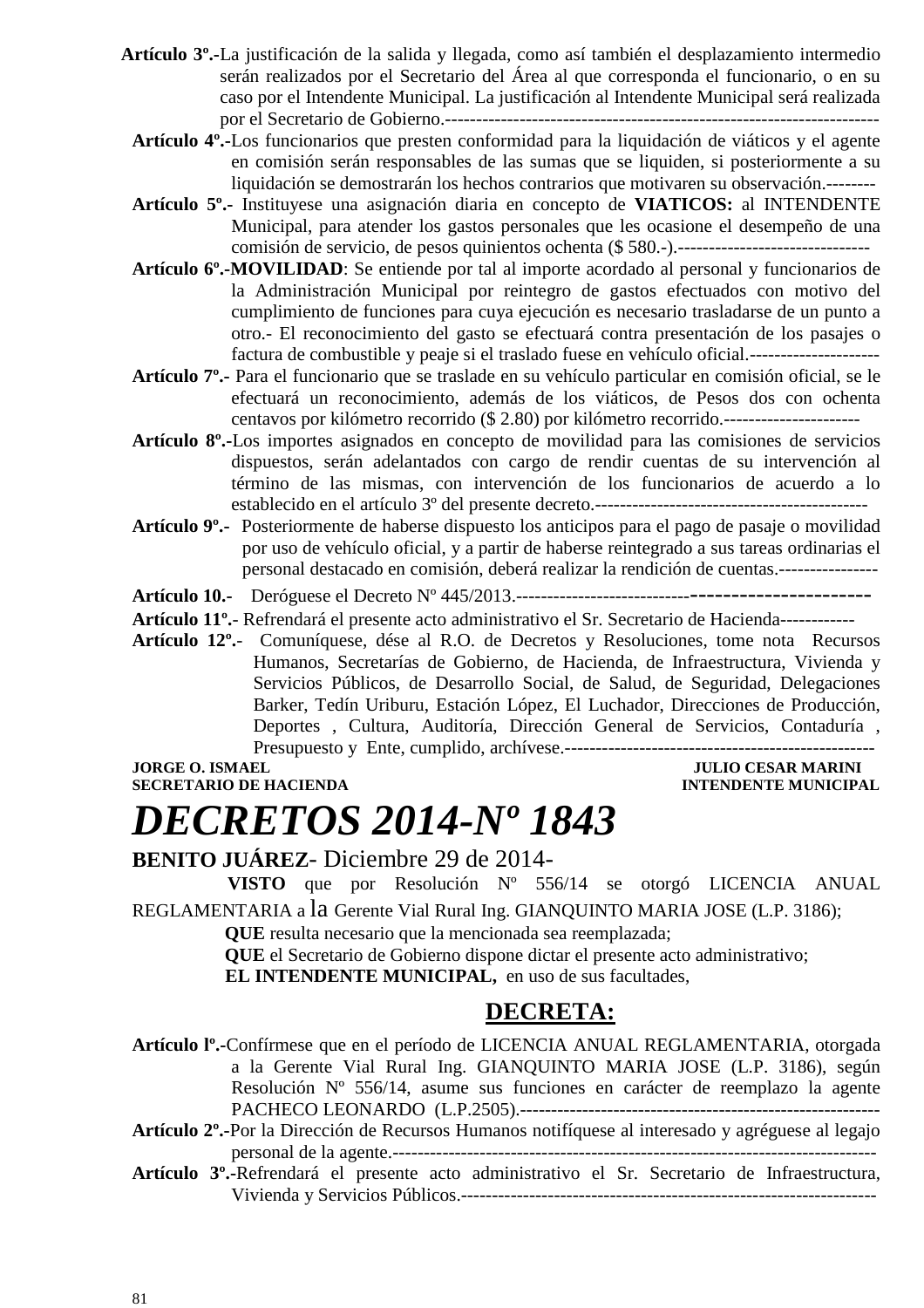**Artículo 4º.-** Comuníquese, dése al R. O. De Decretos y Resoluciones, tome nota Recursos Humanos, Presupuesto, Secretarías de Gobierno, de Infraestructura, Vivienda y Servicios Públicos, de Hacienda y Auditoría, cumplido, archívese.---------------------

**DIEGO ROSSETTI DIEGO ROSSETTI DIEGO POSSETTI DIEGO ROSSETTI DIEGO POSSETTI DIEGO POSSETTI DIEGO POSSETTI DIEGO POSSETTI DIE SULTA DIE SULTA DIE SULTA DIE SULTA DIE SULTA DIE SULTA DIE SULTA DIE SULTA DIE SULTA DIE SULTA D** 

## **S. DE INF., VIV., Y SERV. PUBLICOS INTENDENTE MUNICIPAL**

# *DECRETOS 2014-Nº 1844*

**BENITO JUÁREZ** – Diciembre 30 de 2014 -

 **VISTO** lo actuado en el Expte. Letra "E" Nº 99/13, en el cuál obra renuncia presentada por el agente MORALES OSCAR (L.P. 5033), a las tareas que venía desempeñando como Enfermero de Piso en el Hospital Municipal "Eva Perón" Ente Descentralizado "Dr. Alfredo Saintout", con efecto retroactivo al 23 de Diciembre de 2014;

**QUE** a fs. 62 obra nota de la Directora de Recursos Humanos,

 **QUE** el Secretario de Gobierno Interino dispone dictar el presente acto administrativo; **EL INTENDENTE MUNICIPAL,** en uso de sus facultades;

## **DECRETA:**

**Artículo 1º.-** Acéptase la renuncia presentada por el agente MORALES OSCAR (L.P. 5033), a las tareas que venía desempeñando como Enfermero de Piso en el Hospital Municipal "Eva Perón" Ente Descentralizado "Dr. Alfredo Saintout", con efecto retroactivo al 23 de Diciembre del 2014.----------------------------------------------------------------------------

**Artículo 2º.**- Liquídense los haberes que por todo concepto correspondan al agente mencionado en el artículo precedente.-----------------------------------------------------------------------------

**Artículo 3º.-** Por la Dirección de Recursos Humanos del Ente, notifíquese.--------------------------

**Artículo 4º.-** Refrendará el presente acto administrativo la Sra. Secretaria de Salud.---------------

**Artículo 5º.-** Comuníquese, dése al R. O. De Decretos y Resoluciones, tome nota Recursos Humanos del Ente, Secretarías de Gobierno, de Salud, Contaduría del Ente Descentralizado y Auditoría, cumplido, archívese.------------------------------------------- **MARIA ELISA TIMPANARO** JULIO CESAR MARINI

**SECRETARIA DE SALUD INTENDENTE MUNICIPAL** 

# *DECRETOS 2014-Nº 1845*

### **BENITO JUÁREZ –** Diciembre 30 de 2014 –

 **VISTO** que el Ente Descentralizado efectúa el pago de anticipos a los agentes que están en condiciones de acogerse a los beneficios jubilatorios, dichos pagos se realizan de forma mensual conjuntamente con la liquidación de haberes de los agentes activos,

 **QUE** dichos pagos se realizan de forma mensual conjuntamente con la liquidación de haberes de los agentes activos,

 **QUE** tal operatoria se instrumenta hasta tanto el Instituto de Previsión Social de la Provincia de Buenos Aires proceda a efectuar los pertinentes pagos,

 **QUE** los pagos que hace el Ente Descentralizado son registrados contablemente como un crédito a favor del organismo municipal,

 **QUE** es necesaria una corrección contable de los citados créditos como consecuencia de que el Instituto de Previsión Social regulariza con el Municipio y no con el Ente Descentralizado,

**QUE** los fondos son percibidos por el Municipio de Benito Juárez, quien por otra parte ha enviado remesas al Ente Descentralizado para el pago de los haberes mensuales incluyendo los anticipos jubilatorios mencionados,

**QUE** es necesario efectuar las registraciones contables que permitan reflejar la exposición de los créditos originados como consecuencia del pago de los referidos anticipos,

 **QUE** el Secretario de Gobierno dispone dictar el acto administrativo;

 **EL INTENDENTE MUNICIPAL,** en uso de sus facultades;

## **D E C R E T A:**

**Artículo 1º.-** El monto abonado por el Ente Descentralizado Hospital Dr. Alfredo Saintout durante el transcurso del ejercicio 2014, en concepto de anticipos jubilatorios al personal que ha desempeñado tareas en el mencionado establecimiento asistencial asciende a \$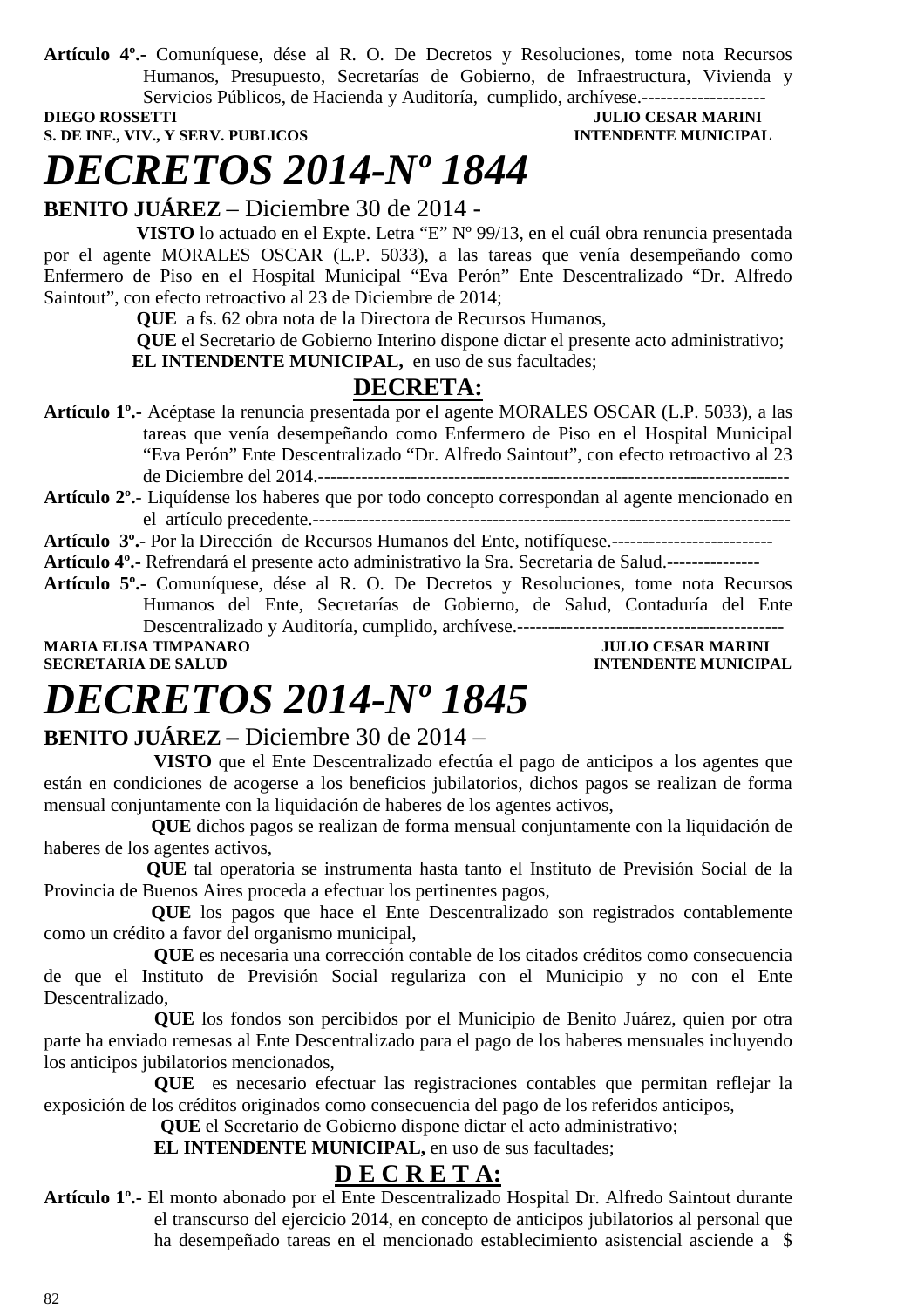162.434,85 (Pesos Ciento Sesenta y Dos Mil Cuatrocientos Treinta y Cuatro con 85/100), y corresponde a los agentes: VANOTTI MIRTA ÁNGELA (L.P. 1272), CAPRARELLA MÓNICA NORMA (L.P. 1326), y DELLO RUSSO GRACIELA ELVIRA (L.P. 1706), habiéndose registrado como un crédito a favor de este organismo.-----------------------------------------------------------------------------------------

- **Artículo 2º.-**Autorízase a la Contaduría del Hospital Municipal "Eva Perón" Ente Descentralizado "Dr. Alfredo Saintout, a efectuar las registraciones contables correspondientes a los efectos de exponer de manera correcta la situación patrimonial del nosocomio, teniendo en cuenta los considerandos expuestos precedentemente.-------------------------
- **Artículo 3º.-**Infórmese a la Contaduría de la Municipalidad de Benito Juárez a efectos de que efectúe las registraciones contables que permitan reflejar los créditos por anticipos jubilatorios de los agentes que desempeñaron tareas en el Ente Descentralizado, de acuerdo a lo especificado en los precedentes.--------------------------------------------------

**Artículo 4º.-**Refrendará el presente acto administrativo la Sra. Secretaria de Salud.--------------------

**Artículo 5º.-**Comuníquese, dése al R. O. de Decretos y Resoluciones, tome nota Recursos Humanos del Ente, Contaduría del Ente Descentralizado, Contaduría Municipal, Secretarías de Gobierno, de Salud, de Hacienda, Dirección de Presupuesto, y Auditoría, cumplido, archívese.--------------------------------------------------------------------------------------------

**SECRETARIA DE SALUD INTENDENTE MUNICIPAL** 

**MARIA ELISA TIMPANARO JULIO CESAR MARINI** 

# *DECRETOS 2014-Nº 1846*

### **BENITO JUÁREZ –** Diciembre 30 de 2014 –

 **VISTO** la necesidad de efectuar la transferencia de partidas del Presupuesto de Gastos y Cálculo de Recursos del Hospital Municipal "Eva Perón" Ente Descentralizado Dr. Alfredo Saintout, correspondiente al Ejercicio 2014, en lo referente a gastos con afectación específica; y

 **CONSIDERANDO** los lineamientos establecidos por la normativa legal vigente para implementar la mencionada transferencia,

 **QUE** el Secretario de Gobierno, dispone dictar el acto administrativo;

**EL INTENDENTE MUNICIPAL, en uso de sus facultades;** 

### **D E C R E T A:**

**Artículo 1º.-** Autorízase la ampliación de partidas del Presupuesto de Gastos del Hospital Municipal "Eva Perón" Ente Descentralizado Dr. Alfredo Saintout, que se detallan a continuación:

**Jurisdicción: 1120000001 - Ente Descentralizado Dr. Alfredo Saintout** 

**Apertura Programática:16.00.00 - Atención Hospitalaria Central** 

131 - De origen municipal

3.4.1.0 – Estudios, investigaciones y proyectos de inversión 12.500,00  **3.5.5.0 – Comisiones y gastos** 

**bancarios** 

**10,50** 

**Artículo 2º.-** Utilízanse para la transferencia establecida en el artículo anterior, las economías que surgen de las partidas del mismo presupuesto, que se detallan a continuación:

**Jurisdicción: 1120000001 - Ente Descentralizado Dr. Alfredo Saintout** 

**Apertura Programática:16.00.00 - Atención Hospitalaria Central** 

131 - De origen municipal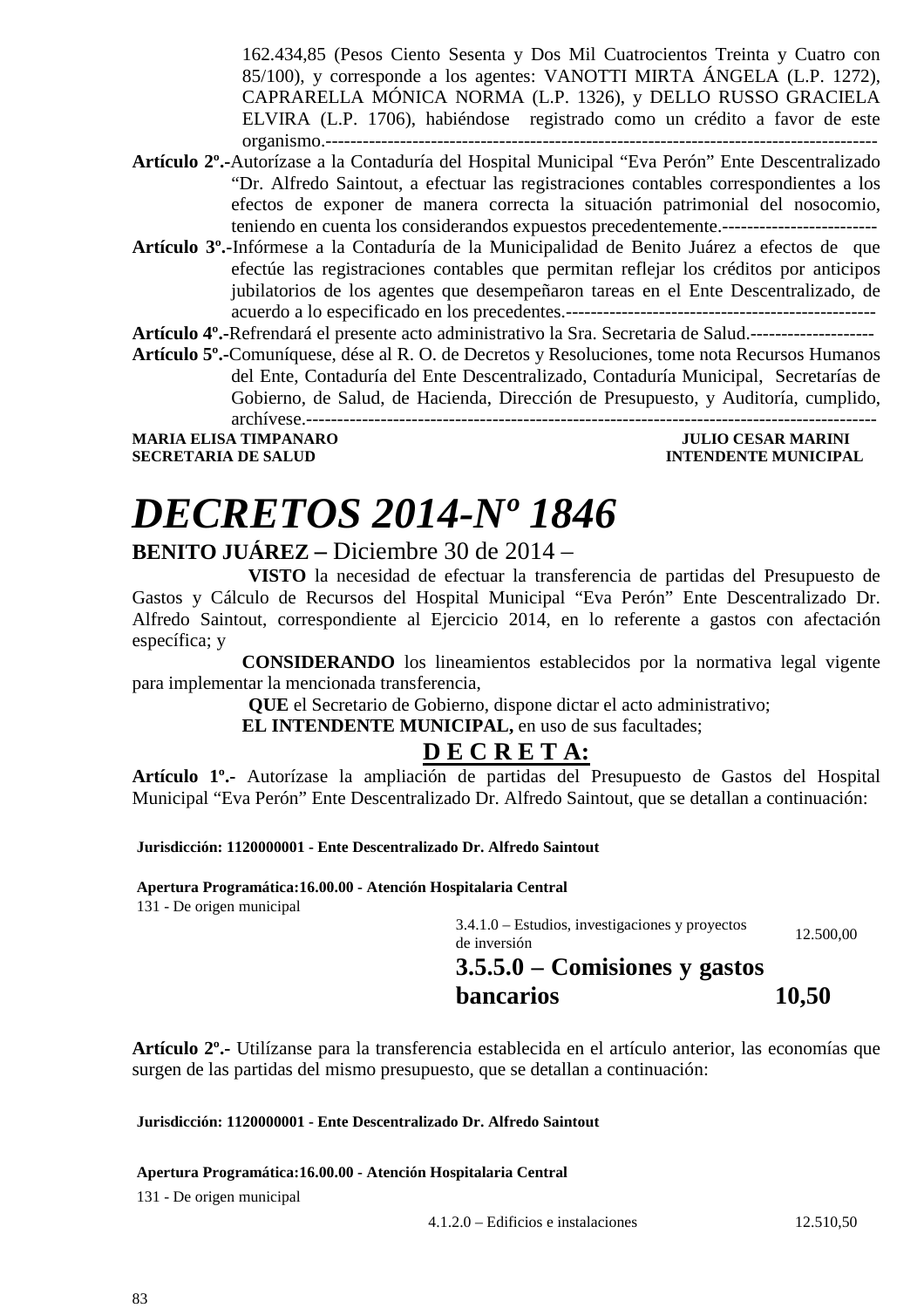**Artículo 3º.-**Refrendará el presente acto administrativo la Sra. Secretaria de Salud.-------------------- **Artículo 4º.-**Comuníquese, dése al R. O. de Decretos y Resoluciones, tome nota Recursos Humanos

> del Ente, Contaduría del Ente Descentralizado, Contaduría Municipal, Secretarías de Gobierno, de Salud, de Hacienda, Dirección de Presupuesto, y Auditoría, cumplido,

archívese.--------------------------------------------------------------------------------------------

**MARIA ELISA TIMPANARO JULIO CESAR MARINI SECRETARIA DE SALUD INTENDENTE MUNICIPAL** 

Importe

# *DECRETOS 2014-Nº 1847*

### **BENITO JUÁREZ –** Diciembre 30 de 2014 –

 **VISTO** la necesidad de ampliación de partidas del Presupuesto de Gastos del Hospital Municipal "Eva Perón" Ente Descentralizado "Dr. Alfredo Saintout";

**QUE** la Municipalidad de Benito Juárez, a través del Decreto Municipal Nº 1822/2014, ha procedido a la modificación de su presupuesto, considerando en el marco de la misma, las remesas destinadas al Hospital Municipal "Eva Perón" Ente Descentralizado "Dr. Alfredo Saintout",

**QUE** en virtud de lo expuesto, es necesario determinar una correspondencia entre las modificaciones efectuadas por el Municipio y las del Ente Descentralizado Hospital Dr. Alfredo Saintout,

 **QUE** el Secretario de Gobierno, dispone dictar el acto administrativo;

**EL INTENDENTE MUNICIPAL, en uso de sus facultades;** 

## **D E C R E T A:**

**Artículo 1º.-** Amplíase en la suma de \$ 4.200.000,00 (Pesos Cuatro Millones Doscientos Mil), el Presupuesto de Gastos del Hospital Municipal "Eva Perón" Ente Descentralizado "Dr. Alfredo Saintout", por el período comprendido entre el 1 de Enero de 2014 y el 31 de Diciembre de 2014, afectándose las partidas que a continuación se detallan:

Jurisdicción: 1120000001 - Ente Descentralizado Hospital Dr. Alfredo Saintout

Apertura Programática: 01.01.00 – Administración 110 - Tesoro Municipal

| 1.1.1.0 - Retribuciones del cargo<br>1.1.3.0 - Retribuciones que no hacen al cargo<br>1.1.4.0 - Sueldo anual complementario<br>1.1.6.0 - Contribuciones patronales<br>$1.1.7.0$ – Complementos<br>1.4.0.0 - Asignaciones familiares<br>Apertura Programática: 01.02.00 – Farmacia<br>110 - Tesoro Municipal<br>1.1.1.0 - Retribuciones del cargo<br>1.1.3.0 - Retribuciones que no hacen al cargo<br>1.1.4.0 - Sueldo anual complementario<br>1.1.6.0 - Contribuciones patronales<br>$1.1.7.0$ – Complementos<br>1.3.1.0 - Retribuciones extraordinarias<br>120 - Recursos propios<br>2.5.1.0 - Compuestos químicos<br>2.5.2.0 - Productos farmacéuticos y<br>medicinales<br>2.9.5.0 - Utiles menores médicos, quirúrgico y<br>de laboratorio<br>Apertura Programática: 16.00.00 - Atención Hospitalaria Central |  |           |
|------------------------------------------------------------------------------------------------------------------------------------------------------------------------------------------------------------------------------------------------------------------------------------------------------------------------------------------------------------------------------------------------------------------------------------------------------------------------------------------------------------------------------------------------------------------------------------------------------------------------------------------------------------------------------------------------------------------------------------------------------------------------------------------------------------------|--|-----------|
| 30,540.45<br>20,159.08<br>17,734.52<br>13,170.87<br>3,518.00<br>39,073.10<br>26,355.99<br>10,133.50<br>15,699.84<br>2,165.35<br>7,300.26<br>1,058.40<br>80,349.66<br>13,132.03                                                                                                                                                                                                                                                                                                                                                                                                                                                                                                                                                                                                                                   |  | 47,471.88 |
|                                                                                                                                                                                                                                                                                                                                                                                                                                                                                                                                                                                                                                                                                                                                                                                                                  |  |           |
|                                                                                                                                                                                                                                                                                                                                                                                                                                                                                                                                                                                                                                                                                                                                                                                                                  |  |           |
|                                                                                                                                                                                                                                                                                                                                                                                                                                                                                                                                                                                                                                                                                                                                                                                                                  |  |           |
|                                                                                                                                                                                                                                                                                                                                                                                                                                                                                                                                                                                                                                                                                                                                                                                                                  |  |           |
|                                                                                                                                                                                                                                                                                                                                                                                                                                                                                                                                                                                                                                                                                                                                                                                                                  |  |           |
|                                                                                                                                                                                                                                                                                                                                                                                                                                                                                                                                                                                                                                                                                                                                                                                                                  |  |           |
|                                                                                                                                                                                                                                                                                                                                                                                                                                                                                                                                                                                                                                                                                                                                                                                                                  |  |           |
|                                                                                                                                                                                                                                                                                                                                                                                                                                                                                                                                                                                                                                                                                                                                                                                                                  |  |           |
|                                                                                                                                                                                                                                                                                                                                                                                                                                                                                                                                                                                                                                                                                                                                                                                                                  |  |           |
|                                                                                                                                                                                                                                                                                                                                                                                                                                                                                                                                                                                                                                                                                                                                                                                                                  |  |           |
|                                                                                                                                                                                                                                                                                                                                                                                                                                                                                                                                                                                                                                                                                                                                                                                                                  |  |           |
|                                                                                                                                                                                                                                                                                                                                                                                                                                                                                                                                                                                                                                                                                                                                                                                                                  |  |           |
|                                                                                                                                                                                                                                                                                                                                                                                                                                                                                                                                                                                                                                                                                                                                                                                                                  |  |           |
|                                                                                                                                                                                                                                                                                                                                                                                                                                                                                                                                                                                                                                                                                                                                                                                                                  |  |           |
|                                                                                                                                                                                                                                                                                                                                                                                                                                                                                                                                                                                                                                                                                                                                                                                                                  |  |           |
|                                                                                                                                                                                                                                                                                                                                                                                                                                                                                                                                                                                                                                                                                                                                                                                                                  |  |           |
|                                                                                                                                                                                                                                                                                                                                                                                                                                                                                                                                                                                                                                                                                                                                                                                                                  |  |           |
|                                                                                                                                                                                                                                                                                                                                                                                                                                                                                                                                                                                                                                                                                                                                                                                                                  |  |           |
|                                                                                                                                                                                                                                                                                                                                                                                                                                                                                                                                                                                                                                                                                                                                                                                                                  |  |           |
|                                                                                                                                                                                                                                                                                                                                                                                                                                                                                                                                                                                                                                                                                                                                                                                                                  |  |           |

110 - Tesoro Municipal

| 1.1.1.0 - Retribuciones del cargo             | 1,004,868.45 |
|-----------------------------------------------|--------------|
| 1.1.3.0 - Retribuciones que no hacen al cargo | 360,568.45   |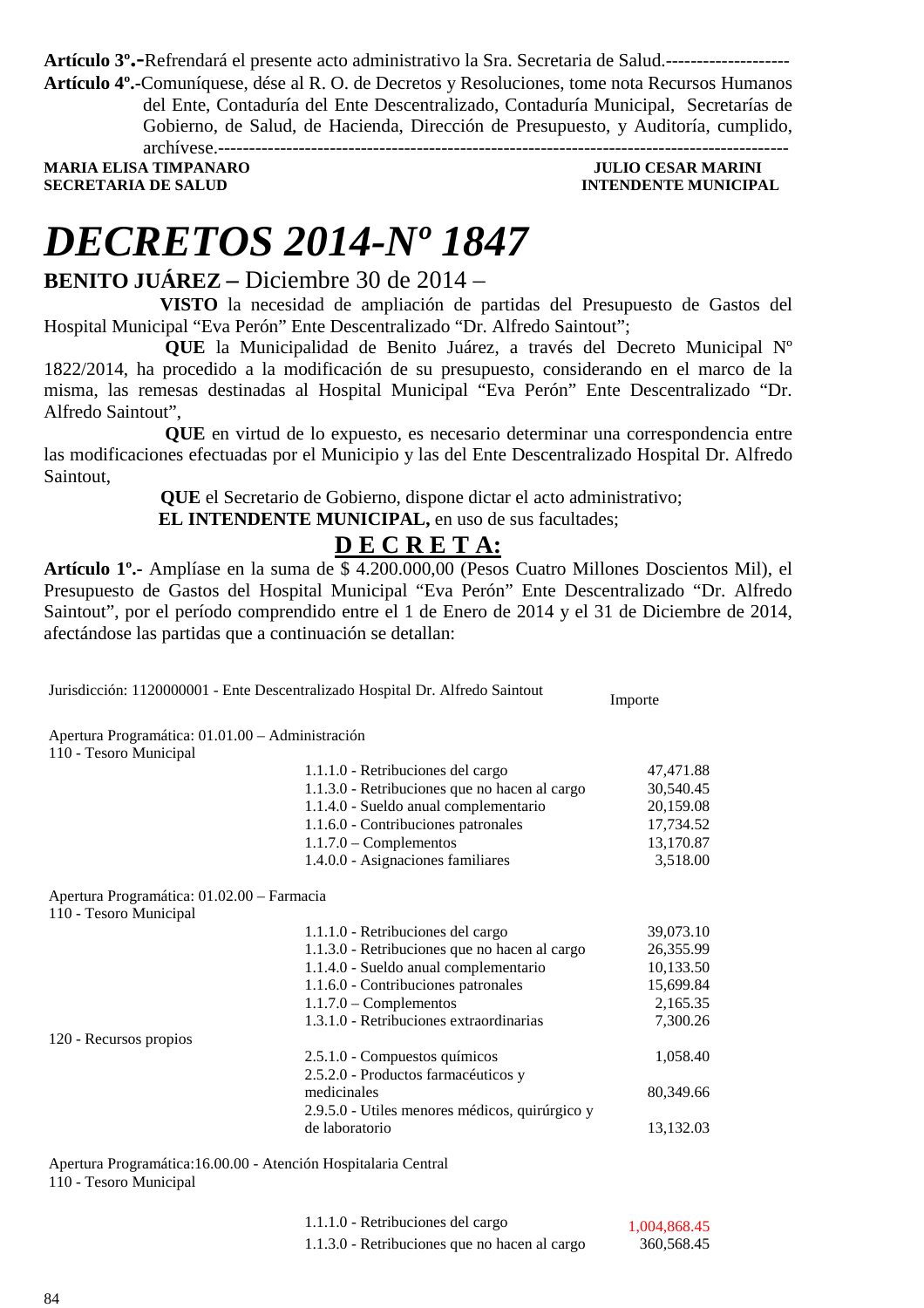| 1.1.4.0 - Sueldo anual complementario              | 276,657.84         |
|----------------------------------------------------|--------------------|
| 1.1.6.0 - Contribuciones patronales                | 353,053.52         |
| $1.1.7.0$ – Complementos                           | 4,522.36           |
| 1.2.2.0 - Retribuciones que no hacen al cargo      | 54,540.11          |
| 1.2.3.0 - Sueldo anual complementario              | 44,393.70          |
| 1.2.5.0 - Contribuciones patronales                | 69,326.76          |
| $1.2.6.0$ – Complementos                           | 64,634.94          |
| 1.3.1.0 - Retribuciones extraordinarias            | 291,981.90         |
| 1.4.0.0 - Asignaciones familiares                  | 60,883.00          |
| 1.6.0.0 - Beneficios y compensaciones              | 92,204.20          |
|                                                    |                    |
| 2.1.1.0 - Alimentos para personas                  | 61,727.71          |
| 2.2.1.0 - Hilados y telas                          | 3,988.04           |
| 2.2.3.0 - Confecciones textiles                    | 1,152.00           |
| $2.2.9.0 - Otros$                                  | 396.00             |
| 2.3.1.0 - Papel de escritorio y cartón             | 6,744.15           |
| 2.3.2.0 - Papel para computación                   | 5,230.40           |
|                                                    | 7,908.00           |
| 2.3.4.0 - Productos de papel y cartón              |                    |
| 2.5.2.0 - Productos farmacéuticos y<br>medicinales |                    |
|                                                    | 198,850.78         |
| 2.5.6.0 - Combustibles y lubricantes               | 178,059.11         |
| 2.6.1.0 - Productos de arcilla y cerámica          | 232.00             |
| 2.6.2.0 - Productos de vidrio                      | 1,370.00           |
| 2.6.4.0 - Productos de cemento, asbesto y yeso     | 390.00             |
| 2.7.2.0 - Productos no ferrosos                    | 191.74             |
| 2.7.5.0 - Herramientas menores                     | 1,872.41           |
| $2.7.9.0 - Otros$                                  | 2,728.82           |
| 2.9.2.0 - Utiles de escritorio, oficina y          |                    |
| enseñanza                                          | 734.50             |
| 2.9.3.0 - Utiles y materiales eléctricos           | 2,449.85           |
| 2.9.4.0 - Utensilios de cocina y comedor           | 415.60             |
| 2.9.5.0 - Utiles menores médicos, quirúrgico y     |                    |
| de laboratorio                                     | 4,152.00           |
| 3.1.1.0 - Energía eléctrica                        | 23,897.42          |
| 3.1.5.0 - Correos y telégrafo                      | 8,484.00           |
| 3.2.2.0 - Alquiler de maquinaria, equipo y         |                    |
| medios de transporte                               | 5,048.80           |
| 3.3.2.0 - Mantenimiento y reparación de            |                    |
| vehículos                                          | 49,094.80          |
| $3.3.9.0 - Otros$                                  | 5,624.00           |
| 3.4.2.0 - Médicos y sanitarios                     | 207,244.99         |
| 3.4.6.0 - De informática y sistemas                |                    |
| computarizados                                     | 16,000.00          |
| $3.5.1.0$ - Transporte                             | 115,021.34         |
| 3.5.3.0 - Imprenta, publicaciones y                |                    |
| reproducciones                                     | 21,603.83          |
| 3.5.4.0 - Primas y gastos de seguros               | 55,120.15          |
|                                                    |                    |
| 3.5.5.0 - Comisiones y gastos bancarios            | 3,651.80<br>795.00 |
| $3.5.9.0 - Otros$                                  |                    |
| $3.7.2.0 - Viáticos$                               | 41,640.00          |
| $3.9.9.0 - Otros$                                  | 92,873.50          |
| 6.2.1.1 - Anticipo a Jubilados                     | 27,434.85          |
|                                                    |                    |

Apertura Programática:17.00.00 - Atención Hospitalaria en Centros de Atención Primaria de la Salud 110 - Tesoro Municipal

1.1.1.0 - Retribuciones del cargo 42,374.25

Total General 4,200,000.00

**Artículo 2º.-** Amplíase en la suma de \$ 4.200.000,00 (Pesos Cuatro Millones Doscientos Mil), el Cálculo de Recursos con destino a la financiación del Art. 1º, afectándose las siguientes partidas:

| <b>Jurisdicción</b> |            | <b>Recursos</b>                             | Importe      |
|---------------------|------------|---------------------------------------------|--------------|
| 1120000001          | 41.1.01.00 | Contribuciones de la Administración Central | 4.200.000.00 |

120 - Recursos propios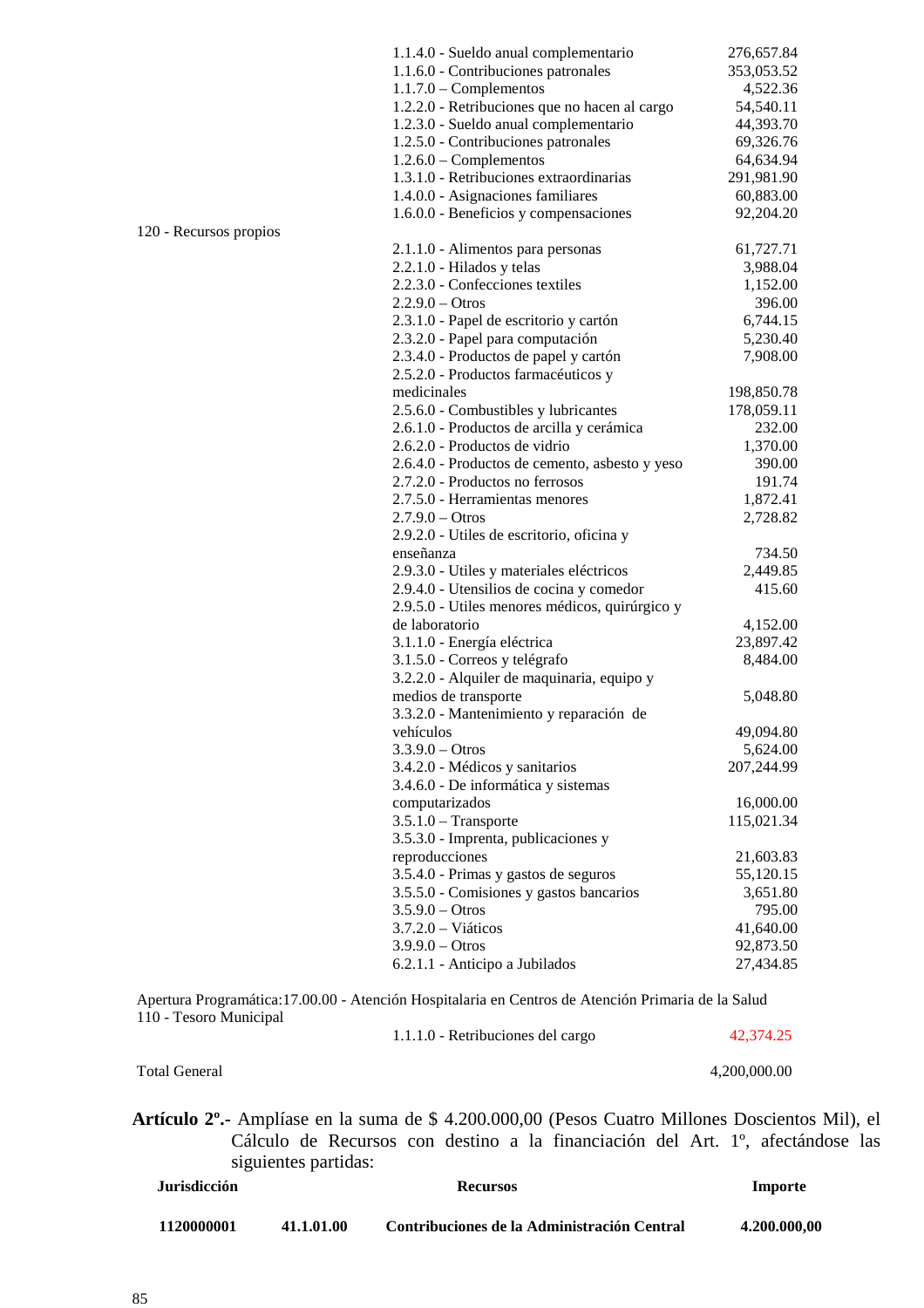**Artículo 3º.-**Autorízase a la Contaduría del Ente Descentralizado a registrar en la contabilidad, las modificaciones presupuestarias que surgieren en concordancia con los artículos precedentes.-----------------------------------------------------------------------------------------

**Artículo 4º.-**Refrendará el presente acto administrativo la Sra. Secretaria de Salud.--------------------

**Artículo 5º.-**Comuníquese, dése al R. O. de Decretos y Resoluciones, tome nota Recursos Humanos del Ente, Contaduría del Ente Descentralizado, Contaduría Municipal, Secretarías de Gobierno, de Salud, de Hacienda, Dirección de Presupuesto, y Auditoría, cumplido, archívese.--------------------------------------------------------------------------------------------

**SECRETARIA DE SALUD INTENDENTE MUNICIPAL** 

**MARIA ELISA TIMPANARO JULIO CESAR MARINI** 

# *DECRETOS 2014-Nº 1848*

### **BENITO JUÁREZ –** Diciembre 30 de 2014 –

 **VISTO** la necesidad de efectuar la transferencia de partidas del Presupuesto de Gastos y Cálculo de Recursos del Hospital Municipal "Eva Perón" Ente Descentralizado "Dr. Alfredo Saintout", correspondiente al Ejercicio 2014;

**CONSIDERANDO** la facultad establecida en la Ordenanza Municipal Nº 4771/2013, promulgada por Decreto Municipal N° 1433/2013, correspondiente al Expte. Letra "E" Nº 85/2013,

> **QUE** el Secretario de Gobierno, dispone dictar el acto administrativo; **EL INTENDENTE MUNICIPAL, en uso de sus facultades;**

### **D E C R E T A:**

**Artículo 1º.-** Autorízase la ampliación de partidas del Presupuesto de Gastos del Hospital Municipal "Eva Perón" Ente Descentralizado Dr. Alfredo Saintout, que seguidamente se exponen, mediante transferencias de partidas que arrojen economías, a saber:

**Jurisdicción: 1120000001 - Ente Descentralizado Hospital Dr. Alfredo Saintout** 

**Apertura Programática:17.00.00 - Atención Hospitalaria en Centros de Atención Primaria de la Salud** 

110 - Tesoro Municipal

| 1.1.1.0 - Retribuciones del                   |            |
|-----------------------------------------------|------------|
| cargo                                         | 378,363.02 |
| 1.1.3.0 - Retribuciones que no hacen al cargo | 193,383.81 |
| 1.1.4.0 - Sueldo anual complementario         | 92,630.14  |
| 1.1.6.0 - Contribuciones patronales           | 90,535.14  |
|                                               |            |

### **TOTALES GENERALES 754,912.11**

**Artículo 2º.-** Utilízanse para la transferencia establecida en el artículo anterior, las economías que surgen de las partidas del mismo presupuesto, que se detallan a continuación:

### **Jurisdicción: 1120000001 - Ente Descentralizado Hospital Dr. Alfredo Saintout**

| 120 - Recursos<br>propios   | Apertura Programática: 01.02.00 - Farmacia                      |          |
|-----------------------------|-----------------------------------------------------------------|----------|
|                             | 2.5.8.0 - Productos de material plástico                        | 86.00    |
| $110 - Tesoro$<br>Municipal | Apertura Programática: 16.00.00 - Atención Hospitalaria Central |          |
|                             | 1.2.1.0 - Retribuciones del cargo                               | 9,481.33 |
| 120 - Recursos<br>propios   |                                                                 |          |
|                             | 2.1.4.0 - Productos agroforestales                              | 13.00    |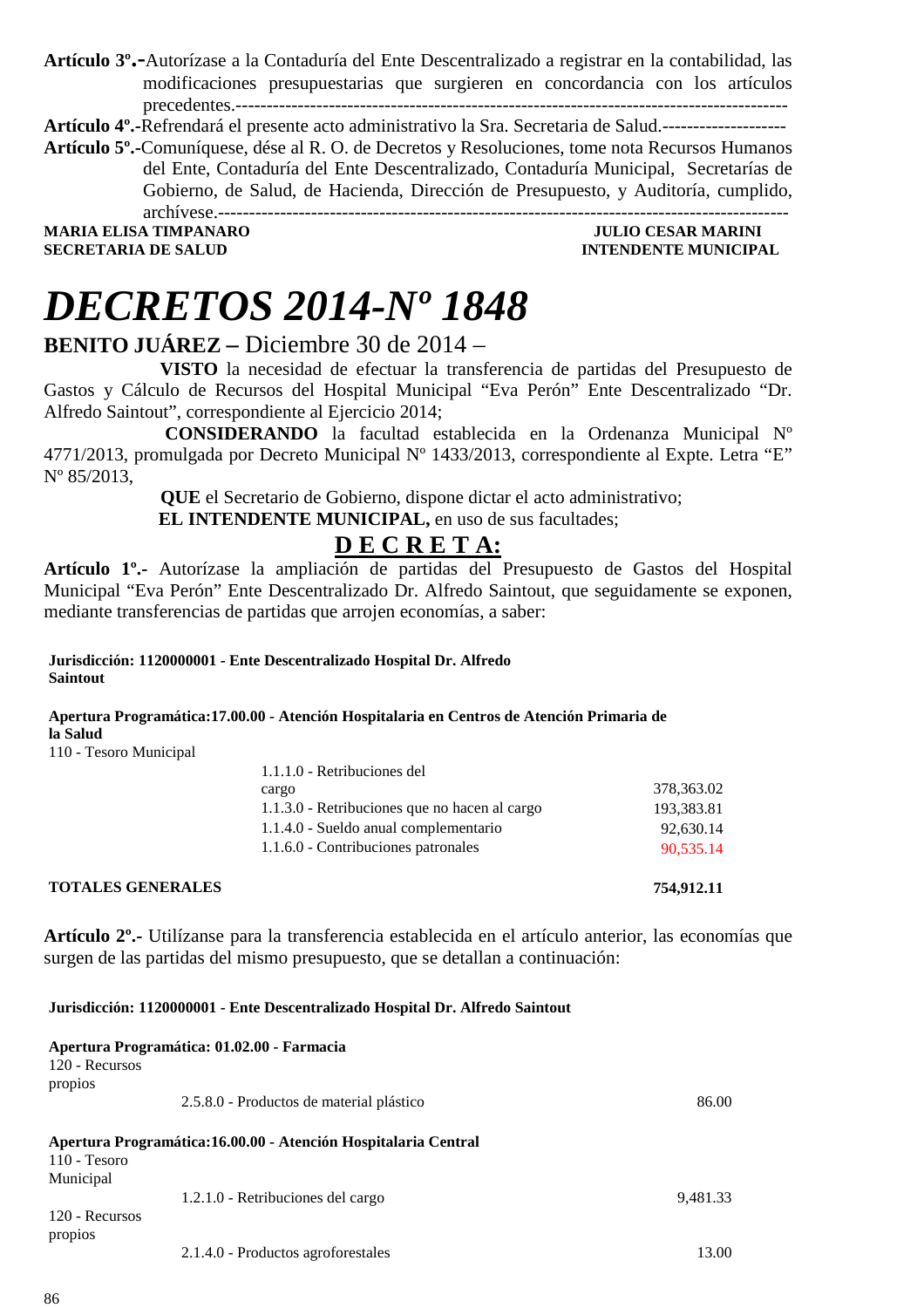| 2.1.5.0 - Madera, corcho y sus manufacturas                 | 800.00     |
|-------------------------------------------------------------|------------|
| $2.2.2.0$ - Prendas de vestir                               | 15,061.00  |
| 2.3.5.0 - Libros, revistas y periódicos                     | 526.50     |
| $2.3.9.0 - Otros$                                           | 742.56     |
| 2.4.3.0 - Artículos de caucho                               | 2,379.00   |
| 2.5.1.0 - Compuestos químicos                               | 6,503.80   |
| 2.5.4.0 - Insecticidas, fumigantes y otros                  | 960.50     |
| 2.5.5.0 - Tintas, pinturas y colorantes                     | 3,544.44   |
| 2.5.8.0 - Productos de material plástico                    | 98.42      |
| $2.5.9.0 - Otros$                                           | 200.00     |
| 2.6.3.0 - Productos de loza y porcelana                     | 200.00     |
| 2.6.5.0 - Cemento, cal y yeso                               | 840.00     |
| 2.7.1.0 - Productos ferrosos                                | 32.83      |
| 2.7.4.0 - Estructuras metálicas acabadas                    | 14,900.00  |
| 2.9.1.0 - Elementos de limpieza                             | 6,298.98   |
| 2.9.6.0 - Repuestos y accesorios                            | 101,371.24 |
| $2.9.9.0 - Otros$                                           | 1,243.00   |
| $3.1.3.0 - Gas$                                             | 2,621.64   |
| 3.1.4.0 - Teléfonos, telex y telefax                        | 15,625.37  |
| 3.3.1.0 - Mantenimiento y reparación de edificios y locales | 43,632.00  |
| 3.3.3.0 - Mantenimiento y reparación de maquinaria y equipo | 102,282.23 |
| 3.4.5.0 - De capacitación                                   | 12,000.00  |
| 3.7.1.0 - Pasajes                                           | 1,000.00   |
| $3.7.9.0 - Otros$                                           | 200.00     |
| 4.3.6.0 - Equipo para computación                           | 32,498.00  |
| 4.3.7.0 - Equipo de oficina y muebles                       | 7,000.00   |
|                                                             |            |

### **Apertura Programática:17.00.00 - Atención Hospitalaria en Centros de Atención Primaria de la Salud**  110 - Tesoro

| Municipal                                           |                                                             |          |
|-----------------------------------------------------|-------------------------------------------------------------|----------|
|                                                     | 1.3.1.0 - Retribuciones extraordinarias                     | 3,946.50 |
| 120 - Recursos                                      |                                                             |          |
| propios                                             |                                                             |          |
|                                                     | 2.1.4.0 - Productos agroforestales                          | 200.00   |
|                                                     | 2.3.1.0 - Papel de escritorio y cartón                      | 100.00   |
|                                                     | 2.3.2.0 - Papel para computación                            | 100.00   |
|                                                     | 2.3.3.0 - Productos de artes gráficas                       | 100.00   |
|                                                     | 2.5.2.0 - Productos farmacéuticos y medicinales             | 100.00   |
|                                                     | 2.5.4.0 - Insecticidas, fumigantes y otros                  | 100.00   |
|                                                     | 2.5.5.0 - Tintas, pinturas y colorantes                     | 11.00    |
|                                                     | 2.6.2.0 - Productos de vidrio                               | 100.00   |
|                                                     | 2.7.1.0 - Productos ferrosos                                | 100.00   |
|                                                     | 2.9.1.0 - Elementos de limpieza                             | 100.00   |
|                                                     | 2.9.2.0 - Utiles de escritorio, oficina y enseñanza         | 100.00   |
|                                                     | 2.9.3.0 - Utiles y materiales eléctricos                    | 89.60    |
|                                                     | $2.9.9.0 - Otros$                                           | 100.00   |
|                                                     | $3.1.3.0 - Gas$                                             | 105.49   |
|                                                     | 3.3.3.0 - Mantenimiento y reparación de maquinaria y equipo | 292.00   |
|                                                     | $3.3.9.0 - Otros$                                           | 1,100.00 |
|                                                     | $3.5.1.0$ - Transporte                                      | 100.00   |
|                                                     | 3.8.3.0 - Derechos y tasas                                  | 200.00   |
|                                                     |                                                             |          |
|                                                     | Apertura Programática: 91.00.00 - Deuda Flotante            |          |
| $110 - Tesoro$<br>$M_{\rm max}$ : $\sim$ : $\sim$ 1 |                                                             |          |

| Municipal                 | 7.6.1.0 - Disminución de cuentas a pagar comerciales a corto plazo | 14.905.68  |
|---------------------------|--------------------------------------------------------------------|------------|
| 120 - Recursos<br>propios |                                                                    |            |
|                           | 7.6.1.0 - Disminución de cuentas a pagar comerciales a corto plazo | 350,820.00 |

| <b>TOTALES</b>   |
|------------------|
| <b>GENERALES</b> |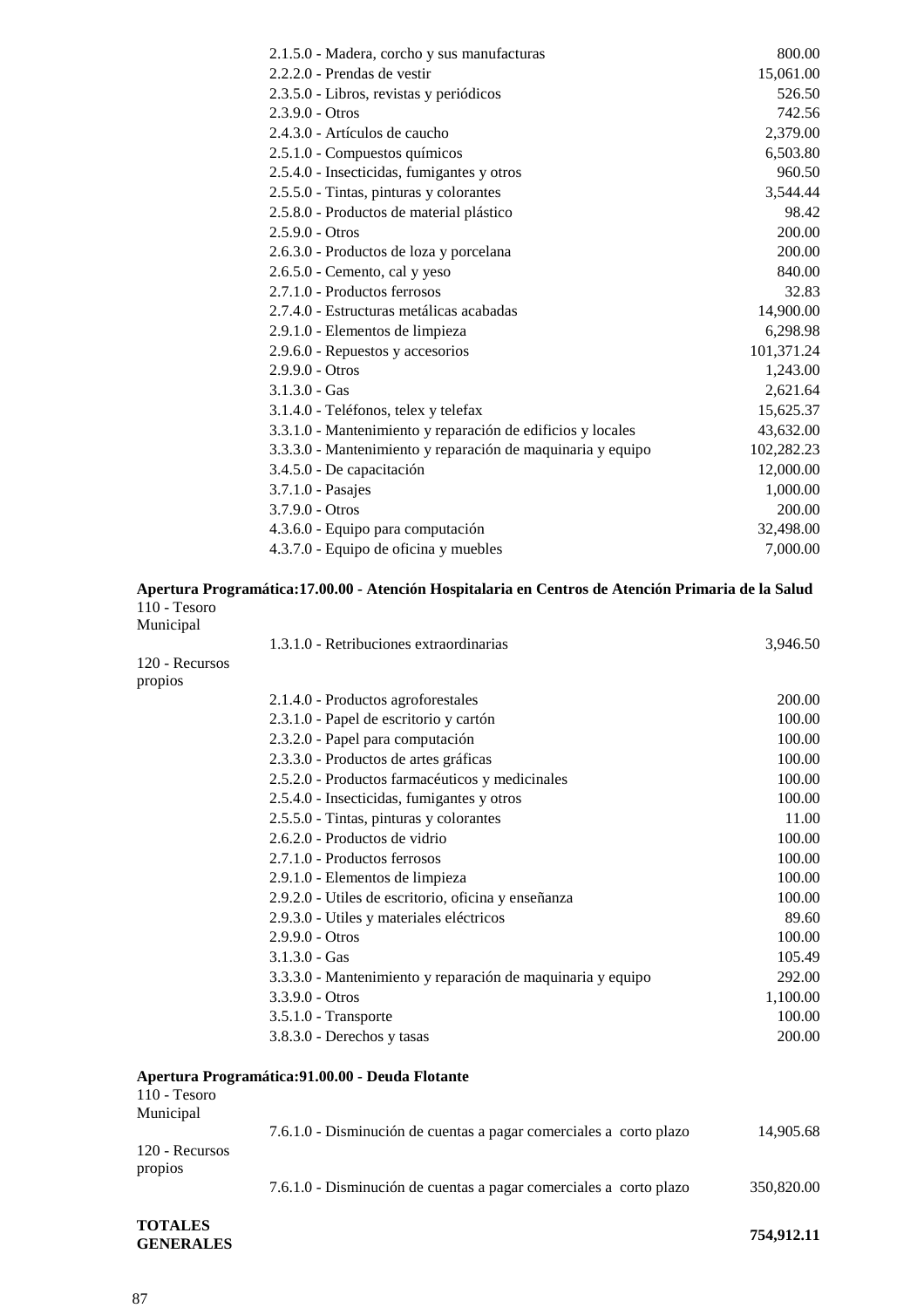**Artículo 3º.-** Refrendará el presente acto administrativo la Sra. Secretaria de Salud.------------------- **Artículo 4º.-** Comuníquese, dése al R. O. de Decretos y Resoluciones, tome nota Recursos Humanos del Ente, Contaduría del Ente Descentralizado, Contaduría Municipal, Secretarías de Gobierno, de Salud, de Hacienda, Dirección de Presupuesto, y Auditoría, cumplido, archívese.------------------------------------------------------------------ **MARIA ELISA TIMPANARO JULIO CESAR MARINI** 

**SECRETARIA DE SALUD INTENDENTE MUNICIPAL** 

## *DECRETOS 2014-Nº 1849*

### **BENITO JUÁREZ –** Diciembre 30 de 2014 –

 **VISTO** la necesidad de ampliación de partidas del Presupuesto de Gastos y Cálculo de Recursos del Hospital Municipal "Eva Perón" Ente Descentralizado "Dr. Alfredo Saintout", correspondiente al Ejercicio 2014,

 **QUE** dicha ampliación es posible en razón de existir excedentes de recaudación, que surgen del Cálculo de Recursos,

 **QUE** el Secretario de Gobierno, dispone dictar el acto administrativo;

 **EL INTENDENTE MUNICIPAL,** en uso de sus facultades;

### **D E C R E T A:**

**Artículo 1º.-** Amplíase el Presupuesto de Gastos del Hospital Municipal "Eva Perón" Ente Descentralizado "Dr. Alfredo Saintout", correspondiente al Ejercicio 2014 en la suma de \$ 753.604,00 (Pesos Setecientos Cincuenta y Tres Mil), afectándose las siguientes partidas:

**Jurisdicción: 1120000001 - Ente Descentralizado Hospital Dr. Alfredo Saintout** 

### **Apertura Programática:17.00.00 - Atención Hospitalaria en Centros de Atención Primaria de la Salud**  110 - Tesoro

Municipal

|                | 1.1.6.0 - Contribuciones patronales                         | 47,382.83  |
|----------------|-------------------------------------------------------------|------------|
|                | $1.1.7.0$ - Complementos                                    | 226,422.52 |
|                | 1.2.1.0 - Retribuciones del cargo                           | 249,544.96 |
|                | 1.2.2.0 - Retribuciones que no hacen al cargo               | 26,830.29  |
|                | 1.2.3.0 - Sueldo anual complementario                       | 34,492.05  |
|                | 1.2.5.0 - Contribuciones patronales                         | 63,291.43  |
|                | 1.2.6.0 - Complementos                                      | 45,572.57  |
|                | 1.4.0.0 - Asignaciones familiares                           | 2,595.00   |
|                | 1.6.0.0 - Beneficios y compensaciones                       | 1,047.40   |
| 120 - Recursos |                                                             |            |
| propios        |                                                             |            |
|                | 2.4.3.0 - Artículos de caucho                               | 114.00     |
|                | 2.5.6.0 - Combustibles y lubricantes                        | 23,858.78  |
|                | $2.7.9.0 - Otros$                                           | 72.65      |
|                | 2.9.6.0 - Repuestos y accesorios                            | 6,997.04   |
|                | 3.1.1.0 - Energía eléctrica                                 | 13,796.21  |
|                | 3.1.4.0 - Teléfonos, telex y telefax                        | 3,129.27   |
|                | 3.3.1.0 - Mantenimiento y reparación de edificios y locales | 685.00     |
|                | 3.3.2.0 - Mantenimiento y reparación de vehículos           | 6,422.00   |
|                | 3.5.3.0 - Imprenta, publicaciones y reproducciones          | 1,200.00   |
|                | $3.5.9.0 - Otros$                                           | 150.00     |
|                |                                                             |            |
|                |                                                             |            |

**TOTAL GENERAL 753,604.00**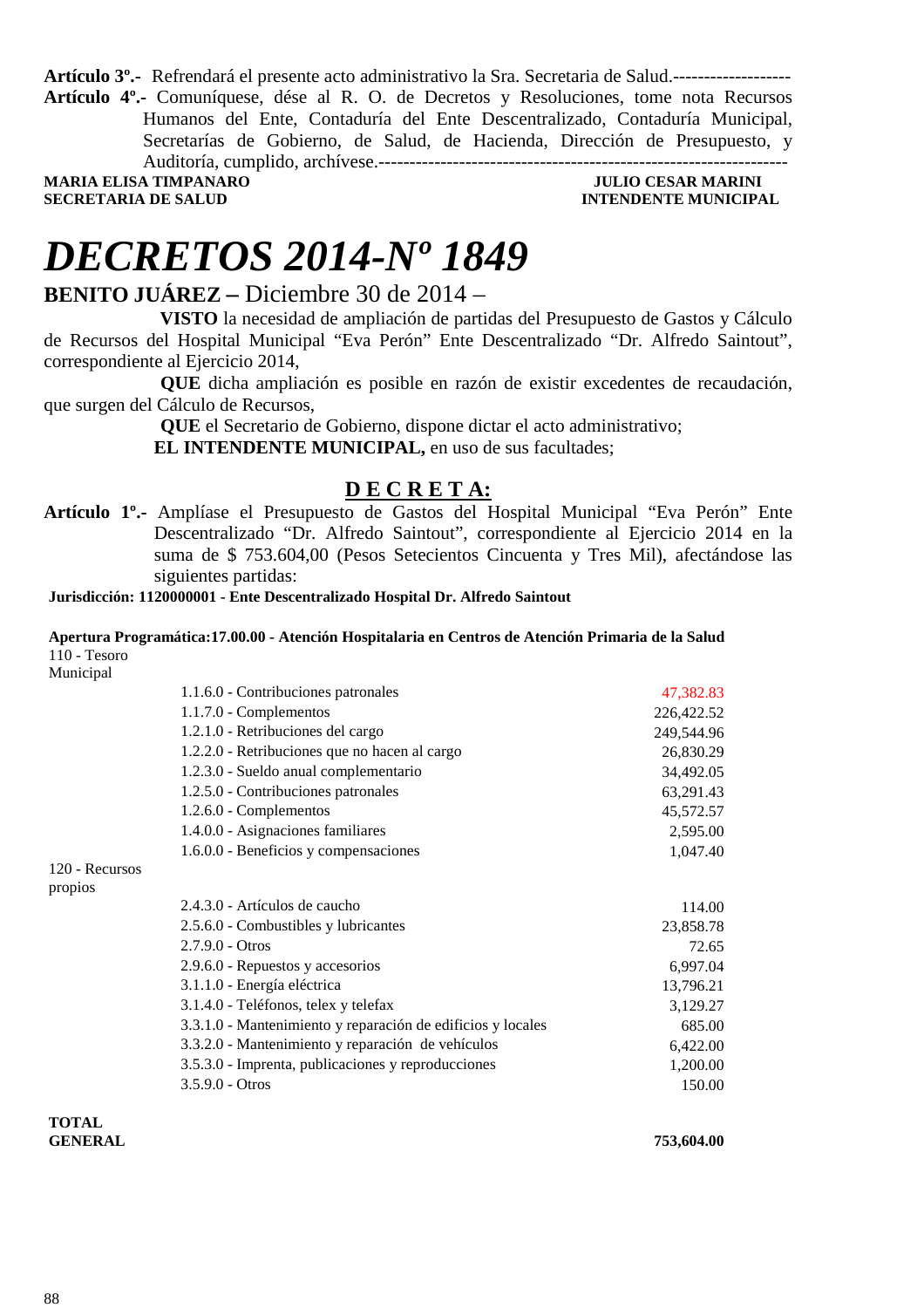**Artículo 2º.-** Amplíase el Cálculo de Recursos en la suma de \$ 753.604,00 (Pesos Setecientos Cincuenta y Tres Mil Seiscientos Cuatro), utilizándose el superávit de recaudación de la partida que se expone a continuación:

| Jurisdicción | Recursos                                         | Importe    |
|--------------|--------------------------------------------------|------------|
| 1120000001   | $14.2.01.01 -$<br>Prepagas                       | 108,561.70 |
| 1120000001   | $14.2.01.03 -$<br>P.A.M.I.                       | 523,033.84 |
| 1120000001   | $14.2.01.04 -$<br>LO.M.A.                        | 78,598.88  |
| 1120000001   | 14.2.02.00 - Aseguradoras de Riesgos del Trabajo | 8,554.83   |
| 1120000001   | $14.2.03.01 -$<br>Hospital                       | 34,854.75  |

### **TOTAL GENERAL 253,604.00 753,604.00**

**Artículo 3º.-**Refrendará el presente acto administrativo la Sra. Secretaria de Salud.-------------------- **Artículo 4º.-**Comuníquese, dése al R. O. de Decretos y Resoluciones, tome nota Recursos Humanos

> del Ente, Contaduría del Ente Descentralizado, Contaduría Municipal, Secretarías de Gobierno, de Salud, de Hacienda, Dirección de Presupuesto, y Auditoría, cumplido,

archívese.--------------------------------------------------------------------------------------------

**MARIA ELISA TIMPANARO JULIO CESAR MARINI** 

**INTENDENTE MUNICIPAL** 

# *DECRETOS 2014-Nº 1850*

### **BENITO JUÁREZ**- Diciembre 30 de 2014-

 **VISTO** lo establecido en el Art. Nº 120 de la Ley Orgánica de las Municipalidades último párrafo, según el cual se autoriza al Departamento Ejecutivo a efectuar ampliaciones presupuestarias;

 **CONSIDERANDO** que se percibieron mayores ingresos que los presupuestados para el ejercicio en curso, según consta en el informe brindado por el Director de Recaudación.

 **QUE** esto permite efectuar una ampliación del Presupuesto de Gastos y Cálculo de Recursos para el ejercicio en curso.

**QUE** el Secretario de Hacienda presta conformidad con lo actuado;

**QUE** el Secretario de Gobierno dispone dictar el presente acto administrativo;

 **EL INTENDENTE MUNICIPAL**, en uso de sus facultades;

### **DECRETA:**

**Artículo 1º.-** Efectuar una ampliación presupuestaria en el Cálculo de Recursos y Presupuesto de Gastos por un importe total de \$ 12.063.193,87 (pesos doce millones sesenta y tres mil ciento noventa y tres con ochenta y siete centavos) los cuales corresponden a una mayor recaudación neta en el presente ejercicio, de libre disponibilidad, de acuerdo al siguiente detalle:

| <b>RECURSOS 2014</b>                                                    |                                   |                 |
|-------------------------------------------------------------------------|-----------------------------------|-----------------|
| 11.4.01.00 - Coparticipación Peial. de Impuesto Ley 10.559              | 11 - De libre<br>disponibilidad   | 8,820,418.54 \$ |
| 11.4.03.00 - Rec Libre Disponibilidad Ingresos Brutos                   | $11 - De$ libre<br>disponibilidad | 85,918.21 \$    |
| 11.4.08.00 - Fondo Fortalecimiento Recursos Municipales Ley<br>13850    | $11 - De$ libre<br>disponibilidad | 768,075.09 \$   |
| 11.9.02.00 - Impuesto Automotor Transferido de Ejercicios<br>Anteriores | $11 - De$ libre<br>disponibilidad | 135,116.88 \$   |
| 12.1.03.01 - Vial Rural Municipal del Ejercicio                         | 11 - De libre<br>disponibilidad   | 1,843,123.53 \$ |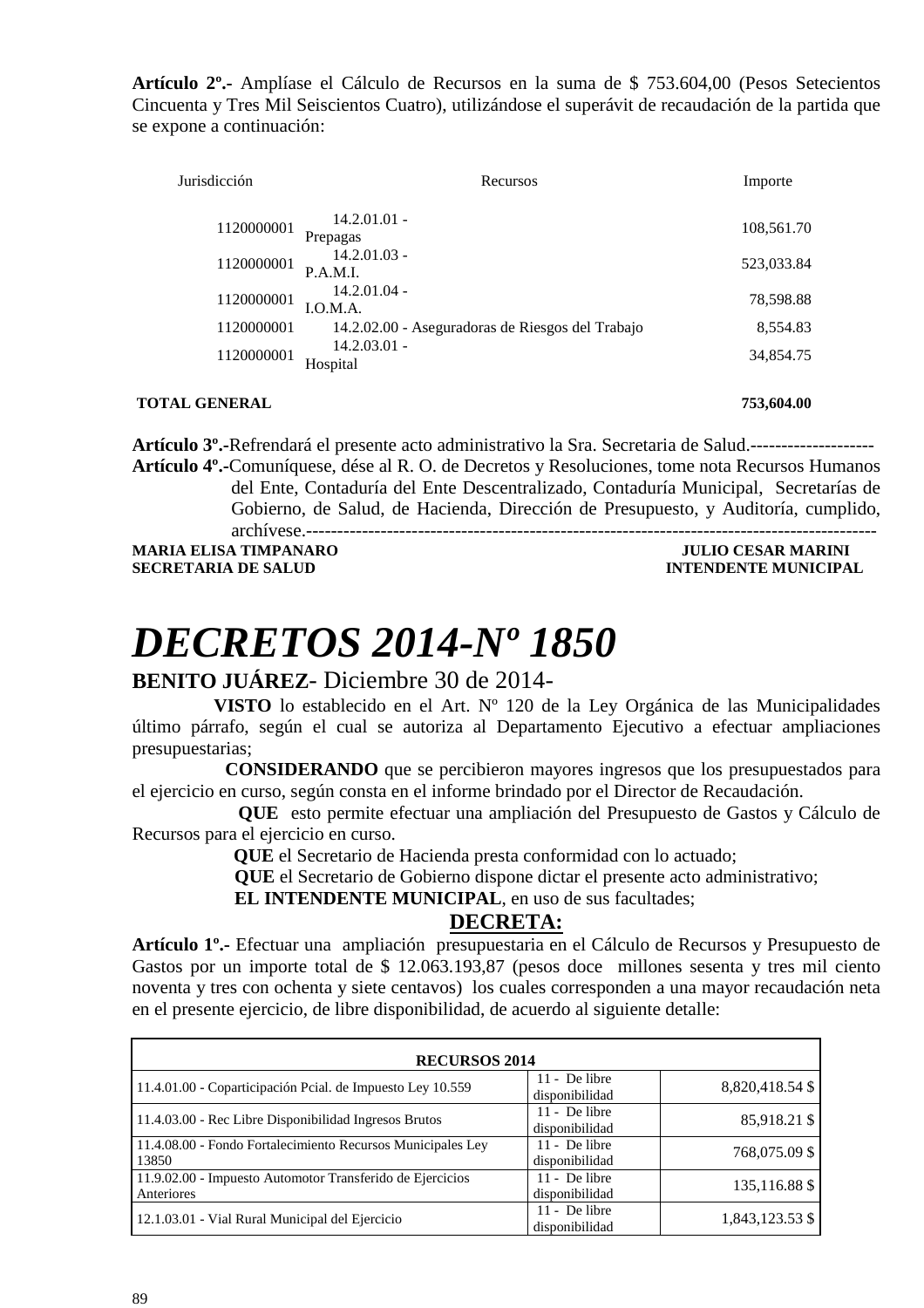| 12.2.04.00 - Explotación de canteras                                                    | 11 - De libre<br>disponibilidad | 410,541.62 \$          |
|-----------------------------------------------------------------------------------------|---------------------------------|------------------------|
|                                                                                         |                                 | 12,063,193.87 \$       |
|                                                                                         | AMPLIACIÓN DE ORDINARIO         |                        |
|                                                                                         |                                 |                        |
|                                                                                         |                                 |                        |
| Apertura Programática: 91.00.00 - REMESAS AL HOSPITAL DOCTOR<br><b>SAINTOUT</b>         |                                 |                        |
| 110 - Tesoro Municipal                                                                  |                                 |                        |
| 9.1.2.0 - Contribución a instituciones descentralizadas                                 |                                 | 679,974.79 \$          |
|                                                                                         |                                 |                        |
| Jurisdicción: 1110104000 - SECRETARIA DE INFRAESTRUCTURA<br><b>VIVIENDA Y SERVICIOS</b> |                                 |                        |
| Apertura Programática:01.00.00 - SECRETARIAS DE OBRAS PUBLICAS                          |                                 |                        |
| 110 - Tesoro Municipal                                                                  |                                 |                        |
| 1.1.1.0 - Retribuciones del cargo                                                       |                                 | 314,728.97 \$          |
| 1.1.3.0 - Retribuciones que no hacen al cargo                                           |                                 | 70,039.72 \$           |
| 1.1.4.0 - Sueldo anual complementario                                                   |                                 | 48,074.64 \$           |
| 1.1.6.1 - Contribuciones Patronales IOMA                                                |                                 | 20,776.50 \$           |
| 1.1.6.2 - Contribuciones Patronales IPS                                                 |                                 | 51,941.30 \$           |
| 1.2.2.0 - Retribuciones que no hacen al cargo                                           |                                 | 10,449.60 \$           |
| 1.3.1.0 - Retribuciones extraordinarias                                                 |                                 | 163,119.11 \$          |
| $2.2.9.0 - Otros$                                                                       |                                 | 9,729.00 \$            |
| 2.3.1.0 - Papel de escritorio y cartón                                                  |                                 | 3,233.64 \$            |
| 2.3.2.0 - Papel para computación                                                        |                                 | 1,303.36 \$            |
| 2.5.2.0 - Productos farmacéuticos y medicinales                                         |                                 | 162.48 \$              |
| 2.5.6.0 - Combustibles y lubricantes<br>$2.5.9.0 - Otros$                               |                                 | 70,447.86 \$           |
|                                                                                         |                                 | 55.00\$                |
| 2.7.9.0 - Otros                                                                         |                                 | 378.24 \$<br>283.74 \$ |
| 2.9.1.0 - Elementos de limpieza<br>2.9.2.0 - Utiles de escritorio, oficina y enseñanza  |                                 | 269.03 \$              |
| 2.9.4.0 - Utensilios de cocina y comedor                                                |                                 | 107.50 \$              |
| 2.9.6.0 - Repuestos y accesorios                                                        |                                 | 22,606.34 \$           |
| 2.9.9.0 - Otros                                                                         |                                 | 116.95 \$              |
| 3.1.1.0 - Energía eléctrica                                                             |                                 | 204,550.24 \$          |
| $3.1.3.0 - Gas$                                                                         |                                 | 1,209.18 \$            |
| 3.1.4.0 - Teléfonos, telex y telefax                                                    |                                 | 3,961.71 \$            |
| 3.2.2.0 - Alquiler de maquinaria, equipo y medios de transporte                         |                                 | 182.50 \$              |
| 3.3.3.0 - Mantenimiento y reparación de maquinaria y equipo                             |                                 | 5,154.50 \$            |
| 3.4.3.0 - Jurídicos                                                                     |                                 | 900.00\$               |
| 3.4.9.0 - Otros                                                                         |                                 | $0.40$ \$              |
| 3.5.5.0 - Comisiones y gastos bancarios                                                 |                                 | $0.29$ \$              |
| 3.7.2.0 - Viáticos                                                                      |                                 | 1,577.28 \$            |
| 3.9.9.0 - Otros                                                                         |                                 | $0.25$ \$              |
| 41.00.00 - OBRAS PUBLICAS                                                               |                                 |                        |
| 41.01.00 - INTERVENCIONES URBANAS                                                       |                                 |                        |
| 110 - Tesoro Municipal                                                                  |                                 |                        |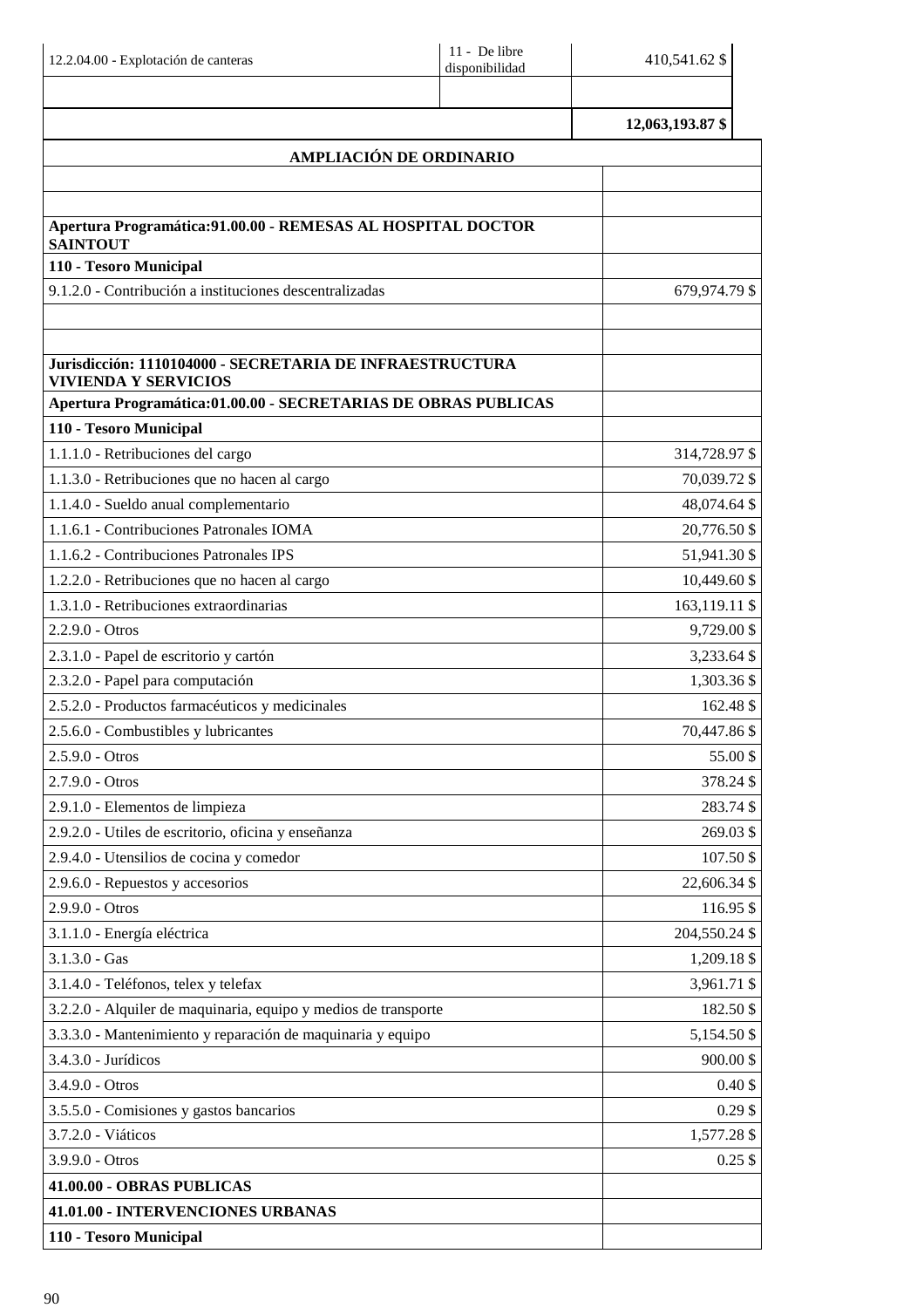| 3.3.5.0 - Mantenimiento de espacios verdes y del arbolado     | 8,200.00 \$  |
|---------------------------------------------------------------|--------------|
| 3.3.9.0 - Otros                                               | 5,800.00 \$  |
| 3.5.9.0 - Otros                                               | 11,400.00 \$ |
|                                                               |              |
| 41.00.00 - OBRAS PUBLICAS                                     |              |
| 41.02.00 - BACHEO Y REPAVIMENTACION ZONA URBANA               |              |
| 110 - Tesoro Municipal                                        |              |
| 2.1.4.0 - Productos agroforestales                            | 58.00\$      |
| 2.5.1.0 - Compuestos químicos                                 | $0.40$ \$    |
| 2.5.8.0 - Productos de material plástico                      | 10.30\$      |
| $2.5.9.0 - Otros$                                             | 3,943.12 \$  |
| $2.6.9.0 - Otros$                                             | 652.00 \$    |
| 2.7.2.0 - Productos no ferrosos                               | 2,343.00 \$  |
| 2.7.5.0 - Herramientas menores                                | 8,242.84 \$  |
| 2.7.9.0 - Otros                                               | 12,175.20 \$ |
| 2.8.4.0 - Piedra, arcilla y arena                             | 4,505.84 \$  |
| 2.9.3.0 - Utiles y materiales eléctricos                      | 2,056.10 \$  |
| 2.9.5.0 - Utiles menores médicos, quirúrgico y de laboratorio | 400.00\$     |
| 2.9.9.0 - Otros                                               | $0.20$ \$    |
| 3.3.1.0 - Mantenimiento y reparación de edificios y locales   | 350.00 \$    |
| 3.3.9.0 - Otros                                               | 2,988.25 \$  |
|                                                               |              |
|                                                               |              |
| 41.00.00 - OBRAS PUBLICAS                                     |              |
| 41.03.00 - MANTENIMIENTO ENTE DESCENTRALIZADO                 |              |
| 110 - Tesoro Municipal                                        |              |
| 2.7.1.0 - Productos ferrosos                                  | 12,165.25 \$ |
| 2.7.5.0 - Herramientas menores                                | 343.00 \$    |
| $2.9.9.0 - Otros$                                             | 900.00\$     |
| 3.5.9.0 - Otros                                               | 1,620.00 \$  |
|                                                               |              |
| 41.00.00 - OBRAS PUBLICAS                                     |              |
| 41.07.00 - OBRA PUESTA EN VALOR GALPON ESTACION FERROCARRIL   |              |
| 110 - Tesoro Municipal                                        |              |
| 2.1.4.0 - Productos agroforestales                            | 188.00\$     |
| 2.1.5.0 - Madera, corcho y sus manufacturas                   | 7,386.00 \$  |
| 2.3.4.0 - Productos de papel y cartón                         | 150.00\$     |
| 2.5.1.0 - Compuestos químicos                                 | 200.00 \$    |
| 2.5.5.0 - Tintas, pinturas y colorantes                       | 42,252.00 \$ |
| 2.5.9.0 - Otros                                               | 30.00\$      |
| 2.6.9.0 - Otros                                               | 3,050.00 \$  |
| 2.7.2.0 - Productos no ferrosos                               | 2,047.84 \$  |
| 2.7.5.0 - Herramientas menores                                | 1,200.00 \$  |
| 2.7.9.0 - Otros                                               | 9,715.23 \$  |
| 2.8.4.0 - Piedra, arcilla y arena                             | 495.00\$     |
| 2.9.1.0 - Elementos de limpieza                               | 380.00 \$    |
| 2.9.2.0 - Utiles de escritorio, oficina y enseñanza           | 58.00\$      |
| 2.9.6.0 - Repuestos y accesorios                              | 35.00 \$     |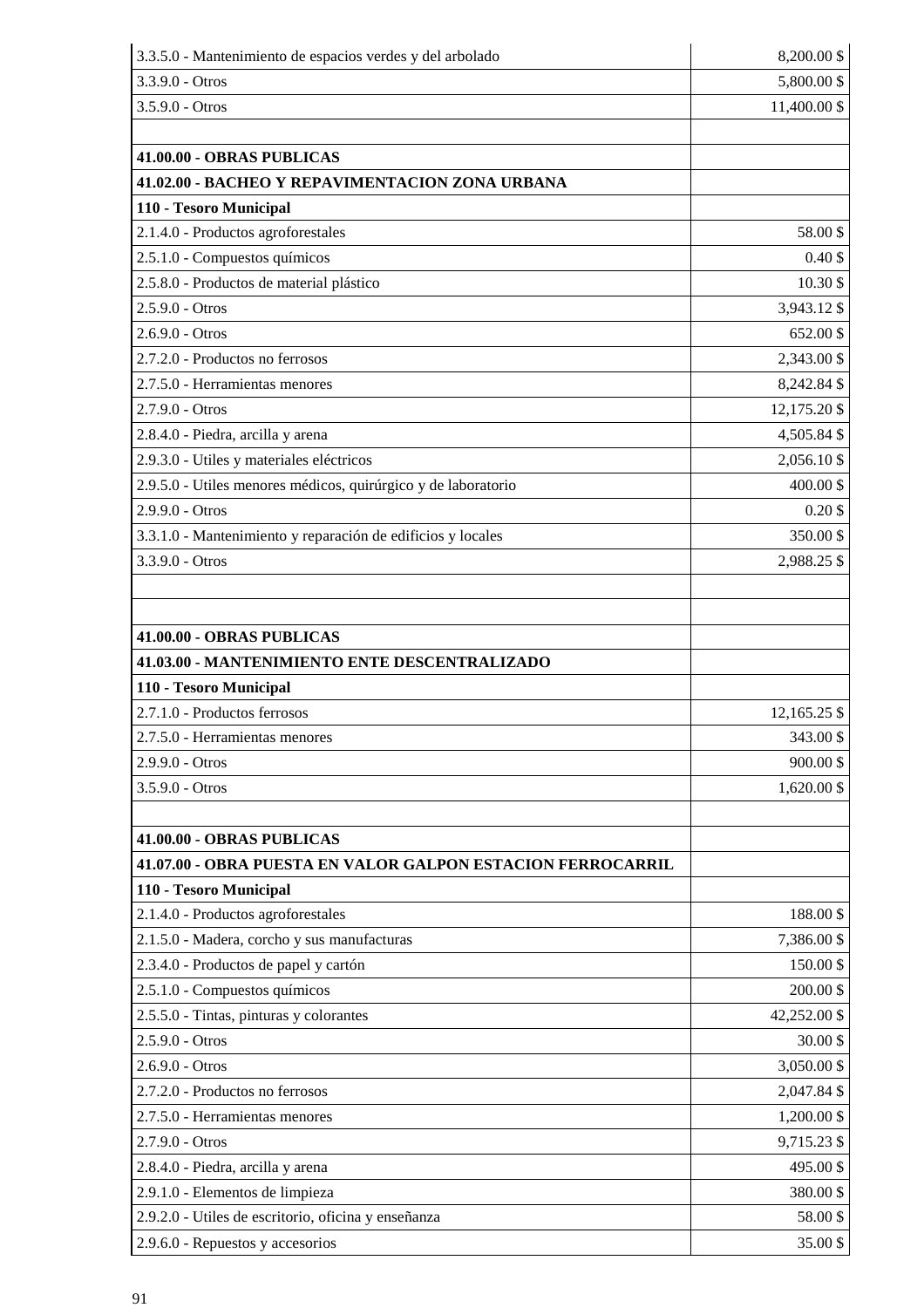| $2.9.9.0 - Otros$                                               | 5,135.31 \$  |
|-----------------------------------------------------------------|--------------|
| $3.5.1.0$ - Transporte                                          | $90.00$ \$   |
| 3.5.9.0 - Otros                                                 | 4,000.00 \$  |
|                                                                 |              |
| 41.00.00 - OBRAS PUBLICAS                                       |              |
| 41.08.00 - REFACCIÓN EDIFICIOS PÚBLICOS                         |              |
| 110 - Tesoro Municipal                                          |              |
| 2.1.4.0 - Productos agroforestales                              | 1,031.00 \$  |
| 2.1.5.0 - Madera, corcho y sus manufacturas                     | 6,908.07\$   |
| 2.2.1.0 - Hilados y telas                                       | 126.90 \$    |
| 2.2.2.0 - Prendas de vestir                                     | 249.00 \$    |
| 2.3.4.0 - Productos de papel y cartón                           | 336.00 \$    |
| 2.5.1.0 - Compuestos químicos                                   | 104.39 \$    |
| 2.5.8.0 - Productos de material plástico                        | 3,986.39 \$  |
| 2.6.3.0 - Productos de loza y porcelana                         | 106.50 \$    |
| 2.6.4.0 - Productos de cemento, asbesto y yeso                  | 1,239.62 \$  |
| $2.6.9.0 - Otros$                                               | 2,240.50 \$  |
| 2.7.2.0 - Productos no ferrosos                                 | 922.95 \$    |
| 2.7.4.0 - Estructuras metálicas acabadas                        | 3,423.00 \$  |
| 2.7.5.0 - Herramientas menores                                  | 2,449.68 \$  |
| $2.7.9.0 - Otros$                                               | 30,813.70 \$ |
| 2.9.1.0 - Elementos de limpieza                                 | 388.60 \$    |
| 2.9.3.0 - Utiles y materiales eléctricos                        | 26,894.62 \$ |
| 2.9.6.0 - Repuestos y accesorios                                | 2,984.54 \$  |
| 2.9.9.0 - Otros                                                 | 8,654.19 \$  |
| 3.2.2.0 - Alquiler de maquinaria, equipo y medios de transporte | 3,100.00 \$  |
| 3.3.3.0 - Mantenimiento y reparación de maquinaria y equipo     | 630.00\$     |
| 3.3.9.0 - Otros                                                 | 160.00 \$    |
| 3.4.9.0 - Otros                                                 | 600.00 \$    |
| 3.5.1.0 - Transporte                                            | 1,340.00 \$  |
|                                                                 |              |
| 41.00.00 - OBRAS PUBLICAS                                       |              |
| 41.09.00 - MANTENIMIENTO Y REFACCION DE ESPACIOS PUBLICOS       |              |
| 110 - Tesoro Municipal                                          |              |
| 2.1.4.0 - Productos agroforestales                              | 10,431.70 \$ |
| 2.1.9.0 - Otros                                                 | 500.00 \$    |
| 2.2.2.0 - Prendas de vestir                                     | 3,049.90 \$  |
| 2.3.4.0 - Productos de papel y cartón                           | 435.75 \$    |
| 2.5.4.0 - Insecticidas, fumigantes y otros                      | 360.00\$     |
| 2.5.8.0 - Productos de material plástico                        | 4,466.13 \$  |
| 2.5.9.0 - Otros                                                 | 209.00 \$    |
| 2.6.2.0 - Productos de vidrio                                   | 5,432.96 \$  |
| 2.6.3.0 - Productos de loza y porcelana                         | 810.00\$     |
| 2.6.5.0 - Cemento, cal y yeso                                   | 18,119.20 \$ |
| 2.7.2.0 - Productos no ferrosos                                 | 477.04 \$    |
| 2.7.5.0 - Herramientas menores                                  | 3,957.00 \$  |
| 2.7.9.0 - Otros                                                 | 4,662.43 \$  |
| 2.9.1.0 - Elementos de limpieza                                 | 720.60 \$    |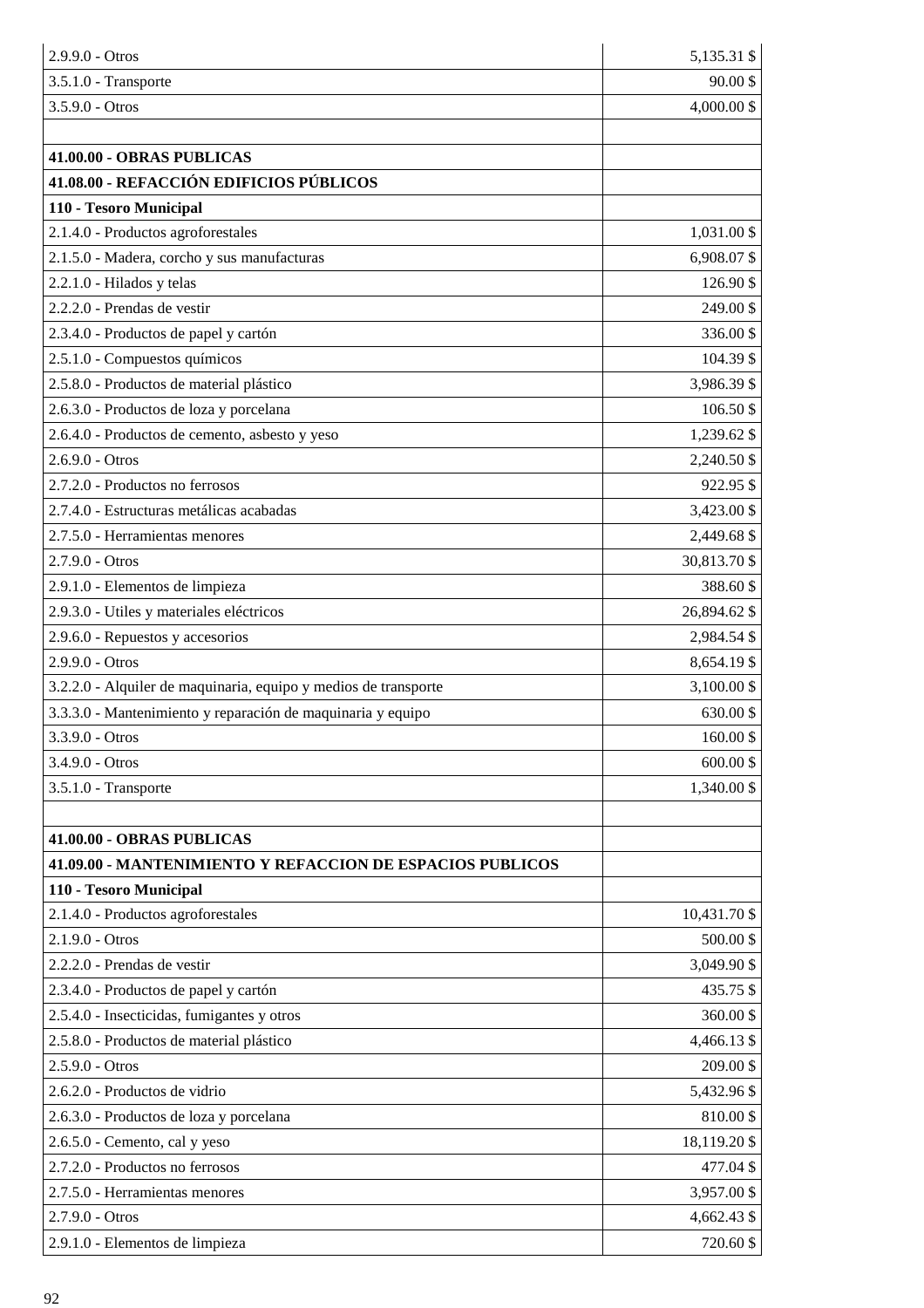| 2.9.2.0 - Utiles de escritorio, oficina y enseñanza           | 73.80\$      |
|---------------------------------------------------------------|--------------|
| 2.9.3.0 - Utiles y materiales eléctricos                      | $0.14$ \$    |
| 2.9.5.0 - Utiles menores médicos, quirúrgico y de laboratorio | 495.00 \$    |
| 2.9.6.0 - Repuestos y accesorios                              | 5,679.25 \$  |
| 3.3.5.0 - Mantenimiento de espacios verdes y del arbolado     | 8,160.00 \$  |
| 3.3.9.0 - Otros                                               | 4,250.00 \$  |
| 3.5.1.0 - Transporte                                          | 30.00\$      |
|                                                               |              |
| 41.00.00 - OBRAS PUBLICAS                                     |              |
| 41.12.00 - OBRA REFACCION CENTRO DE SALUD                     |              |
| 110 - Tesoro Municipal                                        |              |
| 2.5.5.0 - Tintas, pinturas y colorantes                       | 680.75 \$    |
|                                                               |              |
| 41.00.00 - OBRAS PUBLICAS                                     |              |
| 41.13.00 - REFACCION CLUB SAN MARTIN - TEDIN URIBURU          |              |
| 110 - Tesoro Municipal                                        |              |
| 2.1.5.0 - Madera, corcho y sus manufacturas                   | 3,183.88 \$  |
|                                                               |              |
| 41.00.00 - OBRAS PUBLICAS                                     |              |
| 41.54.00 - INFRAESTRUCTURA URBANA - TERRENOS PRO.CRE.AR       |              |
| 110 - Tesoro Municipal                                        |              |
| 4.2.1.0 - Construcciones en bienes de dominio privado         | 42,044.09 \$ |
|                                                               |              |
| 41.00.00 - OBRAS PUBLICAS                                     |              |
| 41.55.00 - CONSTRUCCIÓN EDIFICIO SENASA_GUIAS                 |              |
| 110 - Tesoro Municipal                                        |              |
| 2.1.5.0 - Madera, corcho y sus manufacturas                   | 1,728.00 \$  |
| 2.3.4.0 - Productos de papel y cartón                         | 75.00\$      |
| 2.5.5.0 - Tintas, pinturas y colorantes                       | 1,080.00 \$  |
| 2.5.8.0 - Productos de material plástico                      | 260.50 \$    |
| 2.6.1.0 - Productos de arcilla y cerámica                     | 8,136.00 \$  |
| 2.6.3.0 - Productos de loza y porcelana                       | 425.00 \$    |
| 2.6.4.0 - Productos de cemento, asbesto y yeso                | 185.00\$     |
| 2.7.1.0 - Productos ferrosos                                  | 32,895.00 \$ |
| 2.7.2.0 - Productos no ferrosos                               | 50.00\$      |
| 2.7.4.0 - Estructuras metálicas acabadas                      | 10,710.00 \$ |
| 2.7.9.0 - Otros                                               | 7,872.95 \$  |
| 2.9.3.0 - Utiles y materiales eléctricos                      | 15,760.76 \$ |
| 2.9.6.0 - Repuestos y accesorios                              | 3,085.25 \$  |
| 2.9.9.0 - Otros                                               | 3,572.36 \$  |
| 3.5.1.0 - Transporte                                          | 60.00\$      |
| 3.5.9.0 - Otros                                               | 700.00 \$    |
| 4.3.7.0 - Equipo de oficina y muebles                         | 1,782.40 \$  |
|                                                               |              |
|                                                               |              |
| 41.00.00 - OBRAS PUBLICAS                                     |              |
| 41.79.00 - AMPLIACION INFRAESTRUCTURA SANITARIA               |              |
| 110 - Tesoro Municipal                                        |              |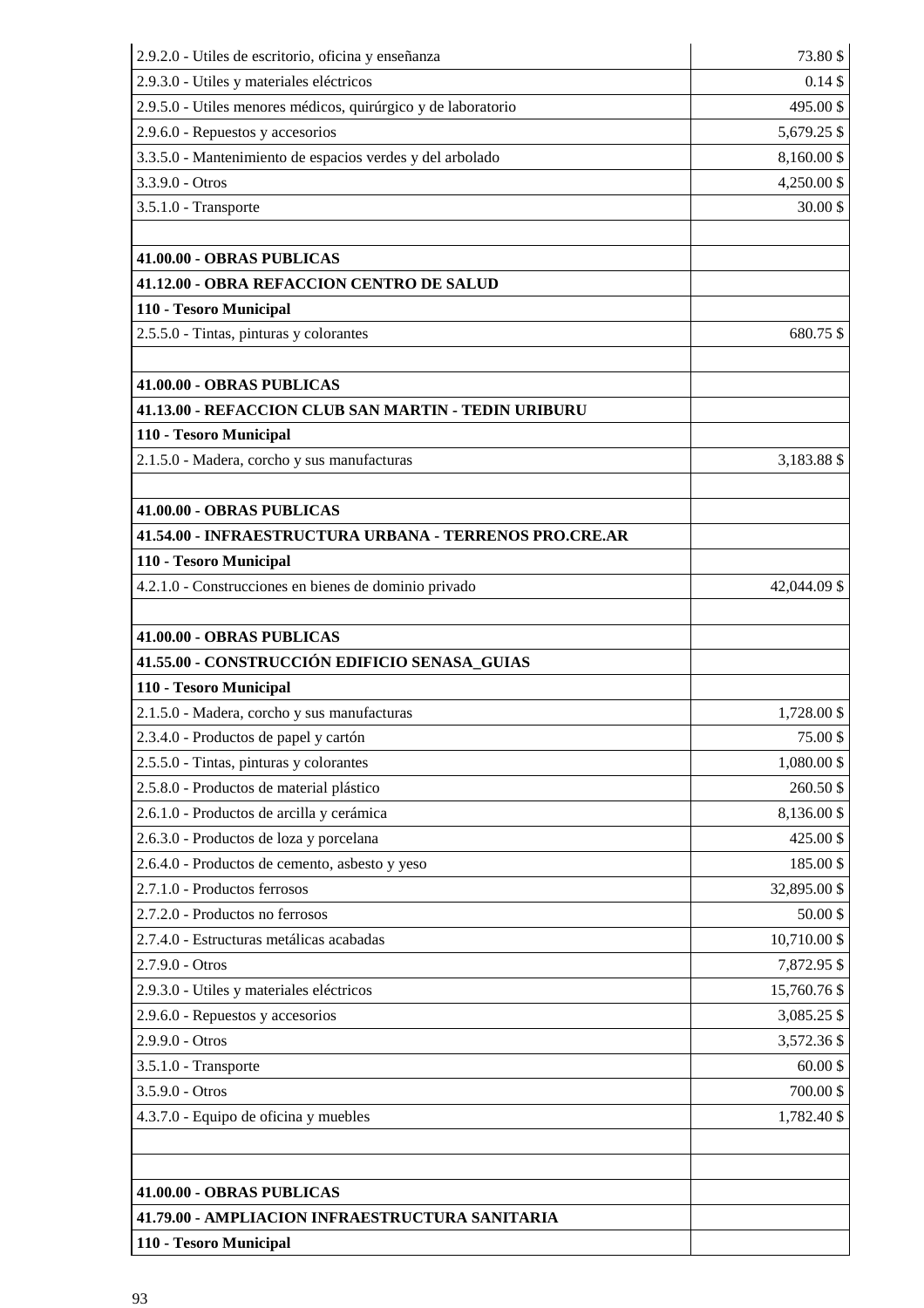| $2.7.9.0 - Otros$                                                               | 16,724.50 \$       |
|---------------------------------------------------------------------------------|--------------------|
| $3.9.9.0 - Otros$                                                               | 2,030.00 \$        |
|                                                                                 |                    |
| 41.00.00 - OBRAS PUBLICAS                                                       |                    |
| 41.80.00 - OBRA PORTAL DEL PARQUE INDUSTRIAL Y LINEA MEDIA DE<br><b>TENSION</b> |                    |
| 110 - Tesoro Municipal                                                          |                    |
| 2.1.4.0 - Productos agroforestales                                              | 212.00 \$          |
| 2.3.4.0 - Productos de papel y cartón                                           | 804.00 \$          |
| 2.4.3.0 - Artículos de caucho                                                   | 313.42 \$          |
| 2.5.8.0 - Productos de material plástico                                        | 546.50 \$          |
| 2.6.1.0 - Productos de arcilla y cerámica                                       | 14,006.75 \$       |
| 2.6.2.0 - Productos de vidrio                                                   | 968.00\$           |
| 2.6.3.0 - Productos de loza y porcelana                                         | 6,870.00 \$        |
| 2.6.4.0 - Productos de cemento, asbesto y yeso                                  | 990.26 \$          |
| $2.6.9.0 - Otros$                                                               | 240.00 \$          |
| 2.7.1.0 - Productos ferrosos                                                    | 3,033.49 \$        |
| 2.7.2.0 - Productos no ferrosos                                                 | 230.33 \$          |
| 2.7.9.0 - Otros                                                                 | 1,127.52 \$        |
| 2.8.4.0 - Piedra, arcilla y arena                                               | 527.50 \$          |
| 2.9.1.0 - Elementos de limpieza                                                 | 1,546.00 \$        |
| 2.9.6.0 - Repuestos y accesorios                                                | 57.26 \$           |
| 2.9.9.0 - Otros                                                                 | 36.82 \$           |
| 3.3.1.0 - Mantenimiento y reparación de edificios y locales                     | $0.42 \text{ }$ \$ |
| $3.3.9.0 - Otros$                                                               | 5,800.00 \$        |
| $3.4.9.0 - Otros$                                                               | 2,400.00 \$        |
| 3.5.1.0 - Transporte                                                            | 1,500.00 \$        |
| 41.00.00 - OBRAS PUBLICAS                                                       |                    |
| 41.82.00 - PLAN MAS CERCA_47 CUADRAS CORDON CUNETA                              |                    |
| 110 - Tesoro Municipal                                                          |                    |
| 2.6.5.0 - Cemento, cal y yeso                                                   | 271,807.37 \$      |
|                                                                                 |                    |
| 41.00.00 - OBRAS PUBLICAS                                                       |                    |
| 41.89.00 - PAVIMENTACION URBANA                                                 |                    |
| 110 - Tesoro Municipal                                                          |                    |
| 2.2.2.0 - Prendas de vestir                                                     | 8,786.00 \$        |
| 2.2.9.0 - Otros                                                                 | 3,150.00 \$        |
| 2.3.3.0 - Productos de artes gráficas                                           | 3,988.72 \$        |
| 2.4.2.0 - Artículos de cuero                                                    | $9.00$ \$          |
| 2.4.3.0 - Artículos de caucho                                                   | 4,276.00 \$        |
| 2.5.5.0 - Tintas, pinturas y colorantes                                         | 469.40 \$          |
| 2.5.8.0 - Productos de material plástico                                        | $6,143.00$ \$      |
| 2.6.2.0 - Productos de vidrio                                                   | 633.00 \$          |
| $2.6.9.0 - Otros$                                                               | 174.00 \$          |
| 2.9.1.0 - Elementos de limpieza                                                 | 733.00 \$          |
| 2.9.2.0 - Utiles de escritorio, oficina y enseñanza                             | 364.00 \$          |
| 2.9.3.0 - Utiles y materiales eléctricos                                        | 330.00 \$          |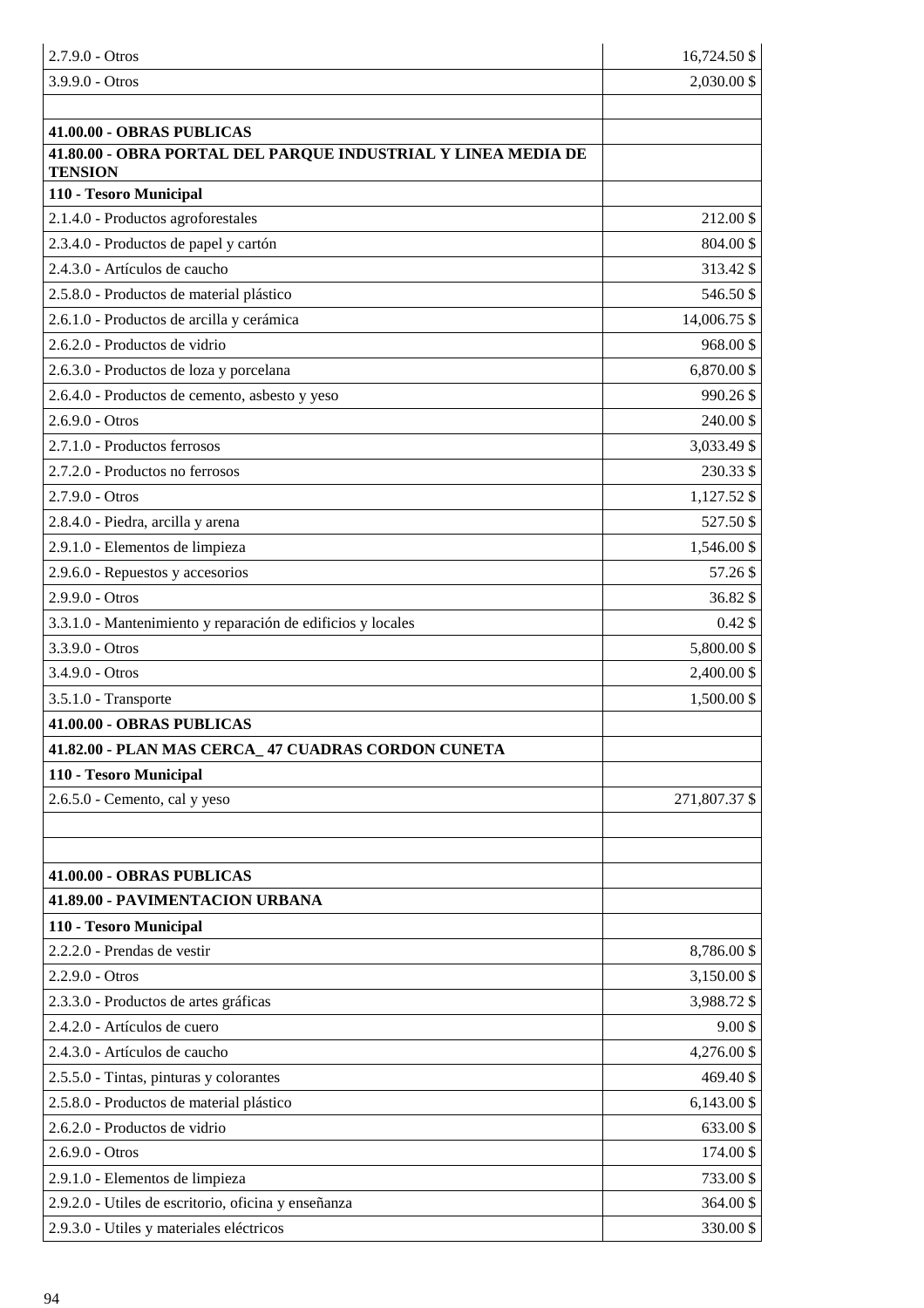| 2.9.5.0 - Utiles menores médicos, quirúrgico y de laboratorio | 168.00\$        |
|---------------------------------------------------------------|-----------------|
| 2.9.6.0 - Repuestos y accesorios                              | 6,376.10 \$     |
| 3.3.1.0 - Mantenimiento y reparación de edificios y locales   | 5,602,748.04 \$ |
| 4.3.2.0 - Equipo de transporte, tracción y elevación          | 4,200.00 \$     |
| 4.3.4.0 - Equipo de comunicación y señalamiento               | $0.20$ \$       |
|                                                               |                 |
| Apertura Programática: 42.00.00 - PLANTA HORMIGONERA          |                 |
| 110 - Tesoro Municipal                                        |                 |
| 1.1.3.0 - Retribuciones que no hacen al cargo                 | 3,617.58 \$     |
| 1.1.4.0 - Sueldo anual complementario                         | 864.94 \$       |
| 1.1.6.1 - Contribuciones Patronales IOMA                      | 102.19 \$       |
| 1.1.6.2 - Contribuciones Patronales IPS                       | 255.56 \$       |
| 1.2.6.0 - Complementos                                        | 2,133.32 \$     |
| 1.3.1.0 - Retribuciones extraordinarias                       | 21,799.29 \$    |
| 2.1.5.0 - Madera, corcho y sus manufacturas                   | 165.00\$        |
| 2.2.2.0 - Prendas de vestir                                   | 2,149.00 \$     |
| 2.3.3.0 - Productos de artes gráficas                         | 310.00\$        |
| 2.4.3.0 - Artículos de caucho                                 | 1,657.00 \$     |
| 2.4.4.0 - Cubiertas y cámaras de aire                         | 2,200.00 \$     |
| 2.5.5.0 - Tintas, pinturas y colorantes                       | 1,289.00 \$     |
| 2.5.6.0 - Combustibles y lubricantes                          | 437.00 \$       |
| 2.5.8.0 - Productos de material plástico                      | 145.20 \$       |
| 2.6.5.0 - Cemento, cal y yeso                                 | 115.00\$        |
| 2.6.9.0 - Otros                                               | 638.00 \$       |
| 2.7.2.0 - Productos no ferrosos                               | 316.30 \$       |
| 2.7.5.0 - Herramientas menores                                | 1,529.60 \$     |
| 2.7.9.0 - Otros                                               | 4,949.70 \$     |
| 2.9.1.0 - Elementos de limpieza                               | 57.00\$         |
| 2.9.2.0 - Utiles de escritorio, oficina y enseñanza           | 557.00\$        |
| 2.9.3.0 - Utiles y materiales eléctricos                      | 3,604.00 \$     |
| 2.9.5.0 - Utiles menores médicos, quirúrgico y de laboratorio | 105.60 \$       |
| $2.9.9.0 - Otros$                                             | 5,077.00 \$     |
| 3.3.9.0 - Otros                                               | 4,995.00 \$     |
| 3.5.9.0 - Otros                                               | $0.45$ \$       |
| 3.9.9.0 - Otros                                               | 1,000.00 \$     |
|                                                               |                 |
| 43.00.00 - DIRECCION GENERAL DE SERVICIOS                     |                 |
| 43.01.00 - TALLERES                                           |                 |
| 110 - Tesoro Municipal                                        |                 |
| 2.4.4.0 - Cubiertas y cámaras de aire                         | 738.20 \$       |
| 2.5.1.0 - Compuestos químicos                                 | 1,113.33 \$     |
| 2.5.4.0 - Insecticidas, fumigantes y otros                    | 99.95\$         |
| 2.5.5.0 - Tintas, pinturas y colorantes                       | 2,014.54 \$     |
| 2.5.8.0 - Productos de material plástico                      | 27.90\$         |
| 2.5.9.0 - Otros                                               | 45.00\$         |
| 2.6.5.0 - Cemento, cal y yeso                                 | 300.00 \$       |
| 2.7.1.0 - Productos ferrosos                                  | 10,416.35 \$    |
| 2.7.2.0 - Productos no ferrosos                               | 1,882.60 \$     |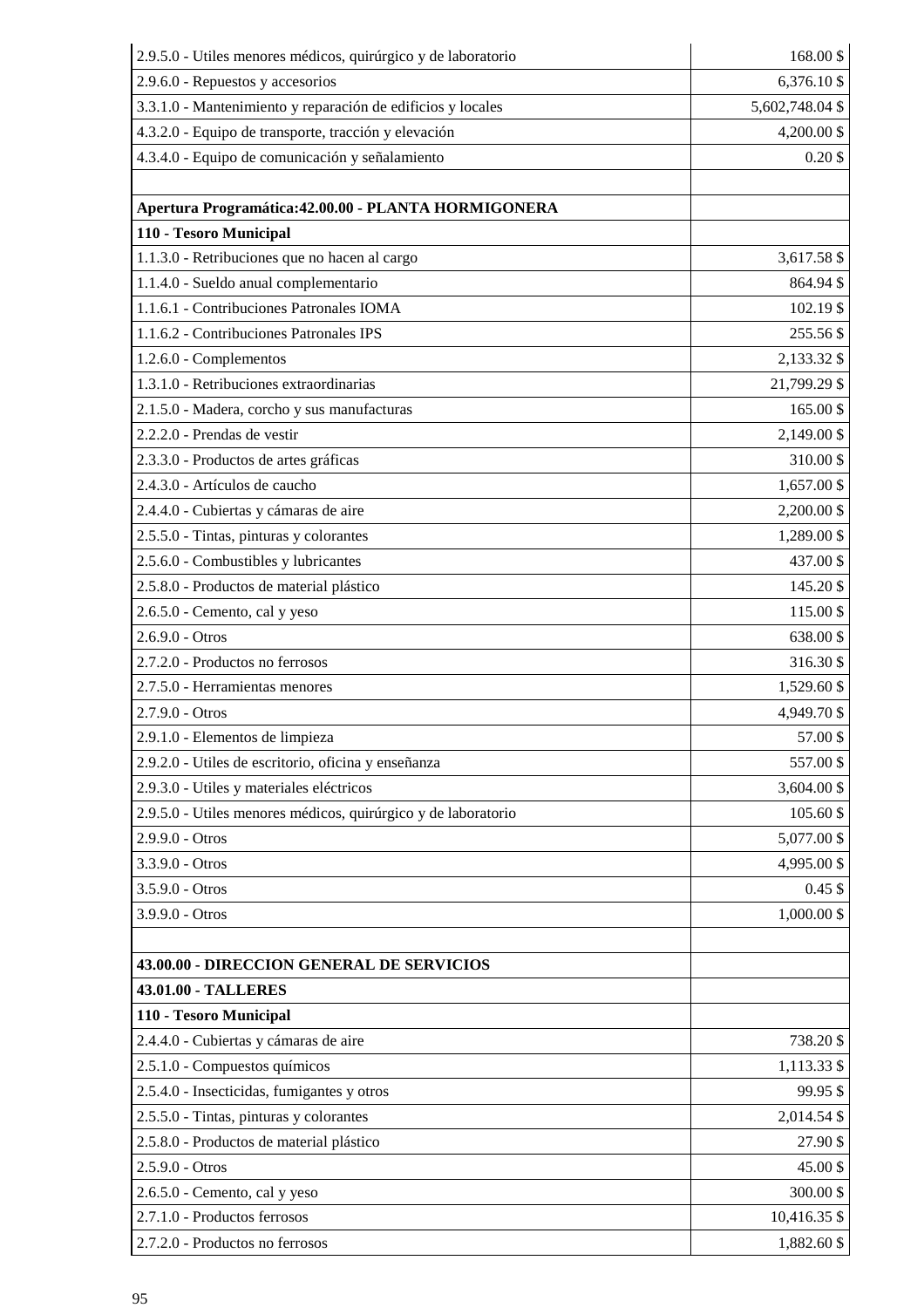| 2.7.4.0 - Estructuras metálicas acabadas                                                           | 166.00\$     |
|----------------------------------------------------------------------------------------------------|--------------|
| $2.7.9.0 - Otros$                                                                                  | 3,339.20 \$  |
| $2.8.9.0 - Otros$                                                                                  | 26.00\$      |
| 2.9.3.0 - Utiles y materiales eléctricos                                                           | 10,238.10 \$ |
| $2.9.9.0 - Otros$                                                                                  | 634.04 \$    |
|                                                                                                    |              |
| 3.1.1.0 - Energía eléctrica                                                                        | 9,998.87\$   |
| $3.1.3.0 - Gas$                                                                                    | 192.28 \$    |
| 3.3.2.0 - Mantenimiento y reparación de vehículos                                                  | 805.00\$     |
| 3.3.3.0 - Mantenimiento y reparación de maquinaria y equipo                                        | 6,320.00 \$  |
| 3.5.1.0 - Transporte                                                                               | 28,760.00 \$ |
| 4.3.7.0 - Equipo de oficina y muebles                                                              | $0.19$ \$    |
| 6.2.1.0 - Préstamos a corto plazo al sector privado                                                | 71,064.42 \$ |
| 43.00.00 - DIRECCION GENERAL DE SERVICIOS<br>43.02.00 - RECOLECCION DE RESIDUOS Y MANTENIMIENTO DE |              |
| <b>ESPACIOS VERDES</b>                                                                             |              |
| 110 - Tesoro Municipal                                                                             |              |
| 1.1.1.0 - Retribuciones del cargo                                                                  | 99,173.74 \$ |
| 1.1.3.0 - Retribuciones que no hacen al cargo                                                      | 22,095.71 \$ |
| 1.1.4.0 - Sueldo anual complementario                                                              | 22,631.37 \$ |
| 1.1.6.1 - Contribuciones Patronales IOMA                                                           | 6,888.44 \$  |
| 1.1.6.2 - Contribuciones Patronales IPS                                                            | 17,223.05 \$ |
| 1.2.1.0 - Retribuciones del cargo                                                                  | 42,127.65 \$ |
| 1.2.2.0 - Retribuciones que no hacen al cargo                                                      | 726.93 \$    |
| 1.2.3.0 - Sueldo anual complementario                                                              | 9,235.78 \$  |
| 1.2.5.1 - Contribuciones Patronales IOMA                                                           | 8,303.28 \$  |
| 1.2.5.2 - Contribuciones Patronales IPS                                                            | 20,759.28 \$ |
| 1.3.1.0 - Retribuciones extraordinarias                                                            | 79,252.65 \$ |
| 1.4.0.0 - Asignaciones familiares                                                                  | 6,279.00 \$  |
| 2.1.1.0 - Alimentos para personas                                                                  | 454.00\$     |
| 2.1.4.0 - Productos agroforestales                                                                 | 1,010.00 \$  |
| 2.1.5.0 - Madera, corcho y sus manufacturas                                                        | 264.00 \$    |
| 2.3.4.0 - Productos de papel y cartón                                                              | 75.60 \$     |
| 2.4.3.0 - Artículos de caucho                                                                      | 2,234.65 \$  |
| 2.4.9.0 - Otros                                                                                    | 340.00 \$    |
| 2.5.2.0 - Productos farmacéuticos y medicinales                                                    | 226.00 \$    |
| 2.5.4.0 - Insecticidas, fumigantes y otros                                                         | 1,740.00 \$  |
| 2.5.5.0 - Tintas, pinturas y colorantes                                                            | 2,116.00 \$  |
| 2.5.6.0 - Combustibles y lubricantes                                                               | 33,666.40 \$ |
| 2.5.8.0 - Productos de material plástico                                                           | 49.45 \$     |
| 2.7.2.0 - Productos no ferrosos                                                                    | 766.84 \$    |
| 2.7.5.0 - Herramientas menores                                                                     | 2,686.93 \$  |
| 2.7.9.0 - Otros                                                                                    | 3,542.00 \$  |
| 2.9.2.0 - Utiles de escritorio, oficina y enseñanza                                                | 78.00\$      |
| 2.9.3.0 - Utiles y materiales eléctricos                                                           | 6,410.45 \$  |
| 2.9.9.0 - Otros                                                                                    | 5,439.70 \$  |
| 3.3.9.0 - Otros                                                                                    | 3,540.00 \$  |
| 43.00.00 - DIRECCION GENERAL DE SERVICIOS                                                          |              |
| 43.03.00 - SERVICIOS DE TRANSPORTES                                                                |              |
|                                                                                                    |              |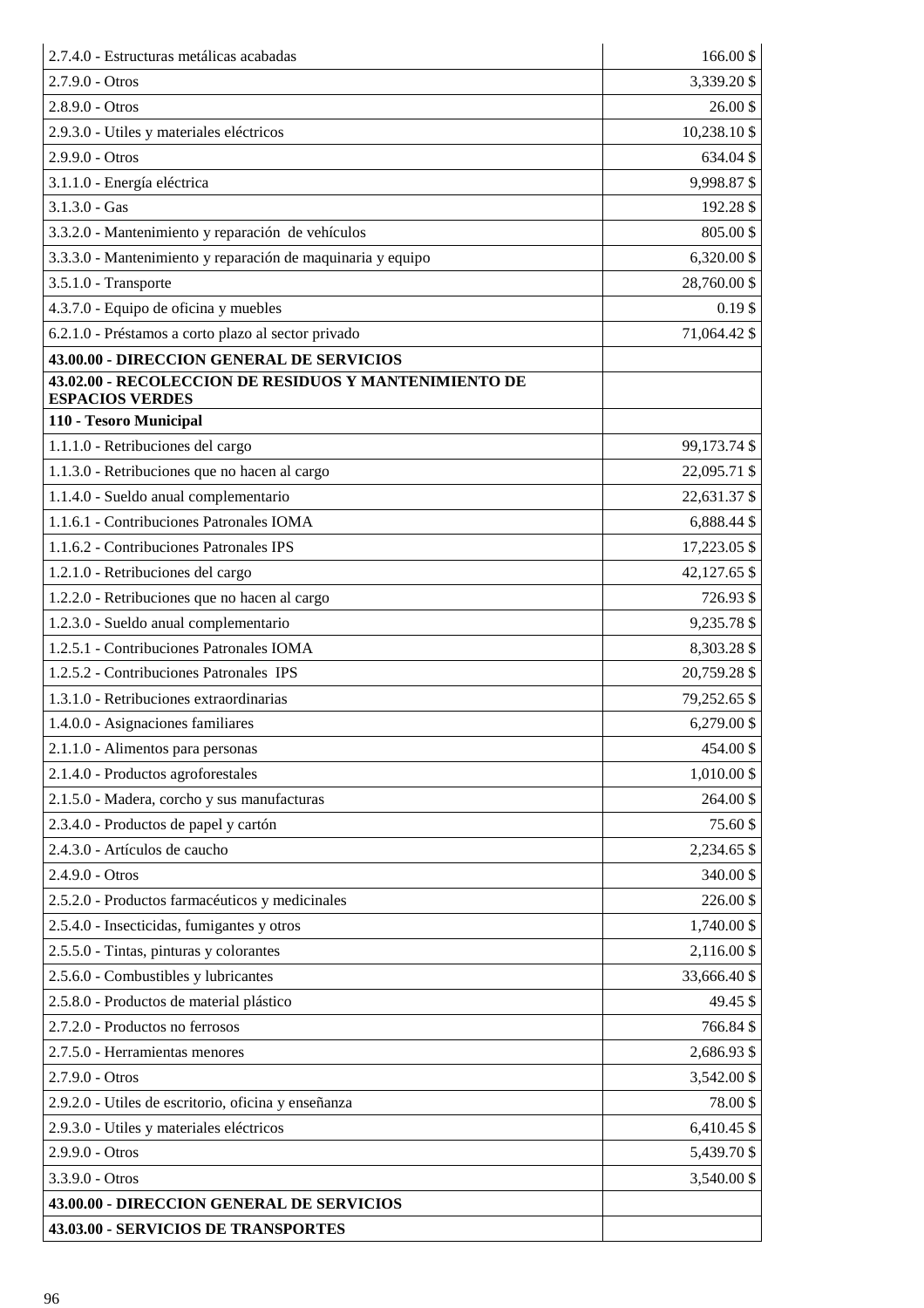| 110 - Tesoro Municipal                                            |                 |
|-------------------------------------------------------------------|-----------------|
| 1.1.1.0 - Retribuciones del cargo                                 | 1,207,252.26 \$ |
| 1.1.6.1 - Contribuciones Patronales IOMA                          | 23,034.03 \$    |
| 1.1.6.2 - Contribuciones Patronales IPS                           | 57,585.13 \$    |
| 2.5.6.0 - Combustibles y lubricantes                              | 386,079.52 \$   |
| 2.9.6.0 - Repuestos y accesorios                                  | 10,652.00 \$    |
| 3.3.2.0 - Mantenimiento y reparación de vehículos                 | 2,630.00 \$     |
| 3.3.3.0 - Mantenimiento y reparación de maquinaria y equipo       | 360.00 \$       |
| 6.2.1.0 - Préstamos a corto plazo al sector privado               | 28,720.72 \$    |
| 43.00.00 - DIRECCION GENERAL DE SERVICIOS                         |                 |
| 43.04.00 - CEMENTERIO                                             |                 |
| 110 - Tesoro Municipal                                            |                 |
| 1.1.1.0 - Retribuciones del cargo                                 | 14,458.17 \$    |
| 1.1.3.0 - Retribuciones que no hacen al cargo                     | 5,265.11 \$     |
| 1.1.4.0 - Sueldo anual complementario                             | 4,290.23 \$     |
| 1.1.7.0 - Complementos                                            | 4,088.07 \$     |
| 2.4.4.0 - Cubiertas y cámaras de aire                             | 3,464.00 \$     |
| 2.5.6.0 - Combustibles y lubricantes                              | 2,246.00 \$     |
| 2.6.2.0 - Productos de vidrio                                     | 2,164.00 \$     |
| 2.6.5.0 - Cemento, cal y yeso                                     | 128.50 \$       |
| 2.7.9.0 - Otros                                                   | 3,858.00 \$     |
| 2.8.4.0 - Piedra, arcilla y arena                                 | 67.50\$         |
| 2.9.5.0 - Utiles menores médicos, quirúrgico y de laboratorio     | 51.80\$         |
| 3.1.1.0 - Energía eléctrica                                       | 1,080.70 \$     |
| 3.1.4.0 - Teléfonos, telex y telefax                              | 2,549.53 \$     |
| 3.3.1.0 - Mantenimiento y reparación de edificios y locales       | 6,608.80 \$     |
| 3.4.9.0 - Otros                                                   | 170.00\$        |
|                                                                   |                 |
|                                                                   |                 |
| 46.00.00 - MEDIO AMBIENTE                                         |                 |
| <b>46.01.00 - PLANTA DE TRATAMIENTO DE RESIDUOS SOLIDO JUAREZ</b> |                 |
| 110 - Tesoro Municipal                                            |                 |
| 1.1.1.0 - Retribuciones del cargo                                 | 26,744.44 \$    |
| 1.1.3.0 - Retribuciones que no hacen al cargo                     | 338.73 \$       |
| 1.1.4.0 - Sueldo anual complementario                             | 4,102.86 \$     |
| 1.3.1.0 - Retribuciones extraordinarias                           | 22,703.34 \$    |
| 1.4.0.0 - Asignaciones familiares                                 | 30,782.00 \$    |
| 2.1.4.0 - Productos agroforestales                                | 8.00\$          |
| 2.2.3.0 - Confecciones textiles                                   | 1,030.00 \$     |
| $2.5.9.0 - Otros$                                                 | 26.00\$         |
| 2.7.4.0 - Estructuras metálicas acabadas                          | 49.00\$         |
| 2.7.5.0 - Herramientas menores                                    | 6,366.00 \$     |
| 2.9.3.0 - Utiles y materiales eléctricos                          | 32.00 \$        |
| $2.9.9.0 - Otros$                                                 | 14,814.25 \$    |
| 3.1.1.0 - Energía eléctrica                                       | 16,592.21 \$    |
| 3.1.4.0 - Teléfonos, telex y telefax                              | 1,966.66 \$     |
| 3.3.3.0 - Mantenimiento y reparación de maquinaria y equipo       | 7,500.00 \$     |
| 3.3.9.0 - Otros                                                   | 4,200.00 \$     |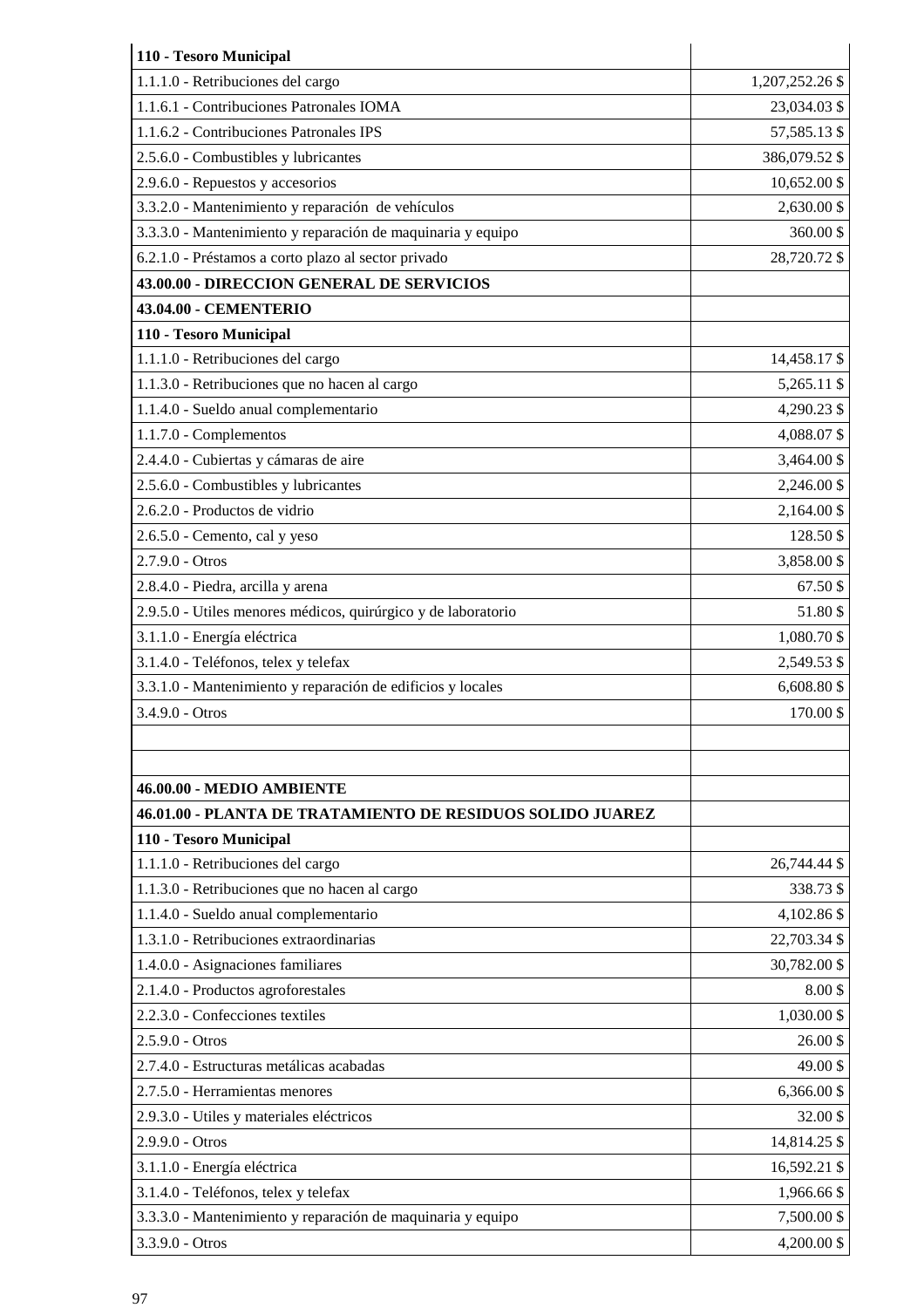| 3.5.4.0 - Primas y gastos de seguros                        | 4,426.00 \$  |
|-------------------------------------------------------------|--------------|
| $3.5.9.0 - Otros$                                           | 1,860.00 \$  |
| 3.7.1.0 - Pasajes                                           | 442.00 \$    |
| 3.7.2.0 - Viáticos                                          | 1,260.00 \$  |
|                                                             |              |
|                                                             |              |
| 46.00.00 - MEDIO AMBIENTE                                   |              |
| 46.03.00 - PLANTA DE TRATAMIENTO DE RESIDUOS SOLIDOS BARKER |              |
| 110 - Tesoro Municipal                                      |              |
| 1.1.1.0 - Retribuciones del cargo                           | 69,961.16 \$ |
| 1.1.3.0 - Retribuciones que no hacen al cargo               | 19,132.11 \$ |
| 1.1.4.0 - Sueldo anual complementario                       | 17,505.33 \$ |
| 1.1.6.1 - Contribuciones Patronales IOMA                    | 8,632.85 \$  |
| 1.1.6.2 - Contribuciones Patronales IPS                     | 21,581.90 \$ |
| 1.1.7.0 - Complementos                                      | 2,400.00 \$  |
| 2.1.4.0 - Productos agroforestales                          | 16,036.00 \$ |
| 2.4.3.0 - Artículos de caucho                               | 485.50\$     |
| 2.5.5.0 - Tintas, pinturas y colorantes                     | 15,004.00 \$ |
| 2.6.1.0 - Productos de arcilla y cerámica                   | 180.00\$     |
| 2.6.3.0 - Productos de loza y porcelana                     | 275.00 \$    |
| $2.6.9.0 - Otros$                                           | 180.00\$     |
| 2.7.2.0 - Productos no ferrosos                             | 324.60 \$    |
| 2.8.4.0 - Piedra, arcilla y arena                           | 1,360.00 \$  |
| 2.9.3.0 - Utiles y materiales eléctricos                    | 330.80\$     |
| 2.9.6.0 - Repuestos y accesorios                            | 200.63 \$    |
| $2.9.9.0 - Otros$                                           | 539.00 \$    |
| 3.3.3.0 - Mantenimiento y reparación de maquinaria y equipo | 1,956.00 \$  |
| 3.3.9.0 - Otros                                             | 2,640.00 \$  |
| 3.5.1.0 - Transporte                                        | 282.00\$     |
| 3.5.9.0 - Otros                                             | 20,360.00 \$ |
| 3.7.2.0 - Viáticos                                          | 250.00\$     |
| Apertura Programática: 48.00.00 - SERVICIOS SANITARIOS      |              |
| 110 - Tesoro Municipal                                      |              |
| 1.1.1.0 - Retribuciones del cargo                           | 5,789.18 \$  |
| 1.1.3.0 - Retribuciones que no hacen al cargo               | 12,210.95 \$ |
| 1.1.4.0 - Sueldo anual complementario                       | 4,666.07 \$  |
| 1.4.0.0 - Asignaciones familiares                           | 2,154.00 \$  |
| 2.1.1.0 - Alimentos para personas                           | 2,843.30 \$  |
| 2.1.4.0 - Productos agroforestales                          | 1,235.00 \$  |
| 2.1.5.0 - Madera, corcho y sus manufacturas                 | $60.00$ \$   |
| 2.2.9.0 - Otros                                             | 260.00\$     |
| 2.4.3.0 - Artículos de caucho                               | 9,325.32 \$  |
| 2.5.1.0 - Compuestos químicos                               | 13,900.00 \$ |
| 2.5.5.0 - Tintas, pinturas y colorantes                     | 4,948.68 \$  |
| 2.5.8.0 - Productos de material plástico                    | 2,930.00 \$  |
| 2.5.9.0 - Otros                                             | 1,544.00 \$  |
| 2.6.2.0 - Productos de vidrio                               | 1,120.00 \$  |
| 2.6.4.0 - Productos de cemento, asbesto y yeso              | 150.00\$     |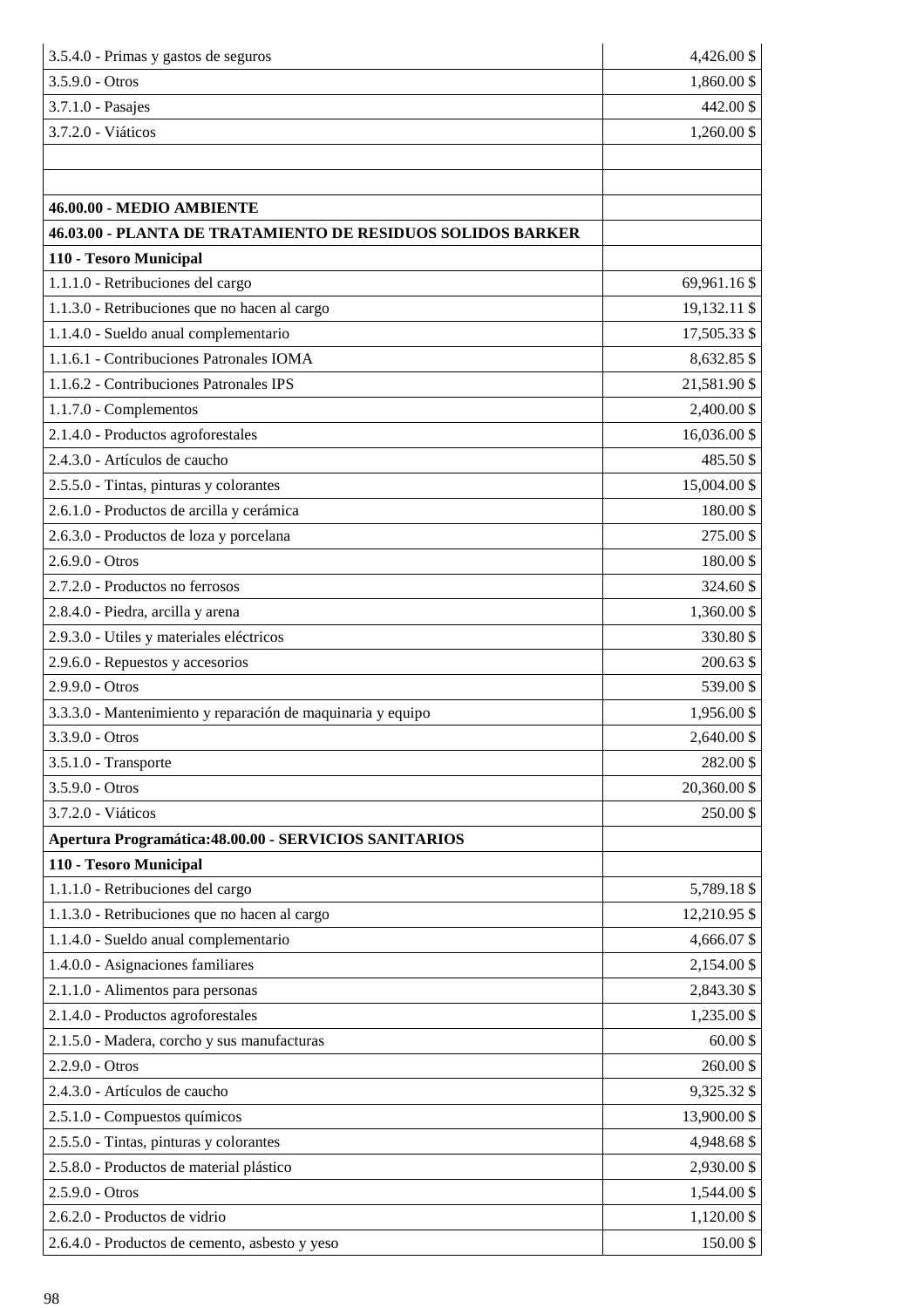| $2.6.9.0 - Otros$                                              | 260.00\$     |
|----------------------------------------------------------------|--------------|
| 2.7.5.0 - Herramientas menores                                 | 13,403.70 \$ |
| $2.7.9.0 - Otros$                                              | 7,211.40 \$  |
| 2.9.1.0 - Elementos de limpieza                                | $0.32$ \$    |
| 2.9.2.0 - Utiles de escritorio, oficina y enseñanza            | $0.20$ \$    |
| 3.1.1.0 - Energía eléctrica                                    | 29,325.72 \$ |
| $3.1.2.0 - Agua$                                               | 10,249.46 \$ |
| 3.3.3.0 - Mantenimiento y reparación de maquinaria y equipo    | $0.05$ \$    |
| $3.4.9.0 - Otros$                                              | 13,718.22 \$ |
| $3.5.1.0$ - Transporte                                         | 1,350.00 \$  |
| Jurisdicción: 1110105000 - SECRETARIA DE SEGURIDAD             |              |
| Apertura Programática: 32.00.00 - POLICIA COMUNAL DE SEGURIDAD |              |
| 110 - Tesoro Municipal                                         |              |
| 1.1.1.0 - Retribuciones del cargo                              | 14,796.50 \$ |
| 1.1.4.0 - Sueldo anual complementario                          | 3,113.98 \$  |
| 1.1.6.1 - Contribuciones Patronales IOMA                       | 811.02\$     |
| 1.1.6.2 - Contribuciones Patronales IPS                        | 2,027.95 \$  |
| 1.3.1.0 - Retribuciones extraordinarias                        | 2,912.06 \$  |
| $3.4.9.0 - Otros$                                              | 15,600.00 \$ |
| Apertura Programática: 33.00.00 - POLICIA MUNICIPAL            |              |
| 110 - Tesoro Municipal                                         |              |
| 1.1.1.0 - Retribuciones del cargo                              | 24,831.34 \$ |
| 1.1.3.0 - Retribuciones que no hacen al cargo                  | 2,176.37 \$  |
| 1.1.4.0 - Sueldo anual complementario                          | 5,142.22 \$  |
| 1.3.1.0 - Retribuciones extraordinarias                        | 30,744.44 \$ |
| 1.4.0.0 - Asignaciones familiares                              | 8,537.00\$   |
| 2.1.1.0 - Alimentos para personas                              | 1,472.00 \$  |
| 2.2.2.0 - Prendas de vestir                                    | 5,229.00 \$  |
| 2.5.1.0 - Compuestos químicos                                  | 15.00 \$     |
| 2.5.8.0 - Productos de material plástico                       | 8.00\$       |
| 2.7.1.0 - Productos ferrosos                                   | 40.00 \$     |
| 2.9.3.0 - Utiles y materiales eléctricos                       | 11,816.20 \$ |
| 2.9.6.0 - Repuestos y accesorios                               | 3,025.08 \$  |
| 2.9.9.0 - Otros                                                | 1,414.50 \$  |
| 3.3.3.0 - Mantenimiento y reparación de maquinaria y equipo    | 293.00\$     |
| 3.3.9.0 - Otros                                                | 4,770.00 \$  |
| 3.5.4.0 - Primas y gastos de seguros                           | 2,593.16 \$  |
| 3.5.9.0 - Otros                                                | 365.00 \$    |
| 4.3.2.0 - Equipo de transporte, tracción y elevación           | 2,750.00 \$  |
| Jurisdicción: 1110106000 - SECRETARIA DE SALUD                 |              |
| <b>Apertura Programática:</b>                                  |              |
| 01.00.00 - ADMINISTRACION Y CONDUCCION                         |              |
| 01.01.00 - DIRECCION DE SALUD                                  |              |
| 110 - Tesoro Municipal                                         |              |
| 1.1.1.0 - Retribuciones del cargo                              | 29,567.22 \$ |
| 1.1.4.0 - Sueldo anual complementario                          | 7,102.28 \$  |
| 1.4.0.0 - Asignaciones familiares                              | 12,940.00 \$ |
| 2.2.3.0 - Confecciones textiles                                | 1,223.00 \$  |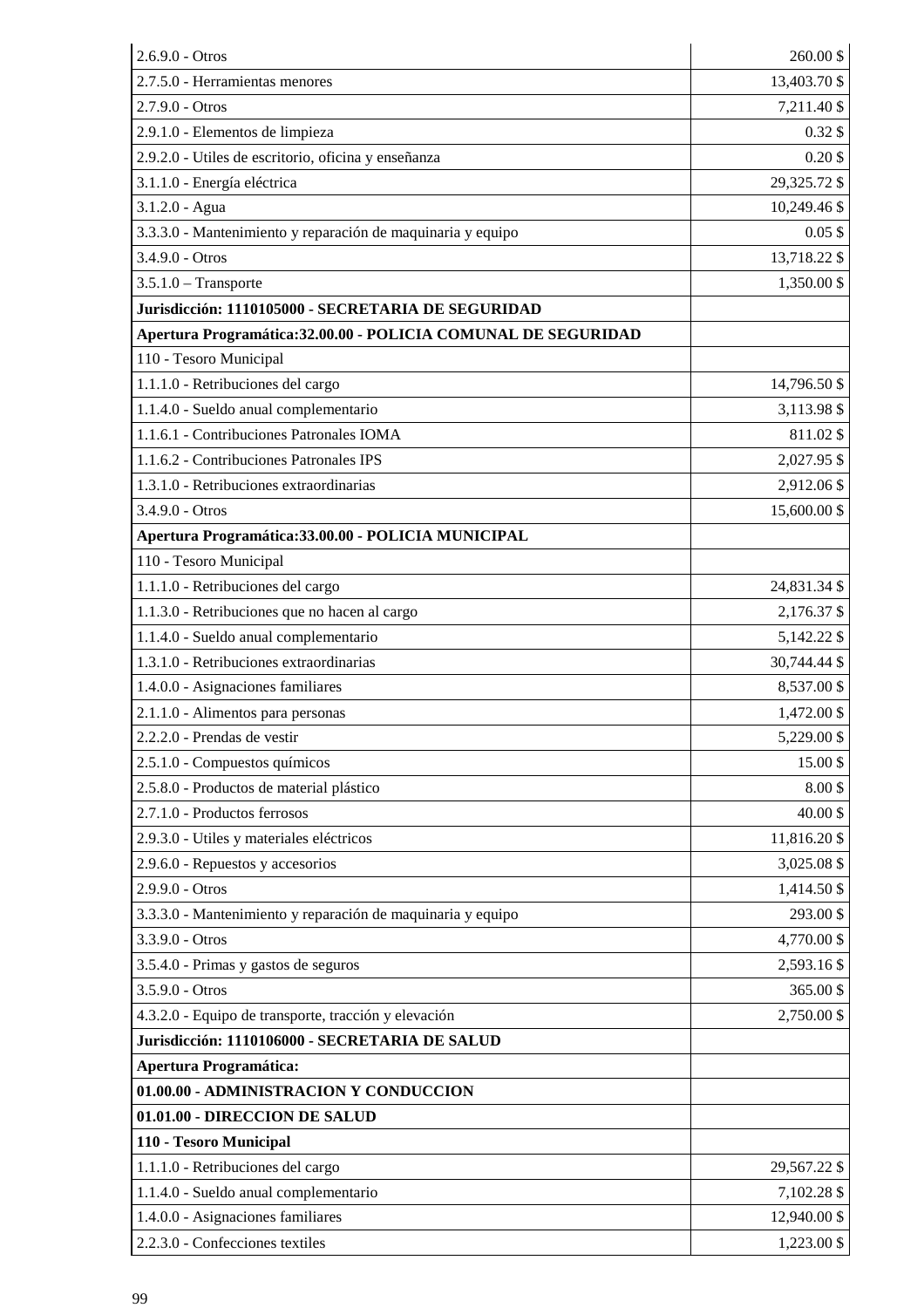| 2.2.9.0 - Otros                                               | 2,700.00 \$  |
|---------------------------------------------------------------|--------------|
| 2.3.1.0 - Papel de escritorio y cartón                        | 2,423.27 \$  |
| 2.3.2.0 - Papel para computación                              | 106.60 \$    |
| 2.5.9.0 - Otros                                               | 30.50 \$     |
| 2.9.6.0 - Repuestos y accesorios                              | 2,144.80 \$  |
| 3.1.1.0 - Energía eléctrica                                   | 193.43 \$    |
| $3.1.3.0 - Gas$                                               | 329.43 \$    |
| 3.1.4.0 - Teléfonos, telex y telefax                          | 4,578.75 \$  |
| $3.3.9.0 - Otros$                                             | 1,900.00 \$  |
| 3.4.6.0 - De informática y sistemas computarizados            | 3,758.00 \$  |
| 01.00.00 - ADMINISTRACION Y CONDUCCION                        |              |
| 01.03.00 - TERCERA EDAD Y DISCAPACIDAD                        |              |
| 110 - Tesoro Municipal                                        |              |
| 3.1.4.0 - Teléfonos, telex y telefax                          | 800.00\$     |
|                                                               |              |
| 01.00.00 - ADMINISTRACION Y CONDUCCION                        |              |
| 01.04.00 - HOGAR DE ANCIANOS                                  |              |
| 110 - Tesoro Municipal                                        |              |
| 1.1.1.0 - Retribuciones del cargo                             | 29,106.19 \$ |
| 1.1.4.0 - Sueldo anual complementario                         | 15,121.92 \$ |
| 1.1.6.1 - Contribuciones Patronales IOMA                      | 1,056.26 \$  |
| 1.1.6.2 - Contribuciones Patronales IPS                       | 2,641.36 \$  |
| 1.2.6.0 - Complementos                                        | 4,667.91 \$  |
| 1.3.1.0 - Retribuciones extraordinarias                       | 24,663.70 \$ |
| 1.4.0.0 - Asignaciones familiares                             | 13,526.00 \$ |
| 2.2.2.0 - Prendas de vestir                                   | 17,988.00 \$ |
| 2.2.3.0 - Confecciones textiles                               | 7,620.00 \$  |
| 3.1.1.0 - Energía eléctrica                                   | 2,070.10 \$  |
| $3.1.3.0 - Gas$                                               | 1,336.89 \$  |
| 3.1.4.0 - Teléfonos, telex y telefax                          | 229.79 \$    |
| Apertura Programática: 50.00.00 - DIRECCION DE BROMATOLOGIA   |              |
| 110 - Tesoro Municipal                                        |              |
| 1.1.1.0 - Retribuciones del cargo                             | 28,356.36 \$ |
| 1.2.1.0 - Retribuciones del cargo                             | 22,441.14 \$ |
| 1.2.3.0 - Sueldo anual complementario                         | 2,614.45 \$  |
| 1.2.5.1 - Contribuciones Patronales IOMA                      | 1,202.67 \$  |
| 1.2.5.2 - Contribuciones Patronales IPS                       | 3,006.64 \$  |
| 1.2.6.0 - Complementos                                        | 500.00\$     |
| 1.4.0.0 - Asignaciones familiares                             | 2,476.00 \$  |
| 2.2.1.0 - Hilados y telas                                     | 2,080.00 \$  |
| 2.2.2.0 - Prendas de vestir                                   | 512.80 \$    |
| 2.3.3.0 - Productos de artes gráficas                         | 1,928.28 \$  |
| 2.4.3.0 - Artículos de caucho                                 | 525.00\$     |
| 2.5.4.0 - Insecticidas, fumigantes y otros                    | 4,829.85 \$  |
| 2.7.5.0 - Herramientas menores                                | 90.20\$      |
| 2.9.1.0 - Elementos de limpieza                               | 322.91 \$    |
| 2.9.3.0 - Utiles y materiales eléctricos                      | 138.90 \$    |
| 2.9.5.0 - Utiles menores médicos, quirúrgico y de laboratorio | 2,002.52 \$  |
|                                                               |              |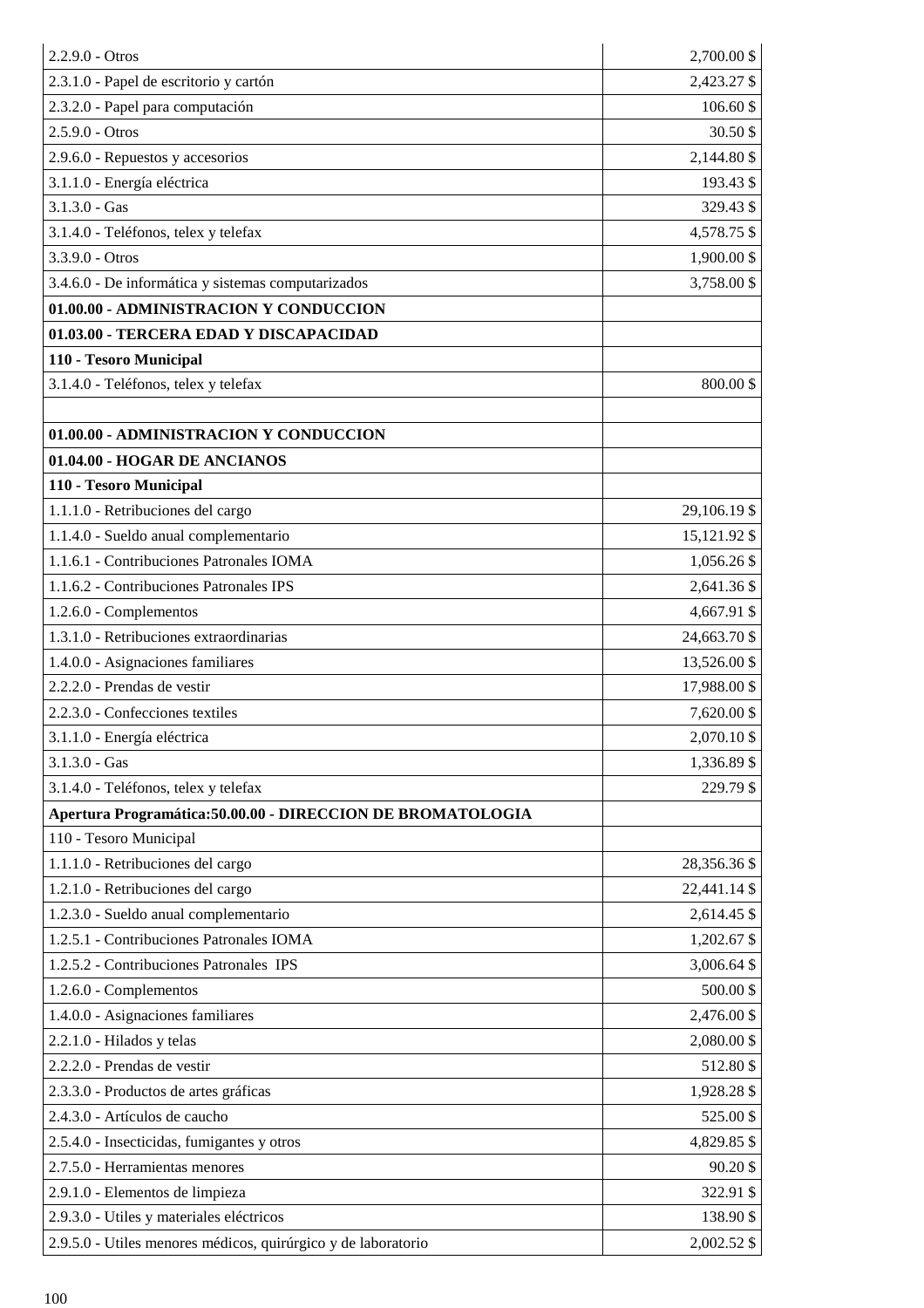| 2.9.6.0 - Repuestos y accesorios                           | 3,342.94 \$   |
|------------------------------------------------------------|---------------|
| 2.9.9.0 - Otros                                            | 340.00\$      |
| 3.3.2.0 - Mantenimiento y reparación de vehículos          | 3,412.00 \$   |
| 3.4.5.0 - De capacitación                                  | 700.00\$      |
| $3.5.9.0 - Otros$                                          | 4,975.00 \$   |
| 3.7.1.0 - Pasajes                                          | 494.00\$      |
| 3.8.3.0 - Derechos y tasas                                 | 1,000.00 \$   |
|                                                            |               |
| Jurisdicción: 1110109000 - SECRETARIA DE DESARROLLO SOCIAL |               |
| 01.00.00 - ADMINISTRACION Y CONDUCCION SUPERIOR            |               |
| 01.01.00 - ADMINISTRACION Y CONDUCCION                     |               |
| 110 - Tesoro Municipal                                     |               |
| 1.1.1.0 - Retribuciones del cargo                          | 17,650.54 \$  |
| 1.1.3.0 - Retribuciones que no hacen al cargo              | 59,898.35 \$  |
| 1.1.4.0 - Sueldo anual complementario                      | 2,042.35 \$   |
| 1.2.6.0 - Complementos                                     | 10,059.62 \$  |
| 1.4.0.0 - Asignaciones familiares                          | 2,415.00 \$   |
| 2.1.1.0 - Alimentos para personas                          | 9,621.39 \$   |
| 2.1.4.0 - Productos agroforestales                         | 800.00\$      |
| 2.1.5.0 - Madera, corcho y sus manufacturas                | 554.00\$      |
| 2.2.1.0 - Hilados y telas                                  | 23.00\$       |
| 2.5.5.0 - Tintas, pinturas y colorantes                    | 761.00\$      |
| 2.7.1.0 - Productos ferrosos                               | 2,725.50 \$   |
| 2.7.2.0 - Productos no ferrosos                            | 184.00 \$     |
| 2.7.5.0 - Herramientas menores                             | 48.78\$       |
| 2.9.1.0 - Elementos de limpieza                            | 8,558.75 \$   |
| 2.9.4.0 - Utensilios de cocina y comedor                   | 916.02\$      |
| 2.9.6.0 - Repuestos y accesorios                           | 3,305.00 \$   |
| 3.1.1.0 - Energía eléctrica                                | 10,041.42 \$  |
| $3.1.3.0 - Gas$                                            | 9,442.46 \$   |
| 3.1.4.0 - Teléfonos, telex y telefax                       | 1,293.62 \$   |
| 3.4.6.0 - De informática y sistemas computarizados         | 8,200.00 \$   |
| 3.4.9.0 - Otros                                            | 14,500.00 \$  |
| 3.5.1.0 - Transporte                                       | 5,514.00 \$   |
| 3.5.4.0 - Primas y gastos de seguros                       | 2,030.32 \$   |
| 01.00.00 - ADMINISTRACION Y CONDUCCION SUPERIOR            |               |
| 01.02.00 - SOCIO COMUNITARIA                               |               |
| 110 - Tesoro Municipal                                     |               |
| 2.1.1.0 - Alimentos para personas                          | 191,932.33 \$ |
| 2.1.5.0 - Madera, corcho y sus manufacturas                | 360.00\$      |
| 2.2.1.0 - Hilados y telas                                  | 937.50 \$     |
| 2.3.2.0 - Papel para computación                           | 1,238.00 \$   |
| 2.5.2.0 - Productos farmacéuticos y medicinales            | 88.60\$       |
| 2.5.4.0 - Insecticidas, fumigantes y otros                 | 467.20\$      |
| 2.5.5.0 - Tintas, pinturas y colorantes                    | 151.43 \$     |
| 2.5.8.0 - Productos de material plástico                   | 22.00\$       |
| 2.5.9.0 - Otros                                            | 240.00 \$     |
| 2.6.2.0 - Productos de vidrio                              | 388.00\$      |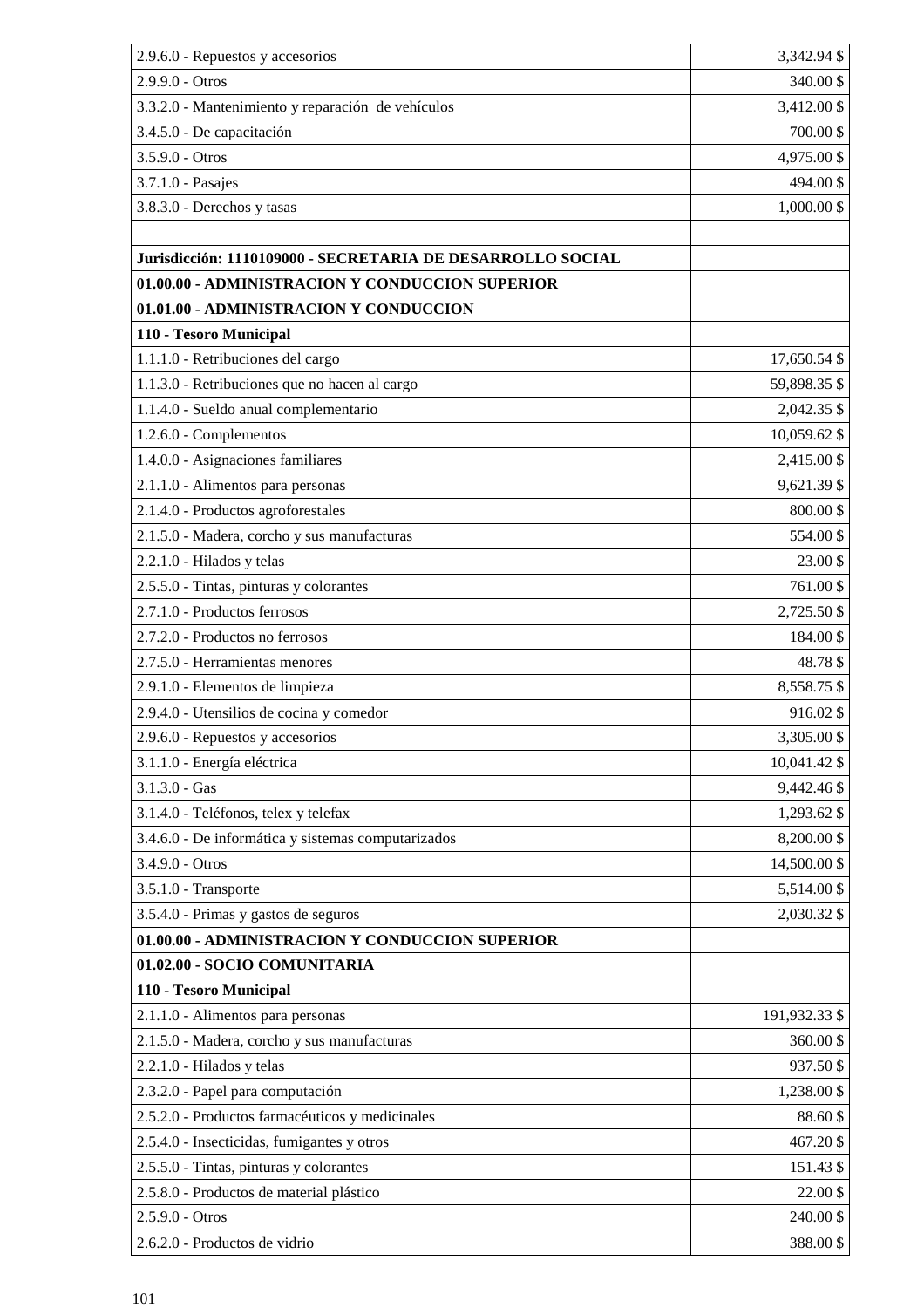| 2.6.3.0 - Productos de loza y porcelana                     | 613.00\$     |
|-------------------------------------------------------------|--------------|
| 2.7.2.0 - Productos no ferrosos                             | 10.00\$      |
| 2.7.5.0 - Herramientas menores                              | 64.00\$      |
| 2.7.9.0 - Otros                                             | 175.50 \$    |
| 2.9.2.0 - Utiles de escritorio, oficina y enseñanza         | 194.50 \$    |
| 2.9.6.0 - Repuestos y accesorios                            | 31.70 \$     |
| 3.3.1.0 - Mantenimiento y reparación de edificios y locales | 16,780.00 \$ |
| 3.4.9.0 - Otros                                             | 5,000.00 \$  |
| 3.5.1.0 - Transporte                                        | 495.00\$     |
| 01.00.00 - ADMINISTRACION Y CONDUCCION SUPERIOR             |              |
| 01.03.00 - JUVENTUD                                         |              |
| 110 - Tesoro Municipal                                      |              |
| 2.1.5.0 - Madera, corcho y sus manufacturas                 | 3,714.00 \$  |
| 2.5.8.0 - Productos de material plástico                    | 55.00\$      |
| 2.7.1.0 - Productos ferrosos                                | 591.50 \$    |
| 2.9.6.0 - Repuestos y accesorios                            | 1,416.00 \$  |
| $3.4.9.0 - Otros$                                           | 2,230.00 \$  |
| 3.5.1.0 - Transporte                                        | 540.00\$     |
| 3.9.9.0 - Otros                                             | 31,510.00 \$ |
| 65.00.00 - NIÑEZ Y ADOLESCENCIA                             |              |
| 65.01.00 - ATENCION A MENORES                               |              |
| 110 - Tesoro Municipal                                      |              |
| 1.1.1.0 - Retribuciones del cargo                           | 12,970.86 \$ |
| 1.1.4.0 - Sueldo anual complementario                       | 3,208.64 \$  |
| 1.1.6.1 - Contribuciones Patronales IOMA                    | 239.00 \$    |
| 1.1.6.2 - Contribuciones Patronales IPS                     | 1,257.99 \$  |
| 2.1.4.0 - Productos agroforestales                          | 132.00 \$    |
| 2.3.1.0 - Papel de escritorio y cartón                      | 369.00\$     |
| 2.3.4.0 - Productos de papel y cartón                       | 709.60 \$    |
| 2.5.1.0 - Compuestos químicos                               | 320.00 \$    |
| 2.5.6.0 - Combustibles y lubricantes                        | 286.00 \$    |
| 2.5.8.0 - Productos de material plástico                    | 26.00 \$     |
| 2.6.1.0 - Productos de arcilla y cerámica                   | 969.50\$     |
| 2.6.5.0 - Cemento, cal y yeso                               | 32.90 \$     |
| 2.7.9.0 - Otros                                             | 180.00\$     |
| 2.9.1.0 - Elementos de limpieza                             | 6,762.08 \$  |
| 2.9.2.0 - Utiles de escritorio, oficina y enseñanza         | 862.00 \$    |
| 2.9.4.0 - Utensilios de cocina y comedor                    | 24.00\$      |
| 2.9.6.0 - Repuestos y accesorios                            | 259.55 \$    |
| 2.9.9.0 - Otros                                             | 3,904.57 \$  |
| 3.3.3.0 - Mantenimiento y reparación de maquinaria y equipo | 955.00\$     |
| 3.7.1.0 - Pasajes                                           | 354.00 \$    |
| 3.7.2.0 - Viáticos                                          | 1,620.00 \$  |
| 4.3.8.0 - Herramientas y repuestos mayores                  | $0.45$ \$    |
| 65.00.00 - NIÑEZ Y ADOLESCENCIA                             |              |
| 65.02.00 - JARDIN MATERNAL                                  |              |
| 110 - Tesoro Municipal                                      |              |
| 1.1.1.0 - Retribuciones del cargo                           | 6,660.95 \$  |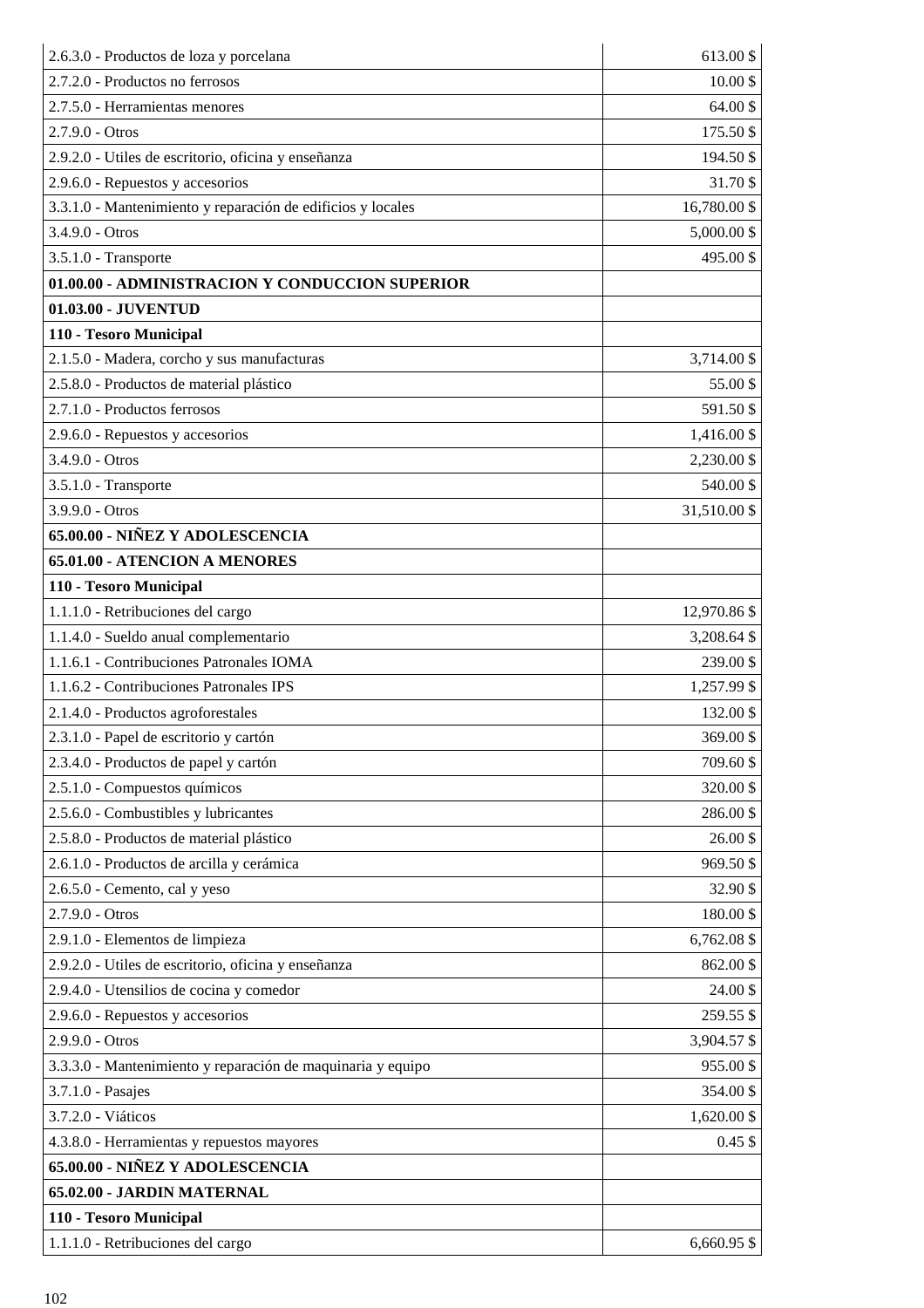| 1.1.3.0 - Retribuciones que no hacen al cargo                              | 17,682.45 \$ |
|----------------------------------------------------------------------------|--------------|
| 1.1.4.0 - Sueldo anual complementario                                      | 8,170.82 \$  |
| 1.1.6.1 - Contribuciones Patronales IOMA                                   | 1,570.07 \$  |
| 1.1.6.2 - Contribuciones Patronales IPS                                    | 3,925.75 \$  |
| 1.4.0.0 - Asignaciones familiares                                          | 9,654.00 \$  |
| 2.1.1.0 - Alimentos para personas                                          | 9,294.37 \$  |
| 2.3.1.0 - Papel de escritorio y cartón                                     | 1,190.00 \$  |
| 2.4.3.0 - Artículos de caucho                                              | 18.50\$      |
| 2.5.2.0 - Productos farmacéuticos y medicinales                            | 231.24 \$    |
| 2.5.5.0 - Tintas, pinturas y colorantes                                    | 50.00\$      |
| 2.7.2.0 - Productos no ferrosos                                            | 67.00\$      |
| 2.9.2.0 - Utiles de escritorio, oficina y enseñanza                        | 2,281.30 \$  |
| 2.9.3.0 - Utiles y materiales eléctricos                                   | $88.00\ \$$  |
| 2.9.5.0 - Utiles menores médicos, quirúrgico y de laboratorio              | 622.50 \$    |
| 2.9.9.0 - Otros                                                            | 5,515.90 \$  |
| 3.3.1.0 - Mantenimiento y reparación de edificios y locales                | 3,860.00 \$  |
| 3.3.7.0 - Limpieza, aseo y fumigación                                      | 663.00 \$    |
| 65.00.00 - NIÑEZ Y ADOLESCENCIA                                            |              |
| 65.03.00 - CENTRO DE CONTENCION                                            |              |
| 110 - Tesoro Municipal                                                     |              |
| 1.1.1.0 - Retribuciones del cargo                                          | 13,508.45 \$ |
| 1.1.3.0 - Retribuciones que no hacen al cargo                              | 3,555.28 \$  |
| 1.1.4.0 - Sueldo anual complementario                                      | 3,279.57 \$  |
| 1.3.1.0 - Retribuciones extraordinarias                                    | 1,457.99 \$  |
| 1.4.0.0 - Asignaciones familiares                                          | 2,580.00 \$  |
| 2.3.2.0 - Papel para computación                                           | $3.00$ \$    |
| 2.5.6.0 - Combustibles y lubricantes                                       | 1,146.00 \$  |
| 2.9.6.0 - Repuestos y accesorios                                           | 1,181.00 \$  |
| 3.3.3.0 - Mantenimiento y reparación de maquinaria y equipo                | 1,410.00 \$  |
| $3.4.9.0 - Otros$                                                          | 2,142.00 \$  |
| 65.00.00 - NIÑEZ Y ADOLESCENCIA                                            |              |
| 65.04.00 - SERVICIO LOCAL                                                  |              |
| 110 - Tesoro Municipal                                                     |              |
| 1.1.7.0 - Complementos                                                     | 3,147.29 \$  |
| 1.3.1.0 - Retribuciones extraordinarias                                    | 2,772.00 \$  |
| 1.4.0.0 - Asignaciones familiares                                          | 958.00\$     |
| 66.00.00 - PROGRAMAS SOCIALES                                              |              |
| 66.03.00 - PROGRAMA DE RESPONSABILIDAD SOCIAL COMPARTIDA-<br><b>ENVION</b> |              |
| 110 - Tesoro Municipal                                                     |              |
| 1.1.6.1 - Contribuciones Patronales IOMA                                   | 643.34 \$    |
| 1.1.6.2 - Contribuciones Patronales IPS                                    | 1,608.35 \$  |
| 1.2.1.0 - Retribuciones del cargo                                          | 82,919.48 \$ |
| 1.2.5.1 - Contribuciones Patronales IOMA                                   | 931.34 \$    |
| 1.2.5.2 - Contribuciones Patronales IPS                                    | 2,328.33 \$  |
| 2.7.1.0 - Productos ferrosos                                               | 576.50 \$    |
| 3.4.9.0 - Otros                                                            | 1,200.00 \$  |
|                                                                            |              |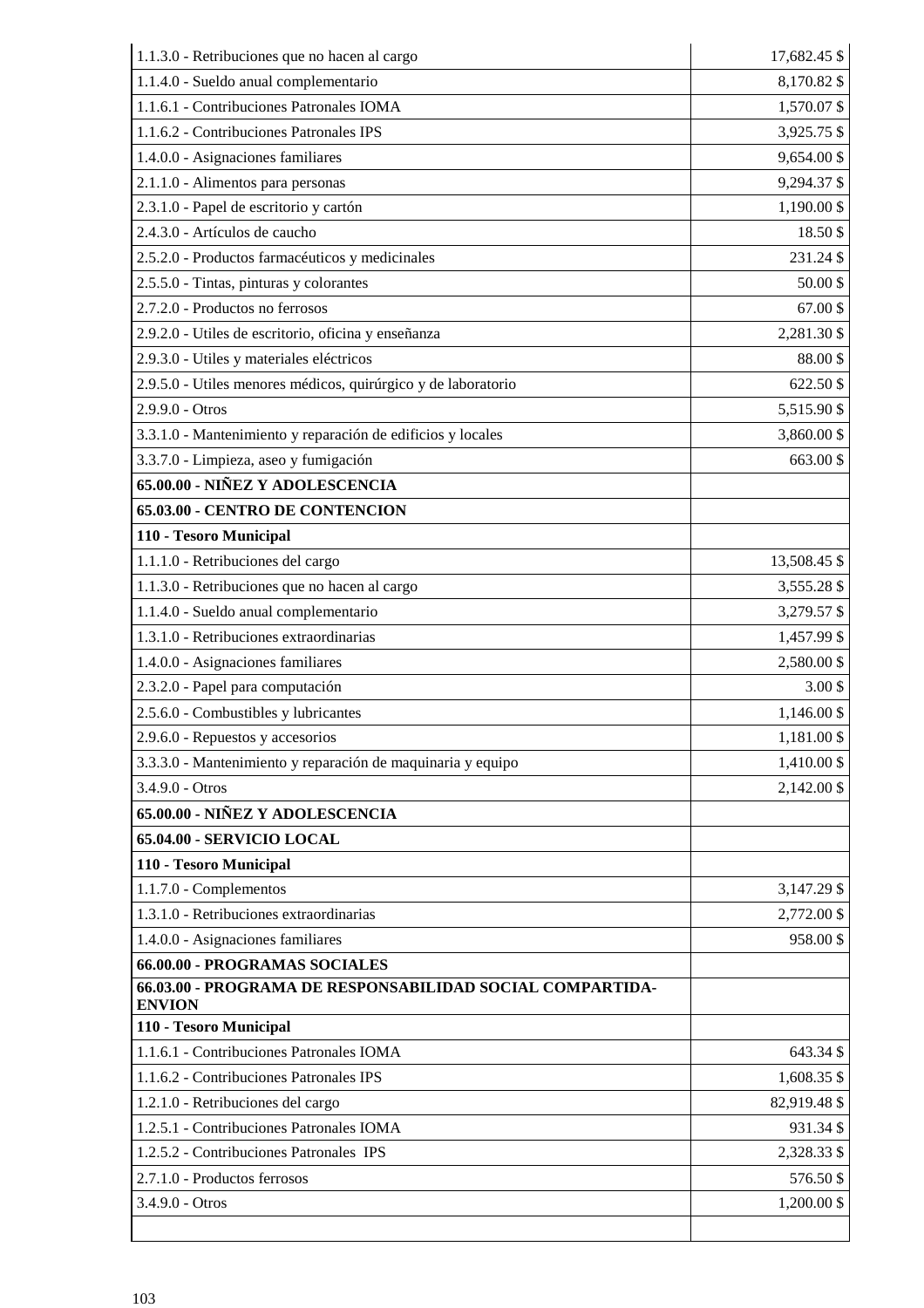| ₼<br>12,063,193.87 \$ |
|-----------------------|
|                       |

**Artículo 2º.-**Autorizase a Contaduría Municipal y a la Secretaria de Hacienda a realizar en la Contabilidad, la registración que corresponda en concordancia con el articulo precedente.------------------------------------------------------------------------------------------

**Artículo 3º.-** Refrendará el presente acto administrativo el Sr. Secretario de Hacienda.----------------

**Artículo 4º.-**Comuníquese, dése al R. O. De Decretos y Resoluciones, tome nota Contaduría, Presupuesto, Secretarías de Gobierno y Hacienda, cumplido, archívese.-------------------**JORGE O. ISMAEL SERVICE OF A SERVICE OF A SERVICE OF A SERVICE OF A SERVICE OF A SERVICE OF A SERVICE OF A SERVICE OF A SERVICE OF A SERVICE OF A SERVICE OF A SERVICE OF A SERVICE OF A SERVICE OF A SERVICE OF A SERVICE OF** 

**SECRETARIO DE HACIENDA INTENDENTE MUNICIPAL** 

 $\mathbf{I}$ 

 $\mathbf{I}$ 

# *DECRETOS 2014-Nº 1851*

### **BENITO JUÁREZ –**Diciembre 30 de 2014.-

**VISTO** lo establecido en el art Nº 119 de la Ley Orgánica de las Municipalidades último párrafo, según el cual se autoriza al Departamento Ejecutivo a efectuar ampliaciones presupuestarias para recursos afectados;

**QUE** esto permite efectuar una ampliación del Presupuesto de Gastos y Cálculo de Recursos para el ejercicio en curso.

 **QUE** el Secretario de Hacienda presta conformidad con lo actuado;

 **QUE** el Secretario de Gobierno dispone dictar el acto administrativo;

 **EL INTENDENTE MUNICIPAL, en uso de sus facultades,** 

### **DECRETA:**

**Artículo 1º.-** Efectuar una ampliación presupuestaria en el Calculo de Recursos y Presupuesto de Gastos por un importe total de \$ 6.028.880,54 (pesos seis millones veintiocho mil ochocientos ochenta con cincuenta y cuatro centavos) los cuales corresponden a saldos afectados de acuerdo al siguiente detalle.

| Fuente de financiamiento 131: \$ 852.679,42  |                |
|----------------------------------------------|----------------|
| Fuente de financiamiento 132: \$3.916.859,78 |                |
| Fuente de financiamiento 133: \$1.259.341,34 |                |
| Total                                        | \$6.028.880,54 |

Se adjunta el detalle de las imputaciones correspondientes, el que como Anexo I forma parte integrante del presente.

**Artículo 2º.-**Autorízase a Contaduría Municipal y a la Secretaría de Hacienda a realizar en la Contabilidad, la registración que corresponda en concordancia con el artículo precedente.------------------------------------------------------------------------------------------

**Artículo 3º.-**Refrendará el presente acto administrativo el Sr. Secretario de Hacienda.---------------- **Artículo 4º.-**Comuníquese, dése al R.O. de Decretos y Resoluciones, tome nota H.C.D., Secretarías

de Gobierno, de Hacienda, Contaduría y Auditoría, cumplido, archívese.----------------- **JULIO CESAR MARINI SECRETARIO DE HACIENDA INTENDENTE MUNICIPAL** 

# *DECRETOS 2014-Nº 1852*

**BENITO JUÁREZ –**Diciembre 30 de 2014.-

**VISTO** lo actuado en el Expediente Letra "C" Nº 34/14 y considerando lo dispuesto por el art. 119 de la L.O.M;

**QUE** el Secretario de Hacienda informa cuales son las cuentas que han de dotarse de presupuesto;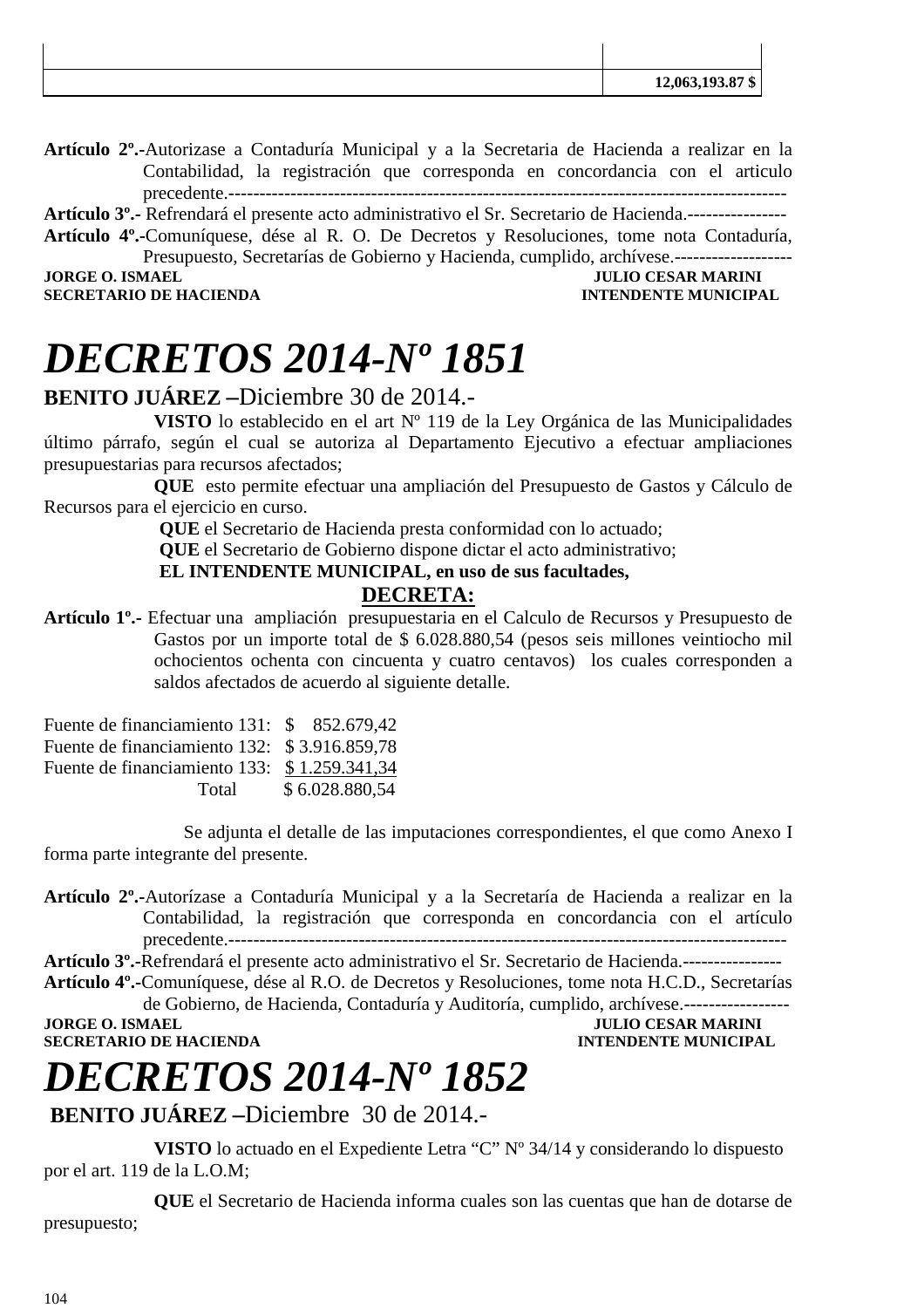### **EL INTENDENTE MUNICIPAL,** en uso de sus facultades, **DECRETA:**

- **Artículo 1º.-**Efectuar una modificación presupuestaria en el presente ejercicio por un importe de \$ 3.170.102,70 (Tres Millones Ciento Setenta Mil Ciento Dos con 70/100), los cuales corresponden a saldos de libre disponibilidad. Se adjunta el detalle de las imputaciones correspondientes, el cual debe formar parte de este decreto.---------------------------------
- **Artículo 2º.-**Autorizase a Contaduría Municipal y a la Secretaria de Hacienda a realizar en la Contabilidad, la registración que corresponda en concordancia con el articulo precedente.------------------------------------------------------------------------------------------

**Artículo 3º.-**Refrendará el presente acto administrativo el Sr. Secretario de Hacienda.-----------------

**Artículo 4º.-**Comuníquese, dése al R.O. de Decretos y Resoluciones, tome nota H.C.D., Secretarías de Gobierno, de Hacienda, Ente Descentralizado, Contaduría del Ente, Contaduría y Auditoría, cumplido, archívese.------------------------------------------------------------------ **JORGE O. ISMAEL SERVICE SERVICES AND ALL SERVICES OF STAR MARINI** 

**SECRETARIO DE HACIENDA INTENDENTE MUNICIPAL** 

# *DECRETOS 2014-Nº 1853*

**BENITO JUÁREZ –**Diciembre 30 de 2014.-

**VISTO** lo actuado en el presente expediente y considerando lo dispuesto por el art. 119 de la L.O.M;

**QUE** el Secretario de Hacienda informa cuales son las cuentas que han de dotarse de presupuesto;

### LA INTENDENTE MUNICIPAL INTERINA, en uso de sus facultades, **DECRETA:**

**Artículo 1º.-**Efectuar una modificación presupuestaria en el presente ejercicio por un importe de \$4.991,690.45 (pesos cuatro millones novecientos noventa y un mil seiscientos noventa con cuarenta y cinco centavos), los cuales corresponden a saldos afectados de acuerdo al siguiente detalle:

Fuente de financiamiento 131: \$ 2.843.713,45 Fuente de financiamiento 132: \$ 2.050.368,62 Fuente de financiamiento 133: \$ 97.608,28 Total \$ 4.991.690,45

Se adjunta el detalle de las imputaciones correspondientes, el cual debe formar parte de este decreto.

**Artículo 2º.-**Autorízase a Contaduría Municipal y a la Secretaría de Hacienda a realizar en la Contabilidad, la registración que corresponda en concordancia con el artículo precedente.------------------------------------------------------------------------------------------

**Artículo 3º.-**Refrendará el presente acto administrativo el Sr. Secretario de Hacienda.-----------------

**Artículo 4º.-**Comuníquese, dése al R.O. de Decretos y Resoluciones, tome nota H.C.D., Secretarías de Gobierno y Hacienda, Ente Descentralizado, Contaduría del Ente, Contaduría, cumplido, archívese.-------------------------------------------------------------------------------

### **JORGE O. ISMAEL JULIO CÉSAR MARINI SECRETARIO DE HACIENDA INTENDENTE MUNICIPAL**

## **ANEXO I**

**18.00.00 - DELEGACION DE BARKER**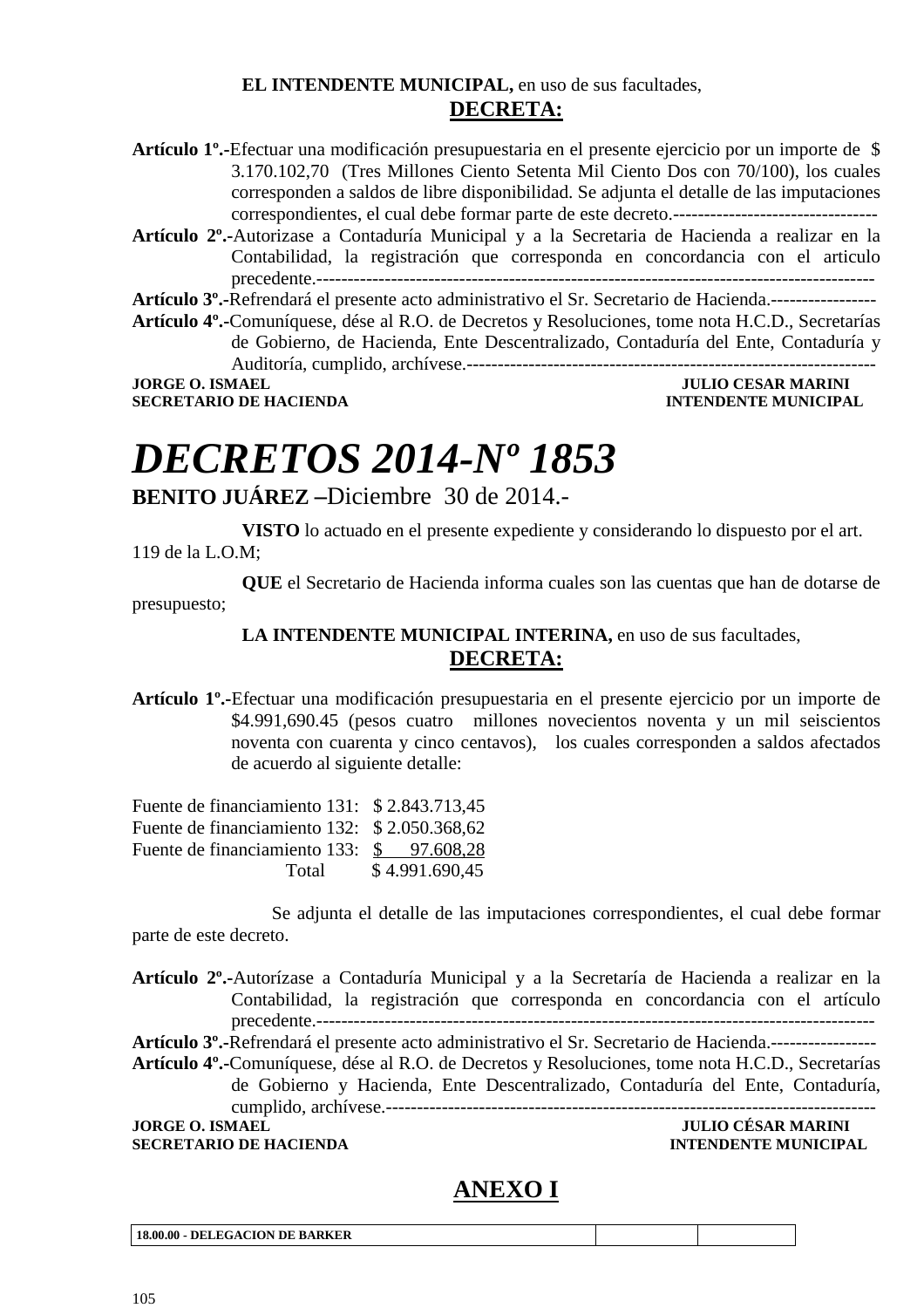| 18.03.00 - DESARROLLO SOCIAL BARKER                           |                          |                  |
|---------------------------------------------------------------|--------------------------|------------------|
| 131 - De origen municipal                                     |                          |                  |
| 2.1.1.0 - Alimentos para personas                             | \$102,886.06             |                  |
| 2.1.5.0 - Madera, corcho y sus manufacturas                   |                          | $-$ \$ 23,560.00 |
| 2.2.3.0 - Confecciones textiles                               | \$5,787.00               |                  |
| 2.3.4.0 - Productos de papel y cartón                         |                          | $-$ \$4,101.10   |
| 2.5.2.0 - Productos farmacéuticos y medicinales               |                          | $-$ \$ 3,592.30  |
| 2.5.4.0 - Insecticidas, fumigantes y otros                    | \$1,021.00               |                  |
| 2.5.5.0 - Tintas, pinturas y colorantes                       | \$284.00                 |                  |
| $2.5.9.0 - Otros$                                             | \$38.00                  |                  |
| 2.6.2.0 - Productos de vidrio                                 | \$420.00                 |                  |
| $2.7.9.0 - Otros$                                             | \$2,056.00               |                  |
| 2.9.1.0 - Elementos de limpieza                               | \$15,978.20              |                  |
| 2.9.2.0 - Útiles de escritorio, oficina y enseñanza           | \$40.00                  |                  |
| 2.9.3.0 - Útiles y materiales eléctricos                      | \$234.00                 |                  |
| 2.9.4.0 - Utensilios de cocina y comedor                      | \$532.00                 |                  |
| 2.9.5.0 - Útiles menores médicos, quirúrgico y de laboratorio |                          | $-$677.40$       |
| $2.9.9.0 - Otros$                                             |                          | $-$ \$9,364.69   |
| 3.1.1.0 - Energía eléctrica                                   |                          | $-$ \$ 22,272.00 |
| $3.1.3.0 - Gas$                                               |                          | $-$ \$ 5,580.00  |
| 3.1.4.0 - Teléfonos, télex y telefax                          |                          | $-$ \$ 18,750.00 |
| 3.2.1.0 - Alquiler de edificios y locales                     |                          | $-$ \$15,000.00  |
| 3.3.1.0 - Mantenimiento y reparación de edificios y locales   |                          | $-$ \$ 61,138.00 |
| 3.3.3.0 - Mantenimiento y reparación de maquinaria y equipo   | \$120.00                 |                  |
| 4.3.7.0 - Equipo de oficina y muebles                         | \$1,363.00               |                  |
|                                                               |                          |                  |
| 41.00.00 - OBRAS PUBLICAS                                     |                          |                  |
| 41.10.00 - REFACCIÓN HOGAR DE ANCIANOS                        |                          |                  |
| 131 - De origen municipal                                     |                          |                  |
| 2.5.5.0 - Tintas, pinturas y colorantes                       | \$6,440.80               |                  |
| 2.5.8.0 - Productos de material plástico                      | \$4,075.32               |                  |
| 2.6.1.0 - Productos de arcilla y cerámica                     | \$18,511.00              |                  |
| $2.6.5.0$ - Cemento, cal y yeso                               | \$11,422.40              |                  |
| $2.6.9.0 - Otros$<br>2.7.2.0 - Productos no ferrosos          | \$1,764.00               |                  |
|                                                               | \$1,235.77<br>\$2,900.00 |                  |
| 2.7.4.0 - Estructuras metálicas acabadas                      | \$19,599.27              |                  |
| $2.7.9.0 - Otros$                                             | \$7,610.43               |                  |
| 2.8.4.0 - Piedra, arcilla y arena                             |                          |                  |
| Jurisdicción: 1110106000 - SECRETARIA DE SALUD                |                          |                  |
| <b>Apertura Programática:</b>                                 |                          |                  |
| 01.00.00 - ADMINISTRACION Y CONDUCCION                        |                          |                  |
| 01.03.00 - TERCERA EDAD Y DISCAPACIDAD                        |                          |                  |
| 131 - De origen municipal                                     |                          |                  |
| 2.1.1.0 - Alimentos para personas                             | \$87.92                  |                  |
| 2.1.5.0 - Madera, corcho y sus manufacturas                   | \$1,686.00               |                  |
| $2.2.9.0 - Otros$                                             | \$3,760.00               |                  |
| 3.1.4.0 - Teléfonos, télex y telefax                          | \$1,200.00               |                  |
| $3.3.9.0 - Otros$                                             | \$840.00                 |                  |
| $3.5.9.0 - Otros$                                             | \$1,340.00               |                  |
| 4.3.8.0 - Herramientas y repuestos mayores                    | \$275.00                 |                  |
| 2.3.1.0 - Papel de escritorio y cartón                        |                          | $-$ \$130.60     |
| 2.3.2.0 - Papel para computación                              |                          | $-$ \$ 230.82    |
| 2.3.3.0 - Productos de artes gráficas                         |                          | $-$ \$ 62.58     |
| 2.5.6.0 - Combustibles y lubricantes                          |                          | $-$ \$970.00     |
| 2.9.2.0 - Útiles de escritorio, oficina y enseñanza           |                          | $-$ \$1,089.26   |
| 2.9.6.0 - Repuestos y accesorios                              |                          | $-$1,099.40$     |
| 3.3.3.0 - Mantenimiento y reparación de maquinaria y equipo   |                          | $-$ \$ 2,650.00  |
| 3.4.2.0 - Médicos y sanitarios                                |                          | $-$ \$4,000.00   |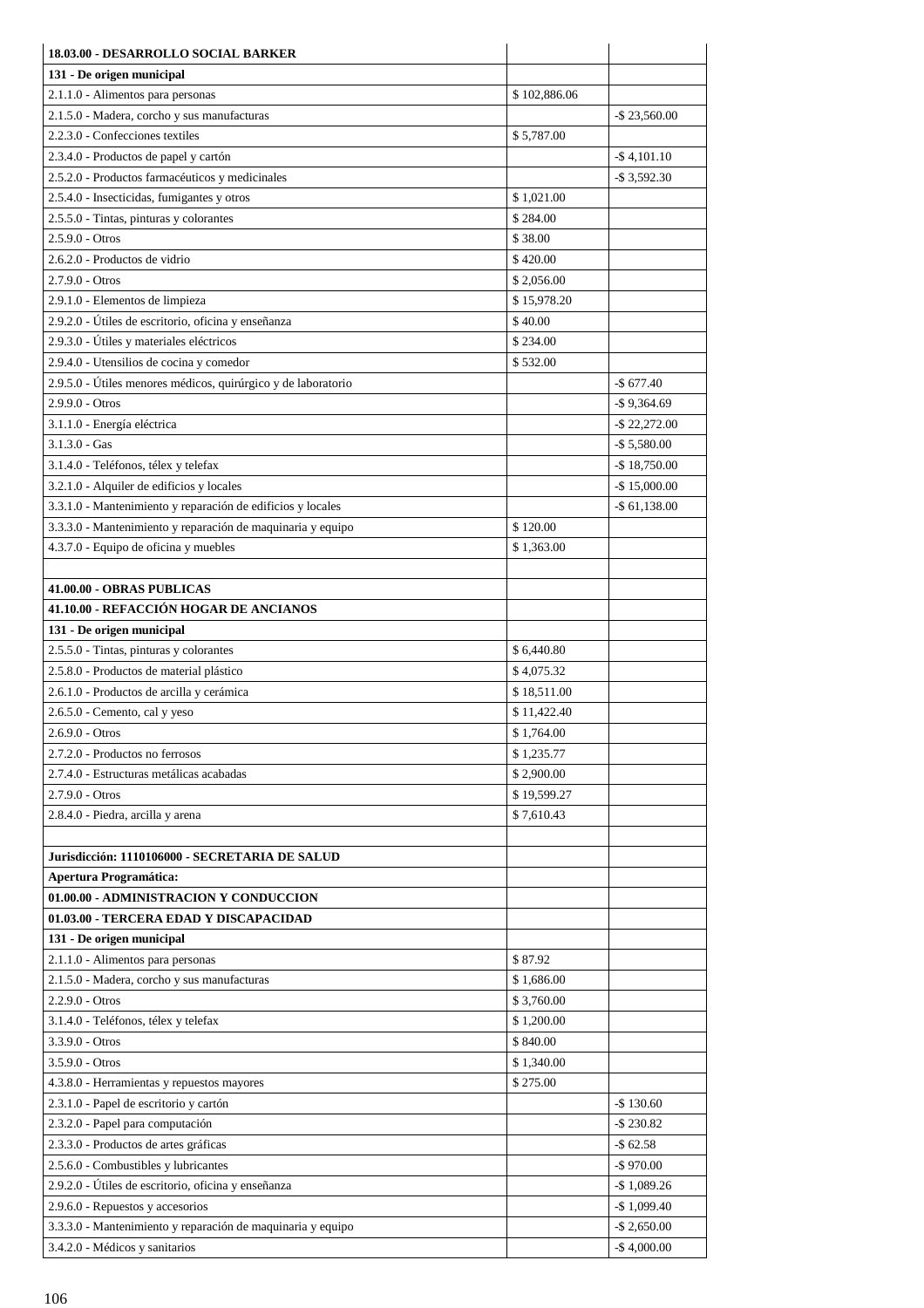| 3.4.5.0 - De capacitación                                                  |              | $-$ \$ 3,500.00   |
|----------------------------------------------------------------------------|--------------|-------------------|
| 3.4.6.0 - De informática y sistemas computarizados                         |              | $-$ \$ 2,000.00   |
| 3.4.7.0 - Servicios de hotelería                                           |              | $-$ \$ 3,000.00   |
| $3.5.1.0$ - Transporte                                                     |              | $-$ \$400.00      |
| 3.5.3.0 - Imprenta, publicaciones y reproducciones                         |              | $-$ \$ 850.00     |
| 3.7.1.0 - Pasajes                                                          |              | $-$1,800.00$      |
| 3.7.2.0 - Viáticos                                                         |              | $-$ \$900.00      |
| 4.3.3.0 - Equipo sanitario y de laboratorio                                |              | $-$ \$18,483.00   |
|                                                                            |              |                   |
| Jurisdicción: 1110106000 - SECRETARIA DE SALUD                             |              |                   |
| 01.00.00 - ADMINISTRACION Y CONDUCCION                                     |              |                   |
| 01.04.00 - HOGAR DE ANCIANOS                                               |              |                   |
| 131 - De origen municipal                                                  |              |                   |
| 2.1.1.0 - Alimentos para personas                                          | \$438,328.48 |                   |
| 2.1.5.0 - Madera, corcho y sus manufacturas                                | \$516.00     |                   |
| 2.2.1.0 - Hilados y telas                                                  |              | $-$ \$ 8,242.28   |
| 2.2.2.0 - Prendas de vestir                                                | \$530.00     |                   |
| 2.2.3.0 - Confecciones textiles                                            |              | $-$ \$ 6,126.00   |
| $2.2.9.0 - Otros$                                                          | \$6,950.00   |                   |
| 2.3.1.0 - Papel de escritorio y cartón                                     | \$326.02     |                   |
| 2.3.4.0 - Productos de papel y cartón                                      | \$593.65     |                   |
| 2.4.3.0 - Artículos de caucho                                              | \$325.10     |                   |
| 2.5.1.0 - Compuestos químicos                                              |              | $-$ \$ 37,255.71  |
| 2.5.2.0 - Productos farmacéuticos y medicinales                            |              | $-$ \$ 64,455.07  |
| 2.5.3.0 - Abonos y fertilizantes                                           | \$260.00     |                   |
| 2.5.4.0 - Insecticidas, fumigantes y otros                                 | \$82.50      |                   |
| 2.5.5.0 - Tintas, pinturas y colorantes                                    |              | $-$ \$ 14,266.63  |
| 2.5.7.0 - Específicos veterinarios                                         |              | $-$ \$13,922.06   |
| 2.5.8.0 - Productos de material plástico                                   | \$302.00     | $-$ \$12,693.86   |
| 2.6.1.0 - Productos de arcilla y cerámica<br>2.6.2.0 - Productos de vidrio | \$7.00       |                   |
| 2.6.4.0 - Productos de cemento, asbesto y yeso                             | \$1,165.95   |                   |
| $2.6.9.0 - Otros$                                                          | \$14.00      |                   |
| 2.7.1.0 - Productos ferrosos                                               |              | $-$ \$14,589.88   |
| 2.7.2.0 - Productos no ferrosos                                            | \$716.92     |                   |
| 2.7.5.0 - Herramientas menores                                             | \$201.01     |                   |
| $2.7.9.0 - Otros$                                                          |              | $-$ \$11,220.04   |
| 2.9.1.0 - Elementos de limpieza                                            | \$34,539.34  |                   |
| 2.9.2.0 - Útiles de escritorio, oficina y enseñanza                        |              | $-$ \$434.10      |
| 2.9.3.0 - Útiles y materiales eléctricos                                   |              | $-$ \$5,873.47    |
| 2.9.5.0 - Útiles menores médicos, quirúrgico y de laboratorio              |              | $-$ \$106,271.41  |
| 2.9.6.0 - Repuestos y accesorios                                           |              | $-$ \$11,324.06   |
| 2.9.9.0 - Otros                                                            |              | $-$ \$11,576.34   |
| 3.1.1.0 - Energía eléctrica                                                |              | $-$ \$16,641.18   |
| $3.1.3.0 - Gas$                                                            |              | $-$ \$ 52,392.08  |
| 3.1.4.0 - Teléfonos, télex y telefax                                       |              | $-$ \$19,173.17   |
| 3.3.1.0 - Mantenimiento y reparación de edificios y locales                |              | $-$ \$ 11,823.00  |
| 3.3.3.0 - Mantenimiento y reparación de maquinaria y equipo                |              | $-$ \$15,536.00   |
| 3.5.1.0 - Transporte                                                       |              | $-$ \$12,049.00   |
| 3.5.9.0 - Otros                                                            |              | $-$ \$12,850.00   |
| $3.9.9.0 - Otros$                                                          |              | $-$ \$ 34,448.65  |
|                                                                            | \$698,365.14 | $-$ \$ 698,365.14 |
| 41.00.00 - OBRAS PUBLICAS                                                  |              |                   |
| 41.54.00 - INFRAESTRUCTURA URBANA - TERRENOS PRO.CRE.AR                    |              |                   |
| 131 - De origen municipal                                                  |              |                   |
| 2.6.5.0 - Cemento, cal y yeso                                              |              | $-$ \$700,000.00  |
| 2.8.4.0 - Piedra, arcilla y arena                                          |              | $-$ \$400,000.00  |
| 2.5.6.0 - Combustibles y lubricantes                                       |              | $-$ \$ 24,935.75  |
| 3.3.1.0 - Mantenimiento y reparación de edificios y locales                | \$112,871.19 |                   |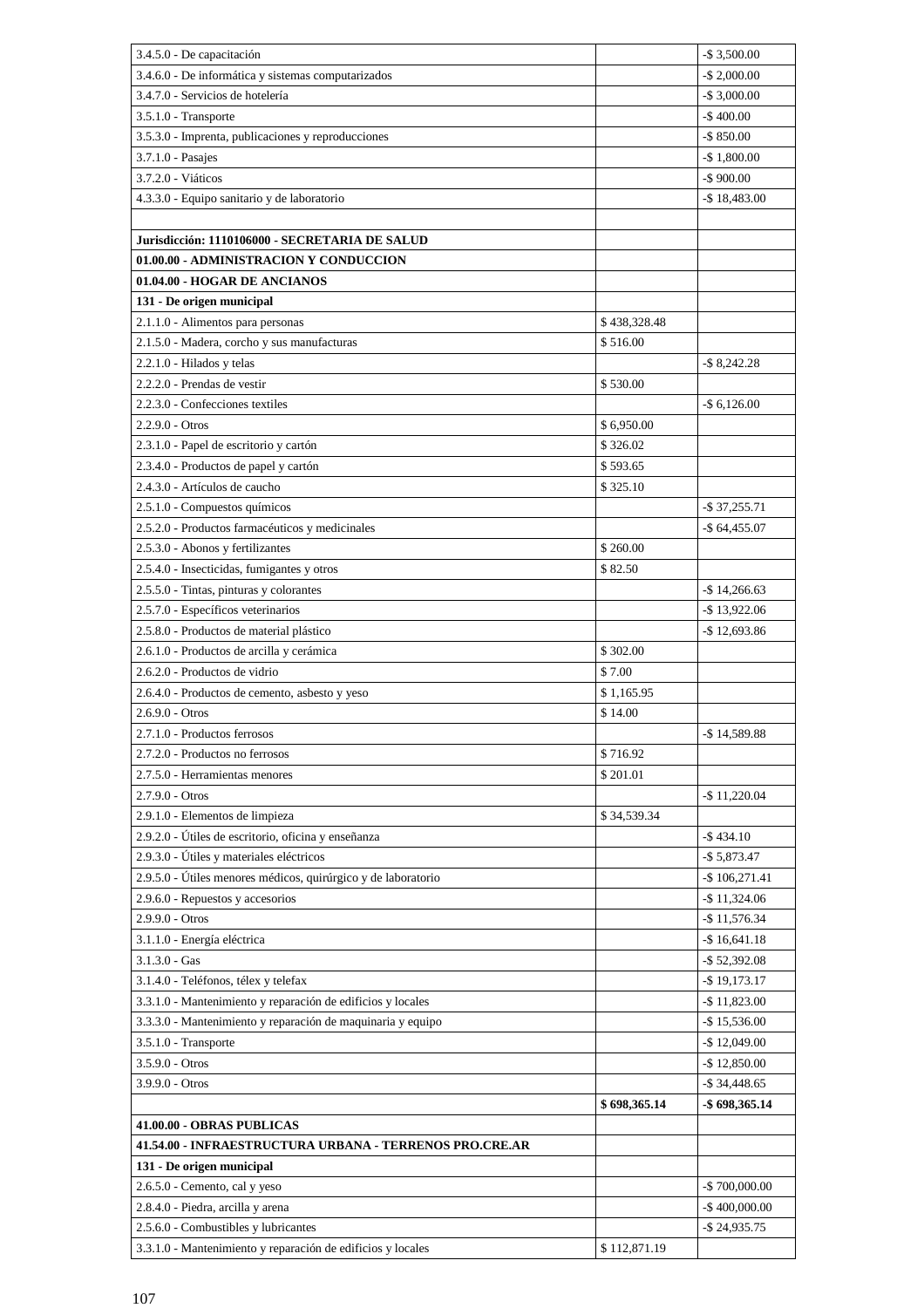| 4.2.1.0 - Construcciones en bienes de dominio privado           | \$1,012,064.56 |                    |
|-----------------------------------------------------------------|----------------|--------------------|
|                                                                 | \$1,124,935.75 | $-$ \$1,124,935.75 |
| 43.00.00 - DIRECCION GENERAL DE SERVICIOS                       |                |                    |
| <b>43.03.00 - SERVICIOS DE TRANSPORTES</b>                      |                |                    |
| 131 - De origen municipal                                       |                |                    |
| 2.9.6.0 - Repuestos y accesorios                                | \$12,206.32    |                    |
| 2.5.6.0 - Combustibles y lubricantes                            |                | $-$ \$12,206.32    |
| Total de vial rural afectada al Transporte                      | \$12,206.32    | $-$ \$12,206.32    |
| Jurisdicción: 1110108000 - INFRAESTRUCTURA VIAL RURAL           |                |                    |
| Apertura Programática:01.00.00 - ADMINISTRACION Y CONDUCCION    |                |                    |
| 131 - De origen municipal                                       |                |                    |
|                                                                 |                |                    |
| 1.1.1.0 - Retribuciones del cargo                               | \$9,060.82     |                    |
| 1.1.3.0 - Retribuciones que no hacen al cargo                   | \$106,886.56   |                    |
| 1.1.4.0 - Sueldo anual complementario                           | \$29,365.96    |                    |
| 1.1.6.1 - Contribuciones Patronales IOMA                        | \$6,975.21     |                    |
| 1.1.6.2 - Contribuciones Patronales IPS                         | \$17,437.53    |                    |
| $1.1.7.0$ - Complementos                                        | \$25,400.92    |                    |
| 1.2.1.0 - Retribuciones del cargo                               | \$28,681.98    |                    |
| 1.2.3.0 - Sueldo anual complementario                           |                | $-$ \$402.69       |
| 1.2.5.1 - Contribuciones Patronales IOMA                        | \$1,357.35     |                    |
| 1.2.5.2 - Contribuciones Patronales IPS                         | \$3,393.43     |                    |
| 1.2.6.0 - Complementos                                          | \$840.00       |                    |
| 1.3.1.0 - Retribuciones extraordinarias                         | \$266,213.08   |                    |
| 1.4.0.0 - Asignaciones familiares                               | \$28,926.00    |                    |
| 2.1.1.0 - Alimentos para personas                               |                | $-$ \$ 2,064.00    |
| 2.1.4.0 - Productos agroforestales                              | \$18.50        |                    |
| 2.2.2.0 - Prendas de vestir                                     |                | $-$ \$10,649.64    |
| 2.2.3.0 - Confecciones textiles                                 |                | $-$ \$ 63.20       |
| $2.2.9.0 - Otros$                                               |                | $-$ \$ 7,713.60    |
| 2.3.1.0 - Papel de escritorio y cartón                          |                | $-$ \$1,006.60     |
| 2.3.2.0 - Papel para computación                                |                | $-$ \$ 2,934.00    |
| 2.3.3.0 - Productos de artes gráficas                           |                | $-$ \$ 2,682.00    |
| 2.3.4.0 - Productos de papel y cartón                           | \$754.61       |                    |
| 2.3.5.0 - Libros, revistas y periódicos                         |                | $-$ \$957.84       |
| 2.4.2.0 - Artículos de cuero                                    |                | $-$ \$463.28       |
| 2.4.3.0 - Artículos de caucho                                   |                | $-$ \$ 1,467.15    |
| 2.4.4.0 - Cubiertas y cámaras de aire                           |                | $-$ \$15,443.60    |
| 2.5.4.0 - Insecticidas, fumigantes y otros                      |                | $-$ \$487.34       |
| 2.5.5.0 - Tintas, pinturas y colorantes                         | \$825.00       |                    |
| 2.5.6.0 - Combustibles y lubricantes                            | \$10,704.68    |                    |
| $2.5.9.0 - Otros$                                               | \$120.00       |                    |
| 2.6.2.0 - Productos de vidrio                                   |                | $-$ \$ 664.36      |
| 2.7.1.0 - Productos ferrosos                                    |                | $-$ \$ 2,954.20    |
| 2.7.2.0 - Productos no ferrosos                                 |                | $-$ \$ 154.40      |
| 2.7.5.0 - Herramientas menores                                  | \$345.00       |                    |
| 2.9.1.0 - Elementos de limpieza                                 |                | $-$ \$733.48       |
| 2.9.2.0 - Útiles de escritorio, oficina y enseñanza             | \$79.75        | \$0.00             |
| 2.9.3.0 - Útiles y materiales eléctricos                        | \$0.00         | $-$270.40$         |
| 2.9.4.0 - Utensilios de cocina y comedor                        | \$0.00         | $-$ \$189.05       |
|                                                                 |                |                    |
| 2.9.5.0 - Útiles menores médicos, quirúrgico y de laboratorio   | \$628.00       |                    |
| 2.9.6.0 - Repuestos y accesorios                                | \$2,322.61     |                    |
| 2.9.9.0 - Otros                                                 |                | $-$ \$103.38       |
| 3.1.1.0 - Energía eléctrica                                     | \$4,665.16     |                    |
| 3.1.4.0 - Teléfonos, télex y telefax                            |                | $-$ \$ 8,768.92    |
| 3.2.2.0 - Alquiler de maquinaria, equipo y medios de transporte |                | $-$ \$72,509.83    |
| 3.2.4.0 - Alquiler de fotocopiadoras                            |                | $-$ \$ 900.00      |
| 3.3.1.0 - Mantenimiento y reparación de edificios y locales     |                | $-$ \$59,638.20    |
| 3.3.3.0 - Mantenimiento y reparación de maquinaria y equipo     | \$63.00        |                    |
| 3.3.7.0 - Limpieza, aseo y fumigación                           | \$9,540.00     |                    |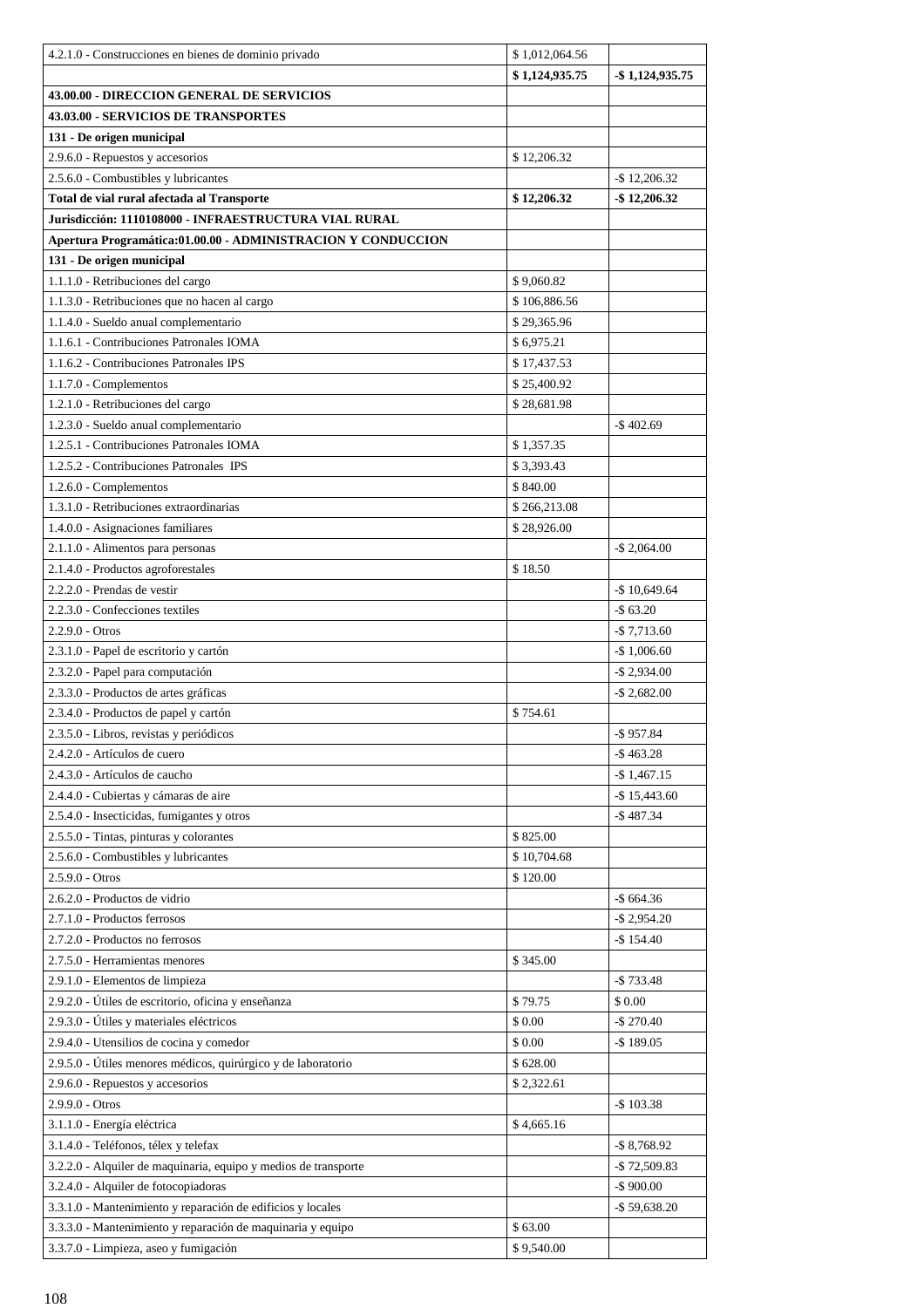| \$880.00<br>$3.4.9.0 - Otros$<br>$-$ \$ 3,087.00<br>3.5.1.0 - Transporte<br>3.5.3.0 - Imprenta, publicaciones y reproducciones<br>$-$ \$ 320.80<br>3.5.4.0 - Primas y gastos de seguros<br>\$25,391.50<br>3.6.1.0 - Publicidad<br>\$3,129.78<br>\$284.80<br>3.7.1.0 - Pasajes<br>3.7.2.0 - Viáticos<br>$-$ \$ 363,390.00<br>\$1,728.00<br>$3.9.9.0 - Otros$<br>\$10,780.00<br>4.3.1.0 - Maquinaria y equipo de producción<br>4.3.2.0 - Equipo de transporte, tracción y elevación<br>$-$ \$ 37,500.00<br>4.3.6.0 - Equipo para computación<br>\$18,054.00<br>4.3.7.0 - Equipo de oficina y muebles<br>\$23,814.00<br>4.3.9.0 - Equipos varios<br>\$34,119.00<br>6.2.1.0 - Préstamos a corto plazo al sector privado<br>\$17,870.31<br>Apertura Programática: 76.00.00 - MANTENIMIENTO Y REPARACION DE<br><b>CAMINOS MUNICIPALES</b><br>131 - De origen municipal<br>$-$ \$ 2,304.30<br>2.1.4.0 - Productos agroforestales<br>2.1.5.0 - Madera, corcho y sus manufacturas<br>$-$ \$ 3,835.62<br>2.2.2.0 - Prendas de vestir<br>\$1,514.00<br>$2.2.9.0 - Otros$<br>\$987.09<br>2.3.4.0 - Productos de papel y cartón<br>\$166.00<br>2.4.3.0 - Artículos de caucho<br>$-$ \$ 23,806.50<br>2.4.4.0 - Cubiertas y cámaras de aire<br>\$189,151.25<br>$2.4.9.0 - Otros$<br>\$49.20<br>2.5.1.0 - Compuestos químicos<br>$-$ \$ 507.28<br>2.5.2.0 - Productos farmacéuticos y medicinales<br>-\$ 201.00<br>2.5.4.0 - Insecticidas, fumigantes y otros<br>$-$ \$1,203.27<br>2.5.5.0 - Tintas, pinturas y colorantes<br>$-$ \$ 5,690.90<br>2.5.6.0 - Combustibles y lubricantes<br>\$67,767.69<br>2.5.8.0 - Productos de material plástico<br>\$709.42<br>$2.5.9.0 - Otros$<br>\$684.00<br>2.6.2.0 - Productos de vidrio<br>$-$ \$ 2,342.00<br>\$26,450.00<br>2.6.4.0 - Productos de cemento, asbesto y yeso<br>2.6.5.0 - Cemento, cal y yeso<br>$-$ \$ 2,492.50<br>\$598.00<br>$2.6.9.0 - Otros$<br>2.7.1.0 - Productos ferrosos<br>\$7,402.50<br>2.7.2.0 - Productos no ferrosos<br>$-$ \$ 5,061.55<br>2.7.4.0 - Estructuras metálicas acabadas<br>\$30.00<br>2.7.5.0 - Herramientas menores<br>\$4,604.00<br>2.7.9.0 - Otros<br>\$2,808.64<br>2.9.1.0 - Elementos de limpieza<br>\$151.00<br>2.9.2.0 - Útiles de escritorio, oficina y enseñanza<br>\$152.00<br>2.9.3.0 - Útiles y materiales eléctricos<br>\$2,281.62<br>2.9.4.0 - Utensilios de cocina y comedor<br>\$15.00<br>2.9.5.0 - Útiles menores médicos, quirúrgico y de laboratorio<br>\$278.40<br>2.9.6.0 - Repuestos y accesorios<br>-\$71,373.41<br>3.1.4.0 - Teléfonos, télex y telefax<br>\$1,609.99<br>3.2.9.0 - Otros<br>\$669.28 | $3.3.9.0 - Otros$ | $-$ \$12,957.00 |
|----------------------------------------------------------------------------------------------------------------------------------------------------------------------------------------------------------------------------------------------------------------------------------------------------------------------------------------------------------------------------------------------------------------------------------------------------------------------------------------------------------------------------------------------------------------------------------------------------------------------------------------------------------------------------------------------------------------------------------------------------------------------------------------------------------------------------------------------------------------------------------------------------------------------------------------------------------------------------------------------------------------------------------------------------------------------------------------------------------------------------------------------------------------------------------------------------------------------------------------------------------------------------------------------------------------------------------------------------------------------------------------------------------------------------------------------------------------------------------------------------------------------------------------------------------------------------------------------------------------------------------------------------------------------------------------------------------------------------------------------------------------------------------------------------------------------------------------------------------------------------------------------------------------------------------------------------------------------------------------------------------------------------------------------------------------------------------------------------------------------------------------------------------------------------------------------------------------------------------------------------------------------------------------------------------------------------------------------------------------------------------------------------------------------------------------------------------------------------------------------------------------------------------------------------------------------------------------------|-------------------|-----------------|
|                                                                                                                                                                                                                                                                                                                                                                                                                                                                                                                                                                                                                                                                                                                                                                                                                                                                                                                                                                                                                                                                                                                                                                                                                                                                                                                                                                                                                                                                                                                                                                                                                                                                                                                                                                                                                                                                                                                                                                                                                                                                                                                                                                                                                                                                                                                                                                                                                                                                                                                                                                                              |                   |                 |
|                                                                                                                                                                                                                                                                                                                                                                                                                                                                                                                                                                                                                                                                                                                                                                                                                                                                                                                                                                                                                                                                                                                                                                                                                                                                                                                                                                                                                                                                                                                                                                                                                                                                                                                                                                                                                                                                                                                                                                                                                                                                                                                                                                                                                                                                                                                                                                                                                                                                                                                                                                                              |                   |                 |
|                                                                                                                                                                                                                                                                                                                                                                                                                                                                                                                                                                                                                                                                                                                                                                                                                                                                                                                                                                                                                                                                                                                                                                                                                                                                                                                                                                                                                                                                                                                                                                                                                                                                                                                                                                                                                                                                                                                                                                                                                                                                                                                                                                                                                                                                                                                                                                                                                                                                                                                                                                                              |                   |                 |
|                                                                                                                                                                                                                                                                                                                                                                                                                                                                                                                                                                                                                                                                                                                                                                                                                                                                                                                                                                                                                                                                                                                                                                                                                                                                                                                                                                                                                                                                                                                                                                                                                                                                                                                                                                                                                                                                                                                                                                                                                                                                                                                                                                                                                                                                                                                                                                                                                                                                                                                                                                                              |                   |                 |
|                                                                                                                                                                                                                                                                                                                                                                                                                                                                                                                                                                                                                                                                                                                                                                                                                                                                                                                                                                                                                                                                                                                                                                                                                                                                                                                                                                                                                                                                                                                                                                                                                                                                                                                                                                                                                                                                                                                                                                                                                                                                                                                                                                                                                                                                                                                                                                                                                                                                                                                                                                                              |                   |                 |
|                                                                                                                                                                                                                                                                                                                                                                                                                                                                                                                                                                                                                                                                                                                                                                                                                                                                                                                                                                                                                                                                                                                                                                                                                                                                                                                                                                                                                                                                                                                                                                                                                                                                                                                                                                                                                                                                                                                                                                                                                                                                                                                                                                                                                                                                                                                                                                                                                                                                                                                                                                                              |                   |                 |
|                                                                                                                                                                                                                                                                                                                                                                                                                                                                                                                                                                                                                                                                                                                                                                                                                                                                                                                                                                                                                                                                                                                                                                                                                                                                                                                                                                                                                                                                                                                                                                                                                                                                                                                                                                                                                                                                                                                                                                                                                                                                                                                                                                                                                                                                                                                                                                                                                                                                                                                                                                                              |                   |                 |
|                                                                                                                                                                                                                                                                                                                                                                                                                                                                                                                                                                                                                                                                                                                                                                                                                                                                                                                                                                                                                                                                                                                                                                                                                                                                                                                                                                                                                                                                                                                                                                                                                                                                                                                                                                                                                                                                                                                                                                                                                                                                                                                                                                                                                                                                                                                                                                                                                                                                                                                                                                                              |                   |                 |
|                                                                                                                                                                                                                                                                                                                                                                                                                                                                                                                                                                                                                                                                                                                                                                                                                                                                                                                                                                                                                                                                                                                                                                                                                                                                                                                                                                                                                                                                                                                                                                                                                                                                                                                                                                                                                                                                                                                                                                                                                                                                                                                                                                                                                                                                                                                                                                                                                                                                                                                                                                                              |                   |                 |
|                                                                                                                                                                                                                                                                                                                                                                                                                                                                                                                                                                                                                                                                                                                                                                                                                                                                                                                                                                                                                                                                                                                                                                                                                                                                                                                                                                                                                                                                                                                                                                                                                                                                                                                                                                                                                                                                                                                                                                                                                                                                                                                                                                                                                                                                                                                                                                                                                                                                                                                                                                                              |                   |                 |
|                                                                                                                                                                                                                                                                                                                                                                                                                                                                                                                                                                                                                                                                                                                                                                                                                                                                                                                                                                                                                                                                                                                                                                                                                                                                                                                                                                                                                                                                                                                                                                                                                                                                                                                                                                                                                                                                                                                                                                                                                                                                                                                                                                                                                                                                                                                                                                                                                                                                                                                                                                                              |                   |                 |
|                                                                                                                                                                                                                                                                                                                                                                                                                                                                                                                                                                                                                                                                                                                                                                                                                                                                                                                                                                                                                                                                                                                                                                                                                                                                                                                                                                                                                                                                                                                                                                                                                                                                                                                                                                                                                                                                                                                                                                                                                                                                                                                                                                                                                                                                                                                                                                                                                                                                                                                                                                                              |                   |                 |
|                                                                                                                                                                                                                                                                                                                                                                                                                                                                                                                                                                                                                                                                                                                                                                                                                                                                                                                                                                                                                                                                                                                                                                                                                                                                                                                                                                                                                                                                                                                                                                                                                                                                                                                                                                                                                                                                                                                                                                                                                                                                                                                                                                                                                                                                                                                                                                                                                                                                                                                                                                                              |                   |                 |
|                                                                                                                                                                                                                                                                                                                                                                                                                                                                                                                                                                                                                                                                                                                                                                                                                                                                                                                                                                                                                                                                                                                                                                                                                                                                                                                                                                                                                                                                                                                                                                                                                                                                                                                                                                                                                                                                                                                                                                                                                                                                                                                                                                                                                                                                                                                                                                                                                                                                                                                                                                                              |                   |                 |
|                                                                                                                                                                                                                                                                                                                                                                                                                                                                                                                                                                                                                                                                                                                                                                                                                                                                                                                                                                                                                                                                                                                                                                                                                                                                                                                                                                                                                                                                                                                                                                                                                                                                                                                                                                                                                                                                                                                                                                                                                                                                                                                                                                                                                                                                                                                                                                                                                                                                                                                                                                                              |                   |                 |
|                                                                                                                                                                                                                                                                                                                                                                                                                                                                                                                                                                                                                                                                                                                                                                                                                                                                                                                                                                                                                                                                                                                                                                                                                                                                                                                                                                                                                                                                                                                                                                                                                                                                                                                                                                                                                                                                                                                                                                                                                                                                                                                                                                                                                                                                                                                                                                                                                                                                                                                                                                                              |                   |                 |
|                                                                                                                                                                                                                                                                                                                                                                                                                                                                                                                                                                                                                                                                                                                                                                                                                                                                                                                                                                                                                                                                                                                                                                                                                                                                                                                                                                                                                                                                                                                                                                                                                                                                                                                                                                                                                                                                                                                                                                                                                                                                                                                                                                                                                                                                                                                                                                                                                                                                                                                                                                                              |                   |                 |
|                                                                                                                                                                                                                                                                                                                                                                                                                                                                                                                                                                                                                                                                                                                                                                                                                                                                                                                                                                                                                                                                                                                                                                                                                                                                                                                                                                                                                                                                                                                                                                                                                                                                                                                                                                                                                                                                                                                                                                                                                                                                                                                                                                                                                                                                                                                                                                                                                                                                                                                                                                                              |                   |                 |
|                                                                                                                                                                                                                                                                                                                                                                                                                                                                                                                                                                                                                                                                                                                                                                                                                                                                                                                                                                                                                                                                                                                                                                                                                                                                                                                                                                                                                                                                                                                                                                                                                                                                                                                                                                                                                                                                                                                                                                                                                                                                                                                                                                                                                                                                                                                                                                                                                                                                                                                                                                                              |                   |                 |
|                                                                                                                                                                                                                                                                                                                                                                                                                                                                                                                                                                                                                                                                                                                                                                                                                                                                                                                                                                                                                                                                                                                                                                                                                                                                                                                                                                                                                                                                                                                                                                                                                                                                                                                                                                                                                                                                                                                                                                                                                                                                                                                                                                                                                                                                                                                                                                                                                                                                                                                                                                                              |                   |                 |
|                                                                                                                                                                                                                                                                                                                                                                                                                                                                                                                                                                                                                                                                                                                                                                                                                                                                                                                                                                                                                                                                                                                                                                                                                                                                                                                                                                                                                                                                                                                                                                                                                                                                                                                                                                                                                                                                                                                                                                                                                                                                                                                                                                                                                                                                                                                                                                                                                                                                                                                                                                                              |                   |                 |
|                                                                                                                                                                                                                                                                                                                                                                                                                                                                                                                                                                                                                                                                                                                                                                                                                                                                                                                                                                                                                                                                                                                                                                                                                                                                                                                                                                                                                                                                                                                                                                                                                                                                                                                                                                                                                                                                                                                                                                                                                                                                                                                                                                                                                                                                                                                                                                                                                                                                                                                                                                                              |                   |                 |
|                                                                                                                                                                                                                                                                                                                                                                                                                                                                                                                                                                                                                                                                                                                                                                                                                                                                                                                                                                                                                                                                                                                                                                                                                                                                                                                                                                                                                                                                                                                                                                                                                                                                                                                                                                                                                                                                                                                                                                                                                                                                                                                                                                                                                                                                                                                                                                                                                                                                                                                                                                                              |                   |                 |
|                                                                                                                                                                                                                                                                                                                                                                                                                                                                                                                                                                                                                                                                                                                                                                                                                                                                                                                                                                                                                                                                                                                                                                                                                                                                                                                                                                                                                                                                                                                                                                                                                                                                                                                                                                                                                                                                                                                                                                                                                                                                                                                                                                                                                                                                                                                                                                                                                                                                                                                                                                                              |                   |                 |
|                                                                                                                                                                                                                                                                                                                                                                                                                                                                                                                                                                                                                                                                                                                                                                                                                                                                                                                                                                                                                                                                                                                                                                                                                                                                                                                                                                                                                                                                                                                                                                                                                                                                                                                                                                                                                                                                                                                                                                                                                                                                                                                                                                                                                                                                                                                                                                                                                                                                                                                                                                                              |                   |                 |
|                                                                                                                                                                                                                                                                                                                                                                                                                                                                                                                                                                                                                                                                                                                                                                                                                                                                                                                                                                                                                                                                                                                                                                                                                                                                                                                                                                                                                                                                                                                                                                                                                                                                                                                                                                                                                                                                                                                                                                                                                                                                                                                                                                                                                                                                                                                                                                                                                                                                                                                                                                                              |                   |                 |
|                                                                                                                                                                                                                                                                                                                                                                                                                                                                                                                                                                                                                                                                                                                                                                                                                                                                                                                                                                                                                                                                                                                                                                                                                                                                                                                                                                                                                                                                                                                                                                                                                                                                                                                                                                                                                                                                                                                                                                                                                                                                                                                                                                                                                                                                                                                                                                                                                                                                                                                                                                                              |                   |                 |
|                                                                                                                                                                                                                                                                                                                                                                                                                                                                                                                                                                                                                                                                                                                                                                                                                                                                                                                                                                                                                                                                                                                                                                                                                                                                                                                                                                                                                                                                                                                                                                                                                                                                                                                                                                                                                                                                                                                                                                                                                                                                                                                                                                                                                                                                                                                                                                                                                                                                                                                                                                                              |                   |                 |
|                                                                                                                                                                                                                                                                                                                                                                                                                                                                                                                                                                                                                                                                                                                                                                                                                                                                                                                                                                                                                                                                                                                                                                                                                                                                                                                                                                                                                                                                                                                                                                                                                                                                                                                                                                                                                                                                                                                                                                                                                                                                                                                                                                                                                                                                                                                                                                                                                                                                                                                                                                                              |                   |                 |
|                                                                                                                                                                                                                                                                                                                                                                                                                                                                                                                                                                                                                                                                                                                                                                                                                                                                                                                                                                                                                                                                                                                                                                                                                                                                                                                                                                                                                                                                                                                                                                                                                                                                                                                                                                                                                                                                                                                                                                                                                                                                                                                                                                                                                                                                                                                                                                                                                                                                                                                                                                                              |                   |                 |
|                                                                                                                                                                                                                                                                                                                                                                                                                                                                                                                                                                                                                                                                                                                                                                                                                                                                                                                                                                                                                                                                                                                                                                                                                                                                                                                                                                                                                                                                                                                                                                                                                                                                                                                                                                                                                                                                                                                                                                                                                                                                                                                                                                                                                                                                                                                                                                                                                                                                                                                                                                                              |                   |                 |
|                                                                                                                                                                                                                                                                                                                                                                                                                                                                                                                                                                                                                                                                                                                                                                                                                                                                                                                                                                                                                                                                                                                                                                                                                                                                                                                                                                                                                                                                                                                                                                                                                                                                                                                                                                                                                                                                                                                                                                                                                                                                                                                                                                                                                                                                                                                                                                                                                                                                                                                                                                                              |                   |                 |
|                                                                                                                                                                                                                                                                                                                                                                                                                                                                                                                                                                                                                                                                                                                                                                                                                                                                                                                                                                                                                                                                                                                                                                                                                                                                                                                                                                                                                                                                                                                                                                                                                                                                                                                                                                                                                                                                                                                                                                                                                                                                                                                                                                                                                                                                                                                                                                                                                                                                                                                                                                                              |                   |                 |
|                                                                                                                                                                                                                                                                                                                                                                                                                                                                                                                                                                                                                                                                                                                                                                                                                                                                                                                                                                                                                                                                                                                                                                                                                                                                                                                                                                                                                                                                                                                                                                                                                                                                                                                                                                                                                                                                                                                                                                                                                                                                                                                                                                                                                                                                                                                                                                                                                                                                                                                                                                                              |                   |                 |
|                                                                                                                                                                                                                                                                                                                                                                                                                                                                                                                                                                                                                                                                                                                                                                                                                                                                                                                                                                                                                                                                                                                                                                                                                                                                                                                                                                                                                                                                                                                                                                                                                                                                                                                                                                                                                                                                                                                                                                                                                                                                                                                                                                                                                                                                                                                                                                                                                                                                                                                                                                                              |                   |                 |
|                                                                                                                                                                                                                                                                                                                                                                                                                                                                                                                                                                                                                                                                                                                                                                                                                                                                                                                                                                                                                                                                                                                                                                                                                                                                                                                                                                                                                                                                                                                                                                                                                                                                                                                                                                                                                                                                                                                                                                                                                                                                                                                                                                                                                                                                                                                                                                                                                                                                                                                                                                                              |                   |                 |
|                                                                                                                                                                                                                                                                                                                                                                                                                                                                                                                                                                                                                                                                                                                                                                                                                                                                                                                                                                                                                                                                                                                                                                                                                                                                                                                                                                                                                                                                                                                                                                                                                                                                                                                                                                                                                                                                                                                                                                                                                                                                                                                                                                                                                                                                                                                                                                                                                                                                                                                                                                                              |                   |                 |
|                                                                                                                                                                                                                                                                                                                                                                                                                                                                                                                                                                                                                                                                                                                                                                                                                                                                                                                                                                                                                                                                                                                                                                                                                                                                                                                                                                                                                                                                                                                                                                                                                                                                                                                                                                                                                                                                                                                                                                                                                                                                                                                                                                                                                                                                                                                                                                                                                                                                                                                                                                                              |                   |                 |
|                                                                                                                                                                                                                                                                                                                                                                                                                                                                                                                                                                                                                                                                                                                                                                                                                                                                                                                                                                                                                                                                                                                                                                                                                                                                                                                                                                                                                                                                                                                                                                                                                                                                                                                                                                                                                                                                                                                                                                                                                                                                                                                                                                                                                                                                                                                                                                                                                                                                                                                                                                                              |                   |                 |
|                                                                                                                                                                                                                                                                                                                                                                                                                                                                                                                                                                                                                                                                                                                                                                                                                                                                                                                                                                                                                                                                                                                                                                                                                                                                                                                                                                                                                                                                                                                                                                                                                                                                                                                                                                                                                                                                                                                                                                                                                                                                                                                                                                                                                                                                                                                                                                                                                                                                                                                                                                                              |                   |                 |
|                                                                                                                                                                                                                                                                                                                                                                                                                                                                                                                                                                                                                                                                                                                                                                                                                                                                                                                                                                                                                                                                                                                                                                                                                                                                                                                                                                                                                                                                                                                                                                                                                                                                                                                                                                                                                                                                                                                                                                                                                                                                                                                                                                                                                                                                                                                                                                                                                                                                                                                                                                                              |                   |                 |
|                                                                                                                                                                                                                                                                                                                                                                                                                                                                                                                                                                                                                                                                                                                                                                                                                                                                                                                                                                                                                                                                                                                                                                                                                                                                                                                                                                                                                                                                                                                                                                                                                                                                                                                                                                                                                                                                                                                                                                                                                                                                                                                                                                                                                                                                                                                                                                                                                                                                                                                                                                                              |                   |                 |
|                                                                                                                                                                                                                                                                                                                                                                                                                                                                                                                                                                                                                                                                                                                                                                                                                                                                                                                                                                                                                                                                                                                                                                                                                                                                                                                                                                                                                                                                                                                                                                                                                                                                                                                                                                                                                                                                                                                                                                                                                                                                                                                                                                                                                                                                                                                                                                                                                                                                                                                                                                                              |                   |                 |
|                                                                                                                                                                                                                                                                                                                                                                                                                                                                                                                                                                                                                                                                                                                                                                                                                                                                                                                                                                                                                                                                                                                                                                                                                                                                                                                                                                                                                                                                                                                                                                                                                                                                                                                                                                                                                                                                                                                                                                                                                                                                                                                                                                                                                                                                                                                                                                                                                                                                                                                                                                                              |                   |                 |
|                                                                                                                                                                                                                                                                                                                                                                                                                                                                                                                                                                                                                                                                                                                                                                                                                                                                                                                                                                                                                                                                                                                                                                                                                                                                                                                                                                                                                                                                                                                                                                                                                                                                                                                                                                                                                                                                                                                                                                                                                                                                                                                                                                                                                                                                                                                                                                                                                                                                                                                                                                                              |                   |                 |
|                                                                                                                                                                                                                                                                                                                                                                                                                                                                                                                                                                                                                                                                                                                                                                                                                                                                                                                                                                                                                                                                                                                                                                                                                                                                                                                                                                                                                                                                                                                                                                                                                                                                                                                                                                                                                                                                                                                                                                                                                                                                                                                                                                                                                                                                                                                                                                                                                                                                                                                                                                                              |                   |                 |
|                                                                                                                                                                                                                                                                                                                                                                                                                                                                                                                                                                                                                                                                                                                                                                                                                                                                                                                                                                                                                                                                                                                                                                                                                                                                                                                                                                                                                                                                                                                                                                                                                                                                                                                                                                                                                                                                                                                                                                                                                                                                                                                                                                                                                                                                                                                                                                                                                                                                                                                                                                                              |                   |                 |
|                                                                                                                                                                                                                                                                                                                                                                                                                                                                                                                                                                                                                                                                                                                                                                                                                                                                                                                                                                                                                                                                                                                                                                                                                                                                                                                                                                                                                                                                                                                                                                                                                                                                                                                                                                                                                                                                                                                                                                                                                                                                                                                                                                                                                                                                                                                                                                                                                                                                                                                                                                                              |                   |                 |
| 3.3.1.0 - Mantenimiento y reparación de edificios y locales<br>$-$ \$17,886.29                                                                                                                                                                                                                                                                                                                                                                                                                                                                                                                                                                                                                                                                                                                                                                                                                                                                                                                                                                                                                                                                                                                                                                                                                                                                                                                                                                                                                                                                                                                                                                                                                                                                                                                                                                                                                                                                                                                                                                                                                                                                                                                                                                                                                                                                                                                                                                                                                                                                                                               |                   |                 |
| 3.3.2.0 - Mantenimiento y reparación de vehículos<br>$-$ \$ 241,975.04                                                                                                                                                                                                                                                                                                                                                                                                                                                                                                                                                                                                                                                                                                                                                                                                                                                                                                                                                                                                                                                                                                                                                                                                                                                                                                                                                                                                                                                                                                                                                                                                                                                                                                                                                                                                                                                                                                                                                                                                                                                                                                                                                                                                                                                                                                                                                                                                                                                                                                                       |                   |                 |
| 3.3.7.0 - Limpieza, aseo y fumigación<br>$-$ \$ 5,160.00                                                                                                                                                                                                                                                                                                                                                                                                                                                                                                                                                                                                                                                                                                                                                                                                                                                                                                                                                                                                                                                                                                                                                                                                                                                                                                                                                                                                                                                                                                                                                                                                                                                                                                                                                                                                                                                                                                                                                                                                                                                                                                                                                                                                                                                                                                                                                                                                                                                                                                                                     |                   |                 |
| 3.5.1.0 - Transporte<br>$-$ \$ 5,400.00                                                                                                                                                                                                                                                                                                                                                                                                                                                                                                                                                                                                                                                                                                                                                                                                                                                                                                                                                                                                                                                                                                                                                                                                                                                                                                                                                                                                                                                                                                                                                                                                                                                                                                                                                                                                                                                                                                                                                                                                                                                                                                                                                                                                                                                                                                                                                                                                                                                                                                                                                      |                   |                 |
| 4.3.2.0 - Equipo de transporte, tracción y elevación<br>\$980.00                                                                                                                                                                                                                                                                                                                                                                                                                                                                                                                                                                                                                                                                                                                                                                                                                                                                                                                                                                                                                                                                                                                                                                                                                                                                                                                                                                                                                                                                                                                                                                                                                                                                                                                                                                                                                                                                                                                                                                                                                                                                                                                                                                                                                                                                                                                                                                                                                                                                                                                             |                   |                 |
| \$999,715.62<br>-\$ 999,715.62                                                                                                                                                                                                                                                                                                                                                                                                                                                                                                                                                                                                                                                                                                                                                                                                                                                                                                                                                                                                                                                                                                                                                                                                                                                                                                                                                                                                                                                                                                                                                                                                                                                                                                                                                                                                                                                                                                                                                                                                                                                                                                                                                                                                                                                                                                                                                                                                                                                                                                                                                               |                   |                 |
| 65.00.00 - NIÑEZ Y ADOLESCENCIA                                                                                                                                                                                                                                                                                                                                                                                                                                                                                                                                                                                                                                                                                                                                                                                                                                                                                                                                                                                                                                                                                                                                                                                                                                                                                                                                                                                                                                                                                                                                                                                                                                                                                                                                                                                                                                                                                                                                                                                                                                                                                                                                                                                                                                                                                                                                                                                                                                                                                                                                                              |                   |                 |
| <b>65.03.00 - CENTRO DE CONTENCION</b>                                                                                                                                                                                                                                                                                                                                                                                                                                                                                                                                                                                                                                                                                                                                                                                                                                                                                                                                                                                                                                                                                                                                                                                                                                                                                                                                                                                                                                                                                                                                                                                                                                                                                                                                                                                                                                                                                                                                                                                                                                                                                                                                                                                                                                                                                                                                                                                                                                                                                                                                                       |                   |                 |
| 131 - De origen municipal                                                                                                                                                                                                                                                                                                                                                                                                                                                                                                                                                                                                                                                                                                                                                                                                                                                                                                                                                                                                                                                                                                                                                                                                                                                                                                                                                                                                                                                                                                                                                                                                                                                                                                                                                                                                                                                                                                                                                                                                                                                                                                                                                                                                                                                                                                                                                                                                                                                                                                                                                                    |                   |                 |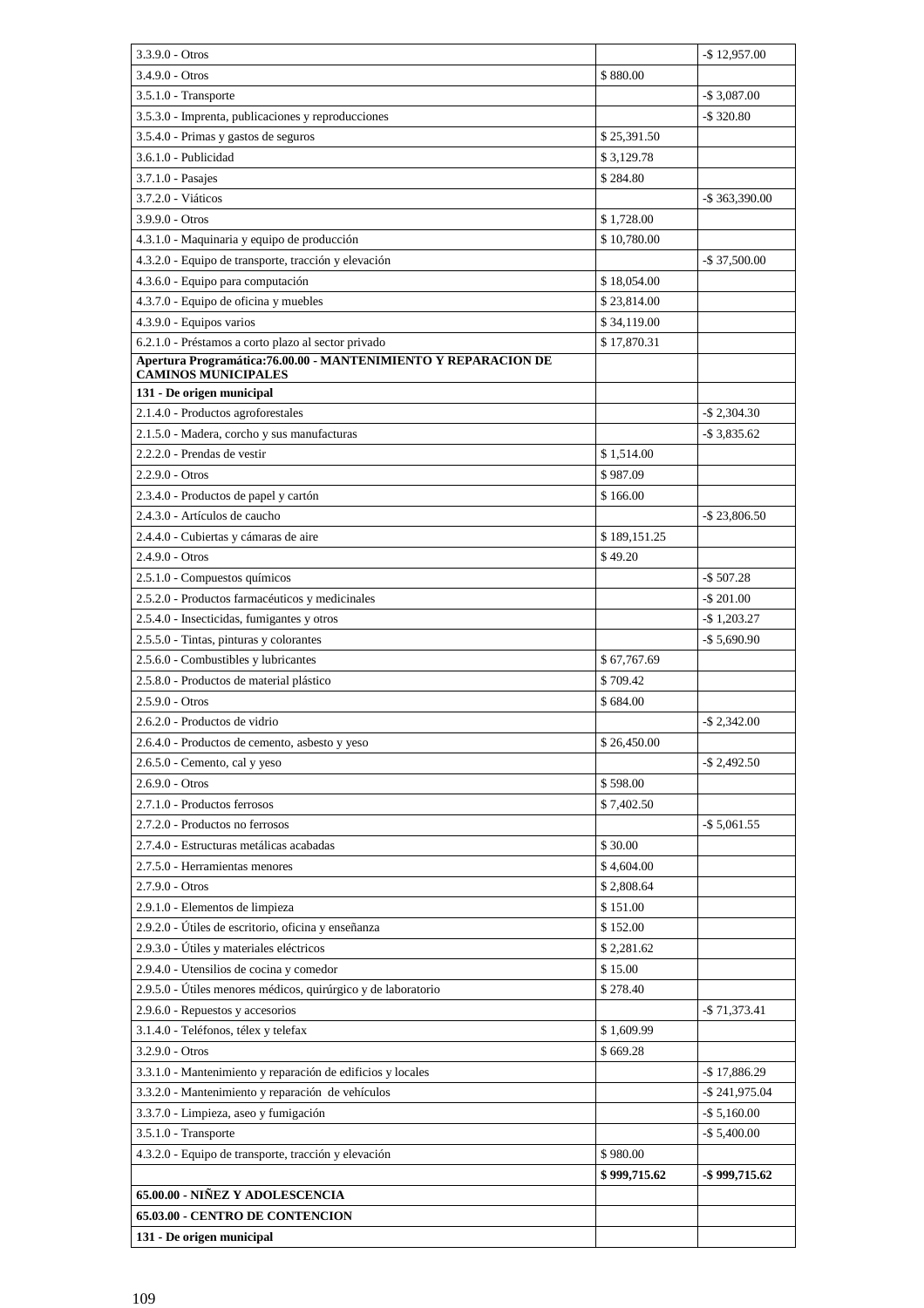| 2.1.1.0 - Alimentos para personas                                    |                | $-$ \$ 8,490.62     |
|----------------------------------------------------------------------|----------------|---------------------|
| 2.9.1.0 - Elementos de limpieza                                      | \$1,044.04     |                     |
| 3.1.1.0 - Energía eléctrica                                          | \$4,642.92     |                     |
| $3.1.3.0 - Gas$                                                      | \$899.86       |                     |
| 3.1.4.0 - Teléfonos, télex y telefax                                 | \$1,903.80     |                     |
|                                                                      | \$8,490.62     | $-$ \$ 8,490.62     |
| <b>TOTAL 131 - De origen Municipal</b>                               | \$2,843,713.45 | $-$ \$ 2,843,713.45 |
| <b>16.00.00 - DIRECCION DE CULTURA</b>                               |                |                     |
|                                                                      |                |                     |
| 16.01.00 - ADMINISTRACION Y CONDUCCION<br>132 - De origen provincial |                |                     |
|                                                                      |                |                     |
| 2.1.1.0 - Alimentos para personas                                    | \$1,415.20     |                     |
| 2.1.4.0 - Productos agroforestales                                   | \$647.00       |                     |
| 2.1.5.0 - Madera, corcho y sus manufacturas                          | \$1,182.00     |                     |
| 2.2.1.0 - Hilados y telas                                            | \$9,652.50     |                     |
| 2.3.2.0 - Papel para computación                                     | \$2,476.80     |                     |
| 2.3.3.0 - Productos de artes gráficas                                | \$12,585.00    |                     |
| $2.3.9.0 - Otros$                                                    | \$5.00         |                     |
| 2.5.5.0 - Tintas, pinturas y colorantes                              | \$795.60       |                     |
| 2.6.1.0 - Productos de arcilla y cerámica                            | \$1,822.50     |                     |
| 2.7.1.0 - Productos ferrosos                                         | \$13,383.43    |                     |
| 2.7.2.0 - Productos no ferrosos                                      | \$2,181.72     |                     |
| 2.7.5.0 - Herramientas menores                                       | \$596.25       |                     |
| 2.9.3.0 - Útiles y materiales eléctricos                             | \$50,245.83    |                     |
| 2.9.6.0 - Repuestos y accesorios                                     | \$12,369.65    |                     |
| $2.9.9.0 - Otros$                                                    | \$ 0.00        | $-$ \$15,629.43     |
| 3.1.1.0 - Energía eléctrica                                          | \$9,123.08     |                     |
| 3.1.4.0 - Teléfonos, télex y telefax                                 | \$5,254.31     |                     |
| 3.2.1.0 - Alquiler de edificios y locales                            |                | $-$ \$97,200.00     |
| 3.3.1.0 - Mantenimiento y reparación de edificios y locales          |                | $-$ \$ 54,744.99    |
| 3.4.7.0 - Servicios de hotelería                                     | \$18,446.00    |                     |
| $3.4.9.0 - Otros$                                                    | \$304,780.00   |                     |
| $3.5.1.0$ - Transporte                                               | \$2,057.00     |                     |
| 3.5.3.0 - Imprenta, publicaciones y reproducciones                   | \$13,293.30    |                     |
| 3.5.4.0 - Primas y gastos de seguros                                 | \$0.00         | $-$ \$ 23,382.31    |
| $3.5.9.0 - Otros$                                                    | \$57,500.00    |                     |
| 3.9.1.0 - Servicios de ceremonial                                    | \$8,043.00     |                     |
| 5.1.5.0 - Transferencias a instituciones de enseñanza                | \$33,022.32    |                     |
| 16.00.00 - DIRECCION DE CULTURA                                      |                |                     |
| 16.02.00 - CENTRO REGIONAL UNIVERSITARIO                             |                |                     |
| 132 - De origen provincial                                           |                |                     |
| 1.1.1.0 - Retribuciones del cargo                                    | \$33,175.32    |                     |
| 1.1.3.0 - Retribuciones que no hacen al cargo                        | \$3,426.24     |                     |
| 1.1.4.0 - Sueldo anual complementario                                | \$12,183.72    |                     |
| 1.1.6.1 - Contribuciones Patronales IOMA                             |                | $-$ \$ 1,335.44     |
| 1.1.6.2 - Contribuciones Patronales IPS                              |                | $-$ \$ 3,138.23     |
| $1.1.7.0$ - Complementos                                             | \$600.00       |                     |
| 1.2.1.0 - Retribuciones del cargo                                    |                | $-$ \$ 69,067.62    |
| 1.2.3.0 - Sueldo anual complementario                                |                | $-$ \$ 6,849.86     |
| 1.2.5.2 - Contribuciones Patronales IPS                              |                | $-$ \$9,110.05      |
| 1.3.1.0 - Retribuciones extraordinarias                              | \$3,977.20     |                     |
| 2.1.1.0 - Alimentos para personas                                    | \$3,224.00     |                     |
| 2.2.2.0 - Prendas de vestir                                          | \$54.00        |                     |
| 2.3.2.0 - Papel para computación                                     | \$3,052.60     |                     |
| 2.3.3.0 - Productos de artes gráficas                                | \$1,600.00     |                     |
| 2.5.2.0 - Productos farmacéuticos y medicinales                      | \$194.11       |                     |
| 2.5.3.0 - Abonos y fertilizantes                                     | \$142.00       |                     |
| 2.5.5.0 - Tintas, pinturas y colorantes                              | \$1,052.41     |                     |
| 2.5.6.0 - Combustibles y lubricantes                                 | \$5,402.87     |                     |
| 2.5.8.0 - Productos de material plástico                             | \$2,318.50     |                     |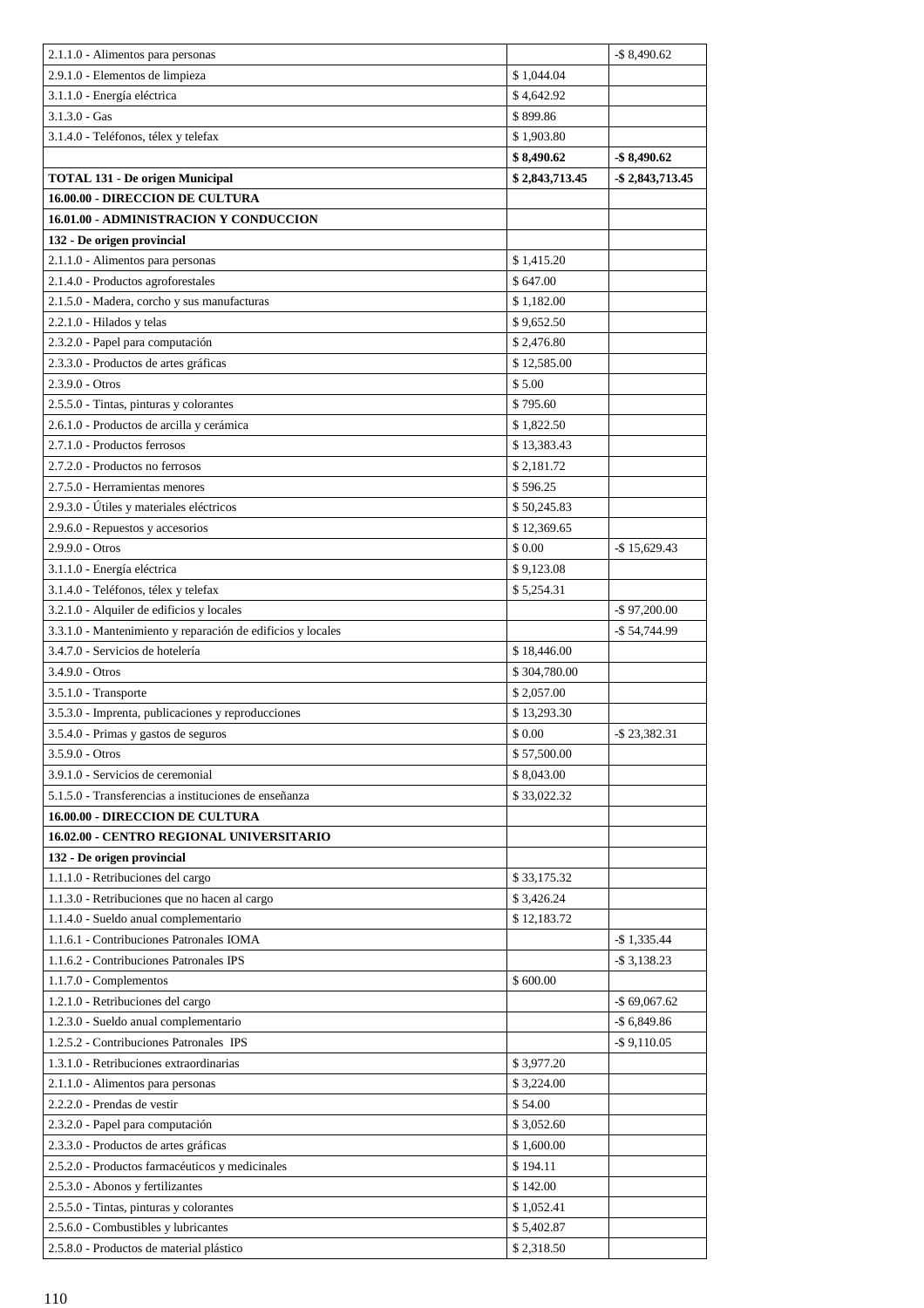| 2.6.4.0 - Productos de cemento, asbesto y yeso               | \$945.00     |                  |
|--------------------------------------------------------------|--------------|------------------|
| 2.6.5.0 - Cemento, cal y yeso                                | \$50.00      |                  |
| 2.9.1.0 - Elementos de limpieza                              | \$584.80     |                  |
| 2.9.3.0 - Útiles y materiales eléctricos                     | \$6,141.00   |                  |
| $2.9.9.0 - Otros$                                            | \$6,233.60   |                  |
| 3.1.1.0 - Energía eléctrica                                  |              | $-$ \$9,600.00   |
| 3.1.4.0 - Teléfonos, télex y telefax                         |              | $-$ \$16,215.81  |
| 3.4.4.0 - Contabilidad y auditoría                           | \$11,400.00  |                  |
| 3.5.1.0 - Transporte                                         | \$50.00      |                  |
| 3.7.1.0 - Pasajes                                            | \$2,556.50   |                  |
| 3.7.2.0 - Viáticos                                           | \$6,660,00   |                  |
| 17.00.00 - DIRECCION DE DEPORTES                             |              |                  |
| 17.01.00 - ADMINISTRACION Y CONDUCCION                       |              |                  |
| 132 - De origen provincial                                   |              |                  |
| 1.2.6.0 - Complementos                                       | \$12,542.00  |                  |
| 2.2.1.0 - Hilados y telas                                    | \$190.00     |                  |
| 2.2.3.0 - Confecciones textiles                              | \$1,790.00   |                  |
| 2.5.6.0 - Combustibles y lubricantes                         | \$31,069.38  |                  |
| $2.9.9.0 - Otros$                                            | \$2,501.80   |                  |
| $3.4.9.0 - Otros$                                            |              | $-$ \$ 26,886.00 |
| 3.5.3.0 - Imprenta, publicaciones y reproducciones           | \$1,936.00   |                  |
| 3.7.1.0 - Pasajes                                            | \$10,765.53  |                  |
| 5.1.4.0 - Ayudas sociales a personas                         | \$3,000.00   |                  |
| 18.00.00 - DELEGACION DE BARKER                              |              |                  |
| 18.04.00 - CULTURA Y DEPORTE                                 |              |                  |
| 132 - De origen provincial                                   |              |                  |
| 2.1.1.0 - Alimentos para personas                            | \$204.90     |                  |
| 2.3.4.0 - Productos de papel y cartón                        | \$108.10     |                  |
| 2.5.4.0 - Insecticidas, fumigantes y otros                   | \$61.50      |                  |
| 2.5.5.0 - Tintas, pinturas y colorantes                      | \$1,438.00   |                  |
| 2.7.5.0 - Herramientas menores                               | \$338.00     |                  |
| 2.9.1.0 - Elementos de limpieza                              | \$505.90     |                  |
| 2.9.6.0 - Repuestos y accesorios                             | \$56.00      |                  |
| 2.9.9.0 - Otros                                              | \$3,404.00   |                  |
| 3.1.1.0 - Energía eléctrica                                  | \$7,370.88   |                  |
| 3.1.4.0 - Teléfonos, télex y telefax                         | \$91.36      |                  |
| 3.3.1.0 - Mantenimiento y reparación de edificios y locales  | \$3,260.00   |                  |
| 43.00.00 - DIRECCION GENERAL DE SERVICIOS                    |              |                  |
| 43.03.00 - SERVICIOS DE TRANSPORTES                          |              |                  |
| 132 - De origen provincial                                   |              |                  |
| 2.2.2.0 - Prendas de vestir                                  |              | $-$ \$14,624.64  |
| 2.4.4.0 - Cubiertas y cámaras de aire                        |              | $-$166,790.00$   |
| 2.5.1.0 - Compuestos químicos                                | \$210.50     |                  |
| 2.5.6.0 - Combustibles y lubricantes                         |              | $-$ \$ 67,304.66 |
| 2.5.8.0 - Productos de material plástico                     | \$160.00     |                  |
| 2.7.2.0 - Productos no ferrosos                              | \$981.70     |                  |
| 2.9.1.0 - Elementos de limpieza                              | \$2,231.30   |                  |
| 2.9.3.0 - Útiles y materiales eléctricos                     | \$1,415.52   |                  |
| 3.3.2.0 - Mantenimiento y reparación de vehículos            |              | -\$207,872.69    |
| 3.3.3.0 - Mantenimiento y reparación de maquinaria y equipo  | \$6,900.00   |                  |
| 3.3.9.0 - Otros                                              | \$13,573.00  |                  |
| 3.5.1.0 - Transporte                                         | \$4,440.00   |                  |
| 3.7.2.0 - Viáticos                                           | \$13,305.00  |                  |
|                                                              | \$788,416.29 | -\$ 788,416.29   |
| 41.00.00 - OBRAS PUBLICAS                                    |              |                  |
| 41.11.00 - REFACCIÓN Y MANTENIMIENTO DE CAMINOS PROVINCIALES |              |                  |
| 132 - De origen provincial                                   |              |                  |
| 2.1.4.0 - Productos agroforestales                           | \$28.20      |                  |
| 2.2.2.0 - Prendas de vestir                                  | \$780.00     |                  |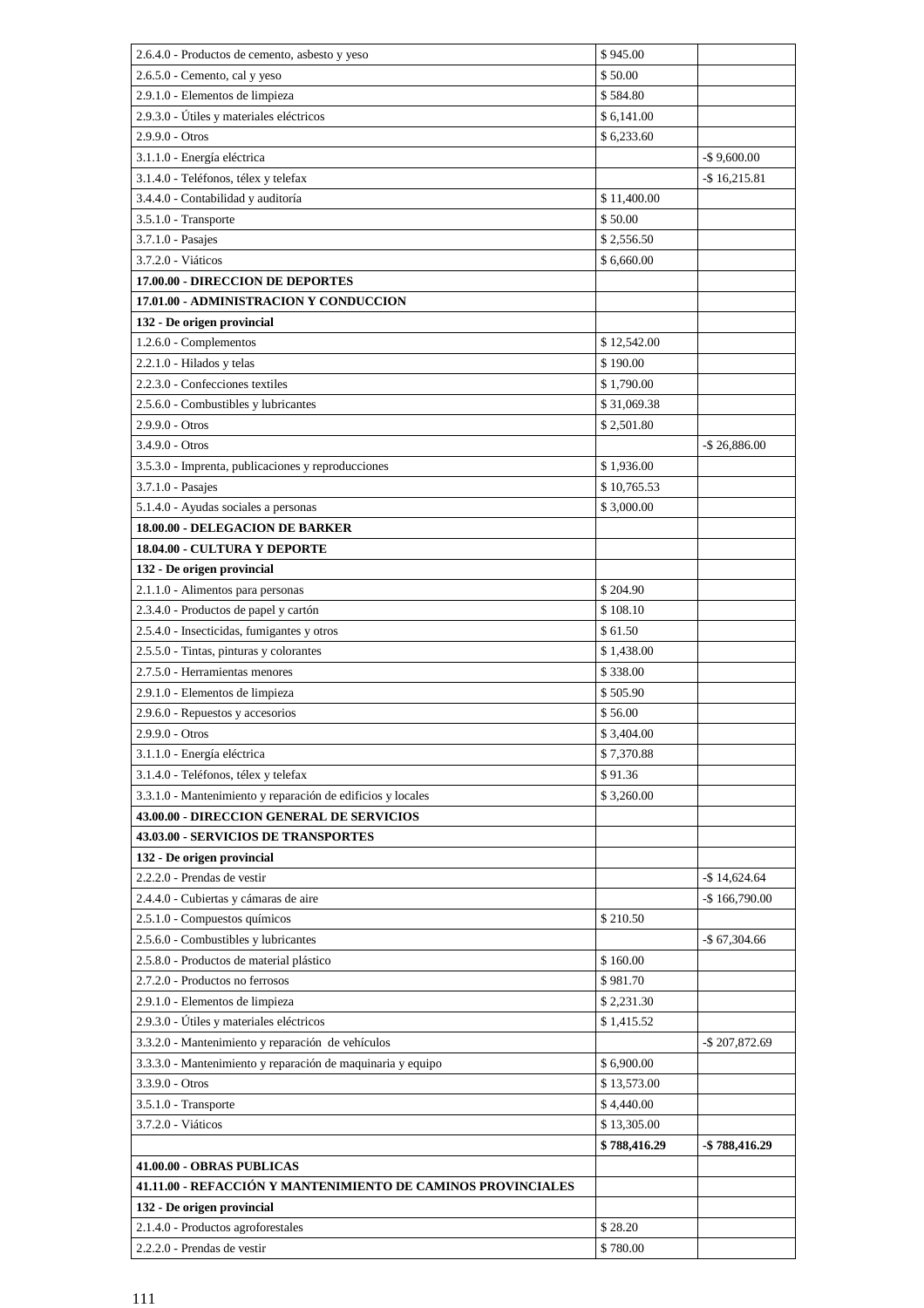| 2.4.2.0 - Artículos de cuero                                                            | \$190.90                   |                   |
|-----------------------------------------------------------------------------------------|----------------------------|-------------------|
| 2.4.3.0 - Artículos de caucho                                                           | \$4,001.00                 |                   |
| 2.4.4.0 - Cubiertas y cámaras de aire                                                   | \$9,874.00                 |                   |
| $2.4.9.0 - Otros$                                                                       | \$40.00                    |                   |
| 2.5.1.0 - Compuestos químicos                                                           | \$43.00                    |                   |
| 2.5.5.0 - Tintas, pinturas y colorantes                                                 | \$248.00                   |                   |
| 2.5.8.0 - Productos de material plástico                                                | \$4,255.00                 |                   |
| 2.6.1.0 - Productos de arcilla y cerámica                                               |                            | $-$ \$ 62,404.15  |
| 2.6.2.0 - Productos de vidrio                                                           | \$2,106.00                 |                   |
| $2.6.5.0$ - Cemento, cal y yeso                                                         | \$116,876.07               |                   |
| $2.6.9.0 - Otros$                                                                       | \$131.00                   |                   |
| 2.7.2.0 - Productos no ferrosos                                                         | \$15,537.00                |                   |
| 2.7.4.0 - Estructuras metálicas acabadas                                                |                            | $-$ \$ 546,000.00 |
| 2.7.5.0 - Herramientas menores                                                          | \$1,418.00                 |                   |
| $2.7.9.0 - Otros$                                                                       | \$3,112.20                 |                   |
| 2.8.4.0 - Piedra, arcilla y arena                                                       |                            | $-$ \$198,843.25  |
| 2.9.3.0 - Útiles y materiales eléctricos                                                | \$5,635.00                 |                   |
| 2.9.5.0 - Útiles menores médicos, quirúrgico y de laboratorio                           | \$220.00                   |                   |
| 2.9.6.0 - Repuestos y accesorios                                                        | \$139,316.27               |                   |
| $2.9.9.0 - Otros$                                                                       | \$15,154.10                |                   |
| 3.3.1.0 - Mantenimiento y reparación de edificios y locales                             | \$283.80                   |                   |
| 3.3.2.0 - Mantenimiento y reparación de vehículos                                       | \$290,496.33               |                   |
| 3.3.3.0 - Mantenimiento y reparación de maquinaria y equipo                             | \$37,688.00                |                   |
| 3.3.4.0 - Mantenimiento y reparación de vías de comunicación                            | \$36,000.00                |                   |
| $3.3.9.0 - Otros$                                                                       | \$5,500.00                 |                   |
| $3.4.9.0 - Otros$                                                                       | \$2,050.00                 |                   |
| $3.5.9.0 - Otros$                                                                       | \$1,200.00                 |                   |
| $3.9.9.0 - Otros$                                                                       | \$115,063.53               |                   |
|                                                                                         | \$807,247.40               | -\$807,247.40     |
|                                                                                         |                            |                   |
| Jurisdicción: 1110108000 - INFRAESTRUCTURA VIAL RURAL                                   |                            |                   |
| Apertura Programática: 77.00.00 - REPARACION Y MANTENIMIENTO DE                         |                            |                   |
| <b>CAMINOS PROVINCIALES</b>                                                             |                            |                   |
| 132 - De origen provincial                                                              |                            |                   |
| 2.4.4.0 - Cubiertas y cámaras de aire                                                   |                            | $-$ \$49.168.74   |
| 2.5.6.0 - Combustibles y lubricantes                                                    | \$49,168.74                |                   |
|                                                                                         | \$49,168.74                | $-$ \$49,168.74   |
|                                                                                         |                            |                   |
|                                                                                         | \$856,416.14               | $-$ \$ 856,416.14 |
| 43.00.00 - DIRECCION GENERAL DE SERVICIOS<br>43.03.00 - SERVICIOS DE TRANSPORTES        |                            |                   |
| 132 - De origen provincial                                                              |                            |                   |
|                                                                                         |                            |                   |
| 1.1.3.0 - Retribuciones que no hacen al cargo                                           | \$6,881.30                 |                   |
| 1.1.4.0 - Sueldo anual complementario<br>1.3.1.0 - Retribuciones extraordinarias        | \$11,158.35<br>\$19,092.51 |                   |
|                                                                                         |                            |                   |
| 1.1.1.0 - Retribuciones del cargo                                                       |                            | $-$ \$ 37,132.16  |
| Dirección de Escuelas Transporte                                                        | \$37,132.16                | $-$ \$37,132.16   |
| 46.00.00 - MEDIO AMBIENTE<br>46.01.00 - PLANTA DE TRATAMIENTO DE RESIDUOS SOLIDO JUAREZ |                            |                   |
|                                                                                         |                            |                   |
| 132 - De origen provincial<br>2.7.1.0 - Productos ferrosos                              | \$27,747.23                |                   |
| 2.9.5.0 - Útiles menores médicos, quirúrgico y de laboratorio                           | \$2,500.00                 |                   |
| 2.9.6.0 - Repuestos y accesorios                                                        | \$19,083.48                |                   |
| $2.9.9.0 - Otros$                                                                       | \$7,042.75                 |                   |
| 3.1.1.0 - Energía eléctrica                                                             | \$1,580.09                 |                   |
| 3.3.1.0 - Mantenimiento y reparación de edificios y locales                             | \$32,104.00                |                   |
|                                                                                         | \$10,520.90                |                   |
| 3.3.2.0 - Mantenimiento y reparación de vehículos                                       | \$2,428.00                 |                   |
| 3.3.3.0 - Mantenimiento y reparación de maquinaria y equipo<br>3.3.9.0 - Otros          | \$4,000.00                 |                   |
| $3.5.9.0$ - $Otros$                                                                     | \$10,935.00                |                   |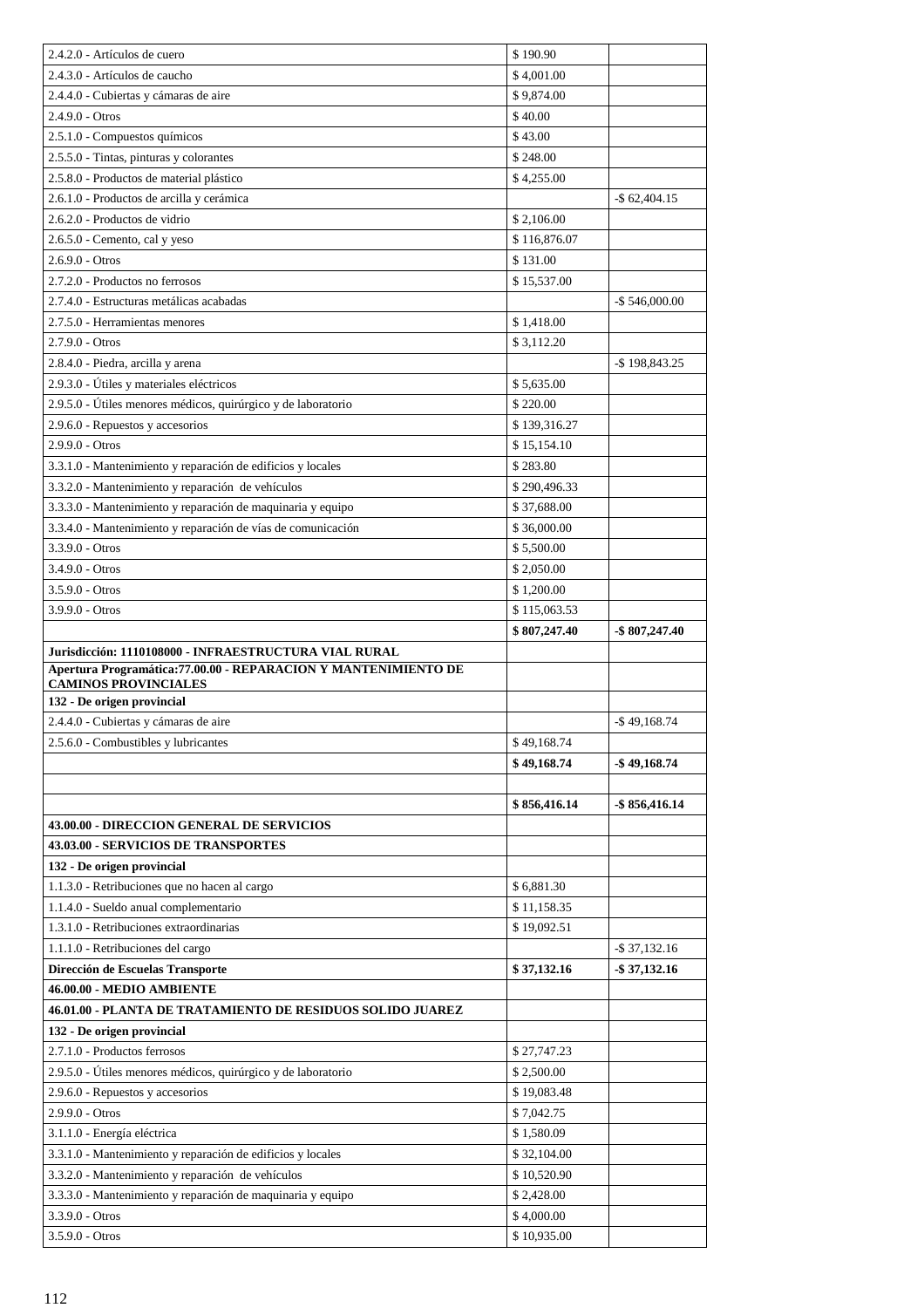| 2.3.4.0 - Productos de papel y cartón                         |                      | $-$2.40$        |
|---------------------------------------------------------------|----------------------|-----------------|
| 2.5.5.0 - Tintas, pinturas y colorantes                       |                      | $-$2.00$        |
| 2.5.6.0 - Combustibles y lubricantes                          |                      | $-$117.168.40$  |
| 2.6.5.0 - Cemento, cal y yeso                                 |                      | $-$32.00$       |
| $2.7.9.0 - Otros$                                             |                      | $-$ \$ 57.85    |
| 2.9.1.0 - Elementos de limpieza                               |                      | $-$ \$ 616.80   |
| 2.9.3.0 - Útiles y materiales eléctricos                      |                      | $-$62.00$       |
|                                                               | \$117,941.45         | -\$117,941.45   |
| Jurisdicción: 1110106000 - SECRETARIA DE SALUD                |                      |                 |
| <b>Apertura Programática:</b>                                 |                      |                 |
| 01.00.00 - ADMINISTRACION Y CONDUCCION                        |                      |                 |
| 01.02.00 - PLAN NACER-PLAN SUMAR                              |                      |                 |
| 132 - De origen provincial                                    |                      |                 |
| 2.5.1.0 - Compuestos químicos                                 | \$688.44             |                 |
| 2.5.6.0 - Combustibles y lubricantes                          |                      | $-$4,000.00$    |
| 2.9.1.0 - Elementos de limpieza                               | \$120.00             |                 |
| 2.9.2.0 - Útiles de escritorio, oficina y enseñanza           |                      | $-$ \$1,519.44  |
| 2.9.5.0 - Útiles menores médicos, quirúrgico y de laboratorio | \$492.00             |                 |
| 4.3.3.0 - Equipo sanitario y de laboratorio                   | \$14,500.00          |                 |
| 4.3.5.0 - Equipo educacional y recreativo                     |                      | $-$ \$ 5,000.00 |
| 4.3.7.0 - Equipo de oficina y muebles                         |                      | $-$ \$ 3,081.00 |
| $4.6.0.0 -$ Obras de arte                                     |                      | $-$ \$ 2,200.00 |
|                                                               | \$15,800.44          | $-$ \$15,800.44 |
| 01.00.00 - ADMINISTRACION Y CONDUCCION SUPERIOR               |                      |                 |
| 01.02.00 - SOCIO COMUNITARIA                                  |                      |                 |
| 132 - De origen provincial                                    |                      |                 |
| 2.1.1.0 - Alimentos para personas                             |                      | $-$ \$40,697.81 |
| 2.1.4.0 - Productos agroforestales                            | \$5.00               |                 |
| 2.1.5.0 - Madera, corcho y sus manufacturas                   | \$93.10              |                 |
| 2.2.1.0 - Hilados y telas<br>2.2.3.0 - Confecciones textiles  | \$909.50             |                 |
| 2.3.4.0 - Productos de papel y cartón                         | \$957.00<br>\$349.80 |                 |
| 2.4.3.0 - Artículos de caucho                                 | \$15.00              |                 |
| 2.5.2.0 - Productos farmacéuticos y medicinales               | \$770.70             |                 |
| 2.5.5.0 - Tintas, pinturas y colorantes                       | \$383.35             |                 |
| 2.5.8.0 - Productos de material plástico                      | \$15.00              |                 |
| 2.6.1.0 - Productos de arcilla y cerámica                     | \$262.20             |                 |
| 2.6.4.0 - Productos de cemento, asbesto y yeso                | \$320.00             |                 |
| 2.6.5.0 - Cemento, cal y yeso                                 | \$527.00             |                 |
| 2.7.2.0 - Productos no ferrosos                               | \$73.65              |                 |
| 2.7.4.0 - Estructuras metálicas acabadas                      | \$4,005.00           |                 |
| 2.7.5.0 - Herramientas menores                                | \$125.00             |                 |
| $2.7.9.0 - Otros$                                             | \$173.20             |                 |
| 2.8.4.0 - Piedra, arcilla y arena                             | \$144.00             |                 |
| 2.9.1.0 - Elementos de limpieza                               | \$13,989.09          |                 |
| 2.9.2.0 - Útiles de escritorio, oficina y enseñanza           | \$94.80              |                 |
| 2.9.3.0 - Útiles y materiales eléctricos                      | \$762.37             |                 |
| 2.9.4.0 - Utensilios de cocina y comedor                      | \$791.80             |                 |
| 2.9.6.0 - Repuestos y accesorios                              | \$35.30              |                 |
| 2.9.9.0 - Otros                                               | \$1,369.95           |                 |
| 3.3.1.0 - Mantenimiento y reparación de edificios y locales   | \$4,194.00           |                 |
| 3.5.1.0 - Transporte                                          | \$75.00              |                 |
| 4.3.7.0 - Equipo de oficina y muebles                         | \$10,257.00          |                 |
|                                                               | \$40,697.81          | $-$ \$40,697.81 |
| 65.00.00 - NIÑEZ Y ADOLESCENCIA                               |                      |                 |
| 65.01.00 - ATENCION A MENORES                                 |                      |                 |
| 132 - De origen provincial                                    |                      |                 |
| 2.1.1.0 - Alimentos para personas                             | \$56,264.93          |                 |
| 2.1.5.0 - Madera, corcho y sus manufacturas                   |                      | $-$ \$1,415.50  |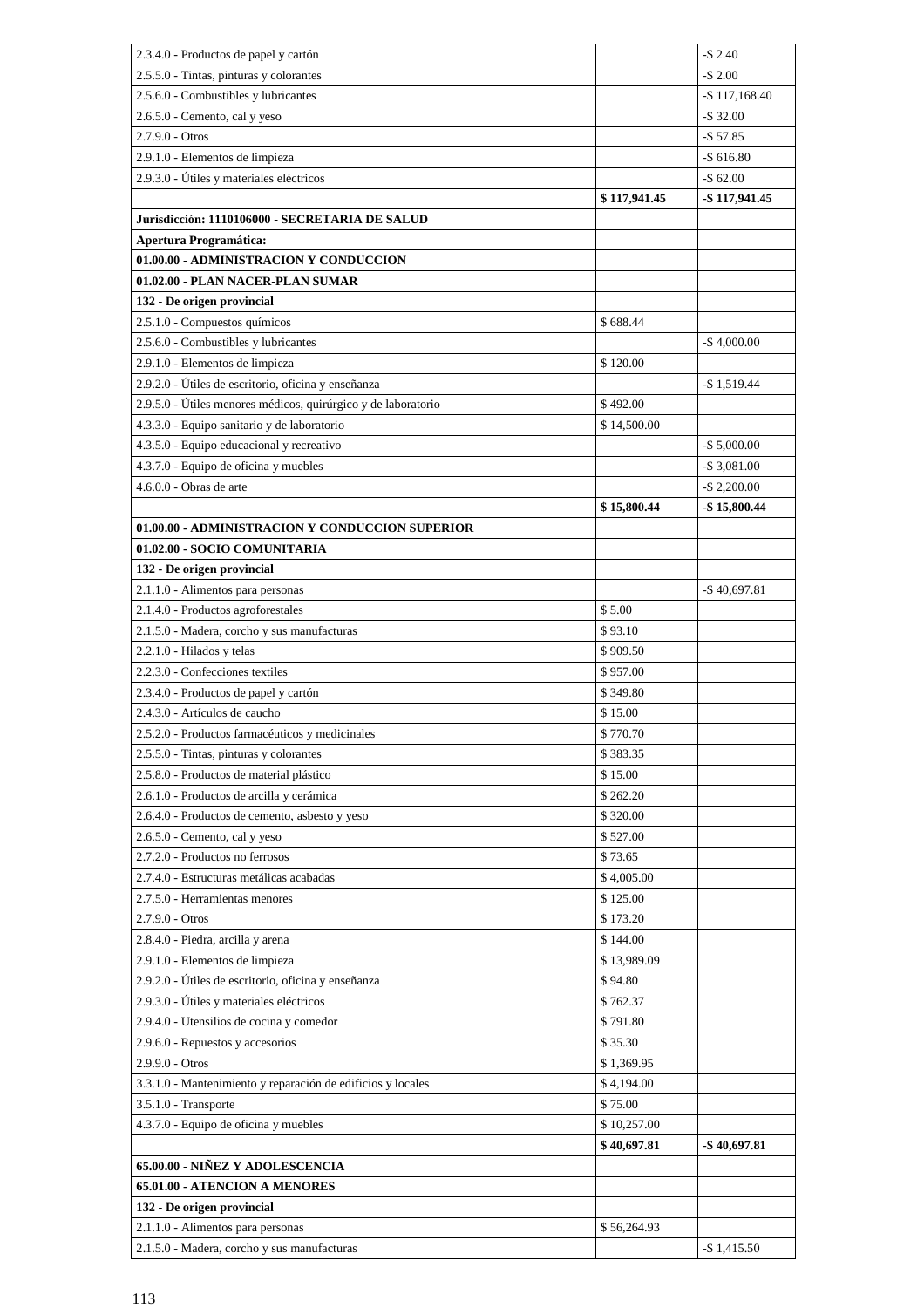| $2.2.1.0$ - Hilados y telas                                                                                 |             | $-$ \$4,407.50   |
|-------------------------------------------------------------------------------------------------------------|-------------|------------------|
| 2.2.2.0 - Prendas de vestir                                                                                 |             | $-$7,080.00$     |
| 2.2.3.0 - Confecciones textiles                                                                             |             | $-$ \$184.00     |
| $2.2.9.0 - Otros$                                                                                           |             | $-$ \$1,791.00   |
| 2.3.1.0 - Papel de escritorio y cartón                                                                      |             | $-$ \$ 2,983.25  |
| 2.3.2.0 - Papel para computación                                                                            |             | $-$ \$443.00     |
| 2.3.4.0 - Productos de papel y cartón                                                                       |             | $-$ \$ 5,856.40  |
| 2.4.3.0 - Artículos de caucho                                                                               |             | $-$ \$ 299.00    |
| 2.5.2.0 - Productos farmacéuticos y medicinales                                                             |             | $-$ \$ 3,517.77  |
| 2.5.5.0 - Tintas, pinturas y colorantes                                                                     |             | $-$ \$ 10,650.80 |
| 2.6.3.0 - Productos de loza y porcelana                                                                     |             | $-$ \$4,105.00   |
| 2.6.5.0 - Cemento, cal y yeso                                                                               |             | $-$703.90$       |
| 2.7.1.0 - Productos ferrosos                                                                                |             | $-$ \$4,630.00   |
| 2.7.2.0 - Productos no ferrosos                                                                             |             | $-$90.00$        |
| 2.7.5.0 - Herramientas menores                                                                              |             | $-$746.90$       |
| 2.9.1.0 - Elementos de limpieza                                                                             |             | $-$ \$185.43     |
| 2.9.2.0 - Útiles de escritorio, oficina y enseñanza                                                         |             | $-$ \$820.15     |
| 2.9.4.0 - Utensilios de cocina y comedor                                                                    |             | $-$ \$1,320.70   |
| 2.9.6.0 - Repuestos y accesorios                                                                            |             | $-$ \$1,452.51   |
| 2.9.9.0 - Otros                                                                                             |             | $-$ \$1,482.12   |
| 3.7.1.0 - Pasajes                                                                                           |             | $-$ \$ 2,100.00  |
|                                                                                                             | \$56,264.93 | $-$ \$ 56,264.93 |
| 65.00.00 - NIÑEZ Y ADOLESCENCIA                                                                             |             |                  |
| 65.02.00 - JARDIN MATERNAL                                                                                  |             |                  |
| 132 - De origen provincial                                                                                  |             |                  |
| 2.1.1.0 - Alimentos para personas                                                                           | \$7,487.72  |                  |
| 2.1.5.0 - Madera, corcho y sus manufacturas                                                                 | \$3,410.00  |                  |
| 2.2.2.0 - Prendas de vestir                                                                                 | \$130.00    |                  |
| 2.2.3.0 - Confecciones textiles                                                                             |             | $-$ \$ 10,200.00 |
| $2.2.9.0 - Otros$                                                                                           | \$4,480.00  |                  |
| 2.3.1.0 - Papel de escritorio y cartón                                                                      |             | $-$ \$ 6,977.66  |
| 2.3.2.0 - Papel para computación                                                                            | \$362.34    |                  |
| $2.5.9.0 - Otros$                                                                                           | \$140.80    |                  |
| $2.7.9.0 - Otros$                                                                                           | \$78.00     |                  |
| 2.9.1.0 - Elementos de limpieza                                                                             |             | $-$ \$ 30,620.10 |
| 2.9.3.0 - Útiles y materiales eléctricos                                                                    | \$1,148.20  |                  |
| 2.9.6.0 - Repuestos y accesorios                                                                            | \$30.00     |                  |
| 3.1.1.0 - Energía eléctrica                                                                                 | \$19,612.06 |                  |
| $3.1.3.0 - Gas$                                                                                             | \$1,529.22  |                  |
| 3.1.4.0 - Teléfonos, télex y telefax                                                                        | \$953.42    |                  |
| 3.3.1.0 - Mantenimiento y reparación de edificios y locales                                                 | \$5,026.00  |                  |
| 3.9.9.0 - Otros                                                                                             | \$3,410.00  |                  |
|                                                                                                             | \$47,797.76 | -\$47,797.76     |
| 65.00.00 - NIÑEZ Y ADOLESCENCIA                                                                             |             |                  |
| 65.03.00 - CENTRO DE CONTENCION                                                                             |             |                  |
| 132 - De origen provincial                                                                                  |             |                  |
| 2.1.1.0 - Alimentos para personas                                                                           | \$53,340.00 |                  |
| 5.1.3.0 - Becas                                                                                             |             | $-$ \$ 53,340.00 |
|                                                                                                             | \$53,340.00 | $-$ \$ 53,340.00 |
| 66.00.00 - PROGRAMAS SOCIALES<br>66.03.00 - PROGRAMA DE RESPONSABILIDAD SOCIAL COMPARTIDA-<br><b>ENVION</b> |             |                  |
| 132 - De origen provincial                                                                                  |             |                  |
| 1.1.1.0 - Retribuciones del cargo                                                                           | \$13,874.40 |                  |
| 1.1.3.0 - Retribuciones que no hacen al cargo                                                               | \$2,209.08  |                  |
| 1.1.4.0 - Sueldo anual complementario                                                                       | \$2,680.58  |                  |
| 1.1.6.1 - Contribuciones Patronales IOMA                                                                    | \$257.34    |                  |
| 1.1.6.2 - Contribuciones Patronales IPS                                                                     | \$643.34    |                  |
| 1.1.7.0 - Complementos                                                                                      | \$600.00    |                  |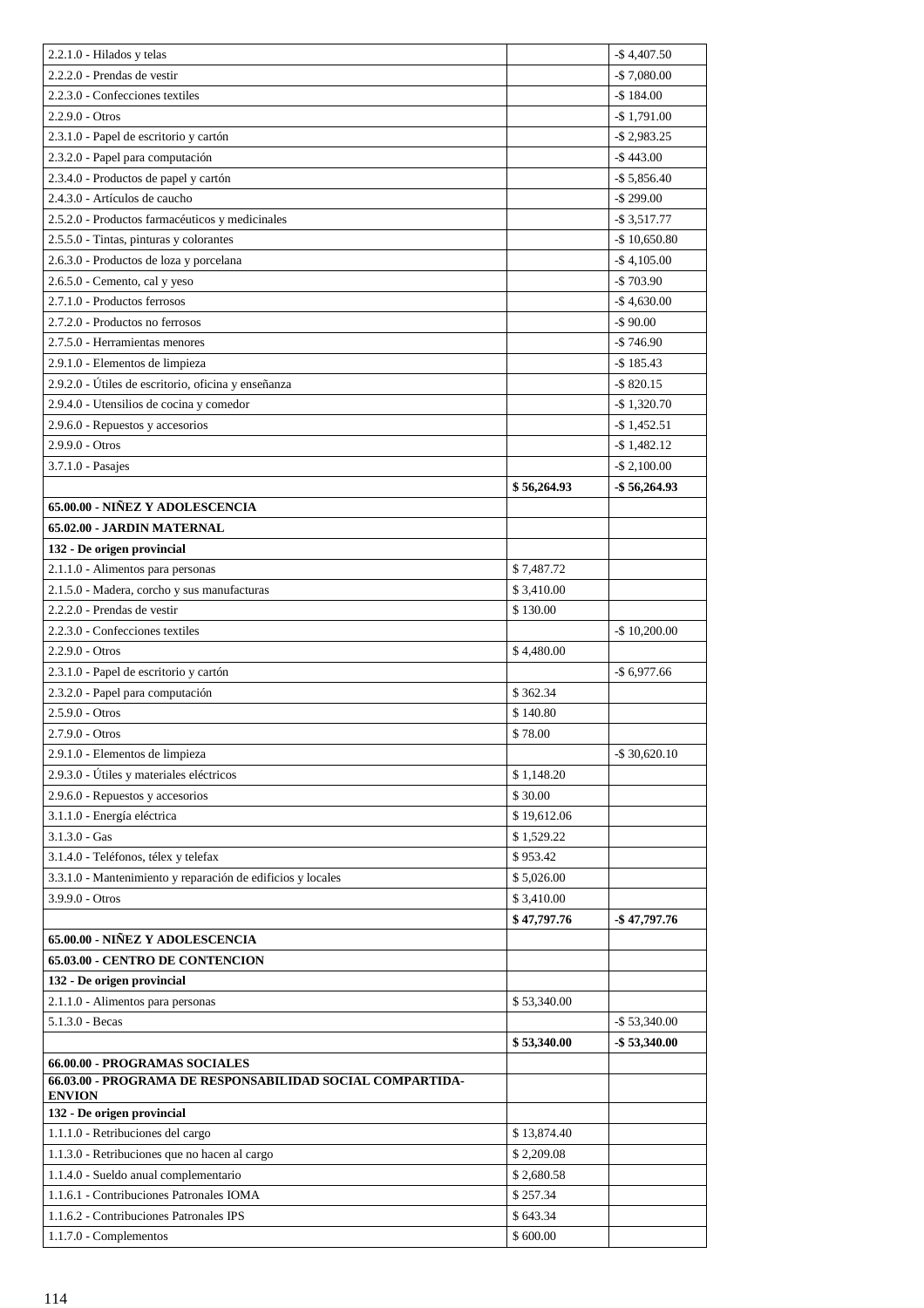| 1.2.1.0 - Retribuciones del cargo                                                          |                | $-$ \$ 3,838.44     |
|--------------------------------------------------------------------------------------------|----------------|---------------------|
| 1.2.3.0 - Sueldo anual complementario                                                      |                | $-$ \$1,127.89      |
| 1.2.5.1 - Contribuciones Patronales IOMA                                                   |                | $-$ \$ 1,029.69     |
| 1.2.5.2 - Contribuciones Patronales IPS                                                    |                | $-$ \$ 2,574.00     |
| 1.2.6.0 - Complementos                                                                     |                | $-$ \$ 1,200.00     |
| 1.4.0.0 - Asignaciones familiares                                                          | \$149.00       |                     |
| 2.1.5.0 - Madera, corcho y sus manufacturas                                                |                | $-$ \$ 2,800.00     |
| 2.3.1.0 - Papel de escritorio y cartón                                                     |                | $-$ \$ 1,200.00     |
| 2.7.1.0 - Productos ferrosos                                                               |                | $-$ \$10,791.72     |
| 2.7.2.0 - Productos no ferrosos                                                            | \$228.00       |                     |
| 2.9.2.0 - Útiles de escritorio, oficina y enseñanza                                        |                | $-$1,800.00$        |
| 2.9.3.0 - Útiles y materiales eléctricos                                                   | \$320.00       |                     |
| 2.9.6.0 - Repuestos y accesorios                                                           |                | $-$ \$ 3,000.00     |
| 3.4.9.0 - Otros                                                                            | \$15,600.00    |                     |
| 3.5.4.0 - Primas y gastos de seguros                                                       |                | $-$ \$ 7,200.00     |
|                                                                                            | \$36,561.74    | $-$ \$ 36,561.74    |
| <b>TOTAL 132 - De origen Provincial</b>                                                    | \$2,050,368.72 | $-$ \$ 2,050,368.72 |
| 17.01.00 - ADMINISTRACION Y CONDUCCION                                                     |                |                     |
| 133 - De origen nacional                                                                   |                |                     |
| 4.3.5.0 - Equipo educacional y recreativo                                                  |                | $-$ \$ 20,261.00    |
| 4.3.9.0 - Equipos varios                                                                   | \$20,261.00    |                     |
|                                                                                            | \$20,261.00    | $-$ \$ 20,261.00    |
| 41.00.00 - OBRAS PUBLICAS                                                                  |                |                     |
| 41.13.00 - REFACCION CLUB SAN MARTIN - TEDIN URIBURU                                       |                |                     |
| 133 - De origen nacional                                                                   |                |                     |
| 2.1.5.0 - Madera, corcho y sus manufacturas                                                |                | $-$1,386.88$        |
| 2.5.5.0 - Tintas, pinturas y colorantes                                                    |                | $-$ \$92.00         |
| 2.6.3.0 - Productos de loza y porcelana                                                    | \$533.20       |                     |
| 2.6.4.0 - Productos de cemento, asbesto y yeso                                             | \$2,083.00     |                     |
| 2.7.2.0 - Productos no ferrosos                                                            | \$802.50       |                     |
| 2.7.4.0 - Estructuras metálicas acabadas                                                   |                | $-$36.00$           |
| 2.8.4.0 - Piedra, arcilla y arena                                                          |                | $-$34.47$           |
| 2.9.6.0 - Repuestos y accesorios                                                           | \$90.65        |                     |
| 3.5.1.0 - Transporte                                                                       | \$40.00        |                     |
| 4.3.7.0 - Equipo de oficina y muebles                                                      |                | $-$ \$ 2,000.00     |
|                                                                                            | \$3,549.35     | -\$3,549.35         |
| 41.00.00 - OBRAS PUBLICAS<br>41.80.00 - OBRA PORTAL DEL PARQUE INDUSTRIAL Y LINEA MEDIA DE |                |                     |
| <b>TENSION</b>                                                                             |                |                     |
| 133 - De origen nacional                                                                   |                |                     |
| 2.6.1.0 - Productos de arcilla y cerámica                                                  | \$931.05       |                     |
| 2.7.1.0 - Productos ferrosos                                                               |                | $-$796.00$          |
| 2.7.2.0 - Productos no ferrosos                                                            |                | $-$79.00$           |
| $2.7.9.0 - Otros$                                                                          |                | $-$ \$ 36.00        |
| 3.5.1.0 - Transporte                                                                       |                | $-$ \$ 20.00        |
| 4.2.1.0 - Construcciones en bienes de dominio privado                                      |                | $-$ \$ 0.05         |
|                                                                                            | \$931.05       | $-$ \$931.05        |
| 41.00.00 - OBRAS PUBLICAS                                                                  |                |                     |
| 41.82.00 - PLAN MAS CERCA_ 47 CUADRAS CORDON CUNETA                                        |                |                     |
| 133 - De origen nacional                                                                   |                |                     |
| 2.6.5.0 - Cemento, cal y yeso                                                              |                | $-$ \$ 71,981.88    |
| 3.3.1.0 - Mantenimiento y reparación de edificios y locales                                | \$71,981.88    |                     |
|                                                                                            | \$71,981.88    | -\$71,981.88        |
| Jurisdicción: 1110106000 - SECRETARIA DE SALUD                                             |                |                     |
| <b>Apertura Programática:</b>                                                              |                |                     |
| 01.00.00 - ADMINISTRACION Y CONDUCCION                                                     |                |                     |
| 01.01.00 - DIRECCION DE SALUD                                                              |                |                     |
| 133 - De origen nacional                                                                   |                |                     |
| 4.3.3.0 - Equipo sanitario y de laboratorio                                                | \$189.00       |                     |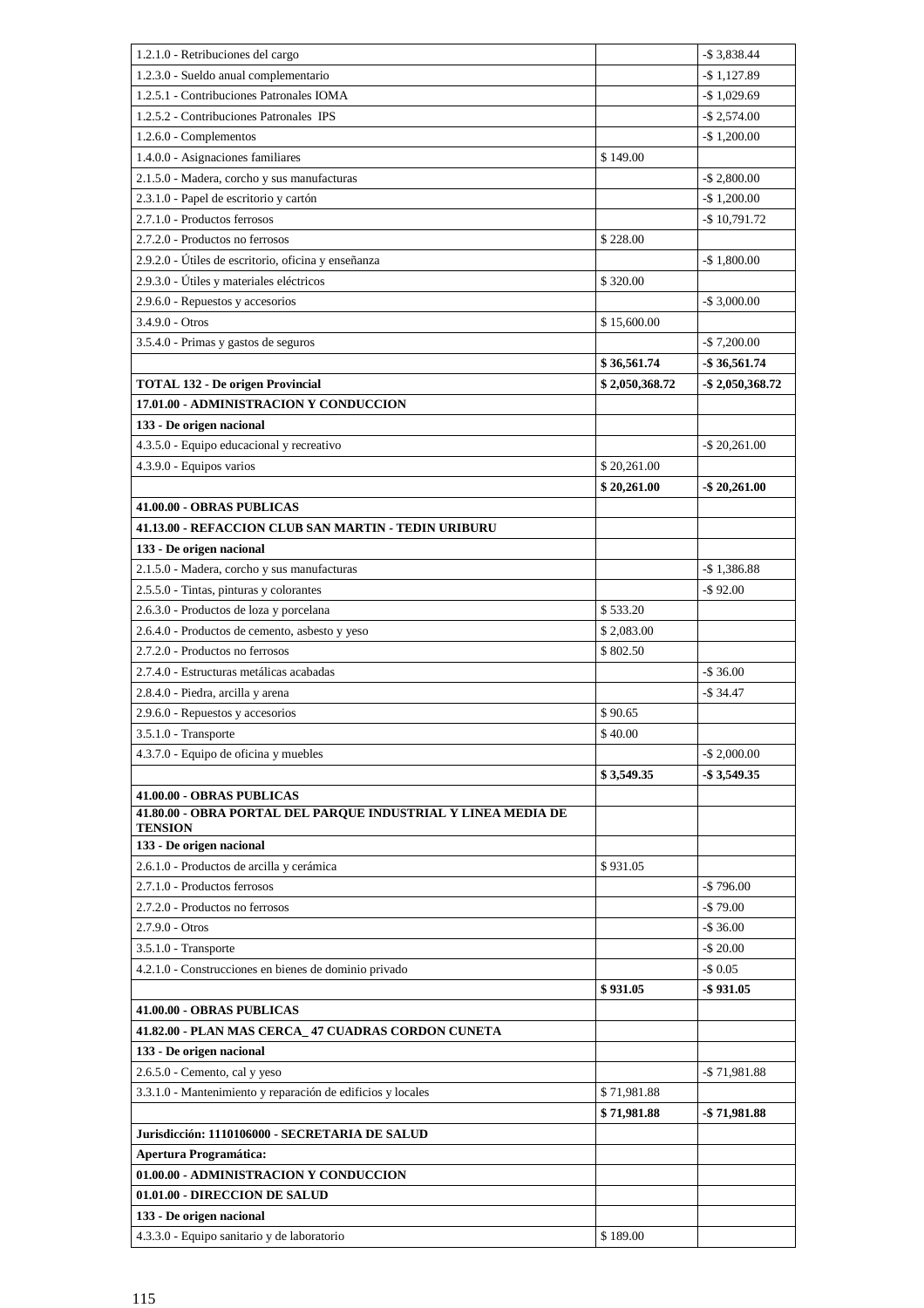| 4.3.5.0 - Equipo educacional y recreativo           |             | $-$189.00$      |
|-----------------------------------------------------|-------------|-----------------|
|                                                     | \$189.00    | $-$189.00$      |
| 66.00.00 - PROGRAMAS SOCIALES                       |             |                 |
| <b>66.05.00 - PLAN VIA LIBRE</b>                    |             |                 |
| 133 - De origen nacional                            |             |                 |
| 2.9.2.0 - Útiles de escritorio, oficina y enseñanza | \$136.00    |                 |
| 2.9.6.0 - Repuestos y accesorios                    | \$560.00    |                 |
| $2.9.9.0 - Otros$                                   |             | $-$ \$696.00    |
|                                                     | \$696.00    | $-$ \$696.00    |
| TOTAL 133 - De origen nacional                      | \$97,608.28 | $-$ \$97,608.28 |

**JORGE O. ISMAEL JULIO CÉSAR MARINI SECRETARIO DE HACIENDA INTENDENTE MUNICIPAL** 

**\$ 4,991,690.45 -\$ 4,991,690.45** 

### *DECRETOS 2014-Nº 1854*

 **BENITO JUÁREZ –** Diciembre 30 de 2014 –

 **VISTO** el ejecutado de gastos al 31/12/2014 que se adjunta al presente expediente, informado por Contaduría,

 **CONSIDERANDO** que los gastos de las obras que estaban financiadas con fondos afectados, al cierre del ejercicio fueron cubiertos con fondos ordinarios,

 **QUE** el Secretario de Hacienda presta conformidad con lo actuado;

 **EL INTENDENTE MUNICIPAL,** en uso de sus facultades,

#### **D E C R E T A :**

**Artículo 1º.-**Autorícese a Contaduría Municipal y a Tesorería Municipal a realizar las siguientes transferencias de fondos:

• **Recurso 17.2.04.12 "Reacondicionamiento Hogar de Ancianos**" de fuente 133 **\$ 269.753,77 para transferir al recurso 12.2.14.00 "Hogar de Ancianos Derecho de** 

**Internación"** con fuente 131 Afectado origen Municipal.

- **Recurso 17.2.04.11 Refacción Club San Martin Tedin Uriburu** de fuente 133 **\$ 3.183,88 transferirlo a recursos ordinarios**
- **Recurso 17.2.04.09 Plan Mas Obras 47 Cuadras Cordón Cuneta** de fuente 133 de **\$271.807,37 transferirlo a recursos ordinarios**
- **Recurso 17.5.19.00 Dirección General de Escuela Transporte** de fuente 132 de **\$1.716.313,66 transferirlo a recursos ordinarios**

**Artículo 2º.-**Refrendará el presente acto administrativo el Sr. Secretario de Hacienda.----------------- **Artículo 3º.-**Comuníquese, dése al R.O. de Decretos y Resoluciones, tome nota Secretaría Hacienda, Contaduría y Tesorería, cumplido, archívese.------------------------------------ **JULIO CÉSAR MARINI<br>INTENDENTE MUNICIPAL SECRETARIO DE HACIENDA**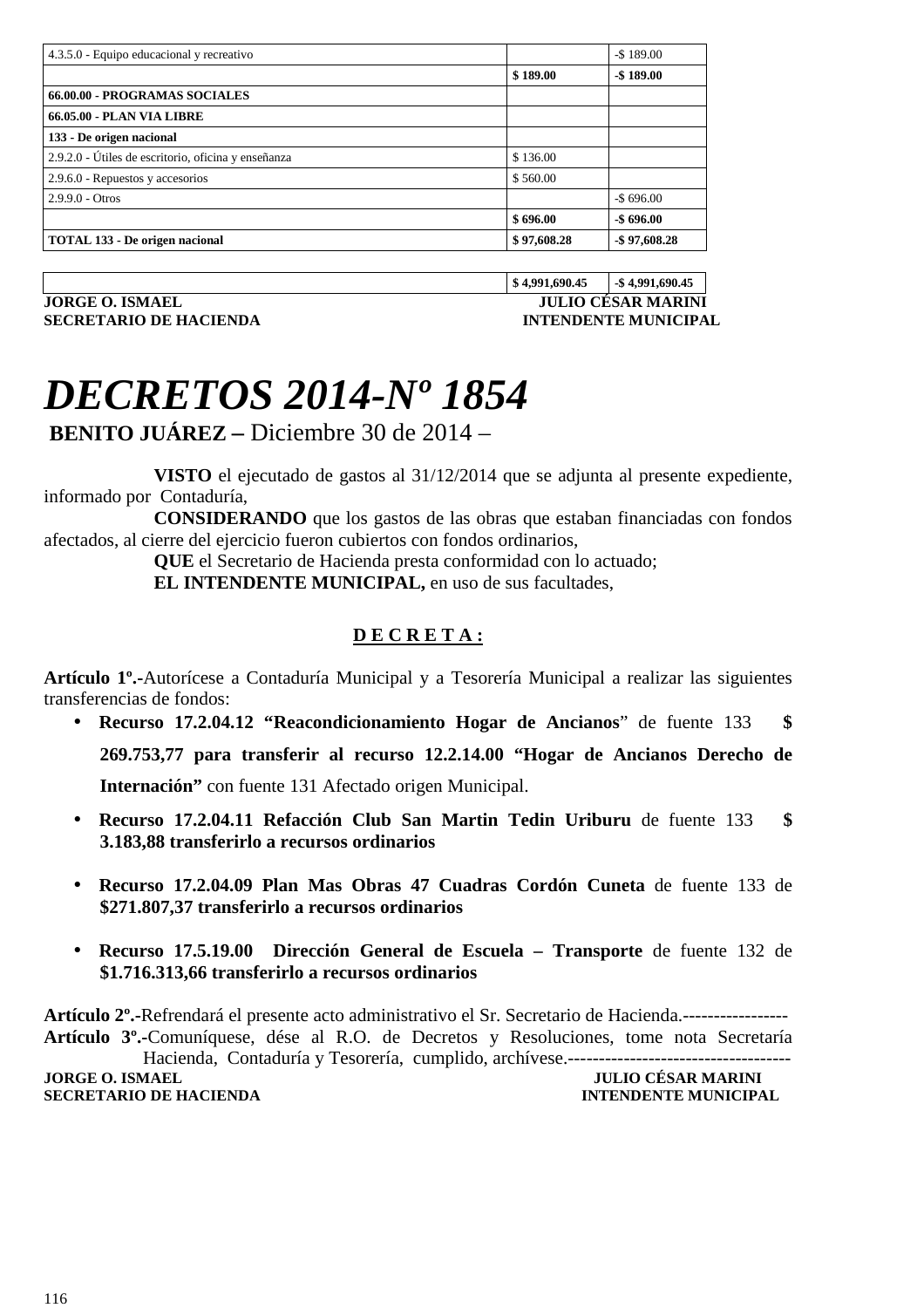### *RESOLUCIONES 2014-Nº 502*

#### **BENITO JUÁREZ** – Diciembre 1º de 2014 –

 **VISTO** las Licencias solicitadas por los agentes pertenecientes las distintas áreas Municipales;

 **QUE** en las "Planillas Licencia" consta el debido conforme refrendado por la Dirección de Recursos Humanos y por los distintos responsables de área;

 **QUE** el Secretario de Gobierno dispone dictar el presente acto administrativo;

#### **RESUELVE:**

**Artículo 1º.-** Concédanse las **LICENCIAS ANUALES REGLAMENTARIAS** otorgadas a los agentes y por los días que se detallan a continuación:

**DAILOFF DANIEL (L.P. 2889) desde el día 25/11/2014 y hasta 03/12/2014 L.A.R. 2013 SPINELLI MARIO (L.P. 1745) desde el día 25/11/2014 y hasta 01/12/2014 L.A.R. 2014 SALABERRY MARCELO (L.P. 2902) desde el día 02/12/2014 y hasta 14/12/2014 L.A.R. 2013 VALENZUELA RUBEN (L.P. 2262) desde el día 25/11/2014 y hasta 01/12/2014 L.A.R. 2013 Artículo 2º.-** Concédanse las **LICENCIAS POR RAZONES PARTICULARES** a los agentes y por los días que se detallan a continuación:

**PALACIOS JUAN CARLOS (L.P. 2159) por el día 28/11/2014** 

**CARRIZO NORMA (L.P. 3159) por el día 28/11/2014** 

**GRIERSON ANA CAROLINA (L.P. 3109) por el día 25/11/2014** 

**COTTINI ELSA (L.P. 3032) por el día 20/11/2014** 

**Artículo 3º.-** Concédase la **LICENCIA POR ACCIDENTE DE TRABAJO** al agente y por los días que se detallan a continuación:

**MOLINA ARMANDO HUGO (L.P. 2423) desde el día 27/11/2014 y hasta el día 11/12/2014.-** 

**Artículo 4º.**- Refrendará el presente acto administrativo el Sr. Secretario de Gobierno.------------- **Artículo 5º.**- Comuníquese, dése al R.O. de Decretos y Resoluciones, tome nota Recursos Humanos, Secretaría de Gobierno, Dirección de Cultura, Delegación Barker y Auditoría, cumplido, archívese.------------------------------------------------------------------

**SERGIO JULIO ACOSTA SECRETARIO DE GOBIERNO** 

# *RESOLUCIONES 2014-Nº 503*

**BENITO JUÁREZ** – Diciembre 1º de 2014 –

 **VISTO** las Licencias solicitadas por los agentes pertenecientes al área de Infraestructura, Vivienda y Servicios Públicos;

 **QUE** en las "Planillas Licencia" consta el debido conforme refrendado por la Dirección de Recursos Humanos y por los distintos responsables de área;

 **QUE** el Secretario de Gobierno dispone dictar el presente acto administrativo;

#### **RESUELVE:**

**Artículo 1º.-** Concédanse las **LICENCIAS ANUALES REGLAMENTARIAS** otorgadas a los agentes y por los días que se detallan a continuación:

**MARINI MARIO (L.P. 2535) desde el día 25/11/2014 y hasta 01/12/2014 L.A.R. 2013 CAIRO WALTER (L.P. 2576) desde el día 26/11/2014 y hasta 03/11/2014 L.A.R. 2013 ARGUELLO ENRIQUE (L.P. 2693) desde el día 25/11/2014 y hasta 05/12/2014 L.A.R. 2012 CARMEN VIERA (L.P. 2774) desde el día 25/11/2014 y hasta 1/12/2014 L.A.R. 2013 SCHWINDT MAURICIO (L.P. 3046) desde el día 17/11/2014 y hasta 23/11/2014 L.A.R. 2014**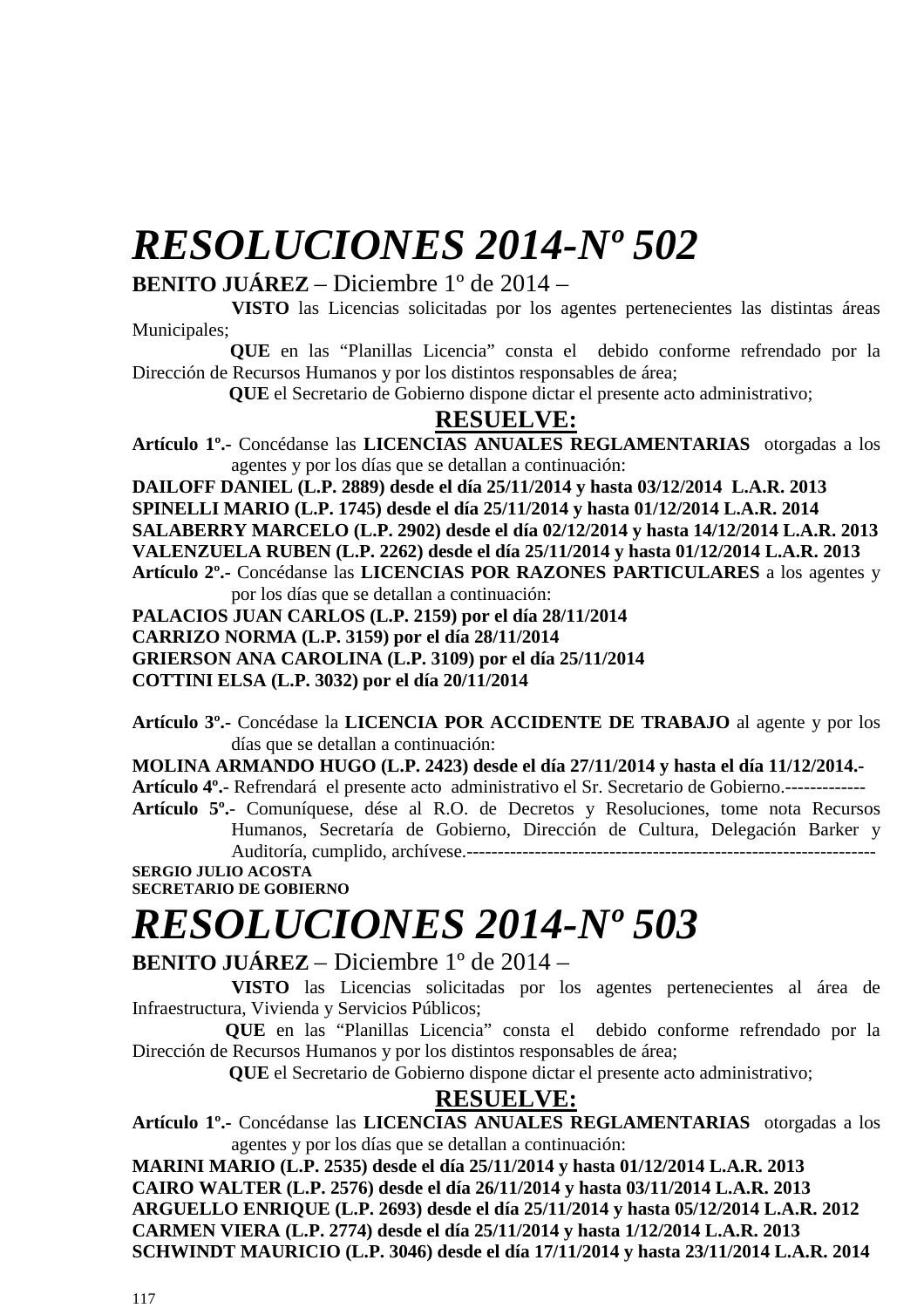**Artículo 2º.-** Concédanse las **LICENCIAS POR RAZONES PARTICULARES** a los agentes y por los días que se detallan a continuación:

**AIBAR BRUNO (L.P. 2697) por el día 25/11/2014** 

**BAIGORRIA ALDO (L.P. 3118) por el día 22/11/2014** 

**CIMMINELLI NESTOR (L.P. 2650) por el día 25/11/2014**

**ESPINOSA DAVID (L.P. 2928) por el día 28/11/2014** 

**GEREZ LUIS (L.P. 3234) por el día 26/11/2014** 

#### **MADRID GUILLERMO (L.P. 3250) por el día 22/11/2014**

**Artículo 3º.**- Refrendará el presente acto administrativo el Sr. Secretario de Infraestructura, Vivienda y Servicios Públicos.------------------------------------------------------------------

**Artículo 4º.**-Comuníquese, dése al R.O. de Decretos y Resoluciones, tome nota Recursos Humanos, Secretarías de Gobierno, de Infraestructura, Vivienda y Servicios Públicos y Auditoría, cumplido archívese.-------------------------------------------------------------------

**DIEGO ROSSETTI** 

**S. DE INF., VIV., Y SERV. PUBLICOS** 

### *RESOLUCIONES 2014-Nº 504*

### **BENITO JUÁREZ –** Diciembre 1º de 2014**-**

 **VISTO** lo actuado en Expte. Letra "E" Nº 68/14, en el cual la Jefa de Enfermeros del Hospital Municipal "Eva Perón" Ente Descentralizado "Dr. Alfredo Saintout" a fojas 3 informa acerca de los hechos sucedidos el día 22/10/2014;

**QUE** a fs. 5, 6, 8, 10 y 11 obran descargos de los agentes involucrados;

**QUE** a fojas 13 y 14 el Director Administrativo, Director Médico y la Directora de Recursos Humanos del Hospital Municipal "Eva Perón" Ente Descentralizado "Dr. Alfredo Saintout" sugieren aplicar la sanción de diez días de suspensión sin goce de haberes a los agentes ROMERO MARIO NICOLAS (L.P. 5199) y ALBORNOZ CARLOS (L.P. 5155), por negligencia en el cumplimiento de sus tareas;

**QUE** de fojas 15 a 17 obra dictamen del Asesor Legal de la Comuna;

 **QUE** el Secretario de Gobierno dispone dictar el presente acto administrativo;

 **EL INTENDENTE MUNICIPAL**, en uso de sus facultades,

### **RESUELVE:**

- **Artículo 1º.-** Aplicar la sanción de "DIEZ DÍAS DE SUSPENSIÓN SIN GOCE DE HABERES" a los agentes ROMERO MARIO NICOLAS (L.P. 5199) y ALBORNOZ CARLOS (L.P. 5155), de acuerdo a lo dispuesto en el Artículo 63 inc 3) de la ley 11.757 y a lo actuado en el Expediente Letra "E" Nº 68/14.--------------------------------------------------
- **Artículo 2º.** Por la Dirección de Recursos Humanos del Ente, notifíquese.-----------------------------
- **Artículo 3º.-** Refrendará el presente acto administrativo la Sra. Secretaria de Salud.-----------------
- **Artículo 4º.-** Comuníquese, dése al R. O. de Decretos y Resoluciones, tome nota Recursos Humanos del Ente, Secretarías de Gobierno, de Salud, Ente Descentralizado "Dr. Alfredo Saintout" y Auditoría, cumplido archívese.-------------------------------------------

**MARIA ELISA TIMPANARO JULIO CESAR MARINI** 

**SECRETARIA DE SALUD INTENDENTE MUNICIPAL** 

### *RESOLUCIONES 2014-Nº 505*

#### **BENITO JUÁREZ** – Diciembre 2 de 2014 –

**VISTO** las Licencias solicitadas por los agentes pertenecientes al área de Gobierno;

 **QUE** en las "Planillas Licencia" consta el debido conforme refrendado por la Dirección de Recursos Humanos y por los distintos responsables de área;

 **QUE** el Secretario de Gobierno dispone dictar el presente acto administrativo;

### **RESUELVE:**

**Artículo 1º.-**Concédanse las **LICENCIAS ANUALES REGLAMENTARIAS** otorgadas a los agentes y por los días que se detallan a continuación:

**CARRIZO CARLOS ALBERTO (L.P. 3161) desde el día 01/12/2014 y hasta 07/12/2014 L.A.R. 2014**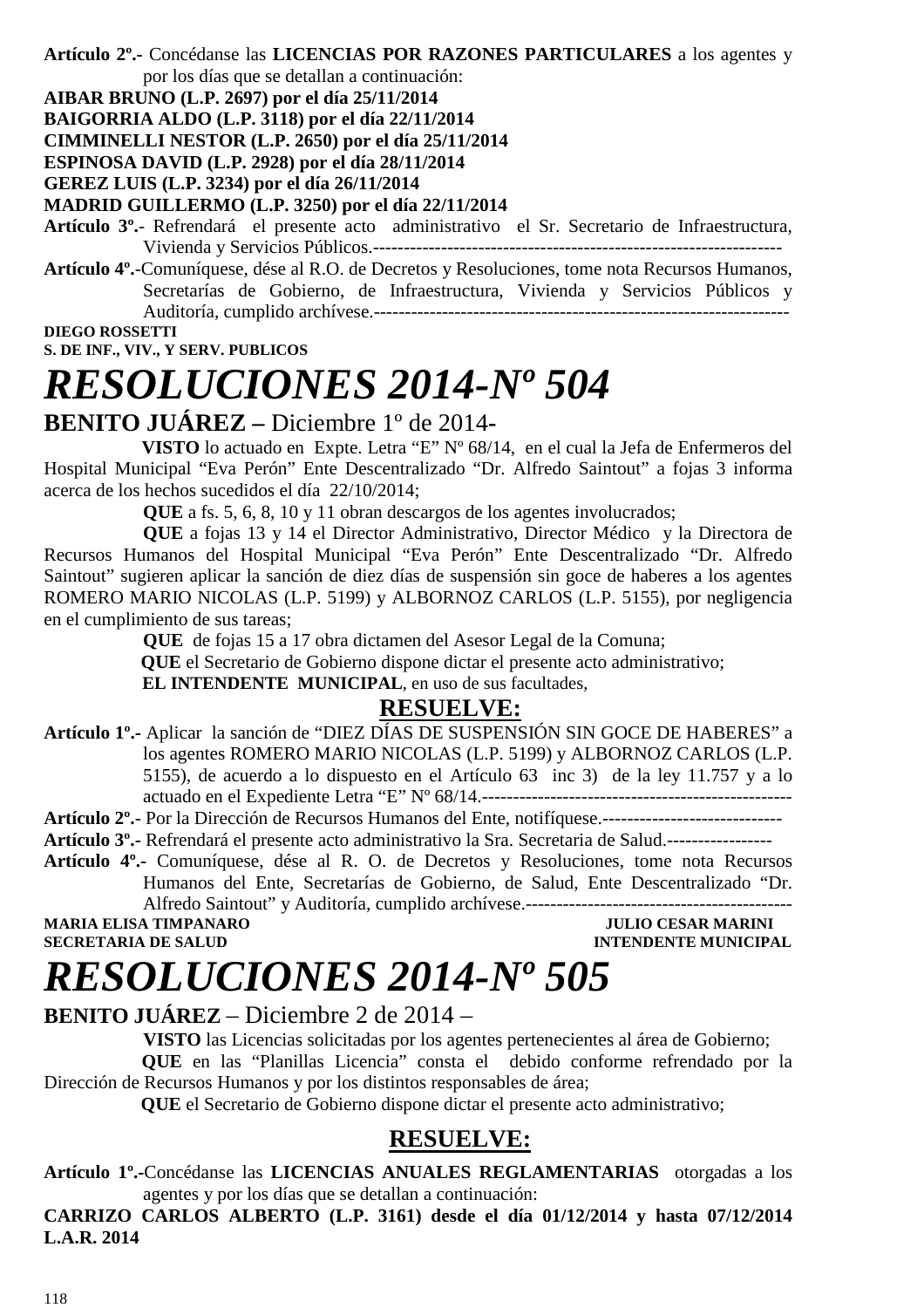**BLANCO YOLANDA (L.P. 1078) desde el día 01/12/2014 y hasta 7/12/2014 L.A.R. 2013 TREJO TELMA LILIAN (L.P. 2278) desde el día 02/12/2014 y hasta 12/12/2014 L.A.R. 2012 Artículo 2º.**-Refrendará el presente acto administrativo el Sr. Secretario de Gobierno.------------ **Artículo 3º.**-Comuníquese, dése al R.O. de Decretos y Resoluciones, tome nota Recursos Humanos,

Secretarías de Gobierno y Auditoría, cumplido, archívese.---------------------------------

**SERGIO JULIO ACOSTA SECRETARIO DE GOBIERNO** 

# *RESOLUCIONES 2014-Nº 506*

#### **BENITO JUÁREZ** –Diciembre 2 de 2014 –

 **VISTO** las Licencias solicitadas por los agentes pertenecientes al área de Infraestructura, Vivienda y Servicios Públicos;

 **QUE** en las "Planillas Licencia" consta el debido conforme refrendado por la Dirección de Recursos Humanos y por los distintos responsables de área;

 **QUE** el Secretario de Gobierno dispone dictar el presente acto administrativo;

### **RESUELVE:**

**Artículo 1º.-** Concédanse las **LICENCIAS ANUALES REGLAMENTARIAS** otorgadas a los agentes y por los días que se detallan a continuación:

**MADRID ARMANDO (L.P. 2200) desde el día 01/12/2014 y hasta 07/12/2014 L.A.R. 2014** 

**MORALES HECTOR (L.P. 934) desde el día 01/12/2014 y hasta 04/1/2015 L.A.R 2014** 

**Artículo 2º.-** Concédase la **LICENCIA POR RAZONES PARTICULARES** al gente y por el día que se detalla a continuación:

**SACULA ALDO (L.P. 1192) por el día 01/12/2014** 

**Artículo 3º.-** Concédase la **LICENCIA POR CITACIÓN JUDICIAL** al agente y por el día que se detalla a continuación:

**ARGUELLO OSCAR CARLOS GABRIEL (L.P. 3257) por el día 28/12/2014** 

**Artículo 4º.**- Refrendará el presente acto administrativo el Sr. Secretario de Infraestructura, Vivienda y Servicios Públicos.-------------------------------------------------------------------

**Artículo 5º.**-Comuníquese, dése al R.O. de Decretos y Resoluciones, tome nota Recursos Humanos, Secretarías de Gobierno, de Infraestructura, Vivienda y Servicios Públicos y Auditoría, cumplido archívese.-------------------------------------------------------------------

**DIEGO ROSSETTI** 

#### **S. DE INF., VIV., Y SERV. PUBLICOS**

# *RESOLUCIONES 2014-Nº 507*

#### **BENITO JUÁREZ –** Diciembre 3 de 2014-

 **VISTO** lo actuado en Expte. Letra "J" Nº 7/14, en el cual la Subdirectora del Jardín Maternal informa (a fs. 1) acerca de hechos ocurridos con la agente GOMEZ NANCY (L.P. 2707), en dicha Institución;

**QUE** a fs. 4 obra descargo de la agente;

**QUE** a fs. 7 la Directora de Recursos Humanos solicita se aplique la sanción de LLAMADO DE ATENCIÓN a la agente GOMEZ NANCY;

**QUE** a fs. 8 y 9 obra dictamen del Asesor Legal;

 **QUE** el Secretario de Gobierno dispone dictar acto administrativo,

 **EL INTENDENTE MUNICIPAL,** en uso de sus facultades

### **RESUELVE:**

**Artículo 1º.-** Aplicar un LLAMADO DE ATENCIÓN a la agente GOMEZ NANCY (L.P. 2707), de acuerdo a lo dispuesto en el Artículo 62 inc. a) de la ley 11.757 y a lo actuado en el Expediente Letra "J" Nº 7/14.-----------------------------------------------------------------

**Artículo 2º.-** Por la Dirección de Recursos Humanos, notifíquese.-----------------------------------------

 **Artículo 3º.-**Refrendará el presente acto administrativo la Sra. Secretaria de Desarrollo Social.------

**Artículo 4º.-**Comuníquese, dése al R. O. de Decretos y Resoluciones, tome nota Recursos Humanos, Secretarías de Gobierno, de Desarrollo Social y Auditoría cumplido,

archívese.-------------------------------------------------------------------------------------------- **MARIA TERESA RICCI JULIO CESAR MARINI**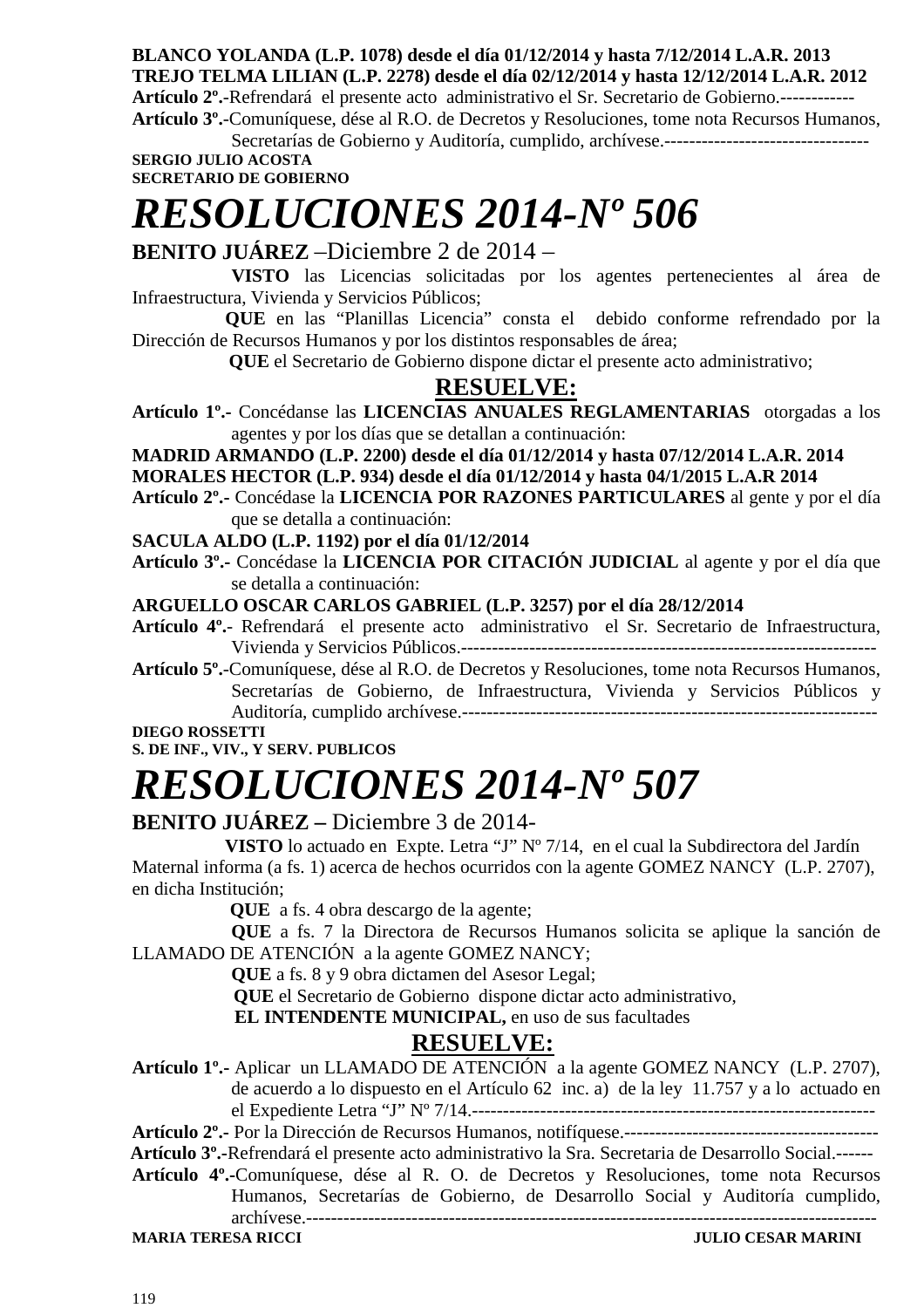### *RESOLUCIONES 2014-Nº 508*

#### **BENITO JUÁREZ –** Diciembre 3 de 2014-

 **VISTO** lo actuado en Expte. Letra "J" Nº 8/14, en el cual la Subdirectora del Jardín Maternal informa (a fs. 1) acerca de hechos ocurridos con la agente GOMEZ SILVANA AMELIA (L.P. 2695), en dicha Institución;

**QUE** a fs. 4 obra descargo de la agente;

**QUE** a fs. 7 la Directora de Recursos Humanos solicita se aplique la sanción de LLAMADO DE ATENCIÓN a la agente;

**QUE** a fs. 8 y 9 obra dictamen del Asesor Legal;

 **QUE** el Secretario de Gobierno dispone dictar acto administrativo,

 **EL INTENDENTE MUNICIPAL,** en uso de sus facultades

### **RESUELVE:**

**Artículo 1º.-** Aplicar un LLAMADO DE ATENCIÓN a la agente GOMEZ SILVANA AMELIA (L.P. 2695), de acuerdo a lo dispuesto en el Artículo 62 inc. a) de la ley 11.757 y a lo actuado en el Expediente Letra "J" Nº 8/14.----------------------------------------------------

**Artículo 2º.-** Por la Dirección de Recursos Humanos, notifíquese.---------------------------------------

 **Artículo 3º.-**Refrendará el presente acto administrativo la Sra. Secretaria de Desarrollo Social.----

**Artículo 4º.-** Comuníquese, dése al R. O. de Decretos y Resoluciones, tome nota Recursos Humanos, Secretarías de Gobierno, de Desarrollo Social y Auditoría cumplido, archívese.---------

**MARIA TERESA RICCI DE ESTA DE LOS ENFORMARIES DE DESAR MARINI S. DE DESARROLLO SOCIAL DE LOS ENFORMANCIES DE LOS ENFORMANCIES DE LOS ENFORMANCIES DE LOS ENFORMANCIES DE LOS ENFORMANCIES DE LOS ENFORMANCIES DE LOS ENFORMAN S. DE DESARROLLO SOCIAL** 

# *RESOLUCIONES 2014-Nº 509*

### **BENITO JUÁREZ –** Diciembre 3 de 2014-

 **VISTO** lo actuado en Expte. Letra "E" Nº 73/14, en el cual la Directora de de Recursos Humanos del Hospital Municipal "Eva Perón" Ente Descentralizado "Dr. Alfredo Saintout" (a fs. 2) informa que la agente MIGEL MARIA MERCEDES (L.P. 5109), durante su día franco, es notificada para presentarse a trabajar por razones de servicio y que la misma se niega, adjuntando descargo correspondiente;

**QUE** a fs. 4 obra descargo de la agente;

**QUE** la Directora de Recursos Humanos, el Director Administrativo y la Jefa de Mucamas, solicitan se aplique la sanción de LLAMADO DE ATENCIÓN a la agente MIGEL MARIA MERCEDES;

**QUE** a fs. 5 y 6 obra dictamen del Asesor Legal;

 **QUE** el Secretario de Gobierno dispone dictar acto administrativo,

 **EL INTENDENTE MUNICIPAL,** en uso de sus facultades

### **RESUELVE:**

**Artículo 1º.-** Aplicar un LLAMADO DE ATENCIÓN a la agente MIGEL MARIA MERCEDES (L.P. 5109), de acuerdo a lo dispuesto en el Artículo 62 de la ley 11.757 y a lo actuado en el Expediente Letra "E" Nº 73/14.-------------------------------------------------

**Artículo 2º.-**Por la Dirección de Recursos Humanos, notifíquese.-----------------------------------------  **Artículo 3º.-** Refrendará el presente acto administrativo la Sra. Secretaria de Salud.----------------

**Artículo 4º.-**Comuníquese, dése al R. O. de Decretos y Resoluciones, tome nota Recursos

Humanos, Secretarías de Gobierno, de Salud y Auditoría cumplido, archívese.-----------<br>A TIMPANARO JULIO CESAR MARINI **MARIA ELISA TIMPANARO SECRETARIA DE SALUD INTENDENTE MUNICIPAL** 

# *RESOLUCIONES 2014-Nº 510*

**BENITO JUÁREZ** – Diciembre 3 de 2014 -

 **VISTO** que el Sr. Juez de Faltas Dr. RECALDE GRACIANO (L.P. 1617), solicita se le conceda LICENCIA ANUAL REGLAMENTARIA desde el día 09/12/14 y hasta el 22/12/14, correspondiente a L.A.R. 2012;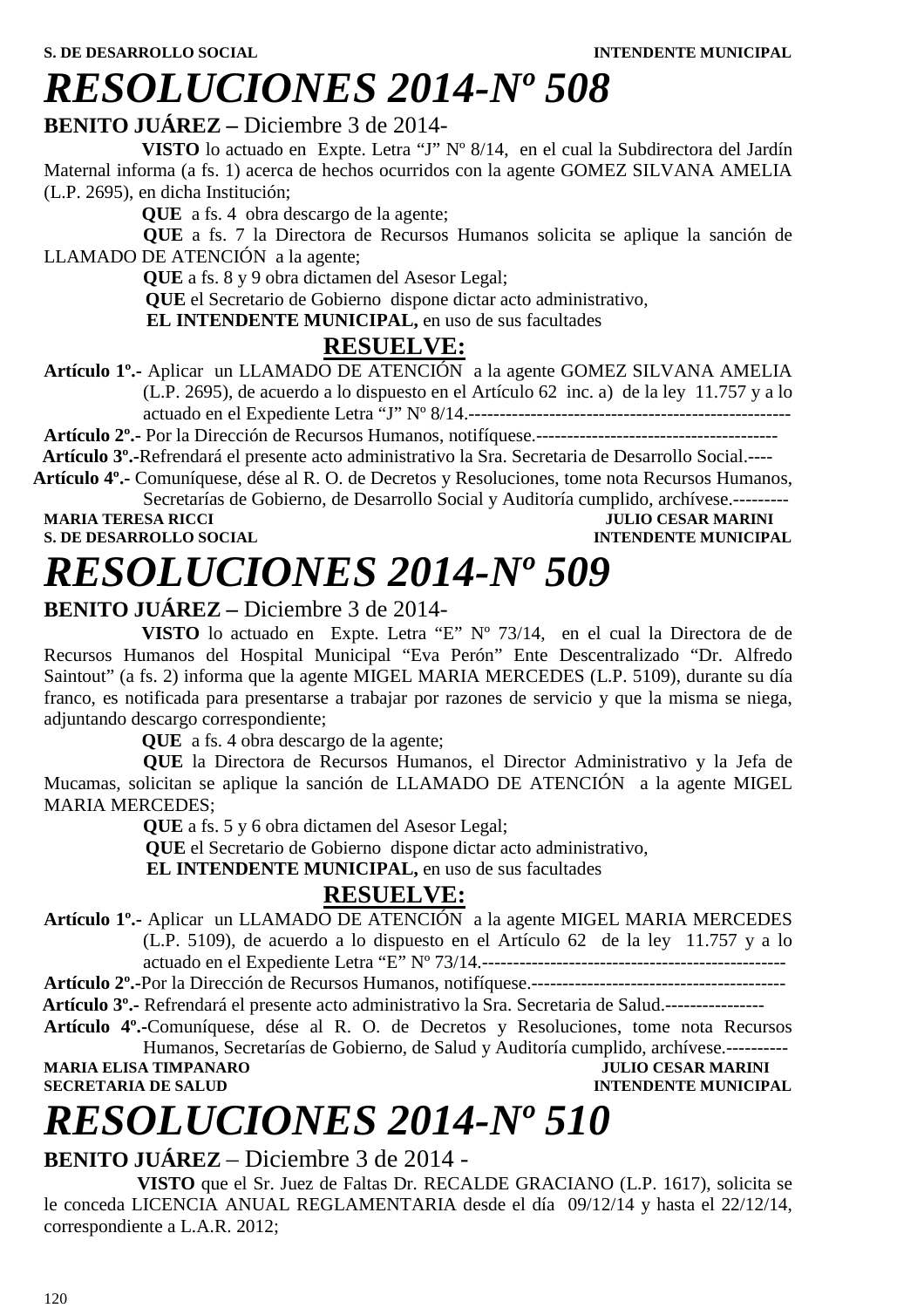**QUE** en la "Planilla Licencia" consta el debido conforme refrendado por la Dirección de Recursos Humanos y;

 **QUE** el Secretario de Gobierno dispone dictar acto administrativo,

#### **RESUELVE:**

**Artículo 1º.**-Conceder **LICENCIA ANUAL REGLAMENTARIA** al Sr. Juez de Faltas Dr. RECALDE GRACIANO (L.P. 1617), desde el día 09/12/2014 y hasta el 22/12/2014, correspondiente a L.A.R. 2012.------------------------------------------------------------------

**Artículo 2º.-**Refrendará el presente acto administrativo el Sr. Secretario de Gobierno.-------------

**Artículo 3º.-** Comuníquese, dése al R.O. de Decretos y Resoluciones, tome nota Recursos Humanos, Secretaría de Gobierno, Asesoria Legal y Auditoría, cumplido, archívese.--- **SERGIO JULIO ACOSTA** 

**SECRETARIO DE GOBIERNO** 

# *RESOLUCIONES 2014-Nº 511*

**BENITO JUÁREZ** –Diciembre 3 de 2014 -

 **VISTO** que la Contadora Ana Victoria Domínguez (L.P.2865), Tesorera Municipal, solicita se le conceda LICENCIA POR ENFERMEDAD, desde el día 09/12/2014 y hasta 11/12/2014.-

 **QUE** en la "Planilla Licencia" consta el debido conforme refrendado por la Dirección de Recursos Humanos;

 **QUE** el Secretario de Gobierno dispone dictar acto administrativo,

#### **RESUELVE:**

**Artículo 1º.**- Conceder **LICENCIA POR ENFERMEDAD** a la Contadora ANA VICTORIA DOMINGUEZ (L.P. 2865), desde el día 09/12/2014 y hasta 12/12/2014.-----------------

**Artículo 2º.-** Refrendará el presente acto administrativo el Sr. Secretario de Hacienda.-------------

**Artículo 3º.-** Comuníquese, dése al R.O. de Decretos y Resoluciones, tome nota Recursos Humanos, Compras, Secretarías de Gobierno, de Hacienda y Auditoría, cumplido, archívese.--------------------------------------------------------------------------------------------

**JORGE O. ISMAEL SECRETARIO DE HACIENDA** 

# *RESOLUCIONES 2014-Nº 512*

#### **BENITO JUÁREZ** – Diciembre 3 de 2014 -

 **VISTO** que el Jefe de Compras Sr. CERNUTTO FERNANDO SILVIO (L.P.2306), solicita se le conceda LICENCIA POR ATENCION DE FAMILIAR ENFERMO, desde el 04/12/2014 y hasta el 05/12/2014.-

 **QUE** en la "Planilla Licencia" consta el debido conforme refrendado por la Dirección de Recursos Humanos;

 **QUE** el Secretario de Gobierno dispone dictar acto administrativo,

#### **RESUELVE:**

**Artículo 1º.**-Conceder **LICENCIA POR ATENCION DE FAMILIAR ENFERMO** al Jefe de Compras Sr. CERNUTTO FERNANDO SILVIO (L.P. 2306), desde el 04/12/2014 y hasta el 05/12/2014.--------------------------------------------------------------------------------

**Artículo 2º.-** Refrendará el presente acto administrativo el Sr. Secretario de Hacienda.------------

**Artículo 3º.-** Comuníquese, dése al R.O. de Decretos y Resoluciones, tome nota Recursos Humanos, Compras, Secretarías de Gobierno, Hacienda y Auditoría, cumplido, archívese.--------------------------------------------------------------------------------------------

**JORGE O. ISMAEL SECRETARIO DE HACIENDA** 

# *RESOLUCIONES 2014-Nº 513*

**BENITO JUÁREZ** – Diciembre 4 de 2014 – **VISTO** las Licencias solicitadas por los agentes pertenecientes al área de Hacienda;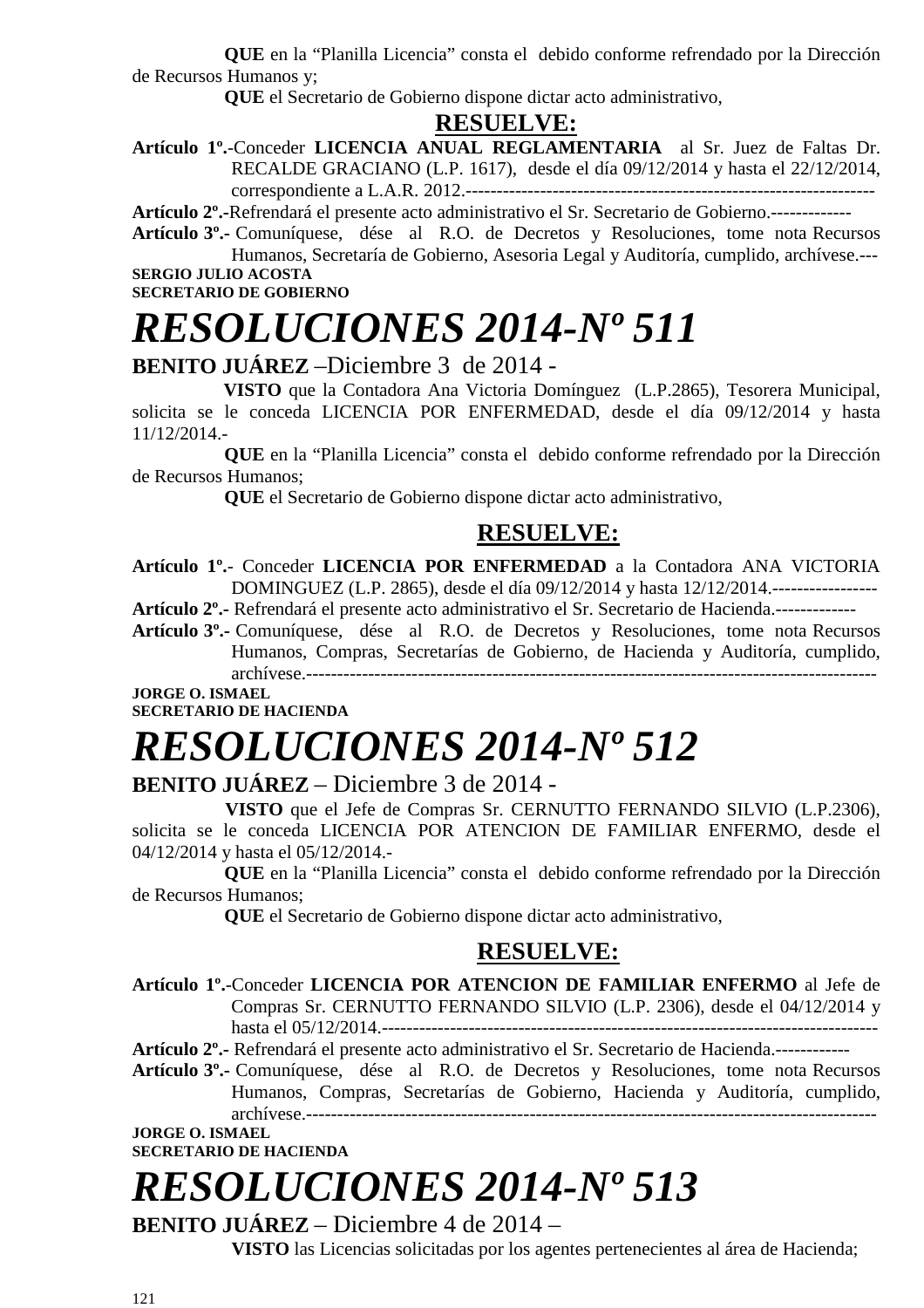**QUE** en las "Planillas Licencia" consta el debido conforme refrendado por la Dirección de Recursos Humanos y por los distintos responsables de área;

 **QUE** el Secretario de Gobierno dispone dictar el presente acto administrativo;

### **RESUELVE:**

**Artículo 1º.-** Concédanse las **LICENCIAS POR RAZONES PARTICULARES** otorgadas a los agentes y por los días que se detallan a continuación:

**SARAVIA ESTEBAN (L.P. 1204) por el día 01/12/2014** 

**SCARPANE EDUARDO (L.P. 2761) por el día 02/11/2014** 

**Artículo 2º.-** Concédanse las **LICENCIAS POR EXÁMEN** otorgadas a los agentes y por los días que se detallan a continuación:

**BRELIS NANCY (L.P. 2213) por el día 01/12/2014** 

**DAHL ANTONELA (L.P. 3010) por el día 09/12/2014** 

**Artículo 3º.**-Refrendará el presente acto administrativo el Sr. Secretario de Hacienda.------------

**Artículo 4º.**-Comuníquese, dése al R.O. de Decretos y Resoluciones, tome nota Recursos Humanos, Secretarías de Gobierno, de Hacienda y Auditoría, cumplido, archívese.------------------

**JORGE O. ISMAEL SECRETARIO DE HACIENDA** 

# *RESOLUCIONES 2014-Nº 514*

**BENITO JUÁREZ** – Diciembre 4 de 2014 –

**VISTO** las Licencias solicitadas por los agentes pertenecientes al área de Salud;

 **QUE** en las "Planillas Licencia" consta el debido conforme refrendado por la Dirección de Recursos Humanos y por los distintos responsables de área;

 **QUE** el Secretario de Gobierno dispone dictar el presente acto administrativo;

### **RESUELVE:**

**Artículo 1º.-** Concédase la **LICENCIA ANUAL REGLAMENTARIA** otorgada al agente y por los días que se detallan a continuación:

#### **PAGGI CLAUDIO (L.P. 2300) desde el día 01/12/2014 y hasta 05/12/2014 L.A.R 2012**

**Artículo 2º.-** Concédanse las **LICENCIAS POR RAZONES PARTICULARES** otorgadas a los agentes y por los días que se detallan a continuación:

#### **LONGHI MARCELO (L.P. 2981) por el día 21/11/2014**

#### **MOLINA MIGUEL A. (L.P. 916) por el día 25/11/2014**

#### **WETDORT MARIA EMILIA (L.P. 3049) por el día 04/12/2014**

**Artículo 3º.-** Concédanse las **LICENCIAS POR ESTUDIO** otorgadas al agente y por los días que se detallan a continuación:

#### **ALVAREZ ANTONIO (L.P. 2771) por el día 1/12/2014**

#### **ALVAREZ ANTONIO (L.P. 2771) por el día 26/12/2014**

**Artículo 2º.**- Refrendará el presente acto administrativo la Sra. Secretaria de Salud.------------

**Artículo 3º.**- Comuníquese, dése al R.O. de Decretos y Resoluciones, tome nota Recursos Humanos, Secretarías de Gobierno, de Salud y Auditoría, cumplido, archívese.---

**MARIA ELISA TIMPANARO SECRETARIA DE SALUD** 

# *RESOLUCIONES 2014-Nº 515*

#### **BENITO JUÁREZ** – Diciembre 5 de 2014 –

 **VISTO** las Licencias solicitadas por los agentes pertenecientes al área de Desarrollo Social;

 **QUE** en las "Planillas Licencia" consta el debido conforme refrendado por la Dirección de Recursos Humanos y por los distintos responsables de área;

 **QUE** el Secretario de Gobierno dispone dictar el presente acto administrativo;

### **RESUELVE:**

**Artículo 1º.-**Concédanse las **LICENCIAS ANUALES REGLAMENTARIAS** otorgadas a los agentes y por los días que se detallan a continuación:

**GAMALERI GRACIELA (L.P. 2367) desde el día 01/12/2014 y hasta 04/12/2014 L.A.R. 2013**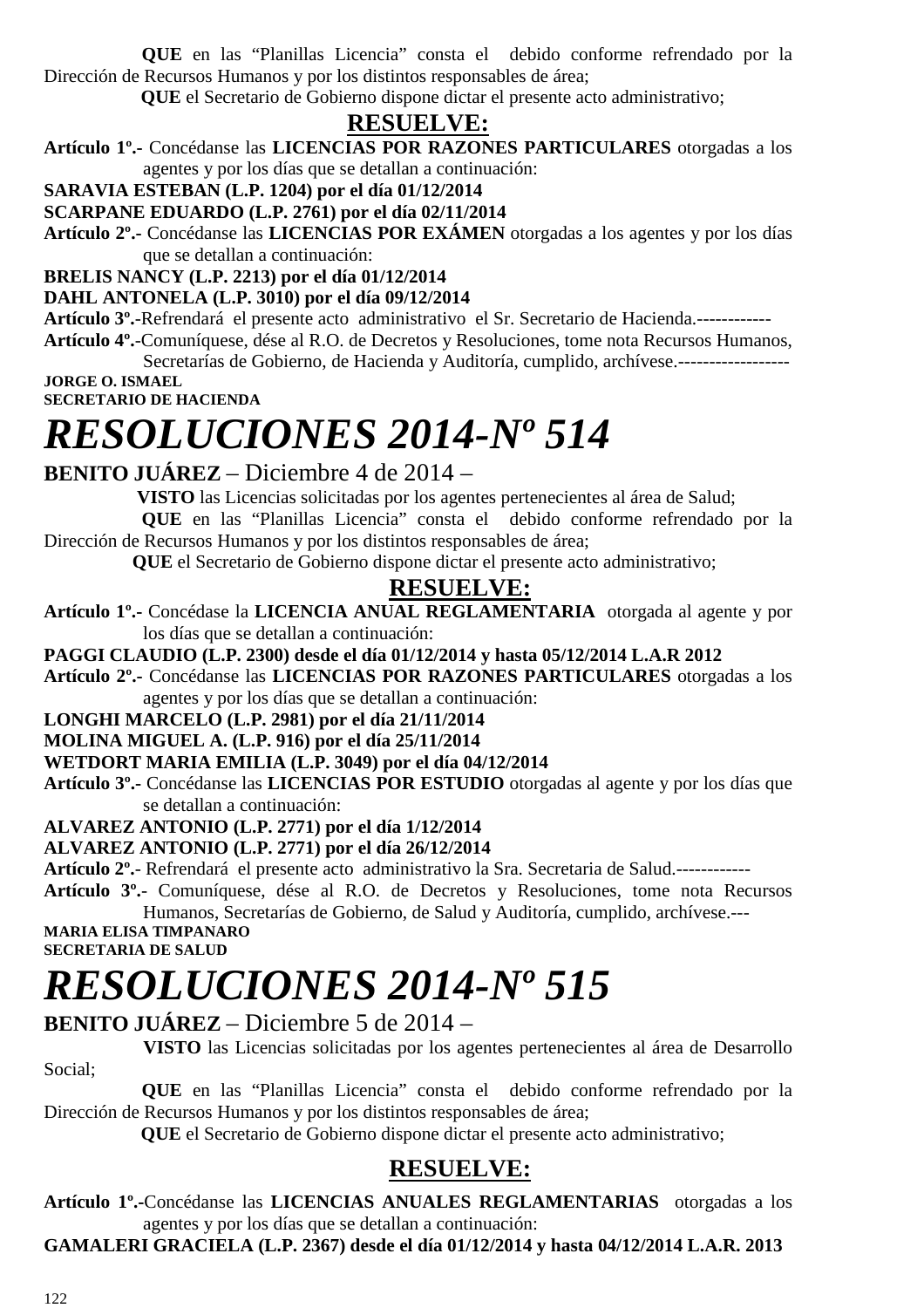**URIBE GRACIELA NOEMI (L.P. 2556) desde el día 09/12/2014 y hasta 15/12/2014 L.A.R. 2013** 

**Artículo 2º.-**Concédanse la**s LICENCIAS POR RAZONES PARTICULARES** otorgadas a los agentes y por los días que se detallan a continuación:

**GAMALERI GRACIELA (L.P. 2367) por el día 05/12/2014**

**TOVAR ERICA (L.P. 3091) por el día 28/11/2014** 

**CONCA MONICA (L.P. 2596) por el día 21/11/2014** 

**Artículo 3º.-**Concédase la**s LICENCIAS ACCIDENTE DE TRABAJO** otorgada al agente y por los días que se detallan a continuación:

**RAYA MARIA VICTORIA (L.P. 2829) desde el día 27/11/2014 y hasta 28/11/2014** 

**Artículo 4º.**-Refrendará el presente acto administrativo la Sra. Secretaria de Desarrollo Social.---- **Artículo 5º.**-Comuníquese, dése al R.O. de Decretos y Resoluciones, tome nota Recursos Humanos,

Secretarías de Gobierno, de Desarrollo Social y Auditoría, cumplido, archívese.-------- **MARIA TERESA RICCI** 

**S. DE DESARROLLO SOCIAL** 

# *RESOLUCIONES 2014-Nº 516*

#### **BENITO JUÁREZ** – Diciembre 5 de 2014 -

 **VISTO** que la Contadora Municipal Sra. ALICIA MENDIA (L.P. 2562), solicita se le conceda LICENCIA ANUAL REGLAMENTARIA, desde el 09/12/2014 y hasta el 15/12/2014 correspondiente a L.A.R. 2013;

 **QUE** en la "Planilla Licencia" consta el debido conforme refrendado por la Dirección de Recursos Humanos y;

 **QUE** el Secretario de Gobierno dispone dictar acto administrativo,

### **RESUELVE:**

**Artículo 1º.**-Conceder **LICENCIA ANUAL REGLAMENTARIA** a la Contadora Municipal Sra. ALICIA MENDIA (L.P. 2562), desde el 09/12/2014 y hasta el 15/12/2014 correspondiente a L.A.R. 2013.------------------------------------------------------------------

**Artículo 2º.-**Refrendará el presente acto administrativo el Sr. Secretario Hacienda.----------------

**Artículo 3º.-**Comuníquese, dése al R.O. de Decretos y Resoluciones, tome nota Recursos Humanos, Secretarías de Gobierno y Hacienda, Contaduría, cumplido, archívese.------- **JORGE O. ISMAEL** 

**SECRETARIO DE HACIENDA** 

# *RESOLUCIONES 2014-Nº 517*

#### **BENITO JUÁREZ –** Diciembre 5 de 2014-

 **VISTO** lo actuado en Expte. Letra "E" Nº 76/14, en el cual la Directora de Recursos Humanos del Hospital Municipal "Eva Peón" Ente Descentralizado "Dr. Alfredo Saintout" informa que el agente ALONSO MARIO (L.P. 1877) el día 17/10/2014 ha faltado sin aviso a su jornada laboral;

**QUE** a fs. 2 la Directora de Recursos Humanos y el Director Administrativo del nosocomio solicitan se aplique la sanción de LLAMADO DE ATENCIÓN al agente;

**QUE** a fs. 5 y 6 obra dictamen del Asesor Legal;

 **QUE** el Secretario de Gobierno dispone dictar acto administrativo,

 **EL INTENDENTE MUNICIPAL,** en uso de sus facultades

### **RESUELVE:**

**Artículo 1º.-** Aplicar un LLAMADO DE ATENCIÓN al agente ALONSO MARIO (L.P. 1877), de acuerdo a lo dispuesto en el Artículo 63 inc. 1) de la ley 11.757 y a lo actuado en el Expediente Letra "E" Nº 76/14.---------------------------------------------------------------

**Artículo 2º.-** Por la Dirección de Recursos Humanos del Ente, notifíquese.--------------------------  **Artículo 3º.-** Refrendará el presente acto administrativo la Sra. Secretaria de Salud.----------------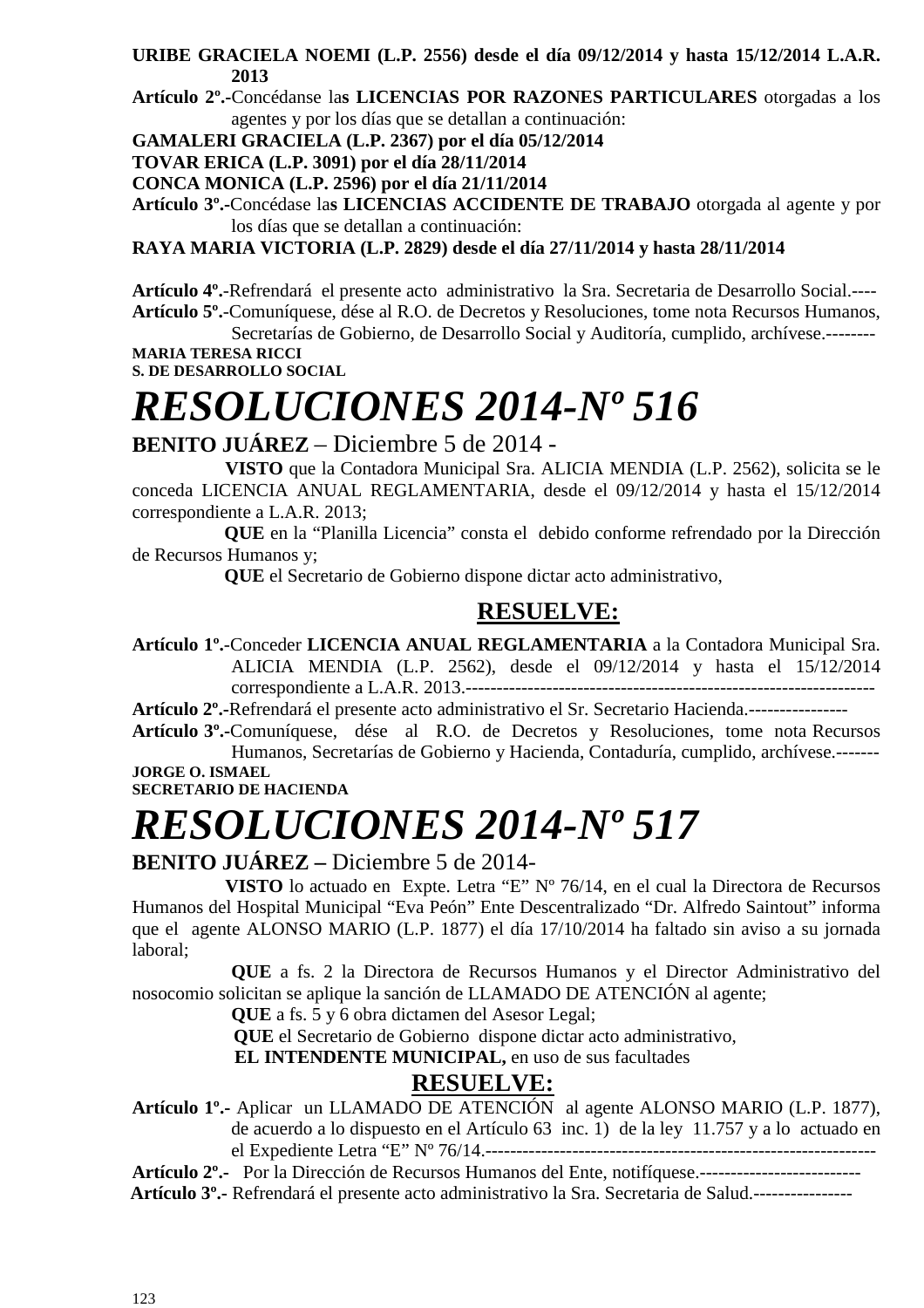**Artículo 4º.-** Comuníquese, dése al R. O. de Decretos y Resoluciones, tome nota Recursos Humanos del Ente, Secretarías de Gobierno, de Salud y Auditoría cumplido, archívese.--------------------------------------------------------------------------------------------

**MARIA ELISA TIMPANARO JULIO CESAR MARINI SECRETARIA DE SALUD INTENDENTE MUNICIPAL** 

### *RESOLUCIONES 2014-Nº 518*

**BENITO JUÁREZ** – Diciembre 9 de 2014 -

 **VISTO** que es necesario otorgar LICENCIA ANUAL REGLAMENTARIA al agente GARAY LUIS (L.P. 3234), desde el día 10/12/2014 y hasta el 16/12/2014, correspondiente a L.A.R. 2013 y desde el día 17/12/2014 hasta el 30/12/2014 correspondiente a L.A.R. 2014.-

 **QUE** en la "Planilla Licencia" consta el debido conforme refrendado por la Dirección de Recursos Humanos;

 **QUE** el Secretario de Gobierno dispone dictar acto administrativo,

### **RESUELVE:**

- **Artículo 1º.** Conceder **LICENCIA ANUAL REGLAMENTARIA** al agente GARAY LUIS (L.P. 3234), desde el 10/12/2014 y hasta el 16/12/2014, correspondiente a L.A.R. 2013 y desde el 17/12/2014 y hasta el 30/12/2014, correspondiente a L.A.R. 2014.--------------
- **Artículo 2º.-** Refrendará el presente acto administrativo el Sr. Secretario de Infraestructura, Vivienda y Servicios Públicos.-------------------------------------------------------------------
- **Artículo 3º.-** Comuníquese, dése al R.O. de Decretos y Resoluciones, tome nota Recursos Humanos, Compras, Secretarías de Gobierno, de Infraestructura, Vivienda y Servicios Públicos y Auditoría, cumplido, archívese.-----------------------------------------------------

**DIEGO ROSSETTI S. DE INF., VIV., Y SERV. PUBLICOS** 

### *RESOLUCIONES 2014-Nº 519*

#### **BENITO JUÁREZ** – Diciembre 9 de 2014 –

 **VISTO** las Licencias solicitadas por los agentes pertenecientes las distintas áreas Municipales;

 **QUE** en las "Planillas Licencia" consta el debido conforme refrendado por la Dirección de Recursos Humanos y por los distintos responsables de área;

 **QUE** el Secretario de Gobierno dispone dictar el presente acto administrativo;

#### **RESUELVE:**

- **Artículo 1º.-** Concédanse las **LICENCIAS ANUALES REGLAMENTARIAS** otorgadas a los agentes y por los días que se detallan a continuación:
- **ACOSTA MARIA INES (L.P. 2856) desde el día 09/12/2014 y hasta 12/12/2014 L.A.R. 2013**

**MOSSE OSCAR (L.P. 1552) desde el día 09/12/2014 y hasta 15/12/2014 L.A.R. 2013** 

**OCAMPO RAUL (L.P. 2093) desde el día 05/12/2014 y hasta 25/12/2014 L.A.R. 2012** 

- **CONSTANTINI MARIA RITA (L.P. 910) desde el día 09/12/2014 y hasta 19/12/2014 L.A.R. 2012**
- **BELLAGAMBA AMILCAR (L.P. 2538) desde el día 09/12/2014 y hasta 22/12/2014 L.A.R 2013**
- **MENDEZ ABEL ALFREDO (L.P. 1712) desde el día 15/12/2014 y hasta 21/12/2014 L.A.R. 2012**
- **OLIVA JULIO (L.P. 2617) desde el día 01/12/2014 y hasta 04/12/2014 L.A.R. 2013**
- **OLIVA JULIO (L.P. 2617) desde el día 05/12/2014 y hasta 11/12/2014 L.A.R. 2014**
- **PALACIOS JUAN CARLOS (L.P. 2159) desde el día 03/12/2014 y hasta 06/12/2014 L.A.R. 2013**
- **ARGUELLO MARCELO (L.P. 1839) desde el día 09/12/2014 y hasta 22/12/2014 L.A.R 2012**
- **Artículo 2º.-**Concédanse las **LICENCIAS POR RAZONES PARTICULARES** a los agentes y por los días que se detallan a continuación:
- **ANDREOLI LEANDRO (L.P. 3094) por el día 04/12/2014**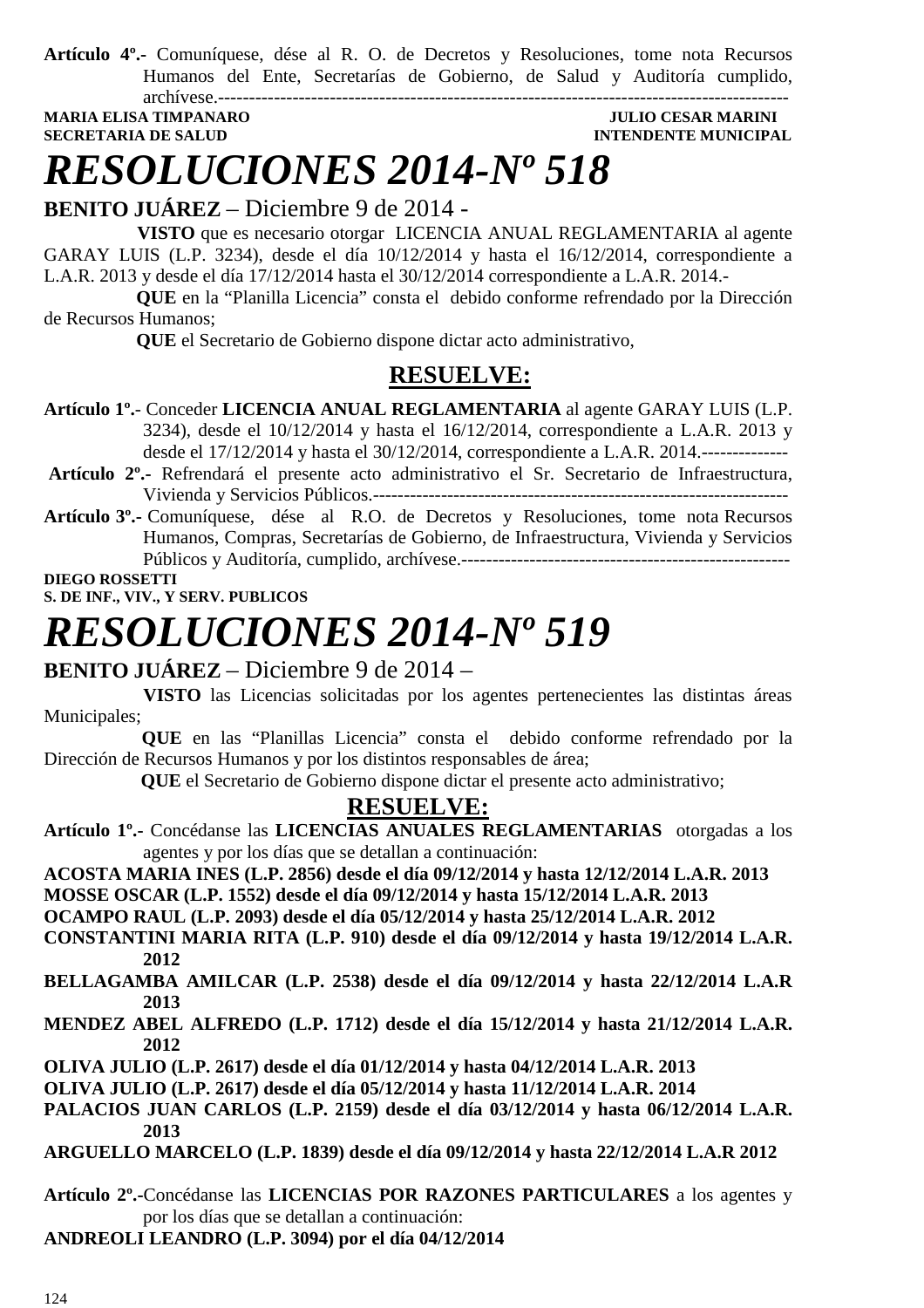#### **MENDEZ ABEL ALFREDO (L.P. 1712) por el día 05/12/2014 CACERES CARMEN (L.P. 1763) por el día 05/12/2014**

**Artículo 4º.**-Refrendará el presente acto administrativo el Sr. Secretario de Gobierno.------------

**Artículo 5º.**-Comuníquese, dése al R.O. de Decretos y Resoluciones, tome nota Recursos Humanos, Secretaría de Gobierno, Dirección de Cultura, Delegación Barker y Auditoría, cumplido, archívese.-------------------------------------------------------------------------------

**SERGIO JULIO ACOSTA** 

#### **SECRETARIO DE GOBIERNO**

# *RESOLUCIONES 2014-Nº 520*

### **BENITO JUÁREZ** –Diciembre 10 de 2014 –

 **VISTO** las Licencias solicitadas por los agentes pertenecientes al área de Infraestructura, Vivienda y Servicios Públicos;

 **QUE** en las "Planillas Licencia" consta el debido conforme refrendado por la Dirección de Recursos Humanos y por los distintos responsables de área;

 **QUE** el Secretario de Gobierno dispone dictar el presente acto administrativo;

#### **RESUELVE:**

**Artículo 1º.-** Concédanse las **LICENCIAS ANUALES REGLAMENTARIAS** otorgadas a los agentes y por los días que se detallan a continuación:

**GODOY OMAR (L.P. 794) desde el día 09/12/2014 y hasta 12/12/2014 L.A.R. 2012** 

- **AVELLANEDA ALEJANDRA (L.P. 2368) desde el día 01/12/2014 y hasta 03/12/2014 L.A.R. 2013**
- **AVELLANEDA ALEJANDRA (L.P. 2368) desde el día 04/12/2014 y hasta 07/12/2014 L.A.R. 2014**
- **RODRIGUEZ ELBA (L.P. 1653) desde el día 09/12/2014 y hasta 15/12/2014 L.A.R. 2012**
- **HERRERA CEFERINO (L.P. 2860) desde el día 01/12/2014 y hasta 14/12/2014 L.A.R. 2013**

**DELICIO ROBERTO (L.P. 2649) desde el día 01/12/2014 y hasta 06/12/2014 L.A.R 2013** 

**SPINELLI CLAUDIO (L.P. 2646) desde el día 09/12/2014 y hasta 29/12/2014 L.A.R 2012** 

**RAMOS JULIO (L.P. 2858) desde el día 15/12/2014 y hasta 21/12/2014 L.A.R. 2013** 

- **MARINI MARIO EZEQUIEL (L.P. 3206) desde el día 09/12/2014 y hasta 15/012/2014 L.A.R. 2013**
- **LAITAN FRANCISCO (L.P. 3119) desde el día 09/12/2014 y hasta 15/12/2014 L.A.R. 2014**

**DIAZ JULIO (L.P. 1659) desde el día 10/12/2014 y hasta 04/01/2015 L.A.R. 2013** 

- **DIAZ JULIO (L.P. 1659) desde el día 05/01/2014 y hasta 13/01/2014 L.A.R. 2014**
- **AREBALO ALBERTO (L.P. 2202) desde el día 09/12/2014 y hasta 19/12/2014 L.A.R. 2014**
- **SAINZ ROBERTO EDGARDO (L.P. 2243) desde el día 24/12/2014 y hasta 30/12/2014 L.A.R 2013**
- **SUAREZ CARLOS (L.P. 2580) desde el día 29/12/2014 y hasta 04/01/2014 L.A.R 2013**
- **Artículo 2º.-** Concédanse la **LICENCIA POR RAZONES PARTICULARES** a los agentes y por los días que se detallan a continuación:

**GODOY OMAR (L.P. 794) por el día 05/12/2014** 

**BUSTOS MARIO (L.P. 1955) por el día 05/12/2014** 

**ARRILLAGA MARIA E. (L.P. 2309) por el día 05/12/2014** 

**MIÑO CARLOS (L.P. 1862) por el día 05/12/2014** 

**MAIDANA JAVIER (L.P. 3247) por el día 05/12/2014** 

**Artículo 3º.-** Concédase la **LICENCIA POR ESTUDIO** al agente y por el día que se detalla a continuación:

**ARRILLAGA MARIA E. (L.P. 2309) por el día 03/12/2014** 

**Artículo 4º.-** Concédase la **LICENCIA POR DONACION DE SANGRE** al agente y por el día que se detalla a continuación:

**ZABALZA MARIO (L.P. 2449) por el día 09/12/2014** 

- **Artículo 5º.-** Concédase la **LICENCIA POR MATRIMONIO** al agente y por el día que se detalla a continuación:
- **DONADIO CRISTIAN (L.P. 3237) por el día 28/11/2014**
- **Artículo 6º.** Refrendará el presente acto administrativo el Sr. Secretario de Infraestructura, Vivienda y Servicios Públicos.-------------------------------------------------------------------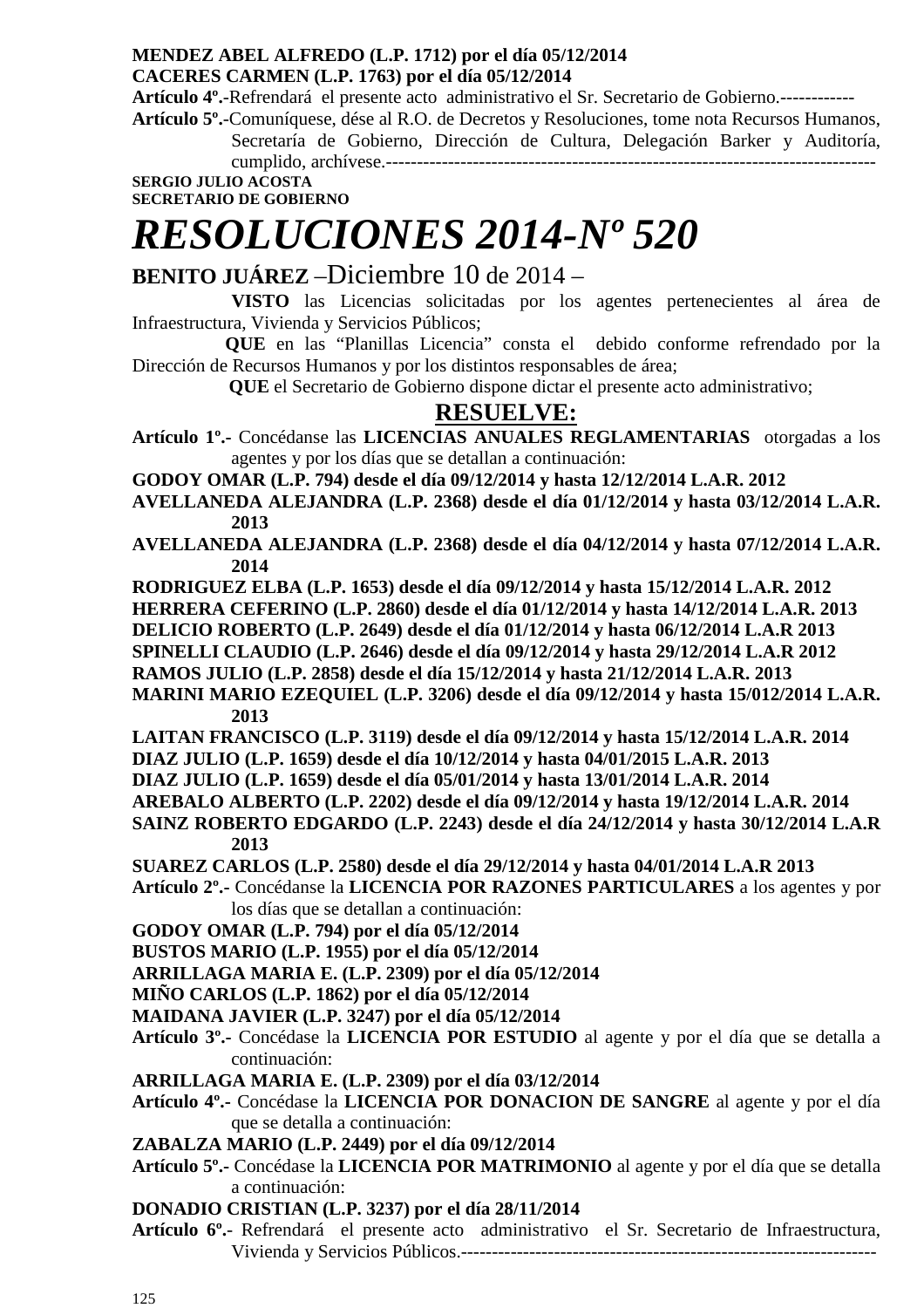**Artículo 7º.**-Comuníquese, dése al R.O. de Decretos y Resoluciones, tome nota Recursos Humanos, Secretarías de Gobierno, de Infraestructura, Vivienda y Servicios Públicos y Auditoría, cumplido archívese.-------------------------------------------------------------------

**DIEGO ROSSETTI** 

#### **S. DE INF., VIV., Y SERV. PUBLICOS**

# *RESOLUCIONES 2014-Nº 521*

**BENITO JUÁREZ** – Diciembre 10 de 2014. –

 **VISTO** la Licencia por Citación de A.R.T. solicitada por el agente Cairo José María (L.P. 2648), por el día 05/12/2014;

 **QUE** en la "Planilla Licencia" consta el debido conforme refrendado por la Dirección de Recursos Humanos y por el Director General de Servicios;

 **QUE** el Secretario de Gobierno dispone dictar el presente acto administrativo;

#### **RESUELVE:**

**Artículo 1º.-**Concédanse la **LICENCIA POR CITACION DE A.R.T.** al agente **CAIRO JOSÉ** 

- **MARÍA (L.P. 2648)** por el día 05/12/2014.-------------------------------------------------- **Artículo 2º.**-Refrendará el presente acto administrativo el Sr. Secretario de Infraestructura, Vivienda y Servicios Públicos.-------------------------------------------------------------------
- **Artículo 3º.**-Comuníquese, dése al R.O. de Decretos y Resoluciones, tome nota Recursos Humanos, Secretarías de Gobierno, de Infraestructura, Vivienda y Servicios Públicos y Auditoría, cumplido, archívese.------------------------------------------------------------------

**DIEGO ROSSETTI S. DE INF., VIV., Y SERV. PUBLICOS** 

# *RESOLUCIONES 2014-Nº 522*

### **BENITO JUÁREZ –** Diciembre 10 de 2014-

 **VISTO** lo actuado en el Expte. Letra "A" 72/14, en el cuál a fs. 2 la Directora de Auditoría General Sra. Carmen Cadaviz (L.P. 1395) solicita se efectúe el descuento correspondiente de sus haberes del mes de Diciembre, dada una diferencia en el pago de su título;

**QUE** el Secretario de Gobierno dispone dictar el presente acto administrativo;

**EL INTENDENTE MUNICIPAL**, en uso de sus facultades,

#### **RESUELVE:**

- **Artículo 1º.-** Descuéntese a la Directora General de Auditoría Sra. Cadaviz Carmen (L.P. 1395), de sus haberes del mes de Diciembre, la suma de pesos DOCE MIL CIENTO CINCUENTA Y SEIS CON SETENTA Y NUEVE CENTAVOS (\$ 12.156,79), en concepto de diferencia en el pago de su título, conforme lo actuado en Expediente Letra "A" Nº 72/14.--------------------------------------------------------------------------------
- **Artículo 2º.-** Por la Dirección de Recursos Humanos, notifíquese.---------------------------------------
- **Artículo 3º.-** Refrendará el presente acto administrativo el Sr. Secretario de Gobierno.------------
- **Artículo 4º.-** Comuníquese, dése al R. O. de Decretos y Resoluciones, tome nota Recursos Humanos, Patrimonio, Secretaría de Gobierno, de Hacienda y Auditoría cumplido, archívese.--------------------------------------------------------------------------------------------

**SERGIO JULIO ACOSTA JULIO CESAR MARINI SECRETARIO DE GOBIERNO INTENDENTE MUNICIPAL** 

# *RESOLUCIONES 2014-Nº 523*

#### **BENITO JUÁREZ-** Diciembre 11 de 2014-

 **VISTO** lo actuado en el Expte. Letra "A" Nº 61/14, en el cual de fs. 2 obra nota de la Sra. AIROLDI KAREN NATALIA (D.N.I. 26.963.425) solicitando disponer del traslado del cuerpo de quien en vida fuera su esposo Sr. José Daniel Nuñez, ubicado en el Cementerio Municipal de Benito Juárez a la parcela nichera de su propiedad, cuya nomenclatura catastral es: NP Circ.: I, Secc.: 14, Parcela: 20;

**QUE** a fs. 5 y 5vta, obra la correspondiente Declaratoria de Herederos;

**QUE** de fs. 26 y 27 obra dictamen favorable de Asesoría Legal;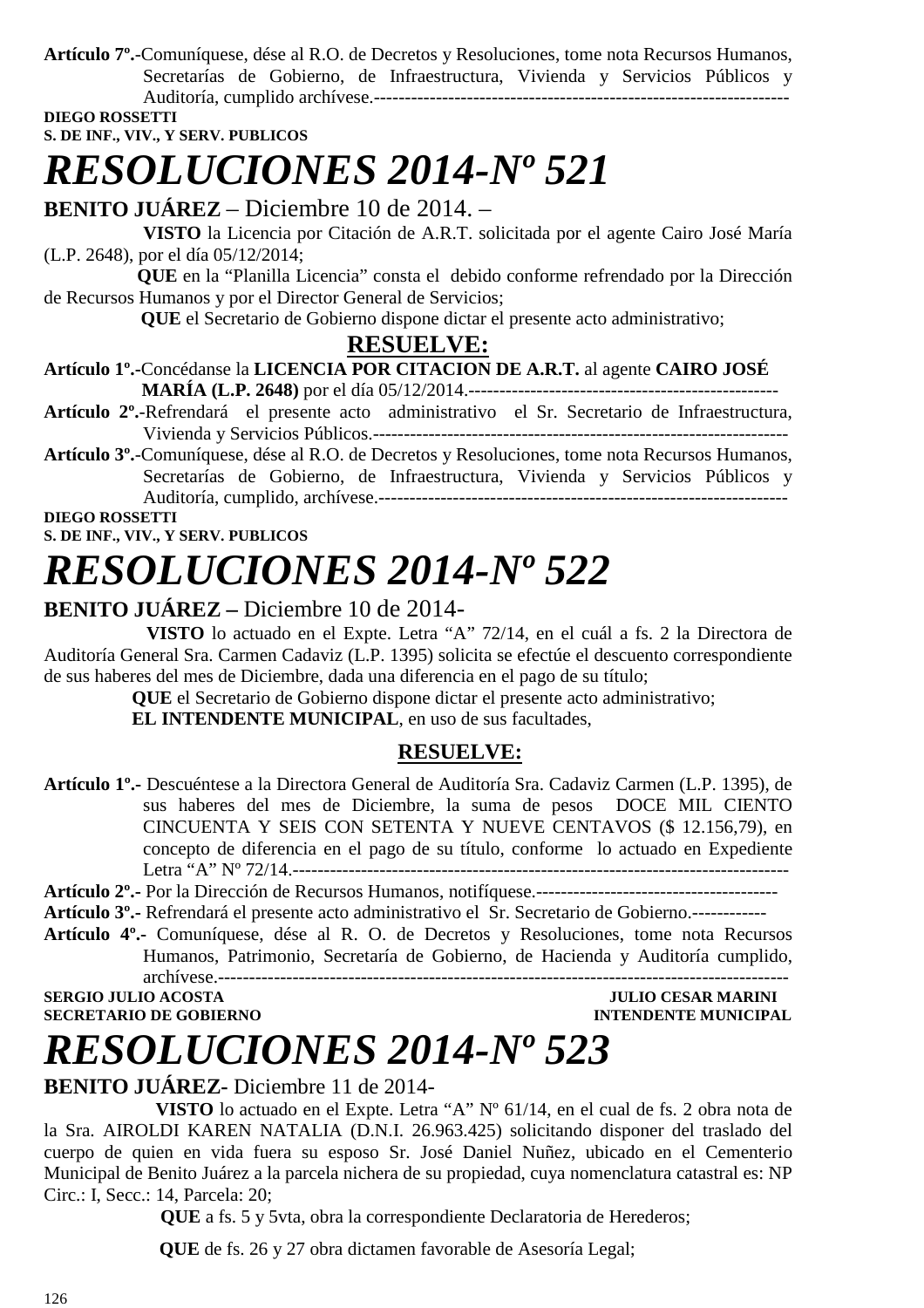**QUE** el Secretario de Gobierno dispone dictar el presente acto administrativo;

 **EL INTENDENTE MUNICIPAL,** en uso de sus facultades,

#### **RESUELVE:**

**Artículo 1º.-** Autorízase a la Dirección del Cementerio Municipal de Benito Juárez a trasladar los restos de quien en vida fuera el Sr. José Daniel Nuñez a la parcela nichera cuya nomenclatura catastral es: NP Circ.: I, Secc.: 14, Parcela: 20, de acuerdo a lo actuado en el Expte. Letra "A" Nº 61/14.----------------------------------------------------------------

**Artículo 2º.**- Por Asesoría Legal, notifíquese.-----------------------------------------------------------------

- **Artículo 3º.-** Refrendará el presente acto administrativo el Sr. Secretario de Gobierno.------------
- **Artículo 4º.-** Comuníquese, dése al R. O. de Decretos y Resoluciones, tome nota Secretarias de Gobierno, de Hacienda, de Infraestructura, Vivienda y Servicios Públicos, Asesoría Legal y Auditoría, cumplido archívese.---------------------------------------------------------

### **SERGIO JULIO ACOSTA JULIO CESAR MARINI SECRETARIO DE GOBIERNO DE SOBIERO DE SOBIERO DE SOBIERO DE SOBIERO DE SOBIERO DE SOBIERO DE SOBIERO DE SOBIERO DE SOBIERO DE SOBIERO DE SOBIERO DE SOBIERO DE SOBIERO DE SOBIERO DE SO**

### **INTENDENTE MUNICIPAL**

*RESOLUCIONES 2014-Nº 524* 

#### **BENITO JUÁREZ** – Diciembre 11 de 2014.-

 **VISTO** lo actuado en el Expediente Letra "A" Nº 11/13 en el cual a fojas 28 la Dirección de Recursos Humanos del Hospital Municipal de Benito Juárez "Eva Perón" Ente Descentralizado "Dr. Alfredo Saintout" solicita se otorgue licencia extraordinaria con goce de haberes a la agente Ganim Claudia (L.P. 5133) por razones familiares con efecto retroactivo al 04/12/2014 y hasta el 02/01/2014;

 **QUE** el Secretario de Gobierno dispone dictar acto administrativo,

**EL INTENDENTE MUNICIPAL**, en uso de sus facultades

#### **RESUELVE:**

**Artículo 1º.**-Confírmese la LICENCIA EXTRAORDINARIA con goce de haberes a la agente GANIM CLAUDIA (L.P. 5133) con efecto retroactivo al 04/12/2014 y hasta el 02/01/2015.------------------------------------------------------------------------------------------

**Artículo 2º.-** Por la Dirección de Recursos Humanos del Ente, notifíquese.----------------------------

**Artículo 3º.-** Refrendará el presente acto administrativo la Sra. Secretaria de Salud.----------------

**Artículo 4º. -**Comuníquese, dése al R.O. de Decretos y Resoluciones, tome nota Recursos Humanos, Secretarías de Gobierno, de Salud y Auditoría, cumplido, archívese.---------

**MARIA ELISA TIMPANARO JULIO CESAR MARINI SECRETARIA DE SALUD INTENDENTE MUNICIPAL** 

# *RESOLUCIONES 2014-Nº 525*

**BENITO JUÁREZ** – Diciembre 11 de 2014-

 **VISTO** lo actuado en el Expediente Letra "R" Nº 22/14 en el cual a fojas 15 obra informe de la Directora de Recursos Humanos solicitando el otorgamiento de una Licencia Extraordinaria con goce de haberes, en virtud del Artículo 46 de la ley 11.757, a la agente GUERRERO LIDIA ROSA (L.P. 2256);

**QUE** de fojas 16 obra informe del Asesor Legal de la Comuna sugiriendo el otorgamiento de la licencia solicitada;

**QUE** el Secretario de Gobierno dispone dictar acto administrativo,

 **EL INTENDENTE MUNICIPAL**, en uso de sus facultades

#### **RESUELVE:**

**Artículo 1º.**-Conceder LICENCIA EXTRAORDINARIA con goce de haberes a la agente GUERRERO LIDIA ROSA (L.P. 2256) a partir del día 01/01/2015 y hasta 31/03/2015, de acuerdo a lo actuado en el Expediente Letra "R" Nº 22/14.---------------

**Artículo 2º.-** Por la Dirección de Recursos Humanos, notifíquese.-----------------------------------------

**Artículo 3º.-** Refrendará el presente acto administrativo el Sr. Secretario de Gobierno.--------------

**Artículo 4º.-** Comuníquese, dése al R.O. de Decretos y Resoluciones, tome nota Recursos Humanos, Secretarías de Gobierno, Salud y Auditoría, cumplido, archívese.-------------

**SERGIO JULIO ACOSTA SECRETARIO DE GOBIERNO INTENDENTE MUNICIPAL**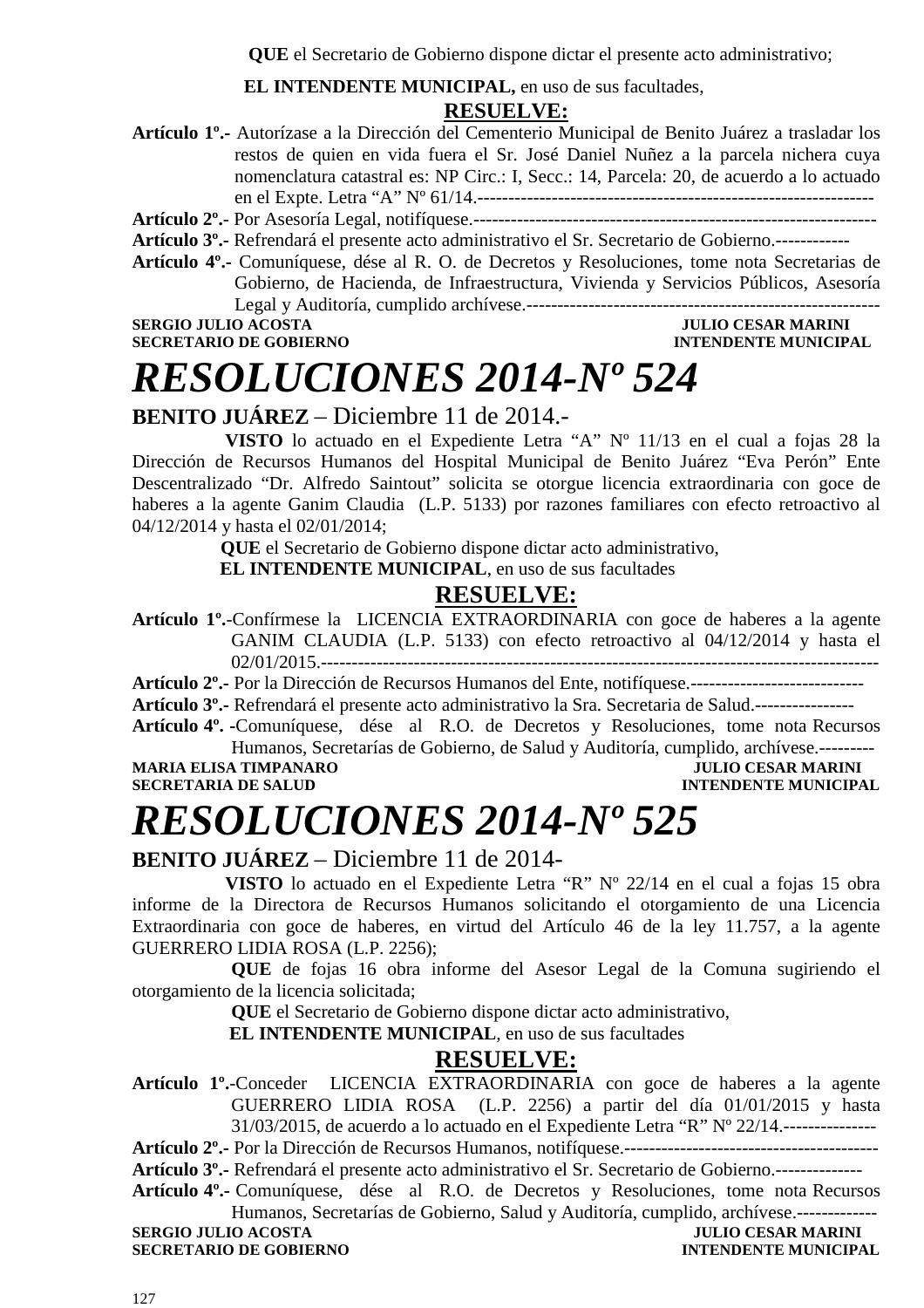# *RESOLUCIONES 2014-Nº 526*

**BENITO JUÁREZ** – Diciembre 11 de 2014 –

 **VISTO** las Licencias solicitadas por los agentes pertenecientes las distintas áreas Municipales;

 **QUE** en las "Planillas Licencias" consta el debido conforme refrendado por la Dirección de Recursos Humanos y por los distintos responsables de área;

 **QUE** el Secretario de Gobierno dispone dictar el presente acto administrativo;

### **RESUELVE:**

- **Artículo 1º.-** Concédanse las **LICENCIAS ANUALES REGLAMENTARIAS** otorgadas a los agentes y por los días que se detallan a continuación:
- **ROLDAN HECTOR DANIEL (L.P. 1715) desde el día 07/12/2014 y hasta 31/12/2014 L.A.R. 2012**
- **VALDEBENITO HEBER DAMIAN (L.P. 3175) desde el día 09/12/2014 y hasta 13/12/2014 L.A.R. 2013**
- **VALDEBENITO HEBER DAMIAN (L.P. 3175) desde el día 14/12/2014 y hasta 15/12/2014 L.A.R. 2014**
- **SPINELLI MARIO (L.P. 1745) desde el día 02/12/2014 y hasta 22/12/2014 L.A.R 2014**

**ASAS JUAN (L.P. 3229) desde el día 05/01/2015 y hasta 06/01/2015 L.A.R. 2013** 

**ASAS JUAN (L.P. 3229) desde el día 07/01/2015 y hasta 14/01/2015 L.A.R. 2014** 

**Artículo 2º.-** Concédanse las **LICENCIAS POR ESTUDIO Y EXAMEN** a la agente y por los días que se detallan a continuación:

**IRIART LUZ POMPEYA (L.P. 5210) el día 09/12/2014 (examen)**

**IRIART LUZ POMPEYA (L.P. 5210) los días 10/12/14 y 11/12/14 (estudio)** 

**IRIART LUZ POMPEYA (L.P. 5210) el día 12/12/14 (examen)** 

**Artículo 3º.**- Refrendará el presente acto administrativo el Sr. Secretario de Gobierno.----------

**Artículo 4º.**- Comuníquese, dése al R.O. de Decretos y Resoluciones, tome nota Recursos Humanos, Secretaría de Gobierno, Dirección de Cultura, Delegación Barker y Auditoría, cumplido, archívese.------------------------------------------------------------------

**SERGIO JULIO ACOSTA SECRETARIO DE GOBIERNO** 

# *RESOLUCIONES 2014-Nº 527*

**BENITO JUÁREZ –** Diciembre 11 de 2014-

 **VISTO** lo actuado en Expte. Letra "H" Nº 33/14, en el cual la Subdirectora del Hogar de Ancianos (a fs. 1) informa que la agente VERDE CINTYA (L.P. 3248) se ha ausentado a sus tareas sin aviso;

**QUE** a fs. 4 obra descargo de la agente;

**QUE** a fs. 5 la Directora de Recursos Humanos solicita se aplique la sanción de LLAMADO DE ATENCIÓN a la agente VERDE CINTYA;

**QUE** a fs. 6 y 7 obra dictamen del Asesor Legal;

 **QUE** el Secretario de Gobierno dispone dictar acto administrativo,

 **EL INTENDENTE MUNICIPAL,** en uso de sus facultades

### **RESUELVE:**

**Artículo 1º.-** Aplicar un LLAMADO DE ATENCIÓN a la agente VERDE CINTYA (L.P. 3248), de acuerdo a lo dispuesto en el Artículo 62 inc. a) de la ley 11.757 y a lo actuado en el Expediente Letra "H" Nº 33/14.---------------------------------------------------------------

**Artículo 2º.-**Por la Dirección de Recursos Humanos, notifíquese.----------------------------------------

 **Artículo 3º.-** Refrendará el presente acto administrativo la Sra. Secretaria de Salud.----------------

**Artículo 4º.-**Comuníquese, dése al R. O. de Decretos y Resoluciones, tome nota Recursos

Humanos, Secretarías de Gobierno, de Salud y Auditoría cumplido, archívese.----------<br>A TIMPANARO ULIO CESAR MARINI **MARIA ELISA TIMPANARO<br>SECRETARIA DE SALUD INTENDENTE MUNICIPAL** 

# *RESOLUCIONES 2014-Nº 528*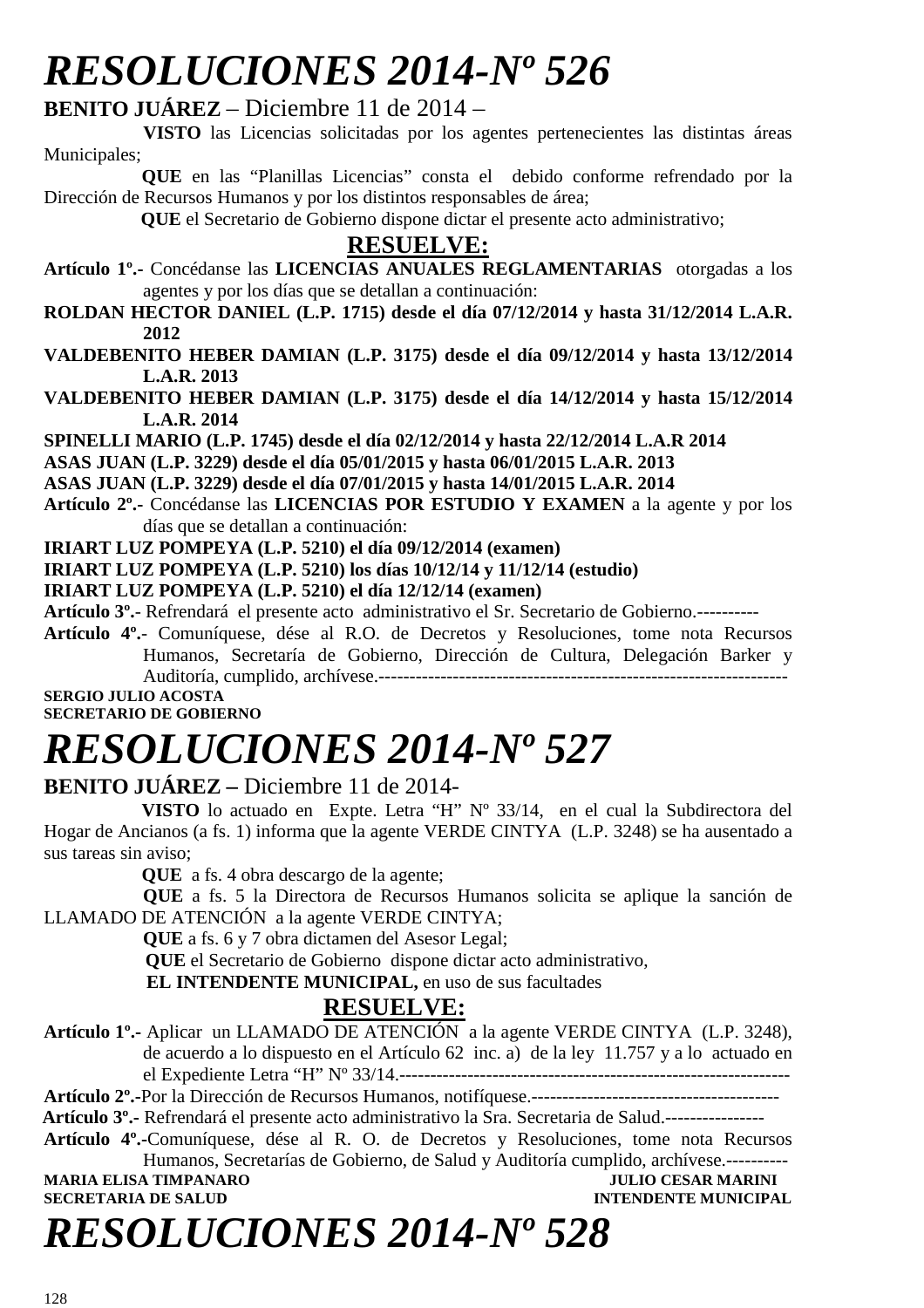#### **BENITO JUÁREZ –** Diciembre 11 de 2014-

 **VISTO** lo actuado en Expte. Letra "H" Nº 35/14, en el cual la Subdirectora del Hogar de Ancianos (a fs. 1) informa acerca de hechos ocurridos en dicha institución con la agente BEAZARTE MARIA HEBE (L.P. 2582);

 **QUE** a fs. 2 obra nota de la Directora de Auditroría General Interna informando acerca de los acontecimientos sucedidos en el Hogar de Ancianos el día 11 de Noviembre del corriente año;

**QUE** a fs. 5 la Directora de Recursos Humanos solicita se aplique la sanción de LLAMADO DE ATENCIÓN a la agente BEAZARTE MARIA HEBE;

**QUE** a fs. 6 y 7 obra dictamen del Asesor Legal;

 **QUE** el Secretario de Gobierno dispone dictar acto administrativo,

 **EL INTENDENTE MUNICIPAL,** en uso de sus facultades

#### **RESUELVE:**

**Artículo 1º.-**Aplicar un LLAMADO DE ATENCIÓN a la agente BEAZARTE MARIA HEBE (L.P. 2582), de acuerdo a lo dispuesto en el Artículo 62 inc. a) de la ley 11.757 y a lo actuado en el Expediente Letra "H" Nº 35/14.------------------------------------------------

**Artículo 2º.-**Por la Dirección de Recursos Humanos, notifíquese.--------------------------------------

 **Artículo 3º.-**Refrendará el presente acto administrativo la Sra. Secretaria de Salud.----------------

**Artículo 4º.-**Comuníquese, dése al R. O. de Decretos y Resoluciones, tome nota Recursos Humanos, Secretarías de Gobierno, de Salud y Auditoría cumplido, archívese.----------

**MARIA ELISA TIMPANARO JULIO CESAR MARINI SECRETARIA DE SALUD INTENDENTE MUNICIPAL** 

# *RESOLUCIONES 2014-Nº 529*

**BENITO JUÁREZ** – Diciembre 12 de 2014 -

 **VISTO** que el Director de Cultura y Educación Sr. RODRIGUEZ MARIO C. (L.P. 1610) solicita se le conceda LICENCIA ANUAL REGLAMENTARIA desde el día 24/12/2014 y hasta el 31/12/2014, correspondientes a L.A.R. 2012;

 **QUE** en la "Planilla Licencia" consta el debido conforme refrendado por la Dirección de Recursos Humanos y;

 **QUE** el Secretario de Gobierno dispone dictar acto administrativo,

### **RESUELVE:**

**Artículo 1º.**-Conceder **LICENCIA ANUAL REGLAMENTARIA** al Director de Cultura y Educación Sr. RODRIGUEZ MARIO C. (L.P. 1610) desde el día 24/12/2014 y hasta el 31/12/2014, correspondiente a L.A.R. 2012.------------------------------------------------

**Artículo 2º.-**Refrendará el presente acto administrativo el Sr. Secretario de Gobierno.-------------

**Artículo 3º.-**Comuníquese, dése al R.O. de Decretos y Resoluciones, tome nota Recursos Humanos, Secretaría de Gobierno, Dirección de Cultura y Educación y Auditoría, cumplido, archívese.-------------------------------------------------------------------------------

**SERGIO JULIO ACOSTA SECRETARIO DE GOBIERNO**

# *RESOLUCIONES 2014-Nº 530 ANULADA RESOLUCIONES 2014-Nº 531*

**BENITO JUÁREZ** –Diciembre 12 de 2014. –

 **VISTO** las Licencias solicitadas por los agentes pertenecientes al área de Infraestructura, Vivienda y Servicios Públicos;

 **QUE** en las "Planillas Licencia" consta el debido conforme refrendado por la Dirección de Recursos Humanos y por los distintos responsables de área;

 **QUE** el Secretario de Gobierno dispone dictar el presente acto administrativo;

### **RESUELVE:**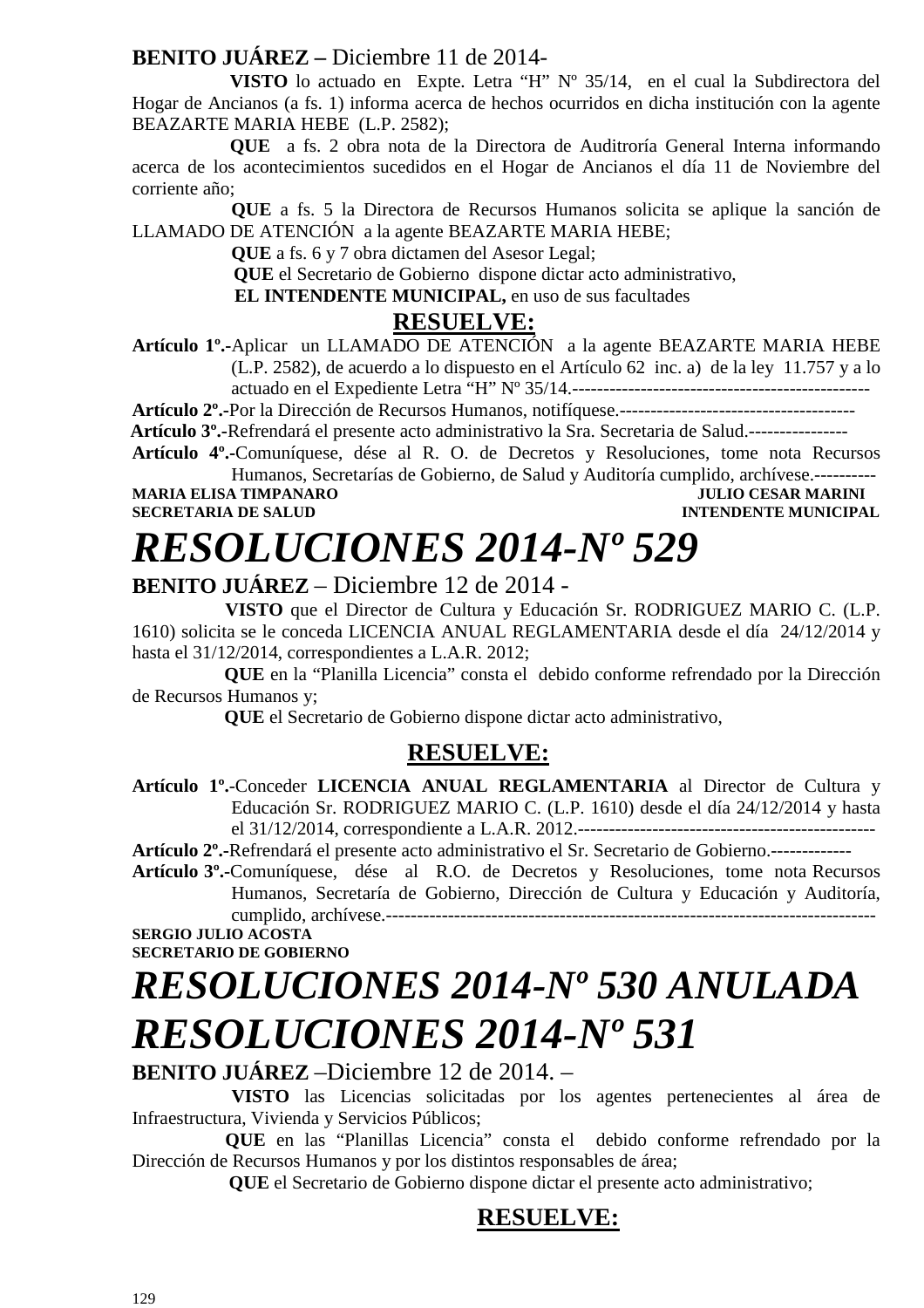**Artículo 1º.-**Concédanse la **LICENCIAS ANUALES REGLAMENTARIAS** a los agentes y por los días que se detallan a continuación:

**MADRID SONIA (L.P. 2711) desde el día 15/12/2014 y hasta 18/12/2014 L.A.R. 2013** 

**MADRID HERNAN (L.P. 1001) desde el día 15/12/2014 y hasta 04/1/2015 L.A.R. 2013** 

**BUSTOS MARIO (L.P. 1955) desde el día 10/12/2014 y hasta 23/12/2014 L.A.R. 2013** 

- **Artículo 2º.-**Concédanse la **LICENCIAS POR RAZONES PARTICULARES** a los agentes y por los días que se detallan a continuación:
- **BAIGORRIA ALDO (L.P. 3118) por el día 09/12/2014**
- **BUSTOS MARCOS A. (L.P. 2859) por el día 11/12/2014**
- **DEL BIAGGIO GASTON (L.P. 3227) por el día 12/12/2014**
- **DELGADO GRISELDA (L.P. 2700) por el día 10/12/2014**
- **MADRID SONIA (L.P. 2711) por el día 19/12/2014**

**ROMERO NELSON (L.P. 2678) por el día 10/12/2014** 

**VACAREZZA JUAN (L.P. 3244) por el día 11/12/2014** 

**Artículo 3º.-**Confírmese la **LICENCIA POR EXAMEN** al agente y por el día que se detalla a continuación:

#### **FERRETTI FERNANDO (L.P. 2951) por el día 27/11/2014**

- **Artículo 4º.**-Refrendará el presente acto administrativo el Sr. Secretario de Infraestructura, Vivienda y Servicios Públicos.-------------------------------------------------------------------
- **Artículo 5º.**-Comuníquese, dése al R.O. de Decretos y Resoluciones, tome nota Recursos Humanos, Secretarías de Gobierno, de Infraestructura, Vivienda y Servicios Públicos y Auditoria, cumplido, archívese.------------------------------------------------------------------

**DIEGO ROSSETTI S. DE INF., VIV., Y SERV. PUBLICOS** 

# *RESOLUCIONES 2014-Nº 532*

#### **BENITO JUÁREZ** – Diciembre 12 de 2014 –

**VISTO** las Licencias solicitadas por los agentes pertenecientes al área de Salud;

 **QUE** en las "Planillas Licencia" consta el debido conforme refrendado por la Dirección de Recursos Humanos y por los distintos responsables de área;

 **QUE** el Secretario de Gobierno dispone dictar el presente acto administrativo;

### **RESUELVE:**

**Artículo 1º.-**Concédanse las **LICENCIAS ANUALES REGLAMENTARIAS** otorgadas a los agentes y por los días que se detallan a continuación:

**DI PAOLA MARIANA (L.P. 2410) desde el día 15/12/2014 y hasta 21/12/2014 L.A.R. 2013 MOLINA MIGUEL ÁNGEL (L.P. 916) desde el día 09/12/2014 y hasta 12/12/2014 L.A.R. 2012** 

**Artículo 2º.-**Confírmense o concédanse las **LICENCIAS POR RAZONES PARTICULARES** al agente y por el día que se detalla a continuación:

#### **GOMEZ JUAN (L.P. 2642) por el día 10/12/2014**

**Artículo 3º.**-Refrendará el presente acto administrativo la Sra. Secretaria de Salud.-------------

**Artículo 4º.**-Comuníquese, dése al R.O. de Decretos y Resoluciones, tome nota Recursos Humanos, Secretarías de Gobierno, de Salud y Auditoría cumplido archívese.--------------------

**MARIA ELISA TIMPANARO SECRETARIA DE SALUD** 

# *RESOLUCIONES 2014-Nº 533*

**BENITO JUÁREZ** – Diciembre 15 de 2014 -

 **VISTO** que el Representante Legal del Instituto Superior del Sudeste Sr. KOEHLER MARIO (L.P. 1396), solicita se le conceda LICENCIA ANUAL REGLAMENTARIA, desde el 15/12/2014 y hasta el 28/12/2014, correspondiente a L.A.R. 2012;

 **QUE** en la "Planilla Licencia" consta el debido conforme refrendado por la Dirección de Recursos Humanos;

 **QUE** el Secretario de Gobierno dispone dictar acto administrativo,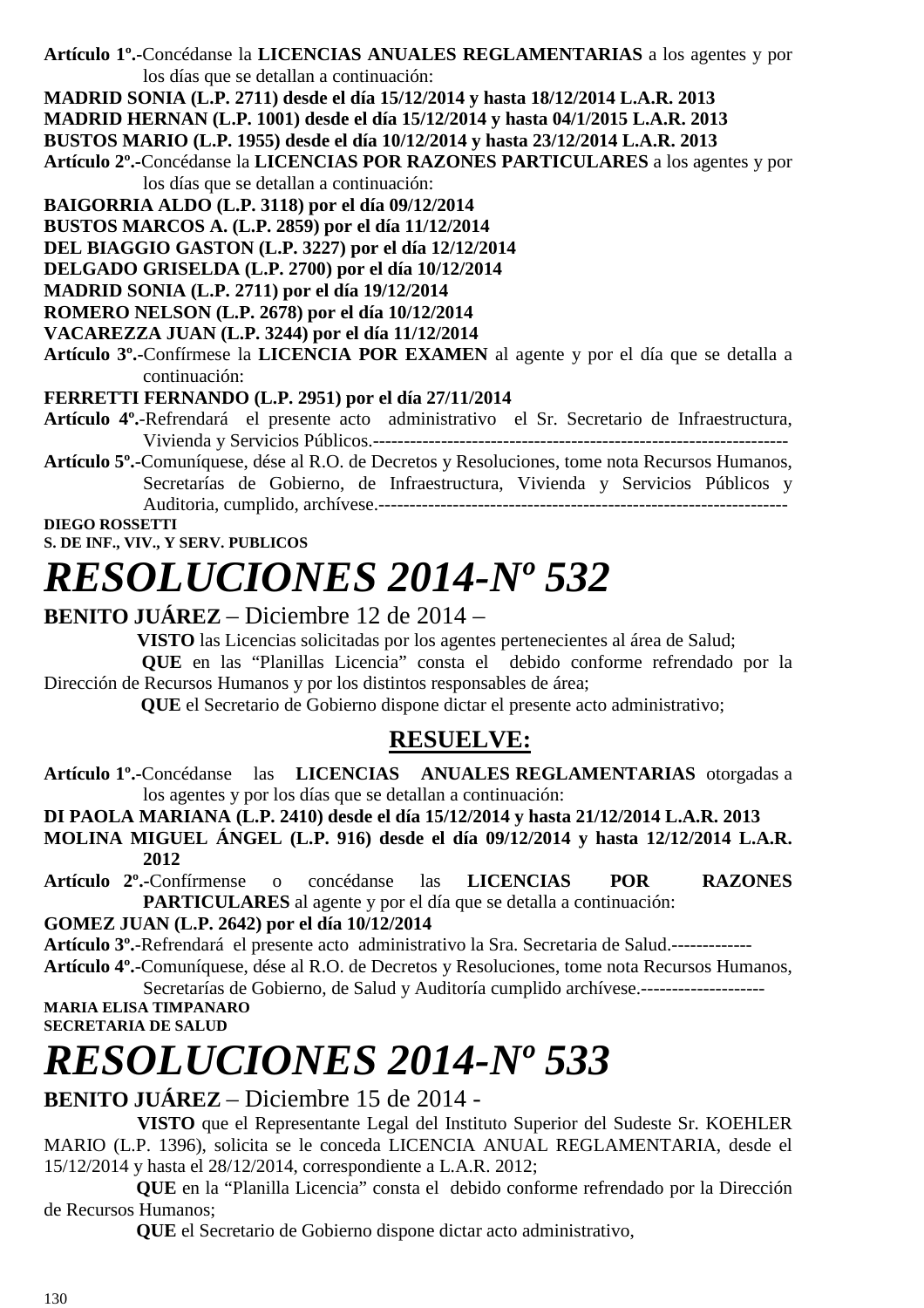#### **RESUELVE:**

**Artículo 1º.**-Conceder **LICENCIA ANUAL REGLAMENTARIA** al Representante Legal del Instituto Superior del Sudeste Sr. KOEHLER MARIO (L.P. 1396), desde el 15/12/2014 y hasta el 28/12/2014 L.A.R. 2012.----------------------------------------------

**Artículo 2º.-**Refrendará el presente acto administrativo el Sr. Secretario de Gobierno.-------------

**Artículo 3º.-**Comuníquese, dése al R.O. de Decretos y Resoluciones, tome nota Recursos Humanos, Secretaría de Gobierno, Cultura y Educación, Instituto Superior del Sudeste, Contaduría y Audiroría, cumplido, archívese. ------------------------------------

#### **SERGIO JULIO ACOSTA SECRETARIO DE GOBIERNO**

# *RESOLUCIONES 2014-Nº 534*

#### **BENITO JUÁREZ** – Diciembre 15 de 2014 -

 **VISTO** que el Subdirector de Defensa al Consumidor Dr. ACTIS CAPORALE GUSTAVO (L.P. 2439), solicita se le conceda LICENCIA POR RAZONES PARTICULARES, por los días 17/12/2014 y 19/12/2014;

 **QUE** en la "Planilla Licencia" consta el debido conforme refrendado por la Dirección de Recursos Humanos;

 **QUE** el Secretario de Gobierno dispone dictar acto administrativo,

#### **RESUELVE:**

**Artículo 1º.**-Conceder **LICENCIA POR RAZONES PARTICULARES** al Subdirector de Defensa al Consumidor Dr. ACTIS CAPORALE GUSTAVO (L.P. 2439), por los días 17/12/2014 y 19/12/2014.-------------------------------------------------------------------------

**Artículo 2º.-**Refrendará el presente acto administrativo el Sr. Secretario de Gobierno.-------------

**Artículo 3º.-**Comuníquese, dése al R.O. de Decretos y Resoluciones, tome nota Recursos Humanos, Secretaría de Gobierno, OMIC, Contaduría y Audiroría, cumplido, archívese. -------------------------------------------------------------------------------------------

#### **SERGIO JULIO ACOSTA SECRETARIO DE GOBIERNO**

# *RESOLUCIONES 2014-Nº 535*

#### **BENITO JUÁREZ** – Diciembre 15 de 2014 -

 **VISTO** que la Directora de Producción Sra. BEAIN LAURA (L.P.1239), solicita se le conceda LICENCIA ANUAL REGLAMENTARIA, desde el 15/12/2014 y hasta el 1º/1/2015 L.A.R. 2013 y desde el 05/1/2015 y hasta 18/1/2015 L.A.R. 2014.-

 **QUE** en la "Planilla Licencia" consta el debido conforme refrendado por la Dirección de Recursos Humanos;

 **QUE** el Secretario de Gobierno dispone dictar acto administrativo,

#### **RESUELVE:**

**Artículo 1º.**-Conceder **LICENCIA ANUAL REGLAMENTARIA** la Directora de Producción Sra. BEAIN LAURA (L.P. 1239), desde el 15/12/2014 y hasta el 1º/1/2015, L.A.R. 2013 y desde el 05/01/2015 y hasta 18/1/2015 L.A.R. 2014.--------------------------------

**Artículo 2º.-**Refrendará el presente acto administrativo el Sr. Secretario de Gobierno.---------------

**Artículo 3º.-**Comuníquese, dése al R.O. de Decretos y Resoluciones, tome nota Recursos Humanos, Secretaría de Gobierno y Auditoría, cumplido, archívese.----------------------- **SERGIO JULIO ACOSTA** 

**SECRETARIO DE GOBIERNO** 

# *RESOLUCIONES 2014-Nº 536*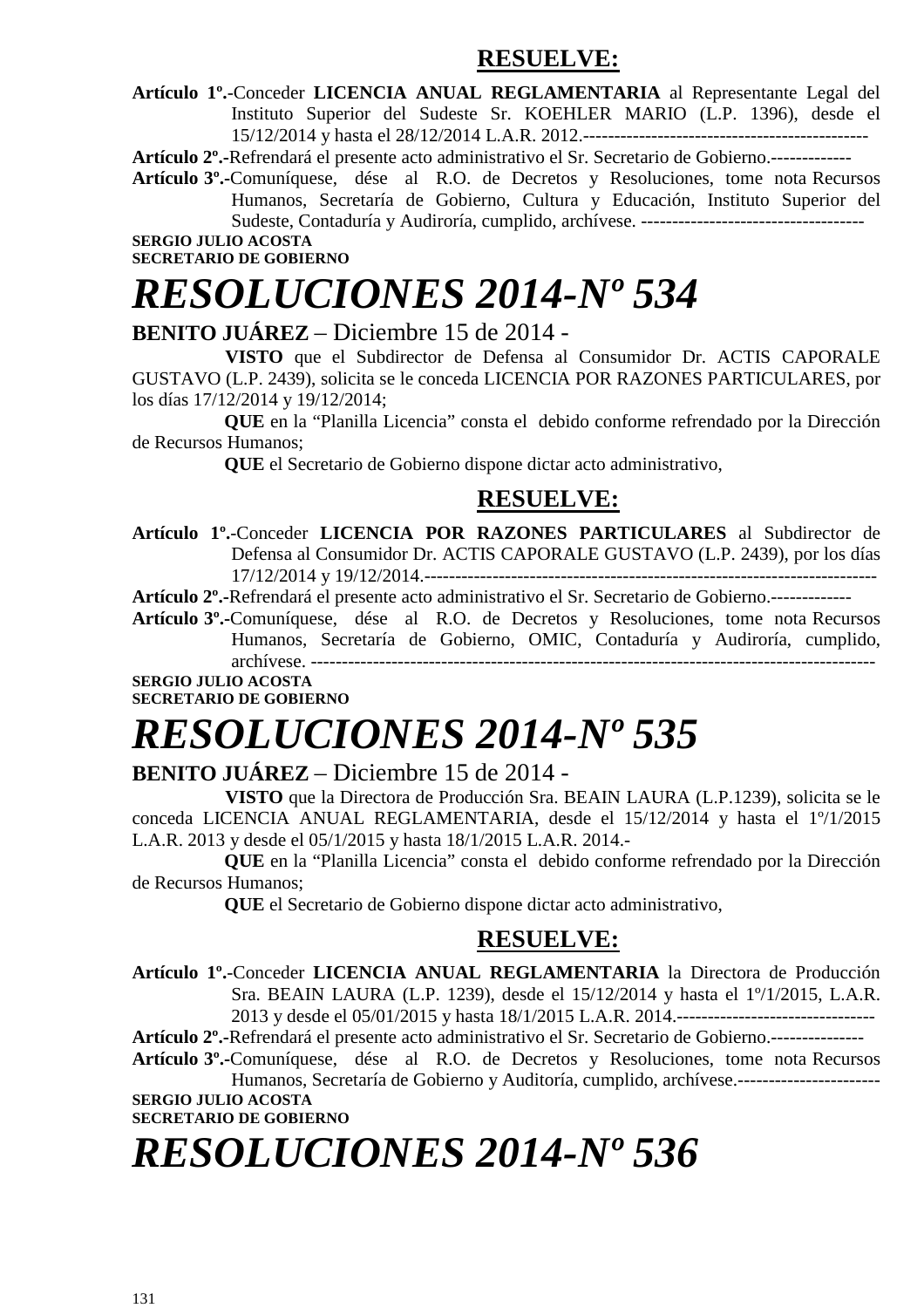#### **BENITO JUÁREZ –** Diciembre 15 de 2014-

 **VISTO** lo informado por Recursos Humanos en cuanto a la renovación y/o incorporación de los Convenios de **BECAS Y PRÁCTICAS RENTADAS**, solicitando se formule acto administrativo;

 **Y ATENTO** lo previsto por Oza. Mpal. 2.893/99 y su modificación Oza. Mpal. N° 3179/01;

 **QUE** el Secretario de Gobierno dispone dictar el presente acto administrativo;

 **EL INTENDENTE MUNICIPAL**, en uso de sus facultades,

#### **RESUELVE:**

**Artículo 1º.-**Renovar las BECAS Y PRÁCTICAS RENTADAS, según Ordenanza Municipal 2.893/99 y su modificatoria N° 3.179/01 a los siguientes beneficiarios, que se detallan a continuación, de acuerdo a las actuaciones que obran en Expediente Letra "R" Nº 3/14, con efecto retroactivo al **01/12/2014 hasta el 31/12/2014** 

| *BARTOLOMÉ NAHUEL        | D.N.I. 32.067.408 | \$1.746,00 Deportes          |
|--------------------------|-------------------|------------------------------|
| *GARCÍA CAROLINA B.      | D.N.I. 34.543.132 | \$1.746,00 Ayudantía Fiscal  |
| *DE LA TORRE CRISTIAN D. | D.N.I. 30.718.464 | \$1.746,00 Delegación Barker |
| *LEDESMA MAXIMILIANO     | D.N.I. 36.671.727 | \$1.746,00 Delegación Barker |
| *MENDEGUÍA FLORENCIA     | D.N.I. 38.919.066 | \$1.311,00 Gobierno          |

**Artículo 2º.-**El pago de las Becas que originen los artículos precedentes, se hará efectivo por Tesorería Municipal, y la imputación deberá realizarse de acuerdo a lo determinado por la Subcontadora a cargo de la Oficina de Presupuesto.----------------------------------

**Artículo 3º.-** Refrendará el presente acto administrativo el Sr. Secretario de Gobierno.--------------

**Artículo 4º.-**Comuníquese, dése al R. O. de Decretos y Resoluciones, tome nota Recursos Humanos, Contaduría, Tesorería, Presupuesto, Secretarías de Gobierno, de Hacienda, Ayudantía Fiscal, Dirección de Deportes y Auditoría, cumplido, archívese.-------------

**SERGIO JULIO ACOSTA DE CONVERTE DE LA COSTA DE CONVERTE DE LA COSTA DE CONVERTE DE LA CONVERTE DE LA CONVERTE DE LA CONVERTE DE LA CONVERTE DE LA CONVERTE DE LA CONVERTE DE LA CONVERTE DE LA CONVERTE DE LA CONVERTE DE LA** 

**INTENDENTE MUNICIPAL** 

### *RESOLUCIONES 2014-Nº 537*

#### **BENITO JUÁREZ –** Diciembre 15 de 2014-

 **VISTO** lo informado por Recursos Humanos sobre renovación y/o incorporación de los Convenios de **BECAS Y PRÁCTICAS RENTADAS**, solicitando se formule acto administrativo;

 **ATENTO** lo previsto por Oza. Mpal. 2.893/99 y su modificación Oza. Mpal. N° 3.179/01;

 **QUE** el Secretario de Gobierno dispone dictar el presente acto administrativo;

**EL INTENDENTE MUNICIPAL**, en uso de sus facultades.

### **RESUELVE:**

**Artículo 1º.-** Renovar las **BECAS Y PRÁCTICAS RENTADAS**, según Ordenanza Municipal 2.893/99 y su modificatoria  $N^{\circ}$  3.179/01 a los siguientes beneficiarios, que se desempeñan en la Secretaría de Salud, Hogar de Ancianos y en el Hospital Municipal "Eva Perón" Ente Descentralizado "Dr. Alfredo Saintout", dependiendo de la Secretaría de Salud, con efecto retroactivo al **01/12/2014 y hasta el 31/12/14:** 

| *BILBAO LUCÍA MABEL    | D.N.I. 38.863.970 | \$1.746,00 Ente        |
|------------------------|-------------------|------------------------|
| *ANDRADA YANINA        | D.N.I. 37.980.505 | \$1.746,00 Ente        |
| *AGUILAR DANIELA LUJAN | D.N.I. 36.671.901 | \$1.746,00 H. Ancianos |
| *MANSILLA JOANA INES   | D.N.I. 36.881.998 | \$873,00 Sec. Salud    |

 **Artículo 2º.-** El pago de las Becas que origine el artículo precedente, se hará efectivo por Tesorería Municipal, y Tesorería del Ente Descentralizado, de acuerdo a la imputación obrante en el Expediente Letra "R" Nº 3/14.-------------------------------------------------------------

**Artículo 3º.-** Refrendará el presente acto administrativo la Sra. Secretaria de Salud.---------------

 **Artículo 4º.-** Comuníquese, dése al R. O. de Decretos y Resoluciones, tome nota Recursos Humanos, Contaduría, Tesorería, Ente Descentralizado, Secretarías de Gobierno, de Salud, de Hacienda y Auditoría, cumplido, archívese.--------------------------------------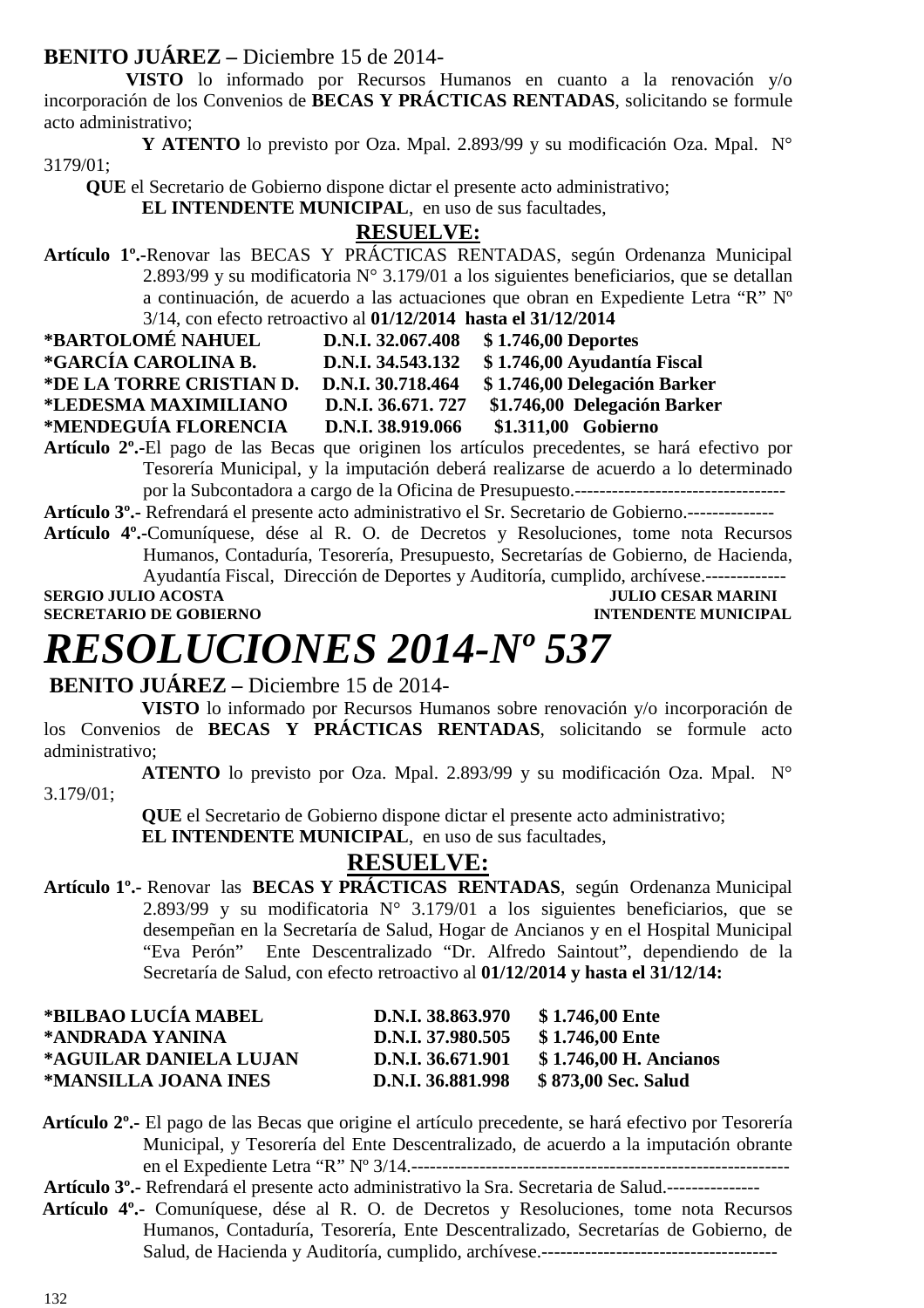# *RESOLUCIONES 2014-Nº 538*

### **BENITO JUÁREZ** – Diciembre 15 de 2014.-

 **VISTO** lo informado por la Dirección de Recursos Humanos en cuanto a la renovación y/o incorporación de los Convenios de **BECAS Y PRÁCTICAS RENTADAS**, debiendo otorgarse acto administrativo;

 **ATENTO** lo previsto por Oza. Mpal. 2.893/99 y su modificación Oza. Mpal. N° 3179/01;

> **QUE** el Secretario de Gobierno dispone dictar el presente acto administrativo;  **EL INTENDENTE MUNICIPAL**, en uso de sus facultades,

#### **RESUELVE:**

**Artículo 1º.-**Renovar las **BECAS Y PRÁCTICAS RENTADAS,** según Ordenanza Municipal 2.893/99 y su modificatoria  $N^{\circ}$  3.179/01 a los siguientes beneficiarios, que se desempeñan en las distintas áreas dependientes de la Secretaría de Desarrollo Social, de acuerdo a lo informado por Recursos Humanos, con efecto retroactivo al **1/12/2014 y hasta el 31/12/2014:** 

#### **ROLON MARÍA DE LOS MILAGROS D.N.I. 35.150.141 \$ 1.311,00 D. Social \*FERNÁNDEZ NATALIA SOLEDAD D.N.I. 36.387.913 \$ 1.311,00 J. Maternal \*RIERA ANTONELA D.N.I. 38.893.819 \$ 1.311,00 J. Maternal**

**Artículo 2º.-**El pago de las Becas que origine el artículo precedente, se hará efectivo por Tesorería Municipal, y la imputación deberá realizarse de acuerdo a lo determinado por la Subcontadora a cargo de la Oficina de Presupuesto.------------------------------------------

**Artículo 3º.-**Refrendará el presente acto administrativo la Sra. Secretaria de Desarrollo Social.------

**Artículo 4º.-**Comuníquese, dése al R. O. de Decretos y Resoluciones, tome nota Recursos Humanos, Contaduría, Tesorería, Secretarías de Gobierno, de Desarrollo Social y Auditoría, cumplido, archívese.------------------------------------------------------------------

**MARIA TERESA RICCI JULIO CESAR MARINI** 

### **S. DE DESARROLLO SOCIAL CONSUMING A LOCAL CONSUMING A LOCAL CONSUMING A LOCAL CONSUMING A LOCAL CONSUMING A LOCAL CONSUMING A LOCAL CONSUMING A LOCAL CONSUMING A LOCAL CONSUMING A LOCAL CONSUMING A LOCAL CONSUMING A LOCAL**

# *RESOLUCIONES 2014-Nº 539*

**BENITO JUÁREZ** – Diciembre 15 de 2014 –

**VISTO** las Licencias solicitadas por los agentes de distintas áreas Municipales,

 **QUE** en las "Planillas Licencia" consta el debido conforme refrendado por la Dirección de Recursos Humanos y por los distintos responsables de área;

 **QUE** el Secretario de Gobierno dispone dictar el presente acto administrativo;

### **RESUELVE:**

**Artículo 1º.-**Concédanse las **LICENCIAS ANUALES REGLAMENTARIAS** otorgadas a los agentes y por los días que se detallan a continuación:

**VALLEJOS SANDRA NOEMI (L.P. 3221) desde el día 15/12/2014 y hasta 22/12/2014 L.A.R. 2013** 

**VELARDEZ RAMON DONATO (L.P. 2518) desde el día 09/12/2014 y hasta 22/12/2014 L.A.R. 2014** 

**SALAZAR DANIEL (L.P. 2352) desde el día 10/12/2014 y hasta 29/12/2014 L.A.R. 2013 FERRARO PABLO DANIEL (L.P. 3252) desde el día 06/12/2014 y hasta 10/12/2014 L.A.R. 2013** 

**FERRARO PABLO DANIEL (L.P. 3252) desde el día 11/12/2014 y hasta 19/12/2014 L.A.R. 2014** 

**CONFORTI VICTOR HUGO (L.P. 2422) desde el día 09/12/2014 y hasta 23/12/2014 L.A.R. 2013**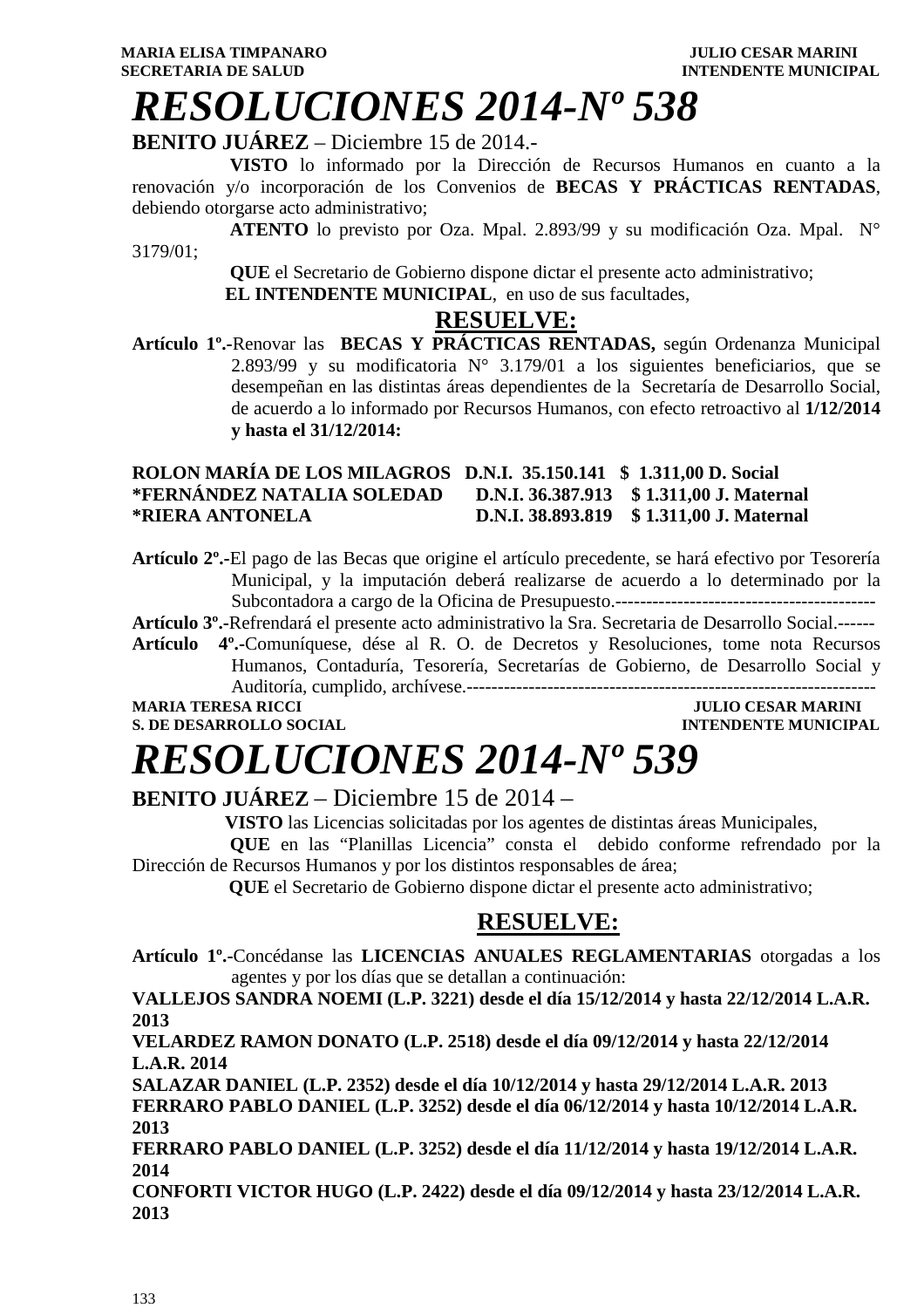#### **Artículo 2º.-**Concédanse las **LICENCIAS POR RAZONES PARTICULARES** otorgadas a los agentes y por los días que se detallan a continuación:

#### **ONTIVERO ROMINA (L.P. 3274) por el día 10/12/2014**

#### **MELIAN JUAN CARLOS (L.P. 2366) por el día 12/12/2014**

**Artículo 3º.-**Concédase la **LICENCIA POR EXAMEN** a la agente y por el día que se detalla a continuación:

#### **CABRAL BIANCHI ROCÍO (L.P. 3263) por el día 09/12/2014**

**Artículo 4º.-** Confírmese la **LICENCIA POR FALLECIMIENTO DE FAMILIAR** a la agente y por el día que se detalla a continuación:

**CORTEZ ROSA ELISA (L.P. 2947) desde el día 06/12/2014 y hasta 07/12/2014** 

**Artículo 5º.**- Refrendará el presente acto administrativo el Sr. Secretario de Gobierno.----------

**Artículo 6º.**-Comuníquese, dése al R.O. de Decretos y Resoluciones, tome nota Recursos Humanos,

Secretaría de Gobierno y Auditoría, cumplido, archívese.----------------------------

**SERGIO JULIO ACOSTA SECRETARIO DE GOBIERNO** 

# *RESOLUCIONES 2014-Nº 540*

**BENITO JUÁREZ** – Diciembre 17 de 2014 -

 **VISTO** que la agente SOTELO MÓNICA LILIAN (L.P.828), solicita se le conceda LICENCIA POR ENFERMEDAD, desde el 17/12/2014 y hasta el 15/01/2014;

 **QUE** en la "Planilla Licencia" consta el debido conforme refrendado por la Dirección de Recursos Humanos;

 **QUE** el Secretario de Gobierno dispone dictar acto administrativo,

### **RESUELVE:**

**Artículo 1º.**-Conceder **LICENCIA POR ENFERMEDAD** a la agente SOTELO MÓNICA LILIAN (L.P. 828), desde el 17/12/2014 y hasta el 15/01/2015.-------------------------

**Artículo 2º.-**Refrendará el presente acto administrativo el Sr. Secretario de Gobierno.--------------

**Artículo 3º.-**Comuníquese, dése al R.O. de Decretos y Resoluciones, tome nota Recursos Humanos, Secretaría de Gobierno y Auditoría, cumplido, archívese.-----------------------

**SERGIO JULIO ACOSTA SECRETARIO DE GOBIERNO** 

# *RESOLUCIONES 2014-Nº 541*

### **BENITO JUÁREZ** – Diciembre 17 de 2014 -

 **VISTO** que el Delegado Municipal del Paraje "El Luchador" Sr. OLLEARO WALTER MARIO (L.P. 2421), solicita se le conceda LICENCIA ANUAL REGLAMENTARIA;

 **QUE** en la "Planilla Licencia" consta el debido conforme refrendado por la Dirección de Recursos Humanos y;

 **QUE** el Secretario de Gobierno dispone dictar acto administrativo,

#### **RESUELVE:**

**Artículo 1º.**-Conceder **LICENCIA ANUAL REGLAMENTARIA** al Delegado Municipal del Paraje "El Luchador" Sr. OLLEARO WALTER MARIO (L.P. 2421), desde el día 09/12/14 y hasta el 15/12/14, correspondientes a L.A.R. 2012.-----------------------------

**Artículo 2º.-**Refrendará el presente acto administrativo el Sr. Secretario de Gobierno.---------------

**Artículo 3º.-**Comuníquese, dése al R.O. de Decretos y Resoluciones, tome nota Recursos Humanos, Secretaría de Gobierno, Delegación "El Luchador" y Auditoría, cumplido, archívese.--------------------------------------------------------------------------------------------

#### **SERGIO JULIO ACOSTA SECRETARIO DE GOBIERNO**

### *RESOLUCIONES 2014-Nº 542*

**BENITO JUÁREZ** – Diciembre 19 de 2014-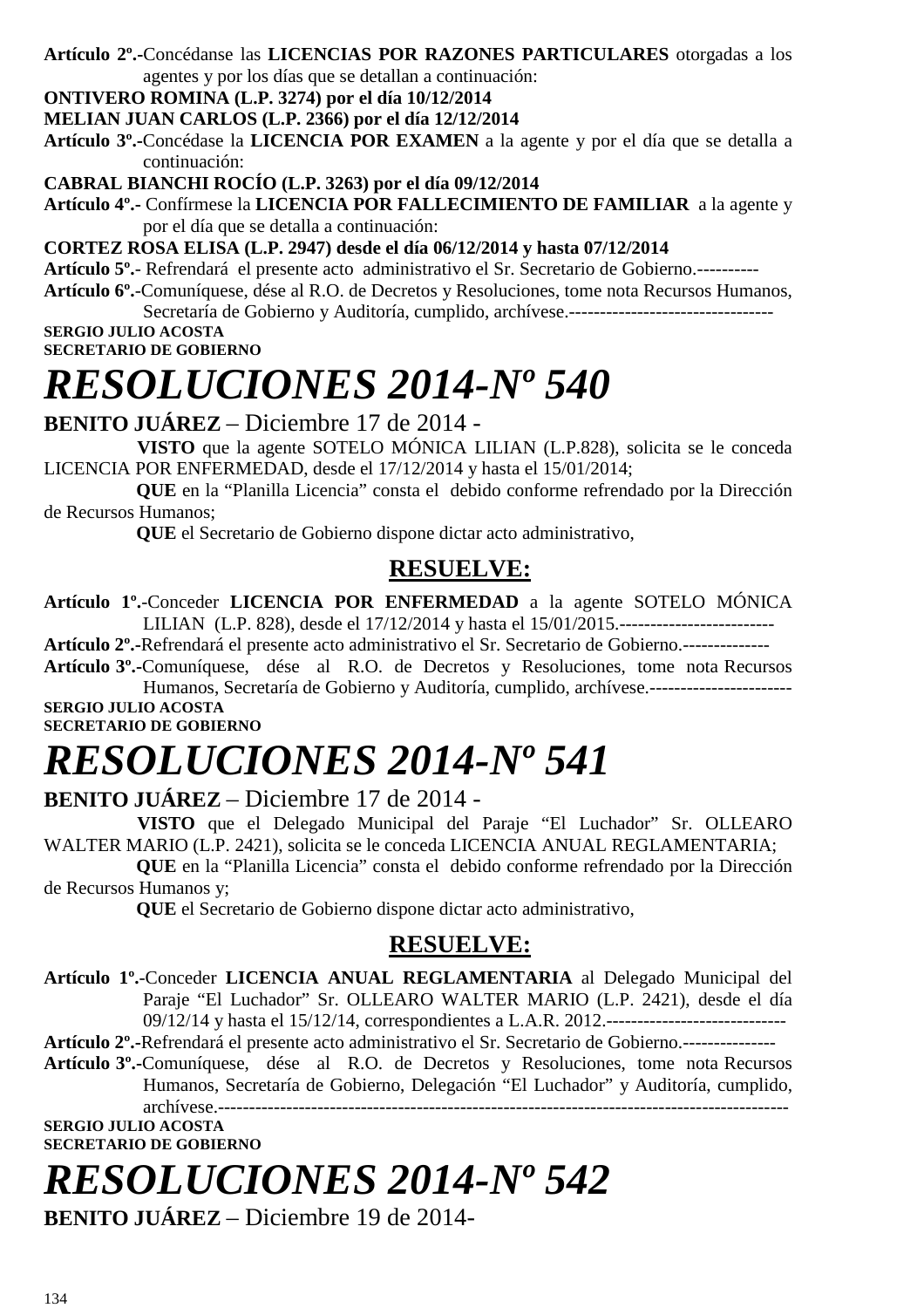**VISTO** lo actuado en el Expediente Letra "R" Nº 76/14, por el cual a fs. 1 obra reclamo de la agente FAURET BLANCA ITATÍ (L.P. 1096) solicitando que se le abone sueldos y aportes patronales no percibidos durante el periodo que va desde Abril del año 2010 y hasta Enero del año 2013;

**QUE** a fs. 2 obra informe de la Directora de Recursos Humanos;

**QUE** de fs. 12 a 14 obra dictamen de Asesoria Legal;

 **QUE** en virtud del juego armónico de los arts. 28, inc. 11 y 46 de la Ley 11757 y artículo 60 de la Ley 10.430, se debe proceder al rechazo del recurso presentado por dicha agente.-

**QUE** el Secretario de Gobierno dispone dictar el presente acto administrativo;

 **EL INTENDENTE MUNICIPAL,** en uso de sus facultades;

#### **RESUELVE:**

**Artículo 1º.-**Rechazase recurso presentado por la Sra. FAURET BLANCA ITATI (L.P. 1096) (D.N.I. 12.716.874), de acuerdo a lo dictaminado por Asesor Legal de La Comuna de

fs. 12 a 14 y de acuerdo a lo actuado en el Expediente Letra "R"  $N^{\circ}$  76/14.----------------

**Artículo 2°.-**Por Asesoria Legal, notifíquese con copia integra de dictamen.----------------------------

**Artículo 3º.**-Refrendará el presente acto administrativo el Sr. Secretario de Gobierno.---------------

**Artículo 4º.**-Comuníquese, dése al R.O. de Decretos y Resoluciones, tome nota, Secretaría de Gobierno, Salud, Asesoría Legal y Auditoría, cumplido, archívese.-----------------------

**SECRETARIO DE GOBIERNO INTENDENTE MUNICIPAL** 

**JULIO CESAR MARINI** 

# *RESOLUCIONES 2014-Nº 543 ANULADA RESOLUCIONES 2014-Nº 544*

**BENITO JUÁREZ** – Diciembre 19 de 2014 -

 **VISTO** que el Delegado Municipal del Paraje "El Luchador" Sr. OLLEARO WALTER MARIO (L.P. 2421), solicita se le conceda LICENCIA ANUAL REGLAMENTARIA;

 **QUE** en la "Planilla Licencia" consta el debido conforme refrendado por la Dirección de Recursos Humanos y;

 **QUE** el Secretario de Gobierno dispone dictar acto administrativo,

### **RESUELVE:**

**Artículo 1º.**-Conceder **LICENCIA ANUAL REGLAMENTARIA** al Delegado Municipal del Paraje "El Luchador" Sr. OLLEARO WALTER MARIO (L.P. 2421), desde el día 18/12/14 y hasta el 23/12/14, correspondientes a L.A.R. 2012.-----------------------------

**Artículo 2º.-**Refrendará el presente acto administrativo el Sr. Secretario de Gobierno.-----------------

**Artículo 3º.-**Comuníquese, dése al R.O. de Decretos y Resoluciones, tome nota Recursos Humanos, Secretaría de Gobierno, Delegación "El Luchador" y Auditoría, cumplido, archívese.--------------------------------------------------------------------------------------------

**SERGIO JULIO ACOSTA SECRETARIO DE GOBIERNO** 

### *RESOLUCIONES 2014-Nº 545*

#### **BENITO JUÁREZ** – Diciembre 22 de 2014 –

 **VISTO** que por Resolución Municipal Nº 519/14 se otorgó L.A.R. 2014 al agente OLIVA JULIO ALFREDO (L.P. 2617) desde el 05/12/2014 y hasta el 11/12/2014;

 **CONSIDERANDO** lo solicitado por la Directora de Recursos Humanos, en cuanto a que se interrumpa la licencia citada a partir del 10/12/2014 por razones de Atención de familiar enfermo;

 **QUE** el Secretario de Gobierno dispone dictar el presente acto administrativo;

#### **RESUELVE:**

**Artículo 1º.**-Interrúmpase la L.A.R. 2014 otorgada al agente OLIVA JULIO ALFREDO (L.P. 2617), desde el 05/12/2014 y hasta el 11/12/2014, mediante Resolución Municipal Nº

519/14, a partir del 10/12/14, por razones de Atención de Familiar enfermo.-------------

**Artículo 2º.**-Refrendará el presente acto administrativo el Sr. Secretario de Gobierno.------------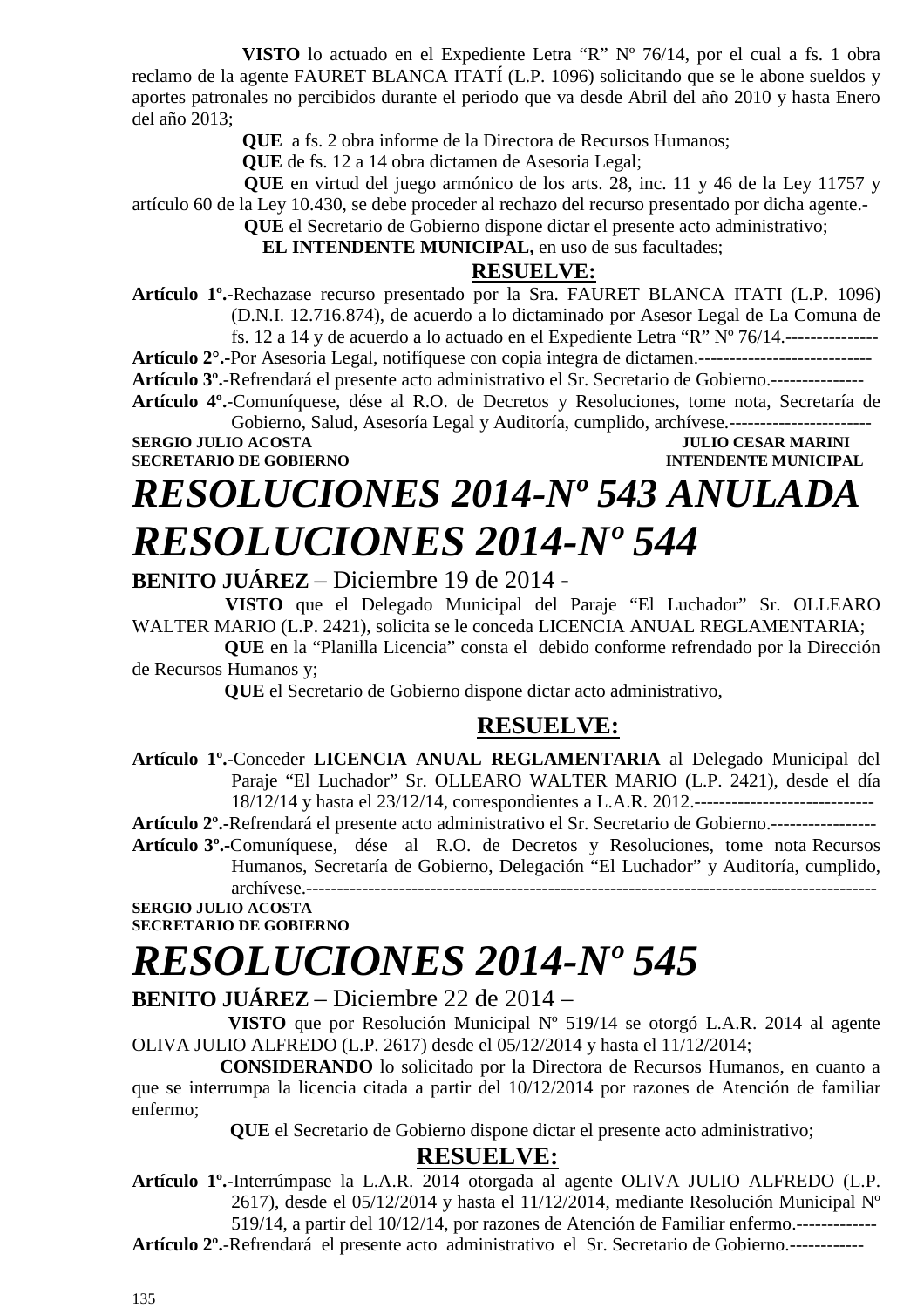**Artículo 3º.**-Comuníquese, dése al R.O. de Decretos y Resoluciones, tome nota Recursos Humanos,

Secretaría de Gobierno y Auditoría, cumplido, archívese.----------------------------------- **SERGIO JULIO ACOSTA** 

**SECRETARIO DE GOBIERNO** 

### *RESOLUCIONES 2014-Nº 546*

**BENITO JUÁREZ** – Diciembre 22 de 2014 –

 **VISTO** las Licencias solicitadas por los agentes pertenecientes al área de Infraestructura, Vivienda y Servicios Públicos;

 **QUE** en las "Planillas Licencia" consta el debido conforme refrendado por la Dirección de Recursos Humanos y por los distintos responsables de área;

 **QUE** el Secretario de Gobierno dispone dictar el presente acto administrativo;

### **RESUELVE:**

**Artículo 1º.-** Concédanse las **LICENCIAS ANUALES REGLAMENTARIAS** otorgadas a los agentes y por los días que se detallan a continuación:

**SANANTON CLAUDIO (L.P. 2501) desde el día 29/12/2014 al 31/12/14 L.A.R. 2012 desde el día 01/01/15 al 07/01/15 L.A.R. 2013 desde el día 08/01/15 al 09/01/15 Presentismo 2005** 

**AIBAR BRUNO (L.P. 2697) desde el día 17/12/2014 y hasta 20/12/2014 L.A.R. 2012** 

**ABUIN ROBERTO (L.P. 1980) desde el día 15/12/2014 y hasta 21/12/2014 L.A.R. 2013** 

**BENGOCHEA JUAN MIGUEL (L.P. 2924) desde el día 15/12/2014 y hasta 28/12/2014 L.A.R. 2013** 

**DAHL RICARDO (L.P. 2798) desde el día 15/12/2014 y hasta 27/12/2014 L.A.R. 2012 FOURNIER MARIANO (L.P. 2908) desde el día 15/12/2014 y hasta 28/12/2014 L.A.R. 2013** 

**FOURNIER MARIANO (L.P. 2908) desde el día 29/12/2014 y hasta 11/01/2015 L.A.R. 2014** 

**GAMALERI JUAN (L.P. 2901) desde el día 01/12/2014 y hasta 14/12/2014 L.A.R. 2013** 

**Artículo 2º.-** Concédanse las **LICENCIAS POR RAZONES PARTICULARES** a los agentes y por los días que se detallan a continuación:

**MARTINEZ MIGUEL ÁNGEL (L.P. 1502) por el día 15/12/2014** 

**AIBAR BRUNO (L.P. 2697) por el día 22/12/2014** 

**ALBARRACIN ARIEL (L.P. 2806) por el día 18/12/2014** 

**FIGLIUOLO ANABELA (L.P. 2721) por el día 18/12/2014**

**GAMALERI MARTIN (L.P. 2758) por el día 19/12/2014** 

**Artículo 3º.**- Refrendará el presente acto administrativo el Sr. Secretario de Infraestructura, Vivienda y Servicios Públicos.------------------------------------------------------------------

**Artículo 4º.**-Comuníquese, dése al R.O. de Decretos y Resoluciones, tome nota Recursos Humanos, Secretarías de Gobierno, de Infraestructura, Vivienda y Servicios Públicos y Auditoría, cumplido archívese.-------------------------------------------------------------------

**DIEGO ROSSETTI** 

**S. DE INF., VIV., Y SERV. PUBLICOS** 

# *RESOLUCIONES 2014-Nº 547*

**BENITO JUÁREZ** – Diciembre 22 de 2014 –

 **VISTO** las Licencias solicitadas por los agentes pertenecientes al área de Desarrollo Social;

 **QUE** en las "Planillas Licencia" consta el debido conforme refrendado por la Dirección de Recursos Humanos y por los distintos responsables de área;

 **QUE** el Secretario de Gobierno dispone dictar el presente acto administrativo;

### **RESUELVE:**

**Artículo 1º.-**Concédanse las **LICENCIAS ANUALES REGLAMENTARIAS** a los agentes y por los días que se detallan a continuación:

**GUEVARA ANA (L.P. 5020) desde el día 15/12/2014 y hasta el día 28/12/2014 L.A.R. 2012**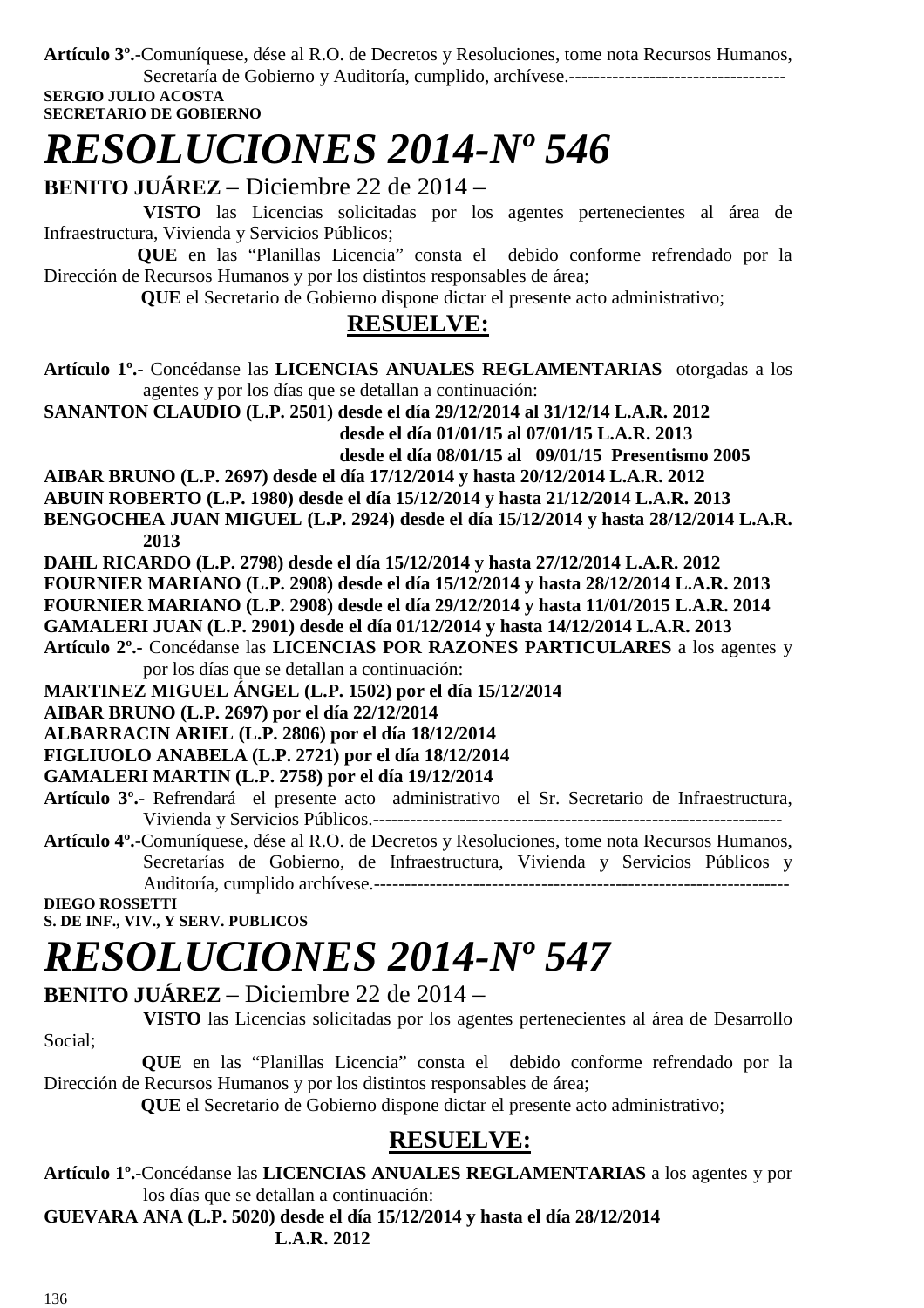**desde el día 05/01/2015 y hasta el día 11/01/2015** 

 **L.A.R. 2013** 

- **GOMEZ MARIA DE LOS ANGELES (L.P. 3000) desde el día 16/12/2014 y hasta 22/12/2014 L.A.R. 2013**
- **LUJAN JUAN CARLOS (L.P. 2062) desde el día 05/01/2015 y hasta 01/02/2015 L.A.R. 2013**

**VILLALBA SONIA (L.P. 3147) desde el día 19/01/2014 y hasta 01/02/2014 L.A.R 2014** 

**GUEVARA ANA (L.P. 5020) desde el día 15/12/ 2014 y hasta 28/12/2014 L.A.R 2012** 

**ROMERO MARIA LAURA (L.P. 5084) desde el día 12/12/2014 y hasta 18/12/2014 L.A.R. 2014** 

**Artículo 2º.-**Concédanse la **LICENCIAS POR RAZONES PARTICULARES** a los agentes y por los días que se detallan a continuación:

**GOMEZ NANCY (L.P. 2707) por el día 11/12/2014** 

**PALAVECINO FLORA (L.P. 3070) por el día 15/12/2014** 

**CABANAS MARIA VICTORIA (L.P. 2835) por el día 05/12/2014** 

**SISOY BELQUIS (L.P. 1677) por el día 12/12/2014** 

**GUEVARA ANA (L.P. 5020) por el día 29/12/2014** 

**Artículo 3.-**Refrendará el presente acto administrativo la Sra. Secretaria de Desarrollo Social.-------

 **Artículo 4.-**Comuníquese, dése al R.O. de Decretos y Resoluciones, tome nota Recursos Humanos, Secretarías de Gobierno, de Desarrollo Social y Auditoría, cumplido, archívese.--------

**MARIA TERESA RICCI** 

**S. DE DESARROLLO SOCIAL** 

# *RESOLUCIONES 2014-Nº 548*

**BENITO JUÁREZ** – Diciembre 23 de 2014 –

**VISTO** las Licencias solicitadas por los agentes de distintas áreas Municipales,

 **QUE** en las "Planillas Licencia" consta el debido conforme refrendado por la Dirección de Recursos Humanos y por los distintos responsables de área;

 **QUE** el Secretario de Gobierno dispone dictar el presente acto administrativo;

### **RESUELVE:**

**Artículo 1º.-**Concédanse las **LICENCIAS ANUALES REGLAMENTARIAS** otorgadas a los agentes y por los días que se detallan a continuación:

**ROMEO NANCY (L.P. 2008) desde el día 14/12/2014 y hasta 21/12/2014 L.A.R. 2013 RAMOS MARCOS (L.P. 2557) desde el día 15/12/2014 y hasta 21/12/2014 L.A.R. 2013 FERNÁNDEZ NOELIA (L.P. 3079) desde el día 15/12/2014 y hasta 21/12/2014 L.A.R. 2014 COSENTINO MARCELO (L.P. 3167) desde el día 15/12/2014 y hasta 21/12/2014 L.A.R. 2013 CONDE JUAN PABLO (L.P. 3137) desde el día 15/12/2014 y hasta 21/12/2014 L.A.R. 2012 CLUIGT MARCOS (L.P. 2319) desde el día 15/12/2014 y hasta 21/12/2014 L.A.R. 2012 VALDEBENITO FRANCO OSCAR (L.P. 2702) desde el día 16/12/2014 y hasta 22/12/2014 L.A.R. 2014** 

**ARAUJO JORGE (L.P. 1497) desde el día 15/12/2014 y hasta 21/12/2014 L.A.R. 2013 Artículo 2º.-**Concédanse las **LICENCIAS POR RAZONES PARTICULARES** otorgadas a los agentes y por los días que se detallan a continuación:

**ZALAZAR GLADYS BEATRIZ (L.P. 1206) por el día 18/12/2014** 

**ALBARRACIN MARTIN (L.P. 2959) por el día 12/12/2014**

**SILVIA SARAVIA (L.P. 2891) por el día 12/12/2014** 

**ROTOLO MARIA POMPEYA (L.P. 1017) por el día 16/12/2014** 

**SANTOS ALEJANDRO (L.P. 2968) por el día 12/12/2014** 

**THOMASSEN ANDRES (L.P. 3285) por el día 13/12/2014** 

**ROLDAN FRANCO (L.P. 3309) por el día 12/12/2014** 

**RINOMO SILVANA (L.P. 2995) por el día 15/12/2014** 

**BAEZ LUCILA (L.P. 3299) por el día 18/12/2014** 

**LARRALDE MANUELA (L.P. 3142) por el día 19/12/2014** 

**Artículo 3º.-**Concédase la **LICENCIA POR ESTUDIO Y EXAMEN** a la agente y por el día que se detalla a continuación:

**IRIART LUZ POMPEYA (L.P. 5210) desde el día 15/12/2014 y hasta 17/12/2014**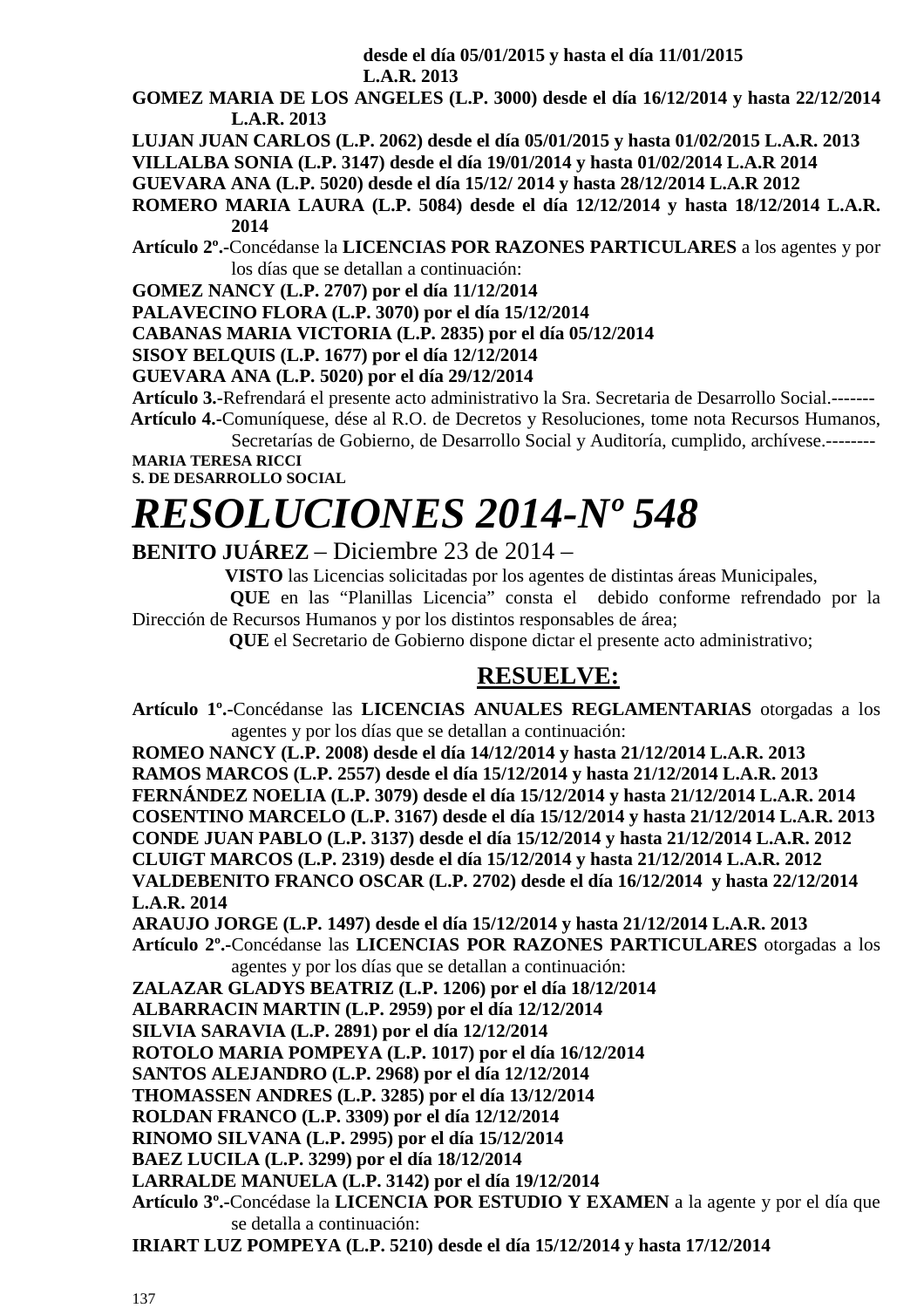**Artículo 4º.-** Confírmense las **LICENCIAS POR ACCIDENTE DE TRABAJO** a los agentes y por los días que se detallan a continuación:

**MARINI MARIO MARTIN (L.P. 2767) desde el día 18/12/2014 y hasta 31/12/2014 MOLINA ARMANDO HUGO (L.P. 2423) desde el día 12/12/2014 y hasta 29/12/2014 Artículo 5º.**- Refrendará el presente acto administrativo el Sr. Secretario de Gobierno.-----------

**Artículo 6º.**- Comuníquese, dése al R.O. de Decretos y Resoluciones, tome nota Recursos Humanos, Secretaría de Gobierno y Auditoría, cumplido, archívese.------------------- **SERGIO JULIO ACOSTA** 

**SECRETARIO DE GOBIERNO** 

# *RESOLUCIONES 2014-Nº 549*

**BENITO JUÁREZ** – Diciembre 23 de 2014 –

 **VISTO** las Licencias solicitadas por los agentes pertenecientes al área de Infraestructura, Vivienda y Servicios Públicos;

 **QUE** en las "Planillas Licencia" consta el debido conforme refrendado por la Dirección de Recursos Humanos y por los distintos responsables de área;

 **QUE** el Secretario de Gobierno dispone dictar el presente acto administrativo;

### **RESUELVE:**

**Artículo 1º.-** Concédanse las **LICENCIAS ANUALES REGLAMENTARIAS** otorgadas a los agentes y por los días que se detallan a continuación:

**TORRES CARLOS (L.P. 1348) desde el día 29/12/2014 y hasta el 31/12/2014 L.A.R. 2012** 

**TORRES CARLOS (L.P. 1348) desde el día 01/01/2015 y hasta el 09/01/2015 L.A.R. 2013** 

**SCUFFI NESTOR (L.P. 2688) por el día 29/12/2014 L.A.R. 2013** 

**SCUFFI NESTOR (L.P. 2688) desde el día 30/12/2014 y hasta 12/01/2015 L.A.R. 2014** 

**SANCHEZ JESUS (L.P. 2373) desde el día 22/12/2014 y hasta 31/12/2014 L.A.R. 2012** 

**SANCHEZ JESUS (L.P. 2373) desde el día 01/01/2015 y hasta el 04/01/2015 L.A.R. 2013** 

**PAVON CARLOS ROBERTO (L.P. 2565) desde el día 29/12/2014 y hasta 31/12/2014 L.A.R. 2012** 

**PAVON CARLOS ROBERTO (L.P. 2565) desde el día 01/01/2015 y hasta 09/01/2014 L.A.R. 2013 y PRESENTISMO 2006** 

**MORALES FRANCISCO (L.P. 2574) desde el día 29/12/2014 y hasta 04/01/2015 L.A.R. 2013 MORALES FRANCISCO (L.P. 2574) desde el día 05/01/2015 y hasta 11/01/2015 L.A.R. 2014** 

**MIRAGLIA PABLO (L.P. 3090) por el día 29/12/2014 L.A.R. 2013** 

**MIRAGLIA PABLO (L.P. 3090) desde el día 30/12/2014 y hasta 10/01/2015 L.A.R. 2014** 

**MASSIGOGE LETICIA (L.P. 2370) desde el día 05/01/2015 y hasta 11/01/2015 L.A.R. 2014** 

**MARTINEZ MIGUEL ÁNGEL (L.P. 1502) desde el día 29/12/2014 y hasta el 31/12/2014 L.A.R. 2012** 

**MARTINEZ MIGUEL ÁNGEL (L.P. 1502) desde el día 01/01/2015 y hasta 07/01/2015 L.A.R. 2013** 

**MARTINEZ BARBARA (L.P. 3327) desde el día 27/1/2015 y hasta 30/01/2015 L.A.R. 2014 LÓPEZ ALICIA (L.P. 1219) desde el día 17/12/2014 y hasta 23/12/2014 L.A.R. 2013** 

**LAMENTI CASAR LUIS (L.P. 1978) desde el día 29/12/2014 y hasta 31/12/2014 L.A.R. 2012** 

**LAMENTI CASAR LUIS (L.P. 1978) desde el día 01/01/2015 y hasta 09/01/2015 L.A.R. 2013 y PRESENTISMO 2003** 

**LACAZE CIPRIANO (L.P. 2498) desde el día 29/12/2014 y hasta 31/12/2014 L.A.R. 2012** 

**LACAZE CIPRIANO (L.P. 2498) desde el día 01/01/2015 y hasta 09/01/2015 L.A.R. 2013 y PRESENTISMO 2004** 

**HONORES SEBASTIAN (L.P. 2811) desde el día 29/12/2014 y hasta 11/01/2015 L.A.R 2014 GEREZ NESTOR (L.P. 2667) desde el día 29/12/2014 y hasta 07/01/2015 L.A.R 2013 EZPELETA JUAN (L.P. 2132) desde el día 29/12/2014 y hasta 31/12/2014 L.A.R. 2012 EZPELETA JUAN (L.P. 2132) desde el día 01/01/2015 y hasta 14/01/2015 L.A.R 2013 ESPERLIN JOSE (L.P. 2335) desde el día 29/12/2014 y hasta 31/12/2014 L.A.R 2012 ESPERLIN JOSE (L.P. 2335) desde el día 01/01/2015 y hasta 07/01/2015 L.A.R. 2013 DIAZ GERARDO (L.P. 2592) desde el día 29/12/2014 y hasta 04/01/2015 L.A.R 2013 DIAZ GERARDO (L.P. 2592) desde el día 05/01/2015 y hasta 11/01/2015 L.A.R 2014 DELISIO LUIS (L.P. 2812) desde el día 15/12/2014 y hasta 21/12/2014 L.A.R. 2014**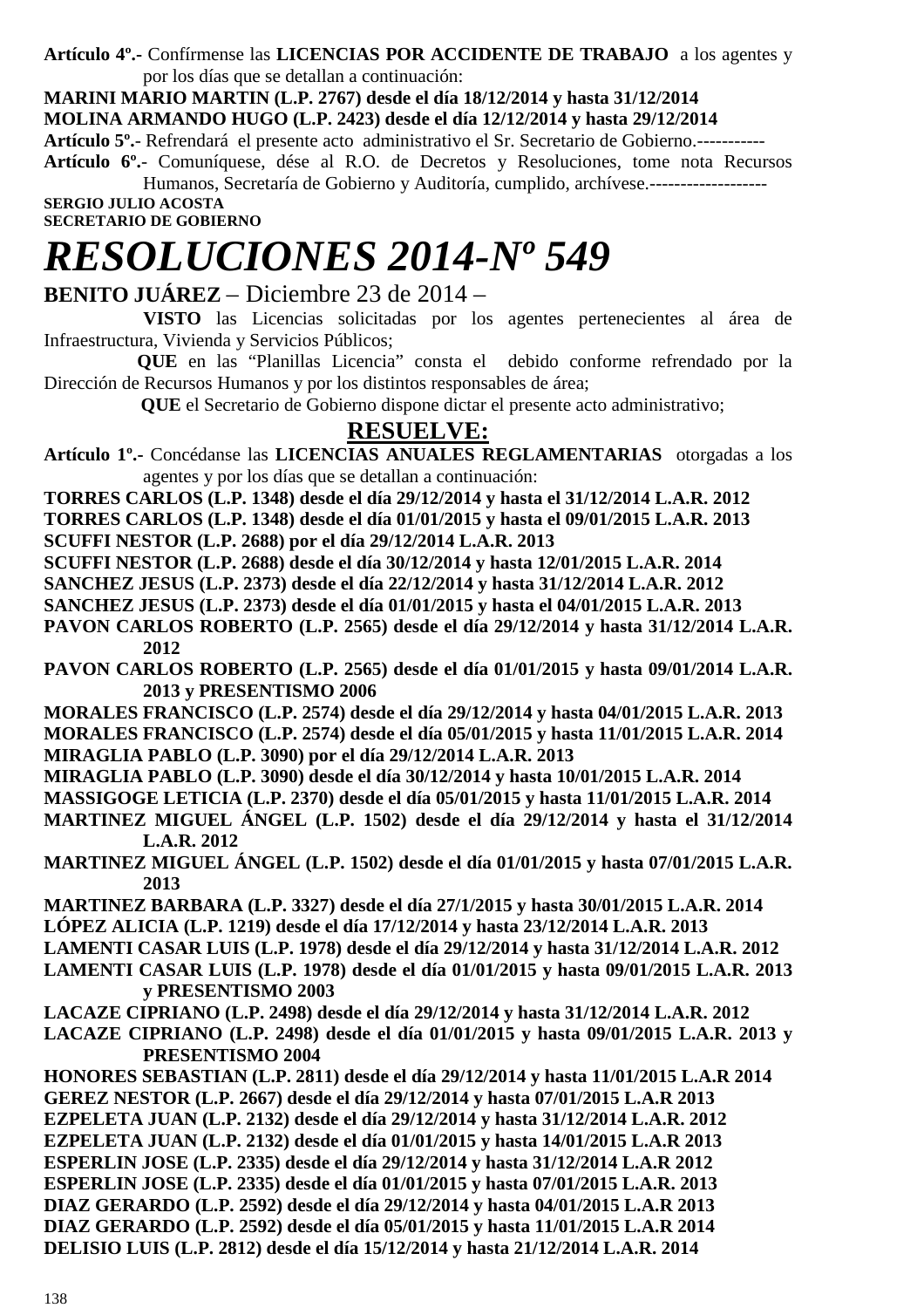**CUFRE VICENTE (L.P. 2769) desde el día 29/12/2014 y hasta 11/01/2015 L.A.R. 2013 CORONEL GUSTAVO (L.P. 3009) desde el día 29/12/2014 y hasta 09/01/2015 L.A.R. 2014 CONCA RICARDO (L.P. 767) desde el día 16/12/2014 y hasta 22/12/2014 L.A.R. 2014 CELIZ RAFAEL (L.P. 1860) desde el día 29/12/2014 y hasta 09/01/2015 L.A.R. 2013 CIMMINELLI NESTOR (L.P. 2650) desde el día 29/12/2014 y hasta 31/12/2014 L.A.R 2012 CIMMINELLI NESTOR (L.P. 2650) desde el día 01/01/2015 y hasta 14/01/2015 L.A.R. 2013 CARDOSO FERNANDO (L.P. 1667) desde el día 29/12/2014 y hasta 31/12/2014 L.A.R. 2012 CARDOSO FERNANDO (L.P. 1667) desde el día 01/01/2015 y hasta 09/01/2015 L.A.R. 2013 y PRESENTISMO 2002 CAMPO JORGE (L.P. 2870) desde el día 29/12/2014 y hasta 31/12/2014 L.A.R. 2012** 

**CAMPO JORGE (L.P. 2870) desde el día 01/01/2015 y hasta 07/01/2015 L.A.R. 2013 BORGHI CLAUDIO (L.P. 2766) desde el día 29/12/14 y hasta 08/01/2015 L.A.R. 2013 BORGHI CLAUDIO (L.P. 2766) desde el día 09/01/2015 y hasta 11/01/2015 L.A.R. 2014 ALBARRACIN ARIEL (L.P. 2806) desde el día 29/12/2014 y hasta 31/12/2014 L.A.R. 2012 ALBARRACIN ARIEL (L.P. 2806) desde el día 02/01/2015 y hasta 08/01/2015 L.A.R. 2013 AGUILERA DARIO (L.P. 2566) por el día 29/12/2014 L.A.R 2013 AGUILERA DARIO (L.P. 2566) desde el día 30/12/2014 y hasta 11/01/2015 L.A.R. 2014 ATILIO AGUILAR (L.P. 3256) desde el día 05/01/2015 y hasta 11/01/2015 L.A.R. 2014 ATILIO AGUILAR (L.P. 3256) desde el día 29/12/2014 y hasta 31/12/2014 L.A.R. 2013 MAIDANA PABLO (L.P. 2892) desde el día 16/12/2014 y hasta 20/12/2014 L.A.R. 2013 MAIDANA PABLO (L.P. 2892) desde el día 21/12/2014 y hasta 22/12/2014 L.A.R. 2014** 

**Artículo 2º.-** Concédanse las **LICENCIAS POR RAZONES PARTICULARES** a los agentes y por los días que se detallan a continuación:

**ARISTA MAURICIO (L.P. 2440) por el día 16/12/2014 MADRID GUILLERMO (L.P. 3250) por el día 16/12/2014 PALAVECINO LUIS (L.P. 2782) por el día 15/12/2014 RIVADA CARLOS (L.P. 3132) por el día 15/12/2014** 

**Artículo 3º.**- Refrendará el presente acto administrativo el Sr. Secretario de Infraestructura, Vivienda y Servicios Públicos.-------------------------------------------------------------------

**Artículo 4º.**-Comuníquese, dése al R.O. de Decretos y Resoluciones, tome nota Recursos Humanos, Secretarías de Gobierno, de Infraestructura, Vivienda y Servicios Públicos y Auditoría, cumplido archívese.-------------------------------------------------------------------

**DIEGO ROSSETTI S. DE INF., VIV., Y SERV. PUBLICOS** 

# *RESOLUCIONES 2014-Nº 550*

#### **BENITO JUÁREZ** – Diciembre 23 de 2014 –

 **VISTO** las Licencias solicitadas por los agentes pertenecientes al área de Desarrollo Social;

 **QUE** en las "Planillas Licencia" consta el debido conforme refrendado por la Dirección de Recursos Humanos y por los distintos responsables de área;

 **QUE** el Secretario de Gobierno dispone dictar el presente acto administrativo;

### **RESUELVE:**

**Artículo 1º.-**Concédanse las **LICENCIAS ANUALES REGLAMENTARIAS** a los agentes y por los días que se detallan a continuación:

**MOHUAPE SILVINA (L.P. 2371) desde el día 05/01/2015 y hasta 18/01/2015 L.A.R. 2013** 

**CRISTECHE ERNESTINA (L.P. 3124) desde el día 05/01/2015 y hasta 11/01/2015 L.A.R. 2013** 

**Artículo 2º.-**Concédanse las **LICENCIAS POR RAZONES PARTICULARES** a los agentes y por los días que se detallan a continuación:

**MARIA VICTORIA CABANAS (L.P. 2835) por el día 23/12/2014 MARTINEZ SUSANA (L.P. 2369) por el día 17/12/2014**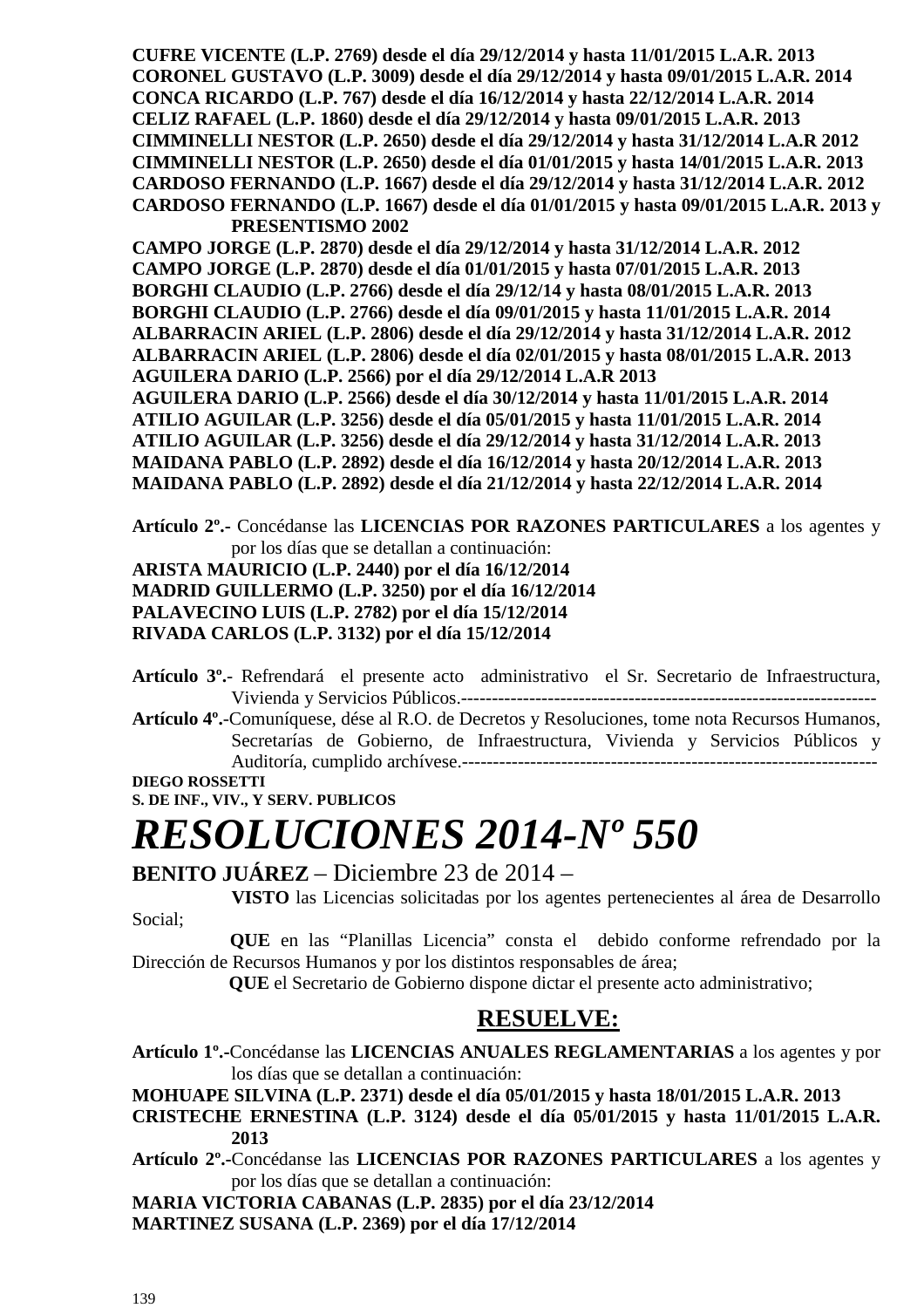**Artículo 3º.-**Concédanse las **LICENCIAS POR ESTUDIO** a los agentes y por los días que se detallan a continuación:

**KITLAIN SILVINA (L.P. 3031) por el día 05/12/2014** 

**KITLAIN SILVINA (L.P. 3031) desde el día 10/12/2014 y hasta 11/12/2014** 

**KITLAIN SILVINA (L.P. 3031) desde el día 17/12/2014 y hasta 18/12/2014** 

**GEREZ MARIA VICTORIA (L.P. 3067) desde el día 10/12/2014 y hasta el 12/12/2014** 

**Artículo 4º.-**Concédanse las **LICENCIAS POR EXAMEN** a los agentes y por los días que se detallan a continuación:

**KITLAIN SILVINA (L.P. 3031) por el día 09/12/2014** 

**KITLAIN SILVINA (L.P. 3031) desde el día 12/12/2014 y hasta 13/12/2014** 

**KITLAIN SILVINA (L.P. 3031) desde el día 15/12/2014 y hasta 16/12/2014** 

**KITLAIN SILVINA (L.P. 3031) por el día 19/12/2014** 

**GEREZ MARIA VICTORIA (L.P. 3067) por el día 13/12/2014**

**Artículo 5º.-**Concédanse las **LICENCIAS POR ACCIDENTE DE TRABAJO** la agente y por los días que se detallan a continuación:

**MUNIAGORRY ELSA (L.P. 2703) desde el día 10/12/2014 y hasta 15/01/2015** 

**Artículo 6º.-**Refrendará el presente acto administrativo la Sra. Secretaria de Desarrollo Social.------

 **Artículo 7º.-**Comuníquese, dése al R.O. de Decretos y Resoluciones, tome nota Recursos Humanos,

Secretarías de Gobierno, de Desarrollo Social y Auditoría, cumplido, archívese.-------- **MARIA TERESA RICCI** 

**S. DE DESARROLLO SOCIAL** 

### *RESOLUCIONES 2014-Nº 551*

#### **BENITO JUÁREZ -** Diciembre 23 de 2014 **-**

 **VISTO** que la Secretaria de Desarrollo Social y la Directora de Producción solicitan autorizar, al igual que en años anteriores, el período vacacional del personal del Jardín Maternal Juan José Bernal Torres y de Abastos Municipales, durante el mes de **Enero de 2015;** 

**QUE** se agrega que quienes tengan menos de treinta (30) días de licencia, deberán cumplir tareas en otra dependencia, que les será asignada en su oportunidad;

**QUE** el Secretario de Gobierno dispone dictar el presente acto administrativo,

**EL INTENDENTE MUNICIPAL,** en uso de sus facultades,

### **RESUELVE:**

- **Artículo lº.-**Acordar LICENCIA ANUAL REGLAMENTARIA AÑO 2014 a la totalidad del PERSONAL que cumple tareas en el JARDÍN MATERNAL JUAN JOSÉ BERNAL TORRES y ABASTOS MUNICIPALES, durante el período comprendido entre el **01/01/2015 y el 31/01/2015**.----------------------------------------------------------------------
- **Artículo 2º.-**El Personal al cual le corresponda menos días de licencia, podrá cumplir tareas en la dependencia que el D. E. disponga, durante el mes de enero.-----------------------------

**Artículo 3º.-**Refrendará el presente acto administrativo el Sr. Secretario de Gobierno.------------

**Artículo 4º.-**Comuníquese, dése al R. O. de Decretos y Resoluciones, tome nota Recursos Humanos, Dirección de Producción, Jardín Maternal, Secretarías de Desarrollo Social, de Hacienda, de Gobierno y Auditoría cumplido, archívese.------------------------------

**SERGIO JULIO ACOSTA JULIO CESAR MARINI** 

**SECRETARIO DE GOBIERNO INTENDENTE MUNICIPAL** 

### *RESOLUCIONES 2014-Nº 552*

#### **BENITO JUÁREZ** – Diciembre 29 de 2014 –

 **VISTO** las Licencias solicitadas por los agentes pertenecientes al área de Hacienda; **QUE** en las "Planillas Licencia" consta el debido conforme refrendado por la Dirección de Recursos Humanos y por los distintos responsables de área;

 **QUE** el Secretario de Gobierno dispone dictar el presente acto administrativo;

### **RESUELVE:**

**Artículo 1º.-** Concédanse las **LICENCIAS ANUALES REGLAMENTARIAS** otorgadas a los agentes y por los días que se detallan a continuación: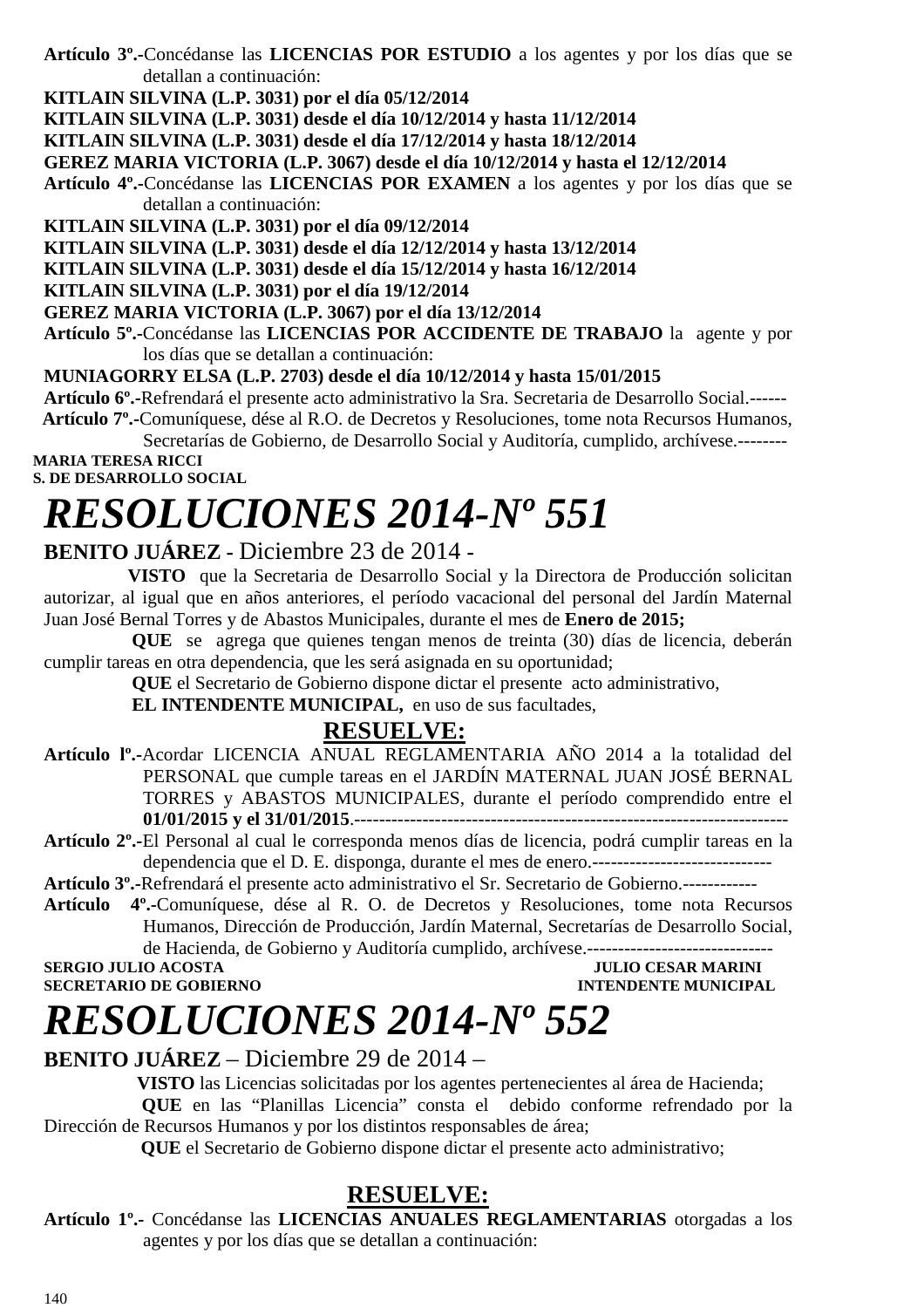**VÁZQUEZ VERONICA LUCIANA (L.P. 3163) desde el día 06/01/2015 y hasta el 09/01/2015 L.A.R. 2013** 

**PEON ANTONELA (L.P. 3228) desde el día 12/01/2015 y hasta 18/01/2015 L.A.R 2013 VICECONTE LUCRECIA (L.P. 3281) desde el día 05/01/2015 y hasta 11/01/2015 L.A.R 2014 BRELIS NANCY (L.P. 2213) desde el día 05/01/2015 y hasta 18/01/2015 L.A.R. 2014 CLAUDIA SILVANA GARCIA (L.P. 2530) desde el día 09/12/2014 y hasta 15/12/2014 L.A.R 2014** 

**Artículo 2º.-** Concédanse las **LICENCIAS POR ESTUDIO** otorgadas a la agente y por el día que se detalla a continuación:

**DAHL ANTONELA (L.P. 3010) desde el día 17/12/2014 y hasta 18/12/2014** 

**Artículo 3º.-** Concédase la **LICENCIA POR EXAMEN** otorgada a la agente y por los días que se detallan a continuación:

**DAHL ANTONELA (L.P. 3010) por el día 15/12/2014** 

**DAHL ANTONELA (L.P. 3010) por el día 16/12/2014** 

**DAHL ANTONELA (L.P. 3010) por el día 19/12/2014** 

**DAHL ANTONELA (L.P. 3010) por el día 22/12/2014** 

**Artículo 4º.**- Refrendará el presente acto administrativo el Sr. Secretario de Hacienda.----------

**Artículo 5º.**-Comuníquese, dése al R.O. de Decretos y Resoluciones, tome nota Recursos Humanos, Secretarías de Gobierno, de Hacienda y Auditoría, cumplido, archívese.---------------

**JORGE O. ISMAEL SECRETARIO DE HACIENDA** 

### *RESOLUCIONES 2014-Nº 553*

**BENITO JUÁREZ** – Diciembre 29 de 2014 –

**VISTO** las Licencias solicitadas por los agentes pertenecientes al área de Salud;

 **QUE** en las "Planillas Licencia" consta el debido conforme refrendado por la Dirección de Recursos Humanos y por los distintos responsables de área;

 **QUE** el Secretario de Gobierno dispone dictar el presente acto administrativo;

### **RESUELVE:**

**Artículo 1º.-**Concédanse las **LICENCIAS ANUALES REGLAMENTARIAS** otorgadas a los agentes y por los días que se detallan a continuación:

**BUSTOS ANTONELA (L.P. 3312) desde el día 05/01/2015 y hasta 11/01/2015 L.A.R 2014 BEAZARTE HEBE (L.P. 2582) desde el día 05/01/2015 y hasta 16/01/2015 L.A.R 2013 D´ANUNZIO JULIETA (L.P. 3064) desde el día 05/01/2015 y hasta 11/01/2015 L.A.R. 2013** 

 **D´ANUNZIO JULIETA (L.P. 3064) desde el día 12/01/2015 y hasta 18/01/2015 L.A.R. 2014 BERICIARTUA REYNALDO (L.P. 3054) desde el día 22/12/2014 y hasta 28/12/2014 L.A.R. 2014** 

**DIAZ CECILIA (L.P. 1775) desde el día 22/12/2014 y hasta 16/01/2015 L.A.R 2013 DIAZ GRACIELA (L.P. 3181) desde el día 29/12/2014 y hasta 11/01/2015 L.A.R 2014 CARRIZO LILIANA (L.P. 2689) desde el día 29/12/2014 y hasta 04/01/2015 L.A.R 2013 CARRIZO BRIAN (L.P. 3286) desde el día 29/12/2014 y hasta 09/01/2015 L.A.R 2014 Artículo 2º.-**Concédase la **LICENCIA POR EXAMEN** al agente y por el día que se detalla a continuación:

#### **OROZ YOSELIN (L.P. 3191) por el día 05/12/2014**

**Artículo 3º.**-Refrendará el presente acto administrativo la Sra. Secretaria de Salud.--------------- **Artículo 4º.**-Comuníquese, dése al R.O. de Decretos y Resoluciones, tome nota Recursos Humanos, Secretarías de Gobierno, de Salud y Auditoría cumplido archívese.--------------------

**MARIA ELISA TIMPANARO SECRETARIA DE SALUD** 

# *RESOLUCIONES 2014-Nº 554*

**BENITO JUÁREZ** – Diciembre 29 de 2014 –

 **VISTO** las Licencias solicitadas por los agentes pertenecientes al área de Infraestructura, Vivienda y Servicios Públicos;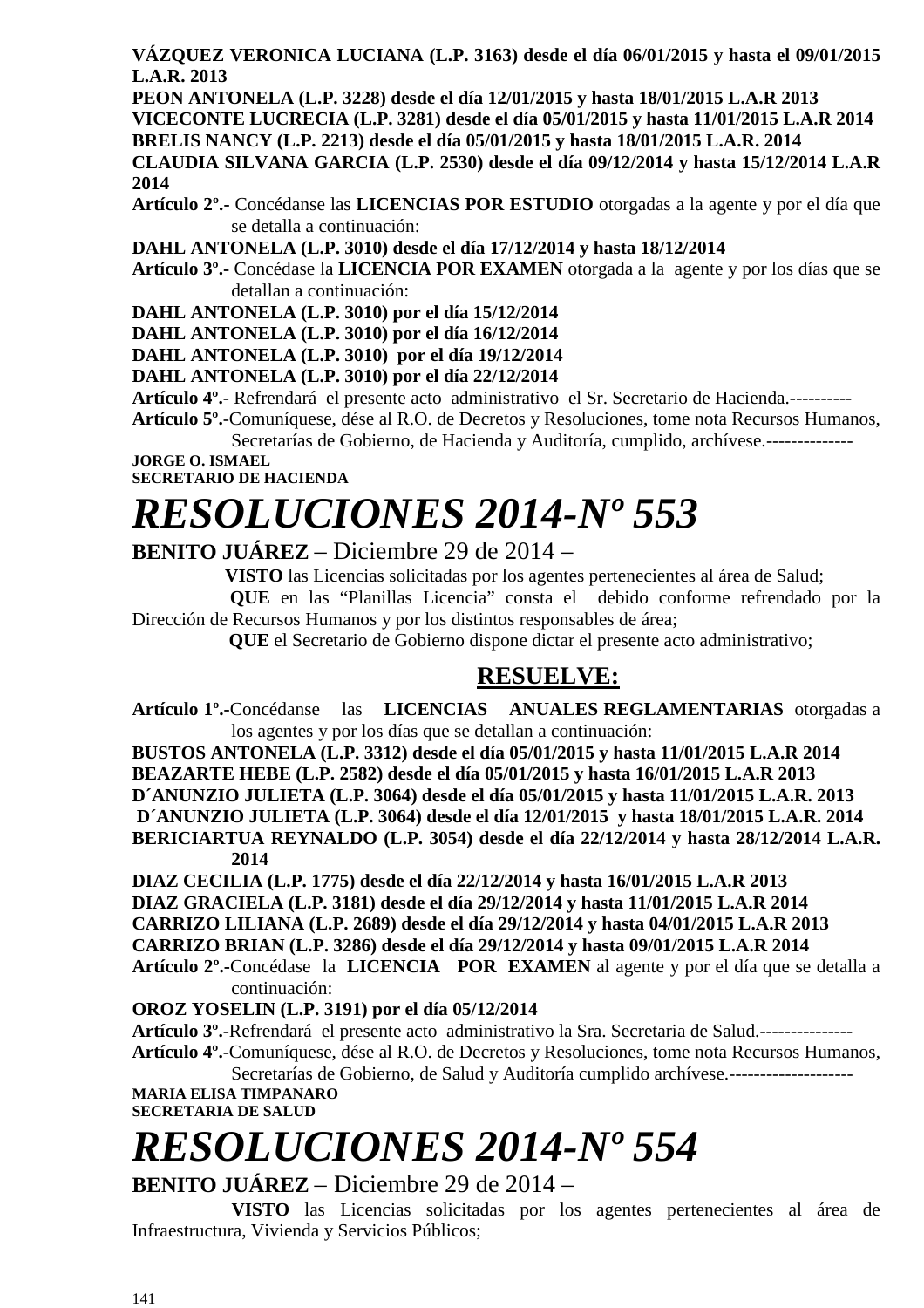**QUE** en las "Planillas Licencia" consta el debido conforme refrendado por la Dirección de Recursos Humanos y por los distintos responsables de área;

 **QUE** el Secretario de Gobierno dispone dictar el presente acto administrativo;

### **RESUELVE:**

**Artículo 1º.-** Concédanse las **LICENCIAS ANUALES REGLAMENTARIAS** otorgadas a los agentes y por los días que se detallan a continuación:

**RODRIGUEZ ELBA (L.P. 1653) desde el día 29/12/2014 y hasta 31/12/2014 L.A.R 2012** 

**RIGANTI RAUL (L.P. 2426) desde el día 29/12/2014 y hasta 31/12/2014 L.A.R 2012** 

**LAGUNA JUAN (L.P. 1199) desde el día 23/12/2014 y hasta 05/01/2015 L.A.R 2014** 

**LATORRE JORGE (L.P. 2630) desde el día 05/01/2015 y hasta 22/01/2015 L.A.R 2013** 

**LATORRE JORGE (L.P. 2630) desde el día 26/01/2015 y hasta 06/02/2015 L.A.R 2014** 

**MADRID GUILLERMO (L.P. 3250) desde el día 22/12/2014 y hasta 01/01/2015 L.A.R. 2014** 

**MANSILLA GUILLERMO (L.P. 2683) desde el día 21/12/2014 y hasta 03/01/2015 L.A.R 2013** 

**Artículo 2º.-** Concédanse las **LICENCIAS POR RAZONES PARTICULARES** a los agentes y por los días que se detallan a continuación:

**LATORRE JORGE (L.P. 2630) por el día 23/01/2015** 

**FERRETI FERNANDO (L.P. 2951) por el día 18/12/2014** 

**ARGUELLO OSCAR (L.P. 3257) por el día 05/01/2015** 

**BLASCO MARCELO (L.P. 2550) por el día 30/12/2014** 

**LÓPEZ ALICIA ESTHER (L.P. 1219) por el día 29/12/2014** 

**Artículo 3º.-** Concédanse las **LICENCIAS POR ESTUDIO** al agente y por los días que se detallan a continuación:

**ESPINOZA DAVID (L.P. 2928) por el día 01/12/2014** 

**ESPINOZA DAVID (L.P. 2928) por el día 03/12/2014** 

**Artículo 4º.-** Concédanse las **LICENCIAS POR EXAMEN** al agente y por los días que se detallan a continuación:

**ESPINOZA DAVID (L.P. 2928) por el día 02/12/2014** 

**ESPINOZA DAVID (L.P. 2928) por el día 05/012/2014** 

**Artículo 5º.**- Refrendará el presente acto administrativo el Sr. Secretario de Infraestructura, Vivienda y Servicios Públicos.-------------------------------------------------------------------

**Artículo 6º.**-Comuníquese, dése al R.O. de Decretos y Resoluciones, tome nota Recursos Humanos, Secretarías de Gobierno, de Infraestructura, Vivienda y Servicios Públicos y Auditoría, cumplido archívese.------------------------------------------------------------------

**DIEGO ROSSETTI** 

**S. DE INF., VIV., Y SERV. PUBLICOS** 

### *RESOLUCIONES 2014-Nº 555*

**BENITO JUÁREZ** – Diciembre 29 de 2014 –

**VISTO** las Licencias solicitadas por los agentes de distintas áreas Municipales,

 **QUE** en las "Planillas Licencia" consta el debido conforme refrendado por la Dirección de Recursos Humanos y por los distintos responsables de área;

 **QUE** el Secretario de Gobierno dispone dictar el presente acto administrativo;

### **RESUELVE:**

**Artículo 1º.-**Concédanse las **LICENCIAS ANUALES RAGLAMENTARIAS** otorgadas a los agentes y por los días que se detallan a continuación:

**LIZASU MARIA (L.P. 2712) desde el día 17/12/2014 y hasta 05/01/2015 L.A.R. 2013** 

**MARCILLA MARCELO (L.P. 2826) desde el día 05/01/2015 y hasta 18/01/2015 L.A.R. 2014** 

**REIMAN JUANA DEL CARMEN (L.P. 2686) desde el día 06/01/2015 y hasta 09/01/2015 L.A.R. 2013** 

**REIMAN JUANA DEL CARMEN (L.P. 2686) desde el día 12/01/2015 y hasta 25/01/2015 L.A.R. 2014** 

**ALADRO SEBASTIAN (L.P. 3174) desde el día 05/01/2015 y hasta 17/01/2015 L.A.R 2014 ARGUELLO ALFREDO (L.P. 2553) desde el día 29/12/2014 y hasta 25/01/2015 L.A.R 2014 IRIBECAMPOS MATIAS (L.P. 3141) desde el día 20/01/2015 y hasta 01/02/2015 L.A.R. 2014 TAUL MANUEL (L.P. 3023) desde el día 29/12/2014 y hasta 31/12/2014 L.A.R. 2012**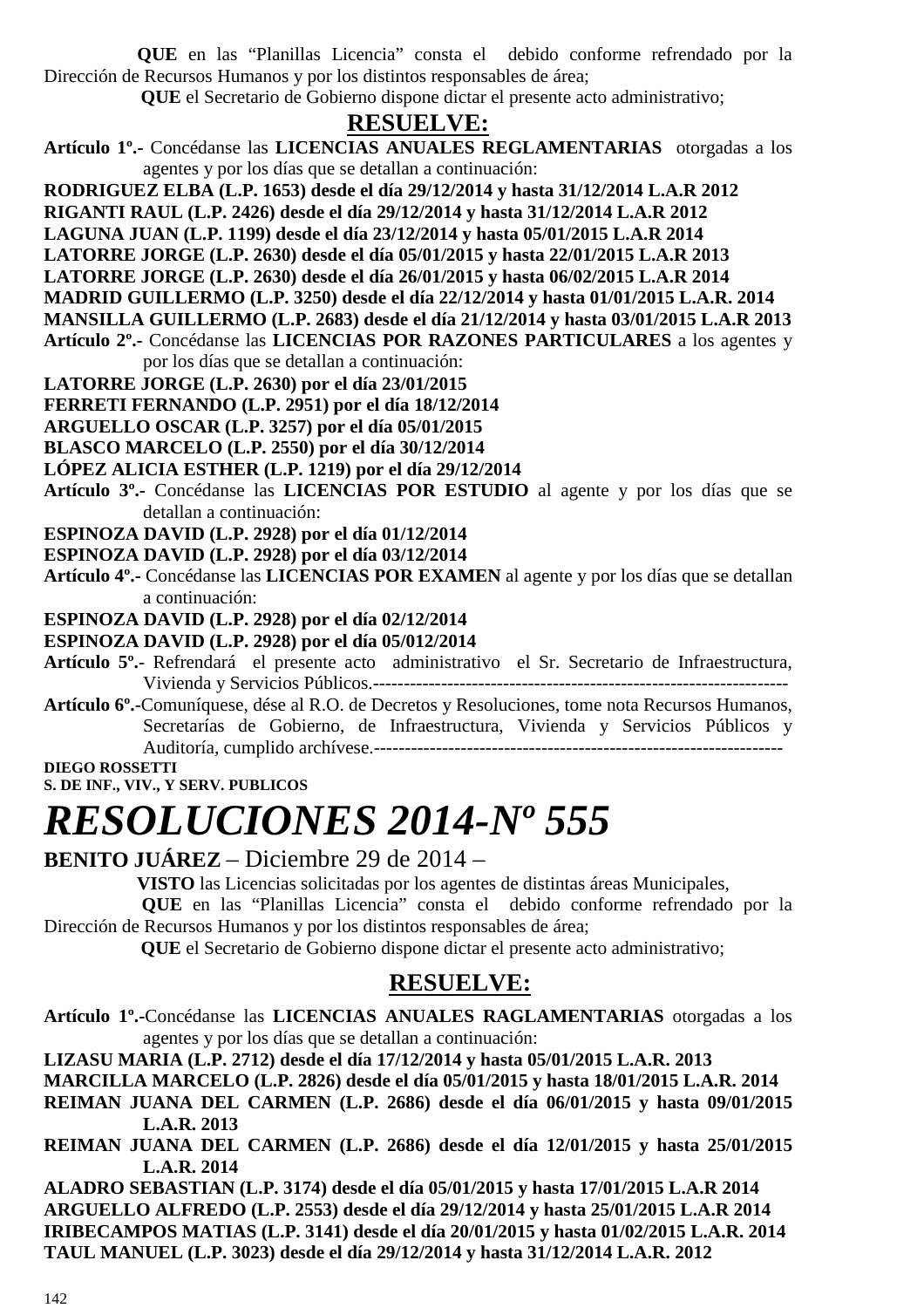**ALBARRACIN MARTIN (L.P. 2959) desde el día 05/01/2015 y hasta 18/01/2015 L.A.R. 2014 NEGRETTE JORGE (L.P. 2621) desde el día 17/01/2015 y hasta 06/02/2015 L.A.R. 2014 VIEYTES JOSE LUIS (L.P. 2470) desde el día 05/01/2015 y hasta 11/01/2015 L.A.R. 2013 VIEYTES JOSE LUIS (L.P. 2470) desde el día 12/01/2015 y hasta 18/01/2015 L.A.R. 2014 MERLINO MARTA (L.P. 1234) desde el día 06/01/2015 y hasta 09/01/2015 L.A.R. 2013 MERLINO MARTA (L.P. 1234) desde el día 12/01/2015 y hasta 18/01/2015 L.A.R. 2014 VITTOR MARCELA ALEJANDRA (L.P. 3099) desde el día 05/01/2015 y hasta 11/01/2015** 

**L.A.R. 2014 BUSTOS FABIO (L.P. 2874) desde el día 05/01/2015 y hasta 25/01/2015 L.A.R 2014** 

**Artículo 2º.-**Concédanse las **LICENCIAS POR RAZONES PARTICULARES** a los agentes y por los días que se detallan a continuación:

**GARCIA NATALIA (L.P. 3037) por el día 06/01/2015** 

**ARGUELLO JUAN (L.P. 2058) por el día 23/12/2014** 

**ALADRO SEBASTIAN (L.P. 3174) por el día 22/12/2014** 

**MAXIMILIANO MORALES (L.P. 3024) por el día 22/12/2014** 

**Artículo 3º.-**Concédanse las **LICENCIAS POR EXAMEN** a la agente y por los días que se detallan a continuación:

**CABRAL BIANCHI ROCÍO (L.P. 3263) por el día 15/12/2014** 

**CABRAL BIANCHI ROCÍO (L.P. 3263) por el día 22/12/2014** 

**Artículo 4º.-**Concédanse las **LICENCIAS ACCIDENTE DE TRABAJO** a los agentes y por los días que se detallan a continuación:

**VASCONCELO YOEL (L.P. 3222) desde el día 29/12/2014 y hasta 30/12/2014** 

**MOLINA ARMANDO HUGO (L.P. 2423) desde el día 31/12/2014 y hasta 14/01/2015** 

**Artículo 5º.**-Refrendará el presente acto administrativo el Sr. Secretario de Gobierno.--------------

**Artículo 6º.**-Comuníquese, dése al R.O. de Decretos y Resoluciones, tome nota Recursos Humanos, Secretaría de Gobierno y Auditoría, cumplido, archívese.------------------------------------

**SERGIO JULIO ACOSTA SECRETARIO DE GOBIERNO** 

# *RESOLUCIONES 2014-Nº 556*

**BENITO JUÁREZ** – Diciembre 30 de 2014 -

 **VISTO** que la Gerente Vial Rural Ing. GIANQUINTO MARIA JOSE (L.P. 3186), solicita se le conceda LICENCIA ANUAL REGLAMENTARIA;

 **QUE** en la "Planilla Licencia" consta el debido conforme refrendado por la Dirección de Recursos Humanos y;

 **QUE** el Secretario de Gobierno dispone dictar acto administrativo,

### **RESUELVE:**

**Artículo 1º.**-Conceder **LICENCIA ANUAL REGLAMENTARIA** a la Gerente Vial Rural Ing. GIANQUINTO MARIA JOSE (L.P. 3186), desde el día 22/12/2014 y hasta el 04/01/2015, correspondientes a L.A.R. 2013.--------------------------------------------------

**Artículo 2º.-**Refrendará el presente acto administrativo el Sr. Secretario de Infraestructura, Vivienda y Servicios Públicos.-------------------------------------------------------------------

**Artículo 3º.-**Comuníquese, dése al R.O. de Decretos y Resoluciones, tome nota Recursos Humanos, Secretaría de Gobierno, de Infraestructura, Vivienda y Servicios Públicos y Auditoría, cumplido, archívese.------------------------------------------------------------------

**DIEGO ROSSETTI** 

**S. DE INF., VIV., Y SERV. PUBLICOS** 

# *RESOLUCIONES 2014-Nº 557*

**BENITO JUÁREZ** – Diciembre 30 de 2014 –

 **VISTO** que por Resolución Municipal Nº 494/14 se otorgó L.A.R. 2013 al agente DURE DARDO FABIAN (L.P. 2336) desde el 20/12/2014 y hasta el 26/12/2014;

 **CONSIDERANDO** lo solicitado por la Directora de Recursos Humanos, en cuanto a que se interrumpa la licencia citada a partir del 24/12/2014 por razones de servicios;

 **QUE** el Secretario de Gobierno dispone dictar el presente acto administrativo;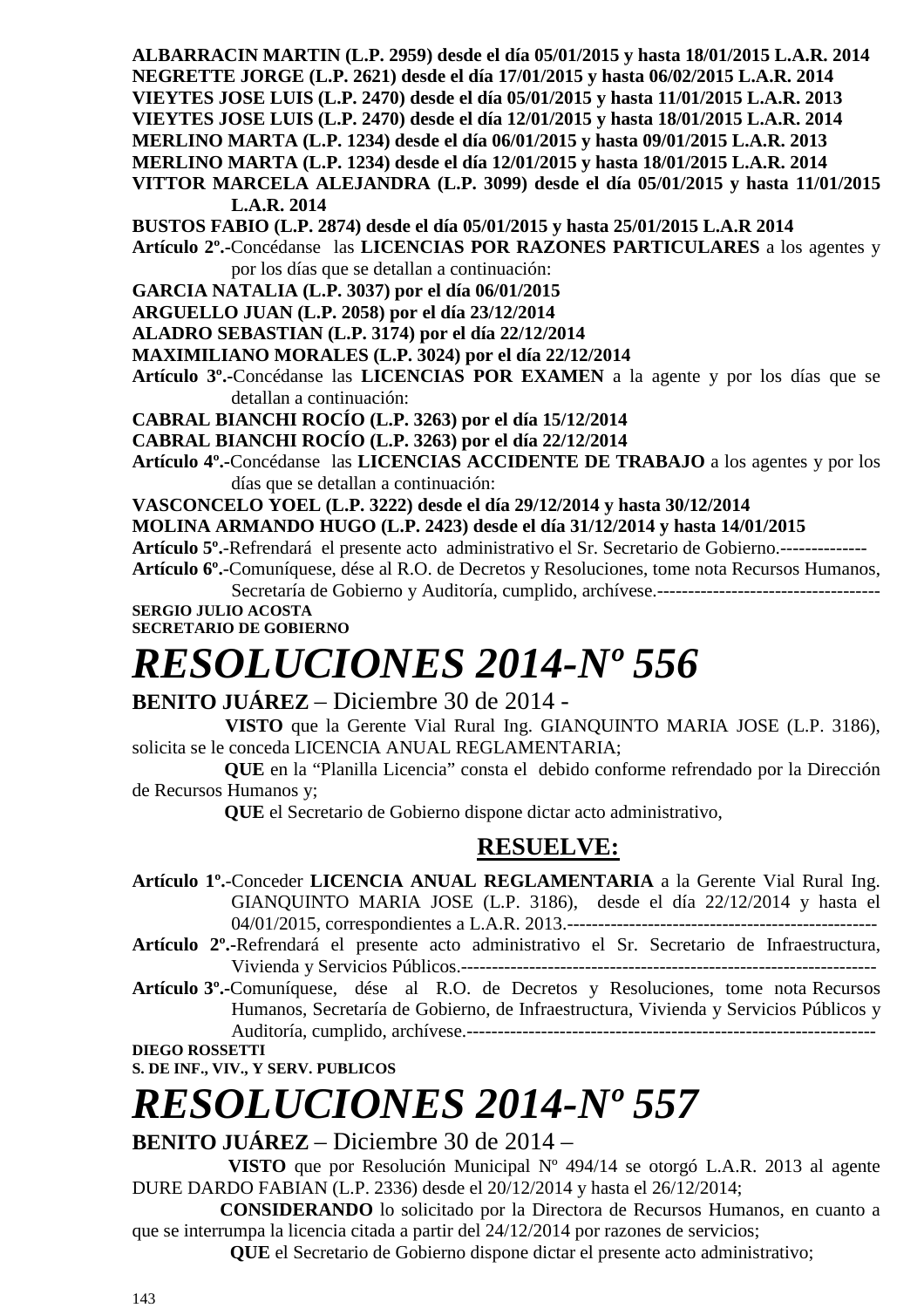### **RESUELVE:**

**Artículo 1º.**-Interrúmpase la L.A.R. 2013 otorgada al agente DURE DARDO FABIAN (L.P. 2336), desde el 20/12/2014 y hasta el 26/12/2014, mediante Resolución Municipal Nº 494/14, a partir del 24/12/2014, por razones de Servicio.---------------------------------------------

**Artículo 2º.**- Refrendará el presente acto administrativo el Sr. Secretario de Gobierno.----------

**Artículo 3º.**- Comuníquese, dése al R.O. de Decretos y Resoluciones, tome nota Recursos Humanos, Secretaría de Gobierno y Auditoría, cumplido, archívese.--------------------

**SERGIO JULIO ACOSTA SECRETARIO DE GOBIERNO** 

# *RESOLUCIONES 2014-Nº 558*

### **BENITO JUÁREZ** – Diciembre 30 de 2014 –

 **VISTO** que por Resolución Municipal Nº 548/14 se otorgó LICENCIA POR ACCIDENTE DE TRABAJO al agente MARINI MARIO MARTIN (L.P. 2767) desde el 18/12/2014 y hasta 31/12/2014;

 **CONSIDERANDO** lo solicitado por la Directora de Recursos Humanos, en cuanto a que se interrumpa la licencia citada a partir del 29/12/2014, debido a haber sido dado de alta;

 **QUE** el Secretario de Gobierno dispone dictar el presente acto administrativo;

#### **RESUELVE:**

**Artículo 1º.**-Interrúmpase la LICENCIA POR ACCIDENTE DE TRABAJO otorgada al agente MARINI MARIO MARTIN (L.P. 2767), desde el 18/12/2014 y hasta el 31/12/2014, mediante Resolución Municipal Nº 548/14, a partir del 29/12/2014, debido a haber sido dado de alta.-----------------------------------------------------------------------------------

**Artículo 2º.**- Refrendará el presente acto administrativo el Sr. Secretario de Gobierno.----------

**Artículo 3º.**- Comuníquese, dése al R.O. de Decretos y Resoluciones, tome nota Recursos Humanos, Secretaría de Gobierno y Auditoría, cumplido, archívese.--------------------

**SERGIO JULIO ACOSTA SECRETARIO DE GOBIERNO** 

### *RESOLUCIONES 2014-Nº 559*

#### **BENITO JUÁREZ** – Diciembre 30 de 2014 -

 **VISTO** lo actuado en el Expediente Letra "G" Nº 161/14 en el cual a fs. 14 obra nota de la Directora de Recursos Humanos solicitando prorrogar las Licencias Anuales Reglamentarias de Funcionarios y agentes municipales;

 **QUE** el Secretario de Gobierno dispone dictar acto administrativo,

 **EL INTENDENTE MUNICIPAL**, en uso de sus facultades;

### **RESUELVE:**

**Artículo 1º.**-Autorizar a la Dirección de Recursos Humanos a reservar las vacaciones no gozadas, correspondientes al año 2012 a los agentes municipales que se detallan a continuación, hasta el 28/02/2015 y de acuerdo a lo actuado en el Expediente Letra "G" Nº 161/14:

**ARIAS DOMINGO CARLOS (L.P. 2710) siete (7) días CAIRO JOSE MARIA (L.P. 2648) once (11) días CHAZARRETA CARMEN (L.P. 3073) seis (6) días ETCHART MARIA ITATI (L.P. 2726) siete (7) días GARAY CARLOS NESTOR (LP. 2732) veintiún (21) días MENDEZ ABEL (L.P. 1712) trece (13) días MORALES OMAR (L.P. 2743) trece (13) días SACULA ALDO (L.P. 1192) treinta y tres (33) días SANCHEZ JESUS GUILLERMO (L.P. 2373) quince (15) días TOLOSA GUILLERMINA (L.P. 2759) siete (7) días**